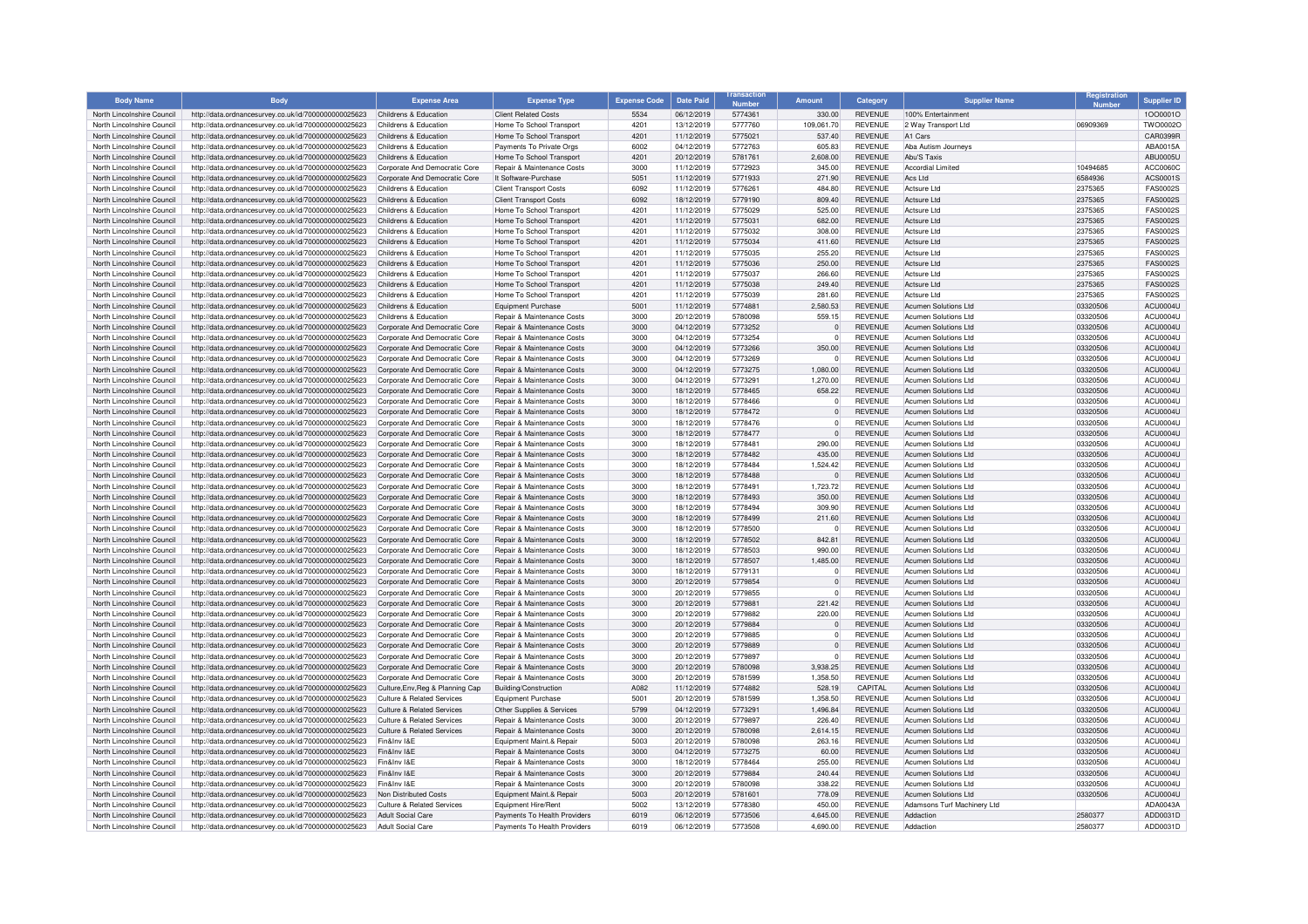| North Lincolnshire Council | http://data.ordnancesurvey.co.uk/id/7000000000025623 | Public Health                         | Payments To Private Orgs     | 6002 | 20/12/2019 | 5780028 | 7,250.00    | <b>REVENUE</b> | Addaction                               | 2580377  | ADD0031D        |
|----------------------------|------------------------------------------------------|---------------------------------------|------------------------------|------|------------|---------|-------------|----------------|-----------------------------------------|----------|-----------------|
| North Lincolnshire Council | http://data.ordnancesurvey.co.uk/id/7000000000025623 | Childrens & Education                 | Other Supplies & Services    | 5799 | 06/12/2019 | 5774209 | 3.500.00    | <b>REVENUE</b> | Adult Learning Improvement Network Ltd  | 04632142 | ADU0020U        |
|                            |                                                      |                                       |                              |      |            |         |             |                |                                         |          |                 |
| North Lincolnshire Council | http://data.ordnancesurvey.co.uk/id/7000000000025623 | Corporate And Democratic Core         | It Software-Maintenance      | 5053 | 20/12/2019 | 5776124 | 9,696.37    | <b>REVENUE</b> | <b>Advanced Business Solutions</b>      | 3214465  | <b>CED0008D</b> |
| North Lincolnshire Council | http://data.ordnancesurvey.co.uk/id/7000000000025623 | Environmental & Regulatory Svs        | Equipment Purchase           | 5001 | 15/01/2020 | 5781779 | 401.71      | <b>REVENUE</b> | A E Cox & Sons                          |          | AEC0001C        |
| North Lincolnshire Council | http://data.ordnancesurvey.co.uk/id/7000000000025623 | <b>Culture &amp; Related Services</b> | Exhibitions/Events           | 5709 | 20/12/2019 | 5781571 | 462.00      | <b>REVENUE</b> | Aerosolutions                           |          | AER0003R        |
| North Lincolnshire Council | http://data.ordnancesurvey.co.uk/id/7000000000025623 | Public Health                         | Payments To Health Providers | 6019 | 04/01/2020 | 5777705 | 14.474.42   | <b>REVENUE</b> | Agencia Consulting Ltd                  | 3448042  | AGF0032E        |
| North Lincolnshire Council | http://data.ordnancesurvey.co.uk/id/7000000000025623 | <b>Adult Social Care</b>              | Vehicle Hire                 | 4101 | 11/12/2019 | 5776286 | 550.00      | <b>REVENUE</b> | Age Uk Lindsey                          |          | AGF0165F        |
|                            |                                                      |                                       |                              |      |            |         |             |                |                                         |          |                 |
| North Lincolnshire Council | http://data.ordnancesurvey.co.uk/id/7000000000025623 | Adult Social Care                     | Vehicle Hire                 | 4101 | 11/12/2019 | 5776288 | 440.00      | <b>REVENUE</b> | Age Uk Lindsey                          |          | AGE0165E        |
| North Lincolnshire Council | http://data.ordnancesurvey.co.uk/id/7000000000025623 | Highways & Transport                  | Materials                    | 5004 | 20/12/2019 | 5767655 | 645.30      | <b>REVENUE</b> | Aggregate Industries Uk Ltd             | 245717   | AGG0003G        |
| North Lincolnshire Council | http://data.ordnancesurvey.co.uk/id/7000000000025623 | Culture, Env, Reg & Planning Cap      | Consultants                  | A087 | 20/12/2019 | 5780065 | 1,956.50    | CAPITAI        | Ahr Building Consultancy Ltd            |          | AED0001D        |
| North Lincolnshire Council | http://data.ordnancesurvey.co.uk/id/7000000000025623 | Culture Env. Reg & Planning Cap       | Consultants                  | A087 | 20/12/2019 | 5780069 | 800.00      | CAPITAL        | Ahr Building Consultancy Ltd            |          | AED0001D        |
|                            |                                                      |                                       |                              |      |            |         |             |                |                                         |          |                 |
| North Lincolnshire Council | http://data.ordnancesurvey.co.uk/id/7000000000025623 | Non Distributed Costs                 | Consultancy                  | 5830 | 06/01/2020 | 5780068 | 3.217.50    | <b>REVENUE</b> | Ahr Building Consultancy Ltd            |          | AED0001D        |
| North Lincolnshire Council | http://data.ordnancesurvey.co.uk/id/7000000000025623 | Childrens & Education                 | Payments To Private Orgs     | 6002 | 20/12/2019 | 5780912 | 5.080.06    | <b>REVENUE</b> | Alison Fixter                           |          | FIX0036X        |
| North Lincolnshire Council | http://data.ordnancesurvey.co.uk/id/7000000000025623 | Fin&Inv I&F                           | Course Fees/Training         | 2002 | 11/01/2020 | 5781889 | 663.70      | <b>REVENUE</b> | Allroads Training Ltd                   |          | <b>ALL0266L</b> |
| North Lincolnshire Council | http://data.ordnancesurvey.co.uk/id/7000000000025623 | Fin&Inv I&F                           | Subscriptions & Memberships  | 5510 | 11/01/2020 | 5781889 | 147.44      | <b>REVENUE</b> | Allroads Training Ltd                   |          | <b>ALL0266L</b> |
|                            |                                                      |                                       |                              | 5051 |            | 5778537 |             |                |                                         | SC328848 |                 |
| North Lincolnshire Council | http://data.ordnancesurvey.co.uk/id/7000000000025623 | Corporate And Democratic Core         | It Software-Purchase         |      | 18/12/2019 |         | 1,590.00    | <b>REVENUE</b> | Allsee Technologies Ltd                 |          | ALL0156L        |
| North Lincolnshire Council | http://data.ordnancesurvey.co.uk/id/7000000000025623 | Childrens & Education                 | Payments To Private Orgs     | 6002 | 20/12/2019 | 5780913 | 11.196.90   | <b>REVENUE</b> | Amanda Foley                            |          | <b>FOL0034L</b> |
| North Lincolnshire Council | http://data.ordnancesurvey.co.uk/id/7000000000025623 | Adult Social Care                     | Payments To Private Orgs     | 6002 | 20/12/2019 | 5780758 | 644516      | <b>REVENUE</b> | Amara Care                              | 4459044  | AMA0002A        |
| North Lincolnshire Council | http://data.ordnancesurvey.co.uk/id/7000000000025623 | Adult Social Care                     | Payments To Private Orgs     | 6002 | 20/12/2019 | 5780758 | 31,180.40   | <b>REVENUE</b> | Amara Care                              | 4459044  | AMA0002A        |
| North Lincolnshire Council | http://data.ordnancesurvey.co.uk/id/7000000000025623 | Adult Social Care                     | Equipment Purchase           | 5001 | 04/12/2019 | 5771480 | 349.99      | <b>REVENUE</b> | Amazon Payments Uk I td                 |          | AMA0016A        |
|                            |                                                      |                                       |                              |      |            |         |             |                |                                         |          |                 |
| North Lincolnshire Council | http://data.ordnancesurvey.co.uk/id/7000000000025623 | Adult Social Care                     | Payments To Private Orgs     | 6002 | 18/12/2019 | 5780793 | 1,060.00    | <b>REVENUE</b> | Amber Care (Lincolnshire) Ltd           |          | <b>ISF0038F</b> |
| North Lincolnshire Council | http://data.ordnancesurvey.co.uk/id/7000000000025623 | Adult Social Care Capital             | Other Costs                  | A085 | 20/12/2019 | 5778920 | 342.90      | CAPITAL        | Ambre-Stone Ltd                         | 11108770 | <b>AMB0080B</b> |
| North Lincolnshire Council | http://data.ordnancesurvey.co.uk/id/7000000000025623 | Adult Social Care Capital             | Other Costs                  | A085 | 20/12/2019 | 5778927 | 229.50      | CAPITAL        | Ambre-Stone Ltd                         | 11108770 | <b>AMB0080B</b> |
| North Lincolnshire Council | http://data.ordnancesurvey.co.uk/id/7000000000025623 | Corporate And Democratic Core         | <b>Heating Fuels</b>         | 3104 | 04/12/2019 | 5771856 | 2,298.24    | <b>REVENUE</b> | Amp Biomass Fuels Ltd                   | 5735950  | AMP0041P        |
|                            |                                                      |                                       |                              |      |            |         |             |                |                                         |          |                 |
| North Lincolnshire Council | http://data.ordnancesurvey.co.uk/id/7000000000025623 | Corporate And Democratic Core         | <b>Heating Fuels</b>         | 3104 | 04/12/2019 | 5772790 | 1,292.51    | <b>REVENUE</b> | Amp Biomass Fuels Ltd                   | 5735950  | AMP0041P        |
| North Lincolnshire Council | http://data.ordnancesurvey.co.uk/id/7000000000025623 | Corporate And Democratic Core         | <b>Heating Fuels</b>         | 3104 | 04/12/2019 | 577279  | 2.240.00    | <b>REVENUE</b> | Amn Biomass Fuels Ltd                   | 5735950  | AMP0041F        |
| North Lincolnshire Council | http://data.ordnancesurvey.co.uk/id/7000000000025623 | Corporate And Democratic Core         | <b>Heating Fuels</b>         | 3104 | 18/12/2019 | 5779160 | 1.796.48    | <b>REVENUE</b> | Amp Biomass Fuels Ltd                   | 5735950  | AMP0041F        |
| North Lincolnshire Council | http://data.ordnancesurvey.co.uk/id/7000000000025623 | Highways & Transport                  | <b>Heating Fuels</b>         | 3104 | 20/12/2019 | 5772871 | 1.841.52    | <b>REVENUE</b> | Amp Biomass Fuels I td                  | 5735950  | AMP0041P        |
|                            |                                                      | Adult Social Care                     |                              | 6002 | 20/12/2019 | 5780760 | 2.759.12    | <b>REVENUE</b> |                                         |          | AMP0002P        |
| North Lincolnshire Council | http://data.ordnancesurvey.co.uk/id/7000000000025623 |                                       | Payments To Private Orgs     |      |            |         |             |                | Amphion Home Care Services Ltd          | 03480829 |                 |
| North Lincolnshire Council | http://data.ordnancesurvey.co.uk/id/7000000000025623 | Adult Social Care                     | Payments To Private Orgs     | 6002 | 20/12/2019 | 5780760 | 118,507.40  | <b>REVENUE</b> | Amphion Home Care Services Ltd          | 03480829 | AMP0002P        |
| North Lincolnshire Council | http://data.ordnancesurvey.co.uk/id/7000000000025623 | Adult Social Care                     | Payments To Private Orgs     | 6002 | 20/12/2019 | 5780761 | $-1.093.62$ | <b>REVENUE</b> | Amphion Home Care Services Ltd          | 03480829 | AMP0002P        |
| North Lincolnshire Council | http://data.ordnancesurvey.co.uk/id/7000000000025623 | Childrens & Education                 | Home To School Transport     | 4201 | 11/12/2019 | 5775027 | 34.329.00   | <b>REVENUE</b> | Amvale Medical Transport I to           |          | AMV0003V        |
| North Lincolnshire Council | http://data.ordnancesurvey.co.uk/id/7000000000025623 | Childrens & Education                 | Home To School Transport     | 4201 | 20/12/2019 | 5781751 | 15,690.00   | <b>REVENUE</b> | Amvale Medical Transport Ltd            |          | AMV0003V        |
|                            |                                                      |                                       |                              |      |            |         |             |                |                                         |          |                 |
| North Lincolnshire Council | http://data.ordnancesurvey.co.uk/id/7000000000025623 | <b>Adult Social Care</b>              | Payments To Health Providers | 6019 | 06/12/2019 | 5773527 | 938.96      | <b>REVENUE</b> | <b>Ancora Medical Practice</b>          |          | KEN0064N        |
| North Lincolnshire Council | http://data.ordnancesurvey.co.uk/id/7000000000025623 | Public Health                         | Payments To Health Providers | 6019 | 06/12/2019 | 5773527 | 120.00      | <b>REVENUE</b> | <b>Ancora Medical Practice</b>          |          | <b>KEN0064N</b> |
| North Lincolnshire Council | http://data.ordnancesurvey.co.uk/id/7000000000025623 | Corporate And Democratic Core         | Other Premises Costs         | 3390 | 13/12/2019 | 5777924 | 357 78      | <b>REVENUE</b> | Angel Springs Ltd                       | 2418453  | ANG0018G        |
| North Lincolnshire Council | http://data.ordnancesurvey.co.uk/id/7000000000025623 | <b>Culture &amp; Related Services</b> | Materials                    | 5004 | 20/12/2019 | 5779833 | 305.10      | <b>REVENUE</b> | Angel Springs Ltd                       | 2418453  | ANG0018G        |
|                            |                                                      | Culture & Related Services            |                              | 5799 |            | 5776413 | 250.00      | <b>REVENUE</b> | Anita   Robinson                        |          |                 |
| North Lincolnshire Council | http://data.ordnancesurvey.co.uk/id/7000000000025623 |                                       | Other Supplies & Services    |      | 11/12/2019 |         |             |                |                                         |          | <b>ROB0205B</b> |
| North Lincolnshire Council | http://data.ordnancesurvey.co.uk/id/7000000000025623 | Childrens & Education                 | Payments To Private Orgs     | 6002 | 20/12/2019 | 5781705 | 1,500.00    | <b>REVENUE</b> | Anne-Marie Stead                        |          | STE0462E        |
| North Lincolnshire Council | http://data.ordnancesurvey.co.uk/id/7000000000025623 | Childrens & Education                 | Payments To Private Orgs     | 6002 | 20/12/2019 | 5780888 | 655.20      | <b>REVENUE</b> | Arc Childminding                        |          | ARC0011C        |
| North Lincolnshire Council | http://data.ordnancesurvey.co.uk/id/7000000000025623 | Childrens & Education                 | Home To School Transport     | 4201 | 11/12/2019 | 5775025 | 2,930.00    | <b>REVENUE</b> | Aria Cars                               |          | ARI0002         |
| North Lincolnshire Council | http://data.ordnancesurvey.co.uk/id/7000000000025623 | <b>Highways &amp; Transport</b>       | Concessionary Fares          | 6010 | 20/12/2019 | 5772007 | 800.31      | <b>REVENUE</b> | Arriva Rail Northern I td               | 04337712 | <b>NOR0761F</b> |
|                            |                                                      |                                       |                              |      |            |         |             |                |                                         |          |                 |
| North Lincolnshire Council | http://data.ordnancesurvey.co.uk/id/7000000000025623 | <b>Housing Services</b>               | Other Supplies & Services    | 5799 | 06/12/2019 | 5773334 | 233.33      | <b>REVENUE</b> | <b>Arties Mill</b>                      |          | ART0028T        |
| North Lincolnshire Council | http://data.ordnancesurvey.co.uk/id/7000000000025623 | <b>Housing Services</b>               | Other Supplies & Services    | 5799 | 06/12/2019 | 5773338 | 233.33      | <b>REVENUE</b> | <b>Arties Mill</b>                      |          | ART00281        |
| North Lincolnshire Council | http://data.ordnancesurvey.co.uk/id/7000000000025623 | <b>Housing Services</b>               | Other Supplies & Services    | 5799 | 11/12/2019 | 5776203 | 233.33      | <b>REVENUE</b> | <b>Arties Mill</b>                      |          | ART00287        |
| North Lincolnshire Council | http://data.ordnancesurvey.co.uk/id/7000000000025623 | <b>Housing Services</b>               | Other Supplies & Services    | 5799 | 18/12/2019 | 5779809 | 233.33      | <b>REVENUE</b> | <b>Arties Mill</b>                      |          | ART00281        |
|                            |                                                      |                                       |                              |      |            |         |             |                |                                         |          |                 |
| North Lincolnshire Council | http://data.ordnancesurvey.co.uk/id/7000000000025623 | <b>Housing Services</b>               | Other Supplies & Services    | 5799 | 20/12/2019 | 5780850 | 350.00      | <b>REVENUE</b> | <b>Arties Mill</b>                      |          | ART00281        |
| North Lincolnshire Council | http://data.ordnancesurvey.co.uk/id/7000000000025623 | <b>Housing Services</b>               | Other Supplies & Services    | 5799 | 20/12/2019 | 5780851 | 233.33      | <b>REVENUE</b> | <b>Arties Mill</b>                      |          | ART00281        |
| North Lincolnshire Council | http://data.ordnancesurvey.co.uk/id/7000000000025623 | <b>Housing Services</b>               | Other Supplies & Services    | 5799 | 20/12/2019 | 5780852 | 233.33      | <b>REVENUE</b> | <b>Arties Mill</b>                      |          | ART00287        |
| North Lincolnshire Council | http://data.ordnancesurvey.co.uk/id/7000000000025623 | Fin&Inv I&E                           | Equipment Maint.& Repair     | 5003 | 13/12/2019 | 5777968 | 640.00      | <b>REVENUE</b> | Arven Chemicals Ltd                     | 1606370  | ARV0006V        |
|                            |                                                      | Childrens & Education                 |                              | 4201 |            | 5775011 |             | <b>REVENUE</b> |                                         |          |                 |
| North Lincolnshire Council | http://data.ordnancesurvey.co.uk/id/7000000000025623 |                                       | Home To School Transport     |      | 11/12/2019 |         | 15,963.07   |                | Ashby Cars Ltd                          |          | ROQ0001C        |
| North Lincolnshire Council | http://data.ordnancesurvey.co.uk/id/7000000000025623 | Childrens & Education                 | Rents                        | 3201 | 18/12/2019 | 5779796 | 306.00      | <b>REVENUE</b> | Ashby Community Association             |          | ASH0114H        |
| North Lincolnshire Council | http://data.ordnancesurvey.co.uk/id/7000000000025623 | Adult Social Care                     | Payments To Health Providers | 6019 | 13/12/2019 | 5777716 | 875.42      | <b>REVENUE</b> | Ashby Turn Primary Care Partners        |          | ASH0208H        |
| North Lincolnshire Council | http://data.ordnancesurvey.co.uk/id/7000000000025623 | Public Health                         | Payments To Health Providers | 6019 | 13/12/2019 | 5777716 | 20.00       | <b>REVENUE</b> | Ashby Turn Primary Care Partners        |          | ASH0208H        |
| North Lincolnshire Council | http://data.ordnancesurvey.co.uk/id/7000000000025623 | Childrens & Education                 | Home To School Transport     | 4201 | 11/12/2019 | 5775024 | 8,100.00    | <b>REVENUE</b> | <b>Ash Taxis</b>                        |          | ASH0070H        |
|                            |                                                      |                                       |                              |      |            |         |             |                |                                         |          |                 |
| North Lincolnshire Council | http://data.ordnancesurvey.co.uk/id/7000000000025623 | Childrens & Education                 | Other Supplies & Services    | 5799 | 06/12/2019 | 5774399 | 1.219.00    | <b>REVENUE</b> | Ass Board Of Royal Schools Of Music     | 1926395  | ABR0009R        |
| North Lincolnshire Council | http://data.ordnancesurvey.co.uk/id/7000000000025623 | Childrens & Education                 | Subscriptions & Memberships  | 5510 | 06/12/2019 | 5773979 | 700.00      | <b>REVENUE</b> | Asso Of Employment & Learning Providers | 2209949  | ASS0180S        |
| North Lincolnshire Council | http://data.ordnancesurvey.co.uk/id/7000000000025623 | Adult Social Care                     | Payments To Private Orgs     | 6002 | 20/12/2019 | 5780764 | 36 974 24   | <b>REVENUE</b> | A.T.C.S. Ltd                            | 05057212 | ATC0006C        |
| North Lincolnshire Council | http://data.ordnancesurvey.co.uk/id/7000000000025623 | <b>Adult Social Care</b>              | Payments To Private Orgs     | 6002 | 20/12/2019 | 5780764 | 12,901.16   | <b>REVENUE</b> | A.T.C.S. Ltd                            | 05057212 | ATC0006C        |
| North Lincolnshire Council | http://data.ordnancesurvey.co.uk/id/7000000000025623 | Environmental & Regulatory Svs        | Other Premises Costs         | 3390 | 20/12/2019 | 5781614 | 950.00      | <b>REVENUE</b> | Avery Weigh-Tronix                      |          | AVE0002E        |
|                            |                                                      |                                       |                              |      |            |         |             |                |                                         |          |                 |
| North Lincolnshire Council | http://data.ordnancesurvey.co.uk/id/7000000000025623 | Childrens & Education                 | Home To School Transport     | 4201 | 11/12/2019 | 5775012 | 630.00      | <b>REVENUE</b> | Ayholme Tayis                           |          | GLE0073E        |
| North Lincolnshire Council | http://data.ordnancesurvey.co.uk/id/7000000000025623 | Childrens & Education                 | Home To School Transport     | 4201 | 11/12/2019 | 5775013 | 642.60      | <b>REVENUE</b> | <b>Axholme Taxis</b>                    |          | GLE0073E        |
| North Lincolnshire Council | http://data.ordnancesurvey.co.uk/id/7000000000025623 | Childrens & Education                 | Home To School Transport     | 4201 | 11/12/2019 | 5775014 | 420.00      | <b>REVENUE</b> | Ayholme Tayis                           |          | GLE0073E        |
| North Lincolnshire Council | http://data.ordnancesurvey.co.uk/id/7000000000025623 | Childrens & Education                 | Home To School Transport     | 4201 | 11/12/2019 | 5775015 | 360.00      | <b>REVENUE</b> | <b>Axholme Taxis</b>                    |          | GLE0073E        |
| North Lincolnshire Council | http://data.ordnancesurvey.co.uk/id/7000000000025623 | Fin&Inv I&F                           | Other Vehicle Costs          | 4005 | 20/12/2019 | 5781902 | 454.00      | <b>REVENUE</b> | B A Bush & Sons Ltd                     |          | BUS02835        |
|                            |                                                      |                                       |                              |      |            |         |             |                |                                         |          |                 |
| North Lincolnshire Council | http://data.ordnancesurvey.co.uk/id/7000000000025623 | Fin&Inv I&F                           | Other Vehicle Costs          | 4005 | 20/12/2019 | 5781905 | 227.00      | <b>REVENUE</b> | B A Bush & Sons Ltd                     |          | <b>BUS0283S</b> |
| North Lincolnshire Council | http://data.ordnancesurvey.co.uk/id/7000000000025623 | Fin&Inv I&E                           | Other Vehicle Costs          | 4005 | 20/12/2019 | 5781907 | 454.00      | <b>REVENUE</b> | B A Bush & Sons Ltd                     |          | <b>BUS0283S</b> |
| North Lincolnshire Council | http://data.ordnancesurvey.co.uk/id/7000000000025623 | Fin&Inv I&F                           | Other Vehicle Costs          | 4005 | 20/12/2019 | 5781908 | 294.28      | <b>REVENUE</b> | <b>B.A. Rush &amp; Sons Ltd</b>         |          | <b>BUS0283S</b> |
| North Lincolnshire Council | http://data.ordnancesurvey.co.uk/id/7000000000025623 | Fin&Inv I&F                           | Other Vehicle Costs          | 4005 | 20/12/2019 | 5781911 | 549.32      | <b>REVENUE</b> | B A Bush & Sons Ltd                     |          | <b>BUS0283S</b> |
|                            |                                                      |                                       |                              |      |            |         |             |                |                                         |          |                 |
| North Lincolnshire Council | http://data.ordnancesurvey.co.uk/id/7000000000025623 | Fin&Inv I&F                           | Other Vehicle Costs          | 4005 | 05/01/2020 | 5781914 | 429.80      | <b>REVENUE</b> | B A Bush & Sons Ltd                     |          | <b>BUS0283S</b> |
| North Lincolnshire Council | http://data.ordnancesurvey.co.uk/id/7000000000025623 | Fin&Inv I&F                           | Other Vehicle Costs          | 4005 | 05/01/2020 | 5781916 | 209.24      | <b>REVENUE</b> | B A Bush & Sons Ltd                     |          | BUS0283S        |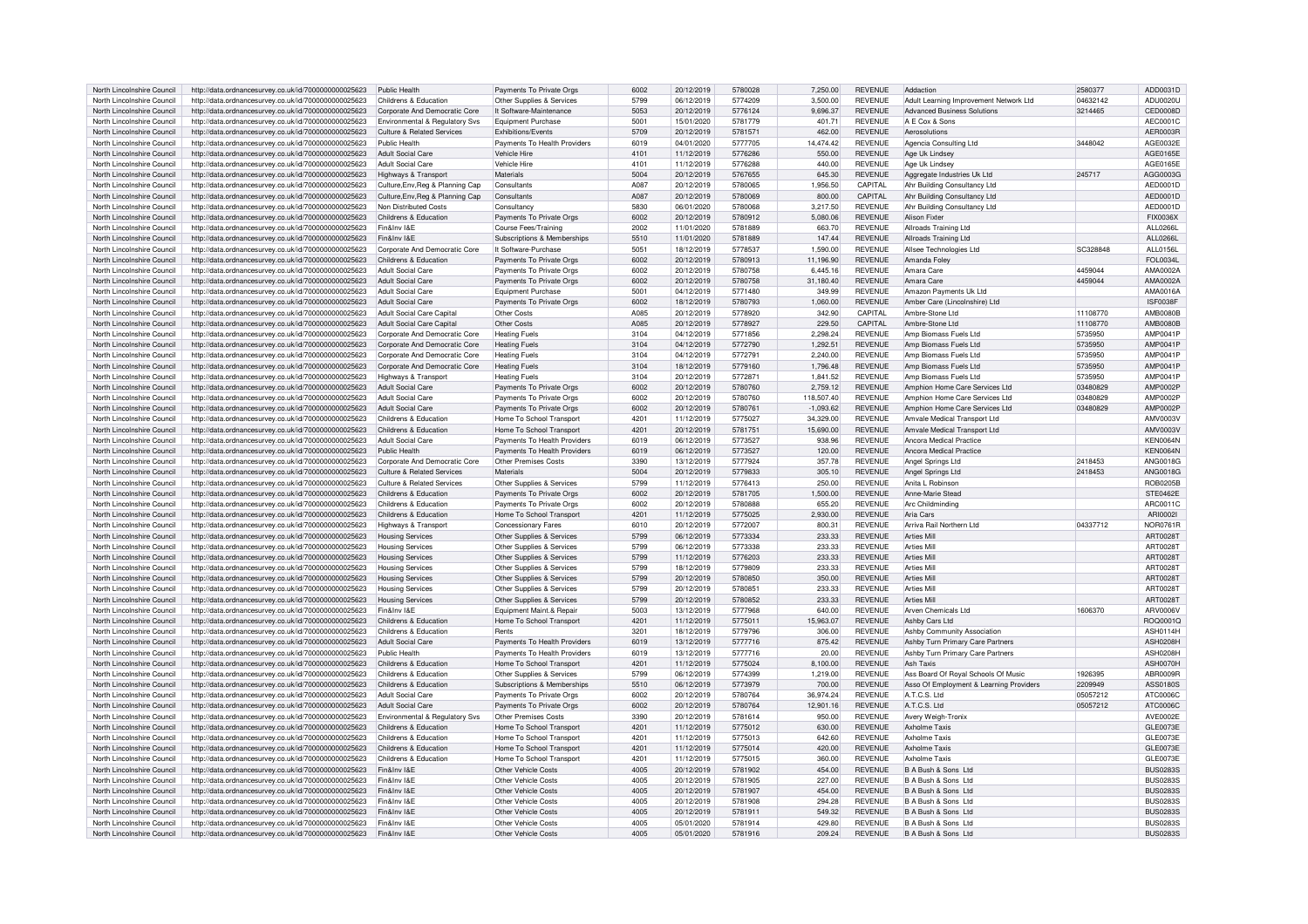| North Lincolnshire Council | http://data.ordnancesurvey.co.uk/id/7000000000025623                                                         | Fin&Inv I&F                           | Other Vehicle Costs                   | 4005 | 05/01/2020 | 5781917 | 454.00      | <b>REVENUE</b> | B A Bush & Sons Ltd                   |          | <b>BUS02835</b> |
|----------------------------|--------------------------------------------------------------------------------------------------------------|---------------------------------------|---------------------------------------|------|------------|---------|-------------|----------------|---------------------------------------|----------|-----------------|
|                            |                                                                                                              |                                       |                                       |      |            |         |             |                |                                       |          |                 |
| North Lincolnshire Council | http://data.ordnancesurvey.co.uk/id/7000000000025623                                                         | Culture & Related Services            | Stock Purchases & Adiustments         | 5030 | 06/12/2019 | 5774284 | 1,485.00    | <b>REVENUE</b> | <b>Badger Badges</b>                  |          | <b>BAD0014D</b> |
| North Lincolnshire Council | http://data.ordnancesurvey.co.uk/id/7000000000025623                                                         | <b>Adult Social Care</b>              | Pay - Agency                          | 0131 | 18/12/2019 | 5778965 | 1.750.00    | <b>REVENUE</b> | <b>Baltimore Consulting Ltd</b>       |          | BAI 0083        |
| North Lincolnshire Council | http://data.ordnancesurvey.co.uk/id/7000000000025623                                                         | <b>Adult Social Care</b>              | Pay - Agency                          | 0131 | 20/12/2019 | 5779202 | 4,900.00    | <b>REVENUE</b> | <b>Baltimore Consulting Ltd</b>       |          | BAI 0083L       |
| North Lincolnshire Council | http://data.ordnancesurvey.co.uk/id/7000000000025623                                                         | Childrens & Education                 | Payments To Voluntary Orgs            | 6001 | 06/12/2019 | 5774425 | 558.60      | <b>REVENUE</b> | Barnetby Under Fives Playgroup        |          | <b>BAR0021F</b> |
| North Lincolnshire Council | http://data.ordnancesurvey.co.uk/id/7000000000025623                                                         | Childrens & Education                 | Payments To Voluntary Orgs            | 6001 | 20/12/2019 | 5780891 | 14,801.85   | <b>REVENUE</b> | <b>Barnetby Under Fives Playgroup</b> |          | <b>BAR0021F</b> |
|                            |                                                                                                              |                                       |                                       |      |            |         |             |                |                                       |          |                 |
| North Lincolnshire Council | http://data.ordnancesurvey.co.uk/id/7000000000025623                                                         | Corporate And Democratic Core         | Repair & Maintenance Costs            | 3000 | 04/12/2019 | 5773272 | 256.00      | <b>REVENUE</b> | <b>Barrier Security</b>               |          | <b>BAR0421R</b> |
| North Lincolnshire Council | http://data.ordnancesurvey.co.uk/id/7000000000025623                                                         | Corporate And Democratic Core         | Repair & Maintenance Costs            | 3000 | 18/12/2019 | 5778516 | 632.70      | <b>REVENUE</b> | <b>Barrier Security</b>               |          | <b>BAR0421R</b> |
| North Lincolnshire Council | http://data.ordnancesurvey.co.uk/id/7000000000025623                                                         | Corporate And Democratic Core         | <b>Benair &amp; Maintenance Costs</b> | 3000 | 18/12/2019 | 5779135 | 236.50      | <b>REVENUE</b> | <b>Barrier Security</b>               |          | <b>BAR0421R</b> |
| North Lincolnshire Council | http://data.ordnancesurvey.co.uk/id/7000000000025623                                                         | Environmental & Regulatory Svs        | Repair & Maintenance Costs            | 3000 | 04/12/2019 | 5773253 | 3,890.00    | <b>REVENUE</b> | <b>Barrier Security</b>               |          | <b>BAR0421R</b> |
|                            |                                                                                                              |                                       |                                       | 5799 | 05/12/2019 | 5774197 |             | <b>REVENUE</b> | Barrow On Humber Por                  |          | <b>BAR0068R</b> |
| North Lincolnshire Council | http://data.ordnancesurvey.co.uk/id/7000000000025623                                                         | Highways & Transport                  | Other Supplies & Services             |      |            |         | $-1,197.60$ |                |                                       |          |                 |
| North Lincolnshire Council | http://data.ordnancesurvey.co.uk/id/7000000000025623                                                         | Childrens & Education                 | Payments To Voluntary Orgs            | 6001 | 06/12/2019 | 5774426 | 303.75      | <b>REVENUE</b> | Barrow Preschool Playgroup            |          | <b>BAR0072R</b> |
| North Lincolnshire Council | http://data.ordnancesurvey.co.uk/id/7000000000025623                                                         | Childrens & Education                 | Payments To Voluntary Orgs            | 6001 | 20/12/2019 | 5780892 | 19,298.28   | <b>REVENUE</b> | <b>Barrow Preschool Playgroup</b>     |          | <b>BAR0072F</b> |
| North Lincolnshire Council | http://data.ordnancesurvey.co.uk/id/7000000000025623                                                         | Childrens & Education                 | <b>Client Transport Costs</b>         | 6092 | 18/12/2019 | 5779189 | 17.150.80   | <b>REVENUE</b> | Barton Tt Taxis Ltd                   | 07405760 | <b>BAR0888F</b> |
| North Lincolnshire Council | http://data.ordnancesurvey.co.uk/id/7000000000025623                                                         | Childrens & Education                 | Home To School Transport              | 4201 | 11/12/2019 | 5775040 | 840.00      | <b>REVENUE</b> | <b>Barton Tt Taxis Ltd</b>            | 07405760 | <b>BAR0888F</b> |
|                            |                                                                                                              |                                       |                                       |      |            |         |             |                |                                       |          |                 |
| North Lincolnshire Council | http://data.ordnancesurvey.co.uk/id/7000000000025623                                                         | Childrens & Education                 | Home To School Transport              | 4201 | 11/12/2019 | 5775041 | 336.00      | <b>REVENUE</b> | <b>Barton Tt Tavis Ltd</b>            | 07405760 | BAR0888F        |
| North Lincolnshire Council | http://data.ordnancesurvey.co.uk/id/7000000000025623                                                         | Childrens & Education                 | Home To School Transport              | 4201 | 11/12/2019 | 5775042 | 768.00      | <b>REVENUE</b> | <b>Barton Tt Taxis Ltd</b>            | 07405760 | <b>BAR0888F</b> |
| North Lincolnshire Council | http://data.ordnancesurvey.co.uk/id/7000000000025623                                                         | Childrens & Education                 | Home To School Transport              | 4201 | 11/12/2019 | 5775043 | 1,112.60    | <b>REVENUE</b> | Barton Tt Taxis Ltd                   | 07405760 | <b>BAR0888F</b> |
| North Lincolnshire Council | http://data.ordnancesurvey.co.uk/id/7000000000025623                                                         | Highways & Transport                  | Exhibitions/Events                    | 5709 | 11/12/2019 | 5776437 | 6,595.00    | <b>REVENUE</b> | Bauer Radio Ltd                       |          | <b>BAU0005U</b> |
|                            |                                                                                                              |                                       |                                       |      |            |         |             |                |                                       |          |                 |
| North Lincolnshire Council | http://data.ordnancesurvey.co.uk/id/7000000000025623                                                         | Childrens & Education                 | Payments To Voluntary Orgs            | 6001 | 06/12/2019 | 5774441 | 780.00      | <b>REVENUE</b> | Belwood Playgroup                     |          | <b>PLA0049A</b> |
| North Lincolnshire Council | http://data.ordnancesurvey.co.uk/id/7000000000025623                                                         | Childrens & Education                 | Payments To Voluntary Orgs            | 6001 | 20/12/2019 | 5780950 | 8,538.21    | <b>REVENUE</b> | <b>Belwood Plavgroup</b>              |          | <b>PLA0049A</b> |
| North Lincolnshire Council | http://data.ordnancesurvey.co.uk/id/7000000000025623                                                         | Corporate And Democratic Core         | Other Supplies & Services             | 5799 | 06/12/2019 | 5774346 | 247.27      | <b>REVENUE</b> | Berendsen Uk I td                     | 00228604 | SPR0001R        |
| North Lincolnshire Council | http://data.ordnancesurvey.co.uk/id/7000000000025623                                                         | <b>Culture &amp; Related Services</b> | It Hardware - Purchase                | 5050 | 09/01/2020 | 5777744 | 750.00      | <b>REVENUE</b> | Bibliotheca I to                      |          | <b>INT01697</b> |
|                            |                                                                                                              |                                       |                                       |      |            |         |             |                |                                       |          |                 |
| North Lincolnshire Council | http://data.ordnancesurvey.co.uk/id/7000000000025623                                                         | Environmental & Regulatory Svs        | Payments To Private Orgs              | 6002 | 20/12/2019 | 5776274 | 10.437.87   | <b>REVENUE</b> | Biowise I td                          | 04305295 | <b>BIO0014C</b> |
| North Lincolnshire Council | http://data.ordnancesurvey.co.uk/id/7000000000025623                                                         | Environmental & Regulatory Svs        | Payments To Private Orgs              | 6002 | 20/12/2019 | 5780828 | 30,253.88   | <b>REVENUE</b> | Biowise I td                          | 04305295 | <b>BIO0014C</b> |
| North Lincolnshire Council | http://data.ordnancesurvey.co.uk/id/7000000000025623                                                         | Corporate And Democratic Core         | Repair & Maintenance Costs            | 3000 | 20/12/2019 | 5781610 | 3.030.00    | <b>REVENUE</b> | Birkdale Manufacturing Group Ltd      |          | <b>BIR0003R</b> |
| North Lincolnshire Council | http://data.ordnancesurvey.co.uk/id/7000000000025623                                                         | Childrens & Education                 | Payments To Private Orgs (Inv)        | 6026 | 13/12/2019 | 5776965 | 24,437.50   | <b>REVENUE</b> | Bishop Grosseteste U C Lincoln        |          | <b>BIS0042S</b> |
|                            |                                                                                                              |                                       |                                       |      |            |         |             |                |                                       |          |                 |
| North Lincolnshire Council | http://data.ordnancesurvey.co.uk/id/7000000000025623                                                         | Childrens & Education                 | Home To School Transport              | 4201 | 20/12/2019 | 5781755 | 3,231.69    | <b>REVENUE</b> | <b>Black &amp; White Coaches</b>      |          | <b>BLA0209A</b> |
| North Lincolnshire Council | http://data.ordnancesurvey.co.uk/id/7000000000025623                                                         | Childrens & Education                 | Home To School Transport              | 4201 | 20/12/2019 | 5781756 | 3,149.79    | <b>REVENUE</b> | <b>Black &amp; White Coaches</b>      |          | <b>BLA0209A</b> |
| North Lincolnshire Council | http://data.ordnancesurvey.co.uk/id/7000000000025623                                                         | Childrens & Education                 | Home To School Transport              | 4201 | 20/12/2019 | 5781758 | 4,620.00    | <b>REVENUE</b> | <b>Black &amp; White Coaches</b>      |          | <b>BLA0209A</b> |
| North Lincolnshire Council | http://data.ordnancesurvey.co.uk/id/7000000000025623                                                         | Culture & Related Services            | Vehicle Hire                          | 4101 | 06/12/2019 | 5774382 | 300.00      | <b>REVENUE</b> | <b>Black &amp; White Coaches</b>      |          | <b>BLA0209A</b> |
|                            |                                                                                                              |                                       |                                       |      |            |         |             |                |                                       |          |                 |
| North Lincolnshire Council | http://data.ordnancesurvey.co.uk/id/7000000000025623                                                         | Highways & Transport                  | Passenger Transport                   | 6011 | 20/12/2019 | 5781670 | 4,161.10    | <b>REVENUE</b> | <b>Black &amp; White Coaches</b>      |          | <b>BLA0209A</b> |
| North Lincolnshire Council | http://data.ordnancesurvey.co.uk/id/7000000000025623                                                         | <b>Culture &amp; Related Services</b> | Other Supplies & Services             | 5799 | 04/12/2019 | 5773519 | 311.80      | <b>REVENUE</b> | <b>Rlies Distribution Ltd</b>         | 05804422 | DRA0038/        |
| North Lincolnshire Council | http://data.ordnancesurvey.co.uk/id/7000000000025623                                                         | <b>Culture &amp; Related Services</b> | Other Supplies & Services             | 5799 | 11/12/2019 | 5774865 | 227.34      | <b>REVENUE</b> | <b>Bliss Distribution Ltd</b>         | 05804422 | DRA0038/        |
| North Lincolnshire Council | http://data.ordnancesurvey.co.uk/id/7000000000025623                                                         | Culture & Related Services            | Other Supplies & Services             | 5799 | 13/12/2019 | 5777936 | 521.10      | <b>REVENUE</b> | <b>Bliss Distribution Ltd</b>         | 05804422 | DRA0038/        |
| North Lincolnshire Council | http://data.ordnancesurvey.co.uk/id/7000000000025623                                                         | Environmental & Regulatory Sys        | Equipment Maint.& Repair              | 5003 | 20/12/2019 | 5773479 | 2.080.00    | <b>REVENUE</b> | <b>Bold Communications Ltd</b>        |          | <b>BOL0037L</b> |
|                            |                                                                                                              |                                       |                                       |      |            |         |             |                |                                       |          |                 |
| North Lincolnshire Council | http://data.ordnancesurvey.co.uk/id/7000000000025623                                                         | Childrens & Education                 | Payments To Voluntary Orgs            | 6001 | 20/12/2019 | 5780893 | 8,728.56    | <b>REVENUE</b> | <b>Bonby Pre-School</b>               |          | <b>BON0005M</b> |
| North Lincolnshire Council | http://data.ordnancesurvey.co.uk/id/7000000000025623                                                         | Childrens & Education                 | Payments To Private Orgs              | 6002 | 06/12/2019 | 5774427 | 384.75      | <b>REVENUE</b> | <b>Bottesford Bunnies Ltd</b>         |          | BOT02261        |
| North Lincolnshire Council | http://data.ordnancesurvey.co.uk/id/7000000000025623                                                         | Childrens & Education                 | Payments To Private Orgs              | 6002 | 20/12/2019 | 5780894 | 25,105.34   | <b>REVENUE</b> | <b>Bottesford Bunnies Ltd</b>         |          | BOT0226         |
|                            |                                                                                                              |                                       | Other Costs                           | A085 |            | 5780755 |             | CAPITAL        | <b>Bottesford Town Council</b>        |          |                 |
| North Lincolnshire Council | http://data.ordnancesurvey.co.uk/id/7000000000025623                                                         | Culture, Env, Reg & Planning Cap      |                                       |      | 20/12/2019 |         | 1,612.00    |                |                                       |          | BOT00011        |
| North Lincolnshire Council | http://data.ordnancesurvev.co.uk/id/7000000000025623                                                         | Corporate And Democratic Core         | Repair & Maintenance Costs            | 3000 | 18/12/2019 | 5779853 | 417.00      | REVENUE        | <b>Brendeck Ltd</b>                   |          | <b>BRE0027E</b> |
| North Lincolnshire Council | http://data.ordnancesurvey.co.uk/id/7000000000025623                                                         | Culture, Env, Reg & Planning Cap      | Acquisition Of Asset                  | A080 | 12/12/2019 | 5778167 | 100,000.00  | CAPITAL        | <b>Bridge Mcfarland</b>               |          | MCF0001F        |
| North Lincolnshire Council | http://data.ordnancesurvey.co.uk/id/7000000000025623                                                         | Fin&Inv I&F                           | <b>Benair &amp; Maintenance Costs</b> | 3000 | 20/12/2019 | 5777918 | 450.00      | <b>REVENUE</b> | Briggs Amasco Ltd                     | 3541311  | <b>BRI01501</b> |
| North Lincolnshire Council | http://data.ordnancesurvey.co.uk/id/7000000000025623                                                         | <b>Planning Services</b>              | Payments To Private Orgs              | 6002 | 20/12/2019 | 5777890 | 270,506.24  | <b>REVENUE</b> | Britcon (Scunthorpe) Ltd              |          | <b>BRI0032I</b> |
|                            |                                                                                                              |                                       |                                       |      |            |         |             |                |                                       |          |                 |
| North Lincolnshire Council | http://data.ordnancesurvey.co.uk/id/7000000000025623                                                         | Fin&Inv I&F                           | <b>Heating Fuels</b>                  | 3104 | 18/12/2019 | 5779876 | 427.35      | REVENUE        | <b>British Gas</b>                    |          | <b>BRI0300</b>  |
| North Lincolnshire Council | http://data.ordnancesurvey.co.uk/id/7000000000025623                                                         | Corporate And Democratic Core         | Repair & Maintenance Costs            | 3000 | 20/12/2019 | 5779857 | 484.04      | <b>REVENUE</b> | Brook & Mayo Ltd                      | 4625674  | <b>BRO06860</b> |
| North Lincolnshire Council | http://data.ordnancesurvev.co.uk/id/7000000000025623                                                         | Corporate And Democratic Core         | Repair & Maintenance Costs            | 3000 | 20/12/2019 | 5779858 | 400.56      | <b>REVENUE</b> | Brook & Mavo Ltd                      | 4625674  | <b>BRO0686C</b> |
| North Lincolnshire Council | http://data.ordnancesurvey.co.uk/id/7000000000025623                                                         | <b>Adult Social Care Capital</b>      | Other Costs                           | A085 | 05/01/2020 | 5778873 | 699.00      | CAPITAL        | <b>Buddi Ltd</b>                      |          | <b>BUD0061D</b> |
|                            |                                                                                                              |                                       |                                       |      |            |         |             |                |                                       |          |                 |
| North Lincolnshire Council | http://data.ordnancesurvey.co.uk/id/7000000000025623                                                         | Highways & Transport                  | Equipment Purchase                    | 5001 | 20/12/2019 | 5772876 | 455.80      | <b>REVENUE</b> | Builders' Merchant Company Ltd        | 5256255  | <b>HAR0019F</b> |
| North Lincolnshire Council | http://data.ordnancesurvey.co.uk/id/7000000000025623                                                         | Childrens & Education                 | Payments To Voluntary Orgs            | 6001 | 20/12/2019 | 5780897 | 21,876.65   | <b>REVENUE</b> | <b>Burton Play</b>                    |          | <b>BUR0352R</b> |
| North Lincolnshire Council | http://data.ordnancesurvey.co.uk/id/7000000000025623                                                         | Childrens & Education                 | Payments To Private Orgs              | 6002 | 20/12/2019 | 5780898 | 25,714.05   | REVENUE        | <b>Busi Bodies Day Nursery</b>        |          | <b>BUS0015S</b> |
| North Lincolnshire Council | http://data.ordnancesurvey.co.uk/id/7000000000025623                                                         | Childrens & Education                 | Payments To Private Orgs              | 6002 | 20/12/2019 | 5780899 | 1,655.10    | <b>REVENUE</b> | <b>Busy Bea Childminding</b>          |          | <b>BUS0165S</b> |
| North Lincolnshire Council | http://data.ordnancesurvey.co.uk/id/7000000000025623                                                         | <b>Adult Social Care</b>              | Payments To Health Providers          | 6019 | 06/12/2019 | 5773526 | 921.68      | <b>REVENUE</b> | Cambridge Avenue Medical Centre       |          | <b>CAM0007M</b> |
|                            |                                                                                                              |                                       |                                       |      |            |         |             |                |                                       |          |                 |
| North Lincolnshire Council | http://data.ordnancesurvey.co.uk/id/7000000000025623                                                         | Public Health                         | Payments To Health Providers          | 6019 | 06/12/2019 | 5773526 | 180.00      | <b>REVENUE</b> | Cambridge Avenue Medical Centre       |          | CAM0007M        |
| North Lincolnshire Council | http://data.ordnancesurvey.co.uk/id/7000000000025623                                                         | Environmental & Regulatory Svs        | Other Supplies & Services             | 5799 | 11/12/2019 | 5773408 | 218.00      | <b>REVENUE</b> | Canford Audio I td                    | 1385727  | CAN0024M        |
| North Lincolnshire Council | http://data.ordnancesurvey.co.uk/id/7000000000025623                                                         | Corporate And Democratic Core         | <b>Recruitment Costs And Dbs</b>      | 2004 | 10/01/2020 | 5780061 | 316.50      | <b>REVENUE</b> | Cantium Business Solutions Ltd        | 11242115 | CAN0085M        |
| North Lincolnshire Council | http://data.ordnancesurvev.co.uk/id/7000000000025623                                                         | Corporate And Democratic Core         | Gen Office Exp (Incl Postage)         | 5603 | 18/12/2019 | 5778935 | 2.759.51    | <b>REVENUE</b> | Capita Business Services Ltd          | 2299747  | CAP0021F        |
| North Lincolnshire Council | http://data.ordnancesurvey.co.uk/id/7000000000025623                                                         | Culture & Related Services            | It Software-Purchase                  | 5051 | 18/12/2019 | 5774351 | 1,500.00    | <b>REVENUE</b> | Canita Software Services              |          | CAP0190F        |
|                            |                                                                                                              |                                       |                                       |      |            |         |             |                |                                       |          |                 |
| North Lincolnshire Council | http://data.ordnancesurvey.co.uk/id/7000000000025623                                                         | Adult Social Care                     | Payments To Private Orgs              | 6002 | 20/12/2019 | 5780766 | 2.471.00    | <b>REVENUE</b> | Care Plus Care Ltd                    |          | CAR0337F        |
| North Lincolnshire Council | http://data.ordnancesurvey.co.uk/id/7000000000025623                                                         | <b>Adult Social Care</b>              | Payments To Private Orgs              | 6002 | 18/12/2019 | 5780779 | 320.00      | <b>REVENUE</b> | Care Plus Care Uk I td                |          | <b>ISF0002F</b> |
| North Lincolnshire Council | http://data.ordnancesurvey.co.uk/id/7000000000025623                                                         | Adult Social Care                     | Payments To Private Orgs              | 6002 | 20/12/2019 | 5780767 | 2,790.00    | <b>REVENUE</b> | Care Plus Care (Uk) Ltd (Isle)        |          | CAR0542F        |
| North Lincolnshire Council | http://data.ordnancesurvey.co.uk/id/7000000000025623                                                         | <b>Adult Social Care</b>              | Payments To Private Orgs              | 6002 | 04/12/2019 | 5772016 | 698.00      | <b>REVENUE</b> | Care Plus Group                       | 31272R   | CAR0264F        |
|                            |                                                                                                              |                                       |                                       |      |            |         |             |                |                                       |          |                 |
| North Lincolnshire Council | http://data.ordnancesurvey.co.uk/id/7000000000025623                                                         | <b>Adult Social Care</b>              | Payments To Private Orgs              | 6002 | 13/12/2019 | 5777736 | 560.00      | <b>REVENUE</b> | Care Plus Group                       | 31272R   | CAR0264R        |
| North Lincolnshire Council | http://data.ordnancesurvey.co.uk/id/7000000000025623                                                         | <b>Adult Social Care</b>              | Payments To Private Orgs              | 6002 | 18/12/2019 | 5780780 | 2.387.00    | <b>REVENUE</b> | Carers' Support Centre                |          | ISE0003E        |
| North Lincolnshire Council | http://data.ordnancesurvey.co.uk/id/7000000000025623                                                         | <b>Adult Social Care</b>              | Payments To Private Orgs              | 6002 | 20/12/2019 | 5780765 | 3,551.29    | <b>REVENUE</b> | Carers' Support Centre                |          | CAR0131F        |
| North Lincolnshire Council | http://data.ordnancesurvey.co.uk/id/7000000000025623                                                         | Childrens & Education                 | Payments To Private Orgs              | 6002 | 20/12/2019 | 5780962 | 625.05      | <b>REVENUE</b> | Carla Stebbing                        |          | <b>STE0336E</b> |
|                            |                                                                                                              | Childrens & Education                 |                                       | 6002 | 20/12/2019 | 5780948 | 2.059.43    | <b>REVENUE</b> | Carlie Peake                          |          | PFA0152A        |
| North Lincolnshire Council | http://data.ordnancesurvey.co.uk/id/7000000000025623                                                         |                                       | Payments To Private Orgs              |      |            |         |             |                |                                       |          |                 |
| North Lincolnshire Council | http://data.ordnancesurvey.co.uk/id/7000000000025623                                                         | Culture & Related Services            | Fuel                                  | 4001 | 20/12/2019 | 5774190 | 1.068.27    | <b>REVENUE</b> | Carlton Fuels                         | 04168225 | <b>CAR0127R</b> |
| North Lincolnshire Council |                                                                                                              | Fin&Inv I&F                           | Fuel                                  | 4001 | 13/12/2019 | 5777970 | 35,035.00   | <b>REVENUE</b> | Carlton Fuels                         | 04168225 | <b>CAR0127R</b> |
|                            | http://data.ordnancesurvey.co.uk/id/7000000000025623                                                         |                                       |                                       |      |            |         |             |                |                                       |          |                 |
| North Lincolnshire Council |                                                                                                              | Fin&Inv I&F                           | Fue                                   | 4001 | 20/12/2019 | 5781921 | 34.825.00   | <b>REVENUE</b> | Carlton Fuels                         | 04168225 | CAR0127R        |
| North Lincolnshire Council | http://data.ordnancesurvey.co.uk/id/7000000000025623<br>http://data.ordnancesurvey.co.uk/id/7000000000025623 | Highways & Transport                  | Fuel                                  | 4001 | 15/01/2020 | 5774332 | 540.40      | REVENUE        | <b>Carlton Fuels</b>                  | 04168225 | CAR0127R        |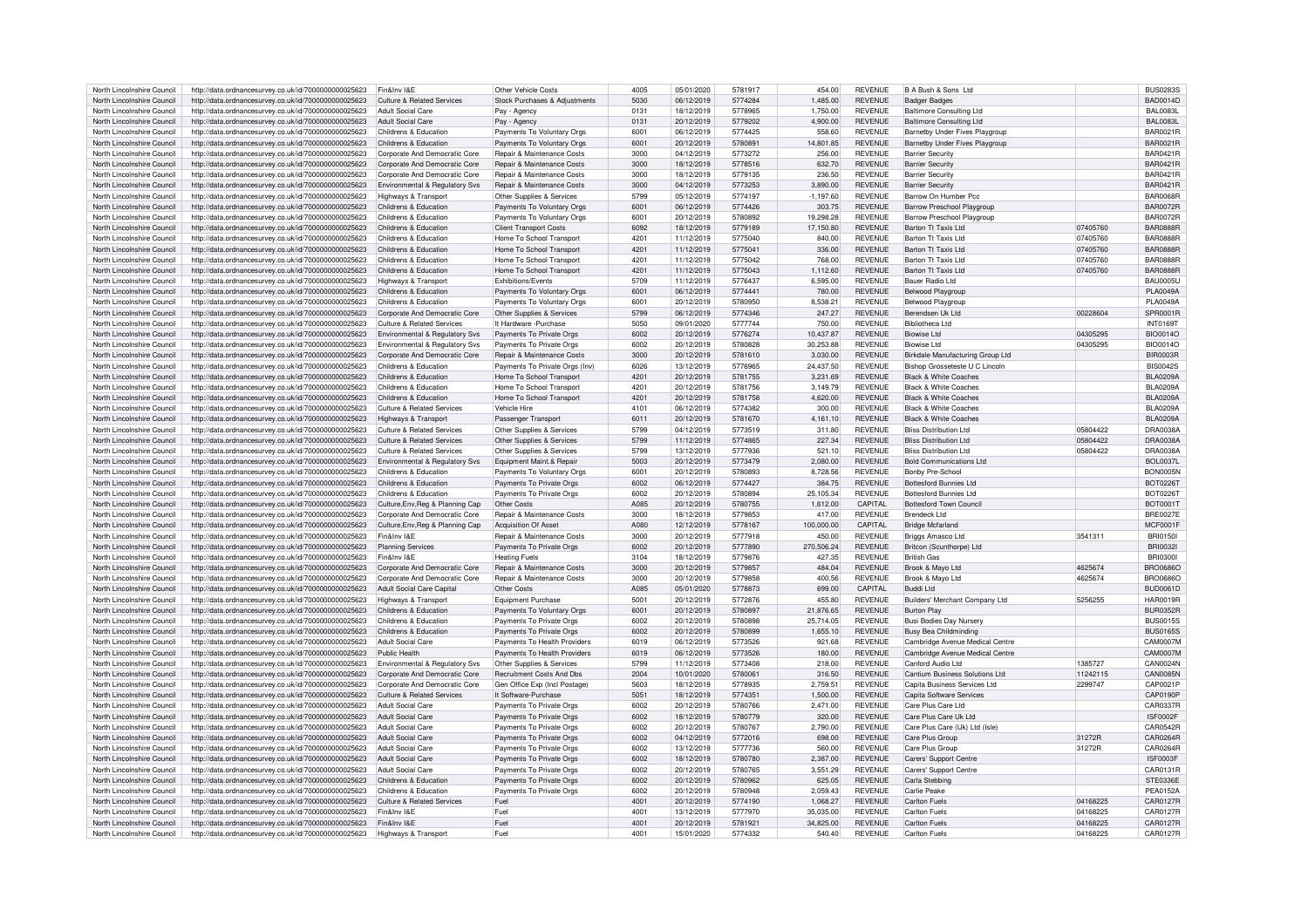| North Lincolnshire Council | http://data.ordnancesurvey.co.uk/id/7000000000025623 | Childrens & Education                 | Payments To Private Orgs                 | 6002 | 20/12/2019 | 5781712 | 2,600.00  | <b>REVENUE</b> | Caroline Taylo                        |          | TAY0213Y        |
|----------------------------|------------------------------------------------------|---------------------------------------|------------------------------------------|------|------------|---------|-----------|----------------|---------------------------------------|----------|-----------------|
| North Lincolnshire Council | http://data.ordnancesurvey.co.uk/id/7000000000025623 | Childrens & Education                 | Payments To Private Orgs                 | 6002 | 20/12/2019 | 5780902 | 15.697.66 | <b>REVENUE</b> | Castledyke Ltd                        |          | CAS0095S        |
| North Lincolnshire Council | http://data.ordnancesurvey.co.uk/id/7000000000025623 | Childrens & Education                 | Payments To Private Orgs                 | 6002 | 06/12/2019 | 5773960 | 11,315.60 | <b>REVENUE</b> | Castles Education LIn                 | OC415116 | CAS0042S        |
| North Lincolnshire Council | http://data.ordnancesurvey.co.uk/id/7000000000025623 | Childrens & Education                 | Payments To Private Orgs                 | 6002 | 11/12/2019 | 5774996 | 2,268.00  | <b>REVENUE</b> | <b>Castles Education Lip</b>          | OC415116 | CAS0042S        |
| North Lincolnshire Council | http://data.ordnancesurvey.co.uk/id/7000000000025623 | Childrens & Education                 | Payments To Private Orgs                 | 6002 | 11/12/2019 | 5775052 | 4,875.00  | <b>REVENUE</b> | <b>Castles Education LIp</b>          | OC415116 | CAS0042S        |
| North Lincolnshire Council | http://data.ordnancesurvey.co.uk/id/7000000000025623 | Childrens & Education                 | Payments To Private Orgs                 | 6002 | 11/12/2019 | 5775053 | 9,499.75  | <b>REVENUE</b> | <b>Castles Education Llp</b>          | OC415116 | CAS0042S        |
|                            |                                                      |                                       |                                          |      |            |         |           |                |                                       |          |                 |
| North Lincolnshire Council | http://data.ordnancesurvey.co.uk/id/7000000000025623 | Childrens & Education                 | Payments To Private Orgs                 | 6002 | 11/12/2019 | 5775054 | 4,875.00  | <b>REVENUE</b> | <b>Castles Education Llp</b>          | OC415116 | CAS0042S        |
| North Lincolnshire Council | http://data.ordnancesurvey.co.uk/id/7000000000025623 | Childrens & Education                 | Payments To Private Orgs                 | 6002 | 11/12/2019 | 5775055 | 4.875.00  | <b>REVENUE</b> | <b>Castles Education Llp</b>          | OC415116 | CAS0042S        |
| North Lincolnshire Council | http://data.ordnancesurvey.co.uk/id/7000000000025623 | Childrens & Education                 | Payments To Private Orgs                 | 6002 | 11/12/2019 | 5775056 | 4.875.00  | <b>REVENUE</b> | <b>Castles Education Llp</b>          | OC415116 | CAS0042S        |
| North Lincolnshire Council | http://data.ordnancesurvey.co.uk/id/7000000000025623 | Childrens & Education                 | Payments To Private Orgs                 | 6002 | 11/12/2019 | 5775057 | 4.875.00  | <b>REVENUE</b> | <b>Castles Education LIp</b>          | OC415116 | CAS0042S        |
| North Lincolnshire Council | http://data.ordnancesurvey.co.uk/id/7000000000025623 | Childrens & Education                 | Payments To Private Orgs                 | 6002 | 11/12/2019 | 5775058 | 4,875.00  | <b>REVENUE</b> | <b>Castles Education Llp</b>          | OC415116 | CAS0042S        |
| North Lincolnshire Council | http://data.ordnancesurvey.co.uk/id/7000000000025623 | Childrens & Education                 | Payments To Private Orgs                 | 6002 | 11/12/2019 | 5775060 | 4,875.00  | <b>REVENUE</b> | <b>Castles Education Llp</b>          | OC415116 | CAS0042S        |
| North Lincolnshire Council | http://data.ordnancesurvey.co.uk/id/7000000000025623 | Childrens & Education                 | Payments To Private Orgs                 | 6002 | 11/12/2019 | 5775061 | 3.850.00  | <b>REVENUE</b> | <b>Castles Education Lip</b>          | OC415116 | CAS0042S        |
| North Lincolnshire Council | http://data.ordnancesurvey.co.uk/id/7000000000025623 | Childrens & Education                 | Payments To Private Orgs                 | 6002 | 11/12/2019 | 5775062 | 4,875.00  | <b>REVENUE</b> | <b>Castles Education Llp</b>          | OC415116 | CAS0042S        |
| North Lincolnshire Council | http://data.ordnancesurvey.co.uk/id/7000000000025623 | Childrens & Education                 | Payments To Private Orgs                 | 6002 | 11/12/2019 | 5775063 | 4,875.00  | <b>REVENUE</b> | <b>Castles Education Llp</b>          | OC415116 | CAS0042S        |
| North Lincolnshire Council | http://data.ordnancesurvey.co.uk/id/7000000000025623 | Childrens & Education                 | Payments To Private Orgs                 | 6002 | 13/12/2019 | 5777749 | 2.925.00  | <b>REVENUE</b> | <b>Castles Education Llp</b>          | OC415116 | CAS0042S        |
| North Lincolnshire Council | http://data.ordnancesurvey.co.uk/id/7000000000025623 | Childrens & Education                 | Payments To Private Orgs                 | 6002 | 13/12/2019 | 5777752 | 2,925.00  | <b>REVENUE</b> | <b>Castles Education Llp</b>          | OC415116 | CAS0042S        |
| North Lincolnshire Council | http://data.ordnancesurvey.co.uk/id/7000000000025623 | Childrens & Education                 | Payments To Private Orgs                 | 6002 | 18/12/2019 | 5779165 | 4.875.00  | <b>REVENUE</b> | <b>Castles Education Llp</b>          | OC415116 | CAS0042S        |
| North Lincolnshire Council | http://data.ordnancesurvey.co.uk/id/7000000000025623 | Childrens & Education                 | Payments To Private Orgs                 | 6002 | 18/12/2019 | 5779177 | 4,875.00  | <b>REVENUE</b> | <b>Castles Education Llp</b>          | OC415116 | CAS0042S        |
|                            |                                                      |                                       |                                          |      |            |         |           | <b>REVENUE</b> |                                       |          |                 |
| North Lincolnshire Council | http://data.ordnancesurvey.co.uk/id/7000000000025623 | Childrens & Education                 | Water (Meter/Rate) & Sewerage            | 3221 | 18/12/2019 | 5779609 | 296.79    |                | Castle Water Ltd                      | SC475583 | CAS0200S        |
| North Lincolnshire Council | http://data.ordnancesurvey.co.uk/id/7000000000025623 | Childrens & Education                 | Water (Meter/Rate) & Sewerage            | 3221 | 18/12/2019 | 5779653 | 329.72    | <b>REVENUE</b> | Castle Water Ltd                      | SC475583 | CAS0200S        |
| North Lincolnshire Council | http://data.ordnancesurvey.co.uk/id/7000000000025623 | Childrens & Education                 | Water (Meter/Rate) & Sewerage            | 3221 | 18/12/2019 | 5779657 | 326.73    | <b>REVENUE</b> | Castle Water I td                     | SC475583 | CAS0200S        |
| North Lincolnshire Council | http://data.ordnancesurvey.co.uk/id/7000000000025623 | Childrens & Education                 | Water (Meter/Rate) & Sewerage            | 3221 | 18/12/2019 | 5779658 | 337.62    | <b>REVENUE</b> | Castle Water Ltd                      | SC475583 | CAS0200S        |
| North Lincolnshire Council | http://data.ordnancesurvey.co.uk/id/7000000000025623 | Childrens & Education                 | Water (Meter/Rate) & Sewerage            | 3221 | 18/12/2019 | 5779660 | 337.62    | <b>REVENUE</b> | Castle Water Ltd                      | SC475583 | CAS0200S        |
| North Lincolnshire Council | http://data.ordnancesurvey.co.uk/id/7000000000025623 | Childrens & Education                 | Water (Meter/Rate) & Sewerage            | 3221 | 18/12/2019 | 5779662 | 2,251.75  | <b>REVENUE</b> | Castle Water I td                     | SC475583 | CAS0200S        |
| North Lincolnshire Council | http://data.ordnancesurvey.co.uk/id/7000000000025623 | Corporate And Democratic Core         | Water (Meter/Rate) & Sewerage            | 3221 | 18/12/2019 | 5779548 | 823.74    | <b>REVENUE</b> | Castle Water Ltd                      | SC475583 | CAS0200S        |
| North Lincolnshire Council | http://data.ordnancesurvey.co.uk/id/7000000000025623 | Corporate And Democratic Core         | Water (Meter/Rate) & Sewerage            | 3221 | 18/12/2019 | 5779552 | 327.56    | <b>REVENUE</b> | Castle Water I td                     | SC475583 | CAS0200S        |
| North Lincolnshire Council | http://data.ordnancesurvey.co.uk/id/7000000000025623 | Corporate And Democratic Core         | Water (Meter/Rate) & Sewerage            | 3221 | 18/12/2019 | 5779563 | 498.33    | <b>REVENUE</b> | Castle Water Ltd                      | SC475583 | CAS0200S        |
| North Lincolnshire Council | http://data.ordnancesurvey.co.uk/id/7000000000025623 | Corporate And Democratic Core         | Water (Meter/Rate) & Sewerage            | 3221 | 18/12/2019 | 5779572 | 327.56    | <b>REVENUE</b> | Castle Water I td                     | SC475583 | CAS0200S        |
| North Lincolnshire Council | http://data.ordnancesurvey.co.uk/id/7000000000025623 | Corporate And Democratic Core         | Water (Meter/Rate) & Sewerage            | 3221 | 18/12/2019 | 5779588 | 649.75    | <b>REVENUE</b> | Castle Water I td                     | SC475583 | CAS0200S        |
| North Lincolnshire Council | http://data.ordnancesurvey.co.uk/id/7000000000025623 | Corporate And Democratic Core         | Water (Meter/Rate) & Sewerage            | 3221 | 18/12/2019 | 5779600 | 327.56    | <b>REVENUE</b> | Castle Water Ltd                      | SC475583 | CAS0200S        |
| North Lincolnshire Council | http://data.ordnancesurvey.co.uk/id/7000000000025623 | Corporate And Democratic Core         | Water (Meter/Rate) & Sewerage            | 3221 | 18/12/2019 | 5779645 | 317.33    | <b>REVENUE</b> | Castle Water Ltd                      | SC475583 | CAS0200S        |
|                            |                                                      |                                       |                                          |      |            |         |           |                |                                       |          |                 |
| North Lincolnshire Council | http://data.ordnancesurvey.co.uk/id/7000000000025623 | Corporate And Democratic Core         | Water (Meter/Rate) & Sewerage            | 3221 | 18/12/2019 | 5779674 | 327.56    | <b>REVENUE</b> | Castle Water I td                     | SC475583 | CAS0200S        |
| North Lincolnshire Council | http://data.ordnancesurvey.co.uk/id/7000000000025623 | Corporate And Democratic Core         | Water (Meter/Rate) & Sewerage            | 3221 | 18/12/2019 | 5779677 | 1,353.98  | <b>REVENUE</b> | Castle Water I td                     | SC475583 | CAS0200S        |
| North Lincolnshire Council | http://data.ordnancesurvey.co.uk/id/7000000000025623 | Corporate And Democratic Core         | Water (Meter/Rate) & Sewerage            | 3221 | 18/12/2019 | 5779684 | 3,422.17  | <b>REVENUE</b> | Castle Water I td                     | SC475583 | CAS0200S        |
| North Lincolnshire Council | http://data.ordnancesurvey.co.uk/id/7000000000025623 | Corporate And Democratic Core         | Water (Meter/Rate) & Sewerage            | 3221 | 18/12/2019 | 5779701 | 787.35    | <b>REVENUE</b> | Castle Water I td                     | SC475583 | CAS0200S        |
| North Lincolnshire Council | http://data.ordnancesurvey.co.uk/id/7000000000025623 | Corporate And Democratic Core         | Water (Meter/Rate) & Sewerage            | 3221 | 18/12/2019 | 5779704 | 790.77    | <b>REVENUE</b> | Castle Water Ltd                      | SC475583 | CAS0200S        |
| North Lincolnshire Council | http://data.ordnancesurvey.co.uk/id/7000000000025623 | Corporate And Democratic Core         | Water (Meter/Rate) & Sewerage            | 3221 | 18/12/2019 | 5779708 | 344.73    | <b>REVENUE</b> | Castle Water I td                     | SC475583 | CAS0200S        |
| North Lincolnshire Council | http://data.ordnancesurvey.co.uk/id/7000000000025623 | Corporate And Democratic Core         | Water (Meter/Rate) & Sewerage            | 3221 | 18/12/2019 | 5779729 | 703.90    | <b>REVENUE</b> | Castle Water Ltd                      | SC475583 | CAS0200S        |
| North Lincolnshire Council | http://data.ordnancesurvey.co.uk/id/7000000000025623 | Corporate And Democratic Core         | Water (Meter/Rate) & Sewerage            | 3221 | 18/12/2019 | 5779730 | 1,699.42  | <b>REVENUE</b> | Castle Water Ltd                      | SC475583 | CAS0200S        |
| North Lincolnshire Council | http://data.ordnancesurvey.co.uk/id/7000000000025623 | Corporate And Democratic Core         | Water (Meter/Rate) & Sewerage            | 3221 | 06/01/2020 | 5779540 | 1,014.79  | <b>REVENUE</b> | Castle Water I td                     | SC475583 | CAS0200S        |
| North Lincolnshire Council | http://data.ordnancesurvey.co.uk/id/7000000000025623 | Fin&Inv I&F                           | Water (Meter/Rate) & Sewerage            | 3221 | 18/12/2019 | 5779558 | 338.23    | <b>REVENUE</b> | Castle Water Ltd                      | SC475583 | CAS0200S        |
| North Lincolnshire Council | http://data.ordnancesurvey.co.uk/id/7000000000025623 | Fin&Inv I&F                           | Water (Meter/Rate) & Sewerage            | 3221 | 18/12/2019 | 5779732 | 470.56    | <b>REVENUE</b> | Castle Water I td                     | SC475583 | CAS0200S        |
|                            |                                                      |                                       |                                          | 6001 |            | 5777750 |           | <b>REVENUE</b> | Catzero I to                          |          | CAT0026T        |
| North Lincolnshire Council | http://data.ordnancesurvey.co.uk/id/7000000000025623 | <b>Planning Services</b>              | Payments To Voluntary Orgs               |      | 09/01/2020 |         | 22,678.03 |                |                                       | 6777504  |                 |
| North Lincolnshire Council | http://data.ordnancesurvey.co.uk/id/7000000000025623 | <b>Planning Services</b>              | Payments To Voluntary Orgs               | 6001 | 09/01/2020 | 5779178 | 22,678.03 | <b>REVENUE</b> | Catzero Ltd                           | 6777504  | CAT0026T        |
| North Lincolnshire Council | http://data.ordnancesurvey.co.uk/id/7000000000025623 | Culture & Related Services            | Course Fees/Training                     | 2002 | 18/12/2019 | 5779839 | 670.00    | <b>REVENUE</b> | C Carte                               |          | CAR0110R        |
| North Lincolnshire Council | http://data.ordnancesurvey.co.uk/id/7000000000025623 | Corporate And Democratic Core         | Gen Office Exp (Incl Postage)            | 5603 | 20/12/2019 | 5773219 | 265.80    | <b>REVENUE</b> | Ccm Supplies (Nottingham) Ltd         |          | CCM0050M        |
| North Lincolnshire Council | http://data.ordnancesurvey.co.uk/id/7000000000025623 | Adult Social Care                     | Rents                                    | 3201 | 06/12/2019 | 5771993 | 847.50    | <b>REVENUE</b> | Central Community Centre Association  |          | CEN0034N        |
| North Lincolnshire Council | http://data.ordnancesurvey.co.uk/id/7000000000025623 | Adult Social Care                     | <b>Cleaning Services &amp; Contracts</b> | 3311 | 11/12/2019 | 5773357 | 1,294.20  | <b>REVENUE</b> | Central Laundry Ltd                   | 06765045 | <b>CEN0085N</b> |
| North Lincolnshire Council | http://data.ordnancesurvey.co.uk/id/7000000000025623 | Adult Social Care                     | <b>Cleaning Services &amp; Contracts</b> | 3311 | 18/12/2019 | 5779234 | 976.93    | <b>REVENUE</b> | Central Laundry Ltd                   | 06765045 | <b>CEN0085N</b> |
| North Lincolnshire Council | http://data.ordnancesurvey.co.uk/id/7000000000025623 | Adult Social Care                     | Clothing, Uniforms & Laundry             | 5301 | 04/12/2019 | 5772010 | 817.24    | <b>REVENUE</b> | Central Laundry Ltd                   | 06765045 | <b>CEN0085N</b> |
| North Lincolnshire Council | http://data.ordnancesurvey.co.uk/id/7000000000025623 | Adult Social Care                     | Payments To Health Providers             | 6019 | 06/12/2019 | 5773540 | 1,045.50  | <b>REVENUE</b> | Central Surgery                       |          | <b>DIC0005C</b> |
| North Lincolnshire Council | http://data.ordnancesurvey.co.uk/id/7000000000025623 | Childrens & Education                 | Subsistence & Expenses (Staff)           | 5720 | 11/12/2019 | 5774344 | 1,695.00  | <b>REVENUE</b> | Champ Ltd                             |          | CHA0374A        |
| North Lincolnshire Council | http://data.ordnancesurvey.co.uk/id/7000000000025623 | Childrens & Education                 | Payments To Private Orgs                 | 6002 | 06/01/2020 | 5779967 | 7,518.00  | <b>REVENUE</b> | <b>Changing Lives</b>                 | 10624046 | <b>CHA0547A</b> |
| North Lincolnshire Council | http://data.ordnancesurvey.co.uk/id/7000000000025623 | Environmental & Regulatory Svs        | <b>Equipment Purchase</b>                | 5001 | 20/12/2019 | 5781703 | 412.50    | <b>REVENUE</b> | Chemsafe (Yorks) Ltd                  |          | CHE0011E        |
| North Lincolnshire Council | http://data.ordnancesurvey.co.uk/id/7000000000025623 | Adult Social Care                     | Payments To Private Orgs                 | 6002 | 18/12/2019 | 5780789 | 3.560.00  | <b>REVENUE</b> | Chestnut Homecare I td                |          | <b>ISF0027F</b> |
| North Lincolnshire Council | http://data.ordnancesurvey.co.uk/id/7000000000025623 | Adult Social Care                     | Payments To Private Orgs                 | 6002 | 20/12/2019 | 5780768 | 4.200.38  | <b>REVENUE</b> | Chestnut Homecare Ltd                 |          | CHE0222E        |
| North Lincolnshire Council |                                                      | Childrens & Education                 | Payments To Private Orgs                 | 6002 | 06/12/2019 | 5774395 | 533.00    | <b>REVENUE</b> | Christopher Barton                    |          | <b>BAR0895F</b> |
|                            | http://data.ordnancesurvey.co.uk/id/7000000000025623 |                                       |                                          |      |            |         |           |                |                                       |          |                 |
| North Lincolnshire Council | http://data.ordnancesurvey.co.uk/id/7000000000025623 | Childrens & Education                 | Advertising & Publicity                  | 5610 | 18/12/2019 | 5779800 | 525.00    | <b>REVENUE</b> | <b>Chronicle Publications Limited</b> |          | CHR0026F        |
| North Lincolnshire Council | http://data.ordnancesurvey.co.uk/id/7000000000025623 | Childrens & Education                 | Payments To Private Orgs                 | 6002 | 11/12/2019 | 5776143 | 5,142.90  | <b>REVENUE</b> | Chrysalis Consortium                  |          | CHR0024F        |
| North Lincolnshire Council | http://data.ordnancesurvey.co.uk/id/7000000000025623 | Corporate And Democratic Core         | Repair & Maintenance Costs               | 3000 | 04/12/2019 | 5772895 | 313.86    | <b>REVENUE</b> | Chubb Fire Limited                    | 524469   | CHU0021U        |
| North Lincolnshire Council | http://data.ordnancesurvey.co.uk/id/7000000000025623 | Childrens & Education                 | Foujnment Maint & Renair                 | 5003 | 20/12/2019 | 5779865 | 39.50     | <b>REVENUE</b> | Chubb Fire & Security Ltd             | 524469   | SHO0001C        |
| North Lincolnshire Council | http://data.ordnancesurvey.co.uk/id/7000000000025623 | Childrens & Education                 | Repair & Maintenance Costs               | 3000 | 20/12/2019 | 5779865 | 39.50     | <b>REVENUE</b> | Chubb Fire & Security Ltd             | 524469   | SHOMO1C         |
| North Lincolnshire Council | http://data.ordnancesurvey.co.uk/id/7000000000025623 | Corporate And Democratic Core         | Repair & Maintenance Costs               | 3000 | 20/12/2019 | 5779863 | 479.60    | <b>REVENUE</b> | Chubb Fire & Security Ltd             | 524469   | SHO0001C        |
| North Lincolnshire Council | http://data.ordnancesurvey.co.uk/id/7000000000025623 | Cornorate And Democratic Core         | <b>Repair &amp; Maintenance Costs</b>    | 3000 | 20/12/2019 | 5779865 | 3.041.43  | <b>REVENUE</b> | Chubb Fire & Security Ltd             | 524469   | SHO0001C        |
| North Lincolnshire Council | http://data.ordnancesurvey.co.uk/id/7000000000025623 | <b>Culture &amp; Related Services</b> | Equipment Maint.& Repair                 | 5003 | 20/12/2019 | 5779865 | 118.50    | <b>REVENUE</b> | Chubb Fire & Security Ltd             | 524469   | SHO0001C        |
| North Lincolnshire Council | http://data.ordnancesurvey.co.uk/id/7000000000025623 | Culture & Related Services            | Repair & Maintenance Costs               | 3000 | 20/12/2019 | 5779865 | 237.03    | <b>REVENUE</b> | Chubb Fire & Security Ltd             | 524469   | SHO0001C        |
| North Lincolnshire Council | http://data.ordnancesurvey.co.uk/id/7000000000025623 | Fin&Inv I&F                           | Equipment Maint.& Repair                 | 5003 | 20/12/2019 | 5779865 | 39.50     | <b>REVENUE</b> | Chubb Fire & Security Ltd             | 524469   | SHOMO1C         |
| North Lincolnshire Council | http://data.ordnancesurvey.co.uk/id/7000000000025623 | Fin&Inv I&E                           | Repair & Maintenance Costs               | 3000 | 20/12/2019 | 5779865 | 39.50     | <b>REVENUE</b> | Chubb Fire & Security Ltd             | 524469   | SHO0001C        |
| North Lincolnshire Council | http://data.ordnancesurvey.co.uk/id/7000000000025623 | Fin&Inv I&F                           | Repair & Maintenance Costs               | 3000 | 20/12/2019 | 5779865 | 316.00    | <b>REVENUE</b> | Chubb Fire & Security Ltd             | 524469   | SHO0001O        |
|                            |                                                      |                                       |                                          | A082 |            | 5779155 |           | CAPITAL        | Chubbmix I td                         |          |                 |
| North Lincolnshire Council | http://data.ordnancesurvey.co.uk/id/7000000000025623 | Highways & Transport Capital          | Building/Construction                    |      | 20/12/2019 |         | 240.00    |                |                                       | 12160687 | CHU0123U        |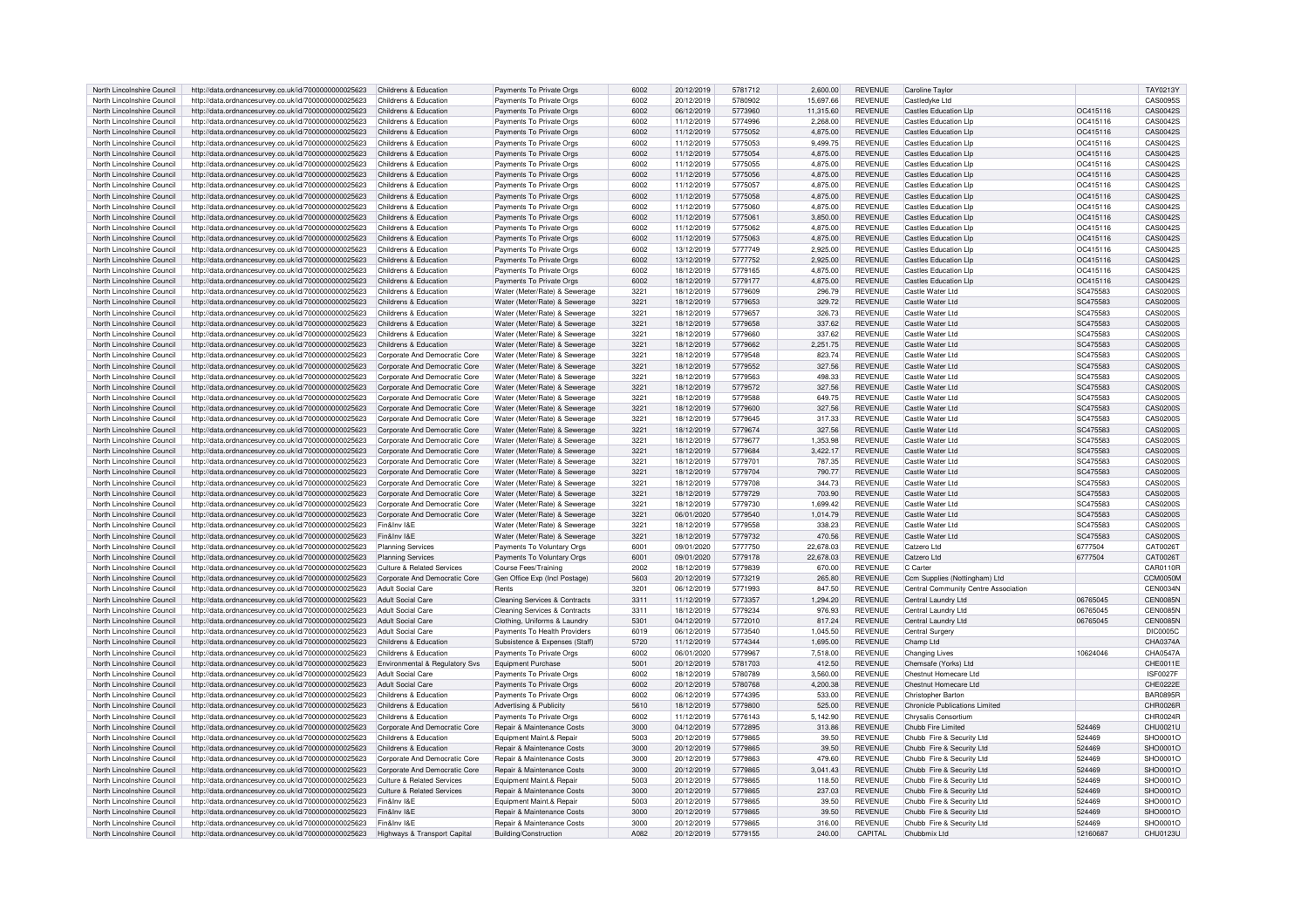| North Lincolnshire Council | http://data.ordnancesurvey.co.uk/id/7000000000025623 | <b>Planning Services</b>                  | <b>Course Fees/Training</b>    | 2002 | 13/12/2019 | 5776973 | 3,526.11   | <b>REVENUE</b> | C.I.P.F.A.                                |          | CIP0001P        |
|----------------------------|------------------------------------------------------|-------------------------------------------|--------------------------------|------|------------|---------|------------|----------------|-------------------------------------------|----------|-----------------|
| North Lincolnshire Council | http://data.ordnancesurvey.co.uk/id/7000000000025623 | Corporate And Democratic Core             | Other Premises Costs           | 3390 | 20/12/2019 | 5771887 | 402.62     | <b>REVENUE</b> | Citron Hygiene I td                       | 3056469  | <b>CAN0001N</b> |
|                            |                                                      |                                           |                                |      |            |         |            |                |                                           |          |                 |
| North Lincolnshire Council | http://data.ordnancesurvey.co.uk/id/7000000000025623 | Childrens & Education                     | <b>Examination Fees</b>        | 5730 | 24/05/2019 | 5773982 | 664.00     | REVENUE        | City & Guilds                             | 312832   | CIT00251        |
| North Lincolnshire Council | http://data.ordnancesurvey.co.uk/id/7000000000025623 | <b>Adult Social Care</b>                  | Payments To Health Providers   | 6019 | 13/12/2019 | 5773523 | 741.00     | <b>REVENUE</b> | City Health Care Partnership Cic          |          | HUI 0022L       |
| North Lincolnshire Council | http://data.ordnancesurvey.co.uk/id/7000000000025623 | Corporate And Democratic Core             | Other Supplies & Services      | 5799 | 20/12/2019 | 5780803 | 14,737.00  | <b>REVENUE</b> | City Of Lincoln Council                   |          | CIT0013T        |
| North Lincolnshire Council | http://data.ordnancesurvey.co.uk/id/7000000000025623 | <b>Adult Social Care</b>                  | Other Supplies & Services      | 5799 | 18/12/2019 | 5772017 | 1,190.25   | <b>REVENUE</b> | Civica Uk Ltd                             | 1628868  | CIV0010V        |
| North Lincolnshire Council | http://data.ordnancesurvey.co.uk/id/7000000000025623 | <b>Adult Social Care</b>                  | Other Supplies & Services      | 5799 | 18/12/2019 | 5772018 | 661.75     | <b>REVENUE</b> | Civica Uk I to                            | 1628868  | <b>CIV0010V</b> |
|                            |                                                      |                                           |                                |      |            |         |            |                |                                           |          |                 |
| North Lincolnshire Council | http://data.ordnancesurvey.co.uk/id/7000000000025623 | Adult Social Care                         | Payments To Private Orgs       | 6002 | 20/12/2019 | 578077  | 217.84     | <b>REVENUE</b> | Clarity Homecare Ltd                      |          | CLA0252A        |
| North Lincolnshire Council | http://data.ordnancesurvey.co.uk/id/7000000000025623 | Adult Social Care                         | Payments To Private Orgs       | 5002 | 20/12/2019 | 578077  | 18,067.09  | REVENUE        | Clarity Homecare I td                     |          | CLA0252A        |
| North Lincolnshire Council | http://data.ordnancesurvey.co.uk/id/7000000000025623 | Adult Social Care                         | Clothing, Uniforms & Laundry   | 5301 | 20/12/2019 | 5774919 | 1,247.20   | REVENUE        | Cleaning & Paper Disposables Plc          |          | CLE0051E        |
| North Lincolnshire Council | http://data.ordnancesurvey.co.uk/id/7000000000025623 | Adult Social Care                         | Clothing, Uniforms & Laundry   | 5301 | 20/12/2019 | 5774920 | 343.00     | <b>REVENUE</b> | Cleaning & Paper Disposables Plc          |          | <b>CLE0051E</b> |
| North Lincolnshire Council | http://data.ordnancesurvey.co.uk/id/7000000000025623 | Culture & Related Services                | Equipment Maint.& Repair       | 5003 | 09/01/2020 | 5781607 | 357.50     | <b>REVENUE</b> | Clearway Environmental Services Ltd       |          | CLE0018E        |
|                            |                                                      | Fin&Inv I&F                               |                                | 3000 |            | 5774901 |            |                |                                           |          |                 |
| North Lincolnshire Council | http://data.ordnancesurvey.co.uk/id/7000000000025623 |                                           | Repair & Maintenance Costs     |      | 11/12/2019 |         | 270.00     | <b>REVENUE</b> | Clearway Environmental Services Ltd       |          | <b>CLE0018E</b> |
| North Lincolnshire Council | http://data.ordnancesurvey.co.uk/id/7000000000025623 | Fin&Inv I&E                               | Repair & Maintenance Costs     | 3000 | 09/01/2020 | 5781609 | 370.00     | REVENUE        | Clearway Environmental Services Ltd       |          | <b>CLE0018E</b> |
| North Lincolnshire Council | http://data.ordnancesurvey.co.uk/id/7000000000025623 | Highways & Transport                      | Other Supplies & Services      | 5799 | 13/12/2019 | 5767621 | 1,174.00   | <b>REVENUE</b> | Clearway Environmental Services Ltd       |          | <b>CLE0018E</b> |
| North Lincolnshire Council | http://data.ordnancesurvey.co.uk/id/7000000000025623 | Highways & Transpor                       | Other Supplies & Services      | 5799 | 13/12/2019 | 5767727 | 2,236.00   | <b>REVENUE</b> | Clearway Environmental Services Ltd       |          | <b>CLE0018E</b> |
| North Lincolnshire Council | http://data.ordnancesurvey.co.uk/id/7000000000025623 | Highways & Transpor                       | Other Supplies & Services      | 5799 | 13/12/2019 | 5769813 | 5,258.00   | <b>REVENUE</b> | Clearway Environmental Services Ltd       |          | <b>CLE0018E</b> |
| North Lincolnshire Council |                                                      |                                           |                                | 5799 |            | 5772946 |            | <b>REVENUE</b> |                                           |          |                 |
|                            | http://data.ordnancesurvey.co.uk/id/7000000000025623 | Highways & Transpor                       | Other Supplies & Services      |      | 20/12/2019 |         | 5,040.00   |                | Clearway Environmental Services Ltd       |          | <b>CLE0018E</b> |
| North Lincolnshire Council | http://data.ordnancesurvey.co.uk/id/7000000000025623 | <b>Adult Social Care</b>                  | Car And Travel Allowances      | 4306 | 20/12/2019 | 5776406 | 161.80     | <b>REVENUE</b> | Click Travel Limited                      | 03770815 | CL100151        |
| North Lincolnshire Council | http://data.ordnancesurvey.co.uk/id/7000000000025623 | Adult Social Care                         | Client Transport Costs         | 6092 | 20/12/2019 | 5776406 | 496.40     | <b>REVENUE</b> | <b>Click Travel Limited</b>               | 03770815 | <b>CLI0015I</b> |
| North Lincolnshire Council | http://data.ordnancesurvey.co.uk/id/7000000000025623 | <b>Adult Social Care</b>                  | Other Supplies & Services      | 5799 | 20/12/2019 | 5776406 | 567.00     | <b>REVENUE</b> | Click Travel Limited                      | 03770815 | CL10015         |
| North Lincolnshire Council | http://data.ordnancesurvey.co.uk/id/7000000000025623 | <b>Adult Social Care</b>                  | Rail & Other Fares             | 4121 | 20/12/2019 | 5776406 | 749.25     | <b>REVENUE</b> | <b>Click Travel Limited</b>               | 03770815 | <b>CLI0015I</b> |
| North Lincolnshire Council | http://data.ordnancesurvey.co.uk/id/7000000000025623 | <b>Adult Social Care</b>                  | Rail & Other Fares             | 4121 | 20/12/2019 | 5776406 | 673.40     | <b>REVENUE</b> | Click Travel Limited                      | 03770815 | CL100151        |
|                            |                                                      |                                           |                                |      |            |         |            |                |                                           |          |                 |
| North Lincolnshire Council | http://data.ordnancesurvey.co.uk/id/7000000000025623 | <b>Adult Social Care</b>                  | Subsistence & Expenses (Staff) | 5720 | 20/12/2019 | 5776406 | 213.50     | <b>REVENUE</b> | Click Travel Limited                      | 03770815 | <b>CLI0015I</b> |
| North Lincolnshire Council | http://data.ordnancesurvey.co.uk/id/7000000000025623 | <b>Adult Social Care</b>                  | Subsistence & Expenses (Staff) | 5720 | 20/12/2019 | 5776406 | 60.00      | <b>REVENUE</b> | <b>Click Travel Limited</b>               | 03770815 | <b>CLI0015I</b> |
| North Lincolnshire Council | http://data.ordnancesurvey.co.uk/id/7000000000025623 | Central Services To Public                | <b>Bail &amp; Other Fares</b>  | 4121 | 20/12/2019 | 5776406 | 17.90      | <b>REVENUE</b> | Click Travel Limited                      | 03770815 | CL100151        |
| North Lincolnshire Council | http://data.ordnancesurvey.co.uk/id/7000000000025623 | Childrens & Education                     | <b>Client Related Costs</b>    | 5534 | 20/12/2019 | 5776406 | 86.42      | <b>REVENUE</b> | <b>Click Travel Limited</b>               | 03770815 | <b>CLI0015I</b> |
| North Lincolnshire Council | http://data.ordnancesurvey.co.uk/id/7000000000025623 | Childrens & Education                     | <b>Client Transport Costs</b>  | 6092 | 20/12/2019 | 5776406 | 113.60     | <b>REVENUE</b> | Click Travel Limited                      | 03770815 | <b>CLI0015I</b> |
|                            |                                                      |                                           |                                |      |            |         |            |                |                                           |          |                 |
| North Lincolnshire Council | http://data.ordnancesurvey.co.uk/id/7000000000025623 | Childrens & Education                     | <b>Exhibitions/Fvents</b>      | 5709 | 20/12/2019 | 5776406 | 201.16     | REVENUE        | Click Travel Limited                      | 03770815 | CI 100151       |
| North Lincolnshire Council | http://data.ordnancesurvey.co.uk/id/7000000000025623 | Childrens & Education                     | Other Incidental Travel Costs  | 4311 | 20/12/2019 | 5776406 | 9.36       | <b>REVENUE</b> | <b>Click Travel Limited</b>               | 03770815 | <b>CLI0015I</b> |
| North Lincolnshire Council | http://data.ordnancesurvey.co.uk/id/7000000000025623 | Childrens & Education                     | Rail & Other Fares             | 4121 | 20/12/2019 | 5776406 | 744.30     | <b>REVENUE</b> | Click Travel Limited                      | 03770815 | CL100151        |
| North Lincolnshire Council | http://data.ordnancesurvey.co.uk/id/7000000000025623 | Childrens & Education                     | Rail & Other Fares             | 4121 | 20/12/2019 | 5776406 | 1,108.65   | <b>REVENUE</b> | Click Travel Limited                      | 03770815 | CL100151        |
| North Lincolnshire Council | http://data.ordnancesurvey.co.uk/id/7000000000025623 | Corporate And Democratic Core             | Car And Travel Allowances      | 4306 | 20/12/2019 | 5776406 | 597.70     | <b>REVENUE</b> | Click Travel Limited                      | 03770815 | CL100151        |
|                            |                                                      |                                           |                                |      |            |         |            |                |                                           |          |                 |
| North Lincolnshire Council | http://data.ordnancesurvey.co.uk/id/7000000000025623 | Corporate And Democratic Core             | Course Fees/Training           | 2002 | 20/12/2019 | 5776406 | 95.55      | <b>REVENUE</b> | <b>Click Travel Limited</b>               | 03770815 | <b>CLI0015</b>  |
| North Lincolnshire Council | http://data.ordnancesurvey.co.uk/id/7000000000025623 | Corporate And Democratic Core             | Other Incidental Travel Costs  | 4311 | 20/12/2019 | 5776406 | 197.00     | REVENUE        | <b>Click Travel Limited</b>               | 03770815 | <b>CLI0015I</b> |
| North Lincolnshire Council | http://data.ordnancesurvey.co.uk/id/7000000000025623 | Corporate And Democratic Core             | Rail & Other Fares             | 4121 | 20/12/2019 | 5776406 | 431.45     | <b>REVENUE</b> | <b>Click Travel Limited</b>               | 03770815 | CLI0015I        |
| North Lincolnshire Council | http://data.ordnancesurvey.co.uk/id/7000000000025623 | Corporate And Democratic Core             | Rail & Other Fares             | 4121 | 20/12/2019 | 5776406 | 318.30     | <b>REVENUE</b> | Click Travel Limited                      | 03770815 | CLI0015I        |
| North Lincolnshire Council | http://data.ordnancesurvey.co.uk/id/7000000000025623 | Culture & Related Services                | Home To School Transport       | 4201 | 20/12/2019 | 5776406 | 165.70     | <b>REVENUE</b> | Click Travel Limited                      | 03770815 | <b>CLI0015I</b> |
|                            |                                                      |                                           |                                |      |            |         |            |                |                                           |          |                 |
| North Lincolnshire Council | http://data.ordnancesurvey.co.uk/id/7000000000025623 | <b>Culture &amp; Related Services</b>     | Other Supplies & Services      | 5799 | 20/12/2019 | 5776406 | 34.00      | <b>REVENUE</b> | <b>Click Travel Limited</b>               | 03770815 | CLI0015I        |
| North Lincolnshire Council | http://data.ordnancesurvey.co.uk/id/7000000000025623 | <b>Culture &amp; Related Services</b>     | Rail & Other Fares             | 4121 | 20/12/2019 | 5776406 | 503.10     | <b>REVENUE</b> | Click Travel Limited                      | 03770815 | <b>CLI0015I</b> |
| North Lincolnshire Council | http://data.ordnancesurvey.co.uk/id/7000000000025623 | Environmental & Regulatory Svs            | Other Supplies & Services      | 5799 | 20/12/2019 | 5776406 | 182.88     | <b>REVENUE</b> | Click Travel Limited                      | 03770815 | CLI0015I        |
| North Lincolnshire Council | http://data.ordnancesurvey.co.uk/id/7000000000025623 | <b>Environmental &amp; Regulatory Svs</b> | <b>Bail &amp; Other Fares</b>  | 4121 | 20/12/2019 | 5776406 | 192.30     | <b>REVENUE</b> | Click Travel Limited                      | 03770815 | <b>CLI0015I</b> |
| North Lincolnshire Council | http://data.ordnancesurvey.co.uk/id/7000000000025623 | Environmental & Regulatory Svs            | Rail & Other Fares             | 4121 | 20/12/2019 | 5776406 | 60.65      | <b>REVENUE</b> | Click Travel Limited                      | 03770815 | CLI0015I        |
|                            |                                                      |                                           |                                |      |            |         |            |                |                                           |          |                 |
| North Lincolnshire Council | http://data.ordnancesurvey.co.uk/id/7000000000025623 | <b>Housing Services</b>                   | Rail & Other Fares             | 4121 | 20/12/2019 | 5776406 | 113.40     | <b>REVENUE</b> | <b>Click Travel Limited</b>               | 03770815 | CLI0015I        |
| North Lincolnshire Council | http://data.ordnancesurvey.co.uk/id/7000000000025623 | Non Distributed Costs                     | Course Fees/Training           | 2002 | 20/12/2019 | 5776406 | 25.80      | <b>REVENUE</b> | Click Travel Limited                      | 03770815 | <b>CLI0015I</b> |
| North Lincolnshire Council | http://data.ordnancesurvey.co.uk/id/7000000000025623 | Non Distributed Costs                     | Other Incidental Travel Costs  | 4311 | 20/12/2019 | 5776406 | 51.60      | <b>REVENUE</b> | Click Travel Limited                      | 03770815 | CL100151        |
| North Lincolnshire Council | http://data.ordnancesurvey.co.uk/id/7000000000025623 | <b>Planning Services</b>                  | Car And Travel Allowances      | 4306 | 20/12/2019 | 5776406 | 129.30     | <b>REVENUE</b> | <b>Click Travel Limited</b>               | 03770815 | CLI0015I        |
| North Lincolnshire Council | http://data.ordnancesurvey.co.uk/id/7000000000025623 | <b>Public Health</b>                      | Rail & Other Fares             | 4121 | 20/12/2019 | 5776406 | 103.55     | <b>REVENUE</b> | <b>Click Travel Limited</b>               | 03770815 | CLI0015I        |
|                            |                                                      |                                           |                                | 6002 | 20/12/2019 | 5777822 |            | <b>REVENUE</b> |                                           |          |                 |
| North Lincolnshire Council | http://data.ordnancesurvey.co.uk/id/7000000000025623 | <b>Adult Social Care</b>                  | Payments To Private Orgs       |      |            |         | 12,735.46  |                | Cloverleaf Advocacy 2000 Ltd              |          | CLO0101C        |
| North Lincolnshire Council | http://data.ordnancesurvey.co.uk/id/7000000000025623 | Fin&Inv I&E                               | Other Vehicle Costs            | 4005 | 18/12/2019 | 5779222 | 5.000.00   | <b>REVENUE</b> | <b>Clugston Distribution Services Ltd</b> | 5517733  | <b>CLU0013L</b> |
| North Lincolnshire Council | http://data.ordnancesurvey.co.uk/id/7000000000025623 | Environmental & Regulatory Svs            | Vehicle Hire                   | 4101 | 20/12/2019 | 5777986 | 3,150.00   | <b>REVENUE</b> | Cms Hire I td                             |          | COO0073C        |
| North Lincolnshire Council | http://data.ordnancesurvey.co.uk/id/7000000000025623 | Environmental & Regulatory Sys            | Vehicle Hire                   | 4101 | 20/12/2019 | 5777987 | 3,150.00   | <b>REVENUE</b> | Cms Hire I td                             |          | COO0073C        |
| North Lincolnshire Council | http://data.ordnancesurvey.co.uk/id/7000000000025623 | Environmental & Regulatory Svs            | Vehicle Hire                   | 4101 | 20/12/2019 | 5777989 | 950.00     | <b>REVENUE</b> | Cms Hire I td                             |          | COO0073C        |
|                            |                                                      |                                           | Vehicle Hire                   | 4101 |            | 5781927 |            | REVENUE        | Cms Hire I td                             |          |                 |
| North Lincolnshire Council | http://data.ordnancesurvey.co.uk/id/7000000000025623 | Environmental & Regulatory Svs            |                                |      | 20/12/2019 |         | 435.50     |                |                                           |          | COO0073C        |
| North Lincolnshire Council | http://data.ordnancesurvey.co.uk/id/7000000000025623 | Fin&Inv I&E                               | Other Vehicle Costs            | 4005 | 20/12/2019 | 5777988 | 280.00     | <b>REVENUE</b> | Cms Hire Ltd                              |          | COO0073C        |
| North Lincolnshire Council | http://data.ordnancesurvey.co.uk/id/7000000000025623 | Highways & Transport                      | Other Professional Fees        | 5829 | 20/12/2019 | 5780839 | 1.064.69   | <b>REVENUE</b> | Cobalt Telephone Technologies Ltd         | 3151938  | COB0031E        |
| North Lincolnshire Council | http://data.ordnancesurvey.co.uk/id/7000000000025623 | <b>Housing Services</b>                   | Other Supplies & Services      | 5799 | 20/12/2019 | 5774991 | 1,575.00   | <b>REVENUE</b> | Cog Community Ltd                         |          | COG0023G        |
| North Lincolnshire Council | http://data.ordnancesurvey.co.uk/id/7000000000025623 | Environmental & Regulatory Sys            | Equipment Purchase             | 5001 | 12/01/2020 | 5781163 | 385.50     | <b>REVENUE</b> | <b>Combined Precision Components Plc</b>  | 860093   | <b>PRE0028E</b> |
| North Lincolnshire Council | http://data.ordnancesurvey.co.uk/id/7000000000025623 | <b>Adult Social Care</b>                  | Pay - Agency                   | 0131 | 18/12/2019 | 5778550 | 11,029.52  | <b>REVENUE</b> | Comensura Ltd                             | 04085767 | COM0313M        |
|                            |                                                      |                                           |                                |      |            |         |            |                |                                           |          |                 |
| North Lincolnshire Council | http://data.ordnancesurvey.co.uk/id/7000000000025623 | Childrens & Education                     | Pay - Agency                   | 0131 | 18/12/2019 | 5778550 | 1,831.58   | <b>REVENUE</b> | Comensura Ltd                             | 04085767 | COM0313M        |
| North Lincolnshire Council | http://data.ordnancesurvey.co.uk/id/7000000000025623 | Corporate And Democratic Core             | Pay - Agency                   | 0131 | 18/12/2019 | 5778550 | 802.75     | <b>REVENUE</b> | Comensura Ltd                             | 04085767 | COM0313M        |
| North Lincolnshire Council | http://data.ordnancesurvey.co.uk/id/7000000000025623 | Corporate And Democratic Core             | It Software-Purchase           | 5051 | 20/12/2019 | 5774537 | 521.273.52 | <b>REVENUE</b> | Comparex Uk Ltd                           | 02973781 | COM0151M        |
| North Lincolnshire Council | http://data.ordnancesurvey.co.uk/id/7000000000025623 | Childrens & Education                     | Payments To Private Orgs       | 6002 | 20/12/2019 | 5780904 | 23.691.16  | <b>REVENUE</b> | Coneygarth Farm Day Nursery               |          | CON0013N        |
| North Lincolnshire Council | http://data.ordnancesurvey.co.uk/id/7000000000025623 | <b>Adult Social Care</b>                  | Payments To Private Orgs       | 6002 | 04/12/2019 | 5772810 | 900.15     | REVENUE        | <b>Connevans Limited</b>                  |          | CON0120M        |
|                            |                                                      |                                           |                                |      |            |         |            |                |                                           |          |                 |
| North Lincolnshire Council | http://data.ordnancesurvey.co.uk/id/7000000000025623 | Culture & Related Services                | Faujoment Hire/Ren             | 5002 | 20/12/2019 | 5781378 | 470.00     | <b>REVENUE</b> | Containerking I td                        | 3402386  | CON0338         |
| North Lincolnshire Council | http://data.ordnancesurvey.co.uk/id/7000000000025623 | <b>Culture &amp; Related Services</b>     | Equipment Hire/Rent            | 5002 | 20/12/2019 | 5781659 | 470.00     | <b>REVENUE</b> | Containerking Ltd                         | 3402386  | CON0338N        |
| North Lincolnshire Council | http://data.ordnancesurvey.co.uk/id/7000000000025623 | Childrens & Education                     | Gas                            | 3101 | 19/01/2020 | 5782099 | 83.53      | <b>REVENUE</b> | Corona Energy Retail 4 Ltd                |          | COR0300F        |
| North Lincolnshire Council | http://data.ordnancesurvey.co.uk/id/7000000000025623 | Childrens & Education                     | Gas                            | 3101 | 19/01/2020 | 5782116 | 791.12     | <b>REVENUE</b> | Corona Energy Retail 4 Ltd                |          | COR0300E        |
| North Lincolnshire Council | http://data.ordnancesurvey.co.uk/id/7000000000025623 | Corporate And Democratic Core             | Gas                            | 3101 | 19/01/2020 | 5782066 | 385.13     | <b>REVENUE</b> | Corona Energy Retail 4 Ltd                |          | COR0300F        |
|                            |                                                      |                                           |                                |      |            |         |            |                |                                           |          |                 |
| North Lincolnshire Council | http://data.ordnancesurvey.co.uk/id/7000000000025623 | Corporate And Democratic Core             | Gas                            | 3101 | 19/01/2020 | 5782077 | 453.14     | <b>REVENUE</b> | Corona Energy Retail 4 Ltd                |          | <b>COR0300F</b> |
| North Lincolnshire Council | http://data.ordnancesurvey.co.uk/id/7000000000025623 | Corporate And Democratic Core             | Gas                            | 3101 | 19/01/2020 | 578208  | 539.82     | <b>REVENUE</b> | Corona Energy Retail 4 Ltd                |          | COR0300R        |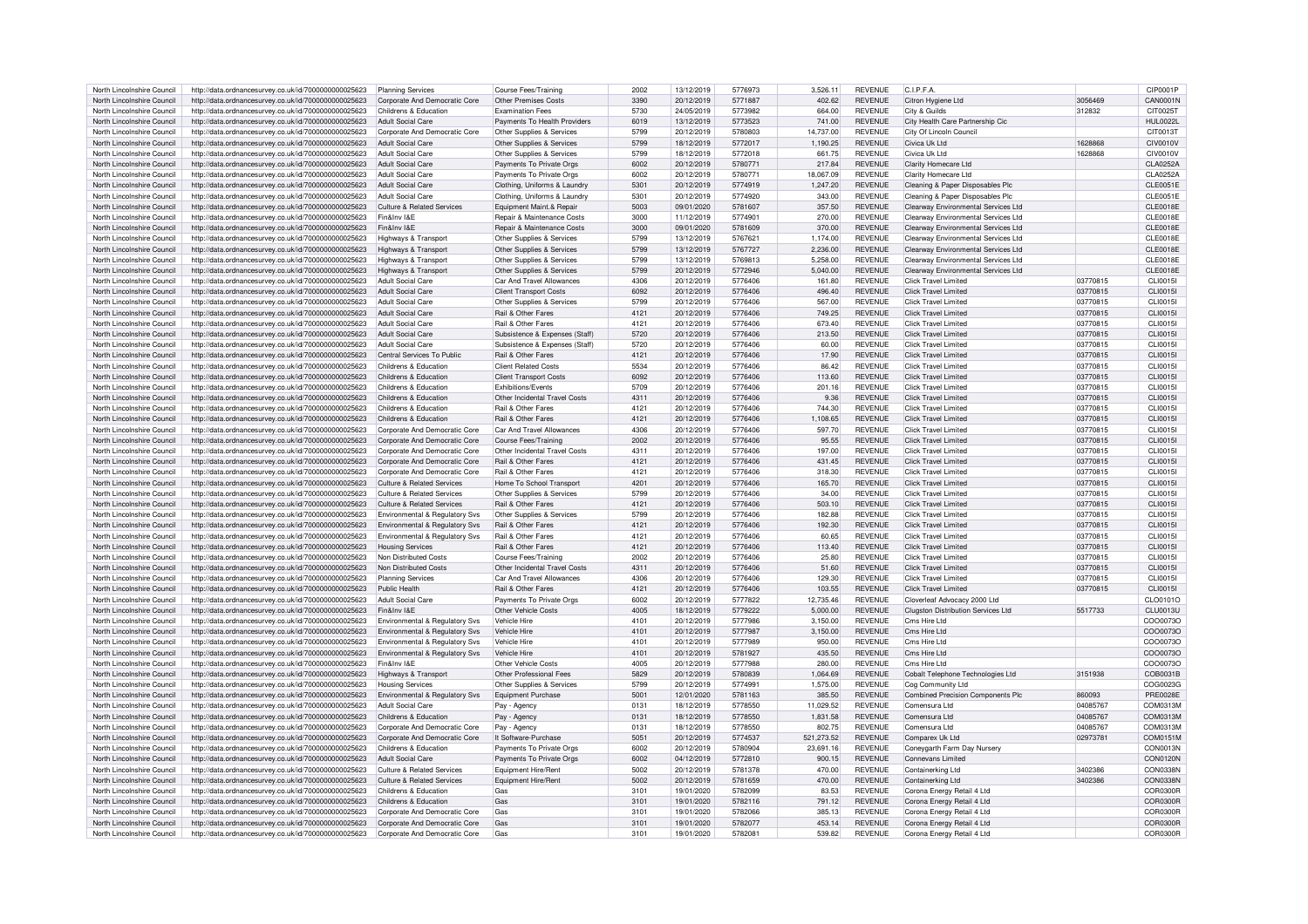| North Lincolnshire Council | http://data.ordnancesurvey.co.uk/id/7000000000025623 | Corporate And Democratic Core             | Gas                                   | 3101             | 19/01/2020 | 5782090 | 235.01     | <b>REVENUE</b> | Corona Energy Retail 4 Ltd      |          | COR0300F        |
|----------------------------|------------------------------------------------------|-------------------------------------------|---------------------------------------|------------------|------------|---------|------------|----------------|---------------------------------|----------|-----------------|
| North Lincolnshire Council | http://data.ordnancesurvey.co.uk/id/7000000000025623 | Corporate And Democratic Core             | Gas                                   | 3101             | 19/01/2020 | 5782091 | 2,320.21   | <b>REVENUE</b> | Corona Energy Retail 4 Ltd      |          | COR0300R        |
| North Lincolnshire Council | http://data.ordnancesurvey.co.uk/id/7000000000025623 | Corporate And Democratic Core             | Gas                                   | 3101             | 19/01/2020 | 5782099 | 194.90     | <b>REVENUE</b> | Corona Energy Retail 4 Ltd      |          | COR0300R        |
| North Lincolnshire Council |                                                      | Corporate And Democratic Core             | Gas                                   | 3101             | 19/01/2020 | 5782110 |            | <b>REVENUE</b> |                                 |          | COR0300R        |
|                            | http://data.ordnancesurvey.co.uk/id/7000000000025623 |                                           |                                       |                  |            |         | 2,762.42   |                | Corona Energy Retail 4 Ltd      |          |                 |
| North Lincolnshire Council | http://data.ordnancesurvey.co.uk/id/7000000000025623 | Corporate And Democratic Core             | Gas                                   | 3101             | 19/01/2020 | 5782112 | 1.486.20   | <b>REVENUE</b> | Corona Energy Retail 4 Ltd      |          | COR0300R        |
| North Lincolnshire Council | http://data.ordnancesurvey.co.uk/id/7000000000025623 | Corporate And Democratic Core             | Gas                                   | 310 <sup>°</sup> | 19/01/2020 | 5782114 | 516.28     | <b>REVENUE</b> | Corona Energy Retail 4 Ltd      |          | <b>COR0300F</b> |
| North Lincolnshire Council | http://data.ordnancesurvey.co.uk/id/7000000000025623 | Corporate And Democratic Core             | Gas                                   | 310 <sup>1</sup> | 19/01/2020 | 5782119 | 2,717.36   | REVENUE        | Corona Energy Retail 4 I to     |          | COR0300F        |
| North Lincolnshire Council | http://data.ordnancesurvey.co.uk/id/7000000000025623 | Corporate And Democratic Core             | Gas                                   | 310 <sup>1</sup> | 19/01/2020 | 5782128 | 232.46     | <b>REVENUE</b> | Corona Energy Retail 4 Ltd      |          | COR0300R        |
| North Lincolnshire Council | http://data.ordnancesurvey.co.uk/id/7000000000025623 | Corporate And Democratic Core             | Gas                                   | 3101             | 19/01/2020 | 5782131 | 262.70     | <b>REVENUE</b> | Corona Energy Retail 4 Ltd      |          | COR0300R        |
| North Lincolnshire Council | http://data.ordnancesurvey.co.uk/id/7000000000025623 | Corporate And Democratic Core             | Gas                                   | 310 <sup>1</sup> | 19/01/2020 | 5782137 | 978.59     | <b>REVENUE</b> | Corona Energy Retail 4 Ltd      |          | COR0300R        |
| North Lincolnshire Council | http://data.ordnancesurvey.co.uk/id/7000000000025623 | Corporate And Democratic Core             | Gas                                   | 310 <sup>°</sup> | 19/01/2020 | 5782141 | 881.71     | <b>REVENUE</b> | Corona Energy Retail 4 Ltd      |          | COR0300F        |
|                            |                                                      |                                           |                                       |                  |            |         |            |                |                                 |          |                 |
| North Lincolnshire Council | http://data.ordnancesurvey.co.uk/id/7000000000025623 | Corporate And Democratic Core             | Gas                                   | 3101             | 19/01/2020 | 5782142 | 447.14     | <b>REVENUE</b> | Corona Energy Retail 4 Ltd      |          | COR0300F        |
| North Lincolnshire Council | http://data.ordnancesurvey.co.uk/id/7000000000025623 | Corporate And Democratic Core             | Gas                                   | 3101             | 19/01/2020 | 5782145 | 269.03     | <b>REVENUE</b> | Corona Energy Retail 4 Ltd      |          | COR0300R        |
| North Lincolnshire Council | http://data.ordnancesurvey.co.uk/id/7000000000025623 | Corporate And Democratic Core             | Gas                                   | 3101             | 19/01/2020 | 5782149 | 1.968.81   | <b>REVENUE</b> | Corona Energy Retail 4 Ltd      |          | COR0300F        |
| North Lincolnshire Council | http://data.ordnancesurvey.co.uk/id/7000000000025623 | Corporate And Democratic Core             | Gas                                   | 3101             | 19/01/2020 | 5782153 | 813.95     | <b>REVENUE</b> | Corona Energy Retail 4 Ltd      |          | COR0300R        |
| North Lincolnshire Council | http://data.ordnancesurvey.co.uk/id/7000000000025623 | Corporate And Democratic Core             | Gas                                   | 3101             | 19/01/2020 | 5782154 | 744.37     | REVENUE        | Corona Energy Retail 4 Ltd      |          | COR0300R        |
| North Lincolnshire Council | http://data.ordnancesurvey.co.uk/id/7000000000025623 | Corporate And Democratic Core             | Gas                                   | 310 <sup>1</sup> | 19/01/2020 | 5782156 | 293.82     | REVENUE        | Corona Energy Retail 4 Ltd      |          | COR0300F        |
| North Lincolnshire Council | http://data.ordnancesurvey.co.uk/id/7000000000025623 | Corporate And Democratic Core             | Gas                                   | 3101             | 19/01/2020 | 5782157 | 673.60     | REVENUE        | Corona Energy Retail 4 Ltd      |          | COR0300R        |
| North Lincolnshire Council | http://data.ordnancesurvey.co.uk/id/7000000000025623 | Corporate And Democratic Core             | Gas                                   | 3101             | 19/01/2020 | 5782160 | 454.23     | <b>REVENUE</b> | Corona Energy Retail 4 Ltd      |          | COR0300R        |
|                            |                                                      |                                           |                                       | 310 <sup>1</sup> |            | 5782161 | 711.56     | <b>REVENUE</b> |                                 |          | COR0300R        |
| North Lincolnshire Council | http://data.ordnancesurvey.co.uk/id/7000000000025623 | Corporate And Democratic Core             | Gas                                   |                  | 19/01/2020 |         |            |                | Corona Energy Retail 4 Ltd      |          |                 |
| North Lincolnshire Council | http://data.ordnancesurvey.co.uk/id/7000000000025623 | Corporate And Democratic Core             | Gas                                   | 310 <sup>°</sup> | 19/01/2020 | 5782162 | 426.80     | REVENUE        | Corona Energy Retail 4 Ltd      |          | COR0300F        |
| North Lincolnshire Council | http://data.ordnancesurvey.co.uk/id/7000000000025623 | Corporate And Democratic Core             | Gas                                   | 310 <sup>1</sup> | 19/01/2020 | 5782163 | 374.36     | REVENUE        | Corona Energy Retail 4 Ltd      |          | COR0300F        |
| North Lincolnshire Council | http://data.ordnancesurvey.co.uk/id/7000000000025623 | Corporate And Democratic Core             | Gas                                   | 3101             | 19/01/2020 | 5782165 | 2,345.35   | <b>REVENUE</b> | Corona Energy Retail 4 Ltd      |          | COR0300F        |
| North Lincolnshire Council | http://data.ordnancesurvey.co.uk/id/7000000000025623 | Corporate And Democratic Core             | Gas                                   | 310 <sup>1</sup> | 19/01/2020 | 5782167 | 2,893.87   | <b>REVENUE</b> | Corona Energy Retail 4 Ltd      |          | COR0300F        |
| North Lincolnshire Council | http://data.ordnancesurvey.co.uk/id/7000000000025623 | Corporate And Democratic Core             | Gas                                   | 310 <sup>1</sup> | 19/01/2020 | 5782168 | 325.60     | <b>REVENUE</b> | Corona Energy Retail 4 Ltd      |          | COR0300F        |
| North Lincolnshire Council | http://data.ordnancesurvey.co.uk/id/7000000000025623 | Corporate And Democratic Core             | Gas                                   | 3101             | 19/01/2020 | 5782170 | 2,379.13   | <b>REVENUE</b> | Corona Energy Retail 4 Ltd      |          | COR0300F        |
| North Lincolnshire Council | http://data.ordnancesurvey.co.uk/id/7000000000025623 | Corporate And Democratic Core             | Gas                                   | 310 <sup>1</sup> | 19/01/2020 | 5782171 | 220.03     | REVENUE        | Corona Energy Retail 4 Ltd      |          | COR0300F        |
| North Lincolnshire Council | http://data.ordnancesurvey.co.uk/id/7000000000025623 | Corporate And Democratic Core             | Gas                                   | 310 <sup>1</sup> | 19/01/2020 | 5782172 | 463.77     | <b>REVENUE</b> | Corona Energy Retail 4 Ltd      |          | COR0300F        |
|                            |                                                      |                                           |                                       |                  |            |         |            |                |                                 |          |                 |
| North Lincolnshire Council | http://data.ordnancesurvey.co.uk/id/7000000000025623 | Corporate And Democratic Core             | Gas                                   | 310 <sup>1</sup> | 19/01/2020 | 5782174 | 350.89     | <b>REVENUE</b> | Corona Energy Retail 4 Ltd      |          | COR0300R        |
| North Lincolnshire Council | http://data.ordnancesurvey.co.uk/id/7000000000025623 | Corporate And Democratic Core             | Gas                                   | 3101             | 19/01/2020 | 5782175 | 183.03     | <b>REVENUE</b> | Corona Energy Retail 4 Ltd      |          | COR0300F        |
| North Lincolnshire Council | http://data.ordnancesurvey.co.uk/id/7000000000025623 | Culture & Related Services                | Gas                                   | 310 <sup>°</sup> | 19/01/2020 | 5782175 | 183.02     | <b>REVENUE</b> | Corona Energy Retail 4 Ltd      |          | COR0300R        |
| North Lincolnshire Council | http://data.ordnancesurvey.co.uk/id/7000000000025623 | Fin&Inv I&F                               | Gas                                   | 3101             | 19/01/2020 | 5782083 | 600.85     | <b>REVENUE</b> | Corona Energy Retail 4 Ltd      |          | COR0300R        |
| North Lincolnshire Council | http://data.ordnancesurvey.co.uk/id/7000000000025623 | Fin&Inv I&F                               | Gas                                   | 3101             | 19/01/2020 | 5782089 | 536.89     | <b>REVENUE</b> | Corona Energy Retail 4 Ltd      |          | COR0300R        |
| North Lincolnshire Council | http://data.ordnancesurvey.co.uk/id/7000000000025623 | Fin&Inv I&F                               | Gas                                   | 3101             | 19/01/2020 | 5782098 | 378.96     | REVENUE        | Corona Energy Retail 4 Ltd      |          | COR0300R        |
| North Lincolnshire Council | http://data.ordnancesurvey.co.uk/id/7000000000025623 | Fin&Inv I&F                               | Gas                                   | 310 <sup>1</sup> | 19/01/2020 | 5782113 | 302.06     | REVENUE        | Corona Energy Retail 4 Ltd      |          | <b>COR0300F</b> |
| North Lincolnshire Council | http://data.ordnancesurvey.co.uk/id/7000000000025623 | Fin&Inv I&F                               | Gas                                   | 310 <sup>1</sup> | 19/01/2020 | 5782125 | 511.86     | REVENUE        | Corona Energy Retail 4 Ltd      |          | COR0300R        |
| North Lincolnshire Council | http://data.ordnancesurvey.co.uk/id/7000000000025623 | Fin&Inv I&E                               | Gas                                   | 3101             | 19/01/2020 | 5782148 | 477.93     | <b>REVENUE</b> | Corona Energy Retail 4 I to     |          | COR0300R        |
|                            |                                                      |                                           |                                       |                  |            |         |            |                |                                 |          |                 |
| North Lincolnshire Council | http://data.ordnancesurvey.co.uk/id/7000000000025623 | Fin&Inv I&F                               | Gas                                   | 310 <sup>1</sup> | 19/01/2020 | 5782166 | 234.51     | <b>REVENUE</b> | Corona Energy Retail 4 Ltd      |          | COR0300R        |
| North Lincolnshire Council | http://data.ordnancesurvey.co.uk/id/7000000000025623 | <b>Adult Social Care</b>                  | Payments To Private Orgs              | 6002             | 20/12/2019 | 5780772 | 924.76     | <b>REVENUE</b> | <b>Creative Support</b>         |          | CRE0144E        |
| North Lincolnshire Council | http://data.ordnancesurvey.co.uk/id/7000000000025623 | <b>Adult Social Care</b>                  | Payments To Private Orgs              | 6002             | 20/12/2019 | 5780772 | 101,522.88 | REVENUE        | Creative Support                |          | CRE0144E        |
| North Lincolnshire Council | http://data.ordnancesurvey.co.uk/id/7000000000025623 | Adult Social Care                         | Payments To Private Orgs              | 6002             | 18/12/2019 | 5780785 | 7,067.77   | REVENUE        | <b>Creative Support Ltd</b>     |          | ISF0013F        |
| North Lincolnshire Council | http://data.ordnancesurvey.co.uk/id/7000000000025623 | <b>Environmental &amp; Regulatory Sys</b> | Foujoment Purchase                    | 5001             | 11/12/2019 | 5774063 | 313.50     | <b>REVENUE</b> | Crescent Industrial I to        |          | <b>CRE0068E</b> |
| North Lincolnshire Council | http://data.ordnancesurvey.co.uk/id/7000000000025623 | Childrens & Education                     | Home To School Transport              | 4201             | 20/12/2019 | 5781729 | 510.60     | <b>REVENUE</b> | <b>Crosby Cabz</b>              |          | CRO0242O        |
| North Lincolnshire Council | http://data.ordnancesurvey.co.uk/id/7000000000025623 | Childrens & Education                     | Home To School Transport              | $420^{\circ}$    | 20/12/2019 | 5781731 | 1,237.50   | <b>REVENUE</b> | Crosby Cabz                     |          | CRO0242C        |
| North Lincolnshire Council | http://data.ordnancesurvey.co.uk/id/7000000000025623 | Childrens & Education                     | Home To School Transpor               | 4201             | 20/12/2019 | 5781733 | 720.00     | <b>REVENUE</b> | Crosby Cabz                     |          | CRO0242C        |
| North Lincolnshire Council | http://data.ordnancesurvey.co.uk/id/7000000000025623 | Childrens & Education                     | Home To School Transport              | $420^{\circ}$    | 20/12/2019 | 5781734 | 948.00     | <b>REVENUE</b> | Crosby Cabz                     |          | CRO0242O        |
|                            |                                                      |                                           |                                       |                  |            |         |            |                |                                 |          |                 |
| North Lincolnshire Council | http://data.ordnancesurvey.co.uk/id/7000000000025623 | Childrens & Education                     | Home To School Transport              | 4201             | 20/12/2019 | 5781735 | 986.00     | <b>REVENUE</b> | Crosby Cabz                     |          | CRO0242O        |
| North Lincolnshire Council | http://data.ordnancesurvey.co.uk/id/7000000000025623 | Childrens & Education                     | Home To School Transpor               | $420^{\circ}$    | 20/12/2019 | 5781736 | 417.90     | <b>REVENUE</b> | Crosby Cabz                     |          | CRO0242C        |
| North Lincolnshire Council | http://data.ordnancesurvey.co.uk/id/7000000000025623 | Childrens & Education                     | Home To School Transport              | 4201             | 20/12/2019 | 5781737 | 1,656.00   | <b>REVENUE</b> | Crosby Cabz                     |          | CRO0242O        |
| North Lincolnshire Council | http://data.ordnancesurvey.co.uk/id/7000000000025623 | Childrens & Education                     | Home To School Transport              | $420^{\circ}$    | 20/12/2019 | 5781738 | 1.080.00   | <b>REVENUE</b> | Crosby Cab:                     |          | CRO0242C        |
| North Lincolnshire Council | http://data.ordnancesurvey.co.uk/id/7000000000025623 | Childrens & Education                     | Home To School Transport              | $420^{\circ}$    | 20/12/2019 | 5781739 | 1,560.00   | <b>REVENUE</b> | Crosby Cabz                     |          | CRO0242O        |
| North Lincolnshire Council | http://data.ordnancesurvey.co.uk/id/7000000000025623 | Childrens & Education                     | Rents                                 | 3201             | 06/12/2019 | 5774213 | 1,250.00   | <b>REVENUE</b> | <b>Crosby Togethe</b>           |          | CRO0159O        |
| North Lincolnshire Council | http://data.ordnancesurvey.co.uk/id/7000000000025623 | Childrens & Education                     | Rents                                 | 320 <sup>°</sup> | 13/12/2019 | 5776938 | 1,250.00   | REVENUE        | Crosby Together                 |          | CRO0159C        |
| North Lincolnshire Council | http://data.ordnancesurvey.co.uk/id/7000000000025623 | Fin&Inv I&F                               | Other Vehicle Costs                   | 4005             | 20/12/2019 | 5781928 | 2,277.00   | REVENUE        | <b>Ctrack Ltd</b>               | 04643588 | CTR0001R        |
| North Lincolnshire Council | http://data.ordnancesurvey.co.uk/id/7000000000025623 | Fin&Inv I&F                               | Other Vehicle Costs                   | 4005             | 20/12/2019 | 5781929 | 2.277.00   | <b>REVENUE</b> | Ctrack I td                     | 04643588 | CTR0001R        |
| North Lincolnshire Council | http://data.ordnancesurvey.co.uk/id/7000000000025623 | Childrens & Education                     | <b>Client Related Costs</b>           | 5534             | 20/12/2019 | 5781791 | 240.00     | <b>REVENUE</b> | Currys Ltd                      |          | CUR0006R        |
|                            |                                                      |                                           |                                       |                  |            |         |            |                |                                 |          |                 |
| North Lincolnshire Council | http://data.ordnancesurvey.co.uk/id/7000000000025623 | Childrens & Education                     | Payments To Other La'S                | 6003             | 11/12/2019 | 5774313 | 2.618.00   | <b>REVENUE</b> | Cygnet (Nw) Ltd                 | 4059699  | CYG0006G        |
| North Lincolnshire Council | http://data.ordnancesurvey.co.uk/id/7000000000025623 | Corporate And Democratic Core             | Telephone Rent/Calls                  | 5403             | 11/12/2019 | 5774869 | 12,495.00  | <b>REVENUE</b> | <b>Daisy Communications Ltd</b> | 4145329  | DAI00091        |
| North Lincolnshire Council | http://data.ordnancesurvey.co.uk/id/7000000000025623 | Childrens & Education                     | Legal Fees                            | 5823             | 06/12/2019 | 5774001 | 473.20     | REVENUE        | David Briggs Associates Ltd     |          | DAV0244V        |
| North Lincolnshire Council | http://data.ordnancesurvey.co.uk/id/7000000000025623 | Highways & Transport                      | Equipment Maint, & Repair             | 5003             | 13/12/2019 | 5776921 | 7.560.00   | REVENUE        | Defib Store Ltd                 |          | DEF0011F        |
| North Lincolnshire Council | http://data.ordnancesurvey.co.uk/id/7000000000025623 | Corporate And Democratic Core             | <b>Benair &amp; Maintenance Costs</b> | 3000             | 13/12/2019 | 5777870 | 844.00     | <b>REVENUE</b> | Delta Security Systems Ltd      | 06373017 | <b>DEL0004L</b> |
| North Lincolnshire Council | http://data.ordnancesurvey.co.uk/id/7000000000025623 | Corporate And Democratic Core             | Repair & Maintenance Costs            | 3000             | 13/12/2019 | 5777873 | 350.00     | <b>REVENUE</b> | Delta Security Systems Ltd      | 06373017 | <b>DEL0004L</b> |
| North Lincolnshire Council | http://data.ordnancesurvey.co.uk/id/7000000000025623 | Childrens & Education                     | Payments To Private Orgs              | 6002             | 20/12/2019 | 5780905 | 11.204.57  | REVENUE        | Demeter House (England) Ltd     | 5774107  | DEM0021M        |
| North Lincolnshire Council | http://data.ordnancesurvey.co.uk/id/7000000000025623 | Childrens & Education                     | Payments To Private Orgs              | 6002             | 20/12/2019 | 5781642 | 5,400.00   | <b>REVENUE</b> | Demeter House (England) Ltd     | 5774107  | DEM0021M        |
|                            |                                                      |                                           |                                       | 6002             |            | 5781664 |            |                |                                 |          |                 |
| North Lincolnshire Council | http://data.ordnancesurvey.co.uk/id/7000000000025623 | Childrens & Education                     | Payments To Private Orgs              |                  | 20/12/2019 |         | 10,383.33  | <b>REVENUE</b> | Demeter House (England) Ltd     | 5774107  | <b>DEM0021M</b> |
| North Lincolnshire Council | http://data.ordnancesurvey.co.uk/id/7000000000025623 | Childrens & Education                     | Payments To Private Orgs              | 6002             | 20/12/2019 | 5781666 | 9.833.33   | <b>REVENUE</b> | Demeter House (England) Ltd     | 5774107  | <b>DEM0021M</b> |
| North Lincolnshire Council | http://data.ordnancesurvey.co.uk/id/7000000000025623 | Childrens & Education                     | Payments To Private Orgs              | 6002             | 20/12/2019 | 5781667 | 10.933.33  | <b>REVENUE</b> | Demeter House (England) Ltd     | 5774107  | DEM0021M        |
| North Lincolnshire Council | http://data.ordnancesurvey.co.uk/id/7000000000025623 | Childrens & Education                     | Payments To Private Orgs              | 6002             | 20/12/2019 | 5781668 | 15,833.33  | <b>REVENUE</b> | Demeter House (England) Ltd     | 5774107  | <b>DEM0021M</b> |
| North Lincolnshire Council | http://data.ordnancesurvey.co.uk/id/7000000000025623 | Childrens & Education                     | Payments To Private Orgs              | 6002             | 20/12/2019 | 5781699 | 16.383.33  | REVENUE        | Demeter House (England) Ltd     | 5774107  | <b>DEM0021M</b> |
| North Lincolnshire Council | http://data.ordnancesurvey.co.uk/id/7000000000025623 | Childrens & Education                     | Payments To Private Orgs              | 6002             | 20/12/2019 | 5781701 | 10,383.33  | <b>REVENUE</b> | Demeter House (England) Ltd     | 5774107  | <b>DEM0021M</b> |
| North Lincolnshire Council | http://data.ordnancesurvey.co.uk/id/7000000000025623 | Childrens & Education                     | Payments To Private Orgs              | 6002             | 20/12/2019 | 5781702 | 16.933.33  | <b>REVENUE</b> | Demeter House (England) Ltd     | 5774107  | <b>DEM0021M</b> |
|                            |                                                      |                                           |                                       |                  |            |         |            |                |                                 |          |                 |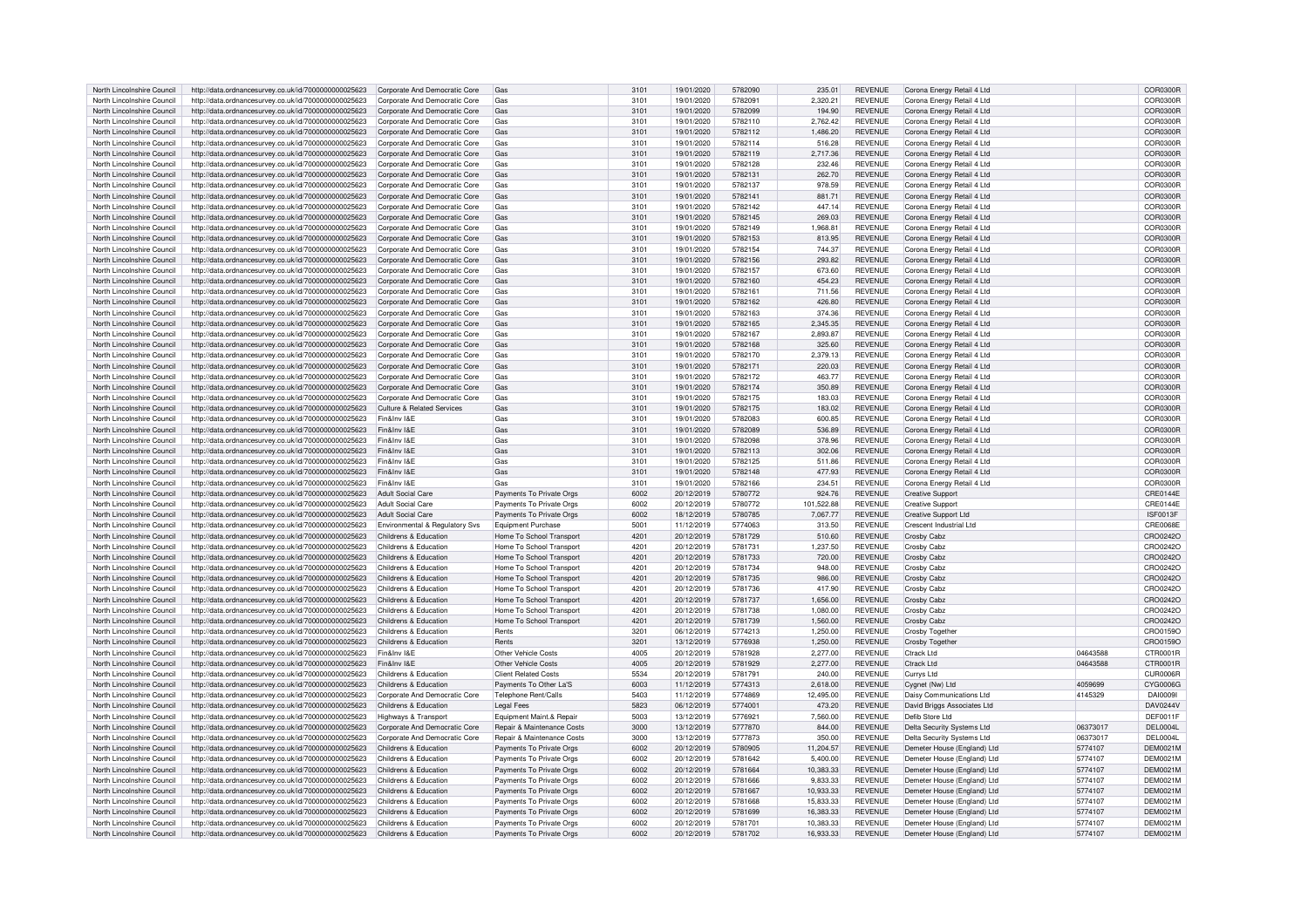| North Lincolnshire Council | http://data.ordnancesurvey.co.uk/id/7000000000025623 | Childrens & Education                      | Payments To Private Oras              | 6002 | 20/12/2019 | 5781704 | 13.050.00  | <b>REVENUE</b> | Demeter House (England) I to              | 5774107  | <b>DEM0021M</b> |
|----------------------------|------------------------------------------------------|--------------------------------------------|---------------------------------------|------|------------|---------|------------|----------------|-------------------------------------------|----------|-----------------|
| North Lincolnshire Council | http://data.ordnancesurvey.co.uk/id/7000000000025623 | Childrens & Education                      | Payments To Private Orgs              | 6002 | 20/12/2019 | 5781706 | 9,833.33   | <b>REVENUE</b> | Demeter House (England) I to              | 5774107  | DEM0021M        |
|                            |                                                      |                                            |                                       |      |            |         |            |                |                                           |          |                 |
| North Lincolnshire Council | http://data.ordnancesurvey.co.uk/id/7000000000025623 | Childrens & Education                      | Payments To Private Orgs              | 6002 | 20/12/2019 | 5781710 | 10,383.33  | <b>REVENUE</b> | Demeter House (England) Ltd               | 5774107  | DEM0021M        |
| North Lincolnshire Council | http://data.ordnancesurvey.co.uk/id/7000000000025623 | Childrens & Education                      | Payments To Private Orgs              | 6002 | 20/12/2019 | 5781715 | 19,666.66  | <b>REVENUE</b> | Demeter House (England) I to              | 5774107  | DEM0021M        |
| North Lincolnshire Council | http://data.ordnancesurvey.co.uk/id/7000000000025623 | Fin&Inv I&F                                | Flectricity                           | 3102 | 18/12/2019 | 5779163 | 1.961.24   | <b>REVENUE</b> | Directions Dance Cic                      |          | DIR0120B        |
| North Lincolnshire Council | http://data.ordnancesurvey.co.uk/id/7000000000025623 | Environmental & Regulatory Sys             | Payments To Private Orgs              | 6002 | 20/12/2019 | 5781338 | 560.00     | <b>REVENUE</b> | Disclosure & Barring Service              |          | CRI0032I        |
| North Lincolnshire Council | http://data.ordnancesurvey.co.uk/id/7000000000025623 | Childrens & Education                      | Payments To Private Orgs              | 6002 | 20/12/2019 | 5780927 | 3.746.25   | <b>REVENUE</b> | D.Johns                                   |          | <b>JOH0680H</b> |
|                            |                                                      | Childrens & Education                      |                                       | 4201 |            | 5777762 |            | <b>REVENUE</b> |                                           |          | DJT0001T        |
| North Lincolnshire Council | http://data.ordnancesurvey.co.uk/id/7000000000025623 |                                            | Home To School Transport              |      | 13/12/2019 |         | 5,166.00   |                | D J Taxis Scunthorpe                      |          |                 |
| North Lincolnshire Council | http://data.ordnancesurvey.co.uk/id/7000000000025623 | Childrens & Education                      | Payments To Private Orgs              | 6002 | 13/12/2019 | 5776443 | 74,802.34  | <b>REVENUE</b> | <b>Dn Colleges Group</b>                  |          | <b>NOR0007R</b> |
| North Lincolnshire Council | http://data.ordnancesurvey.co.uk/id/7000000000025623 | Childrens & Education                      | Payments To Private Orgs              | 6002 | 20/12/2019 | 5780906 | 920.70     | <b>REVENUE</b> | Donna Ducker Childminding                 |          | <b>DUC0041C</b> |
| North Lincolnshire Council | http://data.ordnancesurvey.co.uk/id/7000000000025623 | Childrens & Education                      | Payments To Private Orgs              | 6002 | 06/12/2019 | 5774450 | 277.80     | <b>REVENUE</b> | Do-Re-Mi Nursen                           |          | WIN0044N        |
| North Lincolnshire Council | http://data.ordnancesurvey.co.uk/id/7000000000025623 | Childrens & Education                      | Payments To Private Orgs              | 6002 | 20/12/2019 | 5780874 | 6.600.50   | <b>REVENUE</b> | Do-Re-Mi Nursery                          |          | <b>WIN0044N</b> |
| North Lincolnshire Council |                                                      | Fin&Inv I&F                                | Repair & Maintenance Costs            | 3000 | 11/12/2019 | 5774906 | 240.00     | <b>REVENUE</b> | Drainmaster (Uk) I td                     | 3802760  | <b>DRA0028A</b> |
|                            | http://data.ordnancesurvey.co.uk/id/7000000000025623 |                                            |                                       |      |            |         |            |                |                                           |          |                 |
| North Lincolnshire Council | http://data.ordnancesurvey.co.uk/id/7000000000025623 | <b>Adult Social Care</b>                   | Payments To Health Providers          | 6019 | 20/12/2019 | 5773528 | 366.04     | <b>REVENUE</b> | Dr A Muraleedharar                        |          | <b>MUR0020R</b> |
| North Lincolnshire Council | http://data.ordnancesurvey.co.uk/id/7000000000025623 | Adult Social Care Capital                  | Other Costs                           | A085 | 18/12/2019 | 5778925 | 750.00     | CAPITAL        | Drive Devilbiss Healthcare Limited        | 4301005  | <b>DRI0008</b>  |
| North Lincolnshire Council | http://data.ordnancesurvey.co.uk/id/7000000000025623 | Adult Social Care Capital                  | Other Costs                           | A085 | 20/12/2019 | 5778924 | 360.00     | CAPITAL        | Drive Devilbiss Healthcare Limited        | 4301005  | <b>DRI0008I</b> |
| North Lincolnshire Council | http://data.ordnancesurvey.co.uk/id/7000000000025623 | Adult Social Care                          | Other Professional Fees               | 5829 | 20/12/2019 | 5777863 | 1.100.00   | <b>REVENUE</b> | Dr M C Waziri                             |          | WAZ0001Z        |
| North Lincolnshire Council | http://data.ordnancesurvey.co.uk/id/7000000000025623 | Adult Social Care                          | Payments To Health Providers          | 6019 | 20/12/2019 | 5773536 | 318.68     | <b>REVENUE</b> | Dr M J Dwyer & Partners                   |          | DWY0001\        |
|                            |                                                      | Public Health                              |                                       | 6019 |            |         | 220.00     | <b>REVENUE</b> |                                           |          |                 |
| North Lincolnshire Council | http://data.ordnancesurvey.co.uk/id/7000000000025623 |                                            | Payments To Health Providers          |      | 20/12/2019 | 5773536 |            |                | Dr M J Dwyer & Partners                   |          | DWY0001Y        |
| North Lincolnshire Council | http://data.ordnancesurvey.co.uk/id/7000000000025623 | Environmental & Regulatory Svs             | Other Professional Fees               | 5829 | 11/12/2019 | 5776400 | 1,965.00   | <b>REVENUE</b> | Dr T Mahmood Anwar                        |          | <b>MAH0003H</b> |
| North Lincolnshire Council | http://data.ordnancesurvey.co.uk/id/7000000000025623 | Corporate And Democratic Core              | Repair & Maintenance Costs            | 3000 | 13/12/2019 | 5771454 | 822.12     | <b>REVENUE</b> | Dryden Line Marking                       |          | DRY0013Y        |
| North Lincolnshire Council | http://data.ordnancesurvey.co.uk/id/7000000000025623 | Corporate And Democratic Core              | <b>Renair &amp; Maintenance Costs</b> | 3000 | 13/12/2019 | 5771455 | 1 253 40   | <b>REVENUE</b> | Dryden Line Marking                       |          | DRY0013Y        |
| North Lincolnshire Council | http://data.ordnancesurvey.co.uk/id/7000000000025623 | Culture & Related Services                 | Equipment Purchase                    | 5001 | 10/01/2020 | 5779844 | 447.50     | <b>REVENUE</b> | Eagle Promotions Ltd                      |          | EAG0001G        |
|                            |                                                      |                                            |                                       |      |            |         |            |                |                                           |          |                 |
| North Lincolnshire Council | http://data.ordnancesurvey.co.uk/id/7000000000025623 | Fin&Inv I&E                                | Other Supplies & Services             | 5799 | 11/12/2019 | 5774959 | 2,981.83   | <b>REVENUE</b> | Easters & Son Commercial Services Ltd     |          | <b>EAS0590S</b> |
| North Lincolnshire Council | http://data.ordnancesurvey.co.uk/id/7000000000025623 | Fin&Inv I&F                                | Other Supplies & Services             | 5799 | 11/12/2019 | 5774960 | 1.583.33   | <b>REVENUE</b> | Easters & Son Commercial Services Ltd     |          | <b>EAS0590S</b> |
| North Lincolnshire Council | http://data.ordnancesurvey.co.uk/id/7000000000025623 | Fin&Inv I&F                                | Other Professional Fees               | 5829 | 04/12/2019 | 5772949 | 300.00     | <b>REVENUE</b> | Eastgb Ltd                                |          | <b>EAS0265S</b> |
| North Lincolnshire Council | http://data.ordnancesurvey.co.uk/id/7000000000025623 | Childrens & Education                      | <b>Client Transport Costs</b>         | 6092 | 20/12/2019 | 5781795 | 1.000.00   | <b>REVENUE</b> | East Hull Cars Ltd                        | 5777873  | EAS0093S        |
| North Lincolnshire Council | http://data.ordnancesurvey.co.uk/id/7000000000025623 | Childrens & Education                      | Payments To Private Orgs              | 6002 | 20/12/2019 | 5780907 | 702.00     | <b>REVENUE</b> | Eastoft Little Legs                       |          | EAS0282S        |
|                            |                                                      |                                            |                                       |      |            |         |            |                |                                           |          |                 |
| North Lincolnshire Council | http://data.ordnancesurvey.co.uk/id/7000000000025623 | Childrens & Education                      | Consultancy                           | 5830 | 20/12/2019 | 5776947 | 846.60     | <b>REVENUE</b> | East Riding Of Yorkshire Council          |          | EAS0126S        |
| North Lincolnshire Council | http://data.ordnancesurvey.co.uk/id/7000000000025623 | Corporate And Democratic Core              | <b>Course Fees/Training</b>           | 2002 | 06/12/2019 | 5771995 | 2.000.00   | <b>REVENUE</b> | East Riding Of Yorkshire Council          |          | EAS0012S        |
| North Lincolnshire Council | http://data.ordnancesurvey.co.uk/id/7000000000025623 | Non Distributed Costs                      | <b>Retirement Additional Costs</b>    | 2007 | 20/12/2019 | 5781389 | 157,680.00 | <b>REVENUE</b> | East Riding Pension Fund                  |          | EAS0381S        |
| North Lincolnshire Council | http://data.ordnancesurvey.co.uk/id/7000000000025623 | Childrens & Education                      | Home To School Transport              | 4201 | 04/12/2019 | 5772026 | 6.399.10   | <b>REVENUE</b> | East Yorkshire Motor Services Ltd         | 216628   | EAS0120S        |
| North Lincolnshire Council | http://data.ordnancesurvey.co.uk/id/7000000000025623 | Highways & Transport                       | Concessionary Fares                   | 6010 | 20/12/2019 | 5781831 | 4,430.00   | <b>REVENUE</b> | <b>Fast Yorkshire Motor Services Ltd</b>  | 216628   | <b>EAS0120S</b> |
| North Lincolnshire Council | http://data.ordnancesurvey.co.uk/id/7000000000025623 | Fin&Inv I&F                                | Vehicle Hire                          | 4101 | 13/12/2019 | 5777991 | 2,121.30   | <b>REVENUE</b> | <b>Econ Engineering Limited</b>           |          | ECO0008O        |
|                            |                                                      |                                            |                                       |      |            |         |            |                |                                           |          |                 |
| North Lincolnshire Council | http://data.ordnancesurvey.co.uk/id/7000000000025623 | Adult Social Care                          | Pay - Agency                          | 0131 | 04/12/2019 | 5772812 | 1.443.00   | <b>REVENUE</b> | Eden Brown Synergy                        | 3643845  | EDE0130E        |
| North Lincolnshire Council | http://data.ordnancesurvey.co.uk/id/7000000000025623 | Adult Social Care                          | Pay - Agency                          | 0131 | 04/12/2019 | 5772815 | 1.184.00   | <b>REVENUE</b> | Eden Brown Synergy                        | 3643845  | <b>EDE0130E</b> |
| North Lincolnshire Council | http://data.ordnancesurvey.co.uk/id/7000000000025623 | Adult Social Care                          | Pay - Agency                          | 0131 | 04/12/2019 | 5772817 | 736.00     | <b>REVENUE</b> | Eden Brown Synergy                        | 3643845  | EDE0130E        |
| North Lincolnshire Council | http://data.ordnancesurvey.co.uk/id/7000000000025623 | <b>Adult Social Care</b>                   | Pay - Agency                          | 0131 | 04/12/2019 | 5772825 | 1,184.00   | <b>REVENUE</b> | Eden Brown Synergy                        | 3643845  | EDE0130E        |
| North Lincolnshire Council | http://data.ordnancesurvey.co.uk/id/7000000000025623 | Adult Social Care                          |                                       | 0131 | 06/12/2019 | 5772822 | 1.443.00   | <b>REVENUE</b> | Eden Brown Synergy                        | 3643845  | <b>EDE0130E</b> |
|                            |                                                      |                                            | Pay - Agency                          |      |            |         |            |                |                                           |          |                 |
| North Lincolnshire Council | http://data.ordnancesurvey.co.uk/id/7000000000025623 | <b>Adult Social Care</b>                   | Pay - Agency                          | 0131 | 06/12/2019 | 5772824 | 1,184.00   | <b>REVENUE</b> | Eden Brown Synergy                        | 3643845  | EDE0130E        |
| North Lincolnshire Council | http://data.ordnancesurvey.co.uk/id/7000000000025623 | Adult Social Care                          | Pay - Agency                          | 0131 | 06/12/2019 | 5772826 | 960.00     | <b>REVENUE</b> | <b>Eden Brown Syneray</b>                 | 3643845  | EDE0130E        |
| North Lincolnshire Council | http://data.ordnancesurvey.co.uk/id/7000000000025623 | <b>Adult Social Care</b>                   | Pay - Agency                          | 0131 | 06/12/2019 | 5774374 | 1,034.00   | <b>REVENUE</b> | Eden Brown Synergy                        | 3643845  | <b>EDE0130E</b> |
| North Lincolnshire Council | http://data.ordnancesurvey.co.uk/id/7000000000025623 | Adult Social Care                          | Pay - Agency                          | 0131 | 06/12/2019 | 5774376 | 1,034.00   | <b>REVENUE</b> | Eden Brown Synera                         | 3643845  | EDE0130E        |
| North Lincolnshire Council | http://data.ordnancesurvey.co.uk/id/7000000000025623 | <b>Adult Social Care</b>                   |                                       | 0131 | 06/12/2019 | 5774378 | 1,034.00   | <b>REVENUE</b> | Eden Brown Synera                         | 3643845  | EDE0130E        |
|                            |                                                      |                                            | Pay - Agency                          |      |            |         |            |                |                                           |          |                 |
| North Lincolnshire Council | http://data.ordnancesurvey.co.uk/id/7000000000025623 | <b>Adult Social Care</b>                   | Pay - Agency                          | 0131 | 06/12/2019 | 5774380 | 682.00     | <b>REVENUE</b> | Eden Brown Synergy                        | 3643845  | <b>EDE0130E</b> |
| North Lincolnshire Council | http://data.ordnancesurvey.co.uk/id/7000000000025623 | <b>Adult Social Care</b>                   | Pay - Agency                          | 0131 | 13/12/2019 | 5777840 | 1,184.00   | <b>REVENUE</b> | Fden Brown Synergy                        | 3643845  | EDE0130E        |
| North Lincolnshire Council | http://data.ordnancesurvey.co.uk/id/7000000000025623 | Adult Social Care                          | Pay - Agency                          | 0131 | 13/12/2019 | 5777842 | 1.088.00   | <b>REVENUE</b> | Eden Brown Synergy                        | 3643845  | EDE0130E        |
| North Lincolnshire Council | http://data.ordnancesurvey.co.uk/id/7000000000025623 | Adult Social Care                          | Pay - Agency                          | 0131 | 13/12/2019 | 5777844 | 1.443.00   | <b>REVENUE</b> | Eden Brown Synergy                        | 3643845  | EDE0130E        |
| North Lincolnshire Council | http://data.ordnancesurvey.co.uk/id/7000000000025623 | Adult Social Care                          |                                       | 0131 | 20/12/2019 | 5779143 | 1,184.00   | <b>REVENUE</b> | Eden Brown Synergy                        | 3643845  | EDE0130E        |
|                            |                                                      |                                            | Pay - Agency                          |      |            |         |            |                |                                           |          |                 |
| North Lincolnshire Council | http://data.ordnancesurvey.co.uk/id/7000000000025623 | Adult Social Care                          | Pay - Agency                          | 0131 | 20/12/2019 | 5779146 | 1,170.00   | <b>REVENUE</b> | <b>Eden Brown Synergy</b>                 | 3643845  | FDF0130F        |
| North Lincolnshire Council | http://data.ordnancesurvey.co.uk/id/7000000000025623 | Adult Social Care                          | Pay - Agency                          | 0131 | 20/12/2019 | 5779148 | 1,184.00   | <b>REVENUE</b> | Eden Brown Synergy                        | 3643845  | EDE0130E        |
| North Lincolnshire Council | http://data.ordnancesurvey.co.uk/id/7000000000025623 | Culture & Related Services                 | Provisions                            | 5201 | 20/12/2019 | 5778541 | 213.28     | <b>REVENUE</b> | <b>Eden Farm Hulleys Ltd</b>              |          | <b>EDE0050E</b> |
| North Lincolnshire Council | http://data.ordnancesurvey.co.uk/id/7000000000025623 | Fin&Inv I&F                                | Electricity                           | 3102 | 13/12/2019 | 5777769 | 2.627.00   | <b>REVENUE</b> | <b>Edf</b> Energy                         |          | EDF0029F        |
| North Lincolnshire Council | http://data.ordnancesurvey.co.uk/id/7000000000025623 | <b>Adult Social Care</b>                   | It Software-Maintenance               | 5053 | 09/01/2020 | 5777707 | 3,249.00   | <b>REVENUE</b> | Flisian I imited                          |          | <b>MIC0023C</b> |
| North Lincolnshire Council |                                                      | Adult Social Care                          | Payments To Private Orgs              | 6002 | 18/12/2019 | 5780782 | 2,447.20   | <b>REVENUE</b> | Elite Care Solutions Ltd                  |          | <b>ISF0009</b>  |
|                            | http://data.ordnancesurvey.co.uk/id/7000000000025623 |                                            |                                       |      |            |         |            |                |                                           |          |                 |
| North Lincolnshire Council | http://data.ordnancesurvey.co.uk/id/7000000000025623 | <b>Adult Social Care</b>                   | Payments To Private Orgs              | 6002 | 18/12/2019 | 5780782 | 134.40     | <b>REVENUE</b> | Elite Care Solutions Ltd                  |          | <b>ISF0009F</b> |
| North Lincolnshire Council | http://data.ordnancesurvey.co.uk/id/7000000000025623 | Environmental & Regulatory Sys             | Payments To Private Orgs              | 6002 | 13/12/2019 | 5774050 | 311.90     | <b>REVENUE</b> | Ellgia Scunthorne                         | 860123   | <b>BEL0170L</b> |
| North Lincolnshire Council | http://data.ordnancesurvey.co.uk/id/7000000000025623 | Environmental & Regulatory Svs             | Payments To Private Orgs              | 6002 | 13/12/2019 | 5774052 | 1.259.68   | <b>REVENUE</b> | Ellgia Scunthorpe                         | 860123   | <b>BEL0170L</b> |
| North Lincolnshire Council | http://data.ordnancesurvey.co.uk/id/7000000000025623 | Environmental & Regulatory Svs             | Payments To Private Orgs              | 6002 | 20/12/2019 | 5781590 | 22.014.43  | <b>REVENUE</b> | Ellgia Scunthorpe                         | 860123   | <b>BFI0170L</b> |
| North Lincolnshire Council | http://data.ordnancesurvey.co.uk/id/7000000000025623 | <b>Environmental &amp; Regulatory Svs</b>  | Payments To Private Orgs              | 6002 | 20/12/2019 | 5781719 | 13,106.83  | <b>REVENUE</b> | Ellgia Scunthorpe                         | 860123   | <b>BEL0170L</b> |
|                            |                                                      |                                            |                                       |      |            |         |            |                |                                           |          |                 |
| North Lincolnshire Council | http://data.ordnancesurvey.co.uk/id/7000000000025623 | Culture & Related Services                 | It Hardware - Purchase                | 5050 | 04/01/2020 | 5774852 | 1.036.80   | <b>REVENUE</b> | <b>Emblem Print Products Ltd</b>          |          | <b>EMB0004B</b> |
| North Lincolnshire Council | http://data.ordnancesurvey.co.uk/id/7000000000025623 | Adult Social Care                          | Payments To Private Orgs              | 6002 | 18/12/2019 | 5780788 | 1,675.00   | <b>REVENUE</b> | Emerald Care Services (North Lincs) Ltd   |          | ISF0026F        |
| North Lincolnshire Council | http://data.ordnancesurvey.co.uk/id/7000000000025623 | Adult Social Care                          | Payments To Private Orgs              | 6002 | 20/12/2019 | 5780776 | 12.861.94  | <b>REVENUE</b> | Emerald Care Services (North Lincs) Ltd   | 08136830 | EME0032E        |
| North Lincolnshire Council | http://data.ordnancesurvey.co.uk/id/7000000000025623 | Childrens & Education                      | Home To School Transport              | 4201 | 20/12/2019 | 5781747 | 3,353.50   | <b>REVENUE</b> | Emerald Care Services (North Lincs) Ltd   | 08136830 | <b>EME0032E</b> |
| North Lincolnshire Council | http://data.ordnancesurvey.co.uk/id/7000000000025623 | Childrens & Education                      | Payments To Private Orgs              | 6002 | 20/12/2019 | 5780903 | 1.093.50   | <b>REVENUE</b> | Emma C. Cobb                              |          | COB0002B        |
|                            |                                                      |                                            |                                       |      |            |         |            |                |                                           |          |                 |
| North Lincolnshire Council | http://data.ordnancesurvey.co.uk/id/7000000000025623 | <b>Culture &amp; Related Services</b>      | <b>Heating Fuels</b>                  | 3104 | 11/12/2019 | 5776441 | 2,155.60   | <b>REVENUE</b> | Fmo Oil                                   |          | <b>EMO0004C</b> |
| North Lincolnshire Council | http://data.ordnancesurvey.co.uk/id/7000000000025623 | Highways & Transport                       | Exhibitions/Events                    | 5709 | 11/12/2019 | 5774952 | 315.00     | <b>REVENUE</b> | Enforce Specialist Security Solitions Ltd |          | <b>ENF0198F</b> |
| North Lincolnshire Council | http://data.ordnancesurvey.co.uk/id/7000000000025623 | <b>Environmental &amp; Regulatory Sys.</b> | Other Supplies & Services             | 5799 | 20/12/2019 | 5775006 | 625.00     | <b>REVENUE</b> | Enitial                                   | 02589078 | <b>ENI0002L</b> |
| North Lincolnshire Council | http://data.ordnancesurvey.co.uk/id/7000000000025623 | Public Health                              | Equipment Maint.& Repair              | 5003 | 06/12/2019 | 5773416 | 2,650.00   | <b>REVENUE</b> | <b>Enviro Technology Services Plc</b>     |          | <b>FNV0009V</b> |
| North Lincolnshire Council | http://data.ordnancesurvey.co.uk/id/7000000000025623 | Corporate And Democratic Core              | Repair & Maintenance Costs            | 3000 | 18/12/2019 | 5777928 | 992.00     | <b>REVENUE</b> | E.On Control Solutions Ltd                |          | <b>MAT0002T</b> |
|                            |                                                      |                                            |                                       |      |            |         |            |                |                                           |          |                 |
| North Lincolnshire Council | http://data.ordnancesurvey.co.uk/id/7000000000025623 | Corporate And Democratic Core              | Repair & Maintenance Costs            | 3000 | 18/12/2019 | 5779859 | 2.300.00   | <b>REVENUE</b> | F.On Control Solutions Ltd                |          | <b>MAT0002T</b> |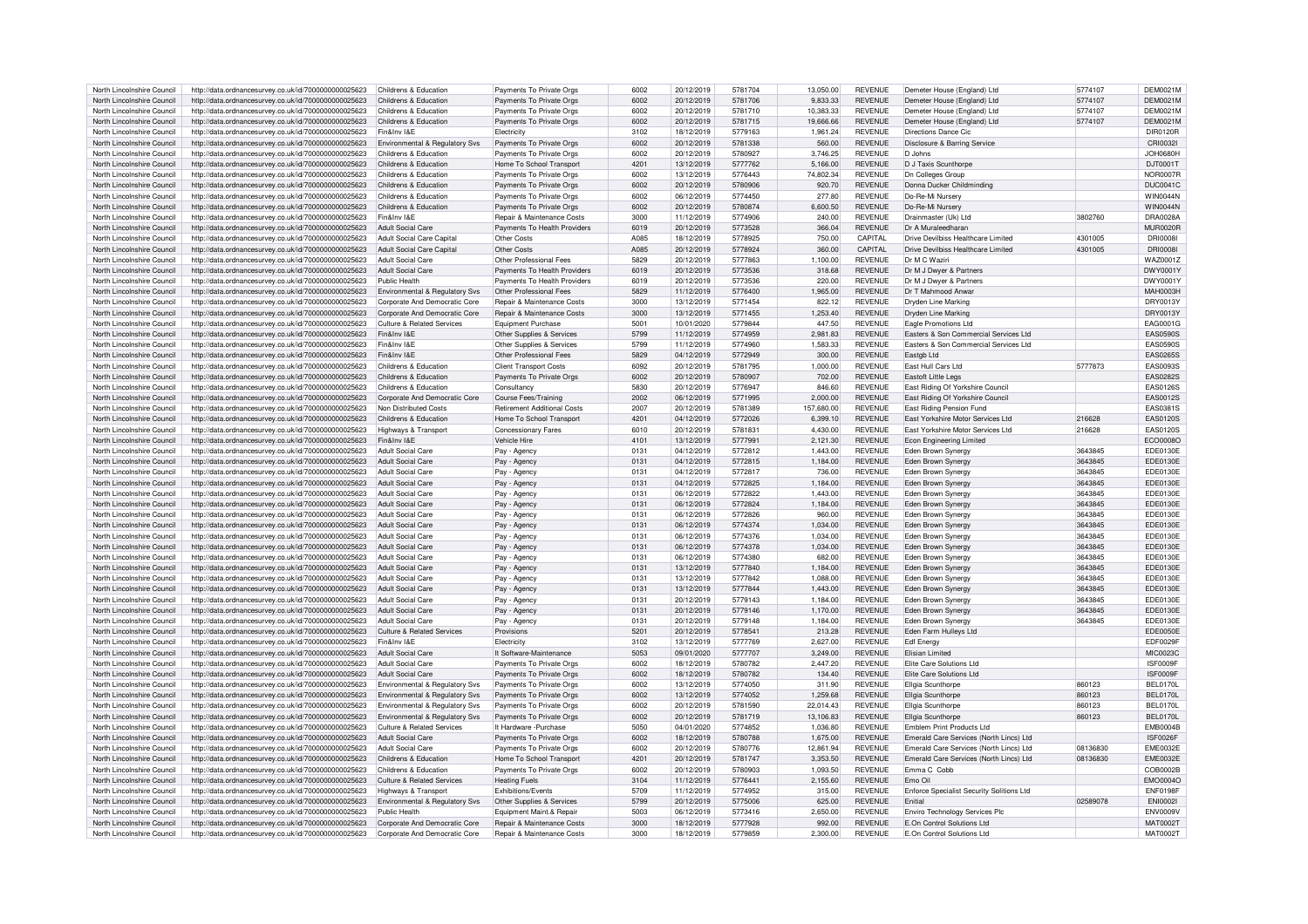| North Lincolnshire Council                               | http://data.ordnancesurvey.co.uk/id/7000000000025623                                                         | Childrens & Education                         | Home To School Transport      | $420^{\circ}$ | 11/12/2019               | 5775044            | 440.10           | <b>REVENUE</b>                   | Epworth Taxis Ltd                                         | 8601067            | EPW0003W             |
|----------------------------------------------------------|--------------------------------------------------------------------------------------------------------------|-----------------------------------------------|-------------------------------|---------------|--------------------------|--------------------|------------------|----------------------------------|-----------------------------------------------------------|--------------------|----------------------|
| North Lincolnshire Council                               | http://data.ordnancesurvey.co.uk/id/7000000000025623                                                         | Childrens & Education                         | Home To School Transport      | 4201          | 11/12/2019               | 5775045            | 1.218.00         | <b>REVENUE</b>                   | Epworth Taxis Ltd                                         | 8601067            | EPW0003W             |
|                                                          |                                                                                                              |                                               |                               |               |                          |                    |                  |                                  |                                                           |                    |                      |
| North Lincolnshire Council                               | http://data.ordnancesurvey.co.uk/id/7000000000025623                                                         | Childrens & Education                         | Home To School Transport      | 4201          | 11/12/2019               | 5775046            | 831.30           | <b>REVENUE</b>                   | Epworth Taxis Ltd                                         | 8601067            | EPW0003W             |
| North Lincolnshire Council                               | http://data.ordnancesurvey.co.uk/id/7000000000025623                                                         | Childrens & Education                         | Home To School Transport      | 4201          | 11/12/2019               | 5775047            | 1,445.85         | <b>REVENUE</b>                   | Foworth Taxis I td                                        | 8601067            | FPW0003W             |
| North Lincolnshire Council                               | http://data.ordnancesurvey.co.uk/id/7000000000025623                                                         | Childrens & Education                         | Home To School Transport      | 4201          | 11/12/2019               | 5775049            | 723.45           | <b>REVENUE</b>                   | Epworth Taxis Ltd                                         | 8601067            | EPW0003W             |
| North Lincolnshire Council                               | http://data.ordnancesurvey.co.uk/id/7000000000025623                                                         | Childrens & Education                         | Home To School Transport      | 4201          | 11/12/2019               | 5775050            | 321.25           | <b>REVENUE</b>                   | Foworth Taxis I td                                        | 8601067            | FPW0003W             |
| North Lincolnshire Council                               | http://data.ordnancesurvey.co.uk/id/7000000000025623                                                         | Childrens & Education                         | Home To School Transport      | 4201          | 11/12/2019               | 5775051            | 1.139.25         | <b>REVENUE</b>                   | Foworth Taxis I td                                        | 8601067            | EPW0003W             |
|                                                          |                                                                                                              |                                               |                               |               |                          |                    |                  |                                  |                                                           |                    |                      |
| North Lincolnshire Council                               | http://data.ordnancesurvey.co.uk/id/7000000000025623                                                         | Childrens & Education                         | Home To School Transport      | 4201          | 20/12/2019               | 5781749            | 840.00           | <b>REVENUE</b>                   | Epworth Taxis Ltd                                         | 8601067            | EPW0003W             |
| North Lincolnshire Council                               | http://data.ordnancesurvey.co.uk/id/7000000000025623                                                         | Childrens & Education                         | Payments To Voluntary Orgs    | 6001          | 20/12/2019               | 5780908            | 8,856.00         | <b>REVENUE</b>                   | Epworth Thurlow Pre-School                                |                    | EPW0018W             |
| North Lincolnshire Council                               | http://data.ordnancesurvey.co.uk/id/7000000000025623                                                         | Fin&Inv I&F                                   | Cleaning Costs/ Materials     | 3301          | 11/12/2019               | 5774966            | 340.75           | <b>REVENUE</b>                   | Eryc - Supplies                                           |                    | EAS0125S             |
| North Lincolnshire Council                               | http://data.ordnancesurvey.co.uk/id/7000000000025623                                                         | Fin&Inv I&F                                   | Equipment Purchase            | 5001          | 11/12/2019               | 5774971            | 236.55           | <b>REVENUE</b>                   | Eryc - Supplies                                           |                    | EAS0125S             |
|                                                          |                                                                                                              |                                               |                               |               |                          |                    |                  |                                  |                                                           |                    |                      |
| North Lincolnshire Council                               | http://data.ordnancesurvey.co.uk/id/7000000000025623                                                         | Fin&Inv I&F                                   | Gen Office Exp (Incl Postage) | 5603          | 20/12/2019               | 5779874            | 263.16           | <b>REVENUE</b>                   | Eryc - Supplies                                           |                    | EAS0125S             |
| North Lincolnshire Council                               | http://data.ordnancesurvey.co.uk/id/7000000000025623                                                         | Culture & Related Services                    | Other Professional Fees       | 5829          | 18/12/2019               | 5778543            | 280.00           | <b>REVENUE</b>                   | <b>Essence Elowers</b>                                    |                    | <b>ESS0152S</b>      |
| North Lincolnshire Council                               | http://data.ordnancesurvey.co.uk/id/7000000000025623                                                         | Childrens & Education                         | It Software-Maintenance       | 5053          | 06/12/2019               | 5773553            | 609.00           | <b>REVENUE</b>                   | Fuclid Limited                                            |                    | <b>EUC0003C</b>      |
| North Lincolnshire Council                               | http://data.ordnancesurvey.co.uk/id/7000000000025623                                                         | Childrens & Education                         | It Software-Maintenance       | 5053          | 20/12/2019               | 5779973            | 531.00           | <b>REVENUE</b>                   | <b>Fuclid Limited</b>                                     |                    | EUC0003C             |
|                                                          |                                                                                                              |                                               |                               |               |                          |                    |                  |                                  |                                                           |                    |                      |
| North Lincolnshire Council                               | http://data.ordnancesurvey.co.uk/id/7000000000025623                                                         | <b>Highways &amp; Transport</b>               | Other Supplies & Services     | 5799          | 20/12/2019               | 5772828            | 550.00           | <b>REVENUE</b>                   | Exactral                                                  |                    | <b>FXA0014A</b>      |
| North Lincolnshire Council                               | http://data.ordnancesurvey.co.uk/id/7000000000025623                                                         | Corporate And Democratic Core                 | Other Premises Costs          | 3390          | 04/12/2019               | 5771871            | 600.00           | <b>REVENUE</b>                   | Eye Watch Security Ltd                                    | 04480210           | EYE0006E             |
| North Lincolnshire Council                               | http://data.ordnancesurvey.co.uk/id/7000000000025623                                                         | Fin&Inv I&E                                   | Other Supplies & Services     | 5799          | 06/12/2019               | 5774360            | 509.25           | <b>REVENUE</b>                   | Eye Watch Security Ltd                                    | 04480210           | <b>EYE0006E</b>      |
| North Lincolnshire Council                               | http://data.ordnancesurvey.co.uk/id/7000000000025623                                                         | Childrens & Education                         | Client Related Costs          | 5534          | 13/12/2019               | 5777789            | 295.00           | <b>REVENUE</b>                   | <b>Fantastic Faces</b>                                    |                    | <b>FAN0032N</b>      |
|                                                          |                                                                                                              |                                               |                               |               |                          |                    |                  |                                  |                                                           |                    |                      |
| North Lincolnshire Council                               | http://data.ordnancesurvey.co.uk/id/7000000000025623                                                         | Fin&Inv I&F                                   | Materials                     | 5004          | 20/12/2019               | 5781935            | 339.12           | <b>REVENUE</b>                   | Faun Zoeller (Uk) Ltd                                     | 751804             | <b>FAU0006U</b>      |
| North Lincolnshire Council                               | http://data.ordnancesurvey.co.uk/id/7000000000025623                                                         | Central Services To Public                    | Gen Office Exp (Incl Postage) | 5603          | 11/12/2019               | 5771937            | 210.70           | <b>REVENUE</b>                   | Fcs Laser Mail                                            |                    | <b>FCS0002S</b>      |
| North Lincolnshire Council                               | http://data.ordnancesurvey.co.uk/id/7000000000025623                                                         | Central Services To Public                    | Gen Office Exp (Incl Postage) | 5603          | 18/12/2019               | 5771938            | 1,662.74         | <b>REVENUE</b>                   | Fes Laser Mail                                            |                    | <b>FCS0002S</b>      |
| North Lincolnshire Council                               | http://data.ordnancesurvey.co.uk/id/7000000000025623                                                         | Culture, Env, Reg & Planning Cap              | Other Costs                   | A085          | 20/12/2019               | 5778160            | 706.41           | CAPITAL                          | <b>Festive Lights Ltd</b>                                 | 5404923            | <b>FES0005S</b>      |
|                                                          |                                                                                                              |                                               |                               |               |                          |                    |                  |                                  |                                                           |                    |                      |
| North Lincolnshire Council                               | http://data.ordnancesurvey.co.uk/id/7000000000025623                                                         | Culture, Env, Reg & Planning Cap              | Furniture & Fittings          | A097          | 04/12/2019               | 5771891            | 1.809.00         | CAPITAL                          | Fg Library Products Ltd                                   |                    | FGL0001L             |
| North Lincolnshire Council                               | http://data.ordnancesurvey.co.uk/id/7000000000025623                                                         | Childrens & Education                         | Payments To Private Orgs      | 6002          | 20/12/2019               | 5780911            | 35,899.76        | <b>REVENUE</b>                   | <b>Fieldview Day Nurser</b>                               |                    | FIF0045F             |
| North Lincolnshire Council                               | http://data.ordnancesurvey.co.uk/id/7000000000025623                                                         | Childrens & Education                         | Payments To Private Orgs      | 6002          | 20/12/2019               | 5781717            | 2,000.00         | <b>REVENUE</b>                   | Fiona Wakefield                                           |                    | <b>WAK0094K</b>      |
| North Lincolnshire Council                               | http://data.ordnancesurvey.co.uk/id/7000000000025623                                                         | Childrens & Education                         | <b>Legal Fees</b>             | 5823          | 06/12/2019               | 5774016            | 765.72           | <b>REVENUE</b>                   | <b>Firebyrd Family Works</b>                              |                    | MII 0057             |
|                                                          |                                                                                                              |                                               |                               |               |                          |                    |                  |                                  |                                                           |                    |                      |
| North Lincolnshire Council                               | http://data.ordnancesurvey.co.uk/id/7000000000025623                                                         | Corporate And Democratic Core                 | It Software-Maintenance       | 5053          | 20/12/2019               | 5778967            | 2.530.00         | <b>REVENUE</b>                   | Firmsten I td                                             |                    | <b>BUS0003S</b>      |
| North Lincolnshire Council                               | http://data.ordnancesurvey.co.uk/id/7000000000025623                                                         | Childrens & Education                         | Payments To Private Orgs      | 6002          | 18/12/2019               | 5779169            | 320.00           | <b>REVENUE</b>                   | First Class Tailored Solutions Ltd                        | 07819183           | FIR0124R             |
| North Lincolnshire Council                               | http://data.ordnancesurvey.co.uk/id/7000000000025623                                                         | Childrens & Education                         | Payments To Private Orgs      | 6002          | 18/12/2019               | 5779170            | 310.00           | <b>REVENUE</b>                   | First Class Tailored Solutions Ltd                        | 07819183           | FIR0124R             |
| North Lincolnshire Council                               | http://data.ordnancesurvey.co.uk/id/7000000000025623                                                         | Childrens & Education                         | Payments To Private Orgs      | 6002          | 20/12/2019               | 5779167            | 320.00           | <b>REVENUE</b>                   | First Class Tailored Solutions Ltd                        | 07819183           | FIR0124R             |
|                                                          |                                                                                                              |                                               |                               |               |                          |                    |                  |                                  |                                                           |                    |                      |
| North Lincolnshire Council                               | http://data.ordnancesurvey.co.uk/id/7000000000025623                                                         | Highways & Transport                          | Other Supplies & Services     | 5799          | 18/12/2019               | 5778939            | 5,282.00         | <b>REVENUE</b>                   | First Step Sports Ltd                                     |                    | FIR0143R             |
| North Lincolnshire Council                               | http://data.ordnancesurvey.co.uk/id/7000000000025623                                                         | Childrens & Education                         | Payments To Private Orgs      | 6002          | 11/12/2019               | 5776144            | 3.403.46         | <b>REVENUE</b>                   | Five Rivers Child Care Ltd                                |                    | <b>FIV0006V</b>      |
| North Lincolnshire Council                               | http://data.ordnancesurvey.co.uk/id/7000000000025623                                                         | Fin&Inv I&F                                   | Equipment Hire/Rent           | 5002          | 20/12/2019               | 5781936            | 368.25           | <b>REVENUE</b>                   | Fleetclean I td                                           | 01381865           | <b>FLE0007E</b>      |
| North Lincolnshire Council                               | http://data.ordnancesurvey.co.uk/id/7000000000025623                                                         | Fin&Inv I&E                                   | Equipment Hire/Rent           | 5002          | 20/12/2019               | 5781937            | 368.25           | <b>REVENUE</b>                   | Fleetclean I td                                           | 01381865           | <b>FLE0007E</b>      |
|                                                          |                                                                                                              | Fin&Inv I&E                                   |                               | 9002          |                          |                    | 425.24           | <b>REVENUE</b>                   | <b>Fleet Factors Ltd</b>                                  |                    | <b>FLE0026E</b>      |
| North Lincolnshire Council                               | http://data.ordnancesurvey.co.uk/id/7000000000025623                                                         |                                               | Fees & Charges Income         |               | 18/12/2019               | 5779223            |                  |                                  |                                                           | 01231325           |                      |
| North Lincolnshire Council                               | http://data.ordnancesurvey.co.uk/id/7000000000025623                                                         | Fin&Inv I&F                                   | Materials                     | 5004          | 13/12/2019               | 5777993            | 274.10           | <b>REVENUE</b>                   | Fleet Factors Ltd                                         | 01231325           | <b>FLE0026E</b>      |
| North Lincolnshire Council                               | http://data.ordnancesurvey.co.uk/id/7000000000025623                                                         | Fin&Inv I&E                                   | Materials                     | 5004          | 13/12/2019               | 5777996            | 518.37           | <b>REVENUE</b>                   | <b>Fleet Factors Ltd</b>                                  | 01231325           | <b>FLE0026E</b>      |
| North Lincolnshire Council                               | http://data.ordnancesurvey.co.uk/id/7000000000025623                                                         | Fin&Inv I&F                                   | Materials                     | 5004          | 13/12/2019               | 5778003            | 990.00           | <b>REVENUE</b>                   | <b>Fleet Factors Ltd</b>                                  | 01231325           | <b>FLE0026E</b>      |
|                                                          |                                                                                                              | Fin&Inv I&F                                   | Materials                     | 5004          |                          | 5778007            |                  | <b>REVENUE</b>                   | Fleet Factors Ltd                                         |                    | <b>FLE0026E</b>      |
| North Lincolnshire Council                               | http://data.ordnancesurvey.co.uk/id/7000000000025623                                                         |                                               |                               |               | 18/12/2019               |                    | 323.73           |                                  |                                                           | 01231325           |                      |
| North Lincolnshire Council                               | http://data.ordnancesurvey.co.uk/id/7000000000025623                                                         | Fin&Inv I&E                                   | Materials                     | 5004          | 18/12/2019               | 5778012            | 502.98           | <b>REVENUE</b>                   | <b>Fleet Factors Ltd</b>                                  | 01231325           | <b>FLE0026E</b>      |
| North Lincolnshire Council                               | http://data.ordnancesurvey.co.uk/id/7000000000025623                                                         | Fin&Inv I&F                                   | Materials                     | 5004          | 18/12/2019               | 5778013            | 235.44           | <b>REVENUE</b>                   | Fleet Factors Ltd                                         | 01231325           | FI F0026F            |
| North Lincolnshire Council                               | http://data.ordnancesurvey.co.uk/id/7000000000025623                                                         | Fin&Inv I&F                                   | Materials                     | 5004          | 18/12/2019               | 5778015            | 1,895.80         | <b>REVENUE</b>                   | <b>Fleet Factors Ltd</b>                                  | 01231325           | <b>FLE0026E</b>      |
| North Lincolnshire Council                               |                                                                                                              | Fin&Inv I&F                                   | Materials                     | 5004          | 18/12/2019               | 5778017            | 234.41           | <b>REVENUE</b>                   | Fleet Factors Ltd                                         |                    | <b>FLE0026E</b>      |
|                                                          | http://data.ordnancesurvey.co.uk/id/7000000000025623                                                         |                                               |                               |               |                          |                    |                  |                                  |                                                           | 01231325           |                      |
| North Lincolnshire Council                               | http://data.ordnancesurvey.co.uk/id/7000000000025623                                                         | Fin&Inv I&E                                   | Materials                     | 5004          | 18/12/2019               | 5778019            | 262.07           | <b>REVENUE</b>                   | <b>Fleet Factors Ltd</b>                                  | 01231325           | <b>FLE0026E</b>      |
| North Lincolnshire Council                               | http://data.ordnancesurvey.co.uk/id/7000000000025623                                                         | Fin&Inv I&F                                   | Materials                     | 5004          | 18/12/2019               | 5778021            | 792.60           | <b>REVENUE</b>                   | <b>Fleet Factors Ltd</b>                                  | 01231325           | <b>FLE0026E</b>      |
| North Lincolnshire Council                               | http://data.ordnancesurvey.co.uk/id/7000000000025623                                                         | Fin&Inv I&F                                   | Materials                     | 5004          | 18/12/2019               | 5778022            | 385.16           | <b>REVENUE</b>                   | Fleet Factors I td                                        | 01231325           | <b>FLE0026E</b>      |
| North Lincolnshire Council                               | http://data.ordnancesurvey.co.uk/id/7000000000025623                                                         | Fin&Inv I&E                                   | Materials                     | 5004          | 18/12/2019               | 5778024            | 260.87           | <b>REVENUE</b>                   | <b>Fleet Factors Ltd</b>                                  | 01231325           | <b>FLE0026E</b>      |
|                                                          |                                                                                                              |                                               |                               |               |                          |                    |                  |                                  |                                                           |                    |                      |
| North Lincolnshire Council                               | http://data.ordnancesurvey.co.uk/id/7000000000025623                                                         | Fin&Inv I&F                                   | Materials                     |               |                          |                    |                  |                                  |                                                           |                    |                      |
| North Lincolnshire Council                               |                                                                                                              |                                               |                               | 5004          | 20/12/2019               | 5778039            | 338.46           | <b>REVENUE</b>                   | Fleet Factors Ltd                                         | 01231325           | FL F0026F            |
| North Lincolnshire Council                               | http://data.ordnancesurvey.co.uk/id/7000000000025623                                                         | Fin&Inv I&F                                   | Materials                     | 5004          | 20/12/2019               | 5778042            | 466.56           | <b>REVENUE</b>                   | Fleet Factors Ltd                                         | 01231325           | <b>FLE0026E</b>      |
|                                                          | http://data.ordnancesurvey.co.uk/id/7000000000025623                                                         | Fin&Inv I&F                                   | Materials                     | 5004          | 20/12/2019               | 5778047            | 430.77           | <b>REVENUE</b>                   | Fleet Factors I td                                        | 01231325           | <b>FLE0026E</b>      |
|                                                          |                                                                                                              |                                               |                               |               |                          |                    |                  |                                  |                                                           |                    |                      |
| North Lincolnshire Council                               | http://data.ordnancesurvey.co.uk/id/7000000000025623                                                         | Fin&Inv I&F                                   | Materials                     | 5004          | 20/12/2019               | 5778059            | 1,124.90         | <b>REVENUE</b>                   | Fleet Factors Ltd                                         | 01231325           | <b>FLE0026E</b>      |
| North Lincolnshire Council                               | http://data.ordnancesurvey.co.uk/id/7000000000025623                                                         | Fin&Inv I&F                                   | Materials                     | 5004          | 20/12/2019               | 5778065            | 397.96           | <b>REVENUE</b>                   | <b>Fleet Factors Ltd</b>                                  | 01231325           | <b>FLE0026E</b>      |
| North Lincolnshire Council                               | http://data.ordnancesurvey.co.uk/id/7000000000025623                                                         | Fin&Inv I&F                                   | Materials                     | 5004          | 20/12/2019               | 5778066            | 495.00           | <b>REVENUE</b>                   | Fleet Factors Ltd                                         | 01231325           | <b>FLE0026E</b>      |
| North Lincolnshire Council                               | http://data.ordnancesurvey.co.uk/id/7000000000025623                                                         | Fin&Inv I&F                                   | Materials                     | 5004          | 20/12/2019               | 5778067            | 795.00           | <b>REVENUE</b>                   | Fleet Factors Ltd                                         | 01231325           | <b>FLE0026E</b>      |
| North Lincolnshire Council                               |                                                                                                              | Fin&Inv I&E                                   | Materials                     |               |                          | 5778070            | 492.00           | <b>REVENUE</b>                   | <b>Fleet Factors Ltd</b>                                  | 01231325           |                      |
|                                                          | http://data.ordnancesurvey.co.uk/id/7000000000025623                                                         |                                               |                               | 5004          | 20/12/2019               |                    |                  |                                  |                                                           |                    | <b>FLE0026E</b>      |
| North Lincolnshire Council                               | http://data.ordnancesurvey.co.uk/id/7000000000025623                                                         | Fin&Inv I&F                                   | Materials                     | 5004          | 20/12/2019               | 5778071            | 282.58           | <b>REVENUE</b>                   | Fleet Factors Ltd                                         | 01231325           | <b>FLE0026E</b>      |
| North Lincolnshire Council                               | http://data.ordnancesurvey.co.uk/id/7000000000025623                                                         | Fin&Inv I&F                                   | Materials                     | 5004          | 20/12/2019               | 5778084            | 304.23           | <b>REVENUE</b>                   | Fleet Factors Ltd                                         | 01231325           | <b>FLE0026E</b>      |
| North Lincolnshire Council                               | http://data.ordnancesurvey.co.uk/id/7000000000025623                                                         | Fin&Inv I&E                                   | Materials                     | 5004          | 20/12/2019               | 5778086            | 368.40           | <b>REVENUE</b>                   | <b>Fleet Factors Ltd</b>                                  | 01231325           | <b>FLE0026E</b>      |
| North Lincolnshire Council                               |                                                                                                              | Fin&Inv I&F                                   | Grounds Maintenance           | 3010          |                          | 5779197            | 300.00           | <b>REVENUE</b>                   | <b>Floral Decor</b>                                       |                    | FLO0007O             |
|                                                          | http://data.ordnancesurvey.co.uk/id/7000000000025623                                                         |                                               |                               |               | 18/12/2019               |                    |                  |                                  |                                                           |                    |                      |
| North Lincolnshire Council                               | http://data.ordnancesurvey.co.uk/id/7000000000025623                                                         | Childrens & Education                         | Payments To Private Orgs      | 6002          | 13/12/2019               | 5777751            | 3,040.00         | <b>REVENUE</b>                   | Flourish With Us I to                                     | 12005316           | FLO0013O             |
| North Lincolnshire Council                               | http://data.ordnancesurvey.co.uk/id/7000000000025623                                                         | Childrens & Education                         | Payments To Private Orgs      | 6002          | 18/12/2019               | 5779168            | 1.760.00         | <b>REVENUE</b>                   | Flourish With Us Ltd                                      | 12005316           | FLO0013O             |
| North Lincolnshire Council                               | http://data.ordnancesurvey.co.uk/id/7000000000025623                                                         | Corporate And Democratic Core                 | Repair & Maintenance Costs    | 3000          | 20/12/2019               | 5777886            | 1,170.00         | <b>REVENUE</b>                   | Flow Mech Products Ltd                                    | 2726033            | FLO0050O             |
| North Lincolnshire Council                               | http://data.ordnancesurvey.co.uk/id/7000000000025623                                                         | Culture & Related Services                    | Other Supplies & Services     | 5799          | 04/12/2019               | 5772906            | 250.00           | <b>REVENUE</b>                   | Folklincs                                                 |                    | FOL0013L             |
|                                                          |                                                                                                              |                                               |                               |               |                          |                    |                  |                                  |                                                           |                    |                      |
| North Lincolnshire Council                               | http://data.ordnancesurvey.co.uk/id/7000000000025623                                                         | Childrens & Education                         | Course Fees/Training          | 2002          | 04/12/2019               | 5772038            | 225.00           | <b>REVENUE</b>                   | <b>Forefront Training Ltd</b>                             | 7200153            | <b>FOR0084R</b>      |
| North Lincolnshire Council                               | http://data.ordnancesurvey.co.uk/id/7000000000025623                                                         | Childrens & Education                         | Course Fees/Training          | 2002          | 05/01/2020               | 5779778            | 600.00           | <b>REVENUE</b>                   | <b>Forefront Training Ltd</b>                             | 7200153            | FOR0084R             |
| North Lincolnshire Council                               | http://data.ordnancesurvey.co.uk/id/7000000000025623                                                         | Corporate And Democratic Core                 | Course Fees/Training          | 2002          | 20/12/2019               | 5771998            | 420.00           | <b>REVENUE</b>                   | Forefront Training Ltd                                    | 7200153            | FOR0084R             |
| North Lincolnshire Council                               | http://data.ordnancesurvey.co.uk/id/7000000000025623                                                         | <b>Adult Social Care</b>                      | Payments To Private Orgs      | 6002          | 13/12/2019               | 5772014            | $-350.00$        | <b>REVENUE</b>                   | Foresight Ne Lincs Ltd                                    | 1095120            | FOR0192F             |
| North Lincolnshire Council                               |                                                                                                              | Adult Social Care                             |                               | 6002          | 13/12/2019               |                    | 555.00           |                                  |                                                           |                    |                      |
|                                                          | http://data.ordnancesurvey.co.uk/id/7000000000025623                                                         |                                               | Payments To Private Orgs      |               |                          | 5777743            |                  | <b>REVENUE</b>                   | Foresight Ne Lincs Ltd                                    | 1095120            | FOR0192R             |
| North Lincolnshire Council<br>North Lincolnshire Council | http://data.ordnancesurvey.co.uk/id/7000000000025623<br>http://data.ordnancesurvey.co.uk/id/7000000000025623 | Environmental & Regulatory Svs<br>Fin&Inv I&E | Vehicle Hire<br>Materials     | 4101<br>5004  | 20/12/2019<br>09/01/2020 | 5778089<br>5781938 | 261.05<br>316.88 | <b>REVENUE</b><br><b>REVENUE</b> | Forktruck Solutions Ltd<br><b>Forktruck Solutions Ltd</b> | 4032332<br>4032332 | FOR0059R<br>FOR0059R |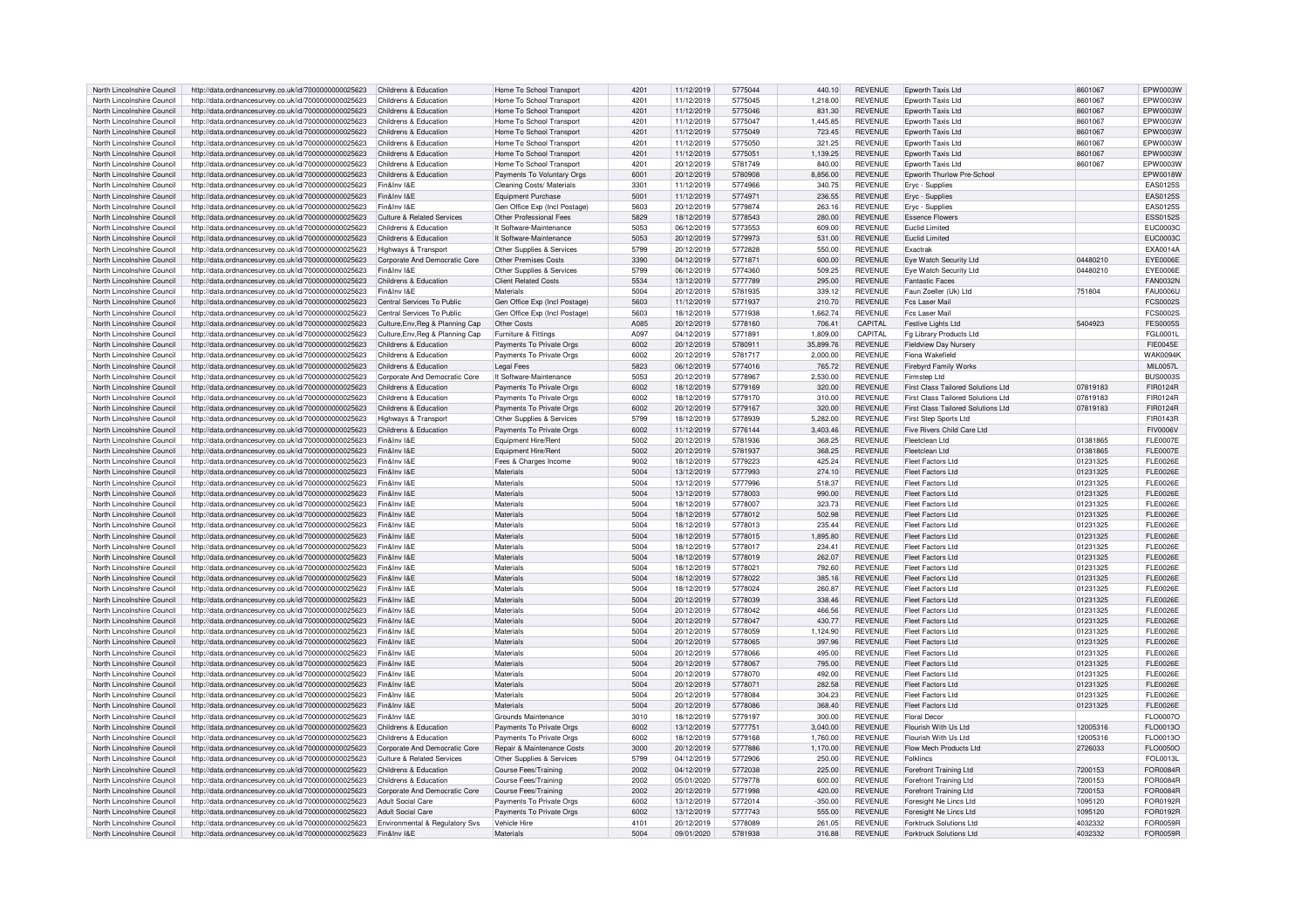| North Lincolnshire Council |                                                                            | Childrens & Education                      | Payments To Private Orgs              | 6002        | 13/12/2019 | 5777812 | 3.192.60  | <b>REVENUE</b> | Enster Care Associates Limited               | 08273494 | <b>EOS0030S</b> |
|----------------------------|----------------------------------------------------------------------------|--------------------------------------------|---------------------------------------|-------------|------------|---------|-----------|----------------|----------------------------------------------|----------|-----------------|
|                            | http://data.ordnancesurvey.co.uk/id/7000000000025623                       |                                            |                                       |             |            |         |           |                |                                              |          |                 |
| North Lincolnshire Council | http://data.ordnancesurvey.co.uk/id/7000000000025623                       | Childrens & Education                      | Payments To Private Orgs              | 6002        | 13/12/2019 | 5777813 | 9,780.60  | <b>REVENUE</b> | <b>Foster Care Associates Limited</b>        | 08273494 | <b>EOS0030S</b> |
| North Lincolnshire Council | http://data.ordnancesurvey.co.uk/id/7000000000025623                       | Childrens & Education                      | Payments To Private Orgs              | 6002        | 20/12/2019 | 5781752 | 3.299.02  | <b>REVENUE</b> | <b>Foster Care Associates Limited</b>        | 08273494 | FOS0030S        |
| North Lincolnshire Council | http://data.ordnancesurvey.co.uk/id/7000000000025623                       | Childrens & Education                      | Payments To Private Orgs              | 6002        | 20/12/2019 | 5781753 | 10,106.62 | <b>REVENUE</b> | Foster Care Associates Limited               | 08273494 | FOS0030S        |
| North Lincolnshire Council | http://data.ordnancesurvey.co.uk/id/7000000000025623                       | Childrens & Education                      | Payments To Private Orgs              | 6002        | 04/12/2019 | 5772041 | 1.272.00  | <b>REVENUE</b> | Fostering People Ltd                         |          | FOS0214S        |
| North Lincolnshire Council | http://data.ordnancesurvey.co.uk/id/7000000000025623                       | Childrens & Education                      | Payments To Private Orgs              | 6002        | 13/12/2019 | 5777814 | 6,360.00  | <b>REVENUE</b> | Fostering People Ltd                         |          | <b>EOS0214S</b> |
|                            |                                                                            |                                            |                                       |             |            |         |           |                |                                              |          |                 |
| North Lincolnshire Council | http://data.ordnancesurvey.co.uk/id/7000000000025623                       | Childrens & Education                      | Payments To Private Orgs              | 6002        | 13/12/2019 | 5777816 | 3,160.50  | <b>REVENUE</b> | <b>Fostering Solutions Ltd</b>               |          | <b>FOS0044S</b> |
| North Lincolnshire Council | http://data.ordnancesurvey.co.uk/id/7000000000025623                       | Childrens & Education                      | Payments To Private Orgs              | 6002        | 20/12/2019 | 5781370 | 3,265.85  | <b>REVENUE</b> | <b>Fostering Solutions Ltd</b>               |          | FOS0044S        |
| North Lincolnshire Council | http://data.ordnancesurvey.co.uk/id/7000000000025623                       | Culture, Env, Reg & Planning Cap           | Consultants                           | A087        | 20/12/2019 | 5781303 | 250.00    | CAPITAI        | Fpc Environment & Design Ltd                 |          | FPC0120C        |
| North Lincolnshire Council | http://data.ordnancesurvey.co.uk/id/7000000000025623                       | Culture, Env, Reg & Planning Cap           | Consultants                           | A087        | 20/12/2019 | 5781405 | 1,468.60  | CAPITAL        | Fpc Environment & Design Ltd                 |          | <b>FPC0120C</b> |
| North Lincolnshire Council | http://data.ordnancesurvey.co.uk/id/7000000000025623                       | <b>Housing Services</b>                    | Other Supplies & Services             | 5799        | 04/12/2019 | 5771991 | 276.64    | <b>REVENUE</b> | Framework Housing Association                |          | <b>FRA0017A</b> |
|                            |                                                                            |                                            |                                       |             |            |         |           |                |                                              |          |                 |
| North Lincolnshire Council | http://data.ordnancesurvey.co.uk/id/7000000000025623                       | Public Health                              | Payments To Private Orgs              | 6002        | 13/12/2019 | 5777756 | 21,400.00 | <b>REVENUE</b> | Framework Housing Association                |          | <b>FRA0017A</b> |
| North Lincolnshire Council | http://data.ordnancesurvey.co.uk/id/7000000000025623                       | <b>Planning Services</b>                   | Payments To Voluntary Orgs            | 6001        | 04/12/2019 | 5772701 | 2,477.00  | <b>REVENUE</b> | Friends Of Garthorpe & Fockerby              |          | FGF0001F        |
| North Lincolnshire Council | http://data.ordnancesurvey.co.uk/id/7000000000025623                       | Fin&Inv I&F                                | Materials                             | 5004        | 13/12/2019 | 5778093 | 290.00    | <b>REVENUE</b> | Gallows Wood Service Station Ltd             |          | GAI 0001L       |
| North Lincolnshire Council | http://data.ordnancesurvey.co.uk/id/7000000000025623                       | Corporate And Democratic Core              | Telephone Rent/Calls                  | 5403        | 05/01/2020 | 5778487 | 1,690.35  | <b>REVENUE</b> | Gamma Business Communications Ltd            | 04340834 | GAM0150M        |
| North Lincolnshire Council |                                                                            | <b>Planning Services</b>                   |                                       | 6001        | 18/12/2019 | 5779827 | 4.000.00  | <b>REVENUE</b> | Garthorne & Fockerby Parish Council          |          | GAR0279R        |
|                            | http://data.ordnancesurvey.co.uk/id/7000000000025623                       |                                            | Payments To Voluntary Orgs            |             |            |         |           |                |                                              |          |                 |
| North Lincolnshire Council | http://data.ordnancesurvey.co.uk/id/7000000000025623                       | <b>Planning Services</b>                   | Payments To Voluntary Orgs            | 6001        | 18/12/2019 | 5779151 | 2.645.00  | <b>REVENUE</b> | Garthorpe Sport & Community Centre           |          | LLO0032O        |
| North Lincolnshire Council | http://data.ordnancesurvey.co.uk/id/7000000000025623                       | Childrens & Education                      | Payments To Private Orgs              | 6002        | 20/12/2019 | 5780947 | 4,112.10  | <b>REVENUE</b> | Gayle Parker                                 |          | PAR0491R        |
| North Lincolnshire Council | http://data.ordnancesurvey.co.uk/id/7000000000025623                       | <b>Culture &amp; Related Services</b>      | Equipment Purchase                    | 5001        | 13/12/2019 | 5764637 | 1,468.27  | <b>REVENUE</b> | Gb Sport & Leisure Uk Ltd                    | 752460   | GBS0004S        |
| North Lincolnshire Council | http://data.ordnancesurvey.co.uk/id/7000000000025623                       | Childrens & Education                      | Course Fees/Training                  | 2002        | 20/12/2019 | 5776214 | 4.200.00  | <b>REVENUE</b> | Geese Theatre Company                        |          | GEE0018E        |
|                            |                                                                            |                                            |                                       |             |            |         |           |                |                                              |          |                 |
| North Lincolnshire Council | http://data.ordnancesurvey.co.uk/id/7000000000025623                       | Public Health                              | Materials                             | 5004        | 20/12/2019 | 5777745 | 612.60    | <b>REVENUE</b> | G Empson & Sons Limited                      | 1434924  | <b>EMP0019P</b> |
| North Lincolnshire Council | http://data.ordnancesurvey.co.uk/id/7000000000025623                       | Fin&Inv I&F                                | Other Professional Fees               | 5829        | 04/12/2019 | 5772036 | 5.000.00  | <b>REVENUE</b> | Gerald Eve                                   |          | GER0010R        |
| North Lincolnshire Council | http://data.ordnancesurvey.co.uk/id/7000000000025623                       | Highways & Transport                       | Equipment Purchase                    | 5001        | 11/12/2019 | 5774323 | 607.55    | <b>REVENUE</b> | G & G Signs                                  | 01778323 | SIG0009G        |
| North Lincolnshire Council | http://data.ordnancesurvey.co.uk/id/7000000000025623                       | <b>Highways &amp; Transport</b>            | <b>Foujoment Purchase</b>             | 5001        | 11/12/2019 | 5774326 | 541.45    | <b>REVENUE</b> | G & G Signs                                  | 01778323 | SIG0009G        |
| North Lincolnshire Council | http://data.ordnancesurvey.co.uk/id/7000000000025623                       | Environmental & Regulatory Svs             | Other Supplies & Services             | 5799        | 06/12/2019 | 5773223 | 10,513.08 | <b>REVENUE</b> | Glendale Services Lincolnshire               |          | GI F0032F       |
|                            |                                                                            |                                            |                                       |             |            |         |           |                |                                              |          |                 |
| North Lincolnshire Council | http://data.ordnancesurvey.co.uk/id/7000000000025623                       | Corporate And Democratic Core              | Fees & Charges Income                 | 9002        | 06/12/2019 | 5774266 | $-43.91$  | <b>REVENUE</b> | <b>GMB</b>                                   |          | GMB0003B        |
| North Lincolnshire Council | http://data.ordnancesurvey.co.uk/id/7000000000025623                       | Childrens & Education                      | Payments To Private Orgs              | 6002        | 11/12/2019 | 5776446 | 700.00    | <b>REVENUE</b> | Good Apple Independent School                |          | GOO0110C        |
| North Lincolnshire Council | http://data.ordnancesurvey.co.uk/id/7000000000025623                       | Childrens & Education                      | Payments To Private Orgs              | 6002        | 11/12/2019 | 5776449 | 680.00    | <b>REVENUE</b> | Good Apple Independent School                |          | GOO0110C        |
| North Lincolnshire Council | http://data.ordnancesurvey.co.uk/id/7000000000025623                       | Childrens & Education                      | Payments To Private Orgs              | 6002        | 13/12/2019 | 5774314 | 1,020.00  | <b>REVENUE</b> | Good Apple Independent School                |          | GOO0110C        |
| North Lincolnshire Council |                                                                            | Childrens & Education                      |                                       | 6002        |            | 5776444 |           | <b>REVENUE</b> |                                              |          |                 |
|                            | http://data.ordnancesurvey.co.uk/id/7000000000025623                       |                                            | Payments To Private Orgs              |             | 13/12/2019 |         | 1,000.00  |                | Good Apple Independent School                |          | GOO0110C        |
| North Lincolnshire Council | http://data.ordnancesurvey.co.uk/id/7000000000025623                       | Childrens & Education                      | Payments To Voluntary Orgs            | 6001        | 20/12/2019 | 5780916 | 255.15    | <b>REVENUE</b> | Goxhill Out Of School Club                   |          | GOX0020X        |
| North Lincolnshire Council | http://data.ordnancesurvey.co.uk/id/7000000000025623                       | Childrens & Education                      | Payments To Private Orgs              | 6002        | 20/12/2019 | 5780915 | 8,093.18  | <b>REVENUE</b> | Goxhill Pre-School                           |          | GOX0012X        |
| North Lincolnshire Council | http://data.ordnancesurvey.co.uk/id/7000000000025623                       | Corporate And Democratic Core              | Gen Office Exp (Incl Postage)         | 5603        | 08/01/2020 | 5781776 | 270.00    | <b>REVENUE</b> | Grange Europe Ltd                            | 472697   | GRA0534A        |
| North Lincolnshire Council | http://data.ordnancesurvey.co.uk/id/7000000000025623                       | Corporate And Democratic Core              | Gen Office Exp (Incl Postage)         | 5603        | 09/01/2020 | 5781777 | 270.00    | <b>REVENUE</b> | Grange Europe Ltd                            | 472697   | GRA0534A        |
|                            |                                                                            |                                            |                                       |             |            |         |           |                |                                              |          |                 |
| North Lincolnshire Council | http://data.ordnancesurvey.co.uk/id/7000000000025623                       | Corporate And Democratic Core              | It Software-Maintenance               | 5053        | 11/12/2019 | 577484  | 11,268.18 | <b>REVENUE</b> | Granicus                                     |          | GOV0003         |
| North Lincolnshire Council | http://data.ordnancesurvey.co.uk/id/7000000000025623                       | <b>Adult Social Care</b>                   | Payments To Private Orgs              | 6002        | 18/12/2019 | 5780790 | 1.864.68  | <b>REVENUE</b> | Grav Healthcare Ltd                          |          | ISF0032F        |
| North Lincolnshire Council | http://data.ordnancesurvey.co.uk/id/7000000000025623                       | Childrens & Education                      | Catering Contract                     | 5204        | 04/12/2019 | 5771987 | 920.00    | <b>REVENUE</b> | Gray'S Butchers & Bakers                     |          | GRA0366A        |
| North Lincolnshire Council | http://data.ordnancesurvey.co.uk/id/7000000000025623                       | Public Health                              | Payments To Voluntary Orgs            | 6001        | 16/12/2019 | 5777758 | 60,400.00 | <b>REVENUE</b> | Grimsby & Scunthorpe Rape Crisis Ltd         |          | <b>RAP0006P</b> |
| North Lincolnshire Council |                                                                            | Childrens & Education                      | It Software-Maintenance               | 5053        |            | 5779795 |           | <b>REVENUE</b> | Groupcall I to                               |          | GRO0022C        |
|                            | http://data.ordnancesurvey.co.uk/id/7000000000025623                       |                                            |                                       |             | 18/12/2019 |         | 1,600.00  |                |                                              |          |                 |
| North Lincolnshire Council | http://data.ordnancesurvey.co.uk/id/7000000000025623                       | Childrens & Education                      | Payments To Voluntary Orgs            | 6001        | 06/12/2019 | 5774429 | 486.01    | <b>REVENUE</b> | Gunness & Burringham Playgroup               |          | <b>GUN0025N</b> |
| North Lincolnshire Council | http://data.ordnancesurvey.co.uk/id/7000000000025623                       | Childrens & Education                      | Payments To Voluntary Oras            | 6001        | 20/12/2019 | 5780917 | 8.716.97  | <b>REVENUE</b> | Gunness & Burringham Playgroup               |          | <b>GUN0025N</b> |
| North Lincolnshire Council | http://data.ordnancesurvey.co.uk/id/7000000000025623                       | Adult Social Care                          | Payments To Private Orgs              | 6002        | 20/12/2019 | 5780756 | $-6.71$   | <b>REVENUE</b> | Hales Group I td                             | 04738023 | ABB0054B        |
| North Lincolnshire Council | http://data.ordnancesurvey.co.uk/id/7000000000025623                       | <b>Adult Social Care</b>                   | Payments To Private Orgs              | 5002        | 20/12/2019 | 5780756 | $-811.66$ | <b>REVENUE</b> | Hales Group Ltd                              | 04738023 | ARR0054R        |
|                            |                                                                            |                                            |                                       |             |            |         |           |                |                                              |          |                 |
| North Lincolnshire Council | http://data.ordnancesurvey.co.uk/id/7000000000025623                       | <b>Adult Social Care</b>                   | Payments To Private Orgs              | 6002        | 20/12/2019 | 5780757 | 78,244.13 | <b>REVENUE</b> | Hales Group Ltd                              | 04738023 | ABB0054B        |
| North Lincolnshire Council | http://data.ordnancesurvey.co.uk/id/7000000000025623                       | <b>Adult Social Care</b>                   | Payments To Private Orgs              | 6002        | 20/12/2019 | 5780757 | 3.930.38  | <b>REVENUE</b> | Hales Group Ltd                              | 04738023 | ABB0054B        |
| North Lincolnshire Council | http://data.ordnancesurvey.co.uk/id/7000000000025623                       | <b>Adult Social Care</b>                   | Payments To Private Orgs (Inv)        | 6026        | 06/12/2019 | 5774018 | 277.76    | <b>REVENUE</b> | Hales Group Ltd                              | 03756814 | <b>HAL0160L</b> |
| North Lincolnshire Council | http://data.ordnancesurvey.co.uk/id/7000000000025623                       | <b>Adult Social Care</b>                   | Payments To Private Orgs (Inv)        | 6026        | 06/12/2019 | 5774019 | 277.76    | <b>REVENUE</b> | Hales Group Ltd                              | 03756814 | <b>HAL0160L</b> |
| North Lincolnshire Council |                                                                            | <b>Adult Social Care</b>                   |                                       | 6026        | 06/12/2019 | 5774020 | 277.76    | <b>REVENUE</b> | Hales Group Ltd                              | 03756814 | <b>HAL0160L</b> |
|                            | http://data.ordnancesurvey.co.uk/id/7000000000025623                       |                                            | Payments To Private Orgs (Inv)        |             |            |         |           |                |                                              |          |                 |
| North Lincolnshire Council | http://data.ordnancesurvey.co.uk/id/7000000000025623                       | Adult Social Care                          | Payments To Private Orgs (Inv)        | 6026        | 06/12/2019 | 5774021 | 277.76    | <b>REVENUE</b> | Hales Group Ltd                              | 03756814 | HAI 0160L       |
| North Lincolnshire Council | http://data.ordnancesurvey.co.uk/id/7000000000025623                       | Adult Social Care                          | Payments To Private Orgs (Inv)        | 6026        | 06/12/2019 | 5774022 | 6,012.16  | <b>REVENUE</b> | Hales Group Ltd                              | 03756814 | <b>HAL0160L</b> |
| North Lincolnshire Council | http://data.ordnancesurvey.co.uk/id/7000000000025623                       | Adult Social Care                          | Payments To Private Orgs (Inv)        | 6026        | 06/12/2019 | 5774023 | 6.012.16  | <b>REVENUE</b> | Hales Group Ltd                              | 03756814 | HAI 0160L       |
| North Lincolnshire Council | http://data.ordnancesurvey.co.uk/id/7000000000025623                       | Adult Social Care                          | Payments To Private Orgs (Inv)        | 6026        | 06/12/2019 | 5774024 | 5.734.40  | <b>REVENUE</b> | Hales Group Ltd                              | 03756814 | <b>HAL0160L</b> |
| North Lincolnshire Council | http://data.ordnancesurvey.co.uk/id/7000000000025623                       | <b>Adult Social Care</b>                   | Payments To Private Orgs (Inv)        | 6026        | 11/12/2019 | 5776310 | 277.76    | <b>REVENUE</b> | Hales Group Ltd                              | 03756814 | <b>HAL0160L</b> |
|                            |                                                                            |                                            |                                       |             |            |         |           |                |                                              |          |                 |
| North Lincolnshire Council | http://data.ordnancesurvey.co.uk/id/7000000000025623                       | <b>Adult Social Care</b>                   | Payments To Private Orgs (Inv)        | 6026        | 11/12/2019 | 5776311 | 277.76    | <b>REVENUE</b> | Hales Group Ltd                              | 03756814 | <b>HAL0160L</b> |
| North Lincolnshire Council | http://data.ordnancesurvey.co.uk/id/7000000000025623                       | <b>Adult Social Care</b>                   | Payments To Private Orgs (Inv)        | 6026        | 11/12/2019 | 5776312 | 5,734.40  | <b>REVENUE</b> | Hales Group Ltd                              | 03756814 | <b>HAL0160L</b> |
| North Lincolnshire Council | http://data.ordnancesurvey.co.uk/id/7000000000025623                       | <b>Adult Social Care</b>                   | Payments To Private Orgs (Inv)        | 6026        | 11/12/2019 | 5776317 | 5,734.40  | <b>REVENUE</b> | Hales Group Ltd                              | 03756814 | <b>HAL0160</b>  |
| North Lincolnshire Council | http://data.ordnancesurvey.co.uk/id/7000000000025623                       | Childrens & Education                      | Payments To Private Orgs              | 6002        | 06/12/2019 | 5774431 | 277.80    | <b>REVENUE</b> | Happy Days Day Nursery                       |          | <b>HAP0008P</b> |
| North Lincolnshire Council |                                                                            | Childrens & Education                      | Payments To Private Orgs              | 6002        | 20/12/2019 | 5780920 | 17,390.70 | <b>REVENUE</b> |                                              |          | <b>HAP0008P</b> |
|                            | http://data.ordnancesurvey.co.uk/id/7000000000025623                       |                                            |                                       |             |            |         |           |                | Happy Days Day Nursery                       |          |                 |
| North Lincolnshire Council | http://data.ordnancesurvey.co.uk/id/7000000000025623                       | Childrens & Education                      | <b>Client Related Costs</b>           | 5534        | 11/12/2019 | 5776127 | 394.50    | <b>REVENUE</b> | Happy Stars Day Nursery                      |          | <b>HAP0006P</b> |
| North Lincolnshire Council | http://data.ordnancesurvey.co.uk/id/7000000000025623                       | Childrens & Education                      | Payments To Private Orgs              | 6002        | 06/12/2019 | 5774430 | 312.00    | <b>REVENUE</b> | Happy Stars Day Nurser                       |          | <b>HAP0006P</b> |
| North Lincolnshire Council | http://data.ordnancesurvey.co.uk/id/7000000000025623                       | Childrens & Education                      | Payments To Private Orgs              | 6002        | 20/12/2019 | 5780918 | 1,638.00  | <b>REVENUE</b> | Happy Stars Day Nursen                       |          | <b>HAP0006P</b> |
| North Lincolnshire Council | http://data.ordnancesurvey.co.uk/id/7000000000025623                       | Childrens & Education                      | Payments To Private Orgs              | 6002        | 20/12/2019 | 5780919 | 40,190.81 | <b>REVENUE</b> | Happy Stars Day Nursery                      |          | <b>HAP0006P</b> |
| North Lincolnshire Council |                                                                            | Corporate And Democratic Core              | <b>Benair &amp; Maintenance Costs</b> | 3000        | 04/12/2019 | 5772926 | 970.00    | <b>REVENUE</b> |                                              | 3943245  | <b>HAR0420R</b> |
|                            | http://data.ordnancesurvey.co.uk/id/7000000000025623                       |                                            |                                       |             |            |         |           |                | Harcon Services Ltd                          |          |                 |
| North Lincolnshire Council | http://data.ordnancesurvey.co.uk/id/7000000000025623                       | Corporate And Democratic Core              | <b>Repair &amp; Maintenance Costs</b> | 3000        | 20/12/2019 | 5772920 | $\Omega$  | <b>REVENUE</b> | Harrison Lightning Protection & Earthing Ltd |          | <b>HAR0369R</b> |
| North Lincolnshire Council | http://data.ordnancesurvey.co.uk/id/7000000000025623                       | <b>Culture &amp; Related Services</b>      | <b>Equipment Purchase</b>             | 5001        | 20/12/2019 | 5778855 | 230.66    | <b>REVENUE</b> | Hartnoll Ltd                                 |          | <b>HAR0354R</b> |
| North Lincolnshire Council | http://data.ordnancesurvey.co.uk/id/7000000000025623                       | <b>Environmental &amp; Regulatory Sys.</b> | Payments To Voluntary Orgs            | 6001        | 20/12/2019 | 5781656 | 5.000.00  | <b>REVENUE</b> | Haxey Cricket Club                           |          | <b>HAX0020X</b> |
| North Lincolnshire Council | http://data.ordnancesurvey.co.uk/id/7000000000025623                       | Childrens & Education                      | Payments To Voluntary Orgs            | 600         | 20/12/2019 | 578092  | 8.196.75  | <b>REVENUE</b> | Haxey Pre-School Cio                         |          | <b>HAX0008X</b> |
| North Lincolnshire Council | http://data.ordnancesurvey.co.uk/id/7000000000025623                       | Childrens & Education                      | Payments To Private Orgs              | <b>6002</b> | 20/12/2019 | 5781718 | 1.500.00  | <b>REVENUE</b> | <b>Hayleigh Smith</b>                        |          | SMI06731        |
|                            |                                                                            |                                            |                                       |             |            |         |           |                |                                              |          |                 |
| North Lincolnshire Council | http://data.ordnancesurvey.co.uk/id/7000000000025623                       | Culture & Related Services                 | Clothing, Uniforms & Laundry          | 5301        | 13/12/2019 | 577795  | 420.45    | <b>REVENUE</b> | Hazchem Safety Llp                           |          | HAZ0120Z        |
| North Lincolnshire Council | http://data.ordnancesurvey.co.uk/id/7000000000025623                       | Fin&Inv I&F                                | Materials                             | 5004        | 20/12/2019 | 5781934 | 736.60    | <b>REVENUE</b> | Heil Farid European Company Limited          | SC053003 | <b>FAR0008R</b> |
| North Lincolnshire Council | http://data.ordnancesurvey.co.uk/id/7000000000025623 Childrens & Education |                                            | Payments To Private Orgs              | 6002        | 20/12/2019 | 5780887 | 546.75    | REVENUE        | Helen Allen                                  |          | ALL0291L        |
|                            |                                                                            |                                            |                                       |             |            |         |           |                |                                              |          |                 |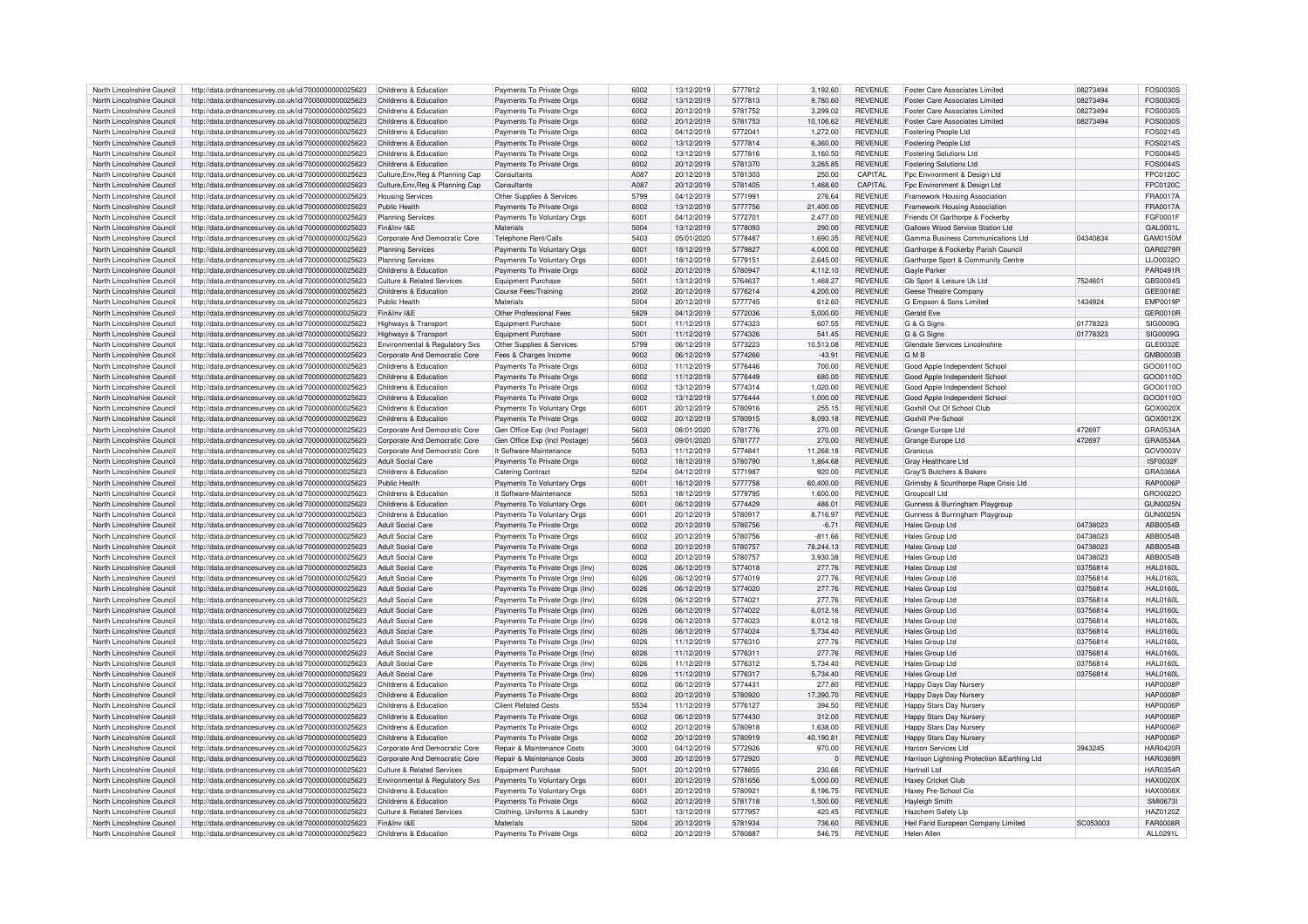| North Lincolnshire Council | http://data.ordnancesurvey.co.uk/id/7000000000025623 | Childrens & Education                 | Rents                         | 320 <sup>°</sup> | 18/12/2019 | 5779094 | 1.250.00    | <b>REVENUE</b> | Heslam Park Club                   |          | <b>HES0066S</b>  |
|----------------------------|------------------------------------------------------|---------------------------------------|-------------------------------|------------------|------------|---------|-------------|----------------|------------------------------------|----------|------------------|
| North Lincolnshire Council | http://data.ordnancesurvey.co.uk/id/7000000000025623 | Childrens & Education                 | Other Supplies & Services     | 5799             | 06/12/2019 | 5774353 | 227.75      | <b>REVENUE</b> | He Words Ltd                       |          | <b>HEW0030W</b>  |
| North Lincolnshire Council | http://data.ordnancesurvey.co.uk/id/7000000000025623 | Childrens & Education                 | Other Supplies & Services     | 5799             | 18/12/2019 | 5778962 | 230.25      | <b>REVENUE</b> | He Words Ltd                       |          | <b>HEW0030W</b>  |
| North Lincolnshire Council | http://data.ordnancesurvey.co.uk/id/7000000000025623 | Childrens & Education                 | Other Supplies & Services     | 5799             | 18/12/2019 | 5778963 | 223.25      | <b>REVENUE</b> | He Words Ltd                       |          | <b>HEW0030W</b>  |
| North Lincolnshire Council | http://data.ordnancesurvey.co.uk/id/7000000000025623 | Childrens & Education                 | Other Supplies & Services     | 5799             | 18/12/2019 | 5779781 | 251.50      | <b>REVENUE</b> | He Words Ltd                       |          | <b>HEW0030W</b>  |
| North Lincolnshire Council | http://data.ordnancesurvey.co.uk/id/7000000000025623 | <b>Adult Social Care</b>              | Payments To Private Orgs      | 6002             | 18/12/2019 | 5780783 | 378.00      | <b>REVENUE</b> | Hica Ltd                           |          | ISF0010F         |
| North Lincolnshire Council | http://data.ordnancesurvey.co.uk/id/7000000000025623 | <b>Adult Social Care</b>              | Payments To Private Orgs      | 6002             | 18/12/2019 | 5780783 | 1.318.80    | <b>REVENUE</b> | Hica I td                          |          | ISF0010F         |
|                            |                                                      |                                       |                               | 3000             | 20/12/2019 | 5780110 | 3.068.26    | <b>REVENUE</b> |                                    | 1876857  | <b>HII 0003I</b> |
| North Lincolnshire Council | http://data.ordnancesurvey.co.uk/id/7000000000025623 | Corporate And Democratic Core         | Repair & Maintenance Costs    |                  |            |         |             |                | Hill Builders (Humberside) Ltd     |          |                  |
| North Lincolnshire Council | http://data.ordnancesurvey.co.uk/id/7000000000025623 | Culture, Env. Reg & Planning Cap      | Building/Construction         | A082             | 13/12/2019 | 5777913 | 1.962.23    | CAPITAL        | Hill Builders (Humberside) Ltd     | 1876857  | <b>HIL0003L</b>  |
| North Lincolnshire Council | http://data.ordnancesurvey.co.uk/id/7000000000025623 | <b>Culture &amp; Related Services</b> | Equipment Maint.& Repair      | 5003             | 04/12/2019 | 5772814 | 380.00      | <b>REVENUE</b> | Hill Builders (Humberside) Ltd     | 1876857  | <b>HII 0003I</b> |
| North Lincolnshire Council | http://data.ordnancesurvey.co.uk/id/7000000000025623 | Culture & Related Services            | Equipment Maint.& Repair      | 5003             | 04/12/2019 | 5772816 | 286.00      | <b>REVENUE</b> | Hill Builders (Humberside) Ltd     | 1876857  | <b>HIL0003L</b>  |
| North Lincolnshire Council | http://data.ordnancesurvey.co.uk/id/7000000000025623 | Culture & Related Services            | Equipment Maint.& Repair      | 5003             | 20/12/2019 | 5780110 | 64.56       | <b>REVENUE</b> | Hill Builders (Humberside) Ltd     | 1876857  | <b>HIL0003L</b>  |
| North Lincolnshire Council | http://data.ordnancesurvey.co.uk/id/7000000000025623 | Culture & Related Services            | Repair & Maintenance Costs    | 3000             | 04/12/2019 | 5771443 | 4,285.00    | <b>REVENUE</b> | Hill Builders (Humberside) Ltd     | 1876857  | <b>HII 0003I</b> |
| North Lincolnshire Council | http://data.ordnancesurvey.co.uk/id/7000000000025623 | <b>Housing Services</b>               | Fees & Charges Income         | 9002             | 04/12/2019 | 5772696 | $-522.36$   | <b>REVENUE</b> | Hill Builders (Humberside) Ltd     | 1876857  | <b>HIL0003L</b>  |
| North Lincolnshire Council | http://data.ordnancesurvey.co.uk/id/7000000000025623 | <b>Housing Services</b>               | Fees & Charges Income         | 9002             | 13/12/2019 | 5777830 | $-263.98$   | <b>REVENUE</b> | Hill Builders (Humberside) Ltd     | 1876857  | <b>HIL0003L</b>  |
| North Lincolnshire Council | http://data.ordnancesurvey.co.uk/id/7000000000025623 | <b>Housing Services</b>               | Fees & Charges Income         | 9002             | 13/12/2019 | 5777831 | $-449.31$   | <b>REVENUE</b> | Hill Builders (Humberside) I td    | 1876857  | <b>HIL0003L</b>  |
| North Lincolnshire Council | http://data.ordnancesurvey.co.uk/id/7000000000025623 | <b>Planning Services</b>              | Other Supplies & Services     | 5799             | 06/12/2019 | 5773299 | 212.07      | <b>REVENUE</b> | Hill Builders (Humberside) Ltd     | 1876857  | <b>HIL0003L</b>  |
| North Lincolnshire Council | http://data.ordnancesurvey.co.uk/id/7000000000025623 | <b>Planning Services</b>              | Other Supplies & Services     | 5799             | 20/12/2019 | 5781792 | 1,170.26    | <b>REVENUE</b> | Hill Builders (Humberside) I td    | 1876857  | <b>HII 0003I</b> |
| North Lincolnshire Council | http://data.ordnancesurvey.co.uk/id/7000000000025623 | Environmental & Regulatory Svs        | Other Professional Fees       | 5829             | 12/01/2020 | 5781170 | 732.77      | <b>REVENUE</b> | <b>Hilton Studio</b>               |          | <b>HIL0023L</b>  |
| North Lincolnshire Council | http://data.ordnancesurvey.co.uk/id/7000000000025623 | <b>Housing Services</b>               | Fees & Charges Income         | 9002             | 20/12/2019 | 5772697 | $-2.220.02$ | <b>REVENUE</b> | Hobson & Porter Ltd                |          | <b>HOB0001B</b>  |
| North Lincolnshire Council |                                                      |                                       |                               | 9002             |            | 5772698 | $-939.74$   | <b>REVENUE</b> | Hobson & Porter Ltd                |          | <b>HOB0001B</b>  |
|                            | http://data.ordnancesurvey.co.uk/id/7000000000025623 | <b>Housing Services</b>               | Fees & Charges Income         |                  | 20/12/2019 |         |             |                |                                    |          |                  |
| North Lincolnshire Council | http://data.ordnancesurvey.co.uk/id/7000000000025623 | Childrens & Education                 | Equipment Maint.& Repair      | 5003             | 20/12/2019 | 5780066 | 32.50       | <b>REVENUE</b> | Holls Flectrical Ltd               | 1421429  | HOL0021L         |
| North Lincolnshire Council | http://data.ordnancesurvey.co.uk/id/7000000000025623 | Childrens & Education                 | Equipment Maint.& Repair      | 5003             | 20/12/2019 | 5780066 | 33.27       | <b>REVENUE</b> | Holls Flectrical Ltd               | 1421429  | HOL0021L         |
| North Lincolnshire Council | http://data.ordnancesurvey.co.uk/id/7000000000025623 | Corporate And Democratic Core         | Repair & Maintenance Costs    | 3000             | 20/12/2019 | 5780066 | 1.717.17    | <b>REVENUE</b> | <b>Holls Electrical Ltd</b>        | 1421429  | HOL0021L         |
| North Lincolnshire Council | http://data.ordnancesurvey.co.uk/id/7000000000025623 | Culture & Related Services            | Repair & Maintenance Costs    | 3000             | 11/12/2019 | 5774900 | 8.940.90    | <b>REVENUE</b> | Holls Electrical Ltd               | 1421429  | <b>HOL0021L</b>  |
| North Lincolnshire Council | http://data.ordnancesurvey.co.uk/id/7000000000025623 | <b>Culture &amp; Related Services</b> | Repair & Maintenance Costs    | 3000             | 20/12/2019 | 5780066 | 202.08      | <b>REVENUE</b> | Holls Flectrical Ltd               | 1421429  | HOL0021L         |
| North Lincolnshire Council | http://data.ordnancesurvey.co.uk/id/7000000000025623 | Fin&Inv I&F                           | Repair & Maintenance Costs    | 3000             | 20/12/2019 | 5780066 | 431.64      | <b>REVENUE</b> | Holls Flectrical Ltd               | 1421429  | <b>HOL0021L</b>  |
| North Lincolnshire Council | http://data.ordnancesurvey.co.uk/id/7000000000025623 | Fin&Inv I&F                           | Repair & Maintenance Costs    | 3000             | 20/12/2019 | 5780066 | 661.54      | <b>REVENUE</b> | Holls Flectrical Ltd               | 1421429  | <b>HOL0021L</b>  |
| North Lincolnshire Council | http://data.ordnancesurvey.co.uk/id/7000000000025623 | Childrens & Education                 | Payments To Private Orgs      | 6002             | 20/12/2019 | 5780924 | 6.351.76    | <b>REVENUE</b> | Home Comforts Childminding         |          | <b>HOM0132M</b>  |
| North Lincolnshire Council | http://data.ordnancesurvey.co.uk/id/7000000000025623 | <b>Housing Services</b>               | Other Supplies & Services     | 5799             | 20/12/2019 | 5781759 | 1.243.50    | <b>REVENUE</b> | Homegroup Ltd                      |          | <b>HOM0097M</b>  |
| North Lincolnshire Council | http://data.ordnancesurvey.co.uk/id/7000000000025623 | <b>Culture &amp; Related Services</b> | Provisions                    | 520              | 20/12/2019 | 5777954 | 317.37      | <b>REVENUE</b> | <b>Hopwells Limited</b>            | 01404481 | <b>HOP0104P</b>  |
| North Lincolnshire Council | http://data.ordnancesurvey.co.uk/id/7000000000025623 | Culture & Related Services            | Provisions                    | 5201             | 20/12/2019 | 5778163 | 254.57      | <b>REVENUE</b> | <b>Hopwells Limited</b>            | 01404481 | HOP0104P         |
| North Lincolnshire Council | http://data.ordnancesurvey.co.uk/id/7000000000025623 | Fin&Inv I&F                           | Provisions                    | 520 <sup>1</sup> | 04/12/2019 | 5773014 | 264.15      | <b>REVENUE</b> | <b>Hopwells Limited</b>            | 01404481 | HOP0104P         |
|                            |                                                      | Fin&Inv I&F                           |                               |                  |            |         |             |                |                                    |          |                  |
| North Lincolnshire Council | http://data.ordnancesurvey.co.uk/id/7000000000025623 |                                       | Provisions                    | 5201             | 04/12/2019 | 5773017 | 259.11      | <b>REVENUE</b> | Hopwells Limited                   | 01404481 | <b>HOP0104P</b>  |
| North Lincolnshire Council | http://data.ordnancesurvey.co.uk/id/7000000000025623 | Fin&Inv I&F                           | Provisions                    | 5201             | 04/12/2019 | 5773027 | 270.56      | <b>REVENUE</b> | <b>Hopwells Limited</b>            | 01404481 | <b>HOP0104P</b>  |
| North Lincolnshire Council | http://data.ordnancesurvey.co.uk/id/7000000000025623 | Fin&Inv I&F                           | Provisions                    | 5201             | 04/12/2019 | 5773039 | 271.44      | <b>REVENUE</b> | <b>Hopwells Limited</b>            | 01404481 | <b>HOP0104R</b>  |
| North Lincolnshire Council | http://data.ordnancesurvey.co.uk/id/7000000000025623 | Fin&Inv I&E                           | Provisions                    | 5201             | 11/12/2019 | 5776597 | 334.55      | <b>REVENUE</b> | <b>Hopwells Limited</b>            | 01404481 | <b>HOP0104P</b>  |
| North Lincolnshire Council | http://data.ordnancesurvey.co.uk/id/7000000000025623 | Fin&Inv I&F                           | Provisions                    | 5201             | 11/12/2019 | 5776601 | 341.61      | <b>REVENUE</b> | Honwells I imited                  | 01404481 | <b>HOP0104F</b>  |
| North Lincolnshire Council | http://data.ordnancesurvey.co.uk/id/7000000000025623 | Fin&Inv I&E                           | Provisions                    | 5201             | 11/12/2019 | 5776636 | 296.58      | <b>REVENUE</b> | <b>Hopwells Limited</b>            | 01404481 | <b>HOP0104P</b>  |
| North Lincolnshire Council | http://data.ordnancesurvey.co.uk/id/7000000000025623 | Fin&Inv I&F                           | Provisions                    | 5201             | 18/12/2019 | 5779267 | 257.28      | <b>REVENUE</b> | Honwells I imited                  | 01404481 | <b>HOP0104P</b>  |
| North Lincolnshire Council | http://data.ordnancesurvey.co.uk/id/7000000000025623 | Fin&Inv I&F                           | Provisions                    | 520              | 18/12/2019 | 5779269 | 250.57      | <b>REVENUE</b> | Honwells I imited                  | 01404481 | <b>HOP0104P</b>  |
| North Lincolnshire Council | http://data.ordnancesurvey.co.uk/id/7000000000025623 | Fin&Inv I&F                           | Provisions                    | 5201             | 18/12/2019 | 5779273 | 253.28      | <b>REVENUE</b> | <b>Hopwells Limited</b>            | 01404481 | HOP0104P         |
| North Lincolnshire Council | http://data.ordnancesurvey.co.uk/id/7000000000025623 | Fin&Inv I&F                           | Provisions                    | 520 <sup>1</sup> | 18/12/2019 | 5779280 | 232.86      | <b>REVENUE</b> | Honwells I imited                  | 01404481 | <b>HOP0104P</b>  |
| North Lincolnshire Council | http://data.ordnancesurvey.co.uk/id/7000000000025623 | Fin&Inv I&F                           | Provisions                    | 5201             | 18/12/2019 | 5779351 | 318.49      | <b>REVENUE</b> | Honwells I imited                  | 01404481 | <b>HOP0104P</b>  |
| North Lincolnshire Council | http://data.ordnancesurvey.co.uk/id/7000000000025623 | Childrens & Education                 | Home To School Transport      | 4201             | 20/12/2019 | 5781766 | 11,130.00   | <b>REVENUE</b> | Hornsby Travel Services Ltd        | 01490232 | <b>HOR0122R</b>  |
|                            |                                                      |                                       |                               |                  |            |         |             |                |                                    |          |                  |
| North Lincolnshire Council | http://data.ordnancesurvey.co.uk/id/7000000000025623 | Highways & Transport                  | Concessionary Fares           | 6010             | 20/12/2019 | 5781828 | 35,500.00   | <b>REVENUE</b> | Hornsby Travel Services Ltd        | 01490232 | <b>HOR0122R</b>  |
| North Lincolnshire Council | http://data.ordnancesurvey.co.uk/id/7000000000025623 | Highways & Transport                  | Passenger Transport           | 6011             | 18/12/2019 | 5778972 | 6,443.50    | <b>REVENUE</b> | Hornsby Travel Services Ltd        | 01490232 | <b>HOR0122R</b>  |
| North Lincolnshire Council | http://data.ordnancesurvey.co.uk/id/7000000000025623 | <b>Highways &amp; Transport</b>       | Passenger Transport           | 6011             | 18/12/2019 | 5778973 | 6,147.50    | <b>REVENUE</b> | Hornsby Travel Services Ltd        | 01490232 | <b>HOR0122R</b>  |
| North Lincolnshire Council | http://data.ordnancesurvey.co.uk/id/7000000000025623 | <b>Highways &amp; Transport</b>       | Passenger Transport           | 6011             | 18/12/2019 | 5778974 | 6.400.50    | <b>REVENUE</b> | Hornsby Travel Services Ltd        | 01490232 | <b>HOR0122R</b>  |
| North Lincolnshire Council | http://data.ordnancesurvey.co.uk/id/7000000000025623 | Highways & Transport                  | Passenger Transport           | 6011             | 18/12/2019 | 5778975 | 28.566.21   | <b>REVENUE</b> | Hornsby Travel Services Ltd        | 01490232 | <b>HOR0122R</b>  |
| North Lincolnshire Council | http://data.ordnancesurvey.co.uk/id/7000000000025623 | <b>Planning Services</b>              | Other Supplies & Services     | 5799             | 18/12/2019 | 5779200 | 2,940.00    | <b>REVENUE</b> | Hornsby Travel Services Ltd        | 01490232 | <b>HOR0122R</b>  |
| North Lincolnshire Council | http://data.ordnancesurvey.co.uk/id/7000000000025623 | <b>Planning Services</b>              | Other Supplies & Services     | 5799             | 18/12/2019 | 5779201 | 3.220.00    | <b>REVENUE</b> | <b>Hornsby Travel Services Ltd</b> | 01490232 | <b>HOR0122R</b>  |
| North Lincolnshire Council | http://data.ordnancesurvey.co.uk/id/7000000000025623 | Childrens & Education                 | Payments To Private Orgs      | 6002             | 20/12/2019 | 5781191 | 12,402.86   | <b>REVENUE</b> | Horton Establishments I td         |          | <b>HOR0164F</b>  |
| North Lincolnshire Council | http://data.ordnancesurvey.co.uk/id/7000000000025623 | Adult Social Care                     | Payments To Private Orgs      | 6002             | 18/12/2019 | 5780786 | 18.045.12   | <b>REVENUE</b> | Housing & Support Solutions Ltd    |          | ISF0014F         |
| North Lincolnshire Council | http://data.ordnancesurvey.co.uk/id/7000000000025623 | <b>Adult Social Care</b>              | Payments To Private Orgs      | 6002             | 18/12/2019 | 5780786 | 2,352.00    | <b>REVENUE</b> | Housing & Support Solutions Ltd    |          | ISF0014F         |
| North Lincolnshire Council | http://data.ordnancesurvey.co.uk/id/7000000000025623 | <b>Adult Social Care</b>              | Payments To Private Orgs      | 6002             | 20/12/2019 | 5780778 | 9,152.96    | <b>REVENUE</b> | Housing & Support Solutions Ltd    |          | <b>HOU0264L</b>  |
| North Lincolnshire Council | http://data.ordnancesurvey.co.uk/id/7000000000025623 | <b>Adult Social Care</b>              | Payments To Private Orgs      | 6002             | 20/12/2019 | 5780778 | 2,979.20    | <b>REVENUE</b> | Housing & Support Solutions Ltd    |          | <b>HOU0264L</b>  |
| North Lincolnshire Council | http://data.ordnancesurvey.co.uk/id/7000000000025623 | Childrens & Education                 | Payments To Private Orgs      | 6002             | 06/01/2020 | 5781634 | 1.047.00    | <b>REVENUE</b> | <b>Hull Collegiate School</b>      |          | HUL0172L         |
| North Lincolnshire Council |                                                      | Childrens & Education                 | Payments To Private Orgs      | 6002             | 06/01/2020 | 5781637 | 981.56      | <b>REVENUE</b> | Hull Collegiate School             |          | <b>HUL0172L</b>  |
|                            | http://data.ordnancesurvey.co.uk/id/7000000000025623 |                                       |                               |                  |            |         |             |                |                                    |          |                  |
| North Lincolnshire Council | http://data.ordnancesurvey.co.uk/id/7000000000025623 | Highways & Transpor                   | Materials                     | 5004             | 20/12/2019 | 5772879 | 459.41      | <b>REVENUE</b> | <b>Humber Merchants Ltd</b>        | 1045179  | <b>HUM0003M</b>  |
| North Lincolnshire Council | http://data.ordnancesurvey.co.uk/id/7000000000025623 | Public Health                         | Materials                     | 5004             | 30/01/2020 | 5779820 | 471.25      | <b>REVENUE</b> | Humber Merchants I td              | 1045179  | <b>HUM0003M</b>  |
| North Lincolnshire Council | http://data.ordnancesurvey.co.uk/id/7000000000025623 | Highways & Transport                  | Equipment Hire/Rent           | 5002             | 04/12/2019 | 5759634 | 365.00      | <b>REVENUE</b> | Humberside Aid Plant Hire Ltd      | 1207398  | <b>HUM0020M</b>  |
| North Lincolnshire Council | http://data.ordnancesurvey.co.uk/id/7000000000025623 | <b>Highways &amp; Transport</b>       | Equipment Hire/Rent           | 5002             | 04/12/2019 | 5759657 | 264.00      | <b>REVENUE</b> | Humberside Aid Plant Hire I to     | 1207398  | <b>HUM0020M</b>  |
| North Lincolnshire Council | http://data.ordnancesurvey.co.uk/id/7000000000025623 | <b>Highways &amp; Transport</b>       | Equipment Hire/Rent           | 5002             | 04/12/2019 | 5759659 | 264.00      | <b>REVENUE</b> | Humberside Aid Plant Hire Ltd      | 1207398  | <b>HUM0020M</b>  |
| North Lincolnshire Council | http://data.ordnancesurvey.co.uk/id/7000000000025623 | Highways & Transport                  | Equipment Hire/Rent           | 5002             | 04/12/2019 | 5769822 | 284.00      | <b>REVENUE</b> | Humberside Aid Plant Hire I td     | 1207398  | <b>HUM0020M</b>  |
| North Lincolnshire Council | http://data.ordnancesurvey.co.uk/id/7000000000025623 | Highways & Transport                  | Fuel                          | 400              | 04/12/2019 | 5769822 | 31.90       | <b>REVENUE</b> | Humberside Aid Plant Hire Ltd      | 1207398  | <b>HUM0020M</b>  |
| North Lincolnshire Council | http://data.ordnancesurvey.co.uk/id/7000000000025623 | Corporate And Democratic Core         | Repair & Maintenance Costs    | 3000             | 11/12/2019 | 5772794 | 557.64      | <b>REVENUE</b> | lag Developments Ltd               | 05073636 | IGA0021A         |
| North Lincolnshire Council | http://data.ordnancesurvey.co.uk/id/7000000000025623 | Corporate And Democratic Core         | Repair & Maintenance Costs    | 3000             | 20/12/2019 | 5780056 | 6.111.62    | <b>REVENUE</b> | <b>Jag Developments Ltd</b>        | 05073636 | IGA0021/         |
| North Lincolnshire Council | http://data.ordnancesurvey.co.uk/id/7000000000025623 | Culture & Related Services            | Repair & Maintenance Costs    | 3000             | 20/12/2019 | 5780056 | 691.80      | <b>REVENUE</b> | lag Developments Ltd               | 05073636 | <b>IGA0021A</b>  |
| North Lincolnshire Council | http://data.ordnancesurvey.co.uk/id/7000000000025623 | Central Services To Public            | Gen Office Exp (Incl Postage) | 5603             | 20/12/2019 | 5777748 | 500.00      | <b>REVENUE</b> | Idox Software Ltd                  | 02933889 | IDO0120O         |
| North Lincolnshire Council | http://data.ordnancesurvey.co.uk/id/7000000000025623 | Childrens & Education                 | Payments To Private Orgs      | 6002             | 06/12/2019 | 5774432 | 775.66      | <b>REVENUE</b> | I Learn Education Crowle           |          | ILE0012E         |
|                            |                                                      |                                       |                               |                  |            |         |             |                |                                    |          |                  |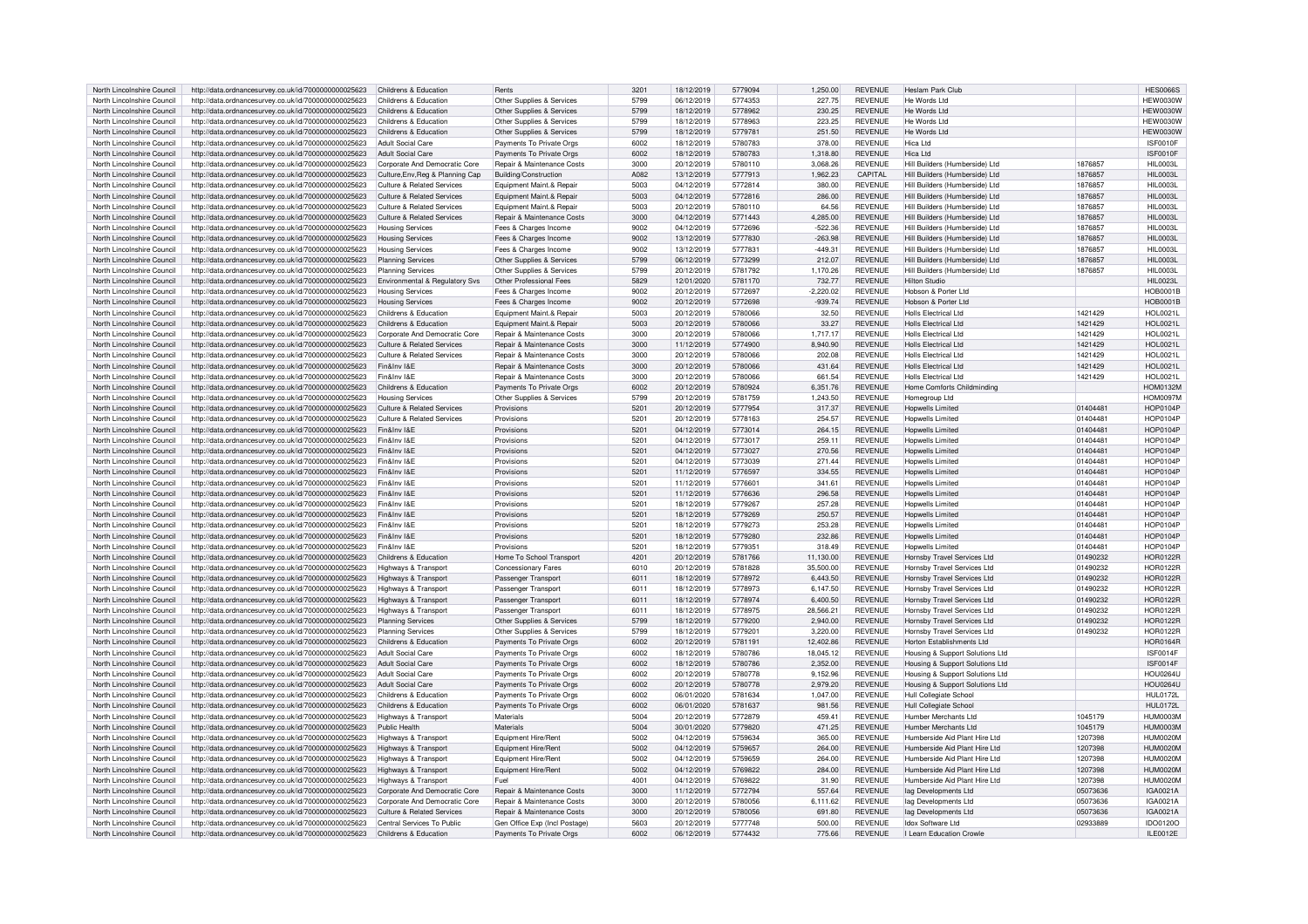| North Lincolnshire Council | http://data.ordnancesurvey.co.uk/id/7000000000025623                       | Childrens & Education                     | Payments To Private Orgs      | 6002 | 20/12/2019 | 5780926 | 15,400.39   | <b>REVENUE</b> | I Learn Education Crowle                   |          | <b>II F0012F</b> |
|----------------------------|----------------------------------------------------------------------------|-------------------------------------------|-------------------------------|------|------------|---------|-------------|----------------|--------------------------------------------|----------|------------------|
|                            |                                                                            |                                           |                               |      |            |         |             |                |                                            |          |                  |
| North Lincolnshire Council | http://data.ordnancesurvey.co.uk/id/7000000000025623                       | Childrens & Education                     | Payments To Private Orgs      | 6002 | 06/12/2019 | 5774423 | 448.91      | <b>REVENUE</b> | I Learn Education Ltd                      |          | ABC0063C         |
| North Lincolnshire Council | http://data.ordnancesurvey.co.uk/id/7000000000025623                       | Childrens & Education                     | Payments To Private Orgs      | 6002 | 20/12/2019 | 5780886 | 30,574.58   | <b>REVENUE</b> | I Learn Education Ltd                      |          | ABC0063C         |
| North Lincolnshire Council | http://data.ordnancesurvey.co.uk/id/7000000000025623                       | Childrens & Education                     | Payments To Private Orgs      | 6002 | 20/12/2019 | 5780925 | 33.524.86   | <b>REVENUE</b> | I Learn Education Ltd                      |          | <b>II F0004F</b> |
| North Lincolnshire Council | http://data.ordnancesurvey.co.uk/id/7000000000025623                       | Childrens & Education                     | Payments To Private Orgs      | 6002 | 11/12/2019 | 5776145 | 13,714.20   | <b>REVENUE</b> | Independent Childcare Group Of Schools Ltd |          | CAM0185M         |
|                            |                                                                            |                                           |                               |      |            |         |             |                |                                            |          |                  |
| North Lincolnshire Council | http://data.ordnancesurvey.co.uk/id/7000000000025623                       | Cornorate And Democratic Core             | Subscriptions & Memberships   | 5510 | 20/12/2019 | 5782005 | 399.00      | <b>REVENUE</b> | Information & Records Management Society   |          | INF0009F         |
| North Lincolnshire Council | http://data.ordnancesurvey.co.uk/id/7000000000025623                       | <b>Environmental &amp; Regulatory Sys</b> | Course Fees/Training          | 2002 | 18/12/2019 | 5779179 | 260.00      | <b>REVENUE</b> | Institute Of Licensing Ltd                 |          | <b>INS0270S</b>  |
| North Lincolnshire Council | http://data.ordnancesurvey.co.uk/id/7000000000025623                       | Environmental & Regulatory Svs            | Stock Purchases & Adiustments | 5030 | 10/01/2020 | 5781716 | 4.920.00    | <b>REVENUE</b> | Integrated Skills (Uk) Ltd                 | 2849999  | <b>INT0130T</b>  |
|                            |                                                                            |                                           |                               |      |            |         |             |                |                                            |          |                  |
| North Lincolnshire Council | http://data.ordnancesurvey.co.uk/id/7000000000025623                       | <b>Adult Social Care Capital</b>          | Other Costs                   | A085 | 09/01/2020 | 5778933 | 1.500.00    | CAPITAI        | Invacare Ltd                               | 5178693  | <b>INV0022V</b>  |
| North Lincolnshire Council | http://data.ordnancesurvey.co.uk/id/7000000000025623                       | Childrens & Education                     | Home To School Transport      | 4201 | 11/12/2019 | 5775020 | 7,711.91    | <b>REVENUE</b> | <b>Isle Coaches</b>                        |          | COA0039A         |
| North Lincolnshire Council | http://data.ordnancesurvey.co.uk/id/7000000000025623                       | Childrens & Education                     | Home To School Transport      | 4201 | 20/12/2019 | 5781772 | 5,630.60    | <b>REVENUE</b> | <b>Isle Coaches</b>                        |          | COA0039A         |
| North Lincolnshire Council | http://data.ordnancesurvey.co.uk/id/7000000000025623                       | Highways & Transport                      | <b>Concessionary Fares</b>    | 6010 | 20/12/2019 | 5781830 | 5.100.00    | <b>REVENUE</b> | <b>Isle Coaches</b>                        |          | COA0039A         |
|                            |                                                                            |                                           |                               |      |            |         |             |                |                                            |          |                  |
| North Lincolnshire Council | http://data.ordnancesurvey.co.uk/id/7000000000025623                       | Highways & Transport                      | Passenger Transport           | 6011 | 18/12/2019 | 5778971 | 4 640 87    | <b>REVENUE</b> | Isle Coaches                               |          | COA0039A         |
| North Lincolnshire Council | http://data.ordnancesurvey.co.uk/id/7000000000025623                       | Childrens & Education                     | Payments To Private Orgs      | 6002 | 20/12/2019 | 5779174 | 2.613.69    | <b>REVENUE</b> | <b>Isle Education Trust</b>                | 07814150 | <b>ISL0029I</b>  |
| North Lincolnshire Council | http://data.ordnancesurvey.co.uk/id/7000000000025623                       | Childrens & Education                     | It Software-Maintenance       | 5053 | 20/12/2019 | 5779797 | 5.495.50    | <b>REVENUE</b> | Itelligence Business Solutions (Uk) Ltd    |          | <b>ITE0130E</b>  |
|                            |                                                                            |                                           |                               |      |            |         |             |                |                                            |          |                  |
| North Lincolnshire Council | http://data.ordnancesurvey.co.uk/id/7000000000025623                       | Fin&Inv I&F                               | Clothing, Uniforms & Laundry  | 5301 | 20/12/2019 | 5781943 | 566.25      | <b>REVENUE</b> | Jacksons Workwear Rental Ltd               | 193856   | JAC0171C         |
| North Lincolnshire Council | http://data.ordnancesurvey.co.uk/id/7000000000025623                       | <b>Culture &amp; Related Services</b>     | Other Supplies & Services     | 5799 | 06/12/2019 | 5774386 | 535.00      | <b>REVENUE</b> | J A Shaw                                   |          | SHA0613A         |
| North Lincolnshire Council | http://data.ordnancesurvey.co.uk/id/7000000000025623                       | <b>Planning Services</b>                  | Other Supplies & Services     | 5799 | 11/12/2019 | 5776111 | 1.300.00    | <b>REVENUE</b> | Jba Consulting                             |          | <b>JBA0003A</b>  |
| North Lincolnshire Council |                                                                            | Culture & Related Services                |                               | 5030 | 20/12/2019 | 5781665 | 385.15      | <b>REVENUE</b> | Jellvcat Ltd                               |          | <b>JEL0004L</b>  |
|                            | http://data.ordnancesurvey.co.uk/id/7000000000025623                       |                                           | Stock Purchases & Adjustments |      |            |         |             |                |                                            |          |                  |
| North Lincolnshire Council | http://data.ordnancesurvey.co.uk/id/7000000000025623                       | Fin&Inv I&F                               | Repair & Maintenance Costs    | 3000 | 20/12/2019 | 5781406 | 2,586.45    | <b>REVENUE</b> | J E Vickers & Sons                         |          | <b>VIC0036C</b>  |
| North Lincolnshire Council | http://data.ordnancesurvey.co.uk/id/7000000000025623                       | <b>Adult Social Care</b>                  | Other Supplies & Services     | 5799 | 20/12/2019 | 577645  | 470.40      | <b>REVENUE</b> | Jla Total Care Ltd                         |          | AU0014L          |
| North Lincolnshire Council | http://data.ordnancesurvey.co.uk/id/7000000000025623                       | <b>Adult Social Care</b>                  | Payments To Private Orgs      | 6002 | 18/12/2019 | 5780791 | 29,690.16   | <b>REVENUE</b> | Jme Care Ltd                               |          | <b>ISF0035F</b>  |
|                            |                                                                            |                                           |                               |      |            |         |             |                |                                            |          |                  |
| North Lincolnshire Council | http://data.ordnancesurvey.co.uk/id/7000000000025623                       | Childrens & Education                     | <b>Legal Fees</b>             | 5823 | 06/12/2019 | 5774005 | 903.00      | <b>REVENUE</b> | John Barkers Solicitors                    |          | <b>BAR0161R</b>  |
| North Lincolnshire Council | http://data.ordnancesurvey.co.uk/id/7000000000025623                       | Corporate And Democratic Core             | <b>Legal Fees</b>             | 5823 | 18/12/2019 | 5778941 | 903.00      | <b>REVENUE</b> | John Barkers Solicitors                    |          | <b>BAR0161R</b>  |
| North Lincolnshire Council | http://data.ordnancesurvey.co.uk/id/7000000000025623                       | Highways & Transport                      | <b>Equipment Purchase</b>     | 5001 | 11/12/2019 | 5771907 | 650.00      | <b>REVENUE</b> | John Espin Signs Ltd                       | 05305298 | <b>ESP0003P</b>  |
|                            |                                                                            |                                           |                               |      |            |         |             |                |                                            |          |                  |
| North Lincolnshire Council | http://data.ordnancesurvey.co.uk/id/7000000000025623                       | Childrens & Education                     | Consultancy                   | 5830 | 20/12/2019 | 5775059 | 800.00      | <b>REVENUE</b> | John Fitzgerald                            |          | FIT0130T         |
| North Lincolnshire Council | http://data.ordnancesurvey.co.uk/id/7000000000025623                       | Childrens & Education                     | Clothing, Uniforms & Laundry  | 530  | 13/12/2019 | 5778353 | 2.357.20    | <b>REVENUE</b> | John Pickering                             |          | NAM0120M         |
| North Lincolnshire Council | http://data.ordnancesurvey.co.uk/id/7000000000025623                       | Childrens & Education                     | Home To School Transport      | 4201 | 20/12/2019 | 5775022 | 4.431.00    | <b>REVENUE</b> | Johnson Coaches                            |          | <b>JOH0153H</b>  |
|                            |                                                                            | Childrens & Education                     |                               | 5823 | 06/12/2019 | 5774002 | 541.17      | <b>REVENUE</b> | Jonathan Scaife Ltd                        |          | <b>JSL0001L</b>  |
| North Lincolnshire Council | http://data.ordnancesurvey.co.uk/id/7000000000025623                       |                                           | <b>Legal Fees</b>             |      |            |         |             |                |                                            |          |                  |
| North Lincolnshire Council | http://data.ordnancesurvey.co.uk/id/7000000000025623                       | <b>Planning Services</b>                  | Other Supplies & Services     | 5799 | 18/12/2019 | 5779162 | 1.963.00    | <b>REVENUE</b> | Jones Lang Lasalle Ltd                     |          | <b>JON0350N</b>  |
| North Lincolnshire Council | http://data.ordnancesurvey.co.uk/id/7000000000025623                       | <b>Culture &amp; Related Services</b>     | Other Supplies & Services     | 5799 | 18/12/2019 | 5779843 | 325.00      | <b>REVENUE</b> | Josie Deno                                 |          | <b>JOS0003S</b>  |
| North Lincolnshire Council | http://data.ordnancesurvey.co.uk/id/7000000000025623                       | <b>Housing Services</b>                   | Fees & Charges Income         | 9002 | 04/12/2019 | 5772690 | $-1,545.35$ | <b>REVENUE</b> | Jn Developers Limited                      |          | JPD0001D         |
|                            |                                                                            |                                           |                               |      |            |         |             |                |                                            |          |                  |
| North Lincolnshire Council | http://data.ordnancesurvey.co.uk/id/7000000000025623                       | <b>Housing Services</b>                   | Fees & Charges Income         | 9002 | 20/12/2019 | 5776455 | $-1.808.40$ | <b>REVENUE</b> | Jn Developers Limited                      |          | JPD0001D         |
| North Lincolnshire Council | http://data.ordnancesurvey.co.uk/id/7000000000025623                       | Childrens & Education                     | Payments To Private Orgs      | 6002 | 20/12/2019 | 5781722 | 1.200.00    | <b>REVENUE</b> | Julia Brooke                               |          | BRO0315C         |
| North Lincolnshire Council | http://data.ordnancesurvey.co.uk/id/7000000000025623                       | Fin&Inv I&F                               | Provisions                    | 5201 | 04/12/2019 | 5773093 | 250.59      | <b>REVENUE</b> | J W Young (Butcher) Ltd                    | 01348637 | JWY0001Y         |
|                            |                                                                            |                                           |                               |      |            |         |             |                |                                            |          |                  |
| North Lincolnshire Council | http://data.ordnancesurvey.co.uk/id/7000000000025623                       | Fin&Inv I&F                               | Provisions                    | 5201 | 11/12/2019 | 5776678 | 355.19      | <b>REVENUE</b> | J W Young (Butcher) I to                   | 01348637 | <b>JWY0001Y</b>  |
| North Lincolnshire Council | http://data.ordnancesurvey.co.uk/id/7000000000025623                       | Fin&Inv I&F                               | Provisions                    | 5201 | 11/12/2019 | 5776733 | 430.27      | <b>REVENUE</b> | J W Young (Butcher) Ltd                    | 01348637 | JWY0001Y         |
| North Lincolnshire Council | http://data.ordnancesurvey.co.uk/id/7000000000025623                       | Fin&Inv I&E                               | Provisions                    | 5201 | 18/12/2019 | 5779361 | 308.73      | <b>REVENUE</b> | J W Young (Butcher) Ltd                    | 01348637 | <b>JWY0001Y</b>  |
| North Lincolnshire Council |                                                                            | Fin&Inv I&F                               | Provisions                    | 5201 | 18/12/2019 | 5779365 | 280.59      | <b>REVENUE</b> | J W Young (Butcher) Ltd                    | 01348637 | JWY0001Y         |
|                            | http://data.ordnancesurvey.co.uk/id/7000000000025623                       |                                           |                               |      |            |         |             |                |                                            |          |                  |
| North Lincolnshire Council | http://data.ordnancesurvey.co.uk/id/7000000000025623                       | Fin&Inv I&F                               | Provisions                    | 5201 | 18/12/2019 | 5779367 | 343.74      | <b>REVENUE</b> | J W Young (Butcher) Ltd                    | 01348637 | <b>JWY0001Y</b>  |
| North Lincolnshire Council | http://data.ordnancesurvey.co.uk/id/7000000000025623                       | Fin&Inv I&E                               | Provisions                    | 5201 | 18/12/2019 | 577939  | 293.89      | <b>REVENUE</b> | J W Young (Butcher) Ltd                    | 01348637 | <b>JWY0001Y</b>  |
| North Lincolnshire Council | http://data.ordnancesurvey.co.uk/id/7000000000025623                       | Fin&Inv I&F                               | Provisions                    | 5201 | 18/12/2019 | 5779414 | 347.18      | <b>REVENUE</b> | J W Young (Butcher) Ltd                    | 01348637 | <b>JWY0001Y</b>  |
|                            |                                                                            |                                           |                               |      |            |         |             |                |                                            |          |                  |
| North Lincolnshire Council | http://data.ordnancesurvey.co.uk/id/7000000000025623                       | Fin&Inv I&F                               | Provisions                    | 5201 | 18/12/2019 | 5779427 | 308.67      | <b>REVENUE</b> | J W Young (Butcher) Ltd                    | 01348637 | <b>JWY0001Y</b>  |
| North Lincolnshire Council | http://data.ordnancesurvey.co.uk/id/7000000000025623                       | Childrens & Education                     | Payments To Private Orgs      | 6002 | 06/12/2019 | 5774396 | 693.52      | <b>REVENUE</b> | Karen Bee                                  |          | <b>BEE0016E</b>  |
| North Lincolnshire Council | http://data.ordnancesurvey.co.uk/id/7000000000025623                       | <b>Culture &amp; Related Services</b>     | Fees & Charges Income         | 9002 | 11/12/2019 | 5774956 | $-128.00$   | <b>REVENUE</b> | Karen Raithb                               |          | RAI0063          |
|                            |                                                                            |                                           |                               |      |            |         |             |                |                                            |          |                  |
| North Lincolnshire Council | http://data.ordnancesurvey.co.uk/id/7000000000025623                       | <b>Culture &amp; Related Services</b>     | Stock Purchases & Adjustments | 5030 | 11/12/2019 | 5774956 | 640.00      | <b>REVENUE</b> | Karen Raithb                               |          | <b>BAI0063</b>   |
| North Lincolnshire Council | http://data.ordnancesurvey.co.uk/id/7000000000025623                       | Childrens & Education                     | <b>Client Transport Costs</b> | 6092 | 04/12/2019 | 5772054 | 426.30      | <b>REVENUE</b> | Kaths Kab                                  | 1967063  | KAT0001T         |
| North Lincolnshire Council | http://data.ordnancesurvey.co.uk/id/7000000000025623                       | Childrens & Education                     | <b>Client Transport Costs</b> | 6092 | 04/12/2019 | 5772057 | 297.70      | <b>REVENUE</b> | Kaths Kabs                                 | 1967063  | <b>KAT0001T</b>  |
| North Lincolnshire Council |                                                                            |                                           |                               | 6092 | 04/12/2019 | 5772059 | 300.00      | <b>REVENUE</b> | Kaths Kahs                                 |          | KAT0001T         |
|                            | http://data.ordnancesurvey.co.uk/id/7000000000025623                       | Childrens & Education                     | <b>Client Transport Costs</b> |      |            |         |             |                |                                            | 1967063  |                  |
| North Lincolnshire Council | http://data.ordnancesurvey.co.uk/id/7000000000025623                       | Childrens & Education                     | <b>Client Transport Costs</b> | 6092 | 04/12/2019 | 5772062 | 1,400.00    | <b>REVENUE</b> | Kaths Kabs                                 | 1967063  | <b>KAT0001T</b>  |
| North Lincolnshire Council | http://data.ordnancesurvey.co.uk/id/7000000000025623                       | Childrens & Education                     | <b>Client Transport Costs</b> | 6092 | 04/12/2019 | 5772063 | 3,150.00    | <b>REVENUE</b> | Kaths Kabs                                 | 1967063  | KAT0001T         |
| North Lincolnshire Council | http://data.ordnancesurvey.co.uk/id/7000000000025623                       | Childrens & Education                     | <b>Client Transport Costs</b> | 6092 | 04/12/2019 | 5772064 | 300.00      | <b>REVENUE</b> | Kaths Kabs                                 | 1967063  | KAT0001T         |
|                            |                                                                            |                                           |                               |      |            |         |             |                |                                            |          |                  |
| North Lincolnshire Council | http://data.ordnancesurvey.co.uk/id/7000000000025623                       | Childrens & Education                     | <b>Client Transport Costs</b> | 6092 | 04/12/2019 | 5772065 | 320.00      | <b>REVENUE</b> | Kaths Kabs                                 | 1967063  | <b>KAT0001T</b>  |
| North Lincolnshire Council | http://data.ordnancesurvey.co.uk/id/7000000000025623                       | Childrens & Education                     | <b>Client Transport Costs</b> | 6092 | 04/12/2019 | 5772069 | 636.00      | <b>REVENUE</b> | Kaths Kabs                                 | 1967063  | <b>KAT0001T</b>  |
| North Lincolnshire Council | http://data.ordnancesurvey.co.uk/id/7000000000025623                       | Childrens & Education                     | <b>Client Transport Costs</b> | 6092 | 04/12/2019 | 5772070 | 468.00      | <b>REVENUE</b> | Kaths Kahs                                 | 1967063  | <b>KAT0001T</b>  |
| North Lincolnshire Council |                                                                            | Childrens & Education                     |                               | 6092 | 04/12/2019 | 5772071 | 560.00      | <b>REVENUE</b> | Kaths Kabs                                 | 1967063  | KAT0001T         |
|                            | http://data.ordnancesurvey.co.uk/id/7000000000025623                       |                                           | <b>Client Transport Costs</b> |      |            |         |             |                |                                            |          |                  |
| North Lincolnshire Council | http://data.ordnancesurvey.co.uk/id/7000000000025623                       | Childrens & Education                     | <b>Client Transport Costs</b> | 6092 | 04/12/2019 | 5772073 | 1.374.00    | <b>REVENUE</b> | Kaths Kabs                                 | 1967063  | <b>KAT0001T</b>  |
| North Lincolnshire Council | http://data.ordnancesurvey.co.uk/id/7000000000025623                       | Childrens & Education                     | <b>Client Transport Costs</b> | 6092 | 04/12/2019 | 5772075 | 1,390.00    | <b>REVENUE</b> | Kaths Kabs                                 | 1967063  | KAT0001T         |
| North Lincolnshire Council | http://data.ordnancesurvey.co.uk/id/7000000000025623                       | Childrens & Education                     | <b>Client Transport Costs</b> | 6092 | 04/12/2019 | 5772078 | 1.412.00    | <b>REVENUE</b> | Kaths Kabs                                 | 1967063  | KAT0001T         |
|                            |                                                                            |                                           |                               | 6092 |            | 5772082 |             | <b>REVENUE</b> | Kaths Kahs                                 |          |                  |
| North Lincolnshire Council | http://data.ordnancesurvey.co.uk/id/7000000000025623                       | Childrens & Education                     | <b>Client Transport Costs</b> |      | 04/12/2019 |         | 702.00      |                |                                            | 1967063  | KAT0001T         |
| North Lincolnshire Council | http://data.ordnancesurvey.co.uk/id/7000000000025623                       | Childrens & Education                     | <b>Client Transport Costs</b> | 6092 | 04/12/2019 | 5772087 | 600.00      | <b>REVENUE</b> | Kaths Kabs                                 | 1967063  | KAT0001T         |
| North Lincolnshire Council | http://data.ordnancesurvey.co.uk/id/7000000000025623                       | Childrens & Education                     | <b>Client Transport Costs</b> | 6092 | 04/12/2019 | 5772088 | 972.00      | <b>REVENUE</b> | Kaths Kabs                                 | 1967063  | KAT0001T         |
| North Lincolnshire Council |                                                                            | Childrens & Education                     |                               | 6092 |            | 5772090 |             | <b>REVENUE</b> | Kaths Kabs                                 |          | KAT00011         |
|                            | http://data.ordnancesurvey.co.uk/id/7000000000025623                       |                                           | <b>Client Transport Costs</b> |      | 04/12/2019 |         | 1,320.00    |                |                                            | 1967063  |                  |
| North Lincolnshire Council | http://data.ordnancesurvey.co.uk/id/7000000000025623                       | Childrens & Education                     | <b>Client Transport Costs</b> | 6092 | 04/12/2019 | 5772091 | 430.00      | <b>REVENUE</b> | Kaths Kabs                                 | 1967063  | <b>KAT0001T</b>  |
| North Lincolnshire Council | http://data.ordnancesurvey.co.uk/id/7000000000025623                       | Childrens & Education                     | <b>Client Transport Costs</b> | 6092 | 20/12/2019 | 5781801 | 468.00      | <b>REVENUE</b> | Kaths Kabs                                 | 1967063  | KAT0001T         |
| North Lincolnshire Council | http://data.ordnancesurvey.co.uk/id/7000000000025623                       | Childrens & Education                     | <b>Client Transport Costs</b> | 6092 | 20/12/2019 | 5781802 | 636.00      | <b>REVENUE</b> | Kaths Kabs                                 | 1967063  | KAT0001T         |
|                            |                                                                            |                                           |                               |      |            |         |             |                |                                            |          |                  |
| North Lincolnshire Council | http://data.ordnancesurvey.co.uk/id/7000000000025623                       | Childrens & Education                     | <b>Client Transport Costs</b> | 6092 | 20/12/2019 | 5781805 | 300.00      | <b>REVENUE</b> | Kaths Kabs                                 | 1967063  | KAT0001T         |
| North Lincolnshire Council | http://data.ordnancesurvey.co.uk/id/7000000000025623                       | Childrens & Education                     | <b>Client Transport Costs</b> | 6092 | 20/12/2019 | 5781806 | 3.000.00    | <b>REVENUE</b> | Kaths Kabs                                 | 1967063  | <b>KAT0001T</b>  |
| North Lincolnshire Council | http://data.ordnancesurvey.co.uk/id/7000000000025623                       | Childrens & Education                     | <b>Client Transport Costs</b> | 6092 | 20/12/2019 | 5781807 | 1.400.00    | <b>REVENUE</b> | Kaths Kabs                                 | 1967063  | KAT0001T         |
| North Lincolnshire Council |                                                                            | Childrens & Education                     |                               | 6092 | 20/12/2019 | 5781809 | 1.360.00    | <b>REVENUE</b> | Kaths Kahs                                 | 1967063  | KAT0001T         |
|                            | http://data.ordnancesurvey.co.uk/id/7000000000025623                       |                                           | <b>Client Transport Costs</b> |      |            |         |             |                |                                            |          |                  |
| North Lincolnshire Council | http://data.ordnancesurvey.co.uk/id/7000000000025623 Childrens & Education |                                           | <b>Client Transport Costs</b> | 6092 | 20/12/2019 | 5781810 | 1.259.20    | <b>REVENUE</b> | Kaths Kabs                                 | 1967063  | KAT0001T         |
|                            |                                                                            |                                           |                               |      |            |         |             |                |                                            |          |                  |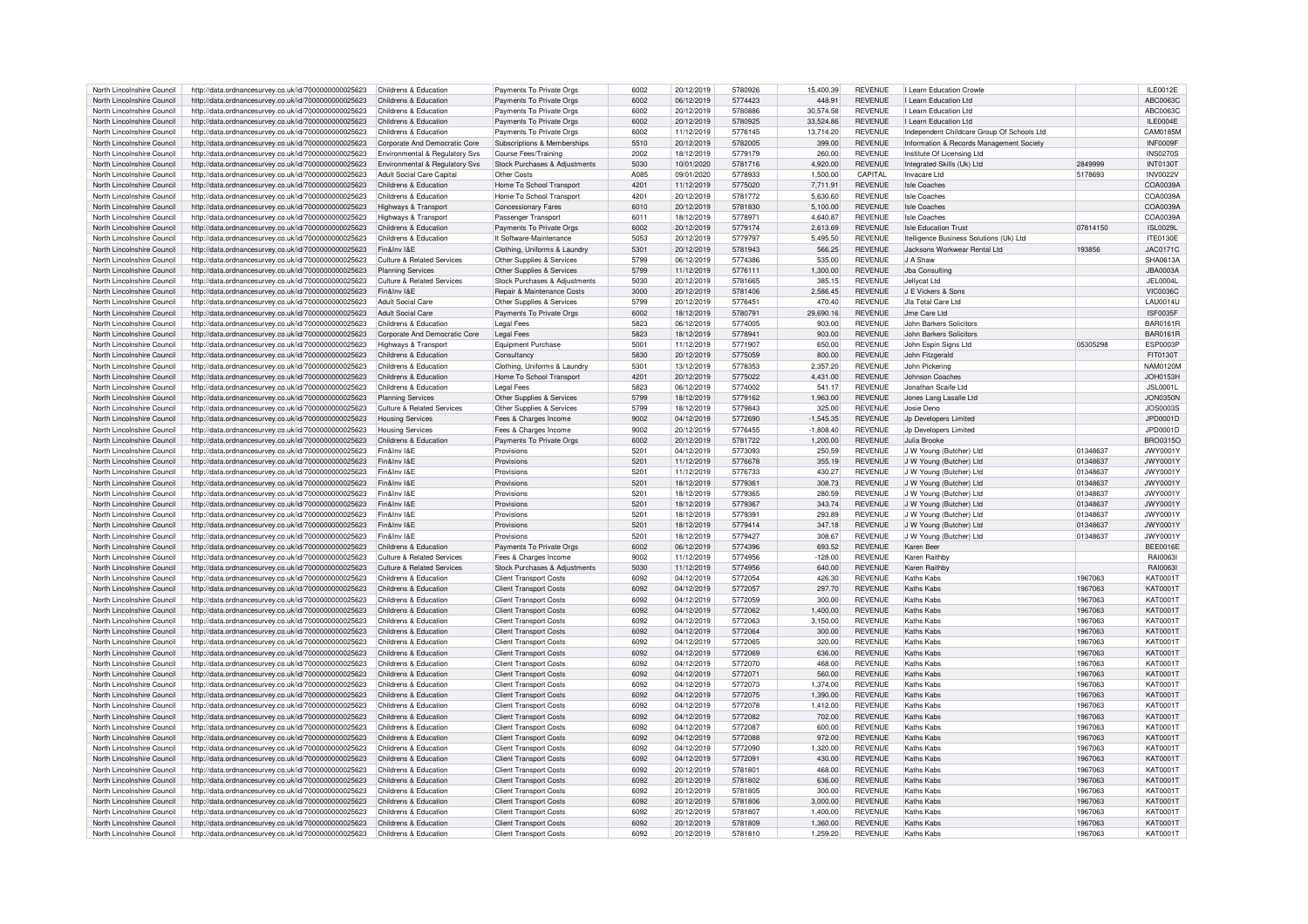| North Lincolnshire Council | http://data.ordnancesurvey.co.uk/id/7000000000025623 | Childrens & Education                 | <b>Client Transport Costs</b>      | 6092 | 20/12/2019 | 5781812 | 1.412.00  | <b>REVENUE</b> | Kaths Kabs                              | 1967063  | KAT00011        |
|----------------------------|------------------------------------------------------|---------------------------------------|------------------------------------|------|------------|---------|-----------|----------------|-----------------------------------------|----------|-----------------|
| North Lincolnshire Council | http://data.ordnancesurvey.co.uk/id/7000000000025623 | Childrens & Education                 | <b>Client Transport Costs</b>      | 6092 | 20/12/2019 | 5781813 | 1,196.00  | <b>REVENUE</b> | Kaths Kahs                              | 1967063  | KAT0001T        |
| North Lincolnshire Council | http://data.ordnancesurvey.co.uk/id/7000000000025623 | Childrens & Education                 | <b>Client Transport Costs</b>      | 6092 | 20/12/2019 | 5781815 | 768.00    | <b>REVENUE</b> | Kaths Kabs                              | 1967063  | <b>KAT0001T</b> |
| North Lincolnshire Council | http://data.ordnancesurvey.co.uk/id/7000000000025623 | Childrens & Education                 | <b>Client Transport Costs</b>      | 6092 | 20/12/2019 | 5781816 | 432.50    | <b>REVENUE</b> | Kaths Kabs                              | 1967063  | KAT0001T        |
|                            |                                                      | Childrens & Education                 |                                    | 6092 | 20/12/2019 | 5781818 |           | <b>REVENUE</b> | Kaths Kabs                              |          | KAT0001         |
| North Lincolnshire Council | http://data.ordnancesurvey.co.uk/id/7000000000025623 |                                       | <b>Client Transport Costs</b>      |      |            |         | 600.00    |                |                                         | 1967063  |                 |
| North Lincolnshire Council | http://data.ordnancesurvey.co.uk/id/7000000000025623 | Childrens & Education                 | <b>Client Transport Costs</b>      | 6092 | 20/12/2019 | 5781819 | 972.00    | <b>REVENUE</b> | Kaths Kabs                              | 1967063  | KAT00011        |
| North Lincolnshire Council | http://data.ordnancesurvey.co.uk/id/7000000000025623 | Childrens & Education                 | <b>Client Transport Costs</b>      | 6092 | 20/12/2019 | 5781820 | 1,232.00  | <b>REVENUE</b> | Kaths Kabs                              | 1967063  | KAT0001T        |
| North Lincolnshire Council | http://data.ordnancesurvey.co.uk/id/7000000000025623 | Childrens & Education                 | <b>Client Transport Costs</b>      | 6092 | 20/12/2019 | 5781822 | 400.00    | <b>REVENUE</b> | Kaths Kabs                              | 1967063  | KAT00011        |
| North Lincolnshire Council | http://data.ordnancesurvey.co.uk/id/7000000000025623 | <b>Culture &amp; Related Services</b> | Other Supplies & Services          | 5799 | 18/12/2019 | 5779841 | 262.50    | <b>REVENUE</b> | Katie Good                              |          | GOO0102O        |
|                            |                                                      |                                       |                                    |      |            |         |           |                |                                         |          |                 |
| North Lincolnshire Council | http://data.ordnancesurvey.co.uk/id/7000000000025623 | Culture & Related Services            | Other Supplies & Services          | 5799 | 06/12/2019 | 5774255 | 701.00    | <b>REVENUE</b> | Katie M Fitness I td                    | 11613999 | KAT00321        |
| North Lincolnshire Council | http://data.ordnancesurvey.co.uk/id/7000000000025623 | Childrens & Education                 | Payments To Private Orgs           | 6002 | 20/12/2019 | 5781720 | 1,500.00  | <b>REVENUE</b> | Keelan Cooke                            |          | COO0652O        |
| North Lincolnshire Council | http://data.ordnancesurvey.co.uk/id/7000000000025623 | Highways & Transport                  | Clothing, Uniforms & Laundry       | 5301 | 18/12/2019 | 577918  | 484.60    | <b>REVENUE</b> | Keltic Clothing Co Uk Ltd               | 5055453  | <b>KEL0082L</b> |
| North Lincolnshire Council | http://data.ordnancesurvey.co.uk/id/7000000000025623 | Environmental & Regulatory Svs        | Other Supplies & Services          | 5799 | 20/12/2019 | 5780993 | 1.314.00  | <b>REVENUE</b> | Key Security (Uk) Ltd                   | 6168252  | <b>KFY0017Y</b> |
| North Lincolnshire Council | http://data.ordnancesurvey.co.uk/id/7000000000025623 | Environmental & Regulatory Svs        | Other Supplies & Services          | 5799 | 20/12/2019 | 578115  | 780.00    | <b>REVENUE</b> | Key Security (Uk) Ltd                   | 6168252  | <b>KFY0017Y</b> |
|                            |                                                      |                                       |                                    |      |            |         |           |                |                                         |          |                 |
| North Lincolnshire Council | http://data.ordnancesurvey.co.uk/id/7000000000025623 | Highways & Transport                  | Other Professional Fees            | 5829 | 20/12/2019 | 5780397 | 1,200.00  | <b>REVENUE</b> | Kev Security (Uk) Ltd                   | 6168252  | <b>KEY0017Y</b> |
| North Lincolnshire Council | http://data.ordnancesurvey.co.uk/id/7000000000025623 | Childrens & Education                 | Payments To Private Oras           | 6002 | 11/12/2019 | 5774302 | 4.224.00  | <b>REVENUE</b> | Kevs Pce Ltd                            | 10660100 | <b>KEY0164Y</b> |
| North Lincolnshire Council | http://data.ordnancesurvey.co.uk/id/7000000000025623 | Childrens & Education                 | Payments To Private Orgs           | 6002 | 18/12/2019 | 5779173 | 67,280.00 | <b>REVENUE</b> | Keys Pce Ltd                            | 10660100 | <b>KEY0164Y</b> |
| North Lincolnshire Council | http://data.ordnancesurvey.co.uk/id/7000000000025623 | Childrens & Education                 | Payments To Private Orgs           | 6002 | 20/12/2019 | 578174  | 10,208.00 | <b>REVENUE</b> | Keys Pce Ltd                            | 10660100 | <b>KEY0164Y</b> |
|                            |                                                      |                                       |                                    |      |            |         |           |                |                                         |          |                 |
| North Lincolnshire Council | http://data.ordnancesurvey.co.uk/id/7000000000025623 | Childrens & Education                 | Payments To Private Orgs           | 6002 | 20/12/2019 | 5781743 | 10,208.00 | <b>REVENUE</b> | Keys Pce Ltd                            | 10660100 | KEY0164Y        |
| North Lincolnshire Council | http://data.ordnancesurvey.co.uk/id/7000000000025623 | Childrens & Education                 | Payments To Private Orgs           | 6002 | 20/12/2019 | 5780928 | 4,918.05  | REVENUE        | Kidz Club                               |          | <b>KID0044D</b> |
| North Lincolnshire Council | http://data.ordnancesurvey.co.uk/id/7000000000025623 | Corporate And Democratic Core         | Repair & Maintenance Costs         | 3000 | 18/12/2019 | 5772918 | 262.00    | <b>REVENUE</b> | Kingspan Light & Air (Uk & Ireland) Ltd |          | AIR0002F        |
| North Lincolnshire Council | http://data.ordnancesurvey.co.uk/id/7000000000025623 | Childrens & Education                 | Payments To Private Orgs           | 6002 | 20/12/2019 | 5780929 | 28.223.91 | <b>REVENUE</b> | Kingsway Consulting Ltd                 | 02808435 | <b>KIN0105N</b> |
| North Lincolnshire Council | http://data.ordnancesurvey.co.uk/id/7000000000025623 | <b>Planning Services</b>              | Other Supplies & Services          | 5799 | 04/12/2019 | 5772922 | 2,400.00  | <b>REVENUE</b> | Know Media                              |          | <b>KNO0010C</b> |
|                            |                                                      |                                       |                                    |      |            |         |           |                |                                         |          |                 |
| North Lincolnshire Council | http://data.ordnancesurvey.co.uk/id/7000000000025623 | Public Health                         | Materials                          | 5004 | 18/12/2019 | 5775008 | 1,197.60  | REVENUE        | Langham                                 | 231734   | <b>LAN0155M</b> |
| North Lincolnshire Council | http://data.ordnancesurvey.co.uk/id/7000000000025623 | <b>Public Health</b>                  | Materials                          | 5004 | 20/12/2019 | 5775007 | 240.00    | <b>REVENUE</b> | Langham                                 | 231734   | <b>LAN0155N</b> |
| North Lincolnshire Council | http://data.ordnancesurvey.co.uk/id/7000000000025623 | Public Health                         | Materials                          | 5004 | 04/01/2020 | 5781770 | 1,331.70  | <b>REVENUE</b> | Langham                                 | 231734   | <b>LAN0155M</b> |
| North Lincolnshire Council | http://data.ordnancesurvey.co.uk/id/7000000000025623 | Environmental & Regulatory Svs        | Payments To Private Orgs           | 6002 | 20/12/2019 | 5780837 | 573.00    | <b>REVENUE</b> | Las Metals                              |          | <b>LAS0020S</b> |
| North Lincolnshire Council |                                                      |                                       |                                    |      |            | 5772945 |           | <b>REVENUE</b> | I d Golf I to                           | 10458739 | LDG0120G        |
|                            | http://data.ordnancesurvey.co.uk/id/7000000000025623 | <b>Culture &amp; Related Services</b> | Other Supplies & Services          | 5799 | 11/12/2019 |         | 1,833.33  |                |                                         |          |                 |
| North Lincolnshire Council | http://data.ordnancesurvey.co.uk/id/7000000000025623 | Childrens & Education                 | Payments To Private Orgs           | 6002 | 20/12/2019 | 5780970 | 4,452.30  | <b>REVENUE</b> | Leanne Webster                          |          | <b>WEB0058E</b> |
| North Lincolnshire Council | http://data.ordnancesurvey.co.uk/id/7000000000025623 | Highways & Transport                  | <b>Course Fees/Training</b>        | 2002 | 20/12/2019 | 5781786 | 350.00    | <b>REVENUE</b> | Leeds City Council                      |          | LEE0122E        |
| North Lincolnshire Council | http://data.ordnancesurvey.co.uk/id/7000000000025623 | Environmental & Regulatory Svs        | Other Professional Fees            | 5829 | 11/12/2019 | 5773456 | 1,921.83  | <b>REVENUE</b> | Lee Snashfold C M & C Ltd               |          | SNA0034A        |
| North Lincolnshire Council | http://data.ordnancesurvev.co.uk/id/7000000000025623 | Environmental & Regulatory Svs        | Other Professional Fees            | 5829 | 20/12/2019 | 577612  | 1,921.83  | <b>REVENUE</b> | Lee Snashfold C M & C Ltd               |          | SNA0034A        |
|                            |                                                      |                                       |                                    |      |            |         |           |                |                                         |          |                 |
| North Lincolnshire Council | http://data.ordnancesurvey.co.uk/id/7000000000025623 | Environmental & Regulatory Svs        | Other Professional Fees            | 5829 | 20/12/2019 | 5781172 | 1,067.40  | <b>REVENUE</b> | Lee Snashfold C.M.& C.Ltd               |          | SNA0034/        |
| North Lincolnshire Council | http://data.ordnancesurvey.co.uk/id/7000000000025623 | Childrens & Education                 | Payments To Private Orgs           | 6002 | 20/12/2019 | 5780900 | 656.10    | <b>REVENUE</b> | Leslev Campbell                         |          | CAM0130M        |
| North Lincolnshire Council | http://data.ordnancesurvey.co.uk/id/7000000000025623 | Culture & Related Services            | Other Professional Fees            | 5829 | 05/01/2020 | 5779850 | 360.05    | <b>REVENUE</b> | Les Mills Fitness Uk Ltd                | 07880229 | MII 0298I       |
| North Lincolnshire Council | http://data.ordnancesurvey.co.uk/id/7000000000025623 | Culture & Related Services            | Other Professional Fees            | 5829 | 05/01/2020 | 5779852 | 270.93    | <b>REVENUE</b> | Les Mills Fitness Uk Ltd                | 07880229 | MII 0298I       |
| North Lincolnshire Council | http://data.ordnancesurvey.co.uk/id/7000000000025623 | Corporate And Democratic Core         | Payments To Private Orgs           | 6002 | 11/12/2019 | 5774517 | 7.213.50  | <b>REVENUE</b> | Lewis Removals Ltd                      | 05115077 | <b>LEW0003W</b> |
|                            |                                                      |                                       |                                    |      |            |         |           |                |                                         |          |                 |
| North Lincolnshire Council | http://data.ordnancesurvey.co.uk/id/7000000000025623 | Corporate And Democratic Core         | Repair & Maintenance Costs         | 3000 | 13/12/2019 | 5777926 | 210.00    | <b>REVENUE</b> | Lewis Removals Ltd                      | 05115077 | I EW0003V       |
| North Lincolnshire Council | http://data.ordnancesurvey.co.uk/id/7000000000025623 | Childrens & Education                 | Payments To Private Orgs           | 6002 | 13/12/2019 | 5776966 | 862.50    | <b>REVENUE</b> | Liam Fletcher                           |          | FL F0167F       |
| North Lincolnshire Council | http://data.ordnancesurvey.co.uk/id/7000000000025623 | Childrens & Education                 | Payments To Private Orgs           | 6002 | 13/12/2019 | 5777825 | 18,214.29 | REVENUE        | Life Change Care Ltd                    |          | LIF0163F        |
| North Lincolnshire Council | http://data.ordnancesurvey.co.uk/id/7000000000025623 | Childrens & Education                 | Payments To Private Orgs           | 6002 | 20/12/2019 | 5781754 | 18.821.43 | <b>REVENUE</b> | Life Change Care Ltd                    |          | <b>LIF0163F</b> |
|                            |                                                      |                                       |                                    |      |            |         |           |                |                                         |          |                 |
| North Lincolnshire Council | http://data.ordnancesurvey.co.uk/id/7000000000025623 | Childrens & Education                 | Payments To Private Orgs           | 6002 | 20/12/2019 | 5780933 | 20,292.33 | REVENUE        | Lincoln Gardens Pre School              |          | <b>LIN0248N</b> |
| North Lincolnshire Council | http://data.ordnancesurvey.co.uk/id/7000000000025623 | Childrens & Education                 | Payments To Other La'S             | 6003 | 11/12/2019 | 5776450 | 580.00    | <b>REVENUE</b> | Lincolnshire County Council             |          | LIN0003N        |
| North Lincolnshire Council | http://data.ordnancesurvey.co.uk/id/7000000000025623 | Childrens & Education                 | Payments To Other La'S             | 6003 | 11/12/2019 | 5776452 | 6,691.88  | <b>REVENUE</b> | Lincolnshire County Counci              |          | <b>LIN0003N</b> |
| North Lincolnshire Council | http://data.ordnancesurvey.co.uk/id/7000000000025623 | Culture & Related Services            | <b>Advertising &amp; Publicity</b> | 5610 | 11/12/2019 | 5774974 | 1,121.90  | <b>REVENUE</b> | <b>Lincolnshire County Council</b>      |          | <b>LIN0003N</b> |
| North Lincolnshire Council | http://data.ordnancesurvey.co.uk/id/7000000000025623 | Fin&Inv I&E                           | <b>Equipment Purchase</b>          | 5001 | 11/12/2019 | 5774961 | 324.00    | <b>REVENUE</b> | Lincolnshire Fencing & Timber Sales     |          | <b>LIN0197N</b> |
|                            |                                                      |                                       |                                    |      |            |         |           |                |                                         |          |                 |
| North Lincolnshire Council | http://data.ordnancesurvey.co.uk/id/7000000000025623 | Childrens & Education                 | Payments To Private Orgs           | 6002 | 06/12/2019 | 5774452 | 468.00    | <b>REVENUE</b> | Linda Wood T/As Tiddly Peeps            |          | WOO00520        |
| North Lincolnshire Council | http://data.ordnancesurvey.co.uk/id/7000000000025623 | Childrens & Education                 | Payments To Private Orgs           | 6002 | 20/12/2019 | 5780976 | 6.570.46  | <b>REVENUE</b> | Linda Wood T/As Tiddly Peeps            |          | WOO0052C        |
| North Lincolnshire Council | http://data.ordnancesurvey.co.uk/id/7000000000025623 | Environmental & Regulatory Svs        | Payments To Voluntary Orgs         | 6001 | 11/12/2019 | 5776346 | 674.80    | <b>REVENUE</b> | <b>Lindsey Lodge Hospice</b>            |          | <b>LIN0261N</b> |
| North Lincolnshire Council | http://data.ordnancesurvey.co.uk/id/7000000000025623 | <b>Culture &amp; Related Services</b> | Exhibitions/Events                 | 5709 | 06/12/2019 | 5773987 | 3,725.00  | <b>REVENUE</b> | <b>Lindsey Mendick</b>                  |          | MEN0091M        |
| North Lincolnshire Council | http://data.ordnancesurvey.co.uk/id/7000000000025623 | Childrens & Education                 | Payments To Private Orgs           | 6002 | 20/12/2019 | 5780890 | 1,780.20  | <b>REVENUE</b> | Lisa Backhouse                          |          | <b>BAC01630</b> |
|                            |                                                      |                                       |                                    |      |            |         |           |                |                                         |          |                 |
| North Lincolnshire Council | http://data.ordnancesurvey.co.uk/id/7000000000025623 | Childrens & Education                 | Payments To Voluntary Orgs         | 6001 | 06/12/2019 | 5774435 | 1,517.59  | REVENUE        | Little Acorns Pre-School                |          | <b>LIT0009T</b> |
| North Lincolnshire Council | http://data.ordnancesurvey.co.uk/id/7000000000025623 | Childrens & Education                 | Payments To Voluntary Orgs         | 6001 | 20/12/2019 | 5780935 | 27,550.87 | <b>REVENUE</b> | Little Acorns Pre-School                |          | <b>LIT0009T</b> |
| North Lincolnshire Council | http://data.ordnancesurvey.co.uk/id/7000000000025623 | Childrens & Education                 | Payments To Private Orgs           | 5002 | 20/12/2019 | 5780873 | 5,830.20  | <b>REVENUE</b> | Little Angels Pre-School                |          | LIT0045T        |
| North Lincolnshire Council | http://data.ordnancesurvey.co.uk/id/7000000000025623 | Childrens & Education                 | Payments To Private Orgs           | 6002 | 20/12/2019 | 5780932 | 19,618.28 | <b>REVENUE</b> | Little Cygnets Nursery                  |          | <b>LCN0002N</b> |
| North Lincolnshire Council | http://data.ordnancesurvey.co.uk/id/7000000000025623 | Childrens & Education                 | Payments To Private Orgs           | 6002 | 20/12/2019 | 5780938 | 18,803.70 | <b>REVENUE</b> | Little Imps Playgroup                   |          | LIT00351        |
|                            |                                                      |                                       |                                    |      |            |         |           |                |                                         |          |                 |
| North Lincolnshire Council | http://data.ordnancesurvey.co.uk/id/7000000000025623 | Childrens & Education                 | Payments To Private Orgs           | 6002 | 06/12/2019 | 5774438 | 312.00    | <b>REVENUE</b> | Little Owls Pre-School                  |          | LIT0041T        |
| North Lincolnshire Council | http://data.ordnancesurvey.co.uk/id/7000000000025623 | Childrens & Education                 | Payments To Private Orgs           | 5002 | 06/12/2019 | 5774440 | 888.00    | <b>REVENUE</b> | Little Owls Pre-School                  |          | LIT0041T        |
| North Lincolnshire Council | http://data.ordnancesurvey.co.uk/id/7000000000025623 | Childrens & Education                 | Payments To Private Orgs           | 6002 | 18/12/2019 | 5780095 | 43.862.22 | <b>REVENUE</b> | Little Owls Pre-School                  |          | LIT0041T        |
| North Lincolnshire Council | http://data.ordnancesurvey.co.uk/id/7000000000025623 | Childrens & Education                 | Payments To Private Orgs           | coos | 18/12/2019 | 5780096 | 22.697.19 | <b>REVENUE</b> | Little Owls Pre-School                  |          | LIT0041T        |
| North Lincolnshire Council | http://data.ordnancesurvey.co.uk/id/7000000000025623 | Childrens & Education                 | Payments To Private Orgs           | 6002 | 18/12/2019 | 5780097 | 14,203.35 | <b>REVENUE</b> | Little Owls Pre-School                  |          | LIT0041T        |
| North Lincolnshire Council |                                                      | Childrens & Education                 |                                    | 6001 | 20/12/2019 | 5780937 |           | <b>REVENUE</b> | Little Bascals Pre-Schoo                |          | LIT0011T        |
|                            | http://data.ordnancesurvey.co.uk/id/7000000000025623 |                                       | Payments To Voluntary Orgs         |      |            |         | 25,127.28 |                |                                         |          |                 |
| North Lincolnshire Council | http://data.ordnancesurvey.co.uk/id/7000000000025623 | Childrens & Education                 | Payments To Private Orgs           | 6002 | 06/12/2019 | 5774436 | 468.00    | <b>REVENUE</b> | Little Tots Nursery                     |          | LIT0010T        |
| North Lincolnshire Council | http://data.ordnancesurvey.co.uk/id/7000000000025623 | Childrens & Education                 | Payments To Private Oras           | 6002 | 20/12/2019 | 5780936 | 40.739.76 | <b>REVENUE</b> | Little Tots Nursen                      |          | LIT0010T        |
| North Lincolnshire Council | http://data.ordnancesurvey.co.uk/id/7000000000025623 | Corporate And Democratic Core         | Course Fees/Training               | 2002 | 20/12/2019 | 5781366 | 215.00    | <b>REVENUE</b> | Llg Legal Training                      | 5127694  | LGG00030        |
|                            |                                                      |                                       |                                    | 5003 | 18/12/2019 | 5778929 | 900.00    | <b>REVENUE</b> | Lmb Ltd                                 | 4637736  | <b>IMB0001E</b> |
|                            |                                                      | <b>Adult Social Care</b>              |                                    |      |            |         |           |                |                                         |          |                 |
| North Lincolnshire Council | http://data.ordnancesurvey.co.uk/id/7000000000025623 |                                       | Equipment Maint.& Repair           |      |            |         |           |                |                                         |          |                 |
| North Lincolnshire Council | http://data.ordnancesurvey.co.uk/id/7000000000025623 | <b>Adult Social Care</b>              | Equipment Maint.& Repair           | 5003 | 18/12/2019 | 5778930 | 1,029.18  | <b>REVENUE</b> | Lmb Ltd                                 | 4637736  | LMB0001E        |
| North Lincolnshire Council | http://data.ordnancesurvey.co.uk/id/7000000000025623 | <b>Adult Social Care</b>              | Equipment Maint.& Repair           | 5003 | 18/12/2019 | 577893  | 1.375.40  | <b>REVENUE</b> | I mb I td                               | 4637736  | <b>IMB0001E</b> |
| North Lincolnshire Council | http://data.ordnancesurvey.co.uk/id/7000000000025623 | Corporate And Democratic Core         | Course Fees/Training               | 2002 | 18/12/2019 | 5778969 | 475.00    | <b>REVENUE</b> | Local Government Association            |          | <b>LOC00830</b> |
| North Lincolnshire Council | http://data.ordnancesurvey.co.uk/id/7000000000025623 | Corporate And Democratic Core         | Course Fees/Training               | 2002 | 05/01/2020 | 5776348 | 398.00    | <b>REVENUE</b> | Local Government Association            |          | LOC00830        |
| North Lincolnshire Council | http://data.ordnancesurvey.co.uk/id/7000000000025623 | Childrens & Education                 | <b>Course Fees/Training</b>        | 2002 | 06/12/2019 | 5774201 | 590.00    | <b>REVENUE</b> | <b>Lsect Ltd</b>                        | 7423341  | <b>LSE0001E</b> |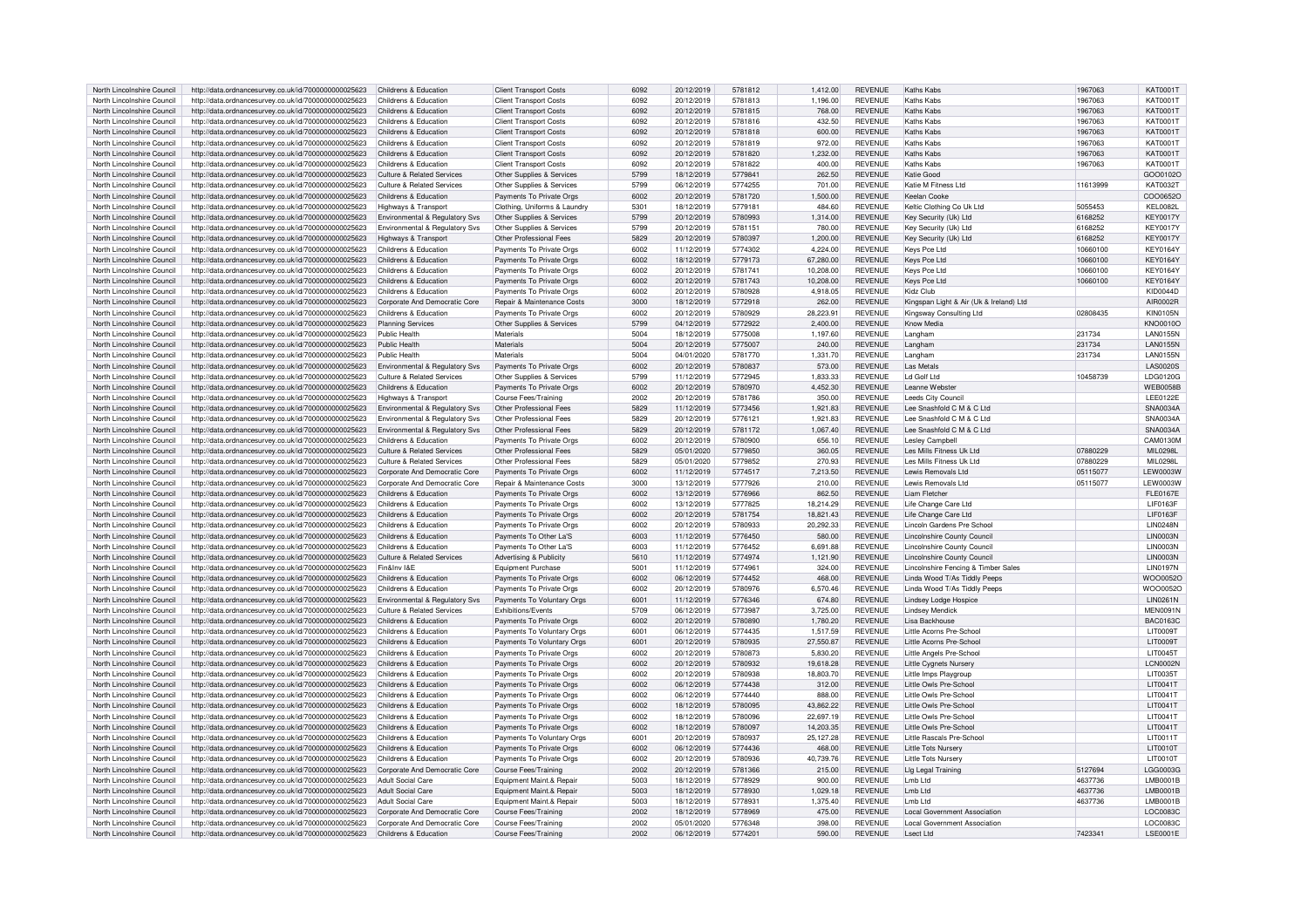| North Lincolnshire Council | http://data.ordnancesurvey.co.uk/id/7000000000025623 | Non Distributed Costs                 | Equipment Maint.& Repair              | 5003 | 24/12/2019 | 5771441 | 1,840.00       | <b>REVENUE</b> | Lucion Environmental Ltd             | 6495874  | RED0016D        |
|----------------------------|------------------------------------------------------|---------------------------------------|---------------------------------------|------|------------|---------|----------------|----------------|--------------------------------------|----------|-----------------|
| North Lincolnshire Council | http://data.ordnancesurvey.co.uk/id/7000000000025623 | Highways & Transport                  | Other Supplies & Services             | 5799 | 13/12/2019 | 5777725 | 595.20         | <b>REVENUE</b> | Luddington & Haldenby Parish Council |          | <b>LUD0007D</b> |
|                            |                                                      |                                       |                                       | 5603 | 20/12/2019 | 5777747 |                | <b>REVENUE</b> |                                      | 442696   | <b>LYR0001R</b> |
| North Lincolnshire Council | http://data.ordnancesurvey.co.uk/id/7000000000025623 | Central Services To Public            | Gen Office Exp (Incl Postage)         |      |            |         | 376.39         |                | Lyreco Uk Ltd                        |          |                 |
| North Lincolnshire Council | http://data.ordnancesurvey.co.uk/id/7000000000025623 | <b>Highways &amp; Transport</b>       | Stock Purchases & Adjustments         | 5030 | 20/12/2019 | 5781415 | 23,166.00      | <b>REVENUE</b> | Mallatite I td                       | 2621328  | <b>MAL0036L</b> |
| North Lincolnshire Council | http://data.ordnancesurvey.co.uk/id/7000000000025623 | Highways & Transpor                   | Materials                             | 5004 | 11/12/2019 | 5773939 | 450.00         | <b>REVENUE</b> | Manchester Safety Services Ltd       |          | <b>MAN0127N</b> |
| North Lincolnshire Council | http://data.ordnancesurvey.co.uk/id/7000000000025623 | Childrens & Education                 | Payments To Private Orgs              | 6002 | 20/12/2019 | 5780909 | 1.749.60       | <b>REVENUE</b> | Marie Fenwick                        |          | <b>FEN0095N</b> |
| North Lincolnshire Council | http://data.ordnancesurvey.co.uk/id/7000000000025623 | <b>Housing Services</b>               | Other Supplies & Services             | 5799 | 06/12/2019 | 5773326 | 1.200.00       | <b>REVENUE</b> | Mark And Julie Wilkinson             |          | <b>WIL0521L</b> |
| North Lincolnshire Council | http://data.ordnancesurvey.co.uk/id/7000000000025623 | Childrens & Education                 | Payments To Private Orgs              | 6002 | 06/12/2019 | 5774397 | 460.00         | <b>REVENUE</b> | Martin Clarridge                     |          | <b>CLA0690A</b> |
| North Lincolnshire Council | http://data.ordnancesurvey.co.uk/id/7000000000025623 | Fin&Inv I&F                           | Materials                             | 5004 | 20/12/2019 | 5781986 | 7.871.48       | <b>REVENUE</b> | Martin Williams (Hull) I to          | 4756870  | WIL0777L        |
| North Lincolnshire Council | http://data.ordnancesurvey.co.uk/id/7000000000025623 | Highways & Transport                  | Other Supplies & Services             | 5799 | 20/12/2019 | 5774279 | 360.00         | <b>REVENUE</b> | Marti'S Aggregates                   |          | <b>MAR0641R</b> |
| North Lincolnshire Council | http://data.ordnancesurvey.co.uk/id/7000000000025623 | Culture, Env. Reg & Planning Cap      | Consultants                           | A087 | 20/12/2019 | 5780021 | 984.00         | <b>CAPITAL</b> | <b>Mason Clark Associates</b>        | 02537113 | <b>MAS0158S</b> |
|                            |                                                      |                                       |                                       |      |            |         |                |                |                                      |          |                 |
| North Lincolnshire Council | http://data.ordnancesurvey.co.uk/id/7000000000025623 | Non Distributed Costs                 | Consultancy                           | 5830 | 10/01/2020 | 5780071 | 6,666.00       | <b>REVENUE</b> | <b>Mason Clark Associates</b>        | 02537113 | <b>MAS0158S</b> |
| North Lincolnshire Council | http://data.ordnancesurvey.co.uk/id/7000000000025623 | <b>Adult Social Care</b>              | Pay - Agency                          | 0131 | 06/12/2019 | 5773311 | 16.384.24      | <b>REVENUE</b> | Matrix Sem Ltd                       | 2227962  | <b>MAT0022T</b> |
| North Lincolnshire Council | http://data.ordnancesurvey.co.uk/id/7000000000025623 | Adult Social Care                     | Pay - Agency                          | 0131 | 06/12/2019 | 5773311 | 635.09         | <b>REVENUE</b> | Matrix Scm I td                      | 2227962  | <b>MAT0022T</b> |
| North Lincolnshire Council | http://data.ordnancesurvey.co.uk/id/7000000000025623 | Adult Social Care                     | Pay - Agenc                           | 0131 | 20/12/2019 | 5778548 | 1,167.51       | <b>REVENUE</b> | Matrix Scm I td                      | 2227962  | <b>MAT0022T</b> |
| North Lincolnshire Council | http://data.ordnancesurvey.co.uk/id/7000000000025623 | <b>Adult Social Care</b>              | Pay - Agency                          | 0131 | 20/12/2019 | 5781154 | 16,554.54      | <b>REVENUE</b> | Matrix Scm I to                      | 2227962  | <b>MAT0022T</b> |
| North Lincolnshire Council | http://data.ordnancesurvey.co.uk/id/7000000000025623 | Adult Social Care                     | Pay - Agency                          | 0131 | 20/12/2019 | 5781154 | 1.113.89       | <b>REVENUE</b> | Matrix Scm Ltd                       | 2227962  | <b>MAT0022T</b> |
| North Lincolnshire Council | http://data.ordnancesurvey.co.uk/id/7000000000025623 | Childrens & Education                 | Pay - Agency                          | 0131 | 06/12/2019 | 5773311 | 6,198.25       | <b>REVENUE</b> | Matrix Scm Ltr                       | 2227962  | MAT0022T        |
| North Lincolnshire Council | http://data.ordnancesurvey.co.uk/id/7000000000025623 | Childrens & Education                 | Pay - Agency                          | 0131 | 20/12/2019 | 5778548 | 379.39         | <b>REVENUE</b> | Matrix Scm I to                      | 2227962  | <b>MAT0022T</b> |
| North Lincolnshire Council | http://data.ordnancesurvey.co.uk/id/7000000000025623 | Childrens & Education                 | Pay - Agency                          | 0131 | 20/12/2019 | 5781154 | 5.214.11       | <b>REVENUE</b> | Matrix Scm I to                      | 2227962  | <b>MAT0022T</b> |
|                            |                                                      |                                       |                                       |      |            | 5773311 |                | <b>REVENUE</b> | Matrix Scm I to                      | 2227962  |                 |
| North Lincolnshire Council | http://data.ordnancesurvey.co.uk/id/7000000000025623 | Corporate And Democratic Core         | Pay - Agency                          | 0131 | 06/12/2019 |         | 2,040.53       |                |                                      |          | MAT00221        |
| North Lincolnshire Council | http://data.ordnancesurvey.co.uk/id/7000000000025623 | Corporate And Democratic Core         | Pay - Agency                          | 0131 | 06/12/2019 | 5773311 | 1.980.42       | <b>REVENUE</b> | Matrix Scm Ltd                       | 2227962  | <b>MAT0022T</b> |
| North Lincolnshire Council | http://data.ordnancesurvey.co.uk/id/7000000000025623 | Corporate And Democratic Core         | Pay - Agency                          | 0131 | 20/12/2019 | 5778548 | 237.72         | <b>REVENUE</b> | Matrix Scm I to                      | 2227962  | <b>MAT0022T</b> |
| North Lincolnshire Council | http://data.ordnancesurvey.co.uk/id/7000000000025623 | Corporate And Democratic Core         | Pav - Agency                          | 0131 | 20/12/2019 | 5781154 | 2,644.16       | <b>REVENUE</b> | Matrix Scm Ltd                       | 2227962  | <b>MAT0022T</b> |
| North Lincolnshire Council | http://data.ordnancesurvey.co.uk/id/7000000000025623 | Corporate And Democratic Core         | Pay - Agency                          | 0131 | 20/12/2019 | 5781154 | 1.814.95       | <b>REVENUE</b> | Matrix Scm Ltd                       | 2227962  | <b>MAT0022T</b> |
| North Lincolnshire Council | http://data.ordnancesurvey.co.uk/id/7000000000025623 | <b>Culture &amp; Related Services</b> | Pay - Agency                          | 0131 | 06/12/2019 | 5773311 | 201.93         | <b>REVENUE</b> | Matrix Scm I to                      | 2227962  | <b>MAT0022T</b> |
| North Lincolnshire Council | http://data.ordnancesurvey.co.uk/id/7000000000025623 | Environmental & Regulatory Sys        | Pay - Agency                          | 0131 | 20/12/2019 | 5778548 | 347.78         | <b>REVENUE</b> | Matrix Scm Ltd                       | 2227962  | <b>MAT0022T</b> |
| North Lincolnshire Council | http://data.ordnancesurvey.co.uk/id/7000000000025623 | Environmental & Regulatory Svs        | Pay - Agency                          | 0131 | 20/12/2019 | 5781154 | 428.03         | <b>REVENUE</b> | Matrix Scm I to                      | 2227962  | <b>MAT0022T</b> |
| North Lincolnshire Council | http://data.ordnancesurvey.co.uk/id/7000000000025623 | Public Health                         | Pay - Agency                          | 0131 | 20/12/2019 | 5781154 | 3,816.41       | <b>REVENUE</b> | Matrix Scm Ltd                       | 2227962  | MAT00221        |
| North Lincolnshire Council | http://data.ordnancesurvey.co.uk/id/7000000000025623 | Corporate And Democratic Core         | Other Professional Fees               | 5829 | 11/12/2019 | 5776915 | 3,000.00       | <b>REVENUE</b> | Mazars Llp                           | OC308299 | MAZ0032Z        |
| North Lincolnshire Council | http://data.ordnancesurvey.co.uk/id/7000000000025623 | Corporate And Democratic Core         | <b>Benair &amp; Maintenance Costs</b> | 3000 | 04/12/2019 | 5772792 | 1,689.00       | <b>REVENUE</b> | Mdh Utility Services Ltd             | 5081834  | <b>MDH0005H</b> |
| North Lincolnshire Council |                                                      | Childrens & Education                 | Advertising & Publicity               | 5610 |            | 5776951 | 432.00         | <b>REVENUE</b> |                                      |          | MDS0003S        |
|                            | http://data.ordnancesurvey.co.uk/id/7000000000025623 |                                       |                                       |      | 20/12/2019 | 5774356 |                |                | Md Signs Limited                     | 07734254 |                 |
| North Lincolnshire Council | http://data.ordnancesurvey.co.uk/id/7000000000025623 | Corporate And Democratic Core         | Gen Office Exp (Incl Postage)         | 5603 | 06/12/2019 |         | 218.93         | <b>REVENUE</b> | Md Signs Limited                     | 07734254 | MDS0003S        |
| North Lincolnshire Council | http://data.ordnancesurvey.co.uk/id/7000000000025623 | Corporate And Democratic Core         | Gen Office Exp (Incl Postage)         | 5603 | 20/12/2019 | 5779948 | 240.00         | <b>REVENUE</b> | <b>Md Signs Limited</b>              | 07734254 | <b>MDS0003S</b> |
| North Lincolnshire Council | http://data.ordnancesurvey.co.uk/id/7000000000025623 | <b>Culture &amp; Related Services</b> | Equipment Purchase                    | 5001 | 13/12/2019 | 5774854 | 295.00         | <b>REVENUE</b> | Md Signs Limited                     | 07734254 | <b>MDS0003S</b> |
| North Lincolnshire Council | http://data.ordnancesurvey.co.uk/id/7000000000025623 | <b>Culture &amp; Related Services</b> | Other Supplies & Services             | 5799 | 20/12/2019 | 5779164 | 520.04         | <b>REVENUE</b> | Md Signs Limited                     | 07734254 | <b>MDS0003S</b> |
| North Lincolnshire Council | http://data.ordnancesurvey.co.uk/id/7000000000025623 | Fin&Inv I&E                           | Advertising & Publicity               | 5610 | 18/12/2019 | 5779950 | 220.00         | <b>REVENUE</b> | Md Sians Limited                     | 07734254 | MDS0003S        |
| North Lincolnshire Council | http://data.ordnancesurvey.co.uk/id/7000000000025623 | Fin&Inv I&F                           | Advertising & Publicity               | 5610 | 18/12/2019 | 5779951 | 220.00         | <b>REVENUE</b> | Md Signs Limited                     | 07734254 | MDS0003S        |
| North Lincolnshire Council | http://data.ordnancesurvey.co.uk/id/7000000000025623 | Childrens & Education                 | Payments To Private Orgs              | 6002 | 20/12/2019 | 5780941 | 36,153.68      | <b>REVENUE</b> | Mels Totstop Day Nursery             |          | MFI 0044I       |
| North Lincolnshire Council | http://data.ordnancesurvey.co.uk/id/7000000000025623 | <b>Adult Social Care</b>              | Payments To Private Orgs              | 6002 | 20/12/2019 | 5780796 | 3,130.48       | <b>REVENUE</b> | Mencar                               |          | MEN0244N        |
| North Lincolnshire Council | http://data.ordnancesurvey.co.uk/id/7000000000025623 | Highways & Transport                  | Other Supplies & Services             | 5799 | 20/12/2019 | 5774335 | 17,250.00      | <b>REVENUE</b> | Meteogroup Uk Ltd                    | 3288270  | <b>MET0014T</b> |
| North Lincolnshire Council | http://data.ordnancesurvey.co.uk/id/7000000000025623 | Highways & Transport                  | <b>Foujoment Purchase</b>             | 5001 | 11/12/2019 | 5774997 | 221.61         | <b>REVENUE</b> | Metric Group Ltd                     |          | <b>MET0006T</b> |
| North Lincolnshire Council | http://data.ordnancesurvey.co.uk/id/7000000000025623 | Environmental & Regulatory Svs        | Other Supplies & Services             | 5799 | 13/12/2019 | 5772030 | 284.00         | <b>REVENUE</b> | Miso (Dotted Eyes Ltd)               | 4471760  | DOT0001T        |
| North Lincolnshire Council | http://data.ordnancesurvey.co.uk/id/7000000000025623 | Corporate And Democratic Core         | Other Premises Costs                  | 3390 | 13/12/2019 | 5771858 | 1,048.00       | <b>REVENUE</b> | Mist-Air Environment                 |          | MIS0021S        |
| North Lincolnshire Council |                                                      | Fin&Inv I&F                           | Materials                             | 5004 | 20/12/2019 | 5778098 | 220.00         | <b>REVENUE</b> | M.I. Protective Coatings Ltd         | 01773189 | <b>MLP0002P</b> |
|                            | http://data.ordnancesurvey.co.uk/id/7000000000025623 |                                       |                                       |      |            |         |                |                |                                      |          |                 |
| North Lincolnshire Council | http://data.ordnancesurvey.co.uk/id/7000000000025623 | Childrens & Education                 | Payments To Private Orgs              | 6002 | 20/12/2019 | 5780942 | 52.023.70      | <b>REVENUE</b> | Moorwell Miracles I td               |          | MOO0120C        |
| North Lincolnshire Council | http://data.ordnancesurvey.co.uk/id/7000000000025623 | Childrens & Education                 | <b>Client Related Costs</b>           | 5534 | 20/12/2019 | 5781347 | 476.00         | <b>REVENUE</b> | Mortz Property Management Ltd        |          | <b>MOR0107F</b> |
| North Lincolnshire Council | http://data.ordnancesurvey.co.uk/id/7000000000025623 | Highways & Transport                  | Equipment Maint.& Repair              | 5003 | 13/12/2019 | 5761547 | 8,674.73       | <b>REVENUE</b> | Motus Traffic Limited                | 06044474 | <b>MOT0051T</b> |
| North Lincolnshire Council | http://data.ordnancesurvey.co.uk/id/7000000000025623 | <b>Planning Services</b>              | <b>Legal Fees</b>                     | 5823 | 18/12/2019 | 5779803 | 350.00         | <b>REVENUE</b> | Mr Alan Fyans                        |          | <b>EVA0147A</b> |
| North Lincolnshire Council | http://data.ordnancesurvey.co.uk/id/7000000000025623 | Highways & Transport                  | Other Supplies & Services             | 5799 | 13/12/2019 | 5768002 | 602.00         | <b>REVENUE</b> | Mr B Clark                           |          | <b>CLA0030A</b> |
| North Lincolnshire Council | http://data.ordnancesurvey.co.uk/id/7000000000025623 | Highways & Transport                  | Other Supplies & Services             | 5799 | 13/12/2019 | 5772927 | 416.00         | <b>REVENUE</b> | Mr B Clark                           |          | <b>CLA0030A</b> |
| North Lincolnshire Council | http://data.ordnancesurvey.co.uk/id/7000000000025623 | <b>Housing Services</b>               | Gen Office Exp (Incl Postage)         | 5603 | 06/12/2019 | 5774417 | 803.56         | <b>REVENUE</b> | Mr. James Newhy                      |          | <b>NEW0123W</b> |
| North Lincolnshire Council | http://data.ordnancesurvey.co.uk/id/7000000000025623 | <b>Housing Services</b>               | Gen Office Exp (Incl Postage)         | 5603 | 13/12/2019 | 5778512 | 400.00         | <b>REVENUE</b> | <b>REDACTED</b>                      |          | REDACTED        |
| North Lincolnshire Council | http://data.ordnancesurvey.co.uk/id/7000000000025623 | <b>Housing Services</b>               | Gen Office Exp (Incl Postage)         | 5603 | 04/12/2019 | 5773297 | 365.34         | <b>REVENUE</b> | <b>REDACTED</b>                      |          | <b>REDACTED</b> |
| North Lincolnshire Council | http://data.ordnancesurvey.co.uk/id/7000000000025623 | Childrens & Education                 | Payments To Private Orgs              | 6002 | 20/12/2019 | 5780922 | 12,383.55      | <b>REVENUE</b> | Mrs Alexandra Heighington            |          | <b>HEI0036</b>  |
| North Lincolnshire Council | http://data.ordnancesurvey.co.uk/id/7000000000025623 | Childrens & Education                 | Payments To Private Orgs              | 6002 | 11/12/2019 | 5776361 | 1.006.72       | <b>REVENUE</b> | Nasuw                                |          | NAS0065S        |
| North Lincolnshire Council | http://data.ordnancesurvey.co.uk/id/7000000000025623 | Childrens & Education                 | Payments To Private Orgs              | 6002 | 11/12/2019 | 5776366 | 732.16         | <b>REVENUE</b> | Nasuwt                               |          | NAS0065S        |
|                            |                                                      |                                       |                                       |      |            | 5780969 | 874 80         | <b>REVENUE</b> | Natalie Watson                       |          |                 |
| North Lincolnshire Council | http://data.ordnancesurvey.co.uk/id/7000000000025623 | Childrens & Education                 | Payments To Private Orgs              | 6002 | 20/12/2019 |         |                |                |                                      |          | <b>WAT0430T</b> |
| North Lincolnshire Council | http://data.ordnancesurvey.co.uk/id/7000000000025623 | Childrens & Education                 | Course Fees/Training                  | 2002 | 06/12/2019 | 5774214 | 299.00         | <b>REVENUE</b> | National Crime Agency                |          | NAT0421T        |
| North Lincolnshire Council | http://data.ordnancesurvey.co.uk/id/7000000000025623 | Childrens & Education                 | Payments To Private Orgs              | 6002 | 20/12/2019 | 5777811 | 5,815.80       | <b>REVENUE</b> | National Fostering Agency Ltd        |          | NAT0100T        |
| North Lincolnshire Council | http://data.ordnancesurvey.co.uk/id/7000000000025623 | Fin&Inv I&F                           | Materials                             | 5004 | 20/12/2019 | 5778100 | 3,097.87       | <b>REVENUE</b> | Nationwide Crc Ltd                   | 650582   | NAT0175T        |
| North Lincolnshire Council | http://data.ordnancesurvey.co.uk/id/7000000000025623 | Childrens & Education                 | <b>Examination Fees</b>               | 5730 | 20/12/2019 | 5773978 | 679.00         | <b>REVENUE</b> | Ncfe                                 | 2896700  | <b>NCF0002F</b> |
| North Lincolnshire Council | http://data.ordnancesurvey.co.uk/id/7000000000025623 | <b>Adult Social Care</b>              | Payments To Private Orgs              | 6002 | 20/12/2019 | 5780797 | 974.40         | <b>REVENUE</b> | New Concept Care & Nursing Ltd       | 3892391  | <b>NEW0146W</b> |
| North Lincolnshire Council | http://data.ordnancesurvey.co.uk/id/7000000000025623 | Culture, Env, Reg & Planning Cap      | <b>Other Costs</b>                    | A085 | 06/12/2019 | 5774072 | 5,360.00       | CAPITAL        | New Holland Parish Counci            |          | <b>NEW0011W</b> |
| North Lincolnshire Council | http://data.ordnancesurvey.co.uk/id/7000000000025623 | <b>Housing Services</b>               | Other Supplies & Services             | 5799 | 20/12/2019 | 5780842 | 3.800.00       | <b>REVENUE</b> | New Life Church                      |          | <b>NEW0181W</b> |
| North Lincolnshire Council | http://data.ordnancesurvey.co.uk/id/7000000000025623 | Corporate And Democratic Core         | Other Professional Fees               | 5829 | 13/12/2019 | 5776556 | $\mathbf{0}$   | <b>REVENUE</b> | Newlyn Plc                           | 3770985  | <b>NEW0120W</b> |
| North Lincolnshire Council | http://data.ordnancesurvey.co.uk/id/7000000000025623 | Corporate And Democratic Core         | Other Professional Fees               | 5829 | 13/12/2019 | 5776562 | $\overline{0}$ | <b>REVENUE</b> | Newlyn Plc                           | 3770985  | <b>NEW0120W</b> |
| North Lincolnshire Council | http://data.ordnancesurvey.co.uk/id/7000000000025623 | Corporate And Democratic Core         | Other Professional Fees               | 5829 | 18/12/2019 | 5779912 | 1.39           | <b>REVENUE</b> | Newlyn Plc                           | 3770985  | <b>NEW0120W</b> |
| North Lincolnshire Council | http://data.ordnancesurvey.co.uk/id/7000000000025623 | Corporate And Democratic Core         | Gen Office Exp (Incl Postage)         | 5603 | 18/12/2019 | 5774994 | 6,178.96       | <b>REVENUE</b> | Newsquest Media Group                | 1676637  | <b>NEW0540W</b> |
| North Lincolnshire Council | http://data.ordnancesurvey.co.uk/id/7000000000025623 | Adult Social Care                     | <b>Equipment Purchase</b>             | 5001 | 18/12/2019 | 5776110 | 322.83         | <b>REVENUE</b> | Nexon Group                          | 8560885  | GRE0002E        |
| North Lincolnshire Council | http://data.ordnancesurvey.co.uk/id/7000000000025623 | Adult Social Care                     | Public Health Staff - Supe            | 1553 | 18/12/2019 | 5778552 | 5.472.74       | <b>REVENUE</b> | Nhs Pension Scheme                   |          | <b>NHS0030S</b> |
|                            |                                                      |                                       |                                       |      |            |         |                |                |                                      |          |                 |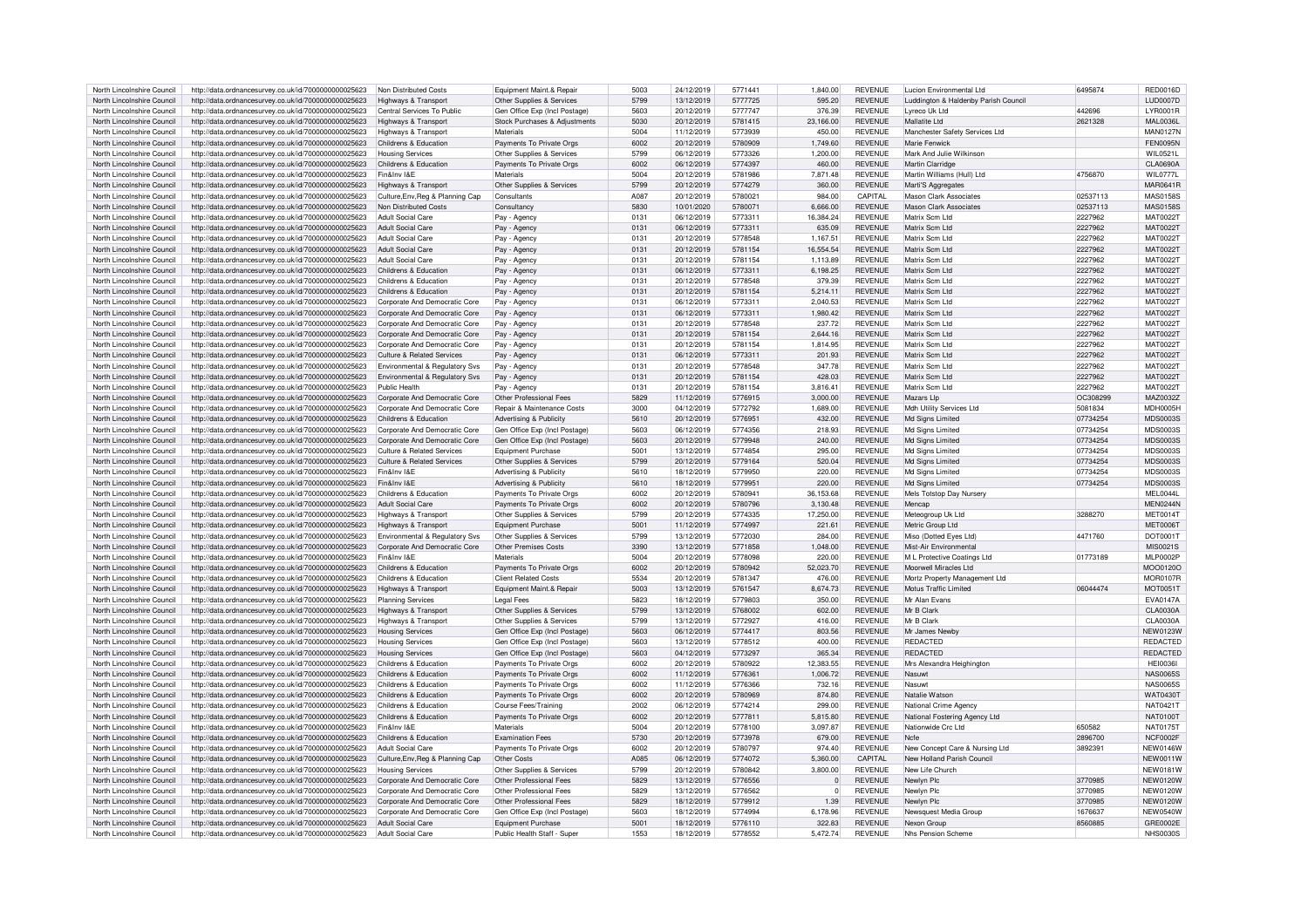| North Lincolnshire Council | http://data.ordnancesurvey.co.uk/id/7000000000025623                                                         | Childrens & Education                                          | Other Supplies & Services             | 5799         | 06/12/2019 | 5773975 | 300.80       | <b>REVENUE</b> | Nicky Dillerstone                            |                      | DIL0014L             |
|----------------------------|--------------------------------------------------------------------------------------------------------------|----------------------------------------------------------------|---------------------------------------|--------------|------------|---------|--------------|----------------|----------------------------------------------|----------------------|----------------------|
| North Lincolnshire Council | http://data.ordnancesurvey.co.uk/id/7000000000025623                                                         | Culture, Env, Reg & Planning Cap                               | Other Costs                           | A085         | 13/12/2019 | 5778176 | 2.400.00     | CAPITAL        | Ninehundred Communications                   |                      | <b>NIN0005N</b>      |
| North Lincolnshire Council | http://data.ordnancesurvey.co.uk/id/7000000000025623                                                         | <b>Adult Social Care</b>                                       | <b>Equipment Purchase</b>             | 5001         | 20/12/2019 | 5776454 | 253.78       | <b>REVENUE</b> | <b>Nishets</b>                               | 01693112             | <b>NIS0001S</b>      |
| North Lincolnshire Council | http://data.ordnancesurvey.co.uk/id/7000000000025623                                                         | Culture, Env. Reg & Planning Cap                               | Other Costs                           | A085         | 20/12/2019 | 5778132 | 676.66       | CAPITAL        | Nishets                                      | 01693112             | <b>NIS0001S</b>      |
| North Lincolnshire Council | http://data.ordnancesurvey.co.uk/id/7000000000025623                                                         | Culture & Related Services                                     | <b>Equipment Purchase</b>             | 5001         | 18/12/2019 | 5777734 | 549.97       | <b>REVENUE</b> | <b>Nishets</b>                               | 01693112             | <b>NIS0001S</b>      |
| North Lincolnshire Council | http://data.ordnancesurvey.co.uk/id/7000000000025623                                                         | Corporate And Democratic Core                                  | Other Supplies & Services             | 5799         | 11/12/2019 | 5774958 | 285.00       | <b>REVENUE</b> | Nitelights Hire                              |                      | <b>NIT0003T</b>      |
| North Lincolnshire Council | http://data.ordnancesurvey.co.uk/id/7000000000025623                                                         | <b>Adult Social Care</b>                                       | <b>Client Transport Costs</b>         | 6092         | 13/12/2019 | 5777824 | 77.00        | <b>REVENUE</b> | NIc-Case Management & Cic Imprest            |                      | <b>NOR0235F</b>      |
|                            |                                                                                                              |                                                                |                                       |              |            |         |              |                |                                              |                      |                      |
| North Lincolnshire Council | http://data.ordnancesurvey.co.uk/id/7000000000025623                                                         | <b>Adult Social Care</b>                                       | <b>Client Transport Costs</b>         | 6092         | 20/12/2019 | 5780856 | 36.00        | <b>REVENUE</b> | NIc-Case Management & Cic Imprest            |                      | <b>NOR0235R</b>      |
| North Lincolnshire Council | http://data.ordnancesurvey.co.uk/id/7000000000025623                                                         | Childrens & Education                                          | <b>Client Related Costs</b>           | 5534         | 13/12/2019 | 5777824 | 1,130.22     | <b>REVENUE</b> | NIc-Case Management & Cic Imprest            |                      | <b>NOR0235R</b>      |
| North Lincolnshire Council | http://data.ordnancesurvey.co.uk/id/7000000000025623                                                         | Childrens & Education                                          | <b>Client Related Costs</b>           | 5534         | 20/12/2019 | 5780856 | 1,291.04     | <b>REVENUE</b> | NIc-Case Management & Cic Imprest            |                      | <b>NOR0235F</b>      |
| North Lincolnshire Council | http://data.ordnancesurvey.co.uk/id/7000000000025623                                                         | Childrens & Education                                          | <b>Client Transport Costs</b>         | 6092         | 13/12/2019 | 5777824 | 94.00        | <b>REVENUE</b> | NIc-Case Management & Cic Imprest            |                      | NOR0235R             |
| North Lincolnshire Council | http://data.ordnancesurvey.co.uk/id/7000000000025623                                                         | Childrens & Education                                          | <b>Client Transport Costs</b>         | 6092         | 20/12/2019 | 5780856 | 55.80        | <b>REVENUE</b> | NIc-Case Management & Cic Imprest            |                      | NOR0235R             |
| North Lincolnshire Council | http://data.ordnancesurvey.co.uk/id/7000000000025623                                                         | Childrens & Education                                          | Provisions                            | 5201         | 13/12/2019 | 5777799 | 579.10       | <b>REVENUE</b> | NIc-Hh Reception & Central Admin Imprest     |                      | NOR0935F             |
| North Lincolnshire Council | http://data.ordnancesurvey.co.uk/id/7000000000025623                                                         | Corporate And Democratic Core                                  | Other Supplies & Services             | 5799         | 13/12/2019 | 5777799 | 3.79         | <b>REVENUE</b> | NIc-Hh Reception & Central Admin Imprest     |                      | NOR0935F             |
| North Lincolnshire Council | http://data.ordnancesurvey.co.uk/id/7000000000025623                                                         | Childrens & Education                                          | <b>Client Related Costs</b>           | 5534         | 13/12/2019 | 5777782 | 141.48       | <b>REVENUE</b> | Nic-Kingfisher Lodge Imprest                 |                      | <b>NOR0248F</b>      |
| North Lincolnshire Council | http://data.ordnancesurvey.co.uk/id/7000000000025623                                                         | Childrens & Education                                          | <b>Client Related Costs</b>           | 5534         | 13/12/2019 | 5777794 | 280.36       | <b>REVENUE</b> | Nic-Kingfisher Lodge Imprest                 |                      | <b>NOR0248F</b>      |
| North Lincolnshire Council | http://data.ordnancesurvey.co.uk/id/7000000000025623                                                         | Childrens & Education                                          | <b>Client Related Costs</b>           | 5534         | 20/12/2019 | 5780848 | 310.04       | <b>REVENUE</b> | NIc-Kingfisher Lodge Imprest                 |                      | <b>NOR0248R</b>      |
| North Lincolnshire Council | http://data.ordnancesurvey.co.uk/id/7000000000025623                                                         | Childrens & Education                                          | Provisions                            | 5201         | 13/12/2019 | 5777782 | 235.68       | <b>REVENUE</b> | NIc-Kingfisher Lodge Imprest                 |                      | <b>NOR0248R</b>      |
| North Lincolnshire Council | http://data.ordnancesurvey.co.uk/id/7000000000025623                                                         | Childrens & Education                                          | Provisions                            | 5201         | 13/12/2019 | 5777794 | 677.25       | <b>REVENUE</b> | Nlc-Kingfisher Lodge Imprest                 |                      | <b>NOR0248R</b>      |
|                            |                                                                                                              |                                                                |                                       |              |            |         |              |                |                                              |                      |                      |
| North Lincolnshire Council | http://data.ordnancesurvey.co.uk/id/7000000000025623                                                         | Childrens & Education                                          | Provisions                            | 5201         | 20/12/2019 | 5780848 | 215.36       | <b>REVENUE</b> | Nic-Kingfisher Lodge Imprest                 |                      | <b>NOR0248R</b>      |
| North Lincolnshire Council | http://data.ordnancesurvey.co.uk/id/7000000000025623                                                         | Childrens & Education                                          | Rail & Other Fares                    | 4121         | 13/12/2019 | 5777782 | 34.20        | <b>REVENUE</b> | NIc-Kingfisher Lodge Imprest                 |                      | <b>NOR0248F</b>      |
| North Lincolnshire Council | http://data.ordnancesurvey.co.uk/id/7000000000025623                                                         | Childrens & Education                                          | Rail & Other Fares                    | 4121         | 13/12/2019 | 5777794 | 80.70        | <b>REVENUE</b> | Nic-Kingfisher Lodge Imprest                 |                      | <b>NOR0248F</b>      |
| North Lincolnshire Council | http://data.ordnancesurvey.co.uk/id/7000000000025623                                                         | Childrens & Education                                          | Rail & Other Fares                    | 4121         | 20/12/2019 | 5780848 | 33.70        | <b>REVENUE</b> | NIc-Kingfisher Lodge Imprest                 |                      | <b>NOR0248R</b>      |
| North Lincolnshire Council | http://data.ordnancesurvey.co.uk/id/7000000000025623                                                         | Childrens & Education                                          | <b>Client Related Costs</b>           | 5534         | 20/12/2019 | 5781195 | 136.64       | <b>REVENUE</b> | N Lincs Council-The Cygnets                  |                      | NOR0058F             |
| North Lincolnshire Council | http://data.ordnancesurvey.co.uk/id/7000000000025623                                                         | Childrens & Education                                          | <b>Equipment Purchase</b>             | 5001         | 20/12/2019 | 5781195 | 56.61        | <b>REVENUE</b> | N Lincs Council-The Cygnets                  |                      | <b>NOR0058F</b>      |
| North Lincolnshire Council | http://data.ordnancesurvey.co.uk/id/7000000000025623                                                         | Childrens & Education                                          | Gen Office Exp (Incl Postage          | 5603         | 20/12/2019 | 5781195 | 75.79        | <b>REVENUE</b> | N Lincs Council-The Cygnets                  |                      | NOR0058F             |
| North Lincolnshire Council | http://data.ordnancesurvey.co.uk/id/7000000000025623                                                         | Childrens & Education                                          | Provisions                            | 5201         | 20/12/2019 | 5781195 | 993.52       | <b>REVENUE</b> | N Lincs Council-The Cygnets                  |                      | <b>NOR0058F</b>      |
| North Lincolnshire Council | http://data.ordnancesurvey.co.uk/id/7000000000025623                                                         | Childrens & Education                                          | Payments To Health Providers          | 6019         | 11/12/2019 | 5776334 | 3.125.00     | <b>REVENUE</b> | N Lincs & Goole Hosps Nhs Ft                 |                      | <b>NOR0424R</b>      |
| North Lincolnshire Council | http://data.ordnancesurvey.co.uk/id/7000000000025623                                                         | <b>Housing Services</b>                                        | Other Supplies & Services             | 5799         | 13/12/2019 | 5777767 | 1.096.00     | <b>REVENUE</b> | Normanby Hotel                               |                      | <b>NOR0478R</b>      |
| North Lincolnshire Council | http://data.ordnancesurvey.co.uk/id/7000000000025623                                                         | <b>Housing Services</b>                                        | Other Supplies & Services             | 5799         | 18/12/2019 | 5779771 | 2,916.00     | <b>REVENUE</b> | Normanby Hotel                               |                      | <b>NOR0478R</b>      |
|                            |                                                                                                              |                                                                |                                       | 5799         |            | 5777803 |              | <b>REVENUE</b> |                                              |                      | NOR0269F             |
| North Lincolnshire Council | http://data.ordnancesurvey.co.uk/id/7000000000025623                                                         | <b>Housing Services</b>                                        | Other Supplies & Services             |              | 13/12/2019 |         | 55,300.00    |                | North East Lincolnshire Council              |                      |                      |
| North Lincolnshire Council | http://data.ordnancesurvey.co.uk/id/7000000000025623                                                         | Childrens & Education                                          | Payments To Private Orgs              | 6002         | 20/12/2019 | 5781628 | 2,415.00     | <b>REVENUE</b> | Northern Racing College                      |                      | <b>NOR0930R</b>      |
| North Lincolnshire Council | http://data.ordnancesurvey.co.uk/id/7000000000025623                                                         | Corporate And Democratic Core                                  | It Software-Maintenance               | 5053         | 13/12/2019 | 5777773 | 70,536.71    | <b>REVENUE</b> | Northgate Public Services Uk Ltd             | 968498               | <b>MVM0001N</b>      |
| North Lincolnshire Council | http://data.ordnancesurvey.co.uk/id/7000000000025623                                                         | Corporate And Democratic Core                                  | It Software-Maintenance               | 5053         | 13/12/2019 | 5777774 | 10.689.31    | <b>REVENUE</b> | Northgate Public Services Uk Ltd             | 968498               | MVM0001N             |
| North Lincolnshire Council | http://data.ordnancesurvey.co.uk/id/7000000000025623                                                         | Corporate And Democratic Core                                  | It Software-Maintenance               | 5053         | 13/12/2019 | 5777775 | 5,896.15     | <b>REVENUE</b> | Northgate Public Services Uk Ltd             | 968498               | MVM0001N             |
| North Lincolnshire Council | http://data.ordnancesurvey.co.uk/id/7000000000025623                                                         | Corporate And Democratic Core                                  | It Software-Maintenance               | 5053         | 13/12/2019 | 5777776 | 1,517.34     | <b>REVENUE</b> | Northgate Public Services Uk Ltd             | 968498               | MVM0001N             |
| North Lincolnshire Council | http://data.ordnancesurvey.co.uk/id/7000000000025623                                                         | <b>Adult Social Care</b>                                       | Vehicle Hire                          | 4101         | 13/12/2019 | 5778095 | 479.08       | <b>REVENUE</b> | Northgate Vehicle Hire Ltd                   | 1434157              | M&G0002G             |
| North Lincolnshire Council | http://data.ordnancesurvey.co.uk/id/7000000000025623                                                         | Environmental & Regulatory Svs                                 | Vehicle Hire                          | 4101         | 13/12/2019 | 5778096 | 290.36       | <b>REVENUE</b> | Northgate Vehicle Hire Ltd                   | 1434157              | M&G0002G             |
| North Lincolnshire Council | http://data.ordnancesurvey.co.uk/id/7000000000025623                                                         | <b>Adult Social Care</b>                                       | Payments To Private Orgs              | 6002         | 18/12/2019 | 5779835 | 2,555.00     | <b>REVENUE</b> | North Lincolnshire Council                   |                      | <b>NOR0351F</b>      |
| North Lincolnshire Council | http://data.ordnancesurvey.co.uk/id/7000000000025623                                                         | Childrens & Education                                          | <b>Client Related Costs</b>           | 5534         | 20/12/2019 | 5781315 | 456.57       | <b>REVENUE</b> | North Lincolnshire Council                   |                      | <b>NOR0557F</b>      |
| North Lincolnshire Council | http://data.ordnancesurvey.co.uk/id/7000000000025623                                                         | Childrens & Education                                          | Gen Office Exp (Incl Postage)         | 5603         | 20/12/2019 | 5781315 | 68.99        | <b>REVENUE</b> | North Lincolnshire Council                   |                      | <b>NOR0557F</b>      |
| North Lincolnshire Council | http://data.ordnancesurvey.co.uk/id/7000000000025623                                                         | Childrens & Education                                          | Other Professional Fees               | 5829         | 18/12/2019 | 5779835 | 7.495.00     | <b>REVENUE</b> | North Lincolnshire Council                   |                      | <b>NOR0351R</b>      |
| North Lincolnshire Council |                                                                                                              |                                                                | Other Professional Fees               | 5829         |            | 5782016 | 343.00       | <b>REVENUE</b> | North Lincolnshire Council                   |                      | <b>NOR0775F</b>      |
|                            | http://data.ordnancesurvey.co.uk/id/7000000000025623                                                         | Corporate And Democratic Core                                  |                                       |              | 07/01/2020 |         |              |                |                                              |                      |                      |
| North Lincolnshire Council | http://data.ordnancesurvey.co.uk/id/7000000000025623                                                         | <b>Culture &amp; Related Services</b>                          | Equipment Purchase                    | 5001         | 06/12/2019 | 5774048 | 87.87        | <b>REVENUE</b> | North Lincolnshire Council                   |                      | <b>NOR0588F</b>      |
| North Lincolnshire Council | http://data.ordnancesurvey.co.uk/id/7000000000025623                                                         | Culture & Related Services                                     | <b>Exhibitions/Events</b>             | 5709         | 06/12/2019 | 5774048 | 15.58        | <b>REVENUE</b> | North Lincolnshire Council                   |                      | <b>NOR0588F</b>      |
| North Lincolnshire Council | http://data.ordnancesurvey.co.uk/id/7000000000025623                                                         | <b>Culture &amp; Related Services</b>                          | Materials                             | 5004         | 06/12/2019 | 5774048 | 64.96        | <b>REVENUE</b> | North Lincolnshire Council                   |                      | <b>NOR0588F</b>      |
| North Lincolnshire Council | http://data.ordnancesurvey.co.uk/id/7000000000025623                                                         | <b>Culture &amp; Related Services</b>                          | Other Professional Fees               | 5829         | 06/12/2019 | 5774048 | 111.84       | <b>REVENUE</b> | North Lincolnshire Council                   |                      | <b>NOR0588R</b>      |
| North Lincolnshire Council | http://data.ordnancesurvey.co.uk/id/7000000000025623                                                         | Culture & Related Services                                     | Other Supplies & Services             | 5799         | 06/12/2019 | 5774048 | 25.00        | <b>REVENUE</b> | North Lincolnshire Council                   |                      | <b>NOR0588R</b>      |
| North Lincolnshire Council | http://data.ordnancesurvey.co.uk/id/7000000000025623                                                         | <b>Culture &amp; Related Services</b>                          | Provisions                            | 5201         | 06/12/2019 | 5774048 | 57.17        | <b>REVENUE</b> | North Lincolnshire Council                   |                      | <b>NOR0588R</b>      |
| North Lincolnshire Council | http://data.ordnancesurvey.co.uk/id/7000000000025623                                                         | Culture & Related Services                                     | Stock Purchases & Adjustments         | 5030         | 06/12/2019 | 5774048 | 7.40         | <b>REVENUE</b> | North Lincolnshire Council                   |                      | <b>NOR0588F</b>      |
| North Lincolnshire Council | http://data.ordnancesurvey.co.uk/id/7000000000025623                                                         | <b>Planning Services</b>                                       | Other Supplies & Services             | 5799         | 06/12/2019 | 5774048 | 205.18       | <b>REVENUE</b> | North Lincolnshire Council                   |                      | <b>NOR0588R</b>      |
| North Lincolnshire Council | http://data.ordnancesurvey.co.uk/id/7000000000025623                                                         | Public Health                                                  | <b>Client Related Costs</b>           | 5534         | 20/12/2019 | 5781315 | 11.17        | <b>REVENUE</b> | North Lincolnshire Council                   |                      | <b>NOR0557R</b>      |
| North Lincolnshire Council | http://data.ordnancesurvey.co.uk/id/7000000000025623                                                         | Public Health                                                  | Materials                             | 5004         | 06/12/2019 | 5774048 | 95.19        | <b>REVENUE</b> | North Lincolnshire Council                   |                      | <b>NOR0588F</b>      |
| North Lincolnshire Council | http://data.ordnancesurvey.co.uk/id/7000000000025623                                                         | Childrens & Education                                          | <b>Client Related Costs</b>           | 5534         | 11/12/2019 | 5776307 | 500.00       | <b>REVENUE</b> | North Lincolnshire Foster Carers Association |                      | NOR0965R             |
| North Lincolnshire Council | http://data.ordnancesurvey.co.uk/id/7000000000025623                                                         | Childrens & Education                                          | <b>Repair &amp; Maintenance Costs</b> | 3000         | 11/12/2019 | 5771429 | 212.50       | <b>REVENUE</b> | North Point Uk I to                          | 4575195              | <b>NOR0683R</b>      |
| North Lincolnshire Council | http://data.ordnancesurvey.co.uk/id/7000000000025623                                                         | Corporate And Democratic Core                                  | Repair & Maintenance Costs            | 3000         | 18/12/2019 | 5778546 | $\mathbf 0$  | <b>REVENUE</b> | North Point Uk I to                          | 4575195              | <b>NOR0683R</b>      |
|                            |                                                                                                              |                                                                |                                       |              |            | 5778547 |              |                |                                              |                      |                      |
| North Lincolnshire Council | http://data.ordnancesurvey.co.uk/id/7000000000025623                                                         | Corporate And Democratic Core                                  | <b>Repair &amp; Maintenance Costs</b> | 3000         | 18/12/2019 |         | 270.00       | <b>REVENUE</b> | North Point Uk Ltd                           | 4575195              | <b>NOR0683R</b>      |
| North Lincolnshire Council | http://data.ordnancesurvey.co.uk/id/7000000000025623                                                         | Corporate And Democratic Core                                  | Repair & Maintenance Costs            | 3000         | 20/12/2019 | 5778538 | $^{\circ}$   | <b>REVENUE</b> | North Point Uk Ltd                           | 4575195              | <b>NOR0683R</b>      |
| North Lincolnshire Council | http://data.ordnancesurvey.co.uk/id/7000000000025623                                                         | Corporate And Democratic Core                                  | Repair & Maintenance Costs            | 3000         | 20/12/2019 | 5778539 | $\Omega$     | <b>REVENUE</b> | North Point Uk Ltd                           | 4575195              | <b>NOR0683R</b>      |
| North Lincolnshire Council | http://data.ordnancesurvey.co.uk/id/7000000000025623                                                         | Corporate And Democratic Core                                  | <b>Benair &amp; Maintenance Costs</b> | 3000         | 20/12/2019 | 5778540 | $\Omega$     | <b>REVENUE</b> | North Point Uk I to                          | 4575195              | NOR0683F             |
| North Lincolnshire Council | http://data.ordnancesurvey.co.uk/id/7000000000025623                                                         | Corporate And Democratic Core                                  | <b>Repair &amp; Maintenance Costs</b> | 3000         | 20/12/2019 | 5778542 | $\Omega$     | <b>REVENUE</b> | North Point Uk I to                          | 4575195              | <b>NOR0683R</b>      |
| North Lincolnshire Council | http://data.ordnancesurvey.co.uk/id/7000000000025623                                                         | Corporate And Democratic Core                                  | Repair & Maintenance Costs            | 3000         | 05/01/2020 | 5779851 | $\Omega$     | <b>REVENUE</b> | North Point Uk I to                          | 4575195              | <b>NOR0683R</b>      |
| North Lincolnshire Council | http://data.ordnancesurvey.co.uk/id/7000000000025623                                                         | Corporate And Democratic Core                                  | Repair & Maintenance Costs            | 3000         | 08/01/2020 | 5779849 | $\mathbf{0}$ | <b>REVENUE</b> | North Point Uk Ltd                           | 4575195              | <b>NOR0683R</b>      |
| North Lincolnshire Council | http://data.ordnancesurvey.co.uk/id/7000000000025623                                                         | Childrens & Education                                          | Electricity                           | 3102         | 18/12/2019 | 5780262 | 1,623.70     | <b>REVENUE</b> | Noower Limited                               | 03653277             | NPO0007C             |
| North Lincolnshire Council | http://data.ordnancesurvey.co.uk/id/7000000000025623                                                         | Childrens & Education                                          | Electricity                           | 3102         | 20/12/2019 | 5780294 | 1,242.67     | <b>REVENUE</b> | Npower Limited                               | 03653277             | NPO0007O             |
| North Lincolnshire Council | http://data.ordnancesurvey.co.uk/id/7000000000025623                                                         | Childrens & Education                                          | Flectricity                           | 3102         | 20/12/2019 | 5780310 | 183.04       | <b>REVENUE</b> | Noower Limited                               | 03653277             | NPO0007O             |
| North Lincolnshire Council | http://data.ordnancesurvey.co.uk/id/7000000000025623                                                         | Childrens & Education                                          | Flectricity                           | 3102         | 20/12/2019 | 5780351 | 2.293.77     | <b>REVENUE</b> | Nnower I imited                              | 03653277             | NPO0007O             |
| North Lincolnshire Council | http://data.ordnancesurvey.co.uk/id/7000000000025623                                                         | Corporate And Democratic Core                                  | Electricity                           | 3102         | 20/12/2019 | 5780129 | 384.19       | <b>REVENUE</b> | Noower Limited                               | 03653277             | NPO0007O             |
|                            |                                                                                                              |                                                                |                                       |              |            |         |              |                |                                              |                      |                      |
| North Lincolnshire Council | http://data.ordnancesurvey.co.uk/id/7000000000025623                                                         | Corporate And Democratic Core                                  | Flectricity                           | 3102         | 20/12/2019 | 5780133 | 236.60       | <b>REVENUE</b> | Nnower I imited                              | 03653277             | NPO0007O             |
| North Lincolnshire Council | http://data.ordnancesurvey.co.uk/id/7000000000025623<br>http://data.ordnancesurvey.co.uk/id/7000000000025623 | Corporate And Democratic Core<br>Corporate And Democratic Core | <b>Electricity</b><br>Flectricity     | 3102<br>3102 | 20/12/2019 | 5780134 | 509.63       | <b>REVENUE</b> | Npower Limited                               | 03653277<br>03653277 | NPO0007C<br>NPO0007O |
| North Lincolnshire Council |                                                                                                              |                                                                |                                       |              | 20/12/2019 | 5780136 | 438.71       | <b>REVENUE</b> | Nnower I imited                              |                      |                      |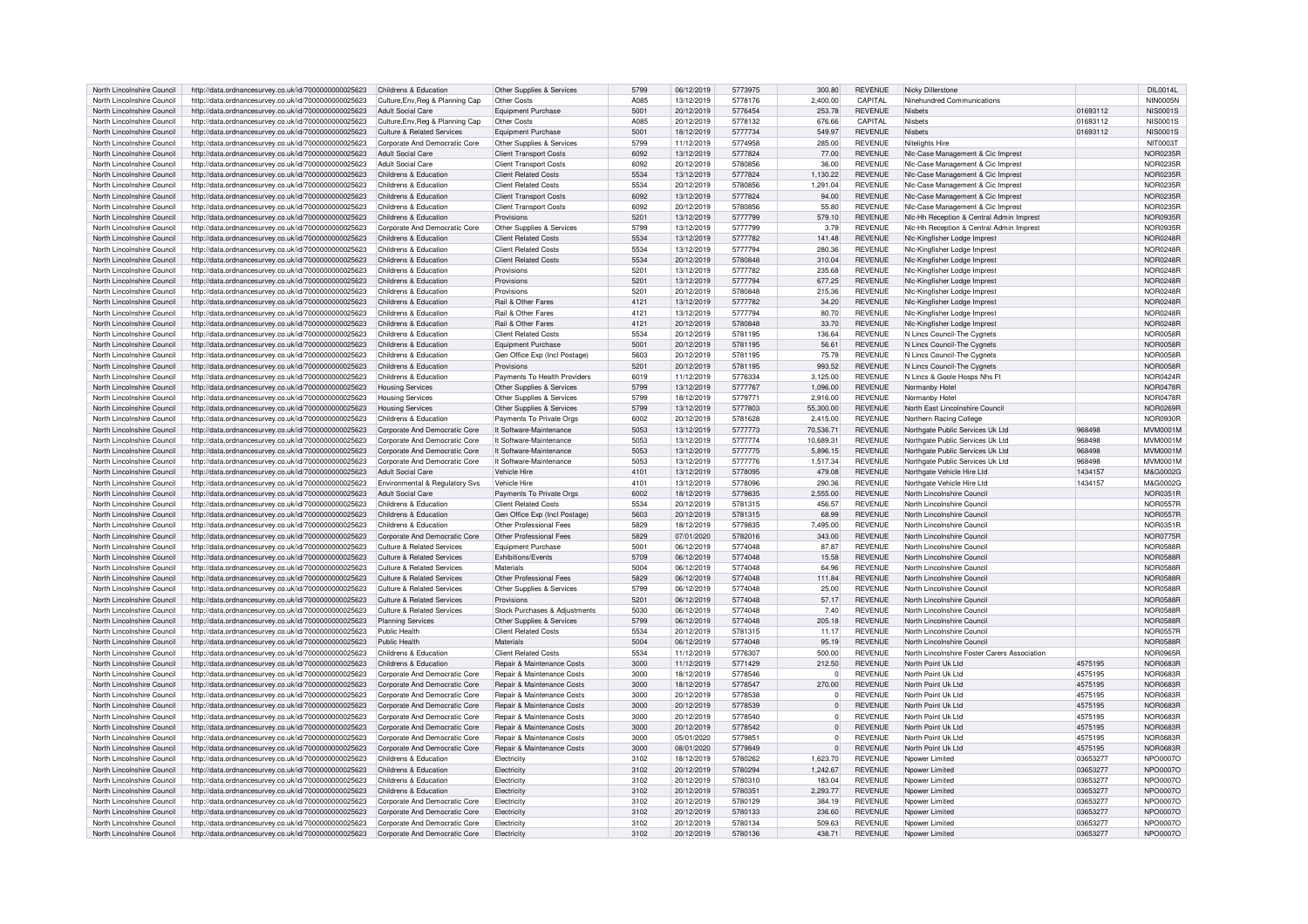| North Lincolnshire Council | http://data.ordnancesurvey.co.uk/id/7000000000025623 | Corporate And Democratic Core  | Electricity        | 3102 | 20/12/2019 | 5780137 | 1,268.13    | <b>REVENUE</b> | Npower Limited  | 03653277 | NPO0007C        |
|----------------------------|------------------------------------------------------|--------------------------------|--------------------|------|------------|---------|-------------|----------------|-----------------|----------|-----------------|
|                            |                                                      |                                |                    |      |            |         |             |                |                 |          |                 |
| North Lincolnshire Council | http://data.ordnancesurvey.co.uk/id/7000000000025623 | Corporate And Democratic Core  | Flectricity        | 3102 | 20/12/2019 | 5780139 | 1.077.29    | <b>REVENUE</b> | Nnower I imited | 03653277 | NPO0007O        |
| North Lincolnshire Council | http://data.ordnancesurvey.co.uk/id/7000000000025623 | Corporate And Democratic Core  | Electricity        | 3102 | 20/12/2019 | 5780142 | 919.70      | <b>REVENUE</b> | Npower Limited  | 03653277 | NPO0007C        |
|                            |                                                      |                                |                    |      |            |         |             |                |                 |          |                 |
| North Lincolnshire Council | http://data.ordnancesurvey.co.uk/id/7000000000025623 | Corporate And Democratic Core  | Electricit         | 3102 | 20/12/2019 | 5780150 | 346.05      | <b>REVENUE</b> | Npower Limited  | 03653277 | NPO0007O        |
| North Lincolnshire Council | http://data.ordnancesurvey.co.uk/id/7000000000025623 | Corporate And Democratic Core  | Electricity        | 3102 | 20/12/2019 | 5780156 | 1.151.67    | <b>REVENUE</b> | Noower Limited  | 0365327  | <b>NPO0007C</b> |
| North Lincolnshire Council | http://data.ordnancesurvey.co.uk/id/7000000000025623 | Corporate And Democratic Core  | Electricity        | 3102 | 20/12/2019 | 5780161 | 874.20      | <b>REVENUE</b> | Npower Limited  | 03653277 | NPO0007O        |
|                            |                                                      |                                |                    |      |            |         |             |                |                 |          |                 |
| North Lincolnshire Council | http://data.ordnancesurvey.co.uk/id/7000000000025623 | Corporate And Democratic Core  | Electricity        | 3102 | 20/12/2019 | 5780169 | 298.21      | <b>REVENUE</b> | Nnower Limited  | 03653277 | NPO0007C        |
| North Lincolnshire Council | http://data.ordnancesurvey.co.uk/id/7000000000025623 | Corporate And Democratic Core  | Electricity        | 3102 | 20/12/2019 | 5780170 | 676.43      | <b>REVENUE</b> | Noower Limited  | 03653277 | NPO0007O        |
|                            |                                                      |                                |                    |      |            |         |             |                |                 |          |                 |
| North Lincolnshire Council | http://data.ordnancesurvey.co.uk/id/7000000000025623 | Corporate And Democratic Core  | Electricity        | 3102 | 20/12/2019 | 5780171 | 337.48      | <b>REVENUE</b> | Npower Limitec  | 03653277 | NPO0007O        |
| North Lincolnshire Council | http://data.ordnancesurvey.co.uk/id/7000000000025623 | Corporate And Democratic Core  | Electricity        | 3102 | 20/12/2019 | 5780172 | 1.486.23    | <b>REVENUE</b> | Noower Limited  | 03653277 | NPO0007O        |
| North Lincolnshire Council | http://data.ordnancesurvey.co.uk/id/7000000000025623 | Corporate And Democratic Core  | Flectricity        | 3102 | 20/12/2019 | 5780175 | 258.32      | <b>REVENUE</b> | Nnower I imited | 03653277 | NPO0007O        |
|                            |                                                      |                                |                    |      |            |         |             |                |                 |          |                 |
| North Lincolnshire Council | http://data.ordnancesurvey.co.uk/id/7000000000025623 | Corporate And Democratic Core  | Electricity        | 3102 | 20/12/2019 | 5780250 | 3,903.99    | <b>REVENUE</b> | Npower Limited  | 03653277 | NPO0007O        |
| North Lincolnshire Council | http://data.ordnancesurvey.co.uk/id/7000000000025623 | Corporate And Democratic Core  | Electricity        | 3102 | 20/12/2019 | 5780272 | 1,975.02    | <b>REVENUE</b> | Noower Limited  | 03653277 | NPO0007C        |
|                            |                                                      |                                |                    | 3102 |            | 5780305 | 471.77      | <b>REVENUE</b> |                 | 03653277 |                 |
| North Lincolnshire Council | http://data.ordnancesurvey.co.uk/id/7000000000025623 | Corporate And Democratic Core  | Electricity        |      | 20/12/2019 |         |             |                | Npower Limited  |          | <b>NPO0007O</b> |
| North Lincolnshire Council | http://data.ordnancesurvey.co.uk/id/7000000000025623 | Corporate And Democratic Core  | Electricit         | 3102 | 20/12/2019 | 5780309 | 1,448.67    | <b>REVENUE</b> | Noower Limited  | 03653277 | NPO0007C        |
| North Lincolnshire Council | http://data.ordnancesurvey.co.uk/id/7000000000025623 | Corporate And Democratic Core  | Flectricity        | 3102 | 20/12/2019 | 5780310 | 427.08      | <b>REVENUE</b> | Nnower I imited | 03653277 | NPO0007O        |
|                            |                                                      |                                |                    | 3102 | 20/12/2019 | 5780311 | 351.88      | <b>REVENUE</b> |                 | 03653277 | NPO0007C        |
| North Lincolnshire Council | http://data.ordnancesurvey.co.uk/id/7000000000025623 | Corporate And Democratic Core  | Flectricity        |      |            |         |             |                | Nnower I imited |          |                 |
| North Lincolnshire Council | http://data.ordnancesurvey.co.uk/id/7000000000025623 | Corporate And Democratic Core  | Electricity        | 3102 | 20/12/2019 | 5780312 | 860.53      | <b>REVENUE</b> | Noower Limited  | 03653277 | NPO0007O        |
| North Lincolnshire Council | http://data.ordnancesurvey.co.uk/id/7000000000025623 | Corporate And Democratic Core  | Electricity        | 3102 | 20/12/2019 | 5780316 | 1,267.69    | <b>REVENUE</b> | Npower Limitec  | 03653277 | NPO0007O        |
|                            |                                                      |                                |                    |      |            |         |             |                |                 |          |                 |
| North Lincolnshire Council | http://data.ordnancesurvey.co.uk/id/7000000000025623 | Corporate And Democratic Core  | Electricity        | 3102 | 20/12/2019 | 5780318 | 860.87      | <b>REVENUE</b> | Npower Limited  | 03653277 | NPO0007O        |
| North Lincolnshire Council | http://data.ordnancesurvey.co.uk/id/7000000000025623 | Corporate And Democratic Core  | Electricity        | 3102 | 20/12/2019 | 5780319 | 1,094.71    | <b>REVENUE</b> | Noower Limited  | 03653277 | NPO0007C        |
| North Lincolnshire Council | http://data.ordnancesurvey.co.uk/id/7000000000025623 | Corporate And Democratic Core  | Flectricity        | 3102 | 20/12/2019 | 5780320 | 1.926.98    | <b>REVENUE</b> | Nnower Limited  | 03653277 | NPO0007O        |
|                            |                                                      |                                |                    |      |            |         |             |                |                 |          |                 |
| North Lincolnshire Council | http://data.ordnancesurvey.co.uk/id/7000000000025623 | Corporate And Democratic Core  | Flectricity        | 3102 | 20/12/2019 | 5780321 | 2.029.17    | <b>REVENUE</b> | Noower Limited  | 0365327  | NPO0007O        |
| North Lincolnshire Council | http://data.ordnancesurvey.co.uk/id/7000000000025623 | Corporate And Democratic Core  | Electricity        | 3102 | 20/12/2019 | 5780322 | 2.219.21    | <b>REVENUE</b> | Noower Limited  | 03653277 | NPO0007O        |
|                            |                                                      |                                |                    |      |            |         |             |                |                 |          |                 |
| North Lincolnshire Council | http://data.ordnancesurvey.co.uk/id/7000000000025623 | Corporate And Democratic Core  | Flectricity        | 3102 | 20/12/2019 | 5780324 | 12.192.02   | <b>REVENUE</b> | Nnower Limited  | 03653277 | NPO0007C        |
| North Lincolnshire Council | http://data.ordnancesurvey.co.uk/id/7000000000025623 | Corporate And Democratic Core  | Electricity        | 3102 | 20/12/2019 | 5780326 | 4,640.44    | <b>REVENUE</b> | Noower Limited  | 03653277 | NPO0007O        |
| North Lincolnshire Council | http://data.ordnancesurvey.co.uk/id/7000000000025623 | Corporate And Democratic Core  | Flectricity        | 3102 | 20/12/2019 | 5780327 | 3.947.55    | <b>REVENUE</b> | Nnower I imited | 03653277 | NPO0007O        |
|                            |                                                      |                                |                    |      |            |         |             |                |                 |          |                 |
| North Lincolnshire Council | http://data.ordnancesurvey.co.uk/id/7000000000025623 | Corporate And Democratic Core  | Electricity        | 3102 | 20/12/2019 | 5780328 | 5.590.74    | <b>REVENUE</b> | Npower Limited  | 03653277 | NPO0007O        |
| North Lincolnshire Council | http://data.ordnancesurvey.co.uk/id/7000000000025623 | Corporate And Democratic Core  | Electricity        | 3102 | 20/12/2019 | 5780329 | 1.586.69    | <b>REVENUE</b> | Noower Limited  | 03653277 | NPO0007C        |
| North Lincolnshire Council |                                                      |                                | Flectricity        | 3102 | 20/12/2019 | 5780330 |             | <b>REVENUE</b> |                 |          |                 |
|                            | http://data.ordnancesurvey.co.uk/id/7000000000025623 | Corporate And Democratic Core  |                    |      |            |         | 10,720.92   |                | Npower Limited  | 03653277 | NPO0007O        |
| North Lincolnshire Council | http://data.ordnancesurvey.co.uk/id/7000000000025623 | Corporate And Democratic Core  | Electricity        | 3102 | 20/12/2019 | 5780331 | 4,864.06    | <b>REVENUE</b> | Noower Limited  | 03653277 | NPO0007C        |
| North Lincolnshire Council | http://data.ordnancesurvey.co.uk/id/7000000000025623 | Corporate And Democratic Core  | Electricity        | 3102 | 20/12/2019 | 578038  | 305.90      | <b>REVENUE</b> | Noower Limited  | 03653277 | NPO0007O        |
|                            |                                                      |                                |                    |      |            |         |             |                |                 |          |                 |
| North Lincolnshire Council | http://data.ordnancesurvey.co.uk/id/7000000000025623 | Corporate And Democratic Core  | Electricity        | 3102 | 20/12/2019 | 5780388 | 249.44      | <b>REVENUE</b> | Npower Limited  | 03653277 | NPO0007O        |
| North Lincolnshire Council | http://data.ordnancesurvey.co.uk/id/7000000000025623 | Corporate And Democratic Core  | Gas                | 3101 | 18/12/2019 | 5779837 | 1,407.00    | <b>REVENUE</b> | Noower Limited  | 03653277 | NPO0007O        |
| North Lincolnshire Council | http://data.ordnancesurvey.co.uk/id/7000000000025623 | Culture & Related Services     | Flectricity        | 3102 | 20/12/2019 | 5780128 | 1.657.99    | <b>REVENUE</b> | Nnower I imited | 03653277 | NPO0007C        |
|                            |                                                      |                                |                    |      |            |         |             |                |                 |          |                 |
| North Lincolnshire Council | http://data.ordnancesurvey.co.uk/id/7000000000025623 | Culture & Related Services     | Flectricity        | 3102 | 20/12/2019 | 5781845 | 569.87      | <b>REVENUE</b> | Nnower I imited | 03653277 | NPO0007C        |
| North Lincolnshire Council | http://data.ordnancesurvey.co.uk/id/7000000000025623 | Environmental & Regulatory Sys | Electricity        | 3102 | 20/12/2019 | 5780329 | 396.67      | <b>REVENUE</b> | Nnower Limitec  | 03653277 | NPO0007O        |
|                            |                                                      |                                |                    |      |            |         |             |                |                 |          |                 |
| North Lincolnshire Council | http://data.ordnancesurvey.co.uk/id/7000000000025623 | Fin&Inv I&E                    | Electricity        | 3102 | 18/12/2019 | 5780254 | $-4,823.32$ | <b>REVENUE</b> | Noower Limited  | 0365327  | NPO0007O        |
| North Lincolnshire Council | http://data.ordnancesurvey.co.uk/id/7000000000025623 | Fin&Inv I&F                    | Electricity        | 3102 | 18/12/2019 | 5780256 | $-4,665.85$ | <b>REVENUE</b> | Noower Limited  | 0365327  | <b>NPO0007C</b> |
| North Lincolnshire Council | http://data.ordnancesurvey.co.uk/id/7000000000025623 | Fin&Inv I&E                    | Electricity        | 3102 | 18/12/2019 | 5780286 | 457.12      | <b>REVENUE</b> | Noower Limited  | 03653277 | NPO0007O        |
|                            |                                                      |                                |                    |      |            |         |             |                |                 |          |                 |
| North Lincolnshire Council | http://data.ordnancesurvey.co.uk/id/7000000000025623 | Fin&Inv I&F                    | Flectricity        | 3102 | 18/12/2019 | 5780290 | 329.37      | <b>REVENUE</b> | Nnower I imited | 03653277 | NPO0007O        |
| North Lincolnshire Council | http://data.ordnancesurvey.co.uk/id/7000000000025623 | Fin&Inv I&F                    | Electricity        | 3102 | 18/12/2019 | 5780295 | $-5,275.19$ | <b>REVENUE</b> | Noower Limited  | 03653277 | NPO0007O        |
| North Lincolnshire Council |                                                      | Fin&Inv I&E                    |                    | 3102 |            | 5780297 |             | <b>REVENUE</b> | Noower Limited  | 03653277 | <b>NPO0007C</b> |
|                            | http://data.ordnancesurvey.co.uk/id/7000000000025623 |                                | <b>Electricity</b> |      | 18/12/2019 |         | $-5,219.22$ |                |                 |          |                 |
| North Lincolnshire Council | http://data.ordnancesurvey.co.uk/id/7000000000025623 | Fin&Inv I&F                    | Electricity        | 3102 | 18/12/2019 | 5780299 | 4.947.96    | <b>REVENUE</b> | Nnower Limited  | 03653277 | NPO0007C        |
| North Lincolnshire Council | http://data.ordnancesurvey.co.uk/id/7000000000025623 | Fin&Inv I&F                    | Electricity        | 3102 | 18/12/2019 | 5780302 | $-2.611.84$ | <b>REVENUE</b> | Noower Limited  | 03653277 | NPO0007C        |
|                            |                                                      |                                |                    |      |            |         |             |                |                 |          |                 |
| North Lincolnshire Council | http://data.ordnancesurvey.co.uk/id/7000000000025623 | Fin&Inv I&E                    | Flectricity        | 3102 | 18/12/2019 | 5780303 | $-4.423.41$ | <b>REVENUE</b> | Nnower I imited | 03653277 | NPO0007O        |
| North Lincolnshire Council | http://data.ordnancesurvey.co.uk/id/7000000000025623 | Fin&Inv I&F                    | Electricity        | 3102 | 18/12/2019 | 5780307 | $-1,256.73$ | <b>REVENUE</b> | Noower Limited  | 03653277 | NPO0007O        |
| North Lincolnshire Council | http://data.ordnancesurvey.co.uk/id/7000000000025623 | Fin&Inv I&E                    | Electricity        | 3102 | 18/12/2019 | 5780308 | $-2,691.45$ | <b>REVENUE</b> | Noower Limited  | 03653277 | NPO0007O        |
|                            |                                                      |                                |                    |      |            |         |             |                |                 |          |                 |
| North Lincolnshire Council | http://data.ordnancesurvey.co.uk/id/7000000000025623 | Fin&Inv I&E                    | Electricity        | 3102 | 20/12/2019 | 5780179 | 545.23      | <b>REVENUE</b> | Noower Limited  | 03653277 | NPO0007C        |
| North Lincolnshire Council | http://data.ordnancesurvey.co.uk/id/7000000000025623 | Fin&Inv I&F                    | Electricity        | 3102 | 20/12/2019 | 5780216 | 4,732.13    | <b>REVENUE</b> | Npower Limited  | 03653277 | NPO0007O        |
| North Lincolnshire Council | http://data.ordnancesurvey.co.uk/id/7000000000025623 | Fin&Inv I&E                    | Flectricity        | 3102 | 20/12/2019 | 5780239 | 3.755.25    | <b>REVENUE</b> | Nnower Limited  | 03653277 | NPO0007O        |
|                            |                                                      |                                |                    |      |            |         |             |                |                 |          |                 |
| North Lincolnshire Council | http://data.ordnancesurvey.co.uk/id/7000000000025623 | Fin&Inv I&E                    | Electricity        | 3102 | 20/12/2019 | 5780253 | 4,823.32    | <b>REVENUE</b> | Npower Limited  | 03653277 | <b>NPO0007C</b> |
| North Lincolnshire Council | http://data.ordnancesurvey.co.uk/id/7000000000025623 | Fin&Inv I&E                    | Electricity        | 3102 | 20/12/2019 | 5780255 | 4,665.85    | <b>REVENUE</b> | Noower Limitec  | 03653277 | NPO0007C        |
|                            |                                                      |                                |                    |      |            |         |             |                |                 |          |                 |
| North Lincolnshire Council | http://data.ordnancesurvey.co.uk/id/7000000000025623 | Fin&Inv I&E                    | Electricity        | 3102 | 20/12/2019 | 5780261 | 2.168.01    | <b>REVENUE</b> | Npower Limited  | 03653277 | NPO0007O        |
| North Lincolnshire Council | http://data.ordnancesurvey.co.uk/id/7000000000025623 | Fin&Inv I&F                    | Electricity        | 3102 | 20/12/2019 | 5780293 | 5,275.19    | <b>REVENUE</b> | Npower Limited  | 03653277 | NPO0007C        |
| North Lincolnshire Council | http://data.ordnancesurvey.co.uk/id/7000000000025623 | Fin&Inv I&E                    | Flectricity        | 3102 | 20/12/2019 | 5780296 | 5,219.22    | <b>REVENUE</b> | Nnower I imited | 03653277 | NPO0007O        |
|                            |                                                      |                                |                    |      |            |         |             |                |                 |          |                 |
| North Lincolnshire Council | http://data.ordnancesurvey.co.uk/id/7000000000025623 | Fin&Inv I&F                    | Electricity        | 3102 | 20/12/2019 | 5780298 | 4,947.96    | <b>REVENUE</b> | Noower Limited  | 0365327  | NPO0007O        |
| North Lincolnshire Council | http://data.ordnancesurvey.co.uk/id/7000000000025623 | Fin&Inv I&F                    | Electricity        | 3102 | 20/12/2019 | 5780300 | 5,104.64    | <b>REVENUE</b> | Noower Limited  | 03653277 | NPO0007O        |
| North Lincolnshire Council | http://data.ordnancesurvey.co.uk/id/7000000000025623 | Fin&Inv I&E                    | Electricity        | 3102 | 20/12/2019 | 5780301 | 3.135.89    | <b>REVENUE</b> | Noower Limited  | 0365327  | <b>NPO0007C</b> |
|                            |                                                      |                                |                    |      |            |         |             |                |                 |          |                 |
| North Lincolnshire Council | http://data.ordnancesurvey.co.uk/id/7000000000025623 | Fin&Inv I&F                    | Electricity        | 3102 | 20/12/2019 | 5780304 | 4,752.55    | <b>REVENUE</b> | Npower Limited  | 03653277 | NPO0007O        |
| North Lincolnshire Council | http://data.ordnancesurvey.co.uk/id/7000000000025623 | Fin&Inv I&F                    | Electricity        | 3102 | 20/12/2019 | 5780306 | 2,889.68    | <b>REVENUE</b> | Noower Limited  | 03653277 | NPO0007C        |
|                            |                                                      |                                |                    |      |            |         |             |                |                 |          |                 |
| North Lincolnshire Council | http://data.ordnancesurvey.co.uk/id/7000000000025623 | Fin&Inv I&F                    | Electricity        | 3102 | 20/12/2019 | 5780315 | 1,594.15    | <b>REVENUE</b> | Noower Limited  | 03653277 | NPO0007C        |
| North Lincolnshire Council | http://data.ordnancesurvey.co.uk/id/7000000000025623 | Fin&Inv I&E                    | Electricity        | 3102 | 20/12/2019 | 5780317 | 471.32      | <b>REVENUE</b> | Npower Limitec  | 03653277 | NPO0007O        |
| North Lincolnshire Council | http://data.ordnancesurvey.co.uk/id/7000000000025623 | Fin&Inv I&E                    | Electricit         | 3102 | 20/12/2019 | 5780325 | 815.25      | <b>REVENUE</b> | Npower Limited  | 03653277 | NPO0007O        |
|                            |                                                      |                                |                    |      |            |         |             |                |                 |          |                 |
| North Lincolnshire Council | http://data.ordnancesurvey.co.uk/id/7000000000025623 | Fin&Inv I&E                    | Flectricity        | 3102 | 20/12/2019 | 5780340 | 253.01      | <b>REVENUE</b> | Nnower I imited | 03653277 | NPO0007O        |
| North Lincolnshire Council | http://data.ordnancesurvey.co.uk/id/7000000000025623 | Fin&Inv I&F                    | Electricity        | 3102 | 20/12/2019 | 5780375 | 427.03      | <b>REVENUE</b> | Nnower I imited | 03653277 | NPO0007O        |
|                            |                                                      | Fin&Inv I&F                    |                    | 3102 |            |         | 411.52      | <b>REVENUE</b> |                 |          | NPO0007C        |
| North Lincolnshire Council | http://data.ordnancesurvey.co.uk/id/7000000000025623 |                                | Electricity        |      | 20/12/2019 | 5780380 |             |                | Noower Limited  | 03653277 |                 |
| North Lincolnshire Council | http://data.ordnancesurvey.co.uk/id/7000000000025623 | Fin&Inv I&E                    | Electricity        | 3102 | 20/12/2019 | 5781848 | 1,102.78    | <b>REVENUE</b> | Npower Limited  | 03653277 | <b>NPO0007C</b> |
| North Lincolnshire Council | http://data.ordnancesurvey.co.uk/id/7000000000025623 | Fin&Inv I&F                    | Electricity        | 3102 | 20/12/2019 | 5781883 | 226.07      | <b>REVENUE</b> | Nnower Limited  | 03653277 | NPO0007C        |
|                            |                                                      |                                |                    |      |            |         |             |                |                 |          |                 |
|                            |                                                      |                                | Electricity        | 3102 | 20/12/2019 | 5780149 | 1,459.72    | <b>REVENUE</b> | Noower Limited  | 03653277 | NPO0007O        |
| North Lincolnshire Council | http://data.ordnancesurvey.co.uk/id/7000000000025623 | Highways & Transport           |                    |      |            |         |             |                |                 |          |                 |
| North Lincolnshire Council | http://data.ordnancesurvey.co.uk/id/7000000000025623 | Highways & Transport           | Electricity        | 3102 | 20/12/2019 | 5780151 | 33.832.76   | <b>REVENUE</b> | Nnower I imited | 03653277 | NPO0007O        |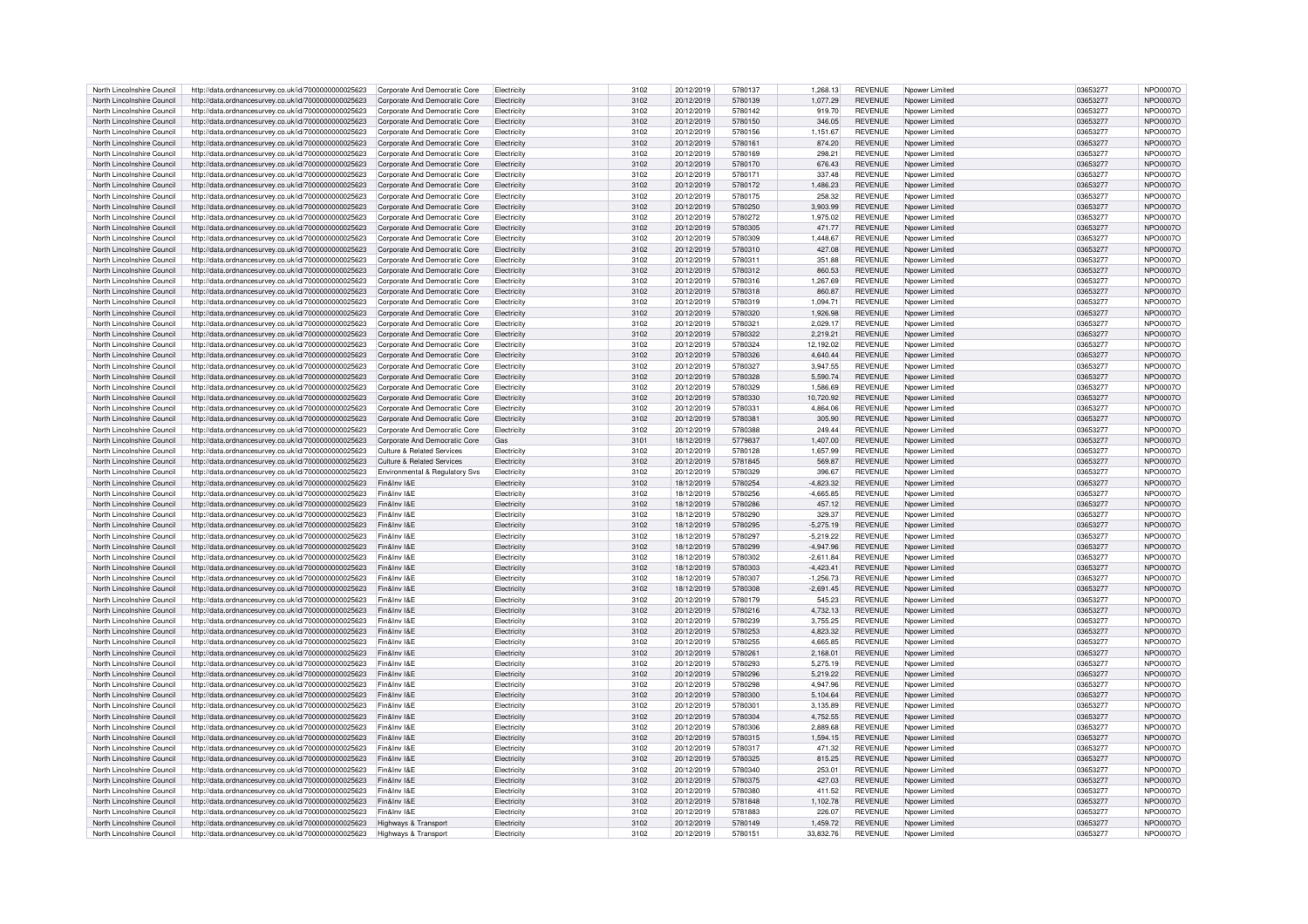| North Lincolnshire Council                               | http://data.ordnancesurvey.co.uk/id/7000000000025623                                                         | Highways & Transport                                       | Flectricity                              | 3102         | 20/12/2019               | 5780153            | 1,040.56             | <b>REVENUE</b>            | Npower Limited                                                      | 03653277           | NPO0007O             |
|----------------------------------------------------------|--------------------------------------------------------------------------------------------------------------|------------------------------------------------------------|------------------------------------------|--------------|--------------------------|--------------------|----------------------|---------------------------|---------------------------------------------------------------------|--------------------|----------------------|
| North Lincolnshire Council                               | http://data.ordnancesurvey.co.uk/id/7000000000025623                                                         | Highways & Transport                                       | Flectricity                              | 3102         | 20/12/2019               | 5780154            | 557.87               | <b>REVENUE</b>            | Nnower I imited                                                     | 03653277           | NPO0007C             |
|                                                          |                                                                                                              |                                                            |                                          |              |                          |                    |                      |                           |                                                                     |                    |                      |
| North Lincolnshire Council                               | http://data.ordnancesurvey.co.uk/id/7000000000025623                                                         | Highways & Transport                                       | Electricity                              | 3102         | 20/12/2019               | 5780155            | 341.45               | <b>REVENUE</b>            | Noower Limited                                                      | 03653277           | NPO0007O             |
| North Lincolnshire Council                               | http://data.ordnancesurvey.co.uk/id/7000000000025623                                                         | Highways & Transport                                       | Electricity                              | 3102         | 20/12/2019               | 5780224            | 237.34               | <b>REVENUE</b>            | Nnower I imited                                                     | 03653277           | NPO0007O             |
| North Lincolnshire Council                               | http://data.ordnancesurvey.co.uk/id/7000000000025623                                                         | <b>Highways &amp; Transport</b>                            | Electricity                              | 3102         | 20/12/2019               | 5780225            | 313.42               | <b>REVENUE</b>            | Noower Limited                                                      | 03653277           | NPO0007O             |
| North Lincolnshire Council                               | http://data.ordnancesurvey.co.uk/id/7000000000025623                                                         | Highways & Transport                                       | Flectricity                              | 3102         | 20/12/2019               | 5780249            | 409.68               | <b>REVENUE</b>            | Nnower I imited                                                     | 03653277           | <b>NPO0007C</b>      |
| North Lincolnshire Council                               | http://data.ordnancesurvey.co.uk/id/7000000000025623                                                         | Highways & Transport                                       | Gas                                      | 3101         | 18/12/2019               | 5779845            | 35,263,61            | <b>REVENUE</b>            | Nnower I imited                                                     | 03653277           | NPO0007O             |
|                                                          |                                                                                                              |                                                            |                                          |              |                          |                    |                      |                           |                                                                     |                    |                      |
| North Lincolnshire Council                               | http://data.ordnancesurvey.co.uk/id/7000000000025623                                                         | Public Health                                              | Electricity                              | 3102         | 20/12/2019               | 5780235            | 213.69               | <b>REVENUE</b>            | Nnower I imited                                                     | 03653277           | NPO0007C             |
| North Lincolnshire Council                               | http://data.ordnancesurvey.co.uk/id/7000000000025623                                                         | <b>Adult Social Care</b>                                   | Other Supplies & Services                | 5799         | 11/12/2019               | 5776114            | 258.00               | <b>REVENUE</b>            | Noower Northern Ltd                                                 |                    | <b>ELE0088E</b>      |
| North Lincolnshire Council                               | http://data.ordnancesurvey.co.uk/id/7000000000025623                                                         | Adult Social Care Capital                                  | Other Costs                              | A085         | 20/12/2019               | 5778923            | 2,045.93             | CAPITAL                   | Nrs Healthcare                                                      | 1948041            | <b>NOT0059T</b>      |
| North Lincolnshire Council                               | http://data.ordnancesurvey.co.uk/id/7000000000025623                                                         | Public Health                                              | Materials                                | 5004         | 05/01/2020               | 5779823            | 1,472.74             | <b>REVENUE</b>            | <b>Nymas</b>                                                        |                    | NYM0001M             |
|                                                          |                                                                                                              |                                                            |                                          |              |                          |                    |                      |                           |                                                                     |                    |                      |
| North Lincolnshire Council                               | http://data.ordnancesurvey.co.uk/id/7000000000025623                                                         | Adult Social Care                                          | Payments To Private Orgs                 | 6002         | 18/12/2019               | 5780792            | 1.336.80             | <b>REVENUE</b>            | Oakhills Residential Homes Ltd                                      |                    | <b>ISF0037F</b>      |
| North Lincolnshire Council                               | http://data.ordnancesurvey.co.uk/id/7000000000025623                                                         | Adult Social Care                                          | Payments To Private Orgs                 | 6002         | 20/12/2019               | 5780798            | 1,181.98             | <b>REVENUE</b>            | Oakhills Residential Homes Ltd                                      |                    | OAK0300k             |
| North Lincolnshire Council                               | http://data.ordnancesurvey.co.uk/id/7000000000025623                                                         | Childrens & Education                                      | Subscriptions & Memberships              | 5510         | 20/12/2019               | 5773462            | 267.00               | <b>REVENUE</b>            | Office Of The Independent Adjudicator                               | 4823842            | OFF0130F             |
| North Lincolnshire Council                               | http://data.ordnancesurvey.co.uk/id/7000000000025623                                                         | Childrens & Education                                      | Payments To Private Orgs                 | 6002         | 06/12/2019               | 5774363            | 3.349.00             | <b>REVENUE</b>            | Ofsted                                                              |                    | OES0001S             |
|                                                          |                                                                                                              |                                                            |                                          |              |                          |                    |                      |                           |                                                                     |                    |                      |
| North Lincolnshire Council                               | http://data.ordnancesurvey.co.uk/id/7000000000025623                                                         | <b>Adult Social Care</b>                                   | Consultancy                              | 5830         | 18/12/2019               | 5779199            | 2,765.60             | <b>REVENUE</b>            | Oliverb Assoc                                                       |                    | OL 100141            |
| North Lincolnshire Council                               | http://data.ordnancesurvey.co.uk/id/7000000000025623                                                         | Childrens & Education                                      | Course Fees/Training                     | 2002         | 04/12/2019               | 5771990            | 700.00               | <b>REVENUE</b>            | Oliverb.Assoc                                                       |                    | OLI0014I             |
| North Lincolnshire Council                               | http://data.ordnancesurvey.co.uk/id/7000000000025623                                                         | Childrens & Education                                      | Client Transport Costs                   | 6092         | 04/12/2019               | 5772051            | 15.363.25            | <b>REVENUE</b>            | One 2 One Taxis                                                     |                    | <b>ONE0035E</b>      |
| North Lincolnshire Council                               | http://data.ordnancesurvey.co.uk/id/7000000000025623                                                         | Childrens & Education                                      | <b>Client Transport Costs</b>            | 6092         | 20/12/2019               | 5781794            | 1,000.00             | <b>REVENUE</b>            | One 2 One Taxis                                                     |                    | <b>ONE0035E</b>      |
|                                                          |                                                                                                              |                                                            |                                          |              |                          |                    |                      |                           |                                                                     |                    |                      |
| North Lincolnshire Council                               | http://data.ordnancesurvey.co.uk/id/7000000000025623                                                         | Childrens & Education                                      | Home To School Transport                 | 4201         | 13/12/2019               | 5777759            | 4,652.00             | <b>REVENUE</b>            | One 2 One Taxis                                                     |                    | <b>ONE0035E</b>      |
| North Lincolnshire Council                               | http://data.ordnancesurvey.co.uk/id/7000000000025623                                                         | <b>Adult Social Care</b>                                   | Pay - Agency                             | 0131         | 18/12/2019               | 5779149            | 612.96               | <b>REVENUE</b>            | Ongo                                                                |                    | <b>ONG0120G</b>      |
| North Lincolnshire Council                               | http://data.ordnancesurvey.co.uk/id/7000000000025623                                                         | <b>Housing Services</b>                                    | Gen Office Exp (Incl Postage)            | 5603         | 04/12/2019               | 5773300            | 547.86               | <b>REVENUE</b>            | Ongo                                                                |                    | <b>ONG0120G</b>      |
| North Lincolnshire Council                               | http://data.ordnancesurvey.co.uk/id/7000000000025623                                                         | <b>Housing Services</b>                                    | Gen Office Exp (Incl Postage)            | 5603         | 04/12/2019               | 5773304            | 363.00               | <b>REVENUE</b>            | Ongo                                                                |                    | <b>ONG0120G</b>      |
|                                                          |                                                                                                              |                                                            |                                          |              |                          |                    |                      |                           |                                                                     |                    |                      |
| North Lincolnshire Council                               | http://data.ordnancesurvey.co.uk/id/7000000000025623                                                         | <b>Housing Services</b>                                    | Gen Office Exp (Incl Postage)            | 5603         | 04/12/2019               | 5773305            | 279.70               | <b>REVENUE</b>            | Ongo                                                                |                    | <b>ONG0120G</b>      |
| North Lincolnshire Council                               | http://data.ordnancesurvey.co.uk/id/7000000000025623                                                         | <b>Housing Services</b>                                    | Gen Office Exp (Incl Postage)            | 5603         | 18/12/2019               | 5780050            | 255.77               | <b>REVENUE</b>            | Onac                                                                |                    | <b>ONG0120G</b>      |
| North Lincolnshire Council                               | http://data.ordnancesurvey.co.uk/id/7000000000025623                                                         | <b>Housing Services</b>                                    | Gen Office Exp (Incl Postage             | 5603         | 18/12/2019               | 5780052            | 900.00               | <b>REVENUE</b>            | Ongo                                                                |                    | <b>ONG0120G</b>      |
| North Lincolnshire Council                               | http://data.ordnancesurvey.co.uk/id/7000000000025623                                                         | <b>Housing Services</b>                                    | Gen Office Exp (Incl Postage             | 5603         | 18/12/2019               | 5780055            | 566.64               | <b>REVENUE</b>            | Ongo                                                                |                    | <b>ONG0120G</b>      |
|                                                          |                                                                                                              |                                                            |                                          |              |                          |                    |                      |                           |                                                                     |                    |                      |
| North Lincolnshire Council                               | http://data.ordnancesurvey.co.uk/id/7000000000025623                                                         | <b>Housing Services</b>                                    | Gen Office Exp (Incl Postage)            | 5603         | 20/12/2019               | 5781838            | 375.16               | <b>REVENUE</b>            | Ongo                                                                |                    | ONG0120G             |
| North Lincolnshire Council                               | http://data.ordnancesurvey.co.uk/id/7000000000025623                                                         | <b>Housing Services</b>                                    | Other Supplies & Services                | 5799         | 11/12/2019               | 5776212            | 349.12               | <b>REVENUE</b>            | Ongo                                                                |                    | <b>HOM0100N</b>      |
| North Lincolnshire Council                               | http://data.ordnancesurvey.co.uk/id/7000000000025623                                                         | <b>Housing Services</b>                                    | Other Supplies & Services                | 5799         | 18/12/2019               | 5778960            | 434.71               | <b>REVENUE</b>            | Ongo                                                                |                    | <b>HOM0100M</b>      |
| North Lincolnshire Council                               | http://data.ordnancesurvey.co.uk/id/7000000000025623                                                         | Environmental & Regulatory Svs                             | Payments To Voluntary Orgs               | 6001         | 15/01/2020               | 5780835            | 22,500.00            | <b>REVENUE</b>            | Ongo Communities Ltd                                                | 1156007            | <b>ONG0001G</b>      |
|                                                          |                                                                                                              |                                                            |                                          |              |                          |                    |                      | <b>CAPITAL</b>            |                                                                     |                    |                      |
| North Lincolnshire Council                               | http://data.ordnancesurvey.co.uk/id/7000000000025623                                                         | Gen Fund Housing Capital                                   | Other Costs                              | A085         | 18/12/2019               | 5778891            | 325,000.00           |                           | Ongo Homes Ltd                                                      |                    | <b>NOR0822R</b>      |
| North Lincolnshire Council                               | http://data.ordnancesurvey.co.uk/id/7000000000025623                                                         | Fin&Inv I&F                                                | Pay - Agency                             | 0131         | 20/12/2019               | 5771988            | 1.369.66             | <b>REVENUE</b>            | Ongo Partnership                                                    | 11077107           | <b>ONG0300G</b>      |
| North Lincolnshire Council                               | http://data.ordnancesurvey.co.uk/id/7000000000025623                                                         | <b>Housing Services</b>                                    | Other Supplies & Services                | 5799         | 20/12/2019               | 5774990            | 608.88               | <b>REVENUE</b>            | Ongo Partnership                                                    | 11077107           | <b>ONG0300G</b>      |
| North Lincolnshire Council                               | http://data.ordnancesurvey.co.uk/id/7000000000025623                                                         | <b>Housing Services</b>                                    | Other Supplies & Services                | 5799         | 11/01/2020               | 5780843            | 877.49               | <b>REVENUE</b>            | Ongo Partnership                                                    | 11077107           | <b>ONG0300G</b>      |
|                                                          |                                                                                                              |                                                            |                                          | 6002         |                          |                    | 6.013.11             | <b>REVENUE</b>            |                                                                     |                    | ISF0039F             |
| North Lincolnshire Council                               | http://data.ordnancesurvey.co.uk/id/7000000000025623                                                         | <b>Adult Social Care</b>                                   | Payments To Private Orgs                 |              | 18/12/2019               | 5780794            |                      |                           | Ongo Recruitment Ltd                                                |                    |                      |
| North Lincolnshire Council                               | http://data.ordnancesurvey.co.uk/id/7000000000025623                                                         | Childrens & Education                                      | Other Supplies & Services                | 5799         | 18/12/2019               | 5779830            | 528.79               | <b>REVENUE</b>            | Ongo Recruitment Ltd                                                | 4750128            | CRO0323C             |
| North Lincolnshire Council                               | http://data.ordnancesurvey.co.uk/id/7000000000025623                                                         | Childrens & Education                                      | Pay - Agency                             | 0131         | 20/12/2019               | 5781698            | 1.057.98             | <b>REVENUE</b>            | Ongo Recruitment Ltd                                                | 4750128            | CRO0323C             |
| North Lincolnshire Council                               | http://data.ordnancesurvey.co.uk/id/7000000000025623                                                         | Childrens & Education                                      | Payments To Private Orgs                 | 6002         | 20/12/2019               | 5781658            | 24.905.08            | <b>REVENUE</b>            | Options Autism (1) Ltd                                              | 4064685            | <b>NEW0314W</b>      |
|                                                          |                                                                                                              | Childrens & Education                                      |                                          | 6002         |                          | 5781661            | 22.640.98            | <b>REVENUE</b>            |                                                                     | 4064685            | <b>NEW0314W</b>      |
| North Lincolnshire Council                               | http://data.ordnancesurvey.co.uk/id/7000000000025623                                                         |                                                            | Payments To Private Orgs                 |              | 20/12/2019               |                    |                      |                           | Options Autism (1) Ltd                                              |                    |                      |
| North Lincolnshire Council                               | http://data.ordnancesurvey.co.uk/id/7000000000025623                                                         | Adult Social Care                                          | Payments To Private Orgs                 | 6002         | 18/12/2019               | 5780787            | 6,237.04             | <b>REVENUE</b>            | Options (Autism 2) Ltd                                              |                    | <b>ISF0021F</b>      |
| North Lincolnshire Council                               | http://data.ordnancesurvey.co.uk/id/7000000000025623                                                         | <b>Adult Social Care</b>                                   | Payments To Private Orgs                 | 6002         | 18/12/2019               | 5780787            | 298.00               | <b>REVENUE</b>            | Ontions (Autism 2) I td                                             |                    | <b>ISF0021F</b>      |
| North Lincolnshire Council                               | http://data.ordnancesurvey.co.uk/id/7000000000025623                                                         | Corporate And Democratic Core                              | Telephone Rent/Calls                     | 5403         | 18/12/2019               | 5778914            | 1,028.57             | <b>REVENUE</b>            | Orange Personal Communications Services Ltd                         |                    | ORA0007A             |
| North Lincolnshire Council                               |                                                                                                              |                                                            | Telephone Rent/Calls                     | 5403         | 18/12/2019               | 5778915            | 449.00               | <b>REVENUE</b>            |                                                                     |                    | ORA0007A             |
|                                                          | http://data.ordnancesurvey.co.uk/id/7000000000025623                                                         | Corporate And Democratic Core                              |                                          |              |                          |                    |                      |                           | Orange Personal Communications Services Ltd                         |                    |                      |
| North Lincolnshire Council                               | http://data.ordnancesurvey.co.uk/id/7000000000025623                                                         |                                                            |                                          |              |                          |                    |                      |                           |                                                                     |                    |                      |
| North Lincolnshire Council                               |                                                                                                              | Corporate And Democratic Core                              | Telephone Rent/Calls                     | 5403         | 18/12/2019               | 5778916            | 449.00               | <b>REVENUE</b>            | Orange Personal Communications Services Ltd                         |                    | ORA0007A             |
| North Lincolnshire Council                               | http://data.ordnancesurvey.co.uk/id/7000000000025623                                                         | Corporate And Democratic Core                              | Telephone Rent/Calls                     | 5403         | 18/12/2019               | 5778917            | 1,043.04             | <b>REVENUE</b>            | Orange Personal Communications Services Ltd                         |                    | ORA0007A             |
|                                                          |                                                                                                              |                                                            |                                          |              | 18/12/2019               | 5778918            |                      | <b>REVENUE</b>            |                                                                     |                    |                      |
|                                                          | http://data.ordnancesurvey.co.uk/id/7000000000025623                                                         | Corporate And Democratic Core                              | <b>Telephone Rent/Calls</b>              | 5403         |                          |                    | 449.66               |                           | Orange Personal Communications Services Ltd                         |                    | ORA0007A             |
| North Lincolnshire Council                               | http://data.ordnancesurvey.co.uk/id/7000000000025623                                                         | Corporate And Democratic Core                              | Telephone Rent/Calls                     | 5403         | 18/12/2019               | 5778919            | $-928.83$            | <b>REVENUE</b>            | Orange Personal Communications Services Ltd                         |                    | <b>ORA0007A</b>      |
| North Lincolnshire Council                               | http://data.ordnancesurvey.co.uk/id/7000000000025623                                                         | Childrens & Education                                      | Payments To Private Orgs                 | 6002         | 20/12/2019               | 5780943            | 34.938.45            | <b>REVENUE</b>            | <b>Orkidz Nursery</b>                                               |                    | ORK0001K             |
| North Lincolnshire Council                               | http://data.ordnancesurvey.co.uk/id/7000000000025623                                                         | Corporate And Democratic Core                              | Payments To Private Orgs                 | 6002         | 11/12/2019               | 5774515            | 644.62               | <b>REVENUE</b>            | Oughtred & Harrison Ltd                                             | 0166445            | <b>OUG0032G</b>      |
| North Lincolnshire Council                               | http://data.ordnancesurvey.co.uk/id/7000000000025623                                                         | Corporate And Democratic Core                              | Payments To Private Orgs                 | 6002         | 11/12/2019               | 5774516            | 1,903.80             | <b>REVENUE</b>            | Oughtred & Harrison Ltd                                             | 0166445            | <b>OUG0032G</b>      |
|                                                          |                                                                                                              |                                                            |                                          |              |                          |                    |                      |                           |                                                                     |                    |                      |
| North Lincolnshire Council                               | http://data.ordnancesurvey.co.uk/id/7000000000025623                                                         | Corporate And Democratic Core                              | Payments To Private Orgs                 | 6002         | 20/12/2019               | 5776113            | 2.041.05             | <b>REVENUE</b>            | Oughtred & Harrison Ltd                                             | 0166445            | OUG0032G             |
| North Lincolnshire Council                               | http://data.ordnancesurvey.co.uk/id/7000000000025623                                                         | Highways & Transport                                       | Other Supplies & Services                | 5799         | 13/12/2019               | 5777717            | 2.500.40             | <b>REVENUE</b>            | Owston Ferry Parish Council                                         |                    | OWS0004S             |
| North Lincolnshire Council                               | http://data.ordnancesurvey.co.uk/id/7000000000025623                                                         | Childrens & Education                                      | Payments To Voluntary Orgs               | 6001         | 20/12/2019               | 5780946            | 19,278.26            | <b>REVENUE</b>            | Panda Play Playgroup                                                |                    | <b>PAN0016N</b>      |
| North Lincolnshire Council                               | http://data.ordnancesurvey.co.uk/id/7000000000025623                                                         | Fin&Inv I&F                                                | Other Professional Fees                  | 5829         | 04/12/2019               | 5773102            | 322.37               | <b>REVENUE</b>            | Parent Pay Ltd                                                      | 04513692           | PAR0103R             |
|                                                          |                                                                                                              |                                                            |                                          |              |                          |                    |                      |                           |                                                                     |                    |                      |
| North Lincolnshire Council                               | http://data.ordnancesurvey.co.uk/id/7000000000025623                                                         | Childrens & Education                                      | Subscriptions & Memberships              | 5510         | 18/12/2019               | 5779096            | 409.97               | <b>REVENUE</b>            | Paritor Ltd                                                         |                    | PAR0111R             |
| North Lincolnshire Council                               | http://data.ordnancesurvey.co.uk/id/7000000000025623                                                         | Childrens & Education                                      | Home To School Transport                 | 4201         | 20/12/2019               | 5781763            | 735.00               | <b>REVENUE</b>            | Pat Frankish Psychology & Psychotherapy Ltd                         | 6711712            | FRA0130A             |
| North Lincolnshire Council                               | http://data.ordnancesurvey.co.uk/id/7000000000025623                                                         | Public Health                                              | Payments To Private Orgs                 | 6002         | 04/12/2019               | 5772928            | 573.00               | <b>REVENUE</b>            | Patrick Lappin                                                      |                    | <b>LAP0025F</b>      |
| North Lincolnshire Council                               | http://data.ordnancesurvey.co.uk/id/7000000000025623                                                         | Public Health                                              | Payments To Private Orgs                 | 6002         | 15/01/2020               | 5781354            | 358.00               | <b>REVENUE</b>            | Patrick Lappin                                                      |                    | <b>LAP0025P</b>      |
| North Lincolnshire Council                               |                                                                                                              |                                                            | Other Professional Fees                  | 5829         | 11/12/2019               | 5774998            | 1,482.60             | <b>REVENUE</b>            | Patro                                                               |                    | PAT0016T             |
|                                                          | http://data.ordnancesurvey.co.uk/id/7000000000025623                                                         | Highways & Transport                                       |                                          |              |                          |                    |                      |                           |                                                                     |                    |                      |
| North Lincolnshire Council                               | http://data.ordnancesurvey.co.uk/id/7000000000025623                                                         | Childrens & Education                                      | Payments To Private Orgs                 | 6002         | 18/12/2019               | 5779217            | 4,800.00             | <b>REVENUE</b>            | Paula Bennett Consultancy                                           |                    | <b>BEN0320N</b>      |
| North Lincolnshire Council                               | http://data.ordnancesurvey.co.uk/id/7000000000025623                                                         | Childrens & Education                                      | Payments To Private Orgs                 | 6002         | 20/12/2019               | 5780930            | 1,577.53             | <b>REVENUE</b>            | Paula Kirk                                                          |                    | <b>KIR0110R</b>      |
| North Lincolnshire Council                               | http://data.ordnancesurvey.co.uk/id/7000000000025623                                                         | Fin&Inv I&F                                                | Other Supplies & Services                | 5799         | 04/12/2019               | 5772772            | 395.00               | <b>REVENUE</b>            | Paul Fox                                                            |                    | FOX0062X             |
| North Lincolnshire Council                               | http://data.ordnancesurvey.co.uk/id/7000000000025623                                                         | Environmental & Regulatory Sys                             | Equipment Purchase                       | 5001         | 16/01/2020               | 5781618            | 472.08               | <b>REVENUE</b>            | Peacock Salt Ltd                                                    |                    | <b>PEA0041A</b>      |
|                                                          |                                                                                                              |                                                            |                                          |              |                          |                    |                      |                           |                                                                     |                    |                      |
| North Lincolnshire Council                               | http://data.ordnancesurvey.co.uk/id/7000000000025623                                                         | Childrens & Education                                      | Payments To Private Orgs                 | 6002         | 20/12/2019               | 5780949            | 21,073.79            | <b>REVENUE</b>            | Peekaboo Day Nursery                                                |                    | <b>PEE0011E</b>      |
| North Lincolnshire Council                               | http://data.ordnancesurvey.co.uk/id/7000000000025623                                                         | <b>Adult Social Care</b>                                   | Other Professional Fees                  | 5829         | 18/12/2019               | 5779784            | 4.608.64             | <b>REVENUE</b>            | Peggy'S World Cic                                                   |                    | PEG0032G             |
| North Lincolnshire Council                               | http://data.ordnancesurvey.co.uk/id/7000000000025623                                                         | <b>Planning Services</b>                                   | Payments To Voluntary Orgs               | 6001         | 18/12/2019               | 5779755            | 10,620.00            | <b>REVENUE</b>            | Peggy'S World Cic                                                   |                    | PEG0032G             |
| North Lincolnshire Council                               | http://data.ordnancesurvey.co.uk/id/7000000000025623                                                         | <b>Adult Social Care</b>                                   | Fees & Charges Income                    | 9002         | 11/12/2019               | 5775421            | $-122.56$            | <b>REVENUE</b>            | Penderels Trust                                                     |                    | DP4284               |
| North Lincolnshire Council                               |                                                                                                              | Culture & Related Services                                 | <b>Recruitment Costs And Dbs</b>         | 2004         | 09/01/2020               | 5780060            | 737.00               | <b>REVENUE</b>            | Penna Plo                                                           | 1918150            | <b>BAR0253R</b>      |
|                                                          | http://data.ordnancesurvey.co.uk/id/7000000000025623                                                         |                                                            |                                          |              |                          |                    |                      |                           |                                                                     |                    |                      |
| North Lincolnshire Council<br>North Lincolnshire Council | http://data.ordnancesurvey.co.uk/id/7000000000025623<br>http://data.ordnancesurvey.co.uk/id/7000000000025623 | Corporate And Democratic Core<br>Adult Social Care Capital | Recruitment Costs And Dbs<br>Other Costs | 2004<br>A085 | 20/12/2019<br>18/12/2019 | 5776368<br>5778921 | 5.436.79<br>1,654.36 | <b>REVENUE</b><br>CAPITAL | People Asset Management Ltd<br>Performance Health International Ltd | 5199107<br>4374752 | PEO0120O<br>ABI00051 |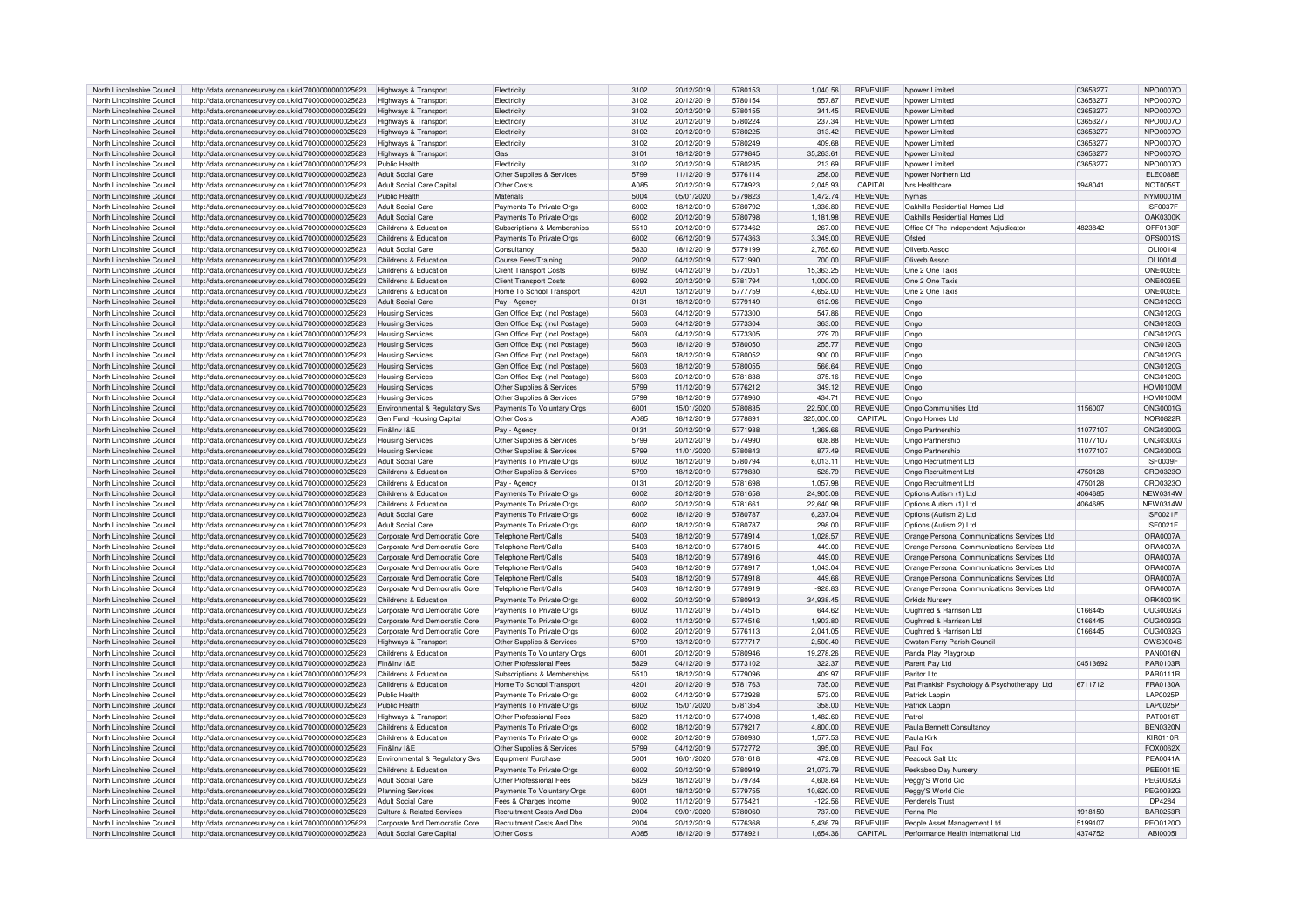| North Lincolnshire Council | http://data.ordnancesurvey.co.uk/id/7000000000025623                   | Corporate And Democratic Core         | Cleaning Costs/ Materials             | 3301 | 20/12/2019 | 5772786 | 243.44     | REVENUE        | Peter Hogarth & Sons Ltd                | 1143352  | <b>HOG0001G</b> |
|----------------------------|------------------------------------------------------------------------|---------------------------------------|---------------------------------------|------|------------|---------|------------|----------------|-----------------------------------------|----------|-----------------|
| North Lincolnshire Council |                                                                        | Corporate And Democratic Core         | Cleaning Costs/ Materials             | 3301 | 20/12/2019 | 5772787 | 314.96     | <b>REVENUE</b> |                                         | 1143352  | HOG0001G        |
|                            | http://data.ordnancesurvey.co.uk/id/7000000000025623                   |                                       |                                       |      |            |         |            |                | Peter Hogarth & Sons Ltd                |          |                 |
| North Lincolnshire Council | http://data.ordnancesurvey.co.uk/id/7000000000025623                   | Corporate And Democratic Core         | Cleaning Costs/ Materials             | 3301 | 08/01/2020 | 5777899 | 211.90     | <b>REVENUE</b> | Peter Hogarth & Sons Ltd                | 1143352  | <b>HOG0001G</b> |
| North Lincolnshire Council | http://data.ordnancesurvey.co.uk/id/7000000000025623                   | Corporate And Democratic Core         | Cleaning Costs/ Materials             | 3301 | 11/01/2020 | 5779142 | 280.36     | <b>REVENUE</b> | Peter Hogarth & Sons Ltd                | 1143352  | HOG0001G        |
| North Lincolnshire Council | http://data.ordnancesurvey.co.uk/id/7000000000025623                   | Corporate And Democratic Core         | Cleaning Costs/ Materials             | 3301 | 17/01/2020 | 5781575 | 208.41     | <b>REVENUE</b> | Peter Hogarth & Sons Ltd                | 1143352  | <b>HOG0001G</b> |
| North Lincolnshire Council | http://data.ordnancesurvey.co.uk/id/7000000000025623                   | Corporate And Democratic Core         | Cleaning Costs/ Materials             | 3301 | 17/01/2020 | 5781579 | 320.00     | <b>REVENUE</b> | Peter Hogarth & Sons Ltd                | 1143352  | <b>HOG0001G</b> |
| North Lincolnshire Council | http://data.ordnancesurvey.co.uk/id/7000000000025623                   | Fin&Inv I&F                           | Cleaning Costs/ Materials             | 3301 | 18/12/2019 | 5779235 | 2.977.54   | <b>REVENUE</b> | Peter Hogarth & Sons Ltd                | 1143352  | <b>HOG0001G</b> |
| North Lincolnshire Council | http://data.ordnancesurvey.co.uk/id/7000000000025623                   | Fin&Inv I&E                           | Equipment Purchase                    | 5001 | 18/12/2019 | 5779235 | 506.27     | <b>REVENUE</b> | Peter Hogarth & Sons Ltd                | 1143352  | <b>HOG0001G</b> |
| North Lincolnshire Council | http://data.ordnancesurvey.co.uk/id/7000000000025623                   | Childrens & Education                 | Payments To Private Orgs              | 6002 | 13/12/2019 | 5777757 | 73,333.33  | <b>REVENUE</b> | Phase (Young Peoples Support) Cic       |          | PHA0121A        |
|                            |                                                                        | Fin&Inv I&F                           |                                       | 3000 |            |         |            |                | Phil .larratt                           |          |                 |
| North Lincolnshire Council | http://data.ordnancesurvey.co.uk/id/7000000000025623                   |                                       | Repair & Maintenance Costs            |      | 04/12/2019 | 5772037 | 1,285.35   | <b>REVENUE</b> |                                         |          | <b>JAR0097R</b> |
| North Lincolnshire Council | http://data.ordnancesurvey.co.uk/id/7000000000025623                   | Fin&Inv I&F                           | Repair & Maintenance Costs            | 3000 | 06/12/2019 | 5772902 | 986.00     | <b>REVENUE</b> | Phil Jarratt                            |          | <b>JAR0097R</b> |
| North Lincolnshire Council | http://data.ordnancesurvey.co.uk/id/7000000000025623                   | Fin&Inv I&F                           | Repair & Maintenance Costs            | 3000 | 11/12/2019 | 5772032 | 928.00     | <b>REVENUE</b> | Phil .larratt                           |          | <b>JAR0097F</b> |
| North Lincolnshire Council | http://data.ordnancesurvey.co.uk/id/7000000000025623                   | Fin&Inv I&F                           | Repair & Maintenance Costs            | 3000 | 11/12/2019 | 5772033 | 1,290.50   | <b>REVENUE</b> | Phil Jarratt                            |          | <b>JAR0097R</b> |
| North Lincolnshire Council | http://data.ordnancesurvey.co.uk/id/7000000000025623                   | Fin&Inv I&F                           | <b>Benair &amp; Maintenance Costs</b> | 3000 | 11/12/2019 | 5774365 | 1.421.00   | <b>REVENUE</b> | Phil Jarratt                            |          | <b>JAR0097R</b> |
| North Lincolnshire Council | http://data.ordnancesurvey.co.uk/id/7000000000025623                   | Fin&Inv I&F                           | Repair & Maintenance Costs            | 3000 | 15/01/2020 | 5781306 | 1,508.00   | <b>REVENUE</b> | Phil Jarrat                             |          | <b>JAR0097R</b> |
| North Lincolnshire Council | http://data.ordnancesurvey.co.uk/id/7000000000025623                   | Childrens & Education                 | It Software-Purchase                  | 5051 | 05/01/2020 | 5778504 | 1989 47    | <b>REVENUE</b> | Phoenix Software Ltd                    | 2548628  | SOE0026E        |
| North Lincolnshire Council |                                                                        | Childrens & Education                 | It Software-Purchase                  | 5051 | 07/01/2020 | 5778344 | 3.978.94   | <b>REVENUE</b> | Phoenix Software I td                   | 2548628  | SOF0026F        |
|                            | http://data.ordnancesurvey.co.uk/id/7000000000025623                   |                                       |                                       |      |            |         |            |                |                                         |          |                 |
| North Lincolnshire Council | http://data.ordnancesurvey.co.uk/id/7000000000025623                   | Support Servs Capital                 | It Equipment                          | A098 | 20/12/2019 | 5778347 | 900.00     | CAPITAL        | Phoenix Software I td                   | 2548628  | SOF0026F        |
| North Lincolnshire Council | http://data.ordnancesurvey.co.uk/id/7000000000025623                   | Corporate And Democratic Core         | Repair & Maintenance Costs            | 3000 | 13/12/2019 | 5772939 | 1,640.45   | <b>REVENUE</b> | Pickerings Europe Ltd                   | 3217853  | <b>PIC0003C</b> |
| North Lincolnshire Council | http://data.ordnancesurvey.co.uk/id/7000000000025623                   | Corporate And Democratic Core         | Repair & Maintenance Costs            | 3000 | 13/12/2019 | 5772940 | 1.344.48   | <b>REVENUE</b> | Pickerings Europe Ltd                   | 3217853  | <b>PIC0003C</b> |
| North Lincolnshire Council | http://data.ordnancesurvey.co.uk/id/7000000000025623                   | Corporate And Democratic Core         | <b>Benair &amp; Maintenance Costs</b> | 3000 | 13/12/2019 | 5772942 | 3,360.24   | <b>REVENUE</b> | Pickerings Europe Ltd                   | 3217853  | <b>PIC0003C</b> |
| North Lincolnshire Council | http://data.ordnancesurvey.co.uk/id/7000000000025623                   | Corporate And Democratic Core         | <b>Repair &amp; Maintenance Costs</b> | 3000 | 13/12/2019 | 5773243 | 559.73     | <b>REVENUE</b> | Pickerings Europe Ltd                   | 3217853  | <b>PIC0003C</b> |
| North Lincolnshire Council | http://data.ordnancesurvey.co.uk/id/7000000000025623                   | Corporate And Democratic Core         | Repair & Maintenance Costs            | 3000 | 13/12/2019 | 5777848 | 447.97     | REVENUE        | Pickerings Europe Ltd                   | 3217853  | <b>PIC0003C</b> |
| North Lincolnshire Council |                                                                        | Corporate And Democratic Core         | Repair & Maintenance Costs            | 3000 | 13/12/2019 | 5777852 | 305.85     | <b>REVENUE</b> | Pickerings Europe Ltd                   | 3217853  | <b>PIC0003C</b> |
|                            | http://data.ordnancesurvey.co.uk/id/7000000000025623                   |                                       |                                       |      |            |         |            |                |                                         |          |                 |
| North Lincolnshire Council | http://data.ordnancesurvey.co.uk/id/7000000000025623                   | Culture, Env, Reg & Planning Cap      | Building/Construction                 | A082 | 04/12/2019 | 5773238 | 10,543.20  | CAPITAI        | Pickerings Europe Ltd                   | 3217853  | <b>PIC0003C</b> |
| North Lincolnshire Council | http://data.ordnancesurvey.co.uk/id/7000000000025623                   | Fin&Inv I&E                           | Repair & Maintenance Costs            | 3000 | 13/12/2019 | 5773243 | 38.57      | <b>REVENUE</b> | Pickerings Europe Ltd                   | 3217853  | <b>PIC0003C</b> |
| North Lincolnshire Council | http://data.ordnancesurvey.co.uk/id/7000000000025623                   | Fin&Inv I&E                           | Repair & Maintenance Costs            | 3000 | 20/12/2019 | 5778557 | 3.398.76   | <b>REVENUE</b> | Pickerings Europe Ltd                   | 3217853  | <b>PIC0003C</b> |
| North Lincolnshire Council | http://data.ordnancesurvey.co.uk/id/7000000000025623                   | Childrens & Education                 | Home To School Transport              | 4201 | 04/12/2019 | 5772027 | 840.00     | <b>REVENUE</b> | Placebook Minicabs Ltd                  | 09508214 | <b>PLA0065A</b> |
| North Lincolnshire Council | http://data.ordnancesurvey.co.uk/id/7000000000025623                   | Childrens & Education                 | Home To School Transport              | 4201 | 20/12/2019 | 5781773 | 1,120.00   | <b>REVENUE</b> | Placebook Minicabs Ltd                  | 09508214 | <b>PLA0065A</b> |
| North Lincolnshire Council | http://data.ordnancesurvey.co.uk/id/7000000000025623                   | Childrens & Education                 | Subscriptions & Memberships           | 5510 | 13/12/2019 | 5777787 | 666.67     | <b>REVENUE</b> | Post-Adoption Centre                    |          | <b>POS0056S</b> |
| North Lincolnshire Council | http://data.ordnancesurvey.co.uk/id/7000000000025623                   | Childrens & Education                 | Home To School Transport              | 4201 | 11/12/2019 | 5775016 | 5,796.80   | <b>REVENUE</b> | Premier Cahs                            |          | <b>PRE0280E</b> |
|                            |                                                                        |                                       |                                       |      |            |         |            |                |                                         |          |                 |
| North Lincolnshire Council | http://data.ordnancesurvey.co.uk/id/7000000000025623                   | Corporate And Democratic Core         | <b>Repair &amp; Maintenance Costs</b> | 3000 | 20/12/2019 | 5780059 | 10,108.67  | <b>REVENUE</b> | Premier Roofing And Services Ltd        | 4577119  | <b>PRE0164E</b> |
| North Lincolnshire Council | http://data.ordnancesurvey.co.uk/id/7000000000025623                   | Culture & Related Services            | Repair & Maintenance Costs            | 3000 | 20/12/2019 | 5780059 | 1,278.11   | <b>REVENUE</b> | Premier Roofing And Services Ltd        | 4577119  | <b>PRE0164E</b> |
| North Lincolnshire Council | http://data.ordnancesurvey.co.uk/id/7000000000025623                   | Fin&Inv I&F                           | Repair & Maintenance Costs            | 3000 | 20/12/2019 | 5780059 | 141.00     | <b>REVENUE</b> | Premier Roofing And Services Ltd        | 4577119  | <b>PRE0164E</b> |
| North Lincolnshire Council | http://data.ordnancesurvey.co.uk/id/7000000000025623                   | Fin&Inv I&F                           | <b>Benair &amp; Maintenance Costs</b> | 3000 | 20/12/2019 | 5780059 | 4,221.60   | <b>REVENUE</b> | Premier Roofing And Services Ltd        | 4577119  | PRF0164F        |
| North Lincolnshire Council | http://data.ordnancesurvey.co.uk/id/7000000000025623                   | Childrens & Education                 | Payments To Voluntary Orgs            | 6001 | 06/12/2019 | 5774442 | 995.49     | <b>REVENUE</b> | Pre-School Learning Alliance            |          | <b>PRE0172E</b> |
| North Lincolnshire Council | http://data.ordnancesurvey.co.uk/id/7000000000025623                   | Childrens & Education                 | Payments To Voluntary Orgs            | 6001 | 20/12/2019 | 5780952 | 32,928.23  | <b>REVENUE</b> | Pre-School Learning Alliance            |          | PRF0172F        |
|                            |                                                                        | Central Services To Public            |                                       | 5603 |            | 5777754 |            | <b>REVENUE</b> |                                         | OC33092  | <b>PRI0057I</b> |
| North Lincolnshire Council | http://data.ordnancesurvey.co.uk/id/7000000000025623                   |                                       | Gen Office Exp (Incl Postage          |      | 13/12/2019 |         | 1,548.53   |                | Print Image Facilities Llp              |          |                 |
| North Lincolnshire Council | http://data.ordnancesurvey.co.uk/id/7000000000025623                   | Central Services To Public            | Gen Office Exp (Incl Postage)         | 5603 | 18/12/2019 | 5772044 | 6,889.51   | <b>REVENUE</b> | Print Image Network Ltd                 | 4009079  | PRI0345I        |
| North Lincolnshire Council | http://data.ordnancesurvey.co.uk/id/7000000000025623                   | Childrens & Education                 | Payments To Voluntary Orgs            | 6001 | 06/12/2019 | 5774434 | 265.77     | <b>REVENUE</b> | Priory Lane Pre-School                  |          | <b>LAN0081N</b> |
| North Lincolnshire Council | http://data.ordnancesurvey.co.uk/id/7000000000025623                   | Childrens & Education                 | Payments To Voluntary Oras            | 6001 | 20/12/2019 | 5780931 | 18.461.25  | <b>REVENUE</b> | Priory Lane Pre-School                  |          | <b>LAN0081N</b> |
| North Lincolnshire Council | http://data.ordnancesurvey.co.uk/id/7000000000025623                   | Corporate And Democratic Core         | It Software-Purchase                  | 5051 | 20/12/2019 | 5774860 | 265.47     | <b>REVENUE</b> | Probrand Limited                        | 2653446  | PRO0218O        |
| North Lincolnshire Council | http://data.ordnancesurvey.co.uk/id/7000000000025623                   | Corporate And Democratic Core         | Equipment Purchase                    | 5001 | 20/12/2019 | 5774519 | 345.00     | <b>REVENUE</b> | Professional Telecom Installations Ltd  | 04629825 | PRO0051C        |
| North Lincolnshire Council | http://data.ordnancesurvey.co.uk/id/7000000000025623                   | Corporate And Democratic Core         | It Hardware - Purchase                | 5050 | 20/12/2019 | 5774519 | 165.43     | <b>REVENUE</b> | Professional Telecom Installations Ltd  | 04629825 | PRO0051C        |
| North Lincolnshire Council |                                                                        |                                       | It Fauinment                          | A098 | 15/01/2020 | 5780067 | 837.17     | CAPITAL        | Professional Telecom Installations I to | 04629825 | PRO0051C        |
|                            | http://data.ordnancesurvey.co.uk/id/7000000000025623                   | Culture, Env, Reg & Planning Cap      |                                       |      |            |         |            |                |                                         |          |                 |
| North Lincolnshire Council | http://data.ordnancesurvey.co.uk/id/7000000000025623                   | <b>Culture &amp; Related Services</b> | It Hardware - Purchase                | 5050 | 20/12/2019 | 5774519 | 1,134.18   | <b>REVENUE</b> | Professional Telecom Installations Ltd  | 04629825 | PRO0051C        |
| North Lincolnshire Council | http://data.ordnancesurvey.co.uk/id/7000000000025623                   | Fin&Inv I&E                           | It Hardware - Purchase                | 5050 | 20/12/2019 | 5774519 | 3.356.00   | <b>REVENUE</b> | Professional Telecom Installations Ltd  | 04629825 | PRO0051C        |
| North Lincolnshire Council | http://data.ordnancesurvey.co.uk/id/7000000000025623                   | Support Servs Capital                 | It Equipment                          | A098 | 20/12/2019 | 5774519 | 5,680.50   | CAPITAL        | Professional Telecom Installations Ltd  | 04629825 | PRO0051O        |
| North Lincolnshire Council | http://data.ordnancesurvey.co.uk/id/7000000000025623                   | Adult Social Care                     | Pay - Agency                          | 0131 | 13/12/2019 | 5777850 | 1,691.44   | <b>REVENUE</b> | Progress Housing Group Ltd              | 28685B   | PRO0320O        |
| North Lincolnshire Council | http://data.ordnancesurvey.co.uk/id/7000000000025623                   | Adult Social Care                     | Pay - Agency                          | 0131 | 13/12/2019 | 5777883 | 1,691.44   | <b>REVENUE</b> | Progress Housing Group Ltd              | 28685R   | PRO0320O        |
| North Lincolnshire Council | http://data.ordnancesurvey.co.uk/id/7000000000025623                   | Adult Social Care                     | Payments To Private Orgs              | 6002 | 13/12/2019 | 5777857 | 1,691.44   | <b>REVENUE</b> | Progress Housing Group Ltd              | 28685B   | PRO0320O        |
| North Lincolnshire Council | http://data.ordnancesurvey.co.uk/id/7000000000025623                   | Adult Social Care                     | Payments To Private Orgs              | 6002 | 13/12/2019 | 5777862 | 1,691.44   | <b>REVENUE</b> | Progress Housing Group Ltd              | 28685R   | PRO0320O        |
| North Lincolnshire Council | http://data.ordnancesurvey.co.uk/id/7000000000025623                   | Adult Social Care                     | Payments To Private Orgs              | 6002 | 13/12/2019 | 5777879 | 1.691.44   | <b>REVENUE</b> |                                         | 28685B   | PRO0320O        |
|                            |                                                                        |                                       |                                       |      |            |         |            |                | Progress Housing Group Ltd              |          |                 |
| North Lincolnshire Council | http://data.ordnancesurvey.co.uk/id/7000000000025623                   | <b>Adult Social Care</b>              | Payments To Private Orgs              | 6002 | 13/12/2019 | 5777892 | 1.691.44   | <b>REVENUE</b> | Progress Housing Group Ltd              | 28685R   | PRO0320O        |
| North Lincolnshire Council | http://data.ordnancesurvey.co.uk/id/7000000000025623                   | <b>Adult Social Care</b>              | Payments To Private Orgs              | 6002 | 18/12/2019 | 5779141 | 1,691.44   | <b>REVENUE</b> | Progress Housing Group Ltd              | 28685R   | PRO0320O        |
| North Lincolnshire Council | http://data.ordnancesurvey.co.uk/id/7000000000025623                   | Corporate And Democratic Core         | Repair & Maintenance Costs            | 3000 | 20/12/2019 | 5778551 | 391.50     | <b>REVENUE</b> | Protec Camerfield Ltd                   |          | PRO01190        |
| North Lincolnshire Council | http://data.ordnancesurvey.co.uk/id/7000000000025623                   | Corporate And Democratic Core         | It Software-Maintenance               | 5053 | 20/12/2019 | 5776353 | 650.00     | <b>REVENUE</b> | Public Sector Live                      |          | <b>PUB0160B</b> |
| North Lincolnshire Council | http://data.ordnancesurvey.co.uk/id/7000000000025623                   | Fin&Inv I&F                           | Other Supplies & Services             | 5799 | 20/12/2019 | 5772776 | 345.00     | <b>REVENUE</b> | Pure Water Window Cleaning              | 11361613 | <b>PUR0010R</b> |
| North Lincolnshire Council | http://data.ordnancesurvey.co.uk/id/7000000000025623                   | Childrens & Education                 | Payments To Private Orgs              | 6002 | 20/12/2019 | 5780901 | 328.05     | <b>REVENUE</b> | Rachel Carter-Smith                     |          | CAR0224R        |
| North Lincolnshire Council | http://data.ordnancesurvey.co.uk/id/7000000000025623                   | Childrens & Education                 | Payments To Private Orgs              | 6002 | 20/12/2019 | 5780951 | 4,610.93   | <b>REVENUE</b> | Rachel Popovski                         |          | POP0165P        |
|                            |                                                                        | Childrens & Education                 |                                       | 6002 |            | 5774448 |            | <b>REVENUE</b> |                                         |          |                 |
| North Lincolnshire Council | http://data.ordnancesurvey.co.uk/id/7000000000025623                   |                                       | Payments To Private Orgs              |      | 06/12/2019 |         | 425.25     |                | Rainbow Kindergarten Barton             |          | STO0060C        |
| North Lincolnshire Council | http://data.ordnancesurvey.co.uk/id/7000000000025623                   | Childrens & Education                 | Payments To Private Orgs              | 6002 | 20/12/2019 | 5780963 | 33,860.95  | <b>REVENUE</b> | Rainbow Kindergarten Barton             |          | STO0060O        |
| North Lincolnshire Council | http://data.ordnancesurvey.co.uk/id/7000000000025623                   | Adult Social Care                     | Payments To Health Providers          | 6019 | 06/12/2019 | 5773504 | 199.012.00 | <b>REVENUE</b> | Rdash Ft                                |          | RDA0003A        |
| North Lincolnshire Council | http://data.ordnancesurvey.co.uk/id/7000000000025623                   | <b>Adult Social Care</b>              | Payments To Health Providers          | 6019 | 11/12/2019 | 5773505 | 199,012.00 | <b>REVENUE</b> | Rdash Ft                                |          | <b>BDA00034</b> |
| North Lincolnshire Council | http://data.ordnancesurvey.co.uk/id/7000000000025623                   | Environmental & Regulatory Svs        | Other Supplies & Services             | 5799 | 20/12/2019 | 5779775 | 350.40     | <b>REVENUE</b> | Reach Publishing Ltd                    | 82548    | <b>REA0038A</b> |
| North Lincolnshire Council | http://data.ordnancesurvey.co.uk/id/7000000000025623                   | Childrens & Education                 | Vehicle Hire                          | 4101 | 20/12/2019 | 5781952 | 460.00     | <b>REVENUE</b> | Ready Rent A Car                        | 2177268  | <b>REA0004A</b> |
| North Lincolnshire Council | http://data.ordnancesurvey.co.uk/id/7000000000025623                   | Childrens & Education                 | Vehicle Hire                          | 4101 | 20/12/2019 | 5781961 | 447.85     | <b>REVENUE</b> | Ready Rent A Car                        | 2177268  | <b>REA0004A</b> |
| North Lincolnshire Council | http://data.ordnancesurvey.co.uk/id/7000000000025623                   | Childrens & Education                 | Vehicle Hire                          | 4101 | 20/12/2019 | 5781962 | 380.00     | <b>REVENUE</b> | Ready Rent A Car                        | 2177268  | <b>REA0004A</b> |
|                            |                                                                        | Childrens & Education                 | Vehicle Hire                          | 4101 | 20/12/2019 | 5781964 | 475.00     | <b>REVENUE</b> |                                         |          | REA0004A        |
| North Lincolnshire Council | http://data.ordnancesurvey.co.uk/id/7000000000025623                   |                                       |                                       |      |            |         |            |                | Ready Rent A Car                        | 2177268  |                 |
| North Lincolnshire Council | http://data.ordnancesurvey.co.uk/id/7000000000025623 Fin&Inv I&E       |                                       | Vehicle Hire                          | 4101 | 20/12/2019 | 5781960 | 380.00     | <b>REVENUE</b> | Ready Rent A Car                        | 2177268  | <b>REA0004A</b> |
| North Lincolnshire Council | http://data.ordnancesurvey.co.uk/id/7000000000025623 Adult Social Care |                                       | Direct Payments To Clients            | 6012 | 04/12/2019 | 5772015 | 904.49     | <b>REVENUE</b> | REDACTED                                |          | REDACTED        |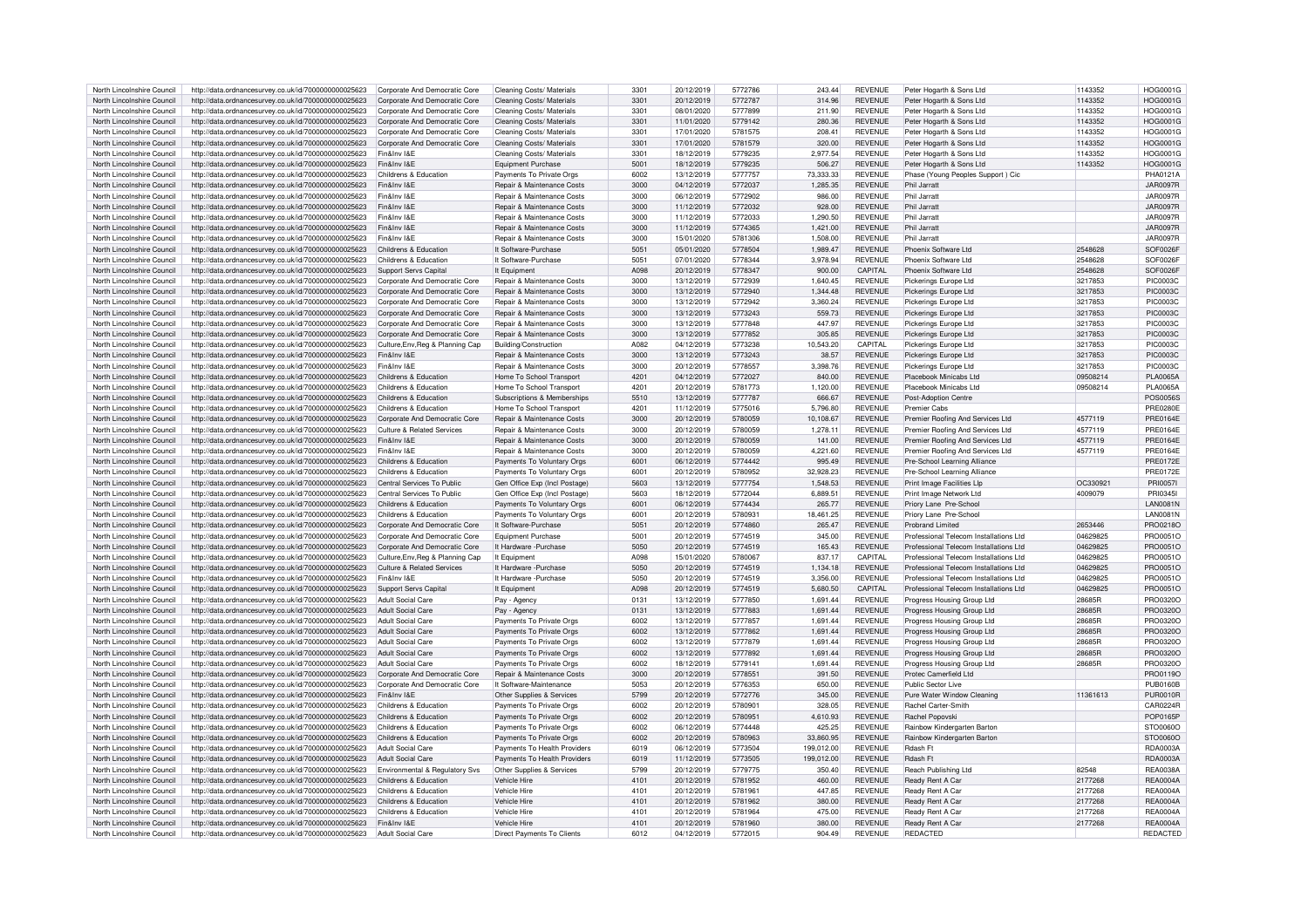| North Lincolnshire Council | http://data.ordnancesurvey.co.uk/id/7000000000025623                   | Adult Social Care        | Direct Payments To Clients        | 6012 | 04/12/2019 | 5772870 | 3,131.74 | <b>REVENUE</b> | REDACTED        | REDACTED        |
|----------------------------|------------------------------------------------------------------------|--------------------------|-----------------------------------|------|------------|---------|----------|----------------|-----------------|-----------------|
| North Lincolnshire Council | http://data.ordnancesurvey.co.uk/id/7000000000025623                   | <b>Adult Social Care</b> | <b>Direct Payments To Clients</b> | 6012 | 04/12/2019 | 5772874 | 661.88   | <b>REVENUE</b> | REDACTED        | REDACTED        |
| North Lincolnshire Council | http://data.ordnancesurvey.co.uk/id/7000000000025623                   | <b>Adult Social Care</b> | <b>Direct Payments To Clients</b> | 6012 | 04/12/2019 | 5772877 | 970.40   | <b>REVENUE</b> | REDACTED        | REDACTED        |
| North Lincolnshire Council | http://data.ordnancesurvey.co.uk/id/7000000000025623                   | Adult Social Care        | <b>Direct Payments To Clients</b> | 6012 | 04/12/2019 | 5772893 | 3.474.90 | <b>REVENUE</b> | <b>REDACTED</b> | <b>REDACTED</b> |
|                            |                                                                        |                          |                                   |      |            |         |          |                |                 |                 |
| North Lincolnshire Council | http://data.ordnancesurvey.co.uk/id/7000000000025623                   | <b>Adult Social Care</b> | Direct Payments To Clients        | 6012 | 04/12/2019 | 5773341 | 594.91   | <b>REVENUE</b> | REDACTED        | REDACTED        |
| North Lincolnshire Council | http://data.ordnancesurvey.co.uk/id/7000000000025623                   | <b>Adult Social Care</b> | Direct Payments To Clients        | 6012 | 04/12/2019 | 5773342 | 500.00   | <b>REVENUE</b> | REDACTED        | REDACTED        |
| North Lincolnshire Council | http://data.ordnancesurvey.co.uk/id/7000000000025623                   | <b>Adult Social Care</b> | Direct Payments To Clients        | 6012 | 04/12/2019 | 5773343 | 500.00   | <b>REVENUE</b> | <b>REDACTED</b> | REDACTED        |
| North Lincolnshire Council | http://data.ordnancesurvey.co.uk/id/7000000000025623                   | <b>Adult Social Care</b> | Direct Payments To Clients        | 6012 | 04/12/2019 | 5773345 | 750.00   | <b>REVENUE</b> | <b>REDACTED</b> | REDACTED        |
| North Lincolnshire Council | http://data.ordnancesurvey.co.uk/id/7000000000025623                   | <b>Adult Social Care</b> | <b>Direct Payments To Clients</b> | 6012 | 04/12/2019 | 5773355 | 318.36   | <b>REVENUE</b> | REDACTED        | <b>REDACTED</b> |
| North Lincolnshire Council | http://data.ordnancesurvey.co.uk/id/7000000000025623                   | Adult Social Care        | Direct Payments To Clients        | 6012 | 06/12/2019 | 5774047 | 318.36   | <b>REVENUE</b> | REDACTED        | REDACTED        |
| North Lincolnshire Council | http://data.ordnancesurvey.co.uk/id/7000000000025623                   | Adult Social Care        | <b>Direct Payments To Clients</b> | 6012 | 11/12/2019 | 5775087 | 1,058.20 | <b>REVENUE</b> | REDACTED        | REDACTED        |
| North Lincolnshire Council | http://data.ordnancesurvey.co.uk/id/7000000000025623                   | <b>Adult Social Care</b> | <b>Direct Payments To Clients</b> | 6012 | 11/12/2019 | 5775088 | 1,261.48 | <b>REVENUE</b> | REDACTED        | REDACTED        |
| North Lincolnshire Council | http://data.ordnancesurvey.co.uk/id/7000000000025623                   | Adult Social Care        | <b>Direct Payments To Clients</b> | 6012 | 11/12/2019 | 5775090 | 1,200.00 | <b>REVENUE</b> | <b>REDACTED</b> | REDACTED        |
|                            |                                                                        |                          |                                   |      |            |         |          |                |                 |                 |
| North Lincolnshire Council | http://data.ordnancesurvey.co.uk/id/7000000000025623                   | Adult Social Care        | <b>Direct Payments To Clients</b> | 6012 | 11/12/2019 | 5775091 | 2.396.00 | <b>REVENUE</b> | REDACTED        | REDACTED        |
| North Lincolnshire Council | http://data.ordnancesurvey.co.uk/id/7000000000025623                   | Adult Social Care        | Direct Payments To Clients        | 6012 | 11/12/2019 | 5775092 | 1,004.80 | <b>REVENUE</b> | <b>REDACTED</b> | REDACTED        |
| North Lincolnshire Council | http://data.ordnancesurvey.co.uk/id/7000000000025623                   | <b>Adult Social Care</b> | <b>Direct Payments To Clients</b> | 6012 | 11/12/2019 | 5775093 | 504.00   | <b>REVENUE</b> | REDACTED        | REDACTED        |
| North Lincolnshire Council | http://data.ordnancesurvey.co.uk/id/7000000000025623                   | <b>Adult Social Care</b> | <b>Direct Payments To Clients</b> | 6012 | 11/12/2019 | 5775094 | 2,361.32 | REVENUE        | REDACTED        | REDACTED        |
| North Lincolnshire Council | http://data.ordnancesurvey.co.uk/id/7000000000025623                   | <b>Adult Social Care</b> | <b>Direct Payments To Clients</b> | 6012 | 11/12/2019 | 5775095 | 891.92   | <b>REVENUE</b> | <b>REDACTED</b> | REDACTED        |
| North Lincolnshire Council | http://data.ordnancesurvey.co.uk/id/7000000000025623                   | <b>Adult Social Care</b> | <b>Direct Payments To Clients</b> | 6012 | 11/12/2019 | 5775096 | 703.36   | <b>REVENUE</b> | REDACTED        | REDACTED        |
| North Lincolnshire Council | http://data.ordnancesurvey.co.uk/id/7000000000025623                   | Adult Social Care        | Direct Payments To Clients        | 6012 | 11/12/2019 | 5775097 | 1,124.00 | <b>REVENUE</b> | REDACTED        | REDACTED        |
| North Lincolnshire Council | http://data.ordnancesurvey.co.uk/id/7000000000025623                   | <b>Adult Social Care</b> | Direct Payments To Clients        | 6012 | 11/12/2019 | 5775099 | 866.00   | <b>REVENUE</b> | <b>REDACTED</b> | REDACTED        |
| North Lincolnshire Council | http://data.ordnancesurvey.co.uk/id/7000000000025623                   | <b>Adult Social Care</b> | <b>Direct Payments To Clients</b> | 6012 | 11/12/2019 | 5775100 | 792.28   | <b>REVENUE</b> | REDACTED        | REDACTED        |
| North Lincolnshire Council | http://data.ordnancesurvey.co.uk/id/7000000000025623                   | Adult Social Care        | <b>Direct Payments To Clients</b> | 6012 | 11/12/2019 | 5775104 | 1,088.00 | <b>REVENUE</b> | <b>REDACTED</b> | REDACTED        |
|                            |                                                                        |                          |                                   |      |            |         |          |                |                 |                 |
| North Lincolnshire Council | http://data.ordnancesurvey.co.uk/id/7000000000025623                   | Adult Social Care        | Direct Payments To Clients        | 6012 | 11/12/2019 | 5775105 | 479.36   | <b>REVENUE</b> | REDACTED        | REDACTED        |
| North Lincolnshire Council | http://data.ordnancesurvey.co.uk/id/7000000000025623                   | Adult Social Care        | <b>Direct Payments To Clients</b> | 6012 | 11/12/2019 | 5775106 | 1,362.00 | <b>REVENUE</b> | REDACTED        | REDACTED        |
| North Lincolnshire Council | http://data.ordnancesurvey.co.uk/id/7000000000025623                   | <b>Adult Social Care</b> | Direct Payments To Clients        | 6012 | 11/12/2019 | 5775107 | 700.00   | <b>REVENUE</b> | REDACTED        | REDACTED        |
| North Lincolnshire Council | http://data.ordnancesurvey.co.uk/id/7000000000025623                   | <b>Adult Social Care</b> | <b>Direct Payments To Clients</b> | 6012 | 11/12/2019 | 5775108 | 570.08   | <b>REVENUE</b> | REDACTED        | REDACTED        |
| North Lincolnshire Council | http://data.ordnancesurvey.co.uk/id/7000000000025623                   | <b>Adult Social Care</b> | Direct Payments To Clients        | 6012 | 11/12/2019 | 5775109 | 1.332.00 | <b>REVENUE</b> | REDACTED        | REDACTED        |
| North Lincolnshire Council | http://data.ordnancesurvey.co.uk/id/7000000000025623                   | <b>Adult Social Care</b> | <b>Direct Payments To Clients</b> | 6012 | 11/12/2019 | 5775110 | 1.064.00 | <b>REVENUE</b> | REDACTED        | <b>REDACTED</b> |
| North Lincolnshire Council | http://data.ordnancesurvey.co.uk/id/7000000000025623                   | Adult Social Care        | <b>Direct Payments To Clients</b> | 6012 | 11/12/2019 | 5775111 | 1,162.60 | <b>REVENUE</b> | REDACTED        | REDACTED        |
| North Lincolnshire Council | http://data.ordnancesurvey.co.uk/id/7000000000025623                   | Adult Social Care        | Direct Payments To Clients        | 6012 | 11/12/2019 | 5775112 | 2,058.72 | <b>REVENUE</b> | REDACTED        | REDACTED        |
| North Lincolnshire Council | http://data.ordnancesurvey.co.uk/id/7000000000025623                   | Adult Social Care        | <b>Direct Payments To Clients</b> | 6012 | 11/12/2019 | 5775113 | 708.00   | <b>REVENUE</b> | REDACTED        | REDACTED        |
| North Lincolnshire Council | http://data.ordnancesurvey.co.uk/id/7000000000025623                   | Adult Social Care        | <b>Direct Payments To Clients</b> | 6012 | 11/12/2019 | 5775114 | 1,536.00 | <b>REVENUE</b> | REDACTED        | REDACTED        |
| North Lincolnshire Council | http://data.ordnancesurvey.co.uk/id/7000000000025623                   | Adult Social Care        | <b>Direct Payments To Clients</b> | 6012 | 11/12/2019 | 5775115 | 756.00   | <b>REVENUE</b> | REDACTED        | REDACTED        |
| North Lincolnshire Council | http://data.ordnancesurvey.co.uk/id/7000000000025623                   | <b>Adult Social Care</b> | <b>Direct Payments To Clients</b> | 6012 | 11/12/2019 | 5775117 | 956.12   | <b>REVENUE</b> | REDACTED        | REDACTED        |
|                            |                                                                        |                          |                                   |      |            |         |          |                |                 |                 |
| North Lincolnshire Council | http://data.ordnancesurvey.co.uk/id/7000000000025623                   | <b>Adult Social Care</b> | <b>Direct Payments To Clients</b> | 6012 | 11/12/2019 | 5775118 | 829.52   | REVENUE        | REDACTED        | REDACTED        |
| North Lincolnshire Council | http://data.ordnancesurvey.co.uk/id/7000000000025623                   | Adult Social Care        | <b>Direct Payments To Clients</b> | 6012 | 11/12/2019 | 5775121 | 1,162.20 | REVENUE        | REDACTED        | <b>REDACTED</b> |
| North Lincolnshire Council | http://data.ordnancesurvey.co.uk/id/7000000000025623                   | <b>Adult Social Care</b> | <b>Direct Payments To Clients</b> | 6012 | 11/12/2019 | 5775122 | 841.60   | <b>REVENUE</b> | REDACTED        | REDACTED        |
| North Lincolnshire Council | http://data.ordnancesurvey.co.uk/id/7000000000025623                   | <b>Adult Social Care</b> | Direct Payments To Clients        | 6012 | 11/12/2019 | 5775123 | 1.596.04 | <b>REVENUE</b> | REDACTED        | REDACTED        |
| North Lincolnshire Council | http://data.ordnancesurvey.co.uk/id/7000000000025623                   | <b>Adult Social Care</b> | Direct Payments To Clients        | 6012 | 11/12/2019 | 5775124 | 1,584.08 | <b>REVENUE</b> | REDACTED        | REDACTED        |
| North Lincolnshire Council | http://data.ordnancesurvey.co.uk/id/7000000000025623                   | <b>Adult Social Care</b> | <b>Direct Payments To Clients</b> | 6012 | 11/12/2019 | 5775125 | 1,594.00 | <b>REVENUE</b> | REDACTED        | REDACTED        |
| North Lincolnshire Council | http://data.ordnancesurvey.co.uk/id/7000000000025623                   | Adult Social Care        | Direct Payments To Clients        | 6012 | 11/12/2019 | 5775126 | 729.64   | <b>REVENUE</b> | REDACTED        | <b>REDACTED</b> |
| North Lincolnshire Council | http://data.ordnancesurvey.co.uk/id/7000000000025623                   | <b>Adult Social Care</b> | <b>Direct Payments To Clients</b> | 6012 | 11/12/2019 | 5775127 | 600.00   | <b>REVENUE</b> | REDACTED        | REDACTED        |
| North Lincolnshire Council | http://data.ordnancesurvey.co.uk/id/7000000000025623                   | Adult Social Care        | <b>Direct Payments To Clients</b> | 6012 | 11/12/2019 | 5775128 | 523.20   | <b>REVENUE</b> | REDACTED        | REDACTED        |
| North Lincolnshire Council | http://data.ordnancesurvey.co.uk/id/7000000000025623                   | <b>Adult Social Care</b> | Direct Payments To Clients        | 6012 | 11/12/2019 | 5775130 | 1,037.20 | <b>REVENUE</b> | REDACTED        | REDACTED        |
| North Lincolnshire Council | http://data.ordnancesurvey.co.uk/id/7000000000025623                   | <b>Adult Social Care</b> | <b>Direct Payments To Clients</b> | 6012 | 11/12/2019 | 5775133 | 684.32   | <b>REVENUE</b> | REDACTED        | REDACTED        |
| North Lincolnshire Council | http://data.ordnancesurvey.co.uk/id/7000000000025623                   | Adult Social Care        | Direct Payments To Clients        | 6012 | 11/12/2019 | 5775134 | 1,100.00 | <b>REVENUE</b> | REDACTED        | REDACTED        |
| North Lincolnshire Council | http://data.ordnancesurvey.co.uk/id/7000000000025623                   | Adult Social Care        | <b>Direct Payments To Clients</b> | 6012 | 11/12/2019 | 5775135 | 855.68   | <b>REVENUE</b> | REDACTED        | REDACTED        |
|                            |                                                                        |                          |                                   |      |            |         |          |                |                 |                 |
| North Lincolnshire Council | http://data.ordnancesurvey.co.uk/id/7000000000025623                   | Adult Social Care        | Direct Payments To Clients        | 6012 | 11/12/2019 | 5775136 | 800.76   | <b>REVENUE</b> | <b>REDACTED</b> | REDACTED        |
| North Lincolnshire Council | http://data.ordnancesurvey.co.uk/id/7000000000025623                   | Adult Social Care        | Direct Payments To Clients        | 6012 | 11/12/2019 | 5775137 | 600.00   | <b>REVENUE</b> | REDACTED        | REDACTED        |
| North Lincolnshire Council | http://data.ordnancesurvey.co.uk/id/7000000000025623                   | Adult Social Care        | <b>Direct Payments To Clients</b> | 6012 | 11/12/2019 | 5775138 | 1,603.68 | <b>REVENUE</b> | REDACTED        | REDACTED        |
| North Lincolnshire Council | http://data.ordnancesurvey.co.uk/id/7000000000025623                   | <b>Adult Social Care</b> | Direct Payments To Clients        | 6012 | 11/12/2019 | 5775139 | 1,671.84 | <b>REVENUE</b> | <b>REDACTED</b> | REDACTED        |
| North Lincolnshire Council | http://data.ordnancesurvey.co.uk/id/7000000000025623                   | Adult Social Care        | <b>Direct Payments To Clients</b> | 6012 | 11/12/2019 | 5775140 | 461.40   | <b>REVENUE</b> | REDACTED        | REDACTED        |
| North Lincolnshire Council | http://data.ordnancesurvey.co.uk/id/7000000000025623                   | <b>Adult Social Care</b> | Direct Payments To Clients        | 6012 | 11/12/2019 | 5775141 | 540.00   | <b>REVENUE</b> | REDACTED        | REDACTED        |
| North Lincolnshire Council | http://data.ordnancesurvey.co.uk/id/7000000000025623                   | <b>Adult Social Care</b> | Direct Payments To Clients        | 6012 | 11/12/2019 | 5775142 | 280.00   | <b>REVENUE</b> | <b>REDACTED</b> | REDACTED        |
| North Lincolnshire Council | http://data.ordnancesurvey.co.uk/id/7000000000025623                   | <b>Adult Social Care</b> | <b>Direct Payments To Clients</b> | 6012 | 11/12/2019 | 5775143 | 1,208.00 | <b>REVENUE</b> | <b>REDACTED</b> | <b>REDACTED</b> |
| North Lincolnshire Council | http://data.ordnancesurvey.co.uk/id/7000000000025623                   | <b>Adult Social Care</b> | <b>Direct Payments To Clients</b> | 6012 | 11/12/2019 | 5775144 | 1,143.68 | <b>REVENUE</b> | <b>REDACTED</b> | REDACTED        |
| North Lincolnshire Council | http://data.ordnancesurvey.co.uk/id/7000000000025623                   | Adult Social Care        | <b>Direct Payments To Clients</b> | 6012 | 11/12/2019 | 5775145 | 1.102.44 | <b>REVENUE</b> | REDACTED        | REDACTED        |
| North Lincolnshire Council | http://data.ordnancesurvey.co.uk/id/7000000000025623                   | Adult Social Care        | Direct Payments To Clients        | 6012 | 11/12/2019 | 5775146 | 508.00   | <b>REVENUE</b> | <b>REDACTED</b> | REDACTED        |
| North Lincolnshire Council | http://data.ordnancesurvey.co.uk/id/7000000000025623                   | <b>Adult Social Care</b> | <b>Direct Payments To Clients</b> | 6012 | 11/12/2019 | 5775147 | 1,488.32 | <b>REVENUE</b> | REDACTED        | REDACTED        |
| North Lincolnshire Council | http://data.ordnancesurvey.co.uk/id/7000000000025623                   | <b>Adult Social Care</b> | <b>Direct Payments To Clients</b> | 6012 | 11/12/2019 | 5775148 | 1,320.00 | REVENUE        | REDACTED        | REDACTED        |
| North Lincolnshire Council | http://data.ordnancesurvey.co.uk/id/7000000000025623                   | Adult Social Care        | <b>Direct Payments To Clients</b> | 6012 | 11/12/2019 | 5775150 | 877.00   | <b>REVENUE</b> | <b>REDACTED</b> | REDACTED        |
|                            |                                                                        |                          |                                   |      |            |         |          |                |                 |                 |
| North Lincolnshire Council | http://data.ordnancesurvey.co.uk/id/7000000000025623                   | <b>Adult Social Care</b> | <b>Direct Payments To Clients</b> | 6012 | 11/12/2019 | 5775153 | 594.00   | <b>REVENUE</b> | REDACTED        | <b>REDACTED</b> |
| North Lincolnshire Council | http://data.ordnancesurvey.co.uk/id/7000000000025623                   | Adult Social Care        | Direct Payments To Clients        | 6012 | 11/12/2019 | 5775154 | 930.00   | <b>REVENUE</b> | REDACTED        | REDACTED        |
| North Lincolnshire Council | http://data.ordnancesurvey.co.uk/id/7000000000025623                   | <b>Adult Social Care</b> | <b>Direct Payments To Clients</b> | 6012 | 11/12/2019 | 5775155 | 759.72   | <b>REVENUE</b> | <b>REDACTED</b> | REDACTED        |
| North Lincolnshire Council | http://data.ordnancesurvey.co.uk/id/7000000000025623                   | <b>Adult Social Care</b> | <b>Direct Payments To Clients</b> | 6012 | 11/12/2019 | 5775156 | 1,237.52 | <b>REVENUE</b> | REDACTED        | REDACTED        |
| North Lincolnshire Council | http://data.ordnancesurvey.co.uk/id/7000000000025623                   | <b>Adult Social Care</b> | <b>Direct Payments To Clients</b> | 6012 | 11/12/2019 | 5775157 | 510.88   | <b>REVENUE</b> | <b>REDACTED</b> | REDACTED        |
| North Lincolnshire Council | http://data.ordnancesurvey.co.uk/id/7000000000025623                   | <b>Adult Social Care</b> | <b>Direct Payments To Clients</b> | 6012 | 11/12/2019 | 5775159 | 912.00   | <b>REVENUE</b> | REDACTED        | REDACTED        |
| North Lincolnshire Council | http://data.ordnancesurvey.co.uk/id/7000000000025623                   | <b>Adult Social Care</b> | <b>Direct Payments To Clients</b> | 6012 | 11/12/2019 | 5775160 | 659.20   | <b>REVENUE</b> | REDACTED        | REDACTED        |
| North Lincolnshire Council | http://data.ordnancesurvey.co.uk/id/7000000000025623                   | Adult Social Care        | <b>Direct Payments To Clients</b> | 6012 | 11/12/2019 | 5775161 | 1.660.00 | <b>REVENUE</b> | REDACTED        | REDACTED        |
| North Lincolnshire Council | http://data.ordnancesurvey.co.uk/id/7000000000025623 Adult Social Care |                          | <b>Direct Payments To Clients</b> | 6012 | 11/12/2019 | 5775162 | 848.96   | <b>REVENUE</b> | <b>REDACTED</b> | REDACTED        |
|                            |                                                                        |                          |                                   |      |            |         |          |                |                 |                 |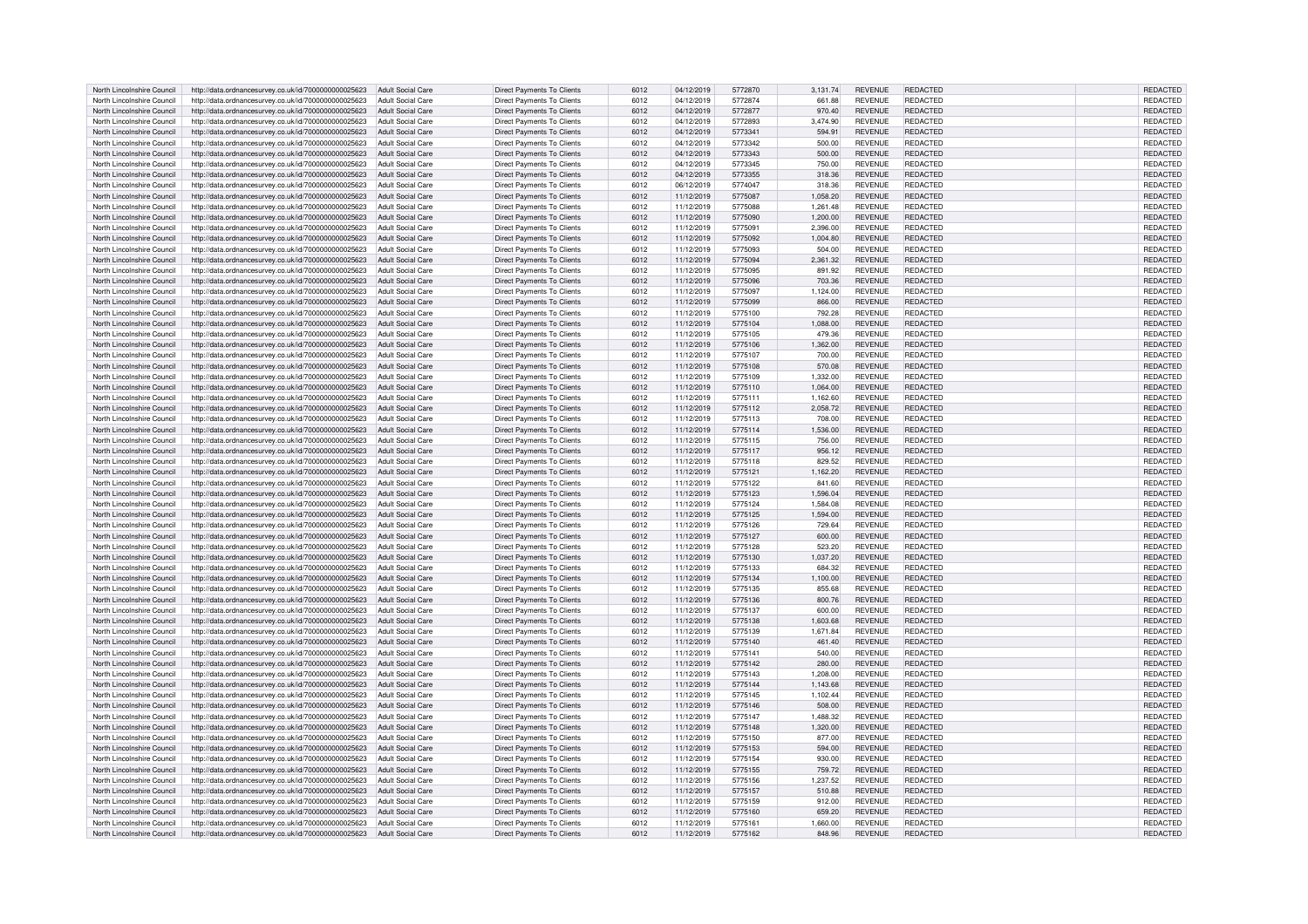| North Lincolnshire Council | http://data.ordnancesurvey.co.uk/id/7000000000025623                   | Adult Social Care        | <b>Direct Payments To Clients</b> | 6012 | 11/12/2019 | 5775163 | 600.00   | <b>REVENUE</b> | REDACTED        | REDACTED        |
|----------------------------|------------------------------------------------------------------------|--------------------------|-----------------------------------|------|------------|---------|----------|----------------|-----------------|-----------------|
|                            |                                                                        |                          |                                   |      |            |         |          |                |                 |                 |
| North Lincolnshire Council | http://data.ordnancesurvey.co.uk/id/7000000000025623                   | Adult Social Care        | <b>Direct Payments To Clients</b> | 6012 | 11/12/2019 | 5775165 | 1.564.96 | <b>REVENUE</b> | REDACTED        | <b>REDACTED</b> |
| North Lincolnshire Council | http://data.ordnancesurvey.co.uk/id/7000000000025623                   | Adult Social Care        | Direct Payments To Clients        | 6012 | 11/12/2019 | 5775166 | 3,562.92 | <b>REVENUE</b> | REDACTED        | <b>REDACTED</b> |
| North Lincolnshire Council | http://data.ordnancesurvey.co.uk/id/7000000000025623                   | Adult Social Care        | <b>Direct Payments To Clients</b> | 6012 | 11/12/2019 | 5775168 | 1,000.00 | <b>REVENUE</b> | <b>REDACTED</b> | <b>REDACTED</b> |
| North Lincolnshire Council | http://data.ordnancesurvey.co.uk/id/7000000000025623                   | <b>Adult Social Care</b> | Direct Payments To Clients        | 6012 | 11/12/2019 | 5775169 | 3.827.04 | <b>REVENUE</b> | REDACTED        | REDACTED        |
|                            |                                                                        |                          |                                   |      |            |         |          |                |                 |                 |
| North Lincolnshire Council | http://data.ordnancesurvey.co.uk/id/7000000000025623                   | <b>Adult Social Care</b> | <b>Direct Payments To Clients</b> | 6012 | 11/12/2019 | 5775170 | 3,360.00 | <b>REVENUE</b> | <b>REDACTED</b> | REDACTED        |
| North Lincolnshire Council | http://data.ordnancesurvey.co.uk/id/7000000000025623                   | <b>Adult Social Care</b> | <b>Direct Payments To Clients</b> | 6012 | 11/12/2019 | 5775171 | 600.00   | <b>REVENUE</b> | REDACTED        | REDACTED        |
| North Lincolnshire Council | http://data.ordnancesurvey.co.uk/id/7000000000025623                   | <b>Adult Social Care</b> | <b>Direct Payments To Clients</b> | 6012 | 11/12/2019 | 5775172 | 441.60   | <b>REVENUE</b> | <b>REDACTED</b> | <b>REDACTED</b> |
|                            |                                                                        |                          |                                   |      |            |         |          |                | <b>REDACTED</b> |                 |
| North Lincolnshire Council | http://data.ordnancesurvey.co.uk/id/7000000000025623                   | Adult Social Care        | Direct Payments To Clients        | 6012 | 11/12/2019 | 5775173 | 1.809.24 | <b>REVENUE</b> |                 | <b>REDACTED</b> |
| North Lincolnshire Council | http://data.ordnancesurvey.co.uk/id/7000000000025623                   | Adult Social Care        | Direct Payments To Clients        | 6012 | 11/12/2019 | 5775174 | 1,055.68 | <b>REVENUE</b> | REDACTED        | REDACTED        |
| North Lincolnshire Council | http://data.ordnancesurvey.co.uk/id/7000000000025623                   | Adult Social Care        | Direct Payments To Clients        | 6012 | 11/12/2019 | 5775175 | 1,235.68 | <b>REVENUE</b> | REDACTED        | <b>REDACTED</b> |
| North Lincolnshire Council | http://data.ordnancesurvey.co.uk/id/7000000000025623                   | Adult Social Care        | <b>Direct Payments To Clients</b> | 6012 | 11/12/2019 | 5775176 | 1,487.80 | <b>REVENUE</b> | REDACTED        | REDACTED        |
|                            |                                                                        |                          |                                   |      |            |         |          |                |                 |                 |
| North Lincolnshire Council | http://data.ordnancesurvey.co.uk/id/7000000000025623                   | Adult Social Care        | Direct Payments To Clients        | 6012 | 11/12/2019 | 5775177 | 949.20   | <b>REVENUE</b> | REDACTED        | <b>REDACTED</b> |
| North Lincolnshire Council | http://data.ordnancesurvey.co.uk/id/7000000000025623                   | Adult Social Care        | Direct Payments To Clients        | 6012 | 11/12/2019 | 5775178 | 760.00   | <b>REVENUE</b> | REDACTED        | REDACTED        |
| North Lincolnshire Council | http://data.ordnancesurvey.co.uk/id/7000000000025623                   | <b>Adult Social Care</b> | Direct Payments To Clients        | 6012 | 11/12/2019 | 5775179 | 1,519.32 | <b>REVENUE</b> | REDACTED        | REDACTED        |
|                            |                                                                        |                          |                                   |      |            |         |          |                |                 |                 |
| North Lincolnshire Council | http://data.ordnancesurvey.co.uk/id/7000000000025623                   | <b>Adult Social Care</b> | Direct Payments To Clients        | 6012 | 11/12/2019 | 5775180 | 479.36   | <b>REVENUE</b> | REDACTED        | REDACTED        |
| North Lincolnshire Council | http://data.ordnancesurvey.co.uk/id/7000000000025623                   | <b>Adult Social Care</b> | <b>Direct Payments To Clients</b> | 6012 | 11/12/2019 | 5775181 | 1,316.76 | <b>REVENUE</b> | <b>REDACTED</b> | REDACTED        |
| North Lincolnshire Council | http://data.ordnancesurvey.co.uk/id/7000000000025623                   | <b>Adult Social Care</b> | Direct Payments To Clients        | 6012 | 11/12/2019 | 5775182 | 1,178.44 | <b>REVENUE</b> | <b>REDACTED</b> | <b>REDACTED</b> |
| North Lincolnshire Council | http://data.ordnancesurvey.co.uk/id/7000000000025623                   | <b>Adult Social Care</b> | Direct Payments To Clients        | 6012 | 11/12/2019 | 5775183 | 656.80   | <b>REVENUE</b> | <b>REDACTED</b> | REDACTED        |
|                            |                                                                        |                          |                                   |      |            |         |          |                |                 |                 |
| North Lincolnshire Council | http://data.ordnancesurvey.co.uk/id/7000000000025623                   | <b>Adult Social Care</b> | <b>Direct Payments To Clients</b> | 6012 | 11/12/2019 | 5775184 | 864.76   | <b>REVENUE</b> | REDACTED        | REDACTED        |
| North Lincolnshire Council | http://data.ordnancesurvey.co.uk/id/7000000000025623                   | Adult Social Care        | <b>Direct Payments To Clients</b> | 6012 | 11/12/2019 | 5775185 | 1,515.52 | <b>REVENUE</b> | REDACTED        | REDACTED        |
| North Lincolnshire Council | http://data.ordnancesurvey.co.uk/id/7000000000025623                   | Adult Social Care        | <b>Direct Payments To Clients</b> | 6012 | 11/12/2019 | 5775186 | 1,200.00 | <b>REVENUE</b> | REDACTED        | REDACTED        |
|                            |                                                                        |                          |                                   |      |            |         |          |                |                 |                 |
| North Lincolnshire Council | http://data.ordnancesurvey.co.uk/id/7000000000025623                   | <b>Adult Social Care</b> | <b>Direct Payments To Clients</b> | 6012 | 11/12/2019 | 5775187 | 1,612.00 | <b>REVENUE</b> | REDACTED        | REDACTED        |
| North Lincolnshire Council | http://data.ordnancesurvey.co.uk/id/7000000000025623                   | <b>Adult Social Care</b> | Direct Payments To Clients        | 6012 | 11/12/2019 | 5775188 | 2,634.04 | <b>REVENUE</b> | <b>REDACTED</b> | REDACTED        |
| North Lincolnshire Council | http://data.ordnancesurvey.co.uk/id/7000000000025623                   | Adult Social Care        | Direct Payments To Clients        | 6012 | 11/12/2019 | 5775189 | 1,680.00 | <b>REVENUE</b> | REDACTED        | REDACTED        |
| North Lincolnshire Council | http://data.ordnancesurvey.co.uk/id/7000000000025623                   | <b>Adult Social Care</b> | <b>Direct Payments To Clients</b> | 6012 | 11/12/2019 | 5775191 | 1,249.60 | <b>REVENUE</b> | REDACTED        | REDACTED        |
|                            |                                                                        |                          |                                   |      |            |         |          |                |                 |                 |
| North Lincolnshire Council | http://data.ordnancesurvey.co.uk/id/7000000000025623                   | Adult Social Care        | Direct Payments To Clients        | 6012 | 11/12/2019 | 5775192 | 488.44   | <b>REVENUE</b> | <b>REDACTED</b> | <b>REDACTED</b> |
| North Lincolnshire Council | http://data.ordnancesurvey.co.uk/id/7000000000025623                   | Adult Social Care        | <b>Direct Payments To Clients</b> | 6012 | 11/12/2019 | 5775193 | 987.68   | <b>REVENUE</b> | <b>REDACTED</b> | <b>REDACTED</b> |
| North Lincolnshire Council | http://data.ordnancesurvey.co.uk/id/7000000000025623                   | Adult Social Care        | Direct Payments To Clients        | 6012 | 11/12/2019 | 5775194 | 1,100.00 | <b>REVENUE</b> | <b>REDACTED</b> | <b>REDACTED</b> |
|                            |                                                                        |                          |                                   |      |            |         |          |                |                 |                 |
| North Lincolnshire Council | http://data.ordnancesurvey.co.uk/id/7000000000025623                   | Adult Social Care        | Direct Payments To Clients        | 6012 | 11/12/2019 | 5775196 | 1,598.64 | <b>REVENUE</b> | REDACTED        | REDACTED        |
| North Lincolnshire Council | http://data.ordnancesurvey.co.uk/id/7000000000025623                   | Adult Social Care        | <b>Direct Payments To Clients</b> | 6012 | 11/12/2019 | 5775197 | 1,082.36 | <b>REVENUE</b> | REDACTED        | REDACTED        |
| North Lincolnshire Council | http://data.ordnancesurvey.co.uk/id/7000000000025623                   | Adult Social Care        | <b>Direct Payments To Clients</b> | 6012 | 11/12/2019 | 5775198 | 1,139.36 | <b>REVENUE</b> | REDACTED        | REDACTED        |
| North Lincolnshire Council | http://data.ordnancesurvey.co.uk/id/7000000000025623                   | Adult Social Care        | Direct Payments To Clients        | 6012 | 11/12/2019 | 5775199 | 2,194.84 | <b>REVENUE</b> | <b>REDACTED</b> | REDACTED        |
|                            |                                                                        |                          |                                   |      |            |         |          |                |                 |                 |
| North Lincolnshire Council | http://data.ordnancesurvey.co.uk/id/7000000000025623                   | Adult Social Care        | Direct Payments To Clients        | 6012 | 11/12/2019 | 5775200 | 560.00   | <b>REVENUE</b> | REDACTED        | REDACTED        |
| North Lincolnshire Council | http://data.ordnancesurvey.co.uk/id/7000000000025623                   | Adult Social Care        | Direct Payments To Clients        | 6012 | 11/12/2019 | 5775201 | 685.40   | <b>REVENUE</b> | REDACTED        | REDACTED        |
| North Lincolnshire Council | http://data.ordnancesurvey.co.uk/id/7000000000025623                   | <b>Adult Social Care</b> | Direct Payments To Clients        | 6012 | 11/12/2019 | 5775203 | 1,676.00 | <b>REVENUE</b> | <b>REDACTED</b> | REDACTED        |
|                            |                                                                        |                          |                                   |      |            |         |          |                |                 |                 |
| North Lincolnshire Council | http://data.ordnancesurvey.co.uk/id/7000000000025623                   | <b>Adult Social Care</b> | <b>Direct Payments To Clients</b> | 6012 | 11/12/2019 | 5775204 | 2,270.56 | <b>REVENUE</b> | REDACTED        | REDACTED        |
| North Lincolnshire Council | http://data.ordnancesurvey.co.uk/id/7000000000025623                   | Adult Social Care        | Direct Payments To Clients        | 6012 | 11/12/2019 | 5775205 | 1,945.48 | <b>REVENUE</b> | <b>REDACTED</b> | REDACTED        |
| North Lincolnshire Council | http://data.ordnancesurvey.co.uk/id/7000000000025623                   | <b>Adult Social Care</b> | Direct Payments To Clients        | 6012 | 11/12/2019 | 5775206 | 684.80   | <b>REVENUE</b> | REDACTED        | REDACTED        |
| North Lincolnshire Council | http://data.ordnancesurvey.co.uk/id/7000000000025623                   | <b>Adult Social Care</b> | <b>Direct Payments To Clients</b> | 6012 | 11/12/2019 | 5775209 | 361.44   | <b>REVENUE</b> | REDACTED        | REDACTED        |
|                            |                                                                        |                          |                                   |      |            |         |          |                |                 |                 |
| North Lincolnshire Council | http://data.ordnancesurvey.co.uk/id/7000000000025623                   | Adult Social Care        | <b>Direct Payments To Clients</b> | 6012 | 11/12/2019 | 5775210 | 720.96   | <b>REVENUE</b> | REDACTED        | REDACTED        |
| North Lincolnshire Council | http://data.ordnancesurvey.co.uk/id/7000000000025623                   | <b>Adult Social Care</b> | <b>Direct Payments To Clients</b> | 6012 | 11/12/2019 | 5775211 | 2,139.80 | <b>REVENUE</b> | REDACTED        | REDACTED        |
| North Lincolnshire Council | http://data.ordnancesurvey.co.uk/id/7000000000025623                   | Adult Social Care        | Direct Payments To Clients        | 6012 | 11/12/2019 | 5775212 | 2.550.64 | <b>REVENUE</b> | REDACTED        | <b>REDACTED</b> |
|                            |                                                                        |                          |                                   |      |            |         |          |                |                 |                 |
| North Lincolnshire Council | http://data.ordnancesurvey.co.uk/id/7000000000025623                   | <b>Adult Social Care</b> | Direct Payments To Clients        | 6012 | 11/12/2019 | 5775214 | 909.44   | <b>REVENUE</b> | <b>REDACTED</b> | REDACTED        |
| North Lincolnshire Council | http://data.ordnancesurvey.co.uk/id/7000000000025623                   | <b>Adult Social Care</b> | Direct Payments To Clients        | 6012 | 11/12/2019 | 5775215 | 726.80   | <b>REVENUE</b> | <b>REDACTED</b> | <b>REDACTED</b> |
| North Lincolnshire Council | http://data.ordnancesurvey.co.uk/id/7000000000025623                   | <b>Adult Social Care</b> | <b>Direct Payments To Clients</b> | 6012 | 11/12/2019 | 5775216 | 912.00   | <b>REVENUE</b> | REDACTED        | REDACTED        |
| North Lincolnshire Council | http://data.ordnancesurvey.co.uk/id/7000000000025623                   | Adult Social Care        | Direct Payments To Clients        | 6012 | 11/12/2019 | 5775217 | 2,101.68 | <b>REVENUE</b> | <b>REDACTED</b> | REDACTED        |
|                            |                                                                        |                          |                                   |      |            |         |          |                |                 |                 |
| North Lincolnshire Council | http://data.ordnancesurvey.co.uk/id/7000000000025623                   | Adult Social Care        | <b>Direct Payments To Clients</b> | 6012 | 11/12/2019 | 5775218 | 839.08   | <b>REVENUE</b> | <b>REDACTED</b> | REDACTED        |
| North Lincolnshire Council | http://data.ordnancesurvey.co.uk/id/7000000000025623                   | Adult Social Care        | Direct Payments To Clients        | 6012 | 11/12/2019 | 5775220 | 460.00   | <b>REVENUE</b> | <b>REDACTED</b> | <b>REDACTED</b> |
| North Lincolnshire Council | http://data.ordnancesurvey.co.uk/id/7000000000025623                   | Adult Social Care        | Direct Payments To Clients        | 6012 | 11/12/2019 | 5775221 | 2,962.60 | <b>REVENUE</b> | REDACTED        | REDACTED        |
| North Lincolnshire Council | http://data.ordnancesurvey.co.uk/id/7000000000025623                   | Adult Social Care        | <b>Direct Payments To Clients</b> | 6012 | 11/12/2019 | 5775223 | 3,080.28 | <b>REVENUE</b> | REDACTED        | REDACTED        |
|                            |                                                                        |                          |                                   |      |            |         |          |                |                 |                 |
| North Lincolnshire Council | http://data.ordnancesurvey.co.uk/id/7000000000025623                   | Adult Social Care        | <b>Direct Payments To Clients</b> | 6012 | 11/12/2019 | 5775224 | 840.00   | <b>REVENUE</b> | REDACTED        | REDACTED        |
| North Lincolnshire Council | http://data.ordnancesurvey.co.uk/id/7000000000025623                   | Adult Social Care        | Direct Payments To Clients        | 6012 | 11/12/2019 | 5775225 | 652.00   | <b>REVENUE</b> | REDACTED        | <b>REDACTED</b> |
| North Lincolnshire Council | http://data.ordnancesurvey.co.uk/id/7000000000025623                   | Adult Social Care        | Direct Payments To Clients        | 6012 | 11/12/2019 | 5775226 | 978.64   | <b>REVENUE</b> | <b>REDACTED</b> | REDACTED        |
|                            |                                                                        |                          |                                   |      |            |         |          |                |                 |                 |
| North Lincolnshire Council | http://data.ordnancesurvey.co.uk/id/7000000000025623                   | <b>Adult Social Care</b> | Direct Payments To Clients        | 6012 | 11/12/2019 | 5775227 | 1,172.00 | <b>REVENUE</b> | REDACTED        | REDACTED        |
| North Lincolnshire Council | http://data.ordnancesurvey.co.uk/id/7000000000025623                   | <b>Adult Social Care</b> | <b>Direct Payments To Clients</b> | 6012 | 11/12/2019 | 5775228 | 1,498.00 | <b>REVENUE</b> | REDACTED        | REDACTED        |
| North Lincolnshire Council | http://data.ordnancesurvey.co.uk/id/7000000000025623                   | <b>Adult Social Care</b> | <b>Direct Payments To Clients</b> | 6012 | 11/12/2019 | 5775229 | 1,618.40 | <b>REVENUE</b> | REDACTED        | REDACTED        |
| North Lincolnshire Council | http://data.ordnancesurvey.co.uk/id/7000000000025623                   | Adult Social Care        | Direct Payments To Clients        | 6012 | 11/12/2019 | 5775230 | 2,438.68 | <b>REVENUE</b> | <b>REDACTED</b> | <b>REDACTED</b> |
|                            |                                                                        |                          |                                   |      |            |         |          |                |                 |                 |
| North Lincolnshire Council | http://data.ordnancesurvey.co.uk/id/7000000000025623                   | <b>Adult Social Care</b> | Direct Payments To Clients        | 6012 | 11/12/2019 | 5775231 | 1,765.28 | <b>REVENUE</b> | REDACTED        | REDACTED        |
| North Lincolnshire Council | http://data.ordnancesurvey.co.uk/id/7000000000025623                   | <b>Adult Social Care</b> | Direct Payments To Clients        | 6012 | 11/12/2019 | 5775233 | 524.00   | <b>REVENUE</b> | REDACTED        | REDACTED        |
| North Lincolnshire Council | http://data.ordnancesurvey.co.uk/id/7000000000025623                   | Adult Social Care        | Direct Payments To Clients        | 6012 | 11/12/2019 | 5775234 | 2,720.00 | <b>REVENUE</b> | REDACTED        | REDACTED        |
| North Lincolnshire Council | http://data.ordnancesurvey.co.uk/id/7000000000025623                   | <b>Adult Social Care</b> | <b>Direct Payments To Clients</b> | 6012 | 11/12/2019 | 5775235 | 4,135.24 | <b>REVENUE</b> | REDACTED        | REDACTED        |
|                            |                                                                        |                          |                                   |      |            |         |          |                |                 |                 |
| North Lincolnshire Council | http://data.ordnancesurvey.co.uk/id/7000000000025623                   | Adult Social Care        | Direct Payments To Clients        | 6012 | 11/12/2019 | 5775236 | 627.20   | <b>REVENUE</b> | REDACTED        | <b>REDACTED</b> |
| North Lincolnshire Council | http://data.ordnancesurvey.co.uk/id/7000000000025623                   | Adult Social Care        | Direct Payments To Clients        | 6012 | 11/12/2019 | 5775237 | 1,505.76 | <b>REVENUE</b> | REDACTED        | REDACTED        |
| North Lincolnshire Council | http://data.ordnancesurvey.co.uk/id/7000000000025623                   | <b>Adult Social Care</b> | <b>Direct Payments To Clients</b> | 6012 | 11/12/2019 | 5775238 | 1,370.92 | <b>REVENUE</b> | REDACTED        | REDACTED        |
|                            |                                                                        |                          |                                   |      |            |         |          |                |                 |                 |
| North Lincolnshire Council | http://data.ordnancesurvey.co.uk/id/7000000000025623                   | <b>Adult Social Care</b> | Direct Payments To Clients        | 6012 | 11/12/2019 | 5775239 | 456.00   | <b>REVENUE</b> | REDACTED        | REDACTED        |
| North Lincolnshire Council | http://data.ordnancesurvey.co.uk/id/7000000000025623                   | <b>Adult Social Care</b> | Direct Payments To Clients        | 6012 | 11/12/2019 | 5775240 | 1,376.68 | <b>REVENUE</b> | <b>REDACTED</b> | REDACTED        |
| North Lincolnshire Council | http://data.ordnancesurvey.co.uk/id/7000000000025623                   | <b>Adult Social Care</b> | <b>Direct Payments To Clients</b> | 6012 | 11/12/2019 | 5775241 | 966.68   | <b>REVENUE</b> | REDACTED        | REDACTED        |
| North Lincolnshire Council | http://data.ordnancesurvey.co.uk/id/7000000000025623                   | <b>Adult Social Care</b> | Direct Payments To Clients        | 6012 | 11/12/2019 | 5775242 | 411.44   | <b>REVENUE</b> | <b>REDACTED</b> | <b>REDACTED</b> |
|                            |                                                                        |                          |                                   |      |            |         |          |                |                 |                 |
| North Lincolnshire Council | http://data.ordnancesurvey.co.uk/id/7000000000025623                   | <b>Adult Social Care</b> | Direct Payments To Clients        | 6012 | 11/12/2019 | 5775243 | 9,680.00 | <b>REVENUE</b> | <b>REDACTED</b> | REDACTED        |
| North Lincolnshire Council | http://data.ordnancesurvey.co.uk/id/7000000000025623 Adult Social Care |                          | <b>Direct Payments To Clients</b> | 6012 | 11/12/2019 | 5775244 | 1,180.00 | <b>REVENUE</b> | REDACTED        | REDACTED        |
|                            |                                                                        |                          |                                   |      |            |         |          |                |                 |                 |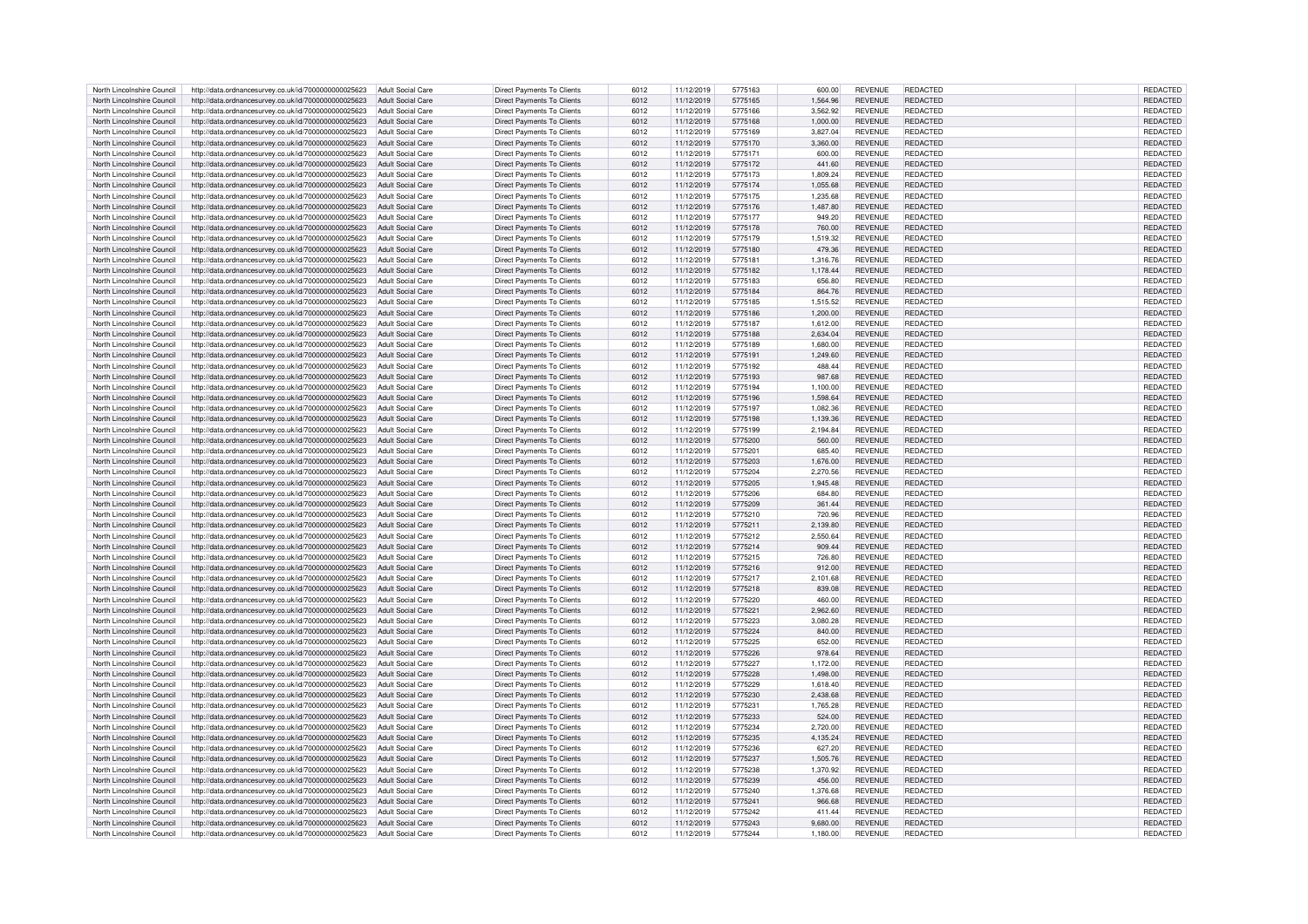| North Lincolnshire Council | http://data.ordnancesurvey.co.uk/id/7000000000025623                   | Adult Social Care        | <b>Direct Payments To Clients</b> | 6012 | 11/12/2019 | 5775245 | 1,601.00  | <b>REVENUE</b> | REDACTED        | REDACTED        |
|----------------------------|------------------------------------------------------------------------|--------------------------|-----------------------------------|------|------------|---------|-----------|----------------|-----------------|-----------------|
| North Lincolnshire Council | http://data.ordnancesurvey.co.uk/id/7000000000025623                   | Adult Social Care        | <b>Direct Payments To Clients</b> | 6012 | 11/12/2019 | 5775246 | 2.150.56  | <b>REVENUE</b> | REDACTED        | <b>REDACTED</b> |
| North Lincolnshire Council | http://data.ordnancesurvey.co.uk/id/7000000000025623                   | <b>Adult Social Care</b> | Direct Payments To Clients        | 6012 | 11/12/2019 | 5775247 | 856.72    | <b>REVENUE</b> | REDACTED        | REDACTED        |
|                            |                                                                        |                          |                                   |      |            |         |           |                |                 |                 |
| North Lincolnshire Council | http://data.ordnancesurvey.co.uk/id/7000000000025623                   | <b>Adult Social Care</b> | <b>Direct Payments To Clients</b> | 6012 | 11/12/2019 | 5775248 | 2,672.00  | <b>REVENUE</b> | REDACTED        | REDACTED        |
| North Lincolnshire Council | http://data.ordnancesurvey.co.uk/id/7000000000025623                   | <b>Adult Social Care</b> | Direct Payments To Clients        | 6012 | 11/12/2019 | 5775249 | 828.00    | <b>REVENUE</b> | REDACTED        | REDACTED        |
| North Lincolnshire Council | http://data.ordnancesurvey.co.uk/id/7000000000025623                   | <b>Adult Social Care</b> | <b>Direct Payments To Clients</b> | 6012 | 11/12/2019 | 5775250 | 1,344.00  | <b>REVENUE</b> | REDACTED        | REDACTED        |
| North Lincolnshire Council | http://data.ordnancesurvey.co.uk/id/7000000000025623                   | <b>Adult Social Care</b> | <b>Direct Payments To Clients</b> | 6012 | 11/12/2019 | 5775251 | 1,403.96  | <b>REVENUE</b> | REDACTED        | REDACTED        |
| North Lincolnshire Council | http://data.ordnancesurvey.co.uk/id/7000000000025623                   | <b>Adult Social Care</b> | <b>Direct Payments To Clients</b> | 6012 | 11/12/2019 | 5775252 | 2.090.00  | <b>REVENUE</b> | REDACTED        | <b>REDACTED</b> |
| North Lincolnshire Council | http://data.ordnancesurvey.co.uk/id/7000000000025623                   | Adult Social Care        | Direct Payments To Clients        | 6012 | 11/12/2019 | 5775253 | 2,193.48  | <b>REVENUE</b> | REDACTED        | REDACTED        |
| North Lincolnshire Council | http://data.ordnancesurvey.co.uk/id/7000000000025623                   | Adult Social Care        | Direct Payments To Clients        | 6012 | 11/12/2019 | 5775254 | 1,782.48  | <b>REVENUE</b> | REDACTED        | REDACTED        |
|                            | http://data.ordnancesurvey.co.uk/id/7000000000025623                   | <b>Adult Social Care</b> | <b>Direct Payments To Clients</b> |      | 11/12/2019 |         |           | <b>REVENUE</b> | REDACTED        | REDACTED        |
| North Lincolnshire Council |                                                                        |                          |                                   | 6012 |            | 5775255 | 400.00    |                |                 |                 |
| North Lincolnshire Council | http://data.ordnancesurvey.co.uk/id/7000000000025623                   | <b>Adult Social Care</b> | <b>Direct Payments To Clients</b> | 6012 | 11/12/2019 | 5775256 | 485.12    | <b>REVENUE</b> | REDACTED        | REDACTED        |
| North Lincolnshire Council | http://data.ordnancesurvey.co.uk/id/7000000000025623                   | Adult Social Care        | <b>Direct Payments To Clients</b> | 6012 | 11/12/2019 | 5775257 | 593.80    | <b>REVENUE</b> | REDACTED        | REDACTED        |
| North Lincolnshire Council | http://data.ordnancesurvey.co.uk/id/7000000000025623                   | <b>Adult Social Care</b> | Direct Payments To Clients        | 6012 | 11/12/2019 | 5775258 | 560.00    | <b>REVENUE</b> | REDACTED        | REDACTED        |
| North Lincolnshire Council | http://data.ordnancesurvey.co.uk/id/7000000000025623                   | <b>Adult Social Care</b> | Direct Payments To Clients        | 6012 | 11/12/2019 | 5775259 | 2,289.52  | <b>REVENUE</b> | <b>REDACTED</b> | REDACTED        |
| North Lincolnshire Council | http://data.ordnancesurvey.co.uk/id/7000000000025623                   | <b>Adult Social Care</b> | <b>Direct Payments To Clients</b> | 6012 | 11/12/2019 | 5775262 | 535.24    | <b>REVENUE</b> | REDACTED        | REDACTED        |
| North Lincolnshire Council | http://data.ordnancesurvey.co.uk/id/7000000000025623                   | <b>Adult Social Care</b> | <b>Direct Payments To Clients</b> | 6012 | 11/12/2019 | 5775263 | 1,040.00  | REVENUE        | <b>REDACTED</b> | REDACTED        |
| North Lincolnshire Council | http://data.ordnancesurvey.co.uk/id/7000000000025623                   | Adult Social Care        | Direct Payments To Clients        | 6012 | 11/12/2019 | 5775264 | 740.00    | <b>REVENUE</b> | REDACTED        | REDACTED        |
| North Lincolnshire Council | http://data.ordnancesurvey.co.uk/id/7000000000025623                   | Adult Social Care        | Direct Payments To Clients        | 6012 | 11/12/2019 | 5775265 | 600.00    | <b>REVENUE</b> | <b>REDACTED</b> | REDACTED        |
| North Lincolnshire Council |                                                                        | Adult Social Care        | Direct Payments To Clients        |      |            |         |           |                | <b>REDACTED</b> |                 |
|                            | http://data.ordnancesurvey.co.uk/id/7000000000025623                   |                          |                                   | 6012 | 11/12/2019 | 5775266 | 828.00    | REVENUE        |                 | REDACTED        |
| North Lincolnshire Council | http://data.ordnancesurvey.co.uk/id/7000000000025623                   | <b>Adult Social Care</b> | <b>Direct Payments To Clients</b> | 6012 | 11/12/2019 | 5775267 | 1,557.60  | <b>REVENUE</b> | REDACTED        | REDACTED        |
| North Lincolnshire Council | http://data.ordnancesurvey.co.uk/id/7000000000025623                   | <b>Adult Social Care</b> | <b>Direct Payments To Clients</b> | 6012 | 11/12/2019 | 5775268 | 384.00    | <b>REVENUE</b> | <b>REDACTED</b> | REDACTED        |
| North Lincolnshire Council | http://data.ordnancesurvey.co.uk/id/7000000000025623                   | <b>Adult Social Care</b> | <b>Direct Payments To Clients</b> | 6012 | 11/12/2019 | 5775269 | 1,370.80  | <b>REVENUE</b> | REDACTED        | REDACTED        |
| North Lincolnshire Council | http://data.ordnancesurvey.co.uk/id/7000000000025623                   | Adult Social Care        | Direct Payments To Clients        | 6012 | 11/12/2019 | 5775270 | 1,551.36  | <b>REVENUE</b> | REDACTED        | REDACTED        |
| North Lincolnshire Council | http://data.ordnancesurvey.co.uk/id/7000000000025623                   | Adult Social Care        | Direct Payments To Clients        | 6012 | 11/12/2019 | 5775271 | 1,477.72  | <b>REVENUE</b> | <b>REDACTED</b> | REDACTED        |
| North Lincolnshire Council | http://data.ordnancesurvey.co.uk/id/7000000000025623                   | <b>Adult Social Care</b> | <b>Direct Payments To Clients</b> | 6012 | 11/12/2019 | 5775272 | 828.00    | <b>REVENUE</b> | REDACTED        | REDACTED        |
| North Lincolnshire Council | http://data.ordnancesurvey.co.uk/id/7000000000025623                   | Adult Social Care        | <b>Direct Payments To Clients</b> | 6012 | 11/12/2019 | 5775273 | 1.058.40  | <b>REVENUE</b> | <b>REDACTED</b> | <b>REDACTED</b> |
| North Lincolnshire Council | http://data.ordnancesurvey.co.uk/id/7000000000025623                   | Adult Social Care        | <b>Direct Payments To Clients</b> | 6012 | 11/12/2019 | 5775274 | 1.069.20  | <b>REVENUE</b> | REDACTED        | REDACTED        |
|                            |                                                                        |                          |                                   |      |            |         |           |                |                 |                 |
| North Lincolnshire Council | http://data.ordnancesurvey.co.uk/id/7000000000025623                   | <b>Adult Social Care</b> | Direct Payments To Clients        | 6012 | 11/12/2019 | 5775275 | 736.64    | <b>REVENUE</b> | REDACTED        | REDACTED        |
| North Lincolnshire Council | http://data.ordnancesurvey.co.uk/id/7000000000025623                   | Adult Social Care        | Direct Payments To Clients        | 6012 | 11/12/2019 | 5775276 | 2,618.48  | <b>REVENUE</b> | REDACTED        | REDACTED        |
| North Lincolnshire Council | http://data.ordnancesurvey.co.uk/id/7000000000025623                   | Adult Social Care        | <b>Direct Payments To Clients</b> | 6012 | 11/12/2019 | 5775277 | 2,846.00  | <b>REVENUE</b> | REDACTED        | REDACTED        |
| North Lincolnshire Council | http://data.ordnancesurvey.co.uk/id/7000000000025623                   | <b>Adult Social Care</b> | <b>Direct Payments To Clients</b> | 6012 | 11/12/2019 | 5775278 | 1,988.40  | <b>REVENUE</b> | REDACTED        | REDACTED        |
| North Lincolnshire Council | http://data.ordnancesurvey.co.uk/id/7000000000025623                   | Adult Social Care        | <b>Direct Payments To Clients</b> | 6012 | 11/12/2019 | 5775279 | 519.20    | <b>REVENUE</b> | <b>REDACTED</b> | REDACTED        |
| North Lincolnshire Council | http://data.ordnancesurvey.co.uk/id/7000000000025623                   | <b>Adult Social Care</b> | Direct Payments To Clients        | 6012 | 11/12/2019 | 5775280 | 366.24    | <b>REVENUE</b> | REDACTED        | REDACTED        |
| North Lincolnshire Council | http://data.ordnancesurvey.co.uk/id/7000000000025623                   | <b>Adult Social Care</b> | Direct Payments To Clients        | 6012 | 11/12/2019 | 5775281 | 1,291.24  | <b>REVENUE</b> | <b>REDACTED</b> | REDACTED        |
| North Lincolnshire Council | http://data.ordnancesurvey.co.uk/id/7000000000025623                   | <b>Adult Social Care</b> | Direct Payments To Clients        | 6012 |            | 5775282 | 280.00    | REVENUE        | REDACTED        | REDACTED        |
|                            |                                                                        |                          |                                   |      | 11/12/2019 |         |           |                |                 |                 |
| North Lincolnshire Council | http://data.ordnancesurvey.co.uk/id/7000000000025623                   | <b>Adult Social Care</b> | <b>Direct Payments To Clients</b> | 6012 | 11/12/2019 | 5775283 | 1,080.00  | <b>REVENUE</b> | REDACTED        | REDACTED        |
| North Lincolnshire Council | http://data.ordnancesurvey.co.uk/id/7000000000025623                   | <b>Adult Social Care</b> | Direct Payments To Clients        | 6012 | 11/12/2019 | 5775284 | 1.221.04  | <b>REVENUE</b> | REDACTED        | REDACTED        |
| North Lincolnshire Council | http://data.ordnancesurvey.co.uk/id/7000000000025623                   | <b>Adult Social Care</b> | Direct Payments To Clients        | 6012 | 11/12/2019 | 5775285 | 10,459.68 | <b>REVENUE</b> | REDACTED        | REDACTED        |
| North Lincolnshire Council | http://data.ordnancesurvey.co.uk/id/7000000000025623                   | <b>Adult Social Care</b> | <b>Direct Payments To Clients</b> | 6012 | 11/12/2019 | 5775287 | 280.00    | <b>REVENUE</b> | REDACTED        | REDACTED        |
| North Lincolnshire Council | http://data.ordnancesurvey.co.uk/id/7000000000025623                   | <b>Adult Social Care</b> | <b>Direct Payments To Clients</b> | 6012 | 11/12/2019 | 5775288 | 2,288.00  | REVENUE        | REDACTED        | REDACTED        |
| North Lincolnshire Council | http://data.ordnancesurvey.co.uk/id/7000000000025623                   | <b>Adult Social Care</b> | <b>Direct Payments To Clients</b> | 6012 | 11/12/2019 | 5775289 | 1,177.16  | <b>REVENUE</b> | <b>REDACTED</b> | REDACTED        |
| North Lincolnshire Council | http://data.ordnancesurvey.co.uk/id/7000000000025623                   | Adult Social Care        | <b>Direct Payments To Clients</b> | 6012 | 11/12/2019 | 5775290 | 1.204.00  | <b>REVENUE</b> | REDACTED        | REDACTED        |
| North Lincolnshire Council | http://data.ordnancesurvey.co.uk/id/7000000000025623                   | <b>Adult Social Care</b> | <b>Direct Payments To Clients</b> | 6012 | 11/12/2019 | 5775291 | 1,462.80  | <b>REVENUE</b> | REDACTED        | REDACTED        |
| North Lincolnshire Council | http://data.ordnancesurvey.co.uk/id/7000000000025623                   | <b>Adult Social Care</b> | <b>Direct Payments To Clients</b> | 6012 | 11/12/2019 | 5775292 | 480.00    | <b>REVENUE</b> | <b>REDACTED</b> | REDACTED        |
|                            |                                                                        |                          |                                   |      |            |         |           |                |                 |                 |
| North Lincolnshire Council | http://data.ordnancesurvey.co.uk/id/7000000000025623                   | <b>Adult Social Care</b> | <b>Direct Payments To Clients</b> | 6012 | 11/12/2019 | 5775293 | 952.80    | <b>REVENUE</b> | REDACTED        | REDACTED        |
| North Lincolnshire Council | http://data.ordnancesurvey.co.uk/id/7000000000025623                   | <b>Adult Social Care</b> | <b>Direct Payments To Clients</b> | 6012 | 11/12/2019 | 5775294 | 640.00    | <b>REVENUE</b> | <b>REDACTED</b> | REDACTED        |
| North Lincolnshire Council | http://data.ordnancesurvey.co.uk/id/7000000000025623                   | Adult Social Care        | <b>Direct Payments To Clients</b> | 6012 | 11/12/2019 | 5775295 | 1,013.20  | <b>REVENUE</b> | REDACTED        | REDACTED        |
| North Lincolnshire Council | http://data.ordnancesurvey.co.uk/id/7000000000025623                   | <b>Adult Social Care</b> | <b>Direct Payments To Clients</b> | 6012 | 11/12/2019 | 5775296 | 951.32    | <b>REVENUE</b> | REDACTED        | REDACTED        |
| North Lincolnshire Council | http://data.ordnancesurvey.co.uk/id/7000000000025623                   | Adult Social Care        | Direct Payments To Clients        | 6012 | 11/12/2019 | 5775297 | 591.20    | <b>REVENUE</b> | REDACTED        | REDACTED        |
| North Lincolnshire Council | http://data.ordnancesurvey.co.uk/id/7000000000025623                   | Adult Social Care        | <b>Direct Payments To Clients</b> | 6012 | 11/12/2019 | 5775298 | 823.12    | <b>REVENUE</b> | REDACTED        | REDACTED        |
| North Lincolnshire Council | http://data.ordnancesurvey.co.uk/id/7000000000025623                   | <b>Adult Social Care</b> | <b>Direct Payments To Clients</b> | 6012 | 11/12/2019 | 5775299 | 280.00    | <b>REVENUE</b> | REDACTED        | REDACTED        |
| North Lincolnshire Council | http://data.ordnancesurvey.co.uk/id/7000000000025623                   | Adult Social Care        | <b>Direct Payments To Clients</b> | 6012 | 11/12/2019 | 5775300 | 486.16    | <b>REVENUE</b> | REDACTED        | REDACTED        |
| North Lincolnshire Council | http://data.ordnancesurvey.co.uk/id/7000000000025623                   | <b>Adult Social Care</b> | Direct Payments To Clients        | 6012 | 11/12/2019 | 5775302 | 336.00    | <b>REVENUE</b> | REDACTED        | REDACTED        |
|                            |                                                                        |                          |                                   |      |            |         |           |                |                 |                 |
| North Lincolnshire Council | http://data.ordnancesurvey.co.uk/id/7000000000025623                   | <b>Adult Social Care</b> | Direct Payments To Clients        | 6012 | 11/12/2019 | 5775303 | 427.68    | <b>REVENUE</b> | REDACTED        | REDACTED        |
| North Lincolnshire Council | http://data.ordnancesurvey.co.uk/id/7000000000025623                   | <b>Adult Social Care</b> | <b>Direct Payments To Clients</b> | 6012 | 11/12/2019 | 5775306 | 1,478.68  | <b>REVENUE</b> | REDACTED        | REDACTED        |
| North Lincolnshire Council | http://data.ordnancesurvey.co.uk/id/7000000000025623                   | <b>Adult Social Care</b> | <b>Direct Payments To Clients</b> | 6012 | 11/12/2019 | 5775307 | 980.28    | <b>REVENUE</b> | REDACTED        | REDACTED        |
| North Lincolnshire Council | http://data.ordnancesurvey.co.uk/id/7000000000025623                   | Adult Social Care        | Direct Payments To Clients        | 6012 | 11/12/2019 | 5775308 | 444.00    | <b>REVENUE</b> | REDACTED        | REDACTED        |
| North Lincolnshire Council | http://data.ordnancesurvey.co.uk/id/7000000000025623                   | <b>Adult Social Care</b> | Direct Payments To Clients        | 6012 | 11/12/2019 | 5775310 | 348.00    | <b>REVENUE</b> | <b>REDACTED</b> | REDACTED        |
| North Lincolnshire Council | http://data.ordnancesurvey.co.uk/id/7000000000025623                   | <b>Adult Social Care</b> | Direct Payments To Clients        | 6012 | 11/12/2019 | 5775311 | 1,875.48  | <b>REVENUE</b> | REDACTED        | REDACTED        |
| North Lincolnshire Council | http://data.ordnancesurvey.co.uk/id/7000000000025623                   | <b>Adult Social Care</b> | <b>Direct Payments To Clients</b> | 6012 | 11/12/2019 | 5775312 | 560.00    | <b>REVENUE</b> | REDACTED        | REDACTED        |
| North Lincolnshire Council | http://data.ordnancesurvey.co.uk/id/7000000000025623                   | Adult Social Care        | <b>Direct Payments To Clients</b> | 6012 | 11/12/2019 | 5775313 | 1,586.96  | <b>REVENUE</b> | REDACTED        | REDACTED        |
| North Lincolnshire Council | http://data.ordnancesurvey.co.uk/id/7000000000025623                   | <b>Adult Social Care</b> | <b>Direct Payments To Clients</b> | 6012 | 11/12/2019 | 5775315 | 521.48    | <b>REVENUE</b> | REDACTED        | <b>REDACTED</b> |
| North Lincolnshire Council | http://data.ordnancesurvey.co.uk/id/7000000000025623                   | <b>Adult Social Care</b> | Direct Payments To Clients        | 6012 | 11/12/2019 | 5775317 | 1,975.92  | <b>REVENUE</b> | REDACTED        | REDACTED        |
|                            |                                                                        |                          |                                   |      |            |         |           |                |                 |                 |
| North Lincolnshire Council | http://data.ordnancesurvey.co.uk/id/7000000000025623                   | <b>Adult Social Care</b> | <b>Direct Payments To Clients</b> | 6012 | 11/12/2019 | 5775319 | 1,084.64  | <b>REVENUE</b> | <b>REDACTED</b> | REDACTED        |
| North Lincolnshire Council | http://data.ordnancesurvey.co.uk/id/7000000000025623                   | <b>Adult Social Care</b> | <b>Direct Payments To Clients</b> | 6012 | 11/12/2019 | 577532  | 791.32    | <b>REVENUE</b> | REDACTED        | REDACTED        |
| North Lincolnshire Council | http://data.ordnancesurvey.co.uk/id/7000000000025623                   | <b>Adult Social Care</b> | <b>Direct Payments To Clients</b> | 6012 | 11/12/2019 | 5775322 | 464.00    | <b>REVENUE</b> | <b>REDACTED</b> | REDACTED        |
| North Lincolnshire Council | http://data.ordnancesurvey.co.uk/id/7000000000025623                   | <b>Adult Social Care</b> | <b>Direct Payments To Clients</b> | 6012 | 11/12/2019 | 5775323 | 1,909.28  | <b>REVENUE</b> | REDACTED        | REDACTED        |
| North Lincolnshire Council | http://data.ordnancesurvey.co.uk/id/7000000000025623                   | <b>Adult Social Care</b> | <b>Direct Payments To Clients</b> | 6012 | 11/12/2019 | 5775324 | 570.24    | <b>REVENUE</b> | REDACTED        | REDACTED        |
| North Lincolnshire Council | http://data.ordnancesurvey.co.uk/id/7000000000025623                   | Adult Social Care        | Direct Payments To Clients        | 6012 | 11/12/2019 | 5775325 | 880.00    | <b>REVENUE</b> | REDACTED        | REDACTED        |
| North Lincolnshire Council | http://data.ordnancesurvey.co.uk/id/7000000000025623 Adult Social Care |                          | <b>Direct Payments To Clients</b> | 6012 | 11/12/2019 | 5775326 | 1,680.00  | <b>REVENUE</b> | REDACTED        | REDACTED        |
|                            |                                                                        |                          |                                   |      |            |         |           |                |                 |                 |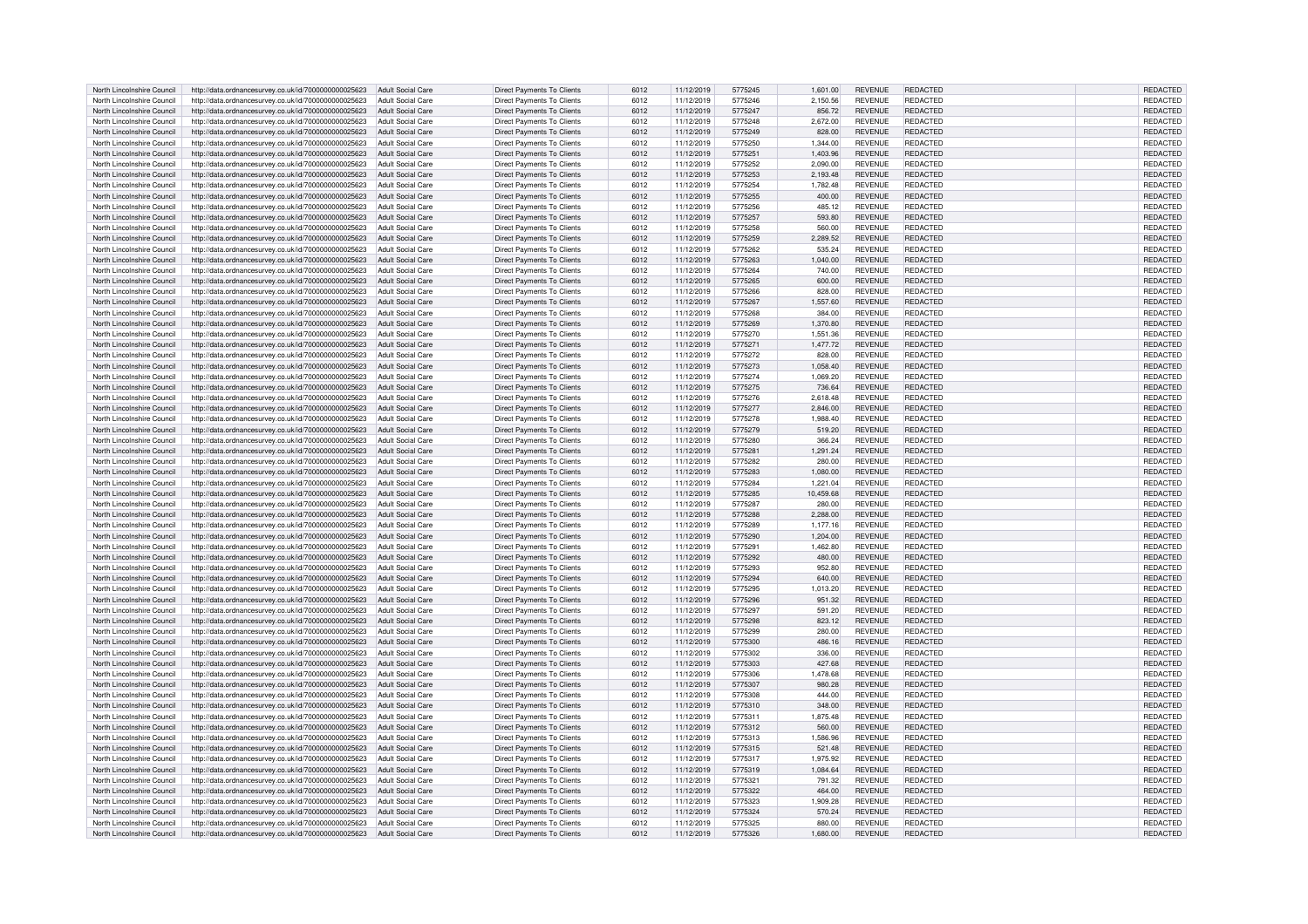| North Lincolnshire Council | http://data.ordnancesurvey.co.uk/id/7000000000025623                   | Adult Social Care        | <b>Direct Payments To Clients</b> | 6012 | 11/12/2019 | 5775327 | 1,386.52  | <b>REVENUE</b> | REDACTED        | REDACTED        |
|----------------------------|------------------------------------------------------------------------|--------------------------|-----------------------------------|------|------------|---------|-----------|----------------|-----------------|-----------------|
| North Lincolnshire Council | http://data.ordnancesurvey.co.uk/id/7000000000025623                   | Adult Social Care        | <b>Direct Payments To Clients</b> | 6012 | 11/12/2019 | 5775328 | 1,713.92  | <b>REVENUE</b> | <b>REDACTED</b> | REDACTED        |
| North Lincolnshire Council | http://data.ordnancesurvey.co.uk/id/7000000000025623                   | Adult Social Care        | <b>Direct Payments To Clients</b> | 6012 | 11/12/2019 | 5775329 | 1,425.60  | <b>REVENUE</b> | REDACTED        | REDACTED        |
|                            |                                                                        |                          |                                   |      |            |         |           |                |                 |                 |
| North Lincolnshire Council | http://data.ordnancesurvey.co.uk/id/7000000000025623                   | Adult Social Care        | Direct Payments To Clients        | 6012 | 11/12/2019 | 5775330 | 938.00    | <b>REVENUE</b> | REDACTED        | REDACTED        |
| North Lincolnshire Council | http://data.ordnancesurvey.co.uk/id/7000000000025623                   | Adult Social Care        | Direct Payments To Clients        | 6012 | 11/12/2019 | 5775331 | 1.586.00  | <b>REVENUE</b> | REDACTED        | REDACTED        |
| North Lincolnshire Council | http://data.ordnancesurvey.co.uk/id/7000000000025623                   | <b>Adult Social Care</b> | <b>Direct Payments To Clients</b> | 6012 | 11/12/2019 | 5775332 | 5,226.00  | <b>REVENUE</b> | <b>REDACTED</b> | REDACTED        |
| North Lincolnshire Council | http://data.ordnancesurvey.co.uk/id/7000000000025623                   | <b>Adult Social Care</b> | <b>Direct Payments To Clients</b> | 6012 | 11/12/2019 | 5775333 | 699.84    | <b>REVENUE</b> | REDACTED        | REDACTED        |
| North Lincolnshire Council | http://data.ordnancesurvey.co.uk/id/7000000000025623                   | <b>Adult Social Care</b> | <b>Direct Payments To Clients</b> | 6012 | 11/12/2019 | 5775334 | 2.451.68  | <b>REVENUE</b> | REDACTED        | <b>REDACTED</b> |
| North Lincolnshire Council | http://data.ordnancesurvey.co.uk/id/7000000000025623                   | Adult Social Care        | Direct Payments To Clients        | 6012 | 11/12/2019 | 5775335 | 793.56    | <b>REVENUE</b> | <b>REDACTED</b> | REDACTED        |
| North Lincolnshire Council | http://data.ordnancesurvey.co.uk/id/7000000000025623                   | <b>Adult Social Care</b> | Direct Payments To Clients        | 6012 | 11/12/2019 | 5775336 | 1,785.00  | <b>REVENUE</b> | REDACTED        | REDACTED        |
|                            | http://data.ordnancesurvey.co.uk/id/7000000000025623                   | Adult Social Care        | <b>Direct Payments To Clients</b> |      |            | 5775339 |           | REVENUE        | REDACTED        | <b>REDACTED</b> |
| North Lincolnshire Council |                                                                        |                          |                                   | 6012 | 11/12/2019 |         | 1,260.00  |                |                 |                 |
| North Lincolnshire Council | http://data.ordnancesurvey.co.uk/id/7000000000025623                   | <b>Adult Social Care</b> | <b>Direct Payments To Clients</b> | 6012 | 11/12/2019 | 5775340 | 2,088.00  | <b>REVENUE</b> | REDACTED        | REDACTED        |
| North Lincolnshire Council | http://data.ordnancesurvey.co.uk/id/7000000000025623                   | Adult Social Care        | <b>Direct Payments To Clients</b> | 6012 | 11/12/2019 | 5775341 | 322.32    | <b>REVENUE</b> | REDACTED        | REDACTED        |
| North Lincolnshire Council | http://data.ordnancesurvey.co.uk/id/7000000000025623                   | <b>Adult Social Care</b> | Direct Payments To Clients        | 6012 | 11/12/2019 | 5775342 | 871.36    | REVENUE        | REDACTED        | REDACTED        |
| North Lincolnshire Council | http://data.ordnancesurvey.co.uk/id/7000000000025623                   | <b>Adult Social Care</b> | Direct Payments To Clients        | 6012 | 11/12/2019 | 5775344 | 816.80    | <b>REVENUE</b> | REDACTED        | REDACTED        |
| North Lincolnshire Council | http://data.ordnancesurvey.co.uk/id/7000000000025623                   | <b>Adult Social Care</b> | Direct Payments To Clients        | 6012 | 11/12/2019 | 5775345 | 644.32    | REVENUE        | REDACTED        | REDACTED        |
| North Lincolnshire Council | http://data.ordnancesurvey.co.uk/id/7000000000025623                   | <b>Adult Social Care</b> | <b>Direct Payments To Clients</b> | 6012 | 11/12/2019 | 5775346 | 756.00    | REVENUE        | <b>REDACTED</b> | REDACTED        |
| North Lincolnshire Council | http://data.ordnancesurvey.co.uk/id/7000000000025623                   | Adult Social Care        | <b>Direct Payments To Clients</b> | 6012 | 11/12/2019 | 5775347 | 486.00    | <b>REVENUE</b> | <b>REDACTED</b> | <b>REDACTED</b> |
| North Lincolnshire Council |                                                                        |                          | <b>Direct Payments To Clients</b> |      |            | 5775348 | 427.68    | <b>REVENUE</b> | <b>REDACTED</b> | REDACTED        |
|                            | http://data.ordnancesurvey.co.uk/id/7000000000025623                   | <b>Adult Social Care</b> |                                   | 6012 | 11/12/2019 |         |           |                |                 |                 |
| North Lincolnshire Council | http://data.ordnancesurvey.co.uk/id/7000000000025623                   | <b>Adult Social Care</b> | <b>Direct Payments To Clients</b> | 6012 | 11/12/2019 | 5775349 | 1,290.24  | REVENUE        | <b>REDACTED</b> | REDACTED        |
| North Lincolnshire Council | http://data.ordnancesurvey.co.uk/id/7000000000025623                   | Adult Social Care        | <b>Direct Payments To Clients</b> | 6012 | 11/12/2019 | 5775350 | 1,576.96  | REVENUE        | REDACTED        | REDACTED        |
| North Lincolnshire Council | http://data.ordnancesurvey.co.uk/id/7000000000025623                   | Adult Social Care        | <b>Direct Payments To Clients</b> | 6012 | 11/12/2019 | 5775351 | 712.52    | REVENUE        | <b>REDACTED</b> | REDACTED        |
| North Lincolnshire Council | http://data.ordnancesurvey.co.uk/id/7000000000025623                   | <b>Adult Social Care</b> | <b>Direct Payments To Clients</b> | 6012 | 11/12/2019 | 5775352 | 372.00    | <b>REVENUE</b> | REDACTED        | REDACTED        |
| North Lincolnshire Council | http://data.ordnancesurvey.co.uk/id/7000000000025623                   | <b>Adult Social Care</b> | Direct Payments To Clients        | 6012 | 11/12/2019 | 5775353 | 400.00    | <b>REVENUE</b> | <b>REDACTED</b> | REDACTED        |
| North Lincolnshire Council | http://data.ordnancesurvey.co.uk/id/7000000000025623                   | Adult Social Care        | Direct Payments To Clients        | 6012 | 11/12/2019 | 5775354 | 482.36    | <b>REVENUE</b> | <b>REDACTED</b> | REDACTED        |
|                            |                                                                        |                          |                                   |      |            |         |           |                |                 |                 |
| North Lincolnshire Council | http://data.ordnancesurvey.co.uk/id/7000000000025623                   | <b>Adult Social Care</b> | <b>Direct Payments To Clients</b> | 6012 | 11/12/2019 | 5775355 | 1,048.00  | REVENUE        | <b>REDACTED</b> | REDACTED        |
| North Lincolnshire Council | http://data.ordnancesurvey.co.uk/id/7000000000025623                   | Adult Social Care        | <b>Direct Payments To Clients</b> | 6012 | 11/12/2019 | 5775356 | 441.92    | <b>REVENUE</b> | <b>REDACTED</b> | REDACTED        |
| North Lincolnshire Council | http://data.ordnancesurvey.co.uk/id/7000000000025623                   | Adult Social Care        | <b>Direct Payments To Clients</b> | 6012 | 11/12/2019 | 5775357 | 644.32    | <b>REVENUE</b> | <b>REDACTED</b> | REDACTED        |
| North Lincolnshire Council | http://data.ordnancesurvey.co.uk/id/7000000000025623                   | Adult Social Care        | <b>Direct Payments To Clients</b> | 6012 | 11/12/2019 | 5775360 | 544.60    | <b>REVENUE</b> | REDACTED        | REDACTED        |
| North Lincolnshire Council | http://data.ordnancesurvey.co.uk/id/7000000000025623                   | <b>Adult Social Care</b> | Direct Payments To Clients        | 6012 | 11/12/2019 | 5775361 | $-260.07$ | <b>REVENUE</b> | REDACTED        | REDACTED        |
| North Lincolnshire Council | http://data.ordnancesurvey.co.uk/id/7000000000025623                   | Adult Social Care        | <b>Direct Payments To Clients</b> | 6012 | 11/12/2019 | 5775363 | 466.80    | <b>REVENUE</b> | REDACTED        | REDACTED        |
| North Lincolnshire Council | http://data.ordnancesurvey.co.uk/id/7000000000025623                   | Adult Social Care        | <b>Direct Payments To Clients</b> | 6012 | 11/12/2019 | 5775364 | 3,880.36  | <b>REVENUE</b> | REDACTED        | REDACTED        |
| North Lincolnshire Council | http://data.ordnancesurvey.co.uk/id/7000000000025623                   | Adult Social Care        | Direct Payments To Clients        | 6012 | 11/12/2019 | 5775365 | 2,320.00  | <b>REVENUE</b> | <b>REDACTED</b> | REDACTED        |
|                            |                                                                        |                          |                                   |      |            |         |           |                |                 |                 |
| North Lincolnshire Council | http://data.ordnancesurvey.co.uk/id/7000000000025623                   | <b>Adult Social Care</b> | Direct Payments To Clients        | 6012 | 11/12/2019 | 5775366 | 1,897.28  | REVENUE        | REDACTED        | REDACTED        |
| North Lincolnshire Council | http://data.ordnancesurvey.co.uk/id/7000000000025623                   | <b>Adult Social Care</b> | Direct Payments To Clients        | 6012 | 11/12/2019 | 5775367 | 367.60    | REVENUE        | REDACTED        | REDACTED        |
| North Lincolnshire Council | http://data.ordnancesurvey.co.uk/id/7000000000025623                   | <b>Adult Social Care</b> | Direct Payments To Clients        | 6012 | 11/12/2019 | 5775368 | 1,814.40  | REVENUE        | <b>REDACTED</b> | REDACTED        |
| North Lincolnshire Council | http://data.ordnancesurvey.co.uk/id/7000000000025623                   | <b>Adult Social Care</b> | <b>Direct Payments To Clients</b> | 6012 | 11/12/2019 | 5775369 | 560.16    | <b>REVENUE</b> | REDACTED        | REDACTED        |
| North Lincolnshire Council | http://data.ordnancesurvey.co.uk/id/7000000000025623                   | Adult Social Care        | <b>Direct Payments To Clients</b> | 6012 | 11/12/2019 | 5775370 | 748.80    | <b>REVENUE</b> | REDACTED        | REDACTED        |
| North Lincolnshire Council | http://data.ordnancesurvey.co.uk/id/7000000000025623                   | <b>Adult Social Care</b> | Direct Payments To Clients        | 6012 | 11/12/2019 | 5775373 | 995.84    | <b>REVENUE</b> | REDACTED        | REDACTED        |
| North Lincolnshire Council | http://data.ordnancesurvey.co.uk/id/7000000000025623                   | <b>Adult Social Care</b> | <b>Direct Payments To Clients</b> | 6012 | 11/12/2019 | 5775374 | 1,467.32  | REVENUE        | REDACTED        | REDACTED        |
|                            |                                                                        |                          |                                   |      |            |         |           |                |                 |                 |
| North Lincolnshire Council | http://data.ordnancesurvey.co.uk/id/7000000000025623                   | <b>Adult Social Care</b> | <b>Direct Payments To Clients</b> | 6012 | 11/12/2019 | 5775375 | 871.36    | REVENUE        | REDACTED        | REDACTED        |
| North Lincolnshire Council | http://data.ordnancesurvey.co.uk/id/7000000000025623                   | <b>Adult Social Care</b> | <b>Direct Payments To Clients</b> | 6012 | 11/12/2019 | 5775376 | 870.88    | REVENUE        | REDACTED        | REDACTED        |
| North Lincolnshire Council | http://data.ordnancesurvey.co.uk/id/7000000000025623                   | Adult Social Care        | Direct Payments To Clients        | 6012 | 11/12/2019 | 5775377 | 261.40    | <b>REVENUE</b> | <b>REDACTED</b> | REDACTED        |
| North Lincolnshire Council | http://data.ordnancesurvey.co.uk/id/7000000000025623                   | <b>Adult Social Care</b> | Direct Payments To Clients        | 6012 | 11/12/2019 | 5775378 | 778.52    | <b>REVENUE</b> | <b>REDACTED</b> | REDACTED        |
| North Lincolnshire Council | http://data.ordnancesurvey.co.uk/id/7000000000025623                   | <b>Adult Social Care</b> | Direct Payments To Clients        | 6012 | 11/12/2019 | 5775380 | 902.48    | <b>REVENUE</b> | <b>REDACTED</b> | REDACTED        |
| North Lincolnshire Council | http://data.ordnancesurvey.co.uk/id/7000000000025623                   | <b>Adult Social Care</b> | <b>Direct Payments To Clients</b> | 6012 | 11/12/2019 | 5775381 | 408.00    | REVENUE        | REDACTED        | REDACTED        |
| North Lincolnshire Council | http://data.ordnancesurvey.co.uk/id/7000000000025623                   | Adult Social Care        | <b>Direct Payments To Clients</b> | 6012 | 11/12/2019 | 5775382 | 564.00    | <b>REVENUE</b> | <b>REDACTED</b> | REDACTED        |
| North Lincolnshire Council | http://data.ordnancesurvey.co.uk/id/7000000000025623                   | <b>Adult Social Care</b> | <b>Direct Payments To Clients</b> | 6012 | 11/12/2019 | 5775383 | 672.00    | <b>REVENUE</b> | <b>REDACTED</b> | REDACTED        |
|                            |                                                                        |                          |                                   |      |            |         |           |                |                 |                 |
| North Lincolnshire Council | http://data.ordnancesurvey.co.uk/id/7000000000025623                   | Adult Social Care        | Direct Payments To Clients        | 6012 | 11/12/2019 | 5775384 | 1,480.40  | <b>REVENUE</b> | REDACTED        | REDACTED        |
| North Lincolnshire Council | http://data.ordnancesurvey.co.uk/id/7000000000025623                   | <b>Adult Social Care</b> | Direct Payments To Clients        | 6012 | 11/12/2019 | 5775385 | 980.28    | <b>REVENUE</b> | REDACTED        | REDACTED        |
| North Lincolnshire Council | http://data.ordnancesurvey.co.uk/id/7000000000025623                   | Adult Social Care        | Direct Payments To Clients        | 6012 | 11/12/2019 | 5775386 | 629.52    | <b>REVENUE</b> | REDACTED        | REDACTED        |
| North Lincolnshire Council | http://data.ordnancesurvey.co.uk/id/7000000000025623                   | Adult Social Care        | <b>Direct Payments To Clients</b> | 6012 | 11/12/2019 | 5775387 | 769.76    | <b>REVENUE</b> | REDACTED        | REDACTED        |
| North Lincolnshire Council | http://data.ordnancesurvey.co.uk/id/7000000000025623                   | Adult Social Care        | Direct Payments To Clients        | 6012 | 11/12/2019 | 5775388 | 1,995.84  | <b>REVENUE</b> | <b>REDACTED</b> | REDACTED        |
| North Lincolnshire Council | http://data.ordnancesurvey.co.uk/id/7000000000025623                   | <b>Adult Social Care</b> | <b>Direct Payments To Clients</b> | 6012 | 11/12/2019 | 5775389 | 762.44    | <b>REVENUE</b> | REDACTED        | REDACTED        |
| North Lincolnshire Council | http://data.ordnancesurvey.co.uk/id/7000000000025623                   | <b>Adult Social Care</b> | Direct Payments To Clients        | 6012 | 11/12/2019 | 5775390 | 1,742.72  | <b>REVENUE</b> | REDACTED        | REDACTED        |
| North Lincolnshire Council | http://data.ordnancesurvey.co.uk/id/7000000000025623                   | <b>Adult Social Care</b> | <b>Direct Payments To Clients</b> | 6012 | 11/12/2019 | 5775391 | 5,255.52  | <b>REVENUE</b> | REDACTED        | REDACTED        |
| North Lincolnshire Council | http://data.ordnancesurvey.co.uk/id/7000000000025623                   | Adult Social Care        | <b>Direct Payments To Clients</b> | 6012 | 11/12/2019 | 5775392 | 988.80    | <b>REVENUE</b> | REDACTED        | REDACTED        |
|                            |                                                                        |                          |                                   |      |            |         |           |                |                 |                 |
| North Lincolnshire Council | http://data.ordnancesurvey.co.uk/id/7000000000025623                   | Adult Social Care        | <b>Direct Payments To Clients</b> | 6012 | 11/12/2019 | 5775393 | 1,307.04  | <b>REVENUE</b> | REDACTED        | REDACTED        |
| North Lincolnshire Council | http://data.ordnancesurvey.co.uk/id/7000000000025623                   | <b>Adult Social Care</b> | Direct Payments To Clients        | 6012 | 11/12/2019 | 5775394 | 1,089.20  | <b>REVENUE</b> | <b>REDACTED</b> | REDACTED        |
| North Lincolnshire Council | http://data.ordnancesurvey.co.uk/id/7000000000025623                   | <b>Adult Social Care</b> | Direct Payments To Clients        | 6012 | 11/12/2019 | 5775395 | 1,305.00  | <b>REVENUE</b> | REDACTED        | REDACTED        |
| North Lincolnshire Council | http://data.ordnancesurvey.co.uk/id/7000000000025623                   | Adult Social Care        | Direct Payments To Clients        | 6012 | 11/12/2019 | 5775396 | $-675.00$ | <b>REVENUE</b> | REDACTED        | REDACTED        |
| North Lincolnshire Council | http://data.ordnancesurvey.co.uk/id/7000000000025623                   | <b>Adult Social Care</b> | <b>Direct Payments To Clients</b> | 6012 | 11/12/2019 | 5775397 | 2,738.56  | <b>REVENUE</b> | REDACTED        | REDACTED        |
| North Lincolnshire Council | http://data.ordnancesurvey.co.uk/id/7000000000025623                   | Adult Social Care        | <b>Direct Payments To Clients</b> | 6012 | 11/12/2019 | 5775398 | 1.960.56  | <b>REVENUE</b> | <b>REDACTED</b> | <b>REDACTED</b> |
| North Lincolnshire Council | http://data.ordnancesurvey.co.uk/id/7000000000025623                   | <b>Adult Social Care</b> | Direct Payments To Clients        | 6012 | 11/12/2019 | 5775399 | 736.64    | <b>REVENUE</b> | REDACTED        | REDACTED        |
|                            |                                                                        |                          |                                   |      |            |         |           |                |                 |                 |
| North Lincolnshire Council | http://data.ordnancesurvey.co.uk/id/7000000000025623                   | <b>Adult Social Care</b> | <b>Direct Payments To Clients</b> | 6012 | 11/12/2019 | 5775400 | 800.00    | <b>REVENUE</b> | REDACTED        | REDACTED        |
| North Lincolnshire Council | http://data.ordnancesurvey.co.uk/id/7000000000025623                   | <b>Adult Social Care</b> | <b>Direct Payments To Clients</b> | 6012 | 11/12/2019 | 5775401 | 828.00    | <b>REVENUE</b> | REDACTED        | REDACTED        |
| North Lincolnshire Council | http://data.ordnancesurvey.co.uk/id/7000000000025623                   | <b>Adult Social Care</b> | <b>Direct Payments To Clients</b> | 6012 | 11/12/2019 | 5775402 | 2,875.76  | <b>REVENUE</b> | <b>REDACTED</b> | REDACTED        |
| North Lincolnshire Council | http://data.ordnancesurvey.co.uk/id/7000000000025623                   | <b>Adult Social Care</b> | <b>Direct Payments To Clients</b> | 6012 | 11/12/2019 | 5775403 | 2,141.04  | <b>REVENUE</b> | REDACTED        | REDACTED        |
| North Lincolnshire Council | http://data.ordnancesurvey.co.uk/id/7000000000025623                   | Adult Social Care        | <b>Direct Payments To Clients</b> | 6012 | 11/12/2019 | 5775404 | 5,734.28  | <b>REVENUE</b> | REDACTED        | REDACTED        |
| North Lincolnshire Council | http://data.ordnancesurvey.co.uk/id/7000000000025623                   | Adult Social Care        | Direct Payments To Clients        | 6012 | 11/12/2019 | 5775405 | 3.400.68  | <b>REVENUE</b> | <b>REDACTED</b> | REDACTED        |
| North Lincolnshire Council | http://data.ordnancesurvey.co.uk/id/7000000000025623 Adult Social Care |                          | <b>Direct Payments To Clients</b> | 6012 | 11/12/2019 | 5775406 | 1.127.20  | <b>REVENUE</b> | REDACTED        | REDACTED        |
|                            |                                                                        |                          |                                   |      |            |         |           |                |                 |                 |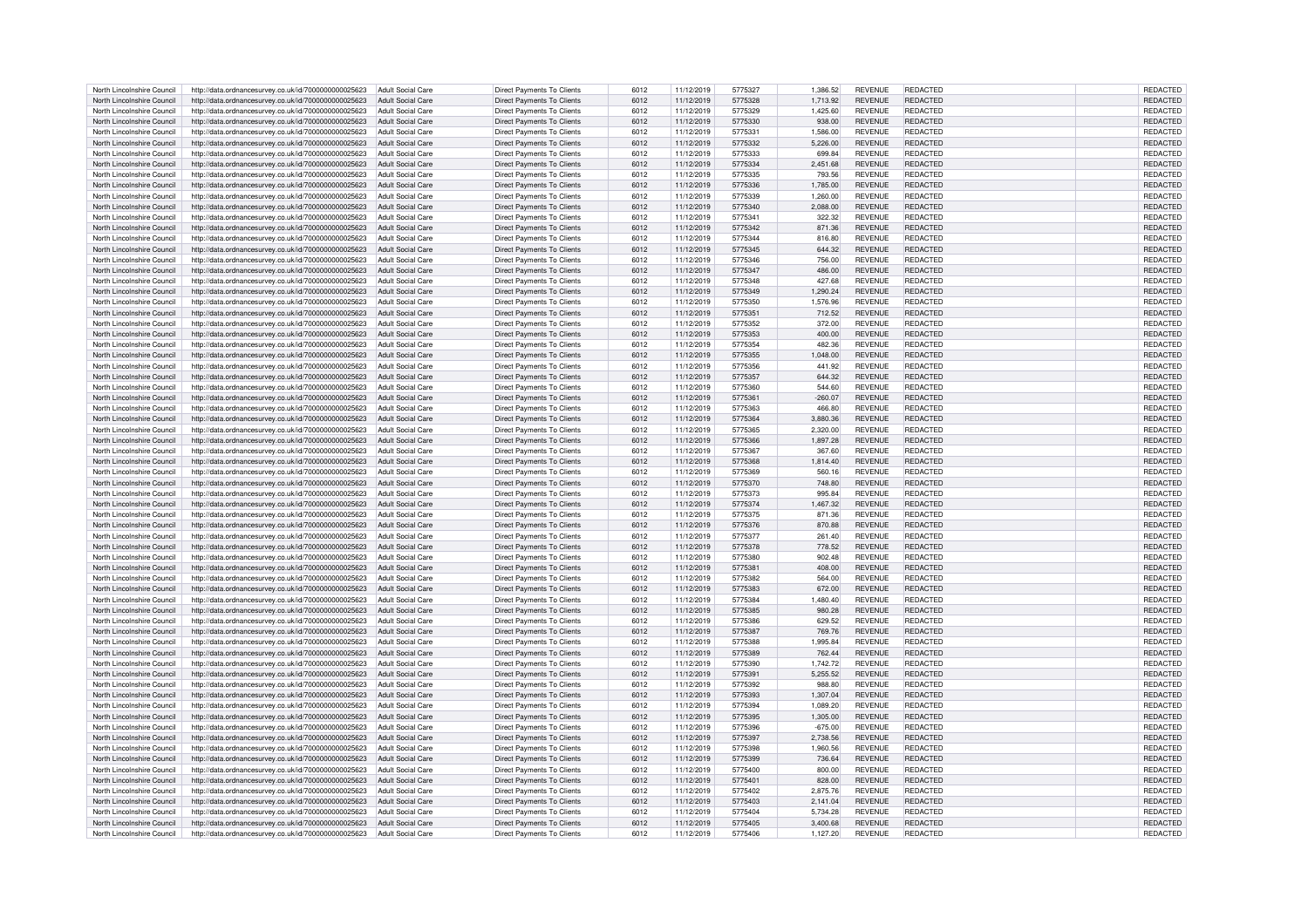| North Lincolnshire Council | http://data.ordnancesurvey.co.uk/id/7000000000025623                   | Adult Social Care        | <b>Direct Payments To Clients</b> | 6012 | 11/12/2019 | 5775407 | 1,226.40 | <b>REVENUE</b> | REDACTED        | REDACTED        |
|----------------------------|------------------------------------------------------------------------|--------------------------|-----------------------------------|------|------------|---------|----------|----------------|-----------------|-----------------|
| North Lincolnshire Council | http://data.ordnancesurvey.co.uk/id/7000000000025623                   | Adult Social Care        | <b>Direct Payments To Clients</b> | 6012 | 11/12/2019 | 5775408 | 3.628.72 | <b>REVENUE</b> | REDACTED        | <b>REDACTED</b> |
| North Lincolnshire Council | http://data.ordnancesurvey.co.uk/id/7000000000025623                   | <b>Adult Social Care</b> | Direct Payments To Clients        | 6012 | 11/12/2019 | 5775409 | 7,102.48 | <b>REVENUE</b> | REDACTED        | REDACTED        |
|                            |                                                                        |                          |                                   |      |            |         |          |                |                 |                 |
| North Lincolnshire Council | http://data.ordnancesurvey.co.uk/id/7000000000025623                   | <b>Adult Social Care</b> | <b>Direct Payments To Clients</b> | 6012 | 11/12/2019 | 5775410 | 1,004.80 | <b>REVENUE</b> | REDACTED        | REDACTED        |
| North Lincolnshire Council | http://data.ordnancesurvey.co.uk/id/7000000000025623                   | <b>Adult Social Care</b> | Direct Payments To Clients        | 6012 | 11/12/2019 | 5775411 | 1.192.48 | <b>REVENUE</b> | REDACTED        | REDACTED        |
| North Lincolnshire Council | http://data.ordnancesurvey.co.uk/id/7000000000025623                   | <b>Adult Social Care</b> | <b>Direct Payments To Clients</b> | 6012 | 11/12/2019 | 5775412 | 384.52   | <b>REVENUE</b> | REDACTED        | REDACTED        |
| North Lincolnshire Council | http://data.ordnancesurvey.co.uk/id/7000000000025623                   | <b>Adult Social Care</b> | <b>Direct Payments To Clients</b> | 6012 | 11/12/2019 | 5775413 | 1,306.12 | <b>REVENUE</b> | REDACTED        | REDACTED        |
| North Lincolnshire Council | http://data.ordnancesurvey.co.uk/id/7000000000025623                   | <b>Adult Social Care</b> | <b>Direct Payments To Clients</b> | 6012 | 11/12/2019 | 5775414 | 1.893.80 | <b>REVENUE</b> | REDACTED        | <b>REDACTED</b> |
| North Lincolnshire Council | http://data.ordnancesurvey.co.uk/id/7000000000025623                   | Adult Social Care        | Direct Payments To Clients        | 6012 | 11/12/2019 | 5775415 | 2.612.96 | <b>REVENUE</b> | REDACTED        | REDACTED        |
| North Lincolnshire Council | http://data.ordnancesurvey.co.uk/id/7000000000025623                   | Adult Social Care        | Direct Payments To Clients        | 6012 | 11/12/2019 | 5775416 | 1,692.80 | <b>REVENUE</b> | REDACTED        | REDACTED        |
|                            | http://data.ordnancesurvey.co.uk/id/7000000000025623                   | <b>Adult Social Care</b> | <b>Direct Payments To Clients</b> |      | 11/12/2019 | 5775417 | 579.60   | <b>REVENUE</b> | REDACTED        | REDACTED        |
| North Lincolnshire Council |                                                                        |                          |                                   | 6012 |            |         |          |                |                 |                 |
| North Lincolnshire Council | http://data.ordnancesurvey.co.uk/id/7000000000025623                   | <b>Adult Social Care</b> | <b>Direct Payments To Clients</b> | 6012 | 11/12/2019 | 5775418 | 760.48   | <b>REVENUE</b> | REDACTED        | REDACTED        |
| North Lincolnshire Council | http://data.ordnancesurvey.co.uk/id/7000000000025623                   | <b>Adult Social Care</b> | <b>Direct Payments To Clients</b> | 6012 | 11/12/2019 | 5775419 | 1.878.04 | <b>REVENUE</b> | REDACTED        | REDACTED        |
| North Lincolnshire Council | http://data.ordnancesurvey.co.uk/id/7000000000025623                   | <b>Adult Social Care</b> | Direct Payments To Clients        | 6012 | 11/12/2019 | 5775421 | 2,634.04 | <b>REVENUE</b> | REDACTED        | REDACTED        |
| North Lincolnshire Council | http://data.ordnancesurvey.co.uk/id/7000000000025623                   | <b>Adult Social Care</b> | Direct Payments To Clients        | 6012 | 11/12/2019 | 5775422 | 2,634.04 | <b>REVENUE</b> | REDACTED        | REDACTED        |
| North Lincolnshire Council | http://data.ordnancesurvey.co.uk/id/7000000000025623                   | <b>Adult Social Care</b> | <b>Direct Payments To Clients</b> | 6012 | 11/12/2019 | 5775423 | 2,566.04 | REVENUE        | REDACTED        | REDACTED        |
| North Lincolnshire Council | http://data.ordnancesurvey.co.uk/id/7000000000025623                   | <b>Adult Social Care</b> | <b>Direct Payments To Clients</b> | 6012 | 11/12/2019 | 5775424 | 880.00   | REVENUE        | <b>REDACTED</b> | REDACTED        |
| North Lincolnshire Council | http://data.ordnancesurvey.co.uk/id/7000000000025623                   | Adult Social Care        | Direct Payments To Clients        | 6012 | 11/12/2019 | 5775425 | 3.306.60 | <b>REVENUE</b> | REDACTED        | REDACTED        |
| North Lincolnshire Council | http://data.ordnancesurvey.co.uk/id/7000000000025623                   | Adult Social Care        | Direct Payments To Clients        | 6012 | 11/12/2019 | 5775426 | 1,464.44 | <b>REVENUE</b> | <b>REDACTED</b> | REDACTED        |
| North Lincolnshire Council | http://data.ordnancesurvey.co.uk/id/7000000000025623                   | Adult Social Care        | Direct Payments To Clients        | 6012 | 11/12/2019 | 5775427 | 1,194.80 | <b>REVENUE</b> | REDACTED        | REDACTED        |
|                            |                                                                        |                          |                                   |      |            |         |          |                |                 |                 |
| North Lincolnshire Council | http://data.ordnancesurvey.co.uk/id/7000000000025623                   | <b>Adult Social Care</b> | <b>Direct Payments To Clients</b> | 6012 | 11/12/2019 | 5775428 | 945.64   | REVENUE        | REDACTED        | REDACTED        |
| North Lincolnshire Council | http://data.ordnancesurvey.co.uk/id/7000000000025623                   | <b>Adult Social Care</b> | Direct Payments To Clients        | 6012 | 11/12/2019 | 5775429 | 1.944.88 | <b>REVENUE</b> | <b>REDACTED</b> | REDACTED        |
| North Lincolnshire Council | http://data.ordnancesurvey.co.uk/id/7000000000025623                   | <b>Adult Social Care</b> | <b>Direct Payments To Clients</b> | 6012 | 11/12/2019 | 5775430 | 2,049.00 | <b>REVENUE</b> | REDACTED        | REDACTED        |
| North Lincolnshire Council | http://data.ordnancesurvey.co.uk/id/7000000000025623                   | Adult Social Care        | Direct Payments To Clients        | 6012 | 11/12/2019 | 5775431 | 1,200.00 | <b>REVENUE</b> | REDACTED        | REDACTED        |
| North Lincolnshire Council | http://data.ordnancesurvey.co.uk/id/7000000000025623                   | <b>Adult Social Care</b> | Direct Payments To Clients        | 6012 | 11/12/2019 | 5775432 | 2,208.00 | <b>REVENUE</b> | REDACTED        | REDACTED        |
| North Lincolnshire Council | http://data.ordnancesurvey.co.uk/id/7000000000025623                   | <b>Adult Social Care</b> | <b>Direct Payments To Clients</b> | 6012 | 11/12/2019 | 5775433 | 1,600.00 | <b>REVENUE</b> | REDACTED        | REDACTED        |
| North Lincolnshire Council | http://data.ordnancesurvey.co.uk/id/7000000000025623                   | Adult Social Care        | <b>Direct Payments To Clients</b> | 6012 | 11/12/2019 | 5775434 | 1.540.00 | <b>REVENUE</b> | REDACTED        | <b>REDACTED</b> |
| North Lincolnshire Council | http://data.ordnancesurvey.co.uk/id/7000000000025623                   | Adult Social Care        | Direct Payments To Clients        | 6012 | 11/12/2019 | 5775435 | 645.36   | <b>REVENUE</b> | REDACTED        | REDACTED        |
|                            |                                                                        |                          |                                   |      |            |         |          |                |                 |                 |
| North Lincolnshire Council | http://data.ordnancesurvey.co.uk/id/7000000000025623                   | <b>Adult Social Care</b> | Direct Payments To Clients        | 6012 | 11/12/2019 | 5775436 | 852.00   | <b>REVENUE</b> | REDACTED        | REDACTED        |
| North Lincolnshire Council | http://data.ordnancesurvey.co.uk/id/7000000000025623                   | Adult Social Care        | Direct Payments To Clients        | 6012 | 11/12/2019 | 5775437 | 684.32   | <b>REVENUE</b> | REDACTED        | REDACTED        |
| North Lincolnshire Council | http://data.ordnancesurvey.co.uk/id/7000000000025623                   | Adult Social Care        | <b>Direct Payments To Clients</b> | 6012 | 11/12/2019 | 5775438 | 1,554.08 | <b>REVENUE</b> | REDACTED        | REDACTED        |
| North Lincolnshire Council | http://data.ordnancesurvey.co.uk/id/7000000000025623                   | <b>Adult Social Care</b> | <b>Direct Payments To Clients</b> | 6012 | 11/12/2019 | 5775440 | 400.00   | <b>REVENUE</b> | REDACTED        | REDACTED        |
| North Lincolnshire Council | http://data.ordnancesurvey.co.uk/id/7000000000025623                   | Adult Social Care        | <b>Direct Payments To Clients</b> | 6012 | 11/12/2019 | 5775441 | 975.52   | <b>REVENUE</b> | REDACTED        | REDACTED        |
| North Lincolnshire Council | http://data.ordnancesurvey.co.uk/id/7000000000025623                   | <b>Adult Social Care</b> | Direct Payments To Clients        | 6012 | 11/12/2019 | 5775442 | 730.80   | <b>REVENUE</b> | REDACTED        | REDACTED        |
| North Lincolnshire Council | http://data.ordnancesurvey.co.uk/id/7000000000025623                   | <b>Adult Social Care</b> | Direct Payments To Clients        | 6012 | 11/12/2019 | 5775443 | 2,586.56 | <b>REVENUE</b> | <b>REDACTED</b> | REDACTED        |
| North Lincolnshire Council | http://data.ordnancesurvey.co.uk/id/7000000000025623                   | <b>Adult Social Care</b> | Direct Payments To Clients        | 6012 |            | 5775444 | 397.60   | REVENUE        | REDACTED        | REDACTED        |
|                            |                                                                        |                          |                                   |      | 11/12/2019 |         |          |                |                 |                 |
| North Lincolnshire Council | http://data.ordnancesurvey.co.uk/id/7000000000025623                   | <b>Adult Social Care</b> | <b>Direct Payments To Clients</b> | 6012 | 11/12/2019 | 5775445 | 777.92   | <b>REVENUE</b> | REDACTED        | REDACTED        |
| North Lincolnshire Council | http://data.ordnancesurvey.co.uk/id/7000000000025623                   | <b>Adult Social Care</b> | <b>Direct Payments To Clients</b> | 6012 | 11/12/2019 | 5775446 | 1.040.00 | <b>REVENUE</b> | REDACTED        | REDACTED        |
| North Lincolnshire Council | http://data.ordnancesurvey.co.uk/id/7000000000025623                   | <b>Adult Social Care</b> | Direct Payments To Clients        | 6012 | 11/12/2019 | 5775447 | 711.00   | <b>REVENUE</b> | REDACTED        | REDACTED        |
| North Lincolnshire Council | http://data.ordnancesurvey.co.uk/id/7000000000025623                   | <b>Adult Social Care</b> | <b>Direct Payments To Clients</b> | 6012 | 11/12/2019 | 5775448 | 490.60   | <b>REVENUE</b> | REDACTED        | REDACTED        |
| North Lincolnshire Council | http://data.ordnancesurvey.co.uk/id/7000000000025623                   | <b>Adult Social Care</b> | <b>Direct Payments To Clients</b> | 6012 | 11/12/2019 | 5775449 | 977.60   | <b>REVENUE</b> | REDACTED        | REDACTED        |
| North Lincolnshire Council | http://data.ordnancesurvey.co.uk/id/7000000000025623                   | <b>Adult Social Care</b> | <b>Direct Payments To Clients</b> | 6012 | 11/12/2019 | 5775451 | 1,411.56 | <b>REVENUE</b> | <b>REDACTED</b> | REDACTED        |
| North Lincolnshire Council | http://data.ordnancesurvey.co.uk/id/7000000000025623                   | Adult Social Care        | <b>Direct Payments To Clients</b> | 6012 | 11/12/2019 | 5775453 | 913.84   | <b>REVENUE</b> | REDACTED        | REDACTED        |
| North Lincolnshire Council | http://data.ordnancesurvey.co.uk/id/7000000000025623                   | <b>Adult Social Care</b> | <b>Direct Payments To Clients</b> | 6012 | 11/12/2019 | 5775454 | 7,280.28 | <b>REVENUE</b> | REDACTED        | REDACTED        |
| North Lincolnshire Council | http://data.ordnancesurvey.co.uk/id/7000000000025623                   | <b>Adult Social Care</b> | <b>Direct Payments To Clients</b> | 6012 | 11/12/2019 | 5775455 | 2,200.00 | <b>REVENUE</b> | <b>REDACTED</b> | REDACTED        |
|                            |                                                                        |                          |                                   |      |            |         |          |                |                 |                 |
| North Lincolnshire Council | http://data.ordnancesurvey.co.uk/id/7000000000025623                   | <b>Adult Social Care</b> | <b>Direct Payments To Clients</b> | 6012 | 11/12/2019 | 5775456 | 1.113.48 | <b>REVENUE</b> | REDACTED        | REDACTED        |
| North Lincolnshire Council | http://data.ordnancesurvey.co.uk/id/7000000000025623                   | <b>Adult Social Care</b> | <b>Direct Payments To Clients</b> | 6012 | 11/12/2019 | 5775457 | 737.68   | <b>REVENUE</b> | <b>REDACTED</b> | REDACTED        |
| North Lincolnshire Council | http://data.ordnancesurvey.co.uk/id/7000000000025623                   | Adult Social Care        | <b>Direct Payments To Clients</b> | 6012 | 11/12/2019 | 5775459 | 1,160.48 | <b>REVENUE</b> | REDACTED        | REDACTED        |
| North Lincolnshire Council | http://data.ordnancesurvey.co.uk/id/7000000000025623                   | <b>Adult Social Care</b> | <b>Direct Payments To Clients</b> | 6012 | 11/12/2019 | 5775460 | 1,380.00 | <b>REVENUE</b> | REDACTED        | REDACTED        |
| North Lincolnshire Council | http://data.ordnancesurvey.co.uk/id/7000000000025623                   | Adult Social Care        | Direct Payments To Clients        | 6012 | 11/12/2019 | 5775461 | 2,064.04 | <b>REVENUE</b> | REDACTED        | REDACTED        |
| North Lincolnshire Council | http://data.ordnancesurvey.co.uk/id/7000000000025623                   | Adult Social Care        | <b>Direct Payments To Clients</b> | 6012 | 11/12/2019 | 5775462 | 1,917.24 | <b>REVENUE</b> | REDACTED        | REDACTED        |
| North Lincolnshire Council | http://data.ordnancesurvey.co.uk/id/7000000000025623                   | <b>Adult Social Care</b> | <b>Direct Payments To Clients</b> | 6012 | 11/12/2019 | 5775463 | 560.00   | <b>REVENUE</b> | REDACTED        | REDACTED        |
| North Lincolnshire Council | http://data.ordnancesurvey.co.uk/id/7000000000025623                   | Adult Social Care        | <b>Direct Payments To Clients</b> | 6012 | 11/12/2019 | 5775464 | 1,299.28 | <b>REVENUE</b> | <b>REDACTED</b> | REDACTED        |
| North Lincolnshire Council |                                                                        | <b>Adult Social Care</b> | <b>Direct Payments To Clients</b> | 6012 | 11/12/2019 | 5775465 | 1,206.40 | <b>REVENUE</b> | REDACTED        | REDACTED        |
|                            | http://data.ordnancesurvey.co.uk/id/7000000000025623                   |                          |                                   |      |            |         |          |                |                 |                 |
| North Lincolnshire Council | http://data.ordnancesurvey.co.uk/id/7000000000025623                   | <b>Adult Social Care</b> | Direct Payments To Clients        | 6012 | 11/12/2019 | 5775466 | 1,113.60 | <b>REVENUE</b> | <b>REDACTED</b> | REDACTED        |
| North Lincolnshire Council | http://data.ordnancesurvey.co.uk/id/7000000000025623                   | <b>Adult Social Care</b> | <b>Direct Payments To Clients</b> | 6012 | 11/12/2019 | 5775467 | 783.60   | <b>REVENUE</b> | REDACTED        | REDACTED        |
| North Lincolnshire Council | http://data.ordnancesurvey.co.uk/id/7000000000025623                   | <b>Adult Social Care</b> | <b>Direct Payments To Clients</b> | 6012 | 11/12/2019 | 5775468 | 1,352.00 | <b>REVENUE</b> | REDACTED        | REDACTED        |
| North Lincolnshire Council | http://data.ordnancesurvey.co.uk/id/7000000000025623                   | Adult Social Care        | Direct Payments To Clients        | 6012 | 11/12/2019 | 5775469 | 498.44   | <b>REVENUE</b> | REDACTED        | REDACTED        |
| North Lincolnshire Council | http://data.ordnancesurvey.co.uk/id/7000000000025623                   | <b>Adult Social Care</b> | Direct Payments To Clients        | 6012 | 13/12/2019 | 5776913 | 750.00   | <b>REVENUE</b> | <b>REDACTED</b> | REDACTED        |
| North Lincolnshire Council | http://data.ordnancesurvey.co.uk/id/7000000000025623                   | <b>Adult Social Care</b> | Direct Payments To Clients        | 6012 | 13/12/2019 | 5778383 | 750.00   | <b>REVENUE</b> | REDACTED        | REDACTED        |
| North Lincolnshire Council | http://data.ordnancesurvey.co.uk/id/7000000000025623                   | <b>Adult Social Care</b> | <b>Direct Payments To Clients</b> | 6012 | 13/12/2019 | 5778384 | 500.00   | <b>REVENUE</b> | REDACTED        | REDACTED        |
| North Lincolnshire Council | http://data.ordnancesurvey.co.uk/id/7000000000025623                   | <b>Adult Social Care</b> | <b>Direct Payments To Clients</b> | 6012 | 13/12/2019 | 5778387 | 2,722.50 | <b>REVENUE</b> | REDACTED        | REDACTED        |
| North Lincolnshire Council | http://data.ordnancesurvey.co.uk/id/7000000000025623                   | <b>Adult Social Care</b> | <b>Direct Payments To Clients</b> | 6012 | 13/12/2019 | 5778391 | 2.194.32 | <b>REVENUE</b> | REDACTED        | <b>REDACTED</b> |
|                            |                                                                        |                          |                                   |      |            |         |          |                |                 |                 |
| North Lincolnshire Council | http://data.ordnancesurvey.co.uk/id/7000000000025623                   | <b>Adult Social Care</b> | Direct Payments To Clients        | 6012 | 13/12/2019 | 5778396 | 400.00   | <b>REVENUE</b> | REDACTED        | REDACTED        |
| North Lincolnshire Council | http://data.ordnancesurvey.co.uk/id/7000000000025623                   | <b>Adult Social Care</b> | <b>Direct Payments To Clients</b> | 6012 | 13/12/2019 | 5778397 | 857.14   | <b>REVENUE</b> | <b>REDACTED</b> | REDACTED        |
| North Lincolnshire Council | http://data.ordnancesurvey.co.uk/id/7000000000025623                   | <b>Adult Social Care</b> | <b>Direct Payments To Clients</b> | 6012 | 18/12/2019 | 5780041 | 500.00   | <b>REVENUE</b> | REDACTED        | REDACTED        |
| North Lincolnshire Council | http://data.ordnancesurvey.co.uk/id/7000000000025623                   | <b>Adult Social Care</b> | <b>Direct Payments To Clients</b> | 6012 | 18/12/2019 | 5780043 | 250.00   | <b>REVENUE</b> | <b>REDACTED</b> | REDACTED        |
| North Lincolnshire Council | http://data.ordnancesurvey.co.uk/id/7000000000025623                   | <b>Adult Social Care</b> | <b>Direct Payments To Clients</b> | 6012 | 18/12/2019 | 5780044 | 750.00   | <b>REVENUE</b> | REDACTED        | REDACTED        |
| North Lincolnshire Council | http://data.ordnancesurvey.co.uk/id/7000000000025623                   | <b>Adult Social Care</b> | <b>Direct Payments To Clients</b> | 6012 | 18/12/2019 | 5780046 | 750.00   | <b>REVENUE</b> | REDACTED        | REDACTED        |
| North Lincolnshire Council | http://data.ordnancesurvey.co.uk/id/7000000000025623                   | Adult Social Care        | Direct Payments To Clients        | 6012 | 20/12/2019 | 5776950 | 916.21   | <b>REVENUE</b> | REDACTED        | REDACTED        |
| North Lincolnshire Council | http://data.ordnancesurvey.co.uk/id/7000000000025623 Adult Social Care |                          | <b>Direct Payments To Clients</b> | 6012 | 20/12/2019 | 5781832 | 402.00   | <b>REVENUE</b> | <b>REDACTED</b> | REDACTED        |
|                            |                                                                        |                          |                                   |      |            |         |          |                |                 |                 |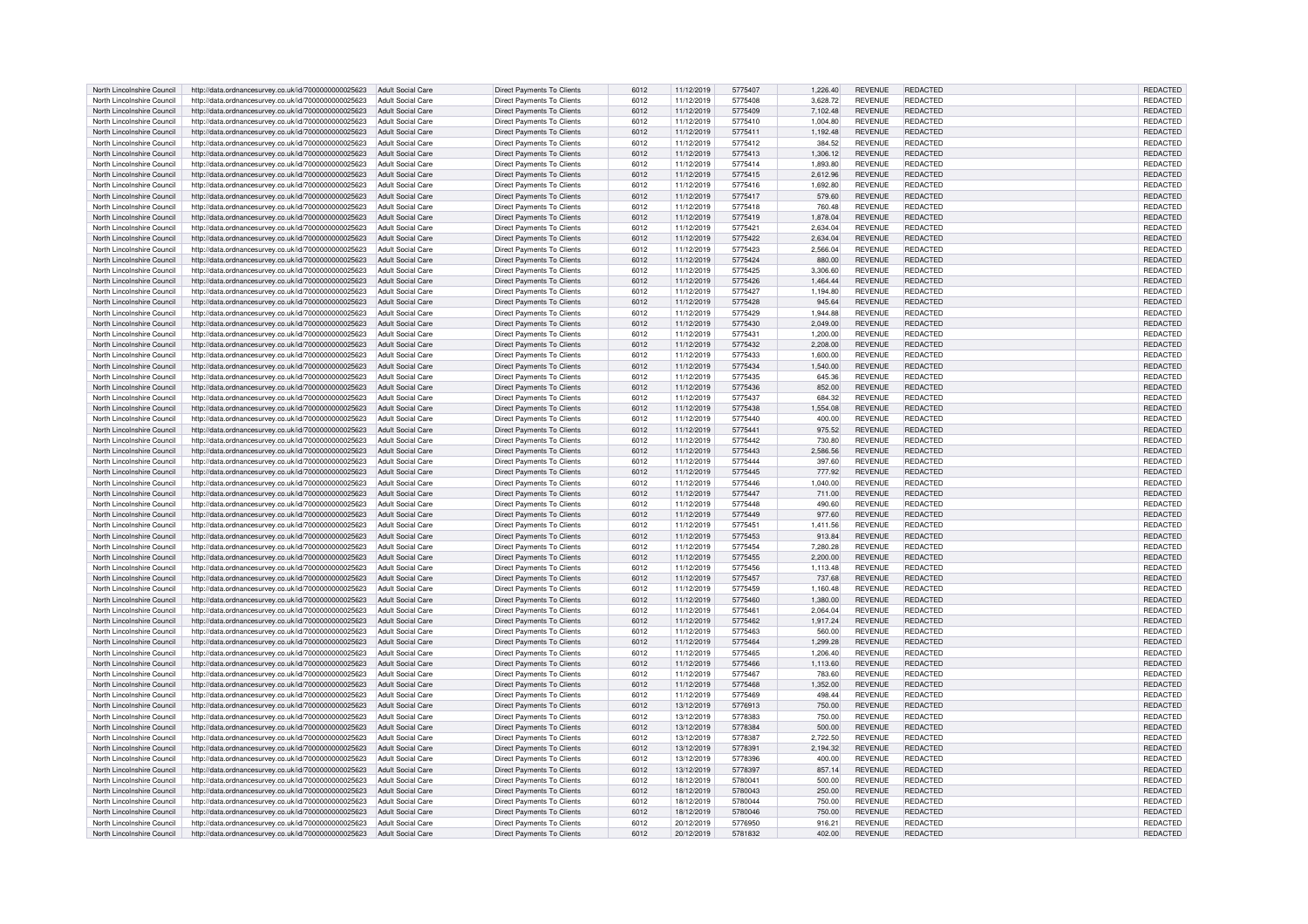| North Lincolnshire Council | http://data.ordnancesurvey.co.uk/id/7000000000025623                   | Adult Social Care        | <b>Direct Payments To Clients</b> | 6012 | 20/12/2019 | 5781833 | 8,384.00  | <b>REVENUE</b> | REDACTED        | REDACTED        |
|----------------------------|------------------------------------------------------------------------|--------------------------|-----------------------------------|------|------------|---------|-----------|----------------|-----------------|-----------------|
| North Lincolnshire Council | http://data.ordnancesurvey.co.uk/id/7000000000025623                   | Adult Social Care        | <b>Direct Payments To Clients</b> | 6012 | 20/12/2019 | 5781834 | 4.962.76  | REVENUE        | REDACTED        | <b>REDACTED</b> |
| North Lincolnshire Council | http://data.ordnancesurvey.co.uk/id/7000000000025623                   | Adult Social Care        | <b>Direct Payments To Clients</b> | 6012 | 20/12/2019 | 5782025 | 2,372.25  | <b>REVENUE</b> | REDACTED        | <b>REDACTED</b> |
|                            |                                                                        |                          |                                   |      |            |         |           |                |                 |                 |
| North Lincolnshire Council | http://data.ordnancesurvey.co.uk/id/7000000000025623                   | Adult Social Care        | Fees & Charges Income             | 9002 | 11/12/2019 | 5775087 | $-122.56$ | <b>REVENUE</b> | REDACTED        | REDACTED        |
| North Lincolnshire Council | http://data.ordnancesurvey.co.uk/id/7000000000025623                   | <b>Adult Social Care</b> | Fees & Charges Income             | 9002 | 11/12/2019 | 5775088 | $-99.72$  | <b>REVENUE</b> | REDACTED        | REDACTED        |
| North Lincolnshire Council | http://data.ordnancesurvey.co.uk/id/7000000000025623                   | <b>Adult Social Care</b> | Fees & Charges Income             | 9002 | 11/12/2019 | 5775090 | $-198.56$ | <b>REVENUE</b> | <b>REDACTED</b> | REDACTED        |
| North Lincolnshire Council | http://data.ordnancesurvey.co.uk/id/7000000000025623                   | <b>Adult Social Care</b> | Fees & Charges Income             | 9002 | 11/12/2019 | 577509  | $-122.56$ | REVENUE        | <b>REDACTED</b> | REDACTED        |
| North Lincolnshire Council | http://data.ordnancesurvey.co.uk/id/7000000000025623                   | <b>Adult Social Care</b> | Fees & Charges Income             | 9002 | 11/12/2019 | 5775092 | $-379.76$ | <b>REVENUE</b> | REDACTED        | <b>REDACTED</b> |
| North Lincolnshire Council | http://data.ordnancesurvey.co.uk/id/7000000000025623                   | Adult Social Care        | Fees & Charges Income             | 9002 | 11/12/2019 | 5775093 | $-119.28$ | <b>REVENUE</b> | <b>REDACTED</b> | REDACTED        |
| North Lincolnshire Council | http://data.ordnancesurvey.co.uk/id/7000000000025623                   | <b>Adult Social Care</b> | Fees & Charges Income             | 9002 | 11/12/2019 | 5775094 | $-198.56$ | <b>REVENUE</b> | <b>REDACTED</b> | REDACTED        |
|                            |                                                                        | Adult Social Care        |                                   |      |            |         |           | REVENUE        | REDACTED        | <b>REDACTED</b> |
| North Lincolnshire Council | http://data.ordnancesurvey.co.uk/id/7000000000025623                   |                          | Fees & Charges Income             | 9002 | 11/12/2019 | 5775095 | $-220.04$ |                |                 |                 |
| North Lincolnshire Council | http://data.ordnancesurvey.co.uk/id/7000000000025623                   | <b>Adult Social Care</b> | Fees & Charges Income             | 9002 | 11/12/2019 | 5775096 | $-138.96$ | <b>REVENUE</b> | <b>REDACTED</b> | REDACTED        |
| North Lincolnshire Council | http://data.ordnancesurvey.co.uk/id/7000000000025623                   | Adult Social Care        | Fees & Charges Income             | 9002 | 11/12/2019 | 5775097 | $-122.56$ | <b>REVENUE</b> | <b>REDACTED</b> | REDACTED        |
| North Lincolnshire Council | http://data.ordnancesurvey.co.uk/id/7000000000025623                   | Adult Social Care        | Fees & Charges Income             | 9002 | 11/12/2019 | 5775099 | $-274.36$ | <b>REVENUE</b> | <b>REDACTED</b> | REDACTED        |
| North Lincolnshire Council | http://data.ordnancesurvey.co.uk/id/7000000000025623                   | <b>Adult Social Care</b> | Fees & Charges Income             | 9002 | 11/12/2019 | 5775100 | $-122.56$ | <b>REVENUE</b> | <b>REDACTED</b> | REDACTED        |
| North Lincolnshire Council | http://data.ordnancesurvey.co.uk/id/7000000000025623                   | <b>Adult Social Care</b> | Fees & Charges Income             | 9002 | 11/12/2019 | 5775104 | $-122.56$ | REVENUE        | REDACTED        | REDACTED        |
| North Lincolnshire Council | http://data.ordnancesurvey.co.uk/id/7000000000025623                   | <b>Adult Social Care</b> | Fees & Charges Income             | 9002 | 11/12/2019 | 5775105 | $-122.56$ | REVENUE        | <b>REDACTED</b> | REDACTED        |
| North Lincolnshire Council | http://data.ordnancesurvey.co.uk/id/7000000000025623                   | Adult Social Care        | Fees & Charges Income             | 9002 | 11/12/2019 | 5775107 | $-122.56$ | <b>REVENUE</b> | <b>REDACTED</b> | <b>REDACTED</b> |
| North Lincolnshire Council |                                                                        | Adult Social Care        |                                   | 9002 | 11/12/2019 | 5775108 | $-187.68$ | <b>REVENUE</b> | <b>REDACTED</b> | REDACTED        |
|                            | http://data.ordnancesurvey.co.uk/id/7000000000025623                   |                          | Fees & Charges Income             |      |            |         |           |                |                 |                 |
| North Lincolnshire Council | http://data.ordnancesurvey.co.uk/id/7000000000025623                   | <b>Adult Social Care</b> | Fees & Charges Income             | 9002 | 11/12/2019 | 5775110 | $-122.56$ | <b>REVENUE</b> | <b>REDACTED</b> | REDACTED        |
| North Lincolnshire Council | http://data.ordnancesurvey.co.uk/id/7000000000025623                   | Adult Social Care        | Fees & Charges Income             | 9002 | 11/12/2019 | 5775111 | $-122.56$ | REVENUE        | REDACTED        | REDACTED        |
| North Lincolnshire Council | http://data.ordnancesurvey.co.uk/id/7000000000025623                   | Adult Social Care        | Fees & Charges Income             | 9002 | 11/12/2019 | 5775112 | $-122.56$ | REVENUE        | <b>REDACTED</b> | REDACTED        |
| North Lincolnshire Council | http://data.ordnancesurvey.co.uk/id/7000000000025623                   | <b>Adult Social Care</b> | Fees & Charges Income             | 9002 | 11/12/2019 | 5775113 | $-123.00$ | <b>REVENUE</b> | REDACTED        | REDACTED        |
| North Lincolnshire Council | http://data.ordnancesurvey.co.uk/id/7000000000025623                   | <b>Adult Social Care</b> | Fees & Charges Income             | 9002 | 11/12/2019 | 5775114 | $-122.56$ | <b>REVENUE</b> | REDACTED        | REDACTED        |
| North Lincolnshire Council | http://data.ordnancesurvey.co.uk/id/7000000000025623                   | <b>Adult Social Care</b> | Fees & Charges Income             | 9002 | 11/12/2019 | 5775115 | $-56.96$  | <b>REVENUE</b> | REDACTED        | REDACTED        |
| North Lincolnshire Council | http://data.ordnancesurvey.co.uk/id/7000000000025623                   | <b>Adult Social Care</b> | Fees & Charges Income             | 9002 | 11/12/2019 | 5775117 | $-98.56$  | REVENUE        | <b>REDACTED</b> | REDACTED        |
|                            |                                                                        |                          |                                   |      |            |         |           |                |                 |                 |
| North Lincolnshire Council | http://data.ordnancesurvey.co.uk/id/7000000000025623                   | Adult Social Care        | Fees & Charges Income             | 9002 | 11/12/2019 | 5775118 | $-122.56$ | <b>REVENUE</b> | <b>REDACTED</b> | <b>REDACTED</b> |
| North Lincolnshire Council | http://data.ordnancesurvey.co.uk/id/7000000000025623                   | Adult Social Care        | Fees & Charges Income             | 9002 | 11/12/2019 | 5775121 | $-21.80$  | <b>REVENUE</b> | <b>REDACTED</b> | REDACTED        |
| North Lincolnshire Council | http://data.ordnancesurvey.co.uk/id/7000000000025623                   | Adult Social Care        | Fees & Charges Income             | 9002 | 11/12/2019 | 5775125 | $-120.32$ | <b>REVENUE</b> | <b>REDACTED</b> | REDACTED        |
| North Lincolnshire Council | http://data.ordnancesurvey.co.uk/id/7000000000025623                   | <b>Adult Social Care</b> | Fees & Charges Income             | 9002 | 11/12/2019 | 5775130 | $-122.56$ | <b>REVENUE</b> | REDACTED        | REDACTED        |
| North Lincolnshire Council | http://data.ordnancesurvey.co.uk/id/7000000000025623                   | Adult Social Care        | Fees & Charges Income             | 9002 | 11/12/2019 | 5775133 | $-57.36$  | <b>REVENUE</b> | REDACTED        | REDACTED        |
| North Lincolnshire Council | http://data.ordnancesurvey.co.uk/id/7000000000025623                   | Adult Social Care        | Fees & Charges Income             | 9002 | 11/12/2019 | 5775134 | $-122.56$ | <b>REVENUE</b> | <b>REDACTED</b> | REDACTED        |
| North Lincolnshire Council | http://data.ordnancesurvey.co.uk/id/7000000000025623                   | Adult Social Care        | Fees & Charges Income             | 9002 | 11/12/2019 | 5775135 | $-51.60$  | <b>REVENUE</b> | REDACTED        | REDACTED        |
|                            |                                                                        |                          |                                   |      |            |         |           |                |                 |                 |
| North Lincolnshire Council | http://data.ordnancesurvey.co.uk/id/7000000000025623                   | <b>Adult Social Care</b> | Fees & Charges Income             | 9002 | 11/12/2019 | 5775136 | $-198.56$ | <b>REVENUE</b> | REDACTED        | REDACTED        |
| North Lincolnshire Council | http://data.ordnancesurvey.co.uk/id/7000000000025623                   | Adult Social Care        | Fees & Charges Income             | 9002 | 11/12/2019 | 5775137 | $-122.56$ | REVENUE        | REDACTED        | REDACTED        |
| North Lincolnshire Council | http://data.ordnancesurvey.co.uk/id/7000000000025623                   | <b>Adult Social Care</b> | Fees & Charges Income             | 9002 | 11/12/2019 | 5775138 | $-198.56$ | <b>REVENUE</b> | <b>REDACTED</b> | REDACTED        |
| North Lincolnshire Council | http://data.ordnancesurvey.co.uk/id/7000000000025623                   | <b>Adult Social Care</b> | Fees & Charges Income             | 9002 | 11/12/2019 | 5775139 | $-109.36$ | REVENUE        | <b>REDACTED</b> | REDACTED        |
| North Lincolnshire Council | http://data.ordnancesurvey.co.uk/id/7000000000025623                   | Adult Social Care        | Fees & Charges Income             | 9002 | 11/12/2019 | 5775140 | $-56.96$  | <b>REVENUE</b> | <b>REDACTED</b> | <b>REDACTED</b> |
| North Lincolnshire Council | http://data.ordnancesurvey.co.uk/id/7000000000025623                   | <b>Adult Social Care</b> | Fees & Charges Income             | 9002 | 11/12/2019 | 5775141 | $-122.56$ | REVENUE        | <b>REDACTED</b> | REDACTED        |
| North Lincolnshire Council | http://data.ordnancesurvey.co.uk/id/7000000000025623                   | <b>Adult Social Care</b> | Fees & Charges Income             | 9002 | 11/12/2019 | 5775143 | $-122.56$ | REVENUE        | REDACTED        | REDACTED        |
|                            |                                                                        |                          |                                   |      |            |         |           |                |                 |                 |
| North Lincolnshire Council | http://data.ordnancesurvey.co.uk/id/7000000000025623                   | Adult Social Care        | Fees & Charges Income             | 9002 | 11/12/2019 | 5775144 | $-122.56$ | REVENUE        | REDACTED        | REDACTED        |
| North Lincolnshire Council | http://data.ordnancesurvey.co.uk/id/7000000000025623                   | <b>Adult Social Care</b> | Fees & Charges Income             | 9002 | 11/12/2019 | 5775145 | $-198.56$ | REVENUE        | <b>REDACTED</b> | REDACTED        |
| North Lincolnshire Council | http://data.ordnancesurvey.co.uk/id/7000000000025623                   | Adult Social Care        | Fees & Charges Income             | 9002 | 11/12/2019 | 5775146 | $-122.56$ | <b>REVENUE</b> | REDACTED        | REDACTED        |
| North Lincolnshire Council | http://data.ordnancesurvey.co.uk/id/7000000000025623                   | <b>Adult Social Care</b> | Fees & Charges Income             | 9002 | 11/12/2019 | 5775147 | $-346.44$ | <b>REVENUE</b> | <b>REDACTED</b> | REDACTED        |
| North Lincolnshire Council | http://data.ordnancesurvey.co.uk/id/7000000000025623                   | <b>Adult Social Care</b> | Fees & Charges Income             | 9002 | 11/12/2019 | 5775148 | $-379.76$ | <b>REVENUE</b> | <b>REDACTED</b> | REDACTED        |
| North Lincolnshire Council | http://data.ordnancesurvey.co.uk/id/7000000000025623                   | <b>Adult Social Care</b> | Fees & Charges Income             | 9002 | 11/12/2019 | 5775150 | $-127.36$ | REVENUE        | <b>REDACTED</b> | REDACTED        |
| North Lincolnshire Council | http://data.ordnancesurvey.co.uk/id/7000000000025623                   | <b>Adult Social Care</b> | Fees & Charges Income             | 9002 | 11/12/2019 | 5775153 | $-113.72$ | REVENUE        | <b>REDACTED</b> | REDACTED        |
| North Lincolnshire Council | http://data.ordnancesurvey.co.uk/id/7000000000025623                   | <b>Adult Social Care</b> | Fees & Charges Income             | 9002 | 11/12/2019 | 5775154 | $-122.56$ | <b>REVENUE</b> | <b>REDACTED</b> | REDACTED        |
|                            |                                                                        |                          |                                   |      |            |         |           |                | <b>REDACTED</b> |                 |
| North Lincolnshire Council | http://data.ordnancesurvey.co.uk/id/7000000000025623                   | Adult Social Care        | Fees & Charges Income             | 9002 | 11/12/2019 | 5775155 | $-318.76$ | <b>REVENUE</b> |                 | REDACTED        |
| North Lincolnshire Council | http://data.ordnancesurvey.co.uk/id/7000000000025623                   | <b>Adult Social Care</b> | Fees & Charges Income             | 9002 | 11/12/2019 | 5775156 | $-364.72$ | <b>REVENUE</b> | REDACTED        | REDACTED        |
| North Lincolnshire Council | http://data.ordnancesurvey.co.uk/id/7000000000025623                   | Adult Social Care        | Fees & Charges Income             | 9002 | 11/12/2019 | 5775157 | $-85.04$  | <b>REVENUE</b> | REDACTED        | REDACTED        |
| North Lincolnshire Council | http://data.ordnancesurvey.co.uk/id/7000000000025623                   | Adult Social Care        | Fees & Charges Income             | 9002 | 11/12/2019 | 5775159 | $-324.04$ | <b>REVENUE</b> | REDACTED        | REDACTED        |
| North Lincolnshire Council | http://data.ordnancesurvey.co.uk/id/7000000000025623                   | Adult Social Care        | Fees & Charges Income             | 9002 | 11/12/2019 | 5775160 | $-104.56$ | <b>REVENUE</b> | <b>REDACTED</b> | REDACTED        |
| North Lincolnshire Council | http://data.ordnancesurvey.co.uk/id/7000000000025623                   | <b>Adult Social Care</b> | Fees & Charges Income             | 9002 | 11/12/2019 | 5775162 | $-41.12$  | <b>REVENUE</b> | REDACTED        | <b>REDACTED</b> |
| North Lincolnshire Council | http://data.ordnancesurvey.co.uk/id/7000000000025623                   | Adult Social Care        | Fees & Charges Income             | 9002 | 11/12/2019 | 5775163 | $-122.56$ | REVENUE        | REDACTED        | REDACTED        |
| North Lincolnshire Council | http://data.ordnancesurvey.co.uk/id/7000000000025623                   | <b>Adult Social Care</b> | Fees & Charges Income             | 9002 | 11/12/2019 | 5775165 | $-341.76$ | REVENUE        | <b>REDACTED</b> | REDACTED        |
|                            |                                                                        |                          |                                   |      |            |         |           |                | <b>REDACTED</b> |                 |
| North Lincolnshire Council | http://data.ordnancesurvey.co.uk/id/7000000000025623                   | <b>Adult Social Care</b> | Fees & Charges Income             | 9002 | 11/12/2019 | 5775166 | $-298.12$ | REVENUE        |                 | REDACTED        |
| North Lincolnshire Council | http://data.ordnancesurvey.co.uk/id/7000000000025623                   | Adult Social Care        | Fees & Charges Income             | 9002 | 11/12/2019 | 5775171 | $-122.56$ | <b>REVENUE</b> | <b>REDACTED</b> | REDACTED        |
| North Lincolnshire Council | http://data.ordnancesurvey.co.uk/id/7000000000025623                   | <b>Adult Social Care</b> | Fees & Charges Income             | 9002 | 11/12/2019 | 5775175 | $-122.56$ | <b>REVENUE</b> | <b>REDACTED</b> | REDACTED        |
| North Lincolnshire Council | http://data.ordnancesurvey.co.uk/id/7000000000025623                   | Adult Social Care        | Fees & Charges Income             | 9002 | 11/12/2019 | 5775176 | $-379.76$ | <b>REVENUE</b> | REDACTED        | REDACTED        |
| North Lincolnshire Council | http://data.ordnancesurvey.co.uk/id/7000000000025623                   | Adult Social Care        | Fees & Charges Income             | 9002 | 11/12/2019 | 5775177 | $-49.52$  | <b>REVENUE</b> | REDACTED        | REDACTED        |
| North Lincolnshire Council | http://data.ordnancesurvey.co.uk/id/7000000000025623                   | <b>Adult Social Care</b> | Fees & Charges Income             | 9002 | 11/12/2019 | 5775178 | $-77.92$  | REVENUE        | REDACTED        | REDACTED        |
| North Lincolnshire Council | http://data.ordnancesurvey.co.uk/id/7000000000025623                   | Adult Social Care        | Fees & Charges Income             | 9002 | 11/12/2019 | 5775179 | $-318.04$ | <b>REVENUE</b> | REDACTED        | REDACTED        |
| North Lincolnshire Council | http://data.ordnancesurvey.co.uk/id/7000000000025623                   | <b>Adult Social Care</b> | Fees & Charges Income             | 9002 | 11/12/2019 | 5775180 | $-198.56$ | <b>REVENUE</b> | REDACTED        | REDACTED        |
|                            |                                                                        |                          |                                   | 9002 |            |         |           |                |                 |                 |
| North Lincolnshire Council | http://data.ordnancesurvey.co.uk/id/7000000000025623                   | <b>Adult Social Care</b> | Fees & Charges Income             |      | 11/12/2019 | 5775182 | $-105.48$ | <b>REVENUE</b> | REDACTED        | REDACTED        |
| North Lincolnshire Council | http://data.ordnancesurvey.co.uk/id/7000000000025623                   | <b>Adult Social Care</b> | Fees & Charges Income             | 9002 | 11/12/2019 | 5775183 | $-103.88$ | <b>REVENUE</b> | <b>REDACTED</b> | REDACTED        |
| North Lincolnshire Council | http://data.ordnancesurvey.co.uk/id/7000000000025623                   | <b>Adult Social Care</b> | Fees & Charges Income             | 9002 | 11/12/2019 | 5775184 | $-322.92$ | REVENUE        | <b>REDACTED</b> | REDACTED        |
| North Lincolnshire Council | http://data.ordnancesurvey.co.uk/id/7000000000025623                   | <b>Adult Social Care</b> | Fees & Charges Income             | 9002 | 11/12/2019 | 5775185 | $-265.84$ | <b>REVENUE</b> | REDACTED        | REDACTED        |
| North Lincolnshire Council | http://data.ordnancesurvey.co.uk/id/7000000000025623                   | Adult Social Care        | Fees & Charges Income             | 9002 | 11/12/2019 | 5775186 | $-57.36$  | <b>REVENUE</b> | REDACTED        | REDACTED        |
| North Lincolnshire Council | http://data.ordnancesurvey.co.uk/id/7000000000025623                   | <b>Adult Social Care</b> | Fees & Charges Income             | 9002 | 11/12/2019 | 5775187 | $-198.56$ | <b>REVENUE</b> | REDACTED        | REDACTED        |
| North Lincolnshire Council | http://data.ordnancesurvey.co.uk/id/7000000000025623 Adult Social Care |                          | Fees & Charges Income             | 9002 | 11/12/2019 | 5775188 | $-122.56$ | <b>REVENUE</b> | REDACTED        | REDACTED        |
|                            |                                                                        |                          |                                   |      |            |         |           |                |                 |                 |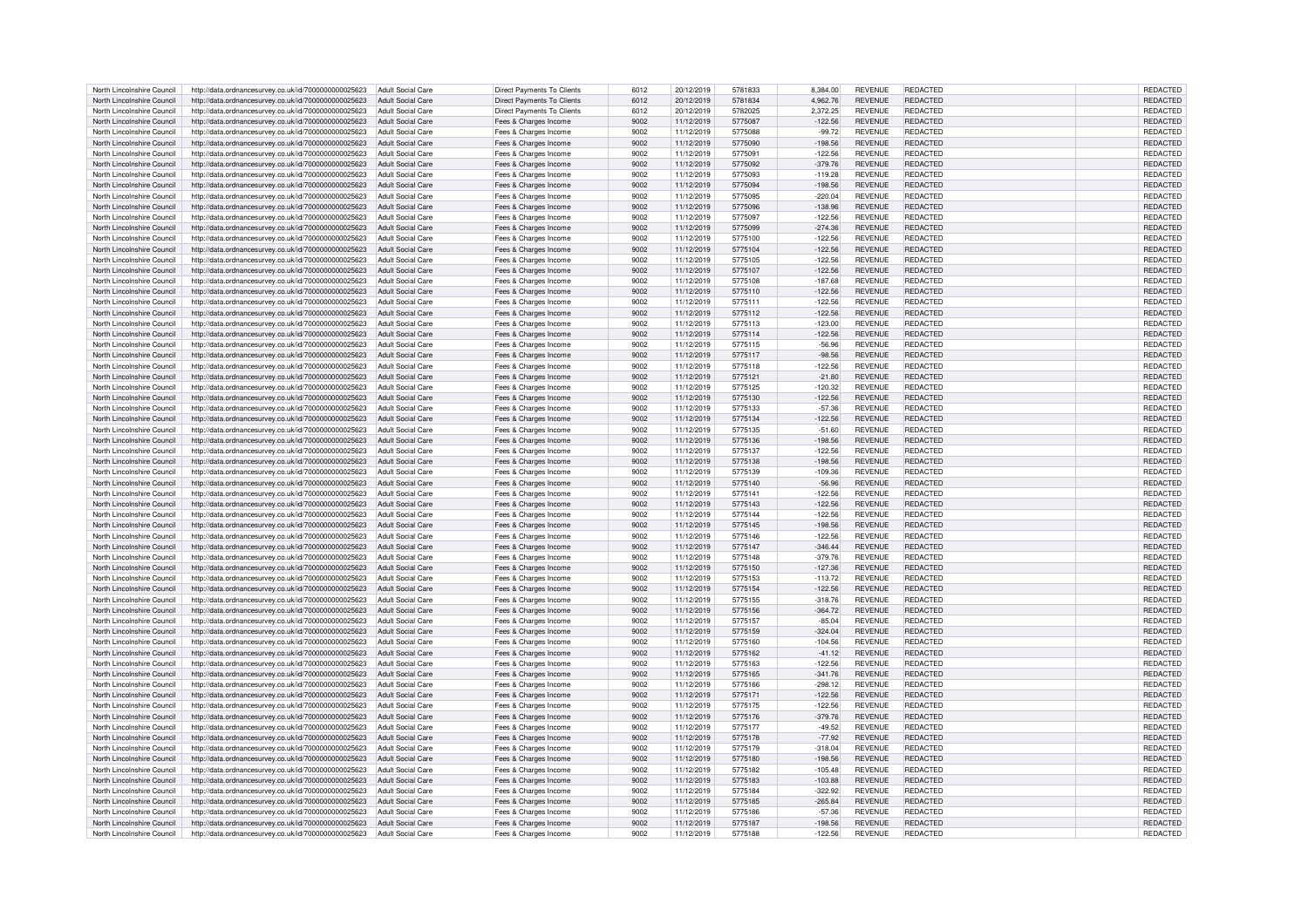| North Lincolnshire Council | http://data.ordnancesurvey.co.uk/id/7000000000025623                   | Adult Social Care        | Fees & Charges Income | 9002 | 11/12/2019 | 5775189 | $-122.56$ | <b>REVENUE</b> | REDACTED        | REDACTED        |
|----------------------------|------------------------------------------------------------------------|--------------------------|-----------------------|------|------------|---------|-----------|----------------|-----------------|-----------------|
| North Lincolnshire Council | http://data.ordnancesurvey.co.uk/id/7000000000025623                   | Adult Social Care        | Fees & Charges Income | 9002 | 11/12/2019 | 5775191 | $-57.36$  | <b>REVENUE</b> | REDACTED        | REDACTED        |
|                            |                                                                        |                          |                       |      |            |         |           |                |                 |                 |
| North Lincolnshire Council | http://data.ordnancesurvey.co.uk/id/7000000000025623                   | <b>Adult Social Care</b> | Fees & Charges Income | 9002 | 11/12/2019 | 5775192 | $-122.56$ | <b>REVENUE</b> | REDACTED        | REDACTED        |
| North Lincolnshire Council | http://data.ordnancesurvey.co.uk/id/7000000000025623                   | Adult Social Care        | Fees & Charges Income | 9002 | 11/12/2019 | 5775193 | $-122.56$ | <b>REVENUE</b> | <b>REDACTED</b> | <b>REDACTED</b> |
| North Lincolnshire Council | http://data.ordnancesurvey.co.uk/id/7000000000025623                   | <b>Adult Social Care</b> | Fees & Charges Income | 9002 | 11/12/2019 | 5775194 | $-198.56$ | <b>REVENUE</b> | <b>REDACTED</b> | REDACTED        |
| North Lincolnshire Council | http://data.ordnancesurvey.co.uk/id/7000000000025623                   | <b>Adult Social Care</b> | Fees & Charges Income | 9002 | 11/12/2019 | 5775196 | $-85.56$  | <b>REVENUE</b> | REDACTED        | REDACTED        |
| North Lincolnshire Council | http://data.ordnancesurvey.co.uk/id/7000000000025623                   | Adult Social Care        | Fees & Charges Income | 9002 | 11/12/2019 | 5775197 | $-85.64$  | <b>REVENUE</b> | <b>REDACTED</b> | REDACTED        |
| North Lincolnshire Council | http://data.ordnancesurvey.co.uk/id/7000000000025623                   | <b>Adult Social Care</b> | Fees & Charges Income | 9002 | 11/12/2019 | 5775198 | $-183.96$ | REVENUE        | <b>REDACTED</b> | REDACTED        |
|                            |                                                                        |                          |                       |      |            |         |           |                |                 |                 |
| North Lincolnshire Council | http://data.ordnancesurvey.co.uk/id/7000000000025623                   | <b>Adult Social Care</b> | Fees & Charges Income | 9002 | 11/12/2019 | 5775199 | $-130.44$ | <b>REVENUE</b> | REDACTED        | <b>REDACTED</b> |
| North Lincolnshire Council | http://data.ordnancesurvey.co.uk/id/7000000000025623                   | <b>Adult Social Care</b> | Fees & Charges Income | 9002 | 11/12/2019 | 5775200 | $-47.56$  | <b>REVENUE</b> | <b>REDACTED</b> | REDACTED        |
| North Lincolnshire Council | http://data.ordnancesurvey.co.uk/id/7000000000025623                   | Adult Social Care        | Fees & Charges Income | 9002 | 11/12/2019 | 5775201 | $-248.76$ | <b>REVENUE</b> | <b>REDACTED</b> | REDACTED        |
| North Lincolnshire Council | http://data.ordnancesurvey.co.uk/id/7000000000025623                   | Adult Social Care        | Fees & Charges Income | 9002 | 11/12/2019 | 5775203 | $-105.48$ | <b>REVENUE</b> | REDACTED        | REDACTED        |
| North Lincolnshire Council | http://data.ordnancesurvey.co.uk/id/7000000000025623                   | <b>Adult Social Care</b> | Fees & Charges Income | 9002 | 11/12/2019 | 5775204 | $-107.96$ | REVENUE        | <b>REDACTED</b> | REDACTED        |
|                            |                                                                        |                          |                       |      |            |         |           |                |                 |                 |
| North Lincolnshire Council | http://data.ordnancesurvey.co.uk/id/7000000000025623                   | Adult Social Care        | Fees & Charges Income | 9002 | 11/12/2019 | 5775205 | $-323.40$ | <b>REVENUE</b> | <b>REDACTED</b> | REDACTED        |
| North Lincolnshire Council | http://data.ordnancesurvey.co.uk/id/7000000000025623                   | Adult Social Care        | Fees & Charges Income | 9002 | 11/12/2019 | 5775206 | $-136.60$ | <b>REVENUE</b> | <b>REDACTED</b> | REDACTED        |
| North Lincolnshire Council | http://data.ordnancesurvey.co.uk/id/7000000000025623                   | <b>Adult Social Care</b> | Fees & Charges Income | 9002 | 11/12/2019 | 5775210 | $-25.92$  | REVENUE        | <b>REDACTED</b> | REDACTED        |
| North Lincolnshire Council | http://data.ordnancesurvey.co.uk/id/7000000000025623                   | <b>Adult Social Care</b> | Fees & Charges Income | 9002 | 11/12/2019 | 5775211 | $-74.20$  | <b>REVENUE</b> | REDACTED        | <b>REDACTED</b> |
| North Lincolnshire Council | http://data.ordnancesurvey.co.uk/id/7000000000025623                   | <b>Adult Social Care</b> | Fees & Charges Income | 9002 | 11/12/2019 | 5775216 | $-312.80$ | REVENUE        | <b>REDACTED</b> | REDACTED        |
| North Lincolnshire Council | http://data.ordnancesurvey.co.uk/id/7000000000025623                   | <b>Adult Social Care</b> |                       | 9002 | 11/12/2019 | 5775217 | $-122.56$ | REVENUE        | REDACTED        | REDACTED        |
|                            |                                                                        |                          | Fees & Charges Income |      |            |         |           |                |                 |                 |
| North Lincolnshire Council | http://data.ordnancesurvey.co.uk/id/7000000000025623                   | <b>Adult Social Care</b> | Fees & Charges Income | 9002 | 11/12/2019 | 5775224 | $-280.56$ | <b>REVENUE</b> | REDACTED        | REDACTED        |
| North Lincolnshire Council | http://data.ordnancesurvey.co.uk/id/7000000000025623                   | <b>Adult Social Care</b> | Fees & Charges Income | 9002 | 11/12/2019 | 5775225 | $-122.56$ | <b>REVENUE</b> | <b>REDACTED</b> | REDACTED        |
| North Lincolnshire Council | http://data.ordnancesurvey.co.uk/id/7000000000025623                   | <b>Adult Social Care</b> | Fees & Charges Income | 9002 | 11/12/2019 | 5775226 | $-52.20$  | REVENUE        | REDACTED        | REDACTED        |
| North Lincolnshire Council | http://data.ordnancesurvey.co.uk/id/7000000000025623                   | Adult Social Care        | Fees & Charges Income | 9002 | 11/12/2019 | 5775227 | $-122.56$ | REVENUE        | <b>REDACTED</b> | REDACTED        |
| North Lincolnshire Council |                                                                        |                          |                       | 9002 |            | 5775228 |           | <b>REVENUE</b> | REDACTED        |                 |
|                            | http://data.ordnancesurvey.co.uk/id/7000000000025623                   | <b>Adult Social Care</b> | Fees & Charges Income |      | 11/12/2019 |         | $-269.20$ |                |                 | REDACTED        |
| North Lincolnshire Council | http://data.ordnancesurvey.co.uk/id/7000000000025623                   | <b>Adult Social Care</b> | Fees & Charges Income | 9002 | 11/12/2019 | 5775230 | $-299.20$ | <b>REVENUE</b> | <b>REDACTED</b> | REDACTED        |
| North Lincolnshire Council | http://data.ordnancesurvey.co.uk/id/7000000000025623                   | <b>Adult Social Care</b> | Fees & Charges Income | 9002 | 11/12/2019 | 5775233 | $-15.20$  | <b>REVENUE</b> | REDACTED        | REDACTED        |
| North Lincolnshire Council | http://data.ordnancesurvey.co.uk/id/7000000000025623                   | <b>Adult Social Care</b> | Fees & Charges Income | 9002 | 11/12/2019 | 5775234 | $-198.56$ | REVENUE        | <b>REDACTED</b> | REDACTED        |
| North Lincolnshire Council | http://data.ordnancesurvey.co.uk/id/7000000000025623                   | <b>Adult Social Care</b> | Fees & Charges Income | 9002 | 11/12/2019 | 5775235 | $-379.76$ | <b>REVENUE</b> | REDACTED        | REDACTED        |
| North Lincolnshire Council | http://data.ordnancesurvey.co.uk/id/7000000000025623                   | Adult Social Care        |                       | 9002 | 11/12/2019 | 5775236 | $-122.56$ | <b>REVENUE</b> | <b>REDACTED</b> | <b>REDACTED</b> |
|                            |                                                                        |                          | Fees & Charges Income |      |            |         |           |                |                 |                 |
| North Lincolnshire Council | http://data.ordnancesurvey.co.uk/id/7000000000025623                   | Adult Social Care        | Fees & Charges Income | 9002 | 11/12/2019 | 5775237 | $-323.40$ | <b>REVENUE</b> | <b>REDACTED</b> | REDACTED        |
| North Lincolnshire Council | http://data.ordnancesurvey.co.uk/id/7000000000025623                   | <b>Adult Social Care</b> | Fees & Charges Income | 9002 | 11/12/2019 | 5775239 | $-198.56$ | <b>REVENUE</b> | REDACTED        | REDACTED        |
| North Lincolnshire Council | http://data.ordnancesurvey.co.uk/id/7000000000025623                   | <b>Adult Social Care</b> | Fees & Charges Income | 9002 | 11/12/2019 | 5775240 | $-146.08$ | REVENUE        | REDACTED        | REDACTED        |
| North Lincolnshire Council | http://data.ordnancesurvey.co.uk/id/7000000000025623                   | Adult Social Care        | Fees & Charges Income | 9002 | 11/12/2019 | 5775241 | $-314.76$ | <b>REVENUE</b> | REDACTED        | REDACTED        |
| North Lincolnshire Council | http://data.ordnancesurvey.co.uk/id/7000000000025623                   | <b>Adult Social Care</b> | Fees & Charges Income | 9002 | 11/12/2019 | 5775245 | $-321.00$ | <b>REVENUE</b> | REDACTED        | REDACTED        |
|                            |                                                                        |                          |                       |      |            |         |           |                |                 |                 |
| North Lincolnshire Council | http://data.ordnancesurvey.co.uk/id/7000000000025623                   | <b>Adult Social Care</b> | Fees & Charges Income | 9002 | 11/12/2019 | 5775246 | $-177.48$ | <b>REVENUE</b> | REDACTED        | <b>REDACTED</b> |
| North Lincolnshire Council | http://data.ordnancesurvey.co.uk/id/7000000000025623                   | <b>Adult Social Care</b> | Fees & Charges Income | 9002 | 11/12/2019 | 5775247 | $-119.32$ | REVENUE        | REDACTED        | REDACTED        |
| North Lincolnshire Council | http://data.ordnancesurvey.co.uk/id/7000000000025623                   | <b>Adult Social Care</b> | Fees & Charges Income | 9002 | 11/12/2019 | 5775249 | $-198.56$ | REVENUE        | <b>REDACTED</b> | <b>REDACTED</b> |
| North Lincolnshire Council | http://data.ordnancesurvey.co.uk/id/7000000000025623                   | <b>Adult Social Care</b> | Fees & Charges Income | 9002 | 11/12/2019 | 5775251 | $-69.16$  | REVENUE        | <b>REDACTED</b> | REDACTED        |
| North Lincolnshire Council | http://data.ordnancesurvey.co.uk/id/7000000000025623                   | Adult Social Care        | Fees & Charges Income | 9002 | 11/12/2019 | 5775252 | $-198.56$ | <b>REVENUE</b> | <b>REDACTED</b> | <b>REDACTED</b> |
|                            |                                                                        |                          |                       |      |            |         |           |                |                 |                 |
| North Lincolnshire Council | http://data.ordnancesurvey.co.uk/id/7000000000025623                   | Adult Social Care        | Fees & Charges Income | 9002 | 11/12/2019 | 5775253 | $-30.24$  | REVENUE        | REDACTED        | REDACTED        |
| North Lincolnshire Council | http://data.ordnancesurvey.co.uk/id/7000000000025623                   | <b>Adult Social Care</b> | Fees & Charges Income | 9002 | 11/12/2019 | 5775255 | $-37.84$  | REVENUE        | REDACTED        | REDACTED        |
| North Lincolnshire Council | http://data.ordnancesurvey.co.uk/id/7000000000025623                   | Adult Social Care        | Fees & Charges Income | 9002 | 11/12/2019 | 5775256 | $-87.16$  | <b>REVENUE</b> | REDACTED        | REDACTED        |
| North Lincolnshire Council | http://data.ordnancesurvey.co.uk/id/7000000000025623                   | <b>Adult Social Care</b> | Fees & Charges Income | 9002 | 11/12/2019 | 5775258 | $-271.12$ | REVENUE        | REDACTED        | REDACTED        |
| North Lincolnshire Council | http://data.ordnancesurvey.co.uk/id/7000000000025623                   | Adult Social Care        | Fees & Charges Income | 9002 | 11/12/2019 | 5775265 | $-324.00$ | <b>REVENUE</b> | REDACTED        | REDACTED        |
|                            |                                                                        |                          |                       |      |            |         |           |                |                 |                 |
| North Lincolnshire Council | http://data.ordnancesurvey.co.uk/id/7000000000025623                   | <b>Adult Social Care</b> | Fees & Charges Income | 9002 | 11/12/2019 | 5775267 | $-198.56$ | <b>REVENUE</b> | <b>REDACTED</b> | REDACTED        |
| North Lincolnshire Council | http://data.ordnancesurvey.co.uk/id/7000000000025623                   | <b>Adult Social Care</b> | Fees & Charges Income | 9002 | 11/12/2019 | 5775269 | $-33.44$  | <b>REVENUE</b> | REDACTED        | REDACTED        |
| North Lincolnshire Council | http://data.ordnancesurvey.co.uk/id/7000000000025623                   | <b>Adult Social Care</b> | Fees & Charges Income | 9002 | 11/12/2019 | 5775270 | $-776.60$ | <b>REVENUE</b> | <b>REDACTED</b> | REDACTED        |
| North Lincolnshire Council | http://data.ordnancesurvey.co.uk/id/7000000000025623                   | Adult Social Care        | Fees & Charges Income | 9002 | 11/12/2019 | 5775271 | $-153.40$ | <b>REVENUE</b> | REDACTED        | REDACTED        |
| North Lincolnshire Council |                                                                        | Adult Social Care        |                       | 9002 | 11/12/2019 | 5775273 | $-295.92$ | <b>REVENUE</b> | <b>REDACTED</b> | REDACTED        |
|                            | http://data.ordnancesurvey.co.uk/id/7000000000025623                   |                          | Fees & Charges Income |      |            |         |           | <b>REVENUE</b> | <b>REDACTED</b> |                 |
| North Lincolnshire Council | http://data.ordnancesurvey.co.uk/id/7000000000025623                   | Adult Social Care        | Fees & Charges Income | 9002 | 11/12/2019 | 5775276 | $-58.48$  |                |                 | REDACTED        |
| North Lincolnshire Council | http://data.ordnancesurvey.co.uk/id/7000000000025623                   | Adult Social Care        | Fees & Charges Income | 9002 | 11/12/2019 | 5775279 | $-122.56$ | <b>REVENUE</b> | <b>REDACTED</b> | REDACTED        |
| North Lincolnshire Council | http://data.ordnancesurvey.co.uk/id/7000000000025623                   | Adult Social Care        | Fees & Charges Income | 9002 | 11/12/2019 | 5775283 | $-364.88$ | REVENUE        | <b>REDACTED</b> | REDACTED        |
| North Lincolnshire Council | http://data.ordnancesurvey.co.uk/id/7000000000025623                   | Adult Social Care        | Fees & Charges Income | 9002 | 11/12/2019 | 5775284 | $-442.92$ | <b>REVENUE</b> | REDACTED        | REDACTED        |
| North Lincolnshire Council | http://data.ordnancesurvey.co.uk/id/7000000000025623                   | Adult Social Care        | Fees & Charges Income | 9002 | 11/12/2019 | 5775288 | $-123.88$ | <b>REVENUE</b> | <b>REDACTED</b> | REDACTED        |
| North Lincolnshire Council |                                                                        | <b>Adult Social Care</b> |                       | 9002 | 11/12/2019 | 5775289 | $-161.32$ | REVENUE        | <b>REDACTED</b> | REDACTED        |
|                            | http://data.ordnancesurvey.co.uk/id/7000000000025623                   |                          | Fees & Charges Income |      |            |         |           |                |                 |                 |
| North Lincolnshire Council | http://data.ordnancesurvey.co.uk/id/7000000000025623                   | <b>Adult Social Care</b> | Fees & Charges Income | 9002 | 11/12/2019 | 5775290 | $-104.80$ | <b>REVENUE</b> | <b>REDACTED</b> | REDACTED        |
| North Lincolnshire Council | http://data.ordnancesurvey.co.uk/id/7000000000025623                   | <b>Adult Social Care</b> | Fees & Charges Income | 9002 | 11/12/2019 | 5775292 | $-229.44$ | REVENUE        | <b>REDACTED</b> | REDACTED        |
| North Lincolnshire Council | http://data.ordnancesurvey.co.uk/id/7000000000025623                   | Adult Social Care        | Fees & Charges Income | 9002 | 11/12/2019 | 5775293 | $-122.56$ | REVENUE        | REDACTED        | REDACTED        |
| North Lincolnshire Council | http://data.ordnancesurvey.co.uk/id/7000000000025623                   | <b>Adult Social Care</b> | Fees & Charges Income | 9002 | 11/12/2019 | 5775295 | $-166.36$ | REVENUE        | <b>REDACTED</b> | REDACTED        |
| North Lincolnshire Council | http://data.ordnancesurvey.co.uk/id/7000000000025623                   | Adult Social Care        | Fees & Charges Income | 9002 | 11/12/2019 | 5775296 | $-192.48$ | <b>REVENUE</b> | <b>REDACTED</b> | REDACTED        |
|                            |                                                                        |                          |                       |      |            |         |           |                |                 |                 |
| North Lincolnshire Council | http://data.ordnancesurvey.co.uk/id/7000000000025623                   | <b>Adult Social Care</b> | Fees & Charges Income | 9002 | 11/12/2019 | 5775297 | $-158.56$ | REVENUE        | REDACTED        | REDACTED        |
| North Lincolnshire Council | http://data.ordnancesurvey.co.uk/id/7000000000025623                   | Adult Social Care        | Fees & Charges Income | 9002 | 11/12/2019 | 5775298 | $-22.76$  | REVENUE        | <b>REDACTED</b> | REDACTED        |
| North Lincolnshire Council | http://data.ordnancesurvey.co.uk/id/7000000000025623                   | Adult Social Care        | Fees & Charges Income | 9002 | 11/12/2019 | 5775300 | $-171.76$ | <b>REVENUE</b> | REDACTED        | REDACTED        |
| North Lincolnshire Council | http://data.ordnancesurvey.co.uk/id/7000000000025623                   | <b>Adult Social Care</b> | Fees & Charges Income | 9002 | 11/12/2019 | 5775306 | $-104.80$ | <b>REVENUE</b> | <b>REDACTED</b> | REDACTED        |
| North Lincolnshire Council | http://data.ordnancesurvey.co.uk/id/7000000000025623                   | <b>Adult Social Care</b> | Fees & Charges Income | 9002 | 11/12/2019 | 5775307 | $-292.16$ | <b>REVENUE</b> | <b>REDACTED</b> | REDACTED        |
|                            |                                                                        |                          |                       |      |            |         |           |                |                 |                 |
| North Lincolnshire Council | http://data.ordnancesurvey.co.uk/id/7000000000025623                   | <b>Adult Social Care</b> | Fees & Charges Income | 9002 | 11/12/2019 | 5775315 | $-96.16$  | <b>REVENUE</b> | REDACTED        | REDACTED        |
| North Lincolnshire Council | http://data.ordnancesurvey.co.uk/id/7000000000025623                   | <b>Adult Social Care</b> | Fees & Charges Income | 9002 | 11/12/2019 | 5775317 | 140.52    | <b>REVENUE</b> | <b>REDACTED</b> | REDACTED        |
| North Lincolnshire Council | http://data.ordnancesurvey.co.uk/id/7000000000025623                   | <b>Adult Social Care</b> | Fees & Charges Income | 9002 | 11/12/2019 | 5775321 | $-74.96$  | <b>REVENUE</b> | REDACTED        | REDACTED        |
| North Lincolnshire Council | http://data.ordnancesurvey.co.uk/id/7000000000025623                   | <b>Adult Social Care</b> | Fees & Charges Income | 9002 | 11/12/2019 | 5775323 | $-55.60$  | <b>REVENUE</b> | REDACTED        | REDACTED        |
| North Lincolnshire Council | http://data.ordnancesurvey.co.uk/id/7000000000025623                   | Adult Social Care        | Fees & Charges Income | 9002 | 11/12/2019 | 5775324 | $-122.56$ | <b>REVENUE</b> | <b>REDACTED</b> | REDACTED        |
| North Lincolnshire Council | http://data.ordnancesurvey.co.uk/id/7000000000025623 Adult Social Care |                          | Fees & Charges Income | 9002 | 11/12/2019 | 5775325 | $-430.96$ | <b>REVENUE</b> | REDACTED        | REDACTED        |
|                            |                                                                        |                          |                       |      |            |         |           |                |                 |                 |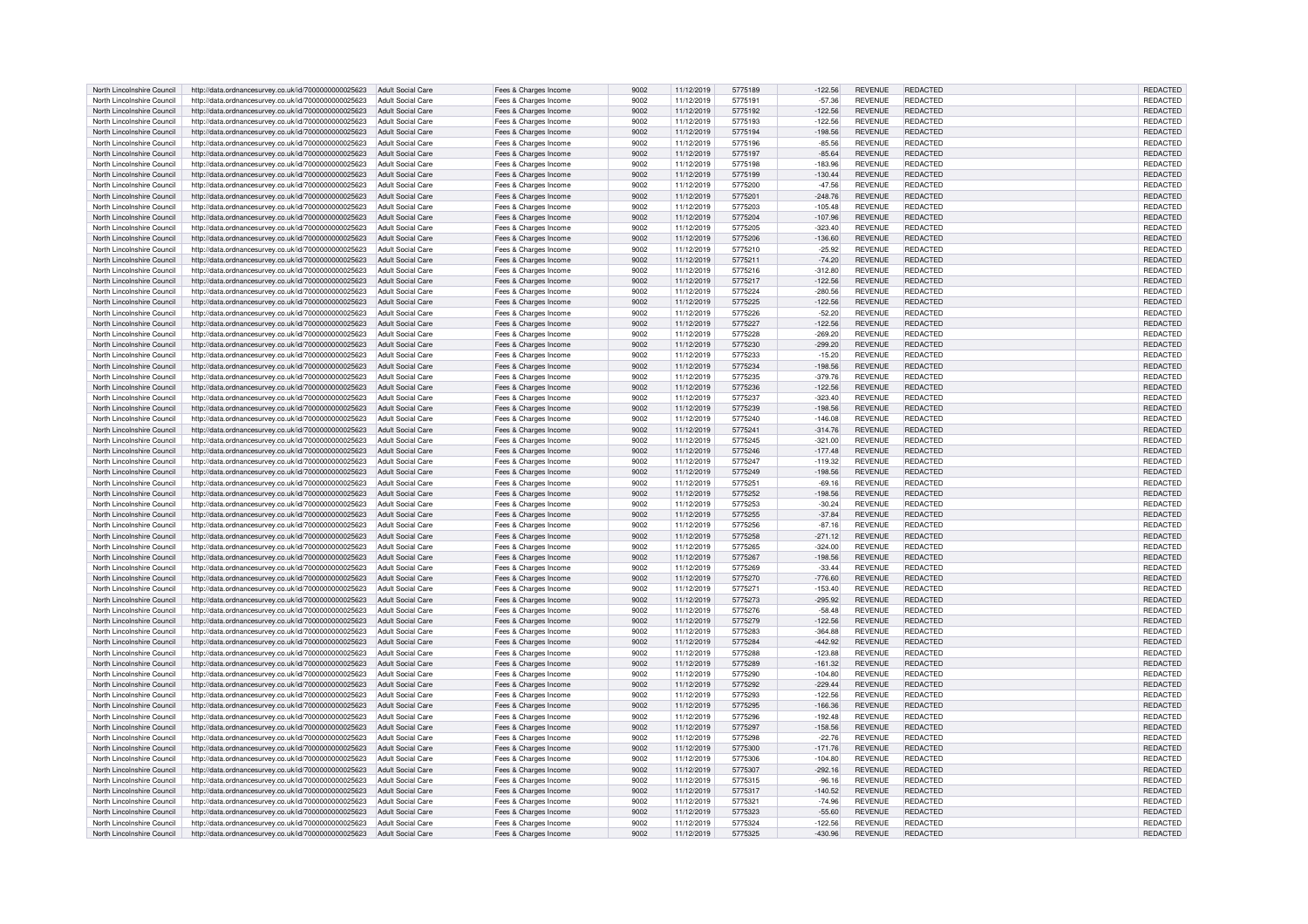| North Lincolnshire Council | http://data.ordnancesurvey.co.uk/id/7000000000025623                                                                           | Adult Social Care        | Fees & Charges Income                          | 9002 | 11/12/2019 | 5775326 | $-104.80$ | <b>REVENUE</b> | REDACTED        | REDACTED        |
|----------------------------|--------------------------------------------------------------------------------------------------------------------------------|--------------------------|------------------------------------------------|------|------------|---------|-----------|----------------|-----------------|-----------------|
| North Lincolnshire Council | http://data.ordnancesurvey.co.uk/id/7000000000025623                                                                           | Adult Social Care        | Fees & Charges Income                          | 9002 | 11/12/2019 | 5775328 | $-135.00$ | <b>REVENUE</b> | REDACTED        | <b>REDACTED</b> |
|                            |                                                                                                                                |                          |                                                |      |            |         |           |                |                 |                 |
| North Lincolnshire Council | http://data.ordnancesurvey.co.uk/id/7000000000025623                                                                           | Adult Social Care        | Fees & Charges Income                          | 9002 | 11/12/2019 | 5775332 | $-122.56$ | <b>REVENUE</b> | REDACTED        | <b>REDACTED</b> |
| North Lincolnshire Council | http://data.ordnancesurvey.co.uk/id/7000000000025623                                                                           | Adult Social Care        | Fees & Charges Income                          | 9002 | 11/12/2019 | 5775335 | $-442.96$ | <b>REVENUE</b> | REDACTED        | REDACTED        |
| North Lincolnshire Council | http://data.ordnancesurvey.co.uk/id/7000000000025623                                                                           | <b>Adult Social Care</b> | Fees & Charges Income                          | 9002 | 11/12/2019 | 5775336 | $-750.24$ | <b>REVENUE</b> | REDACTED        | REDACTED        |
| North Lincolnshire Council | http://data.ordnancesurvey.co.uk/id/7000000000025623                                                                           | <b>Adult Social Care</b> | Fees & Charges Income                          | 9002 | 11/12/2019 | 5775339 | $-34.04$  | <b>REVENUE</b> | REDACTED        | REDACTED        |
| North Lincolnshire Council | http://data.ordnancesurvey.co.uk/id/7000000000025623                                                                           | <b>Adult Social Care</b> | Fees & Charges Income                          | 9002 | 11/12/2019 | 5775340 | $-229.12$ | <b>REVENUE</b> | <b>REDACTED</b> | REDACTED        |
| North Lincolnshire Council |                                                                                                                                | <b>Adult Social Care</b> |                                                | 9002 | 11/12/2019 | 5775344 | $-94.20$  | <b>REVENUE</b> | REDACTED        | <b>REDACTED</b> |
|                            | http://data.ordnancesurvey.co.uk/id/7000000000025623                                                                           |                          | Fees & Charges Income                          |      |            |         |           |                |                 |                 |
| North Lincolnshire Council | http://data.ordnancesurvey.co.uk/id/7000000000025623                                                                           | Adult Social Care        | Fees & Charges Income                          | 9002 | 11/12/2019 | 5775350 | $-228.24$ | <b>REVENUE</b> | <b>REDACTED</b> | REDACTED        |
| North Lincolnshire Council | http://data.ordnancesurvey.co.uk/id/7000000000025623                                                                           | Adult Social Care        | Fees & Charges Income                          | 9002 | 11/12/2019 | 577535  | $-191.60$ | <b>REVENUE</b> | REDACTED        | REDACTED        |
| North Lincolnshire Council | http://data.ordnancesurvey.co.uk/id/7000000000025623                                                                           | Adult Social Care        | Fees & Charges Income                          | 9002 | 11/12/2019 | 5775353 | $-122.56$ | REVENUE        | REDACTED        | <b>REDACTED</b> |
| North Lincolnshire Council | http://data.ordnancesurvey.co.uk/id/7000000000025623                                                                           | <b>Adult Social Care</b> | Fees & Charges Income                          | 9002 | 11/12/2019 | 5775354 | $-107.16$ | <b>REVENUE</b> | <b>REDACTED</b> | REDACTED        |
| North Lincolnshire Council | http://data.ordnancesurvey.co.uk/id/7000000000025623                                                                           | Adult Social Care        | Fees & Charges Income                          | 9002 | 11/12/2019 | 5775355 | $-122.56$ | <b>REVENUE</b> | <b>REDACTED</b> | REDACTED        |
|                            |                                                                                                                                |                          |                                                |      |            |         |           |                |                 |                 |
| North Lincolnshire Council | http://data.ordnancesurvey.co.uk/id/7000000000025623                                                                           | Adult Social Care        | Fees & Charges Income                          | 9002 | 11/12/2019 | 5775357 | $-50.56$  | REVENUE        | <b>REDACTED</b> | REDACTED        |
| North Lincolnshire Council | http://data.ordnancesurvey.co.uk/id/7000000000025623                                                                           | Adult Social Care        | Fees & Charges Income                          | 9002 | 11/12/2019 | 5775360 | $-247.16$ | <b>REVENUE</b> | <b>REDACTED</b> | REDACTED        |
| North Lincolnshire Council | http://data.ordnancesurvey.co.uk/id/7000000000025623                                                                           | <b>Adult Social Care</b> | Fees & Charges Income                          | 9002 | 11/12/2019 | 5775363 | $-100.20$ | REVENUE        | REDACTED        | REDACTED        |
| North Lincolnshire Council | http://data.ordnancesurvey.co.uk/id/7000000000025623                                                                           | <b>Adult Social Care</b> | Fees & Charges Income                          | 9002 | 11/12/2019 | 5775366 | $-244.20$ | REVENUE        | <b>REDACTED</b> | REDACTED        |
| North Lincolnshire Council | http://data.ordnancesurvey.co.uk/id/7000000000025623                                                                           | <b>Adult Social Care</b> | Fees & Charges Income                          | 9002 | 11/12/2019 | 5775368 | $-676.20$ | <b>REVENUE</b> | <b>REDACTED</b> | REDACTED        |
|                            |                                                                                                                                |                          |                                                |      |            |         |           |                |                 |                 |
| North Lincolnshire Council | http://data.ordnancesurvey.co.uk/id/7000000000025623                                                                           | Adult Social Care        | Fees & Charges Income                          | 9002 | 11/12/2019 | 5775369 | $-232.52$ | REVENUE        | REDACTED        | REDACTED        |
| North Lincolnshire Council | http://data.ordnancesurvey.co.uk/id/7000000000025623                                                                           | <b>Adult Social Care</b> | Fees & Charges Income                          | 9002 | 11/12/2019 | 5775374 | $-232.28$ | <b>REVENUE</b> | <b>REDACTED</b> | REDACTED        |
| North Lincolnshire Council | http://data.ordnancesurvey.co.uk/id/7000000000025623                                                                           | Adult Social Care        | Fees & Charges Income                          | 9002 | 11/12/2019 | 5775375 | $-47.00$  | REVENUE        | REDACTED        | REDACTED        |
| North Lincolnshire Council | http://data.ordnancesurvey.co.uk/id/7000000000025623                                                                           | Adult Social Care        | Fees & Charges Income                          | 9002 | 11/12/2019 | 5775378 | $-180.20$ | REVENUE        | <b>REDACTED</b> | REDACTED        |
| North Lincolnshire Council | http://data.ordnancesurvey.co.uk/id/7000000000025623                                                                           | <b>Adult Social Care</b> | Fees & Charges Income                          | 9002 | 11/12/2019 | 5775380 | $-12.44$  | <b>REVENUE</b> | REDACTED        | REDACTED        |
|                            |                                                                                                                                |                          |                                                |      |            |         |           |                |                 |                 |
| North Lincolnshire Council | http://data.ordnancesurvey.co.uk/id/7000000000025623                                                                           | <b>Adult Social Care</b> | Fees & Charges Income                          | 9002 | 11/12/2019 | 5775382 | $-76.76$  | <b>REVENUE</b> | REDACTED        | REDACTED        |
| North Lincolnshire Council | http://data.ordnancesurvey.co.uk/id/7000000000025623                                                                           | <b>Adult Social Care</b> | Fees & Charges Income                          | 9002 | 11/12/2019 | 5775383 | $-122.56$ | <b>REVENUE</b> | REDACTED        | REDACTED        |
| North Lincolnshire Council | http://data.ordnancesurvey.co.uk/id/7000000000025623                                                                           | <b>Adult Social Care</b> | Fees & Charges Income                          | 9002 | 11/12/2019 | 5775385 | $-319.40$ | REVENUE        | REDACTED        | REDACTED        |
| North Lincolnshire Council | http://data.ordnancesurvey.co.uk/id/7000000000025623                                                                           | Adult Social Care        | Fees & Charges Income                          | 9002 | 11/12/2019 | 5775388 | $-67.56$  | <b>REVENUE</b> | <b>REDACTED</b> | <b>REDACTED</b> |
| North Lincolnshire Council | http://data.ordnancesurvey.co.uk/id/7000000000025623                                                                           | Adult Social Care        | Fees & Charges Income                          | 9002 | 11/12/2019 | 5775389 | $-65.92$  | <b>REVENUE</b> | <b>REDACTED</b> | <b>REDACTED</b> |
| North Lincolnshire Council |                                                                                                                                | Adult Social Care        |                                                | 9002 | 11/12/2019 | 5775390 | $-274.96$ | <b>REVENUE</b> | <b>REDACTED</b> |                 |
|                            | http://data.ordnancesurvey.co.uk/id/7000000000025623                                                                           |                          | Fees & Charges Income                          |      |            |         |           |                |                 | REDACTED        |
| North Lincolnshire Council | http://data.ordnancesurvey.co.uk/id/7000000000025623                                                                           | <b>Adult Social Care</b> | Fees & Charges Income                          | 9002 | 11/12/2019 | 577539  | $-217.24$ | <b>REVENUE</b> | REDACTED        | REDACTED        |
| North Lincolnshire Council | http://data.ordnancesurvey.co.uk/id/7000000000025623                                                                           | Adult Social Care        | Fees & Charges Income                          | 9002 | 11/12/2019 | 5775392 | $-330.96$ | <b>REVENUE</b> | REDACTED        | REDACTED        |
| North Lincolnshire Council | http://data.ordnancesurvey.co.uk/id/7000000000025623                                                                           | Adult Social Care        | Fees & Charges Income                          | 9002 | 11/12/2019 | 5775394 | $-583.44$ | <b>REVENUE</b> | <b>REDACTED</b> | REDACTED        |
| North Lincolnshire Council | http://data.ordnancesurvey.co.uk/id/7000000000025623                                                                           | Adult Social Care        | Fees & Charges Income                          | 9002 | 11/12/2019 | 5775395 | $-443.20$ | <b>REVENUE</b> | REDACTED        | REDACTED        |
|                            |                                                                                                                                |                          |                                                |      |            |         |           |                |                 |                 |
| North Lincolnshire Council | http://data.ordnancesurvey.co.uk/id/7000000000025623                                                                           | <b>Adult Social Care</b> | Fees & Charges Income                          | 9002 | 11/12/2019 | 5775396 | 229.24    | <b>REVENUE</b> | REDACTED        | REDACTED        |
| North Lincolnshire Council | http://data.ordnancesurvey.co.uk/id/7000000000025623                                                                           | Adult Social Care        | Fees & Charges Income                          | 9002 | 11/12/2019 | 5775397 | $-216.52$ | REVENUE        | REDACTED        | REDACTED        |
| North Lincolnshire Council | http://data.ordnancesurvey.co.uk/id/7000000000025623                                                                           | <b>Adult Social Care</b> | Fees & Charges Income                          | 9002 | 11/12/2019 | 5775402 | $-104.76$ | <b>REVENUE</b> | <b>REDACTED</b> | REDACTED        |
| North Lincolnshire Council | http://data.ordnancesurvey.co.uk/id/7000000000025623                                                                           | <b>Adult Social Care</b> | Fees & Charges Income                          | 9002 | 11/12/2019 | 5775404 | $-122.56$ | REVENUE        | <b>REDACTED</b> | REDACTED        |
| North Lincolnshire Council | http://data.ordnancesurvey.co.uk/id/7000000000025623                                                                           | <b>Adult Social Care</b> | Fees & Charges Income                          | 9002 | 11/12/2019 | 5775405 | $-57.36$  | <b>REVENUE</b> | <b>REDACTED</b> | <b>REDACTED</b> |
| North Lincolnshire Council |                                                                                                                                |                          |                                                | 9002 |            | 5775406 |           |                | <b>REDACTED</b> |                 |
|                            | http://data.ordnancesurvey.co.uk/id/7000000000025623                                                                           | <b>Adult Social Care</b> | Fees & Charges Income                          |      | 11/12/2019 |         | $-319.16$ | <b>REVENUE</b> |                 | REDACTED        |
| North Lincolnshire Council | http://data.ordnancesurvey.co.uk/id/7000000000025623                                                                           | <b>Adult Social Care</b> | Fees & Charges Income                          | 9002 | 11/12/2019 | 5775407 | $-44.44$  | REVENUE        | REDACTED        | REDACTED        |
| North Lincolnshire Council | http://data.ordnancesurvey.co.uk/id/7000000000025623                                                                           | Adult Social Care        | Fees & Charges Income                          | 9002 | 11/12/2019 | 5775409 | $-352.00$ | REVENUE        | REDACTED        | REDACTED        |
| North Lincolnshire Council | http://data.ordnancesurvey.co.uk/id/7000000000025623                                                                           | <b>Adult Social Care</b> | Fees & Charges Income                          | 9002 | 11/12/2019 | 5775410 | $-122.56$ | REVENUE        | <b>REDACTED</b> | REDACTED        |
| North Lincolnshire Council | http://data.ordnancesurvey.co.uk/id/7000000000025623                                                                           | <b>Adult Social Care</b> | Fees & Charges Income                          | 9002 | 11/12/2019 | 5775411 | $-57.04$  | <b>REVENUE</b> | REDACTED        | REDACTED        |
|                            |                                                                                                                                |                          |                                                | 9002 |            |         |           |                |                 |                 |
| North Lincolnshire Council | http://data.ordnancesurvey.co.uk/id/7000000000025623                                                                           | <b>Adult Social Care</b> | Fees & Charges Income                          |      | 11/12/2019 | 5775413 | $-74.60$  | <b>REVENUE</b> | REDACTED        | REDACTED        |
| North Lincolnshire Council | http://data.ordnancesurvey.co.uk/id/7000000000025623                                                                           | <b>Adult Social Care</b> | Fees & Charges Income                          | 9002 | 11/12/2019 | 5775414 | $-56.96$  | <b>REVENUE</b> | <b>REDACTED</b> | REDACTED        |
| North Lincolnshire Council | http://data.ordnancesurvey.co.uk/id/7000000000025623                                                                           | <b>Adult Social Care</b> | Fees & Charges Income                          | 9002 | 11/12/2019 | 5775417 | $-122.56$ | REVENUE        | REDACTED        | REDACTED        |
| North Lincolnshire Council | http://data.ordnancesurvey.co.uk/id/7000000000025623                                                                           | <b>Adult Social Care</b> | Fees & Charges Income                          | 9002 | 11/12/2019 | 5775418 | $-122.56$ | REVENUE        | <b>REDACTED</b> | REDACTED        |
| North Lincolnshire Council | http://data.ordnancesurvey.co.uk/id/7000000000025623                                                                           | <b>Adult Social Care</b> | Fees & Charges Income                          | 9002 | 11/12/2019 | 5775419 | $-55.24$  | <b>REVENUE</b> | <b>REDACTED</b> | REDACTED        |
| North Lincolnshire Council | http://data.ordnancesurvey.co.uk/id/7000000000025623                                                                           | Adult Social Care        |                                                | 9002 | 11/12/2019 | 5775422 | $-122.56$ | <b>REVENUE</b> | <b>REDACTED</b> | REDACTED        |
|                            |                                                                                                                                |                          | Fees & Charges Income                          |      |            |         |           |                |                 |                 |
| North Lincolnshire Council | http://data.ordnancesurvey.co.uk/id/7000000000025623                                                                           | Adult Social Care        | Fees & Charges Income                          | 9002 | 11/12/2019 | 5775423 | $-122.56$ | <b>REVENUE</b> | REDACTED        | REDACTED        |
| North Lincolnshire Council | http://data.ordnancesurvey.co.uk/id/7000000000025623                                                                           | Adult Social Care        | Fees & Charges Income                          | 9002 | 11/12/2019 | 5775424 | $-122.56$ | <b>REVENUE</b> | REDACTED        | REDACTED        |
| North Lincolnshire Council | http://data.ordnancesurvey.co.uk/id/7000000000025623                                                                           | Adult Social Care        | Fees & Charges Income                          | 9002 | 11/12/2019 | 5775425 | $-284.24$ | <b>REVENUE</b> | REDACTED        | REDACTED        |
| North Lincolnshire Council | http://data.ordnancesurvey.co.uk/id/7000000000025623                                                                           | Adult Social Care        | Fees & Charges Income                          | 9002 | 11/12/2019 | 5775426 | $-56.96$  | <b>REVENUE</b> | <b>REDACTED</b> | REDACTED        |
| North Lincolnshire Council | http://data.ordnancesurvey.co.uk/id/7000000000025623                                                                           | <b>Adult Social Care</b> | Fees & Charges Income                          | 9002 | 11/12/2019 | 5775427 | $-119.28$ | <b>REVENUE</b> | REDACTED        | REDACTED        |
|                            |                                                                                                                                |                          |                                                |      |            |         |           |                |                 |                 |
| North Lincolnshire Council | http://data.ordnancesurvey.co.uk/id/7000000000025623                                                                           | Adult Social Care        | Fees & Charges Income                          | 9002 | 11/12/2019 | 5775428 | $-122.56$ | <b>REVENUE</b> | REDACTED        | REDACTED        |
| North Lincolnshire Council | http://data.ordnancesurvey.co.uk/id/7000000000025623                                                                           | <b>Adult Social Care</b> | Fees & Charges Income                          | 9002 | 11/12/2019 | 5775429 | $-372.64$ | REVENUE        | REDACTED        | REDACTED        |
| North Lincolnshire Council | http://data.ordnancesurvey.co.uk/id/7000000000025623                                                                           | <b>Adult Social Care</b> | Fees & Charges Income                          | 9002 | 11/12/2019 | 5775430 | $-103.88$ | REVENUE        | <b>REDACTED</b> | REDACTED        |
| North Lincolnshire Council | http://data.ordnancesurvey.co.uk/id/7000000000025623                                                                           | Adult Social Care        | Fees & Charges Income                          | 9002 | 11/12/2019 | 5775431 | $-122.56$ | <b>REVENUE</b> | <b>REDACTED</b> | REDACTED        |
| North Lincolnshire Council | http://data.ordnancesurvey.co.uk/id/7000000000025623                                                                           | <b>Adult Social Care</b> | Fees & Charges Income                          | 9002 | 11/12/2019 | 5775432 | $-71.60$  | <b>REVENUE</b> | <b>REDACTED</b> | REDACTED        |
|                            |                                                                                                                                |                          |                                                |      |            |         |           |                |                 |                 |
| North Lincolnshire Council | http://data.ordnancesurvey.co.uk/id/7000000000025623                                                                           | Adult Social Care        | Fees & Charges Income                          | 9002 | 11/12/2019 | 5775433 | $-122.56$ | REVENUE        | REDACTED        | REDACTED        |
| North Lincolnshire Council | http://data.ordnancesurvey.co.uk/id/7000000000025623                                                                           | Adult Social Care        | Fees & Charges Income                          | 9002 | 11/12/2019 | 5775434 | $-12.44$  | <b>REVENUE</b> | REDACTED        | REDACTED        |
| North Lincolnshire Council | http://data.ordnancesurvey.co.uk/id/7000000000025623                                                                           | <b>Adult Social Care</b> | Fees & Charges Income                          | 9002 | 11/12/2019 | 5775435 | $-122.56$ | REVENUE        | REDACTED        | REDACTED        |
| North Lincolnshire Council | http://data.ordnancesurvey.co.uk/id/7000000000025623                                                                           | Adult Social Care        | Fees & Charges Income                          | 9002 | 11/12/2019 | 5775436 | $-122.56$ | <b>REVENUE</b> | REDACTED        | REDACTED        |
| North Lincolnshire Council | http://data.ordnancesurvey.co.uk/id/7000000000025623                                                                           | <b>Adult Social Care</b> | Fees & Charges Income                          | 9002 | 11/12/2019 | 5775438 | $-51.60$  | <b>REVENUE</b> | REDACTED        | REDACTED        |
|                            |                                                                                                                                |                          |                                                | 9002 |            |         |           |                |                 |                 |
| North Lincolnshire Council | http://data.ordnancesurvey.co.uk/id/7000000000025623                                                                           | <b>Adult Social Care</b> | Fees & Charges Income                          |      | 11/12/2019 | 5775441 | $-122.56$ | <b>REVENUE</b> | REDACTED        | REDACTED        |
| North Lincolnshire Council | http://data.ordnancesurvey.co.uk/id/7000000000025623                                                                           | <b>Adult Social Care</b> | Fees & Charges Income                          | 9002 | 11/12/2019 | 5775442 | $-119.28$ | <b>REVENUE</b> | REDACTED        | REDACTED        |
| North Lincolnshire Council | http://data.ordnancesurvey.co.uk/id/7000000000025623                                                                           | <b>Adult Social Care</b> | Fees & Charges Income                          | 9002 | 11/12/2019 | 5775443 | $-62.16$  | REVENUE        | <b>REDACTED</b> | REDACTED        |
| North Lincolnshire Council | http://data.ordnancesurvey.co.uk/id/7000000000025623                                                                           | <b>Adult Social Care</b> | Fees & Charges Income                          | 9002 | 11/12/2019 | 5775444 | $-84.12$  | <b>REVENUE</b> | REDACTED        | REDACTED        |
| North Lincolnshire Council | http://data.ordnancesurvey.co.uk/id/7000000000025623                                                                           | Adult Social Care        | Fees & Charges Income                          | 9002 | 11/12/2019 | 5775445 | $-42.24$  | <b>REVENUE</b> | REDACTED        | REDACTED        |
| North Lincolnshire Council |                                                                                                                                |                          |                                                | 9002 | 11/12/2019 | 5775446 | $-122.56$ | <b>REVENUE</b> | REDACTED        | REDACTED        |
|                            |                                                                                                                                |                          |                                                |      |            |         |           |                |                 |                 |
| North Lincolnshire Council | http://data.ordnancesurvey.co.uk/id/7000000000025623<br>http://data.ordnancesurvey.co.uk/id/7000000000025623 Adult Social Care | <b>Adult Social Care</b> | Fees & Charges Income<br>Fees & Charges Income | 9002 | 11/12/2019 | 5775447 | $-322.76$ | <b>REVENUE</b> | REDACTED        | REDACTED        |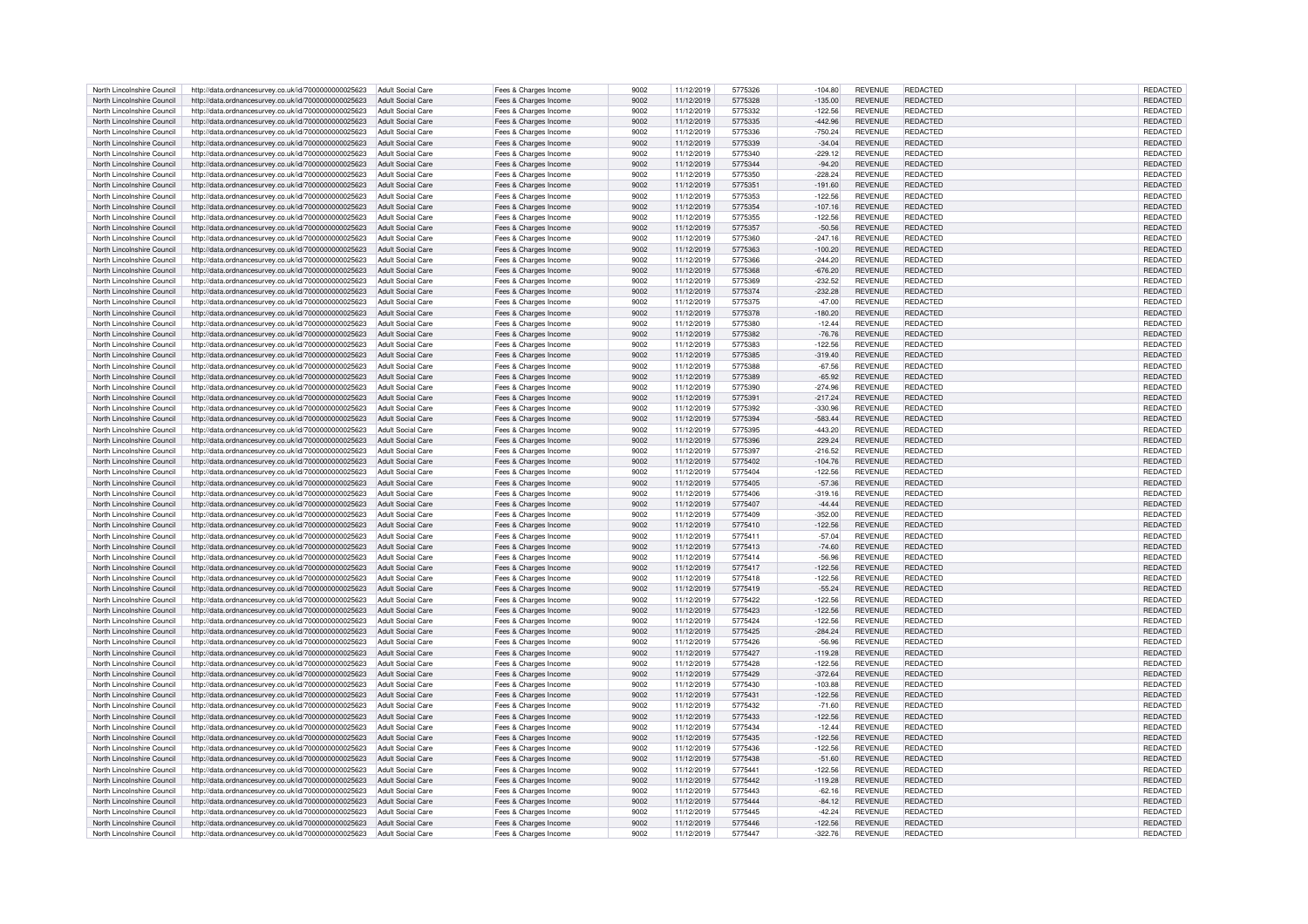| North Lincolnshire Council | http://data.ordnancesurvey.co.uk/id/7000000000025623                                                                           | Adult Social Care        | Fees & Charges Income                                | 9002 | 11/12/2019 | 5775448 | $-87.36$  | <b>REVENUE</b> | <b>REDACTED</b> |          | REDACTED        |
|----------------------------|--------------------------------------------------------------------------------------------------------------------------------|--------------------------|------------------------------------------------------|------|------------|---------|-----------|----------------|-----------------|----------|-----------------|
| North Lincolnshire Council | http://data.ordnancesurvey.co.uk/id/7000000000025623                                                                           | Adult Social Care        | Fees & Charges Income                                | 9002 | 11/12/2019 | 5775451 | $-119.28$ | <b>REVENUE</b> | REDACTED        |          | REDACTED        |
|                            |                                                                                                                                |                          |                                                      |      |            |         |           |                |                 |          |                 |
| North Lincolnshire Council | http://data.ordnancesurvey.co.uk/id/7000000000025623                                                                           | <b>Adult Social Care</b> | Fees & Charges Income                                | 9002 | 11/12/2019 | 5775453 | $-54.76$  | <b>REVENUE</b> | REDACTED        |          | REDACTED        |
| North Lincolnshire Council | http://data.ordnancesurvey.co.uk/id/7000000000025623                                                                           | Adult Social Care        | Fees & Charges Income                                | 9002 | 11/12/2019 | 5775454 | $-82.00$  | <b>REVENUE</b> | REDACTED        |          | <b>REDACTED</b> |
| North Lincolnshire Council | http://data.ordnancesurvey.co.uk/id/7000000000025623                                                                           | <b>Adult Social Care</b> | Fees & Charges Income                                | 9002 | 11/12/2019 | 5775455 | $-323.40$ | <b>REVENUE</b> | REDACTED        |          | REDACTED        |
| North Lincolnshire Council |                                                                                                                                | <b>Adult Social Care</b> |                                                      | 9002 |            | 5775456 | $-183.52$ | <b>REVENUE</b> | REDACTED        |          | REDACTED        |
|                            | http://data.ordnancesurvey.co.uk/id/7000000000025623                                                                           |                          | Fees & Charges Income                                |      | 11/12/2019 |         |           |                |                 |          |                 |
| North Lincolnshire Council | http://data.ordnancesurvey.co.uk/id/7000000000025623                                                                           | <b>Adult Social Care</b> | Fees & Charges Income                                | 9002 | 11/12/2019 | 5775459 | $-122.56$ | <b>REVENUE</b> | REDACTED        |          | <b>REDACTED</b> |
| North Lincolnshire Council | http://data.ordnancesurvey.co.uk/id/7000000000025623                                                                           | <b>Adult Social Care</b> | Fees & Charges Income                                | 9002 | 11/12/2019 | 577546  | $-119.28$ | <b>REVENUE</b> | REDACTED        |          | REDACTED        |
| North Lincolnshire Council | http://data.ordnancesurvey.co.uk/id/7000000000025623                                                                           | Adult Social Care        | Fees & Charges Income                                | 9002 | 11/12/2019 | 5775462 | $-210.48$ | <b>REVENUE</b> | <b>REDACTED</b> |          | <b>REDACTED</b> |
|                            |                                                                                                                                |                          |                                                      |      |            |         |           |                |                 |          |                 |
| North Lincolnshire Council | http://data.ordnancesurvey.co.uk/id/7000000000025623                                                                           | <b>Adult Social Care</b> | Fees & Charges Income                                | 9002 | 11/12/2019 | 5775463 | $-122.56$ | <b>REVENUE</b> | <b>REDACTED</b> |          | <b>REDACTED</b> |
| North Lincolnshire Council | http://data.ordnancesurvey.co.uk/id/7000000000025623                                                                           | Adult Social Care        | Fees & Charges Income                                | 9002 | 11/12/2019 | 5775464 | $-122.56$ | <b>REVENUE</b> | REDACTED        |          | REDACTED        |
| North Lincolnshire Council | http://data.ordnancesurvey.co.uk/id/7000000000025623                                                                           | Adult Social Care        | Fees & Charges Income                                | 9002 | 11/12/2019 | 5775465 | $-198.56$ | <b>REVENUE</b> | REDACTED        |          | REDACTED        |
| North Lincolnshire Council | http://data.ordnancesurvey.co.uk/id/7000000000025623                                                                           | Adult Social Care        | Fees & Charges Income                                | 9002 | 11/12/2019 | 5775466 | $-21.12$  | <b>REVENUE</b> | REDACTED        |          | REDACTED        |
|                            |                                                                                                                                |                          |                                                      |      |            |         |           |                |                 |          |                 |
| North Lincolnshire Council | http://data.ordnancesurvey.co.uk/id/7000000000025623                                                                           | Adult Social Care        | Fees & Charges Income                                | 9002 | 11/12/2019 | 5775467 | $-237.04$ | <b>REVENUE</b> | REDACTED        |          | <b>REDACTED</b> |
| North Lincolnshire Council | http://data.ordnancesurvey.co.uk/id/7000000000025623                                                                           | Adult Social Care        | Fees & Charges Income                                | 9002 | 11/12/2019 | 5775468 | $-198.56$ | <b>REVENUE</b> | <b>REDACTED</b> |          | REDACTED        |
| North Lincolnshire Council | http://data.ordnancesurvey.co.uk/id/7000000000025623                                                                           | <b>Adult Social Care</b> | Fees & Charges Income                                | 9002 | 11/12/2019 | 5775469 | $-119.28$ | <b>REVENUE</b> | <b>REDACTED</b> |          | REDACTED        |
|                            |                                                                                                                                |                          |                                                      |      |            |         |           |                |                 |          |                 |
| North Lincolnshire Council | http://data.ordnancesurvey.co.uk/id/7000000000025623                                                                           | <b>Adult Social Care</b> | Other Supplies & Services                            | 5799 | 04/12/2019 | 5773228 | 393.14    | <b>REVENUE</b> | REDACTED        |          | REDACTED        |
| North Lincolnshire Council | http://data.ordnancesurvey.co.uk/id/7000000000025623                                                                           | <b>Adult Social Care</b> | Payments To Private Orgs                             | 6002 | 19/12/2019 | 5780999 | 6,260.00  | <b>REVENUE</b> | REDACTED        |          | REDACTED        |
| North Lincolnshire Council | http://data.ordnancesurvey.co.uk/id/7000000000025623                                                                           | Adult Social Care        | Payments To Private Orgs                             | 6002 | 19/12/2019 | 5781000 | 14,252.56 | <b>REVENUE</b> | <b>REDACTED</b> |          | REDACTED        |
| North Lincolnshire Council | http://data.ordnancesurvey.co.uk/id/7000000000025623                                                                           | <b>Adult Social Care</b> | Payments To Private Orgs                             | 6002 | 19/12/2019 | 5781003 | 15.085.84 | <b>REVENUE</b> | <b>REDACTED</b> |          | REDACTED        |
|                            |                                                                                                                                |                          |                                                      |      |            |         |           |                |                 |          |                 |
| North Lincolnshire Council | http://data.ordnancesurvey.co.uk/id/7000000000025623                                                                           | Adult Social Care        | Payments To Private Orgs                             | 6002 | 19/12/2019 | 5781003 | 5,644.32  | <b>REVENUE</b> | <b>REDACTED</b> |          | REDACTED        |
| North Lincolnshire Council | http://data.ordnancesurvey.co.uk/id/7000000000025623                                                                           | Adult Social Care        | Payments To Private Orgs                             | 6002 | 19/12/2019 | 5781004 | 1,270.16  | <b>REVENUE</b> | REDACTED        |          | REDACTED        |
| North Lincolnshire Council | http://data.ordnancesurvey.co.uk/id/7000000000025623                                                                           | Adult Social Care        | Payments To Private Orgs                             | 6002 | 19/12/2019 | 5781005 | 3.800.00  | <b>REVENUE</b> | REDACTED        |          | <b>REDACTED</b> |
| North Lincolnshire Council |                                                                                                                                | Adult Social Care        |                                                      | 6002 |            | 5781006 | 74,393.68 | <b>REVENUE</b> | REDACTED        |          | REDACTED        |
|                            | http://data.ordnancesurvey.co.uk/id/7000000000025623                                                                           |                          | Payments To Private Orgs                             |      | 19/12/2019 |         |           |                |                 |          |                 |
| North Lincolnshire Council | http://data.ordnancesurvey.co.uk/id/7000000000025623                                                                           | <b>Adult Social Care</b> | Payments To Private Orgs                             | 6002 | 19/12/2019 | 5781007 | 789.89    | <b>REVENUE</b> | <b>REDACTED</b> |          | REDACTED        |
| North Lincolnshire Council | http://data.ordnancesurvey.co.uk/id/7000000000025623                                                                           | <b>Adult Social Care</b> | Payments To Private Orgs                             | 6002 | 19/12/2019 | 5781008 | 359.04    | <b>REVENUE</b> | <b>REDACTED</b> |          | REDACTED        |
| North Lincolnshire Council | http://data.ordnancesurvey.co.uk/id/7000000000025623                                                                           | <b>Adult Social Care</b> | Payments To Private Orgs                             | 6002 | 19/12/2019 | 5781009 | 42,817.05 | <b>REVENUE</b> | REDACTED        |          | REDACTED        |
|                            |                                                                                                                                |                          |                                                      |      |            |         |           |                |                 |          |                 |
| North Lincolnshire Council | http://data.ordnancesurvey.co.uk/id/7000000000025623                                                                           | Adult Social Care        | Payments To Private Orgs                             | 6002 | 19/12/2019 | 5781010 | 21.258.39 | <b>REVENUE</b> | REDACTED        |          | <b>REDACTED</b> |
| North Lincolnshire Council | http://data.ordnancesurvey.co.uk/id/7000000000025623                                                                           | <b>Adult Social Care</b> | Payments To Private Orgs                             | 6002 | 19/12/2019 | 5781011 | 5.608.40  | <b>REVENUE</b> | REDACTED        |          | <b>REDACTED</b> |
| North Lincolnshire Council | http://data.ordnancesurvey.co.uk/id/7000000000025623                                                                           | Adult Social Care        | Payments To Private Orgs                             | 6002 | 19/12/2019 | 5781012 | 2.272.00  | <b>REVENUE</b> | <b>REDACTED</b> |          | <b>REDACTED</b> |
|                            |                                                                                                                                | Adult Social Care        |                                                      | 6002 |            | 5781013 | 3.368.80  | <b>REVENUE</b> | <b>REDACTED</b> |          | REDACTED        |
| North Lincolnshire Council | http://data.ordnancesurvey.co.uk/id/7000000000025623                                                                           |                          | Payments To Private Orgs                             |      | 19/12/2019 |         |           |                |                 |          |                 |
| North Lincolnshire Council | http://data.ordnancesurvey.co.uk/id/7000000000025623                                                                           | Adult Social Care        | Payments To Private Orgs                             | 6002 | 19/12/2019 | 5781014 | 13,435.71 | <b>REVENUE</b> | REDACTED        |          | <b>REDACTED</b> |
| North Lincolnshire Council | http://data.ordnancesurvey.co.uk/id/7000000000025623                                                                           | Adult Social Care        | Payments To Private Orgs                             | 6002 | 19/12/2019 | 5781015 | 44,366.07 | <b>REVENUE</b> | REDACTED        | 01952719 | REDACTED        |
| North Lincolnshire Council | http://data.ordnancesurvey.co.uk/id/7000000000025623                                                                           | Adult Social Care        | Payments To Private Orgs                             | 6002 | 19/12/2019 | 5781017 | 835.71    | <b>REVENUE</b> | REDACTED        |          | <b>REDACTED</b> |
|                            |                                                                                                                                |                          |                                                      |      |            |         |           |                |                 |          |                 |
| North Lincolnshire Council | http://data.ordnancesurvey.co.uk/id/7000000000025623                                                                           | <b>Adult Social Care</b> | Payments To Private Orgs                             | 6002 | 19/12/2019 | 5781018 | 45,146.27 | <b>REVENUE</b> | <b>REDACTED</b> |          | REDACTED        |
| North Lincolnshire Council | http://data.ordnancesurvey.co.uk/id/7000000000025623                                                                           | <b>Adult Social Care</b> | Payments To Private Orgs                             | 6002 |            |         | 2,008.00  | <b>REVENUE</b> | REDACTED        |          | REDACTED        |
|                            |                                                                                                                                |                          |                                                      |      | 19/12/2019 | 5781019 |           |                |                 |          |                 |
| North Lincolnshire Council |                                                                                                                                | <b>Adult Social Care</b> |                                                      |      | 19/12/2019 | 5781020 |           | <b>REVENUE</b> | REDACTED        |          | <b>REDACTED</b> |
|                            | http://data.ordnancesurvey.co.uk/id/7000000000025623                                                                           |                          | Payments To Private Orgs                             | 6002 |            |         | 2.254.80  |                |                 |          |                 |
| North Lincolnshire Council | http://data.ordnancesurvey.co.uk/id/7000000000025623                                                                           | <b>Adult Social Care</b> | Payments To Private Orgs                             | 6002 | 19/12/2019 | 5781021 | 12,797.65 | <b>REVENUE</b> | REDACTED        |          | REDACTED        |
| North Lincolnshire Council | http://data.ordnancesurvey.co.uk/id/7000000000025623                                                                           | Adult Social Care        | Payments To Private Orgs                             | 6002 | 19/12/2019 | 5781022 | 27.628.52 | <b>REVENUE</b> | <b>REDACTED</b> |          | <b>REDACTED</b> |
| North Lincolnshire Council |                                                                                                                                |                          |                                                      |      |            | 5781023 |           |                |                 |          |                 |
|                            | http://data.ordnancesurvey.co.uk/id/7000000000025623                                                                           | Adult Social Care        | Payments To Private Orgs                             | 6002 | 19/12/2019 |         | 14,321.51 | <b>REVENUE</b> | REDACTED        |          | REDACTED        |
| North Lincolnshire Council | http://data.ordnancesurvey.co.uk/id/7000000000025623                                                                           | Adult Social Care        | Payments To Private Orgs                             | 6002 | 19/12/2019 | 5781024 | 470.66    | <b>REVENUE</b> | REDACTED        |          | REDACTED        |
| North Lincolnshire Council | http://data.ordnancesurvey.co.uk/id/7000000000025623                                                                           | Adult Social Care        | Payments To Private Orgs                             | 6002 | 19/12/2019 | 5781025 | 2.476.00  | <b>REVENUE</b> | REDACTED        |          | <b>REDACTED</b> |
| North Lincolnshire Council | http://data.ordnancesurvey.co.uk/id/7000000000025623                                                                           | Adult Social Care        | Payments To Private Orgs                             | 6002 | 19/12/2019 | 5781026 | 20,977.99 | <b>REVENUE</b> | REDACTED        |          | REDACTED        |
| North Lincolnshire Council |                                                                                                                                | <b>Adult Social Care</b> |                                                      | 6002 |            | 5781027 |           |                |                 |          |                 |
|                            | http://data.ordnancesurvey.co.uk/id/7000000000025623                                                                           |                          | Payments To Private Orgs                             |      | 19/12/2019 |         | 7.898.08  | <b>REVENUE</b> | <b>REDACTED</b> |          | REDACTED        |
| North Lincolnshire Council | http://data.ordnancesurvey.co.uk/id/7000000000025623                                                                           | <b>Adult Social Care</b> | Payments To Private Orgs                             | 6002 | 19/12/2019 | 5781028 | 8,073.12  | <b>REVENUE</b> | <b>REDACTED</b> |          | REDACTED        |
| North Lincolnshire Council | http://data.ordnancesurvey.co.uk/id/7000000000025623                                                                           | Adult Social Care        | Payments To Private Orgs                             | 6002 | 19/12/2019 | 5781029 | 7,846.44  | <b>REVENUE</b> | REDACTED        |          | REDACTED        |
| North Lincolnshire Council | http://data.ordnancesurvey.co.uk/id/7000000000025623                                                                           | <b>Adult Social Care</b> | Payments To Private Orgs                             | 6002 | 19/12/2019 | 5781030 | 41,656.78 | <b>REVENUE</b> | REDACTED        |          | REDACTED        |
|                            |                                                                                                                                |                          |                                                      |      |            |         |           |                |                 |          |                 |
| North Lincolnshire Council | http://data.ordnancesurvey.co.uk/id/7000000000025623                                                                           | Adult Social Care        | Payments To Private Orgs                             | 6002 | 19/12/2019 | 5781031 | 565.33    | <b>REVENUE</b> | REDACTED        |          | <b>REDACTED</b> |
| North Lincolnshire Council | http://data.ordnancesurvey.co.uk/id/7000000000025623                                                                           | Adult Social Care        | Payments To Private Orgs                             | 6002 | 19/12/2019 | 5781033 | 1.835.20  | <b>REVENUE</b> | <b>REDACTED</b> |          | <b>REDACTED</b> |
| North Lincolnshire Council | http://data.ordnancesurvey.co.uk/id/7000000000025623                                                                           | Adult Social Care        | Payments To Private Orgs                             | 6002 | 19/12/2019 | 5781034 | 61,662.24 | <b>REVENUE</b> | <b>REDACTED</b> |          | REDACTED        |
| North Lincolnshire Council | http://data.ordnancesurvey.co.uk/id/7000000000025623                                                                           | Adult Social Care        | Payments To Private Orgs                             | 6002 | 19/12/2019 | 5781037 | 8,380.00  | <b>REVENUE</b> | <b>REDACTED</b> |          | REDACTED        |
|                            |                                                                                                                                |                          |                                                      | 6002 |            |         |           | <b>REVENUE</b> | REDACTED        |          |                 |
| North Lincolnshire Council | http://data.ordnancesurvey.co.uk/id/7000000000025623                                                                           | Adult Social Care        | Payments To Private Orgs                             |      | 19/12/2019 | 5781037 | 1,600.00  |                |                 |          | REDACTED        |
| North Lincolnshire Council | http://data.ordnancesurvey.co.uk/id/7000000000025623                                                                           | Adult Social Care        | Payments To Private Orgs                             | 6002 | 19/12/2019 | 5781038 | 2.008.00  | <b>REVENUE</b> | <b>REDACTED</b> |          | <b>REDACTED</b> |
| North Lincolnshire Council | http://data.ordnancesurvey.co.uk/id/7000000000025623                                                                           | Adult Social Care        | Payments To Private Orgs                             | 6002 | 19/12/2019 | 5781039 | 1,910.48  | <b>REVENUE</b> | <b>REDACTED</b> |          | REDACTED        |
| North Lincolnshire Council | http://data.ordnancesurvey.co.uk/id/7000000000025623                                                                           | Adult Social Care        | Payments To Private Orgs                             | 6002 | 19/12/2019 | 5781040 | 6,288.32  | <b>REVENUE</b> | <b>REDACTED</b> |          | REDACTED        |
|                            |                                                                                                                                |                          |                                                      | 6002 |            | 5781041 |           |                | <b>REDACTED</b> |          |                 |
| North Lincolnshire Council | http://data.ordnancesurvey.co.uk/id/7000000000025623                                                                           | <b>Adult Social Care</b> | Payments To Private Orgs                             |      | 19/12/2019 |         | 5,052.32  | <b>REVENUE</b> |                 |          | <b>REDACTED</b> |
| North Lincolnshire Council | http://data.ordnancesurvey.co.uk/id/7000000000025623                                                                           | Adult Social Care        | Payments To Private Orgs                             | 6002 | 19/12/2019 | 5781042 | 24,501.68 | <b>REVENUE</b> | REDACTED        |          | REDACTED        |
| North Lincolnshire Council | http://data.ordnancesurvey.co.uk/id/7000000000025623                                                                           | Adult Social Care        | Payments To Private Orgs                             | 6002 | 19/12/2019 | 5781043 | 18,295.76 | <b>REVENUE</b> | REDACTED        |          | <b>REDACTED</b> |
| North Lincolnshire Council |                                                                                                                                | <b>Adult Social Care</b> |                                                      | 6002 | 19/12/2019 | 5781044 | 2,434.11  | <b>REVENUE</b> | REDACTED        |          | REDACTED        |
|                            | http://data.ordnancesurvey.co.uk/id/7000000000025623                                                                           |                          | Payments To Private Orgs                             |      |            |         |           |                |                 |          |                 |
| North Lincolnshire Council | http://data.ordnancesurvey.co.uk/id/7000000000025623                                                                           | Adult Social Care        | Payments To Private Orgs                             | 6002 | 19/12/2019 | 5781045 | 2,208.00  | <b>REVENUE</b> | <b>REDACTED</b> |          | REDACTED        |
| North Lincolnshire Council | http://data.ordnancesurvey.co.uk/id/7000000000025623                                                                           | <b>Adult Social Care</b> | Payments To Private Orgs                             | 6002 | 19/12/2019 | 5781046 | 9,405.24  | <b>REVENUE</b> | REDACTED        |          | REDACTED        |
| North Lincolnshire Council | http://data.ordnancesurvey.co.uk/id/7000000000025623                                                                           | <b>Adult Social Care</b> | Payments To Private Orgs                             | 6002 | 19/12/2019 | 5781047 | 2,789.20  | <b>REVENUE</b> | <b>REDACTED</b> |          | REDACTED        |
|                            |                                                                                                                                |                          |                                                      |      |            |         |           |                |                 |          |                 |
| North Lincolnshire Council | http://data.ordnancesurvey.co.uk/id/7000000000025623                                                                           | Adult Social Care        | Payments To Private Orgs                             | 6002 | 19/12/2019 | 5781048 | 54.297.28 | <b>REVENUE</b> | REDACTED        | 27662    | <b>REDACTED</b> |
| North Lincolnshire Council | http://data.ordnancesurvey.co.uk/id/7000000000025623                                                                           | Adult Social Care        | Payments To Private Orgs                             | 6002 | 19/12/2019 | 5781048 | 2,186.92  | <b>REVENUE</b> | REDACTED        | 27662    | REDACTED        |
| North Lincolnshire Council | http://data.ordnancesurvey.co.uk/id/7000000000025623                                                                           | <b>Adult Social Care</b> | Payments To Private Orgs                             | 6002 | 19/12/2019 | 5781049 | 2,189.32  | <b>REVENUE</b> | <b>REDACTED</b> | 27662    | REDACTED        |
| North Lincolnshire Council | http://data.ordnancesurvey.co.uk/id/7000000000025623                                                                           | <b>Adult Social Care</b> | Payments To Private Orgs                             | 6002 | 19/12/2019 | 5781050 | 26.279.60 | <b>REVENUE</b> | REDACTED        | 27662    | REDACTED        |
|                            |                                                                                                                                | <b>Adult Social Care</b> |                                                      | 6002 | 19/12/2019 | 5781052 |           | <b>REVENUE</b> | <b>REDACTED</b> |          |                 |
| North Lincolnshire Council | http://data.ordnancesurvey.co.uk/id/7000000000025623                                                                           |                          | Payments To Private Orgs                             |      |            |         | 31,249.61 |                |                 |          | REDACTED        |
| North Lincolnshire Council | http://data.ordnancesurvey.co.uk/id/7000000000025623                                                                           | <b>Adult Social Care</b> | Payments To Private Orgs                             | 6002 | 19/12/2019 | 5781054 | 19,152.97 | <b>REVENUE</b> | REDACTED        |          | REDACTED        |
| North Lincolnshire Council | http://data.ordnancesurvey.co.uk/id/7000000000025623                                                                           | Adult Social Care        | Payments To Private Orgs                             | 6002 | 19/12/2019 | 5781055 | 13.826.48 | <b>REVENUE</b> | <b>REDACTED</b> |          | <b>REDACTED</b> |
| North Lincolnshire Council |                                                                                                                                | Adult Social Care        |                                                      | 6002 | 19/12/2019 | 5781056 | 5.949.06  | <b>REVENUE</b> | <b>REDACTED</b> |          | <b>REDACTED</b> |
| North Lincolnshire Council | http://data.ordnancesurvey.co.uk/id/7000000000025623<br>http://data.ordnancesurvey.co.uk/id/7000000000025623 Adult Social Care |                          | Payments To Private Orgs<br>Payments To Private Orgs | 6002 | 19/12/2019 | 5781058 | 38,779.26 | <b>REVENUE</b> | <b>REDACTED</b> |          | REDACTED        |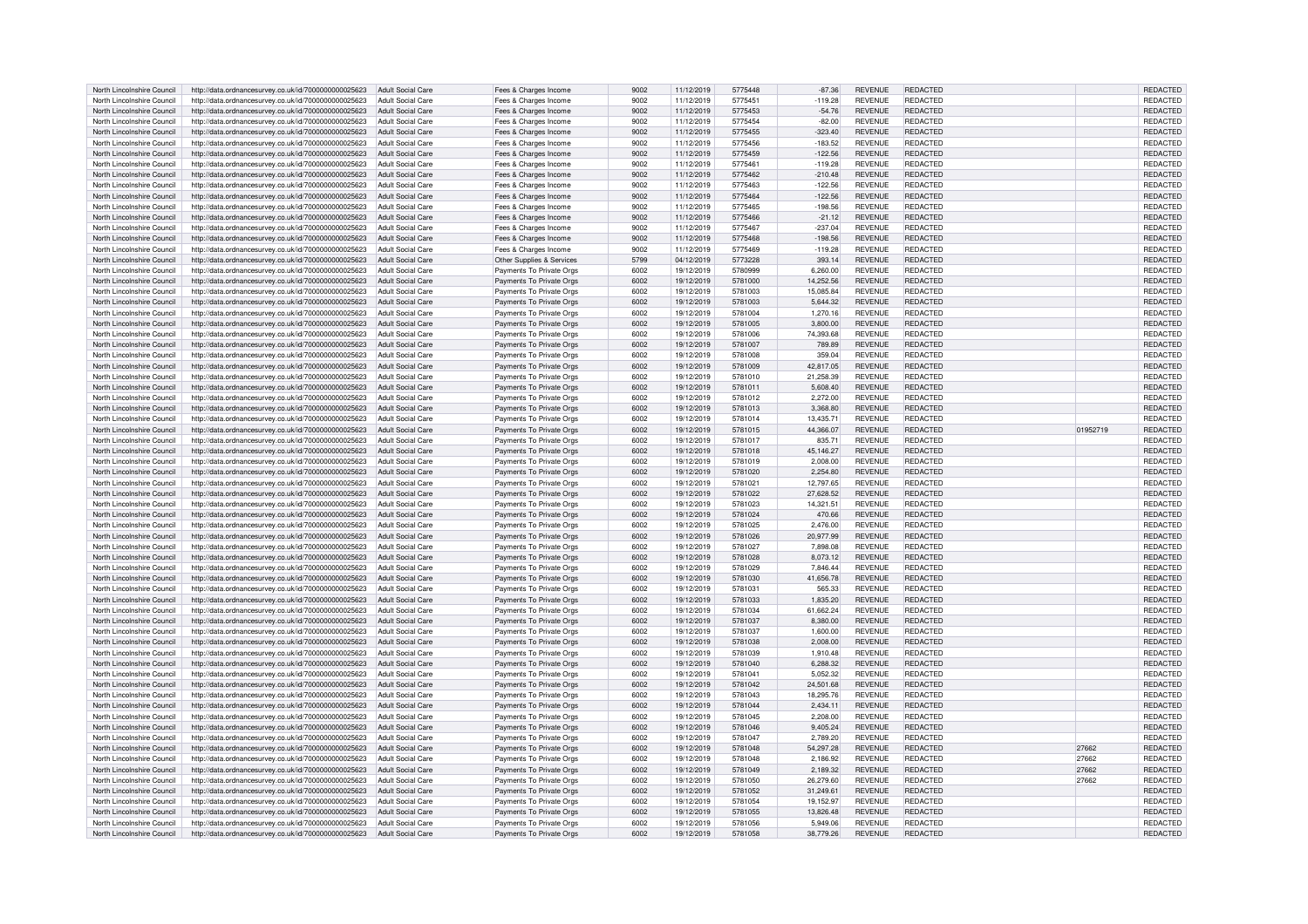| North Lincolnshire Council | http://data.ordnancesurvey.co.uk/id/7000000000025623                   | Adult Social Care        | Payments To Private Orgs | 6002 | 19/12/2019 | 5781059 | 12,792.21 | <b>REVENUE</b> | REDACTED        |          | REDACTED        |
|----------------------------|------------------------------------------------------------------------|--------------------------|--------------------------|------|------------|---------|-----------|----------------|-----------------|----------|-----------------|
| North Lincolnshire Council | http://data.ordnancesurvey.co.uk/id/7000000000025623                   | Adult Social Care        | Payments To Private Orgs | 6002 | 19/12/2019 | 5781061 | 13.847.43 | <b>REVENUE</b> | REDACTED        |          | <b>REDACTED</b> |
| North Lincolnshire Council | http://data.ordnancesurvey.co.uk/id/7000000000025623                   | Adult Social Care        |                          | 6002 | 19/12/2019 | 5781062 | $-605.14$ | <b>REVENUE</b> | REDACTED        |          | REDACTED        |
|                            |                                                                        |                          | Payments To Private Orgs |      |            |         |           |                |                 |          |                 |
| North Lincolnshire Council | http://data.ordnancesurvey.co.uk/id/7000000000025623                   | <b>Adult Social Care</b> | Payments To Private Orgs | 6002 | 19/12/2019 | 5781063 | $-520.66$ | <b>REVENUE</b> | <b>REDACTED</b> |          | REDACTED        |
| North Lincolnshire Council | http://data.ordnancesurvey.co.uk/id/7000000000025623                   | <b>Adult Social Care</b> | Payments To Private Orgs | 6002 | 19/12/2019 | 5781064 | 1.893.20  | <b>REVENUE</b> | REDACTED        |          | REDACTED        |
| North Lincolnshire Council | http://data.ordnancesurvey.co.uk/id/7000000000025623                   | <b>Adult Social Care</b> | Payments To Private Orgs | 6002 | 19/12/2019 | 5781065 | 1,984.36  | <b>REVENUE</b> | REDACTED        |          | REDACTED        |
| North Lincolnshire Council | http://data.ordnancesurvey.co.uk/id/7000000000025623                   | <b>Adult Social Care</b> | Payments To Private Orgs | 6002 | 19/12/2019 | 5781066 | 39,530.31 | <b>REVENUE</b> | <b>REDACTED</b> |          | REDACTED        |
| North Lincolnshire Council | http://data.ordnancesurvey.co.uk/id/7000000000025623                   | <b>Adult Social Care</b> | Payments To Private Orgs | 6002 | 19/12/2019 | 5781067 | 605.13    | <b>REVENUE</b> | REDACTED        |          | <b>REDACTED</b> |
| North Lincolnshire Council | http://data.ordnancesurvey.co.uk/id/7000000000025623                   | Adult Social Care        | Payments To Private Orgs | 6002 | 19/12/2019 | 5781068 | 2.207.70  | <b>REVENUE</b> | <b>REDACTED</b> |          | REDACTED        |
|                            |                                                                        |                          |                          | 6002 |            |         |           |                |                 |          |                 |
| North Lincolnshire Council | http://data.ordnancesurvey.co.uk/id/7000000000025623                   | Adult Social Care        | Payments To Private Orgs |      | 19/12/2019 | 5781069 | 3,850.00  | <b>REVENUE</b> | REDACTED        |          | REDACTED        |
| North Lincolnshire Council | http://data.ordnancesurvey.co.uk/id/7000000000025623                   | Adult Social Care        | Payments To Private Orgs | 6002 | 19/12/2019 | 5781070 | 1.967.00  | <b>REVENUE</b> | REDACTED        | 04676023 | <b>REDACTED</b> |
| North Lincolnshire Council | http://data.ordnancesurvey.co.uk/id/7000000000025623                   | <b>Adult Social Care</b> | Payments To Private Orgs | 6002 | 19/12/2019 | 5781071 | 7,229.44  | <b>REVENUE</b> | REDACTED        |          | REDACTED        |
| North Lincolnshire Council | http://data.ordnancesurvey.co.uk/id/7000000000025623                   | Adult Social Care        | Payments To Private Orgs | 6002 | 19/12/2019 | 5781072 | 3.188.00  | <b>REVENUE</b> | REDACTED        |          | REDACTED        |
| North Lincolnshire Council | http://data.ordnancesurvey.co.uk/id/7000000000025623                   | <b>Adult Social Care</b> | Payments To Private Orgs | 6002 | 19/12/2019 | 5781073 | 1,654.32  | <b>REVENUE</b> | <b>REDACTED</b> |          | REDACTED        |
| North Lincolnshire Council | http://data.ordnancesurvey.co.uk/id/7000000000025623                   | Adult Social Care        | Payments To Private Orgs | 6002 | 19/12/2019 | 5781074 | 20,504.56 | <b>REVENUE</b> | REDACTED        |          | REDACTED        |
|                            |                                                                        |                          |                          |      |            |         |           |                |                 |          |                 |
| North Lincolnshire Council | http://data.ordnancesurvey.co.uk/id/7000000000025623                   | <b>Adult Social Care</b> | Payments To Private Orgs | 6002 | 19/12/2019 | 5781074 | 6,674.28  | <b>REVENUE</b> | REDACTED        |          | REDACTED        |
| North Lincolnshire Council | http://data.ordnancesurvey.co.uk/id/7000000000025623                   | Adult Social Care        | Payments To Private Orgs | 6002 | 19/12/2019 | 5781075 | 1,352.00  | <b>REVENUE</b> | <b>REDACTED</b> |          | REDACTED        |
| North Lincolnshire Council | http://data.ordnancesurvey.co.uk/id/7000000000025623                   | Adult Social Care        | Payments To Private Orgs | 6002 | 19/12/2019 | 5781076 | 19.457.83 | <b>REVENUE</b> | REDACTED        |          | REDACTED        |
| North Lincolnshire Council | http://data.ordnancesurvey.co.uk/id/7000000000025623                   | Adult Social Care        | Payments To Private Orgs | 6002 | 19/12/2019 | 5781076 | 1.946.64  | <b>REVENUE</b> | REDACTED        |          | REDACTED        |
| North Lincolnshire Council | http://data.ordnancesurvey.co.uk/id/7000000000025623                   | <b>Adult Social Care</b> | Payments To Private Orgs | 6002 | 19/12/2019 | 5781077 | 30,303.21 | <b>REVENUE</b> | <b>REDACTED</b> |          | REDACTED        |
| North Lincolnshire Council | http://data.ordnancesurvey.co.uk/id/7000000000025623                   | Adult Social Care        | Payments To Private Orgs | 6002 | 19/12/2019 | 5781078 | $-359.04$ | <b>REVENUE</b> | REDACTED        |          | REDACTED        |
| North Lincolnshire Council | http://data.ordnancesurvey.co.uk/id/7000000000025623                   | <b>Adult Social Care</b> | Payments To Private Orgs | 6002 | 19/12/2019 | 5781079 | 5,499.84  | <b>REVENUE</b> | <b>REDACTED</b> |          | REDACTED        |
|                            |                                                                        |                          |                          |      |            |         |           |                |                 |          |                 |
| North Lincolnshire Council | http://data.ordnancesurvey.co.uk/id/7000000000025623                   | <b>Adult Social Care</b> | Payments To Private Orgs | 6002 | 19/12/2019 | 5781080 | 21,265.29 | <b>REVENUE</b> | REDACTED        |          | REDACTED        |
| North Lincolnshire Council | http://data.ordnancesurvey.co.uk/id/7000000000025623                   | <b>Adult Social Care</b> | Payments To Private Orgs | 6002 | 19/12/2019 | 5781082 | 25,807.24 | <b>REVENUE</b> | <b>REDACTED</b> |          | REDACTED        |
| North Lincolnshire Council | http://data.ordnancesurvey.co.uk/id/7000000000025623                   | <b>Adult Social Care</b> | Payments To Private Orgs | 6002 | 19/12/2019 | 5781083 | 1.411.98  | <b>REVENUE</b> | REDACTED        |          | REDACTED        |
| North Lincolnshire Council | http://data.ordnancesurvey.co.uk/id/7000000000025623                   | <b>Adult Social Care</b> | Payments To Private Orgs | 6002 | 19/12/2019 | 5781084 | 33,782.42 | <b>REVENUE</b> | REDACTED        |          | REDACTED        |
| North Lincolnshire Council | http://data.ordnancesurvey.co.uk/id/7000000000025623                   | <b>Adult Social Care</b> | Payments To Private Orgs | 6002 | 19/12/2019 | 5781085 | 470.66    | <b>REVENUE</b> | <b>REDACTED</b> |          | <b>REDACTED</b> |
| North Lincolnshire Council |                                                                        | <b>Adult Social Care</b> |                          | 6002 | 19/12/2019 | 5781087 | 10.676.44 | <b>REVENUE</b> | REDACTED        |          | REDACTED        |
|                            | http://data.ordnancesurvey.co.uk/id/7000000000025623                   |                          | Payments To Private Orgs |      |            |         |           |                |                 |          |                 |
| North Lincolnshire Council | http://data.ordnancesurvey.co.uk/id/7000000000025623                   | <b>Adult Social Care</b> | Payments To Private Orgs | 6002 | 19/12/2019 | 5781088 | 25.558.40 | <b>REVENUE</b> | <b>REDACTED</b> |          | REDACTED        |
| North Lincolnshire Council | http://data.ordnancesurvey.co.uk/id/7000000000025623                   | Adult Social Care        | Payments To Private Orgs | 6002 | 19/12/2019 | 5781089 | 1,075.79  | <b>REVENUE</b> | REDACTED        |          | REDACTED        |
| North Lincolnshire Council | http://data.ordnancesurvey.co.uk/id/7000000000025623                   | Adult Social Care        | Payments To Private Orgs | 6002 | 19/12/2019 | 5781090 | 21,106.43 | <b>REVENUE</b> | REDACTED        |          | REDACTED        |
| North Lincolnshire Council | http://data.ordnancesurvey.co.uk/id/7000000000025623                   | <b>Adult Social Care</b> | Payments To Private Orgs | 6002 | 19/12/2019 | 5781091 | 8,600.00  | <b>REVENUE</b> | <b>REDACTED</b> |          | REDACTED        |
| North Lincolnshire Council | http://data.ordnancesurvey.co.uk/id/7000000000025623                   | Adult Social Care        | Payments To Private Orgs | 6002 | 19/12/2019 | 5781091 | 12.856.00 | <b>REVENUE</b> | REDACTED        |          | REDACTED        |
|                            |                                                                        |                          |                          |      |            | 5781092 |           |                |                 |          |                 |
| North Lincolnshire Council | http://data.ordnancesurvey.co.uk/id/7000000000025623                   | Adult Social Care        | Payments To Private Orgs | 6002 | 19/12/2019 |         | $-937.25$ | <b>REVENUE</b> | <b>REDACTED</b> |          | REDACTED        |
| North Lincolnshire Council | http://data.ordnancesurvey.co.uk/id/7000000000025623                   | Adult Social Care        | Payments To Private Orgs | 6002 | 19/12/2019 | 5781092 | 10,302.03 | <b>REVENUE</b> | REDACTED        |          | REDACTED        |
| North Lincolnshire Council | http://data.ordnancesurvey.co.uk/id/7000000000025623                   | <b>Adult Social Care</b> | Payments To Private Orgs | 6002 | 19/12/2019 | 5781093 | 5.315.04  | <b>REVENUE</b> | REDACTED        |          | REDACTED        |
| North Lincolnshire Council | http://data.ordnancesurvey.co.uk/id/7000000000025623                   | <b>Adult Social Care</b> | Payments To Private Orgs | 6002 | 19/12/2019 | 5781094 | 6,848.00  | <b>REVENUE</b> | <b>REDACTED</b> |          | REDACTED        |
| North Lincolnshire Council | http://data.ordnancesurvey.co.uk/id/7000000000025623                   | <b>Adult Social Care</b> | Payments To Private Orgs | 6002 | 19/12/2019 | 5781095 | 44.343.20 | <b>REVENUE</b> | REDACTED        | 02779611 | REDACTED        |
| North Lincolnshire Council | http://data.ordnancesurvey.co.uk/id/7000000000025623                   | Adult Social Care        | Payments To Private Orgs | 6002 | 19/12/2019 | 5781096 | 1,986.92  | <b>REVENUE</b> | REDACTED        | 0277961  | REDACTED        |
|                            |                                                                        |                          |                          |      |            |         |           |                |                 |          |                 |
| North Lincolnshire Council | http://data.ordnancesurvey.co.uk/id/7000000000025623                   | Adult Social Care        | Payments To Private Orgs | 6002 | 19/12/2019 | 5781096 | 36,930.40 | <b>REVENUE</b> | <b>REDACTED</b> | 02779611 | REDACTED        |
| North Lincolnshire Council | http://data.ordnancesurvey.co.uk/id/7000000000025623                   | Adult Social Care        | Payments To Private Orgs | 6002 | 19/12/2019 | 5781097 | 56,489.93 | <b>REVENUE</b> | REDACTED        | 02779611 | REDACTED        |
| North Lincolnshire Council | http://data.ordnancesurvey.co.uk/id/7000000000025623                   | <b>Adult Social Care</b> | Payments To Private Orgs | 6002 | 19/12/2019 | 5781098 | 25,024.92 | <b>REVENUE</b> | <b>REDACTED</b> | 02779611 | REDACTED        |
| North Lincolnshire Council | http://data.ordnancesurvey.co.uk/id/7000000000025623                   | <b>Adult Social Care</b> | Payments To Private Oras | 6002 | 19/12/2019 | 5781098 | 3.752.16  | <b>REVENUE</b> | REDACTED        | 02779611 | REDACTED        |
| North Lincolnshire Council | http://data.ordnancesurvey.co.uk/id/7000000000025623                   | <b>Adult Social Care</b> | Payments To Private Orgs | 6002 | 19/12/2019 | 5781100 | 1,093.46  | <b>REVENUE</b> | REDACTED        | 02779611 | REDACTED        |
| North Lincolnshire Council | http://data.ordnancesurvey.co.uk/id/7000000000025623                   | <b>Adult Social Care</b> | Payments To Private Orgs | 6002 | 19/12/2019 | 5781101 | 936.60    | <b>REVENUE</b> | <b>REDACTED</b> | 02779611 | <b>REDACTED</b> |
| North Lincolnshire Council | http://data.ordnancesurvey.co.uk/id/7000000000025623                   | <b>Adult Social Care</b> | Payments To Private Orgs | 6002 | 19/12/2019 | 5781101 | 12,532.80 | <b>REVENUE</b> | <b>REDACTED</b> | 02779611 | REDACTED        |
|                            |                                                                        |                          |                          |      |            |         |           |                |                 |          |                 |
| North Lincolnshire Council | http://data.ordnancesurvey.co.uk/id/7000000000025623                   | <b>Adult Social Care</b> | Payments To Private Orgs | 6002 | 19/12/2019 | 5781102 | 1.986.92  | <b>REVENUE</b> | <b>REDACTED</b> | 02779611 | REDACTED        |
| North Lincolnshire Council | http://data.ordnancesurvey.co.uk/id/7000000000025623                   | Adult Social Care        | Payments To Private Orgs | 6002 | 19/12/2019 | 5781102 | 10.366.60 | <b>REVENUE</b> | REDACTED        | 02779611 | <b>REDACTED</b> |
| North Lincolnshire Council | http://data.ordnancesurvey.co.uk/id/7000000000025623                   | Adult Social Care        | Payments To Private Orgs | 6002 | 19/12/2019 | 5781103 | 7,161.64  | <b>REVENUE</b> | <b>REDACTED</b> | 0277961  | REDACTED        |
| North Lincolnshire Council | http://data.ordnancesurvey.co.uk/id/7000000000025623                   | Adult Social Care        | Payments To Private Orgs | 6002 | 19/12/2019 | 5781104 | 9.934.60  | <b>REVENUE</b> | <b>REDACTED</b> | 02779611 | REDACTED        |
| North Lincolnshire Council | http://data.ordnancesurvey.co.uk/id/7000000000025623                   | Adult Social Care        | Payments To Private Orgs | 6002 | 19/12/2019 | 5781106 | 2,008.00  | <b>REVENUE</b> | <b>REDACTED</b> | 02779611 | REDACTED        |
| North Lincolnshire Council | http://data.ordnancesurvey.co.uk/id/7000000000025623                   | Adult Social Care        | Payments To Private Orgs | 6002 | 19/12/2019 | 5781109 | 1,600.00  | <b>REVENUE</b> | REDACTED        |          | REDACTED        |
|                            |                                                                        |                          |                          |      |            |         |           |                |                 |          |                 |
| North Lincolnshire Council | http://data.ordnancesurvey.co.uk/id/7000000000025623                   | Adult Social Care        | Payments To Private Orgs | 6002 | 19/12/2019 | 5781110 | 31.534.22 | <b>REVENUE</b> | REDACTED        | 06048328 | REDACTED        |
| North Lincolnshire Council | http://data.ordnancesurvey.co.uk/id/7000000000025623                   | Adult Social Care        | Payments To Private Orgs | 6002 | 19/12/2019 | 5781111 | 29.144.16 | <b>REVENUE</b> | <b>REDACTED</b> | 4738023  | <b>REDACTED</b> |
| North Lincolnshire Council | http://data.ordnancesurvey.co.uk/id/7000000000025623                   | Adult Social Care        | Payments To Private Orgs | 6002 | 19/12/2019 | 5781113 | 3,400.00  | <b>REVENUE</b> | <b>REDACTED</b> |          | REDACTED        |
| North Lincolnshire Council | http://data.ordnancesurvey.co.uk/id/7000000000025623                   | <b>Adult Social Care</b> | Payments To Private Orgs | 6002 | 19/12/2019 | 5781114 | 16,561.92 | <b>REVENUE</b> | <b>REDACTED</b> | 04228353 | REDACTED        |
| North Lincolnshire Council | http://data.ordnancesurvey.co.uk/id/7000000000025623                   | <b>Adult Social Care</b> | Payments To Private Orgs | 6002 | 19/12/2019 | 5781115 | 1,824.00  | <b>REVENUE</b> | <b>REDACTED</b> |          | REDACTED        |
| North Lincolnshire Council | http://data.ordnancesurvey.co.uk/id/7000000000025623                   | <b>Adult Social Care</b> | Payments To Private Orgs | 6002 | 19/12/2019 | 5781116 | 500.28    | <b>REVENUE</b> | <b>REDACTED</b> |          | <b>REDACTED</b> |
| North Lincolnshire Council |                                                                        | Adult Social Care        |                          | 6002 |            | 5781117 |           | <b>REVENUE</b> | <b>REDACTED</b> |          |                 |
|                            | http://data.ordnancesurvey.co.uk/id/7000000000025623                   |                          | Payments To Private Orgs |      | 19/12/2019 |         | 2,616.00  |                |                 |          | REDACTED        |
| North Lincolnshire Council | http://data.ordnancesurvey.co.uk/id/7000000000025623                   | Adult Social Care        | Payments To Private Orgs | 6002 | 19/12/2019 | 5781118 | 31,063.56 | <b>REVENUE</b> | <b>REDACTED</b> |          | REDACTED        |
| North Lincolnshire Council | http://data.ordnancesurvey.co.uk/id/7000000000025623                   | Adult Social Care        | Payments To Private Orgs | 6002 | 19/12/2019 | 5781120 | 14.401.51 | <b>REVENUE</b> | REDACTED        |          | REDACTED        |
| North Lincolnshire Council | http://data.ordnancesurvey.co.uk/id/7000000000025623                   | <b>Adult Social Care</b> | Payments To Private Orgs | 6002 | 19/12/2019 | 5781121 | 2,352.00  | <b>REVENUE</b> | REDACTED        |          | REDACTED        |
| North Lincolnshire Council | http://data.ordnancesurvey.co.uk/id/7000000000025623                   | Adult Social Care        | Payments To Private Oras | 6002 | 19/12/2019 | 5781122 | 1.852.00  | <b>REVENUE</b> | REDACTED        |          | REDACTED        |
| North Lincolnshire Council | http://data.ordnancesurvey.co.uk/id/7000000000025623                   | <b>Adult Social Care</b> | Payments To Private Orgs | 6002 | 19/12/2019 | 5781123 | 2,770.56  | <b>REVENUE</b> | <b>REDACTED</b> |          | REDACTED        |
|                            |                                                                        |                          |                          | 6002 |            |         |           |                |                 |          |                 |
| North Lincolnshire Council | http://data.ordnancesurvey.co.uk/id/7000000000025623                   | <b>Adult Social Care</b> | Payments To Private Orgs |      | 19/12/2019 | 5781124 | 18,490.21 | <b>REVENUE</b> | <b>REDACTED</b> |          | REDACTED        |
| North Lincolnshire Council | http://data.ordnancesurvey.co.uk/id/7000000000025623                   | <b>Adult Social Care</b> | Payments To Private Orgs | 6002 | 19/12/2019 | 5781125 | 2,088.00  | <b>REVENUE</b> | <b>REDACTED</b> |          | REDACTED        |
| North Lincolnshire Council | http://data.ordnancesurvey.co.uk/id/7000000000025623                   | <b>Adult Social Care</b> | Payments To Private Orgs | 6002 | 19/12/2019 | 5781126 | 2.352.00  | <b>REVENUE</b> | <b>REDACTED</b> |          | REDACTED        |
| North Lincolnshire Council | http://data.ordnancesurvey.co.uk/id/7000000000025623                   | <b>Adult Social Care</b> | Payments To Private Orgs | 6002 | 19/12/2019 | 5781127 | 43,234.74 | <b>REVENUE</b> | REDACTED        |          | REDACTED        |
| North Lincolnshire Council | http://data.ordnancesurvey.co.uk/id/7000000000025623                   | Adult Social Care        | Payments To Private Orgs | 6002 | 19/12/2019 | 5781127 | 4.276.44  | <b>REVENUE</b> | <b>REDACTED</b> |          | REDACTED        |
| North Lincolnshire Council | http://data.ordnancesurvey.co.uk/id/7000000000025623 Adult Social Care |                          | Payments To Private Orgs | 6002 | 19/12/2019 | 5781128 | $-574.47$ | <b>REVENUE</b> | <b>REDACTED</b> |          | REDACTED        |
|                            |                                                                        |                          |                          |      |            |         |           |                |                 |          |                 |
| North Lincolnshire Council | http://data.ordnancesurvey.co.uk/id/7000000000025623 Adult Social Care |                          | Payments To Private Orgs | 6002 | 19/12/2019 | 5781129 | 2,760.84  | <b>REVENUE</b> | <b>REDACTED</b> |          | REDACTED        |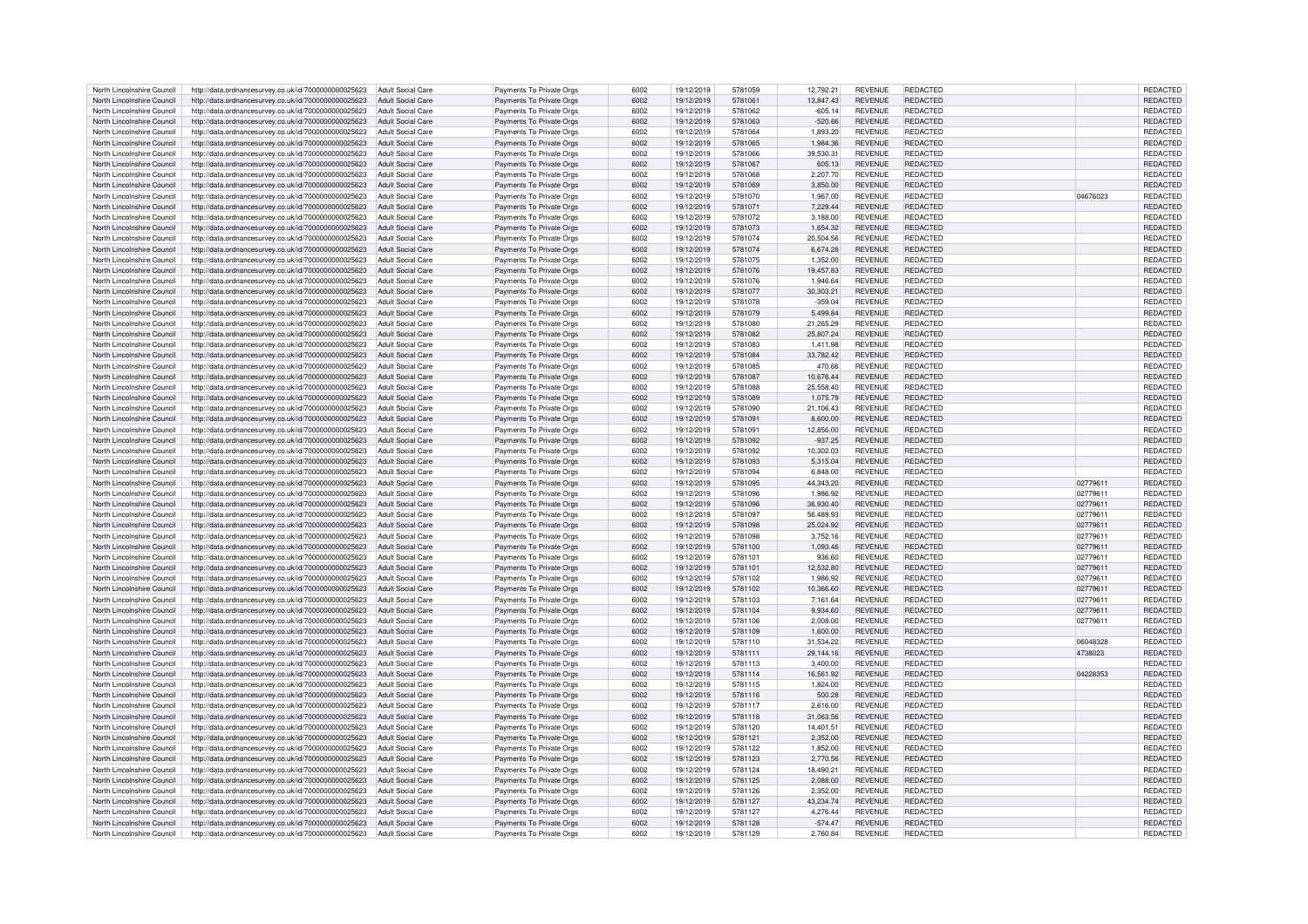| North Lincolnshire Council                               | http://data.ordnancesurvey.co.uk/id/7000000000025623                                                                          | Adult Social Care        | Payments To Private Orgs                           | 6002         | 19/12/2019               | 5781130            | 12,153.16                  | <b>REVENUE</b>                   | REDACTED                           |          | REDACTED                    |
|----------------------------------------------------------|-------------------------------------------------------------------------------------------------------------------------------|--------------------------|----------------------------------------------------|--------------|--------------------------|--------------------|----------------------------|----------------------------------|------------------------------------|----------|-----------------------------|
| North Lincolnshire Council                               |                                                                                                                               | Adult Social Care        |                                                    | 6002         | 19/12/2019               | 5781131            | 37.699.50                  | <b>REVENUE</b>                   | REDACTED                           |          | <b>REDACTED</b>             |
|                                                          | http://data.ordnancesurvey.co.uk/id/7000000000025623                                                                          |                          | Payments To Private Orgs                           |              |                          |                    |                            |                                  |                                    |          |                             |
| North Lincolnshire Council                               | http://data.ordnancesurvey.co.uk/id/7000000000025623                                                                          | Adult Social Care        | Payments To Private Orgs                           | 6002         | 19/12/2019               | 5781132            | 2,008.00                   | <b>REVENUE</b>                   | <b>REDACTED</b>                    |          | <b>REDACTED</b>             |
| North Lincolnshire Council                               | http://data.ordnancesurvey.co.uk/id/7000000000025623                                                                          | <b>Adult Social Care</b> | Payments To Private Orgs                           | 6002         | 19/12/2019               | 5781133            | 2,261.80                   | <b>REVENUE</b>                   | REDACTED                           |          | <b>REDACTED</b>             |
| North Lincolnshire Council                               | http://data.ordnancesurvey.co.uk/id/7000000000025623                                                                          | Adult Social Care        | Payments To Private Orgs                           | 6002         | 19/12/2019               | 5781135            | 470.66                     | <b>REVENUE</b>                   | <b>REDACTED</b>                    |          | REDACTED                    |
|                                                          |                                                                                                                               |                          |                                                    |              |                          |                    |                            |                                  |                                    |          |                             |
| North Lincolnshire Council                               | http://data.ordnancesurvey.co.uk/id/7000000000025623                                                                          | Adult Social Care        | Payments To Private Orgs                           | 6002         | 19/12/2019               | 5781136            | 67,033.18                  | <b>REVENUE</b>                   | REDACTED                           |          | REDACTED                    |
| North Lincolnshire Council                               | http://data.ordnancesurvey.co.uk/id/7000000000025623                                                                          | <b>Adult Social Care</b> | Payments To Private Orgs                           | 6002         | 19/12/2019               | 5781137            | 120.00                     | <b>REVENUE</b>                   | REDACTED                           |          | REDACTED                    |
| North Lincolnshire Council                               | http://data.ordnancesurvey.co.uk/id/7000000000025623                                                                          | <b>Adult Social Care</b> | Payments To Private Orgs                           | 6002         | 19/12/2019               | 5781137            | 28,739.99                  | <b>REVENUE</b>                   | REDACTED                           |          | <b>REDACTED</b>             |
| North Lincolnshire Council                               | http://data.ordnancesurvey.co.uk/id/7000000000025623                                                                          | Adult Social Care        | Payments To Private Orgs                           | 6002         | 19/12/2019               | 5781138            | 7.195.04                   | <b>REVENUE</b>                   | <b>REDACTED</b>                    |          | <b>REDACTED</b>             |
|                                                          |                                                                                                                               |                          |                                                    |              |                          |                    |                            |                                  |                                    |          |                             |
| North Lincolnshire Council                               | http://data.ordnancesurvey.co.uk/id/7000000000025623                                                                          | Adult Social Care        | Payments To Private Orgs                           | 6002         | 19/12/2019               | 5781141            | 3,900.20                   | <b>REVENUE</b>                   | REDACTED                           | 02779611 | REDACTED                    |
| North Lincolnshire Council                               | http://data.ordnancesurvey.co.uk/id/7000000000025623                                                                          | Adult Social Care        | Payments To Private Orgs                           | 6002         | 19/12/2019               | 5781142            | 7,264.00                   | <b>REVENUE</b>                   | REDACTED                           |          | <b>REDACTED</b>             |
| North Lincolnshire Council                               | http://data.ordnancesurvey.co.uk/id/7000000000025623                                                                          | <b>Adult Social Care</b> | Payments To Private Orgs                           | 6002         | 19/12/2019               | 5781143            | 21,448.65                  | <b>REVENUE</b>                   | REDACTED                           |          | REDACTED                    |
|                                                          |                                                                                                                               |                          |                                                    |              |                          |                    |                            |                                  |                                    |          |                             |
| North Lincolnshire Council                               | http://data.ordnancesurvey.co.uk/id/7000000000025623                                                                          | Adult Social Care        | Payments To Private Orgs                           | 6002         | 19/12/2019               | 5781144            | 605.13                     | <b>REVENUE</b>                   | <b>REDACTED</b>                    |          | <b>REDACTED</b>             |
| North Lincolnshire Council                               | http://data.ordnancesurvey.co.uk/id/7000000000025623                                                                          | Adult Social Care        | Payments To Private Orgs                           | 6002         | 19/12/2019               | 5781145            | 695.23                     | <b>REVENUE</b>                   | REDACTED                           |          | REDACTED                    |
| North Lincolnshire Council                               | http://data.ordnancesurvey.co.uk/id/7000000000025623                                                                          | Adult Social Care        | Payments To Private Orgs                           | 6002         | 19/12/2019               | 5781146            | 28,182.76                  | <b>REVENUE</b>                   | <b>REDACTED</b>                    |          | REDACTED                    |
|                                                          |                                                                                                                               |                          |                                                    |              |                          |                    |                            |                                  |                                    |          |                             |
| North Lincolnshire Council                               | http://data.ordnancesurvey.co.uk/id/7000000000025623                                                                          | <b>Adult Social Care</b> | Payments To Private Orgs                           | 6002         | 20/12/2019               | 5780759            | 12,468.20                  | <b>REVENUE</b>                   | REDACTED                           | 08596756 | REDACTED                    |
| North Lincolnshire Council                               | http://data.ordnancesurvey.co.uk/id/7000000000025623                                                                          | Adult Social Care        | Payments To Private Orgs                           | 6002         | 20/12/2019               | 5780759            | 12,555.20                  | <b>REVENUE</b>                   | <b>REDACTED</b>                    | 08596756 | REDACTED                    |
| North Lincolnshire Council                               | http://data.ordnancesurvey.co.uk/id/7000000000025623                                                                          | <b>Adult Social Care</b> | Payments To Private Oras                           | 6002         | 20/12/2019               | 5780762            | 1.866.88                   | <b>REVENUE</b>                   | REDACTED                           |          | <b>REDACTED</b>             |
| North Lincolnshire Council                               | http://data.ordnancesurvey.co.uk/id/7000000000025623                                                                          | <b>Adult Social Care</b> | Payments To Private Orgs                           | 6002         | 20/12/2019               | 5780770            | 34,403.07                  | <b>REVENUE</b>                   | <b>REDACTED</b>                    |          | <b>REDACTED</b>             |
|                                                          |                                                                                                                               |                          |                                                    |              |                          |                    |                            |                                  |                                    |          |                             |
| North Lincolnshire Council                               | http://data.ordnancesurvey.co.uk/id/7000000000025623                                                                          | Adult Social Care        | Payments To Private Orgs                           | 6002         | 20/12/2019               | 5780770            | 63,947.37                  | <b>REVENUE</b>                   | REDACTED                           |          | REDACTED                    |
| North Lincolnshire Council                               | http://data.ordnancesurvey.co.uk/id/7000000000025623                                                                          | Adult Social Care        | Payments To Private Orgs                           | 6002         | 20/12/2019               | 5780774            | 2,907.28                   | <b>REVENUE</b>                   | REDACTED                           |          | REDACTED                    |
| North Lincolnshire Council                               | http://data.ordnancesurvey.co.uk/id/7000000000025623                                                                          | <b>Adult Social Care</b> | Payments To Private Orgs                           | 6002         | 20/12/2019               | 5780775            | 2,048.28                   | <b>REVENUE</b>                   | REDACTED                           | 07128156 | <b>REDACTED</b>             |
|                                                          |                                                                                                                               |                          |                                                    |              |                          |                    |                            |                                  |                                    |          |                             |
| North Lincolnshire Council                               | http://data.ordnancesurvey.co.uk/id/7000000000025623                                                                          | Adult Social Care        | Payments To Private Orgs                           | 6002         | 20/12/2019               | 5780775            | 3,705.36                   | <b>REVENUE</b>                   | REDACTED                           | 07128156 | REDACTED                    |
| North Lincolnshire Council                               | http://data.ordnancesurvey.co.uk/id/7000000000025623                                                                          | <b>Adult Social Care</b> | Payments To Private Orgs                           | 6002         | 20/12/2019               | 5780777            | 14,084.68                  | <b>REVENUE</b>                   | <b>REDACTED</b>                    | 27662    | REDACTED                    |
| North Lincolnshire Council                               | http://data.ordnancesurvey.co.uk/id/7000000000025623                                                                          | <b>Adult Social Care</b> | Payments To Private Orgs                           | 6002         | 20/12/2019               | 5780795            | 9,926.76                   | <b>REVENUE</b>                   | <b>REDACTED</b>                    |          | REDACTED                    |
|                                                          |                                                                                                                               |                          |                                                    |              |                          |                    |                            |                                  |                                    |          |                             |
| North Lincolnshire Council                               | http://data.ordnancesurvey.co.uk/id/7000000000025623                                                                          | Adult Social Care        | Payments To Private Orgs                           | 6002         | 20/12/2019               | 5780799            | 1,478.00                   | <b>REVENUE</b>                   | REDACTED                           |          | REDACTED                    |
| North Lincolnshire Council                               | http://data.ordnancesurvey.co.uk/id/7000000000025623                                                                          | <b>Adult Social Care</b> | Payments To Private Orgs                           | 6002         | 20/12/2019               | 5780800            | 1.991.20                   | <b>REVENUE</b>                   | <b>REDACTED</b>                    | 04228353 | <b>REDACTED</b>             |
| North Lincolnshire Council                               | http://data.ordnancesurvey.co.uk/id/7000000000025623                                                                          | Adult Social Care        | Residential Care Income                            | 9078         | 19/12/2019               | 5781000            | $-4.885.08$                | <b>REVENUE</b>                   | <b>REDACTED</b>                    |          | <b>REDACTED</b>             |
| North Lincolnshire Council                               | http://data.ordnancesurvey.co.uk/id/7000000000025623                                                                          | Adult Social Care        | Residential Care Income                            | 9078         | 19/12/2019               | 5781002            | $-874.08$                  | <b>REVENUE</b>                   | <b>REDACTED</b>                    |          | <b>REDACTED</b>             |
|                                                          |                                                                                                                               |                          |                                                    |              |                          |                    |                            |                                  |                                    |          |                             |
| North Lincolnshire Council                               | http://data.ordnancesurvey.co.uk/id/7000000000025623                                                                          | Adult Social Care        | Residential Care Income                            | 9078         | 19/12/2019               | 5781003            | $-1,296.32$                | <b>REVENUE</b>                   | <b>REDACTED</b>                    |          | REDACTED                    |
| North Lincolnshire Council                               | http://data.ordnancesurvey.co.uk/id/7000000000025623                                                                          | Adult Social Care        | Residential Care Income                            | 9078         | 19/12/2019               | 5781006            | 28,213.96                  | <b>REVENUE</b>                   | REDACTED                           |          | REDACTED                    |
| North Lincolnshire Council                               | http://data.ordnancesurvey.co.uk/id/7000000000025623                                                                          | Adult Social Care        | Residential Care Income                            | 9078         | 19/12/2019               | 5781009            | $-12,622.44$               | <b>REVENUE</b>                   | REDACTED                           |          | REDACTED                    |
|                                                          |                                                                                                                               |                          |                                                    |              |                          |                    |                            |                                  |                                    |          |                             |
| North Lincolnshire Council                               | http://data.ordnancesurvey.co.uk/id/7000000000025623                                                                          | Adult Social Care        | Residential Care Income                            | 9078         | 19/12/2019               | 5781010            | $-5.320.98$                | <b>REVENUE</b>                   | <b>REDACTED</b>                    |          | <b>REDACTED</b>             |
| North Lincolnshire Council                               | http://data.ordnancesurvey.co.uk/id/7000000000025623                                                                          | Adult Social Care        | Residential Care Income                            | 9078         | 19/12/2019               | 5781015            | $-9,811.08$                | <b>REVENUE</b>                   | <b>REDACTED</b>                    | 01952719 | REDACTED                    |
| North Lincolnshire Council                               | http://data.ordnancesurvey.co.uk/id/7000000000025623                                                                          | Adult Social Care        | Residential Care Income                            | 9078         | 19/12/2019               | 5781018            | $-17,161.40$               | <b>REVENUE</b>                   | <b>REDACTED</b>                    |          | REDACTED                    |
|                                                          |                                                                                                                               |                          |                                                    |              |                          |                    |                            |                                  |                                    |          |                             |
| North Lincolnshire Council                               | http://data.ordnancesurvey.co.uk/id/7000000000025623                                                                          | <b>Adult Social Care</b> | Residential Care Income                            | 9078         | 19/12/2019               | 5781021            | $-4,380.80$                | <b>REVENUE</b>                   | <b>REDACTED</b>                    |          | <b>REDACTED</b>             |
| North Lincolnshire Council                               | http://data.ordnancesurvey.co.uk/id/7000000000025623                                                                          | <b>Adult Social Care</b> | Residential Care Income                            | 9078         | 19/12/2019               | 5781022            | $-9,005.09$                | <b>REVENUE</b>                   | <b>REDACTED</b>                    |          | REDACTED                    |
| North Lincolnshire Council                               | http://data.ordnancesurvey.co.uk/id/7000000000025623                                                                          | <b>Adult Social Care</b> | Residential Care Income                            | 9078         | 19/12/2019               | 5781023            | $-2.957.74$                | <b>REVENUE</b>                   | REDACTED                           |          | <b>REDACTED</b>             |
| North Lincolnshire Council                               | http://data.ordnancesurvey.co.uk/id/7000000000025623                                                                          | <b>Adult Social Care</b> | <b>Residential Care Income</b>                     | 9078         | 19/12/2019               | 5781025            | $-569.40$                  | <b>REVENUE</b>                   | <b>REDACTED</b>                    |          | REDACTED                    |
|                                                          |                                                                                                                               |                          |                                                    |              |                          |                    |                            |                                  |                                    |          |                             |
| North Lincolnshire Council                               | http://data.ordnancesurvey.co.uk/id/7000000000025623                                                                          | Adult Social Care        | Residential Care Income                            | 9078         | 19/12/2019               | 5781026            | $-6,737.83$                | <b>REVENUE</b>                   | <b>REDACTED</b>                    |          | REDACTED                    |
| North Lincolnshire Council                               | http://data.ordnancesurvey.co.uk/id/7000000000025623                                                                          | Adult Social Care        | Residential Care Income                            | 9078         | 19/12/2019               | 5781028            | $-339.56$                  | <b>REVENUE</b>                   | REDACTED                           |          | REDACTED                    |
| North Lincolnshire Council                               | http://data.ordnancesurvey.co.uk/id/7000000000025623                                                                          | <b>Adult Social Care</b> | Residential Care Income                            | 9078         | 19/12/2019               | 5781030            | $-7,994.60$                | <b>REVENUE</b>                   | <b>REDACTED</b>                    |          | REDACTED                    |
|                                                          |                                                                                                                               |                          |                                                    |              |                          |                    |                            |                                  |                                    |          |                             |
| North Lincolnshire Council                               | http://data.ordnancesurvey.co.uk/id/7000000000025623                                                                          | Adult Social Care        | Residential Care Income                            | 9078         | 19/12/2019               | 5781034            | $-13.917.39$               | <b>REVENUE</b>                   | <b>REDACTED</b>                    |          | <b>REDACTED</b>             |
| North Lincolnshire Council                               | http://data.ordnancesurvey.co.uk/id/7000000000025623                                                                          | <b>Adult Social Care</b> | Residential Care Income                            | 9078         | 19/12/2019               | 5781036            | $-4,021.28$                | <b>REVENUE</b>                   | REDACTED                           |          | REDACTED                    |
| North Lincolnshire Council                               | http://data.ordnancesurvey.co.uk/id/7000000000025623                                                                          | <b>Adult Social Care</b> | Residential Care Income                            | 9078         | 19/12/2019               | 5781038            | $-414.20$                  | <b>REVENUE</b>                   | <b>REDACTED</b>                    |          | <b>REDACTED</b>             |
| North Lincolnshire Council                               | http://data.ordnancesurvey.co.uk/id/7000000000025623                                                                          | Adult Social Care        | Residential Care Income                            | 9078         | 19/12/2019               | 5781042            | $-6, 125.96$               | <b>REVENUE</b>                   | REDACTED                           |          | REDACTED                    |
|                                                          |                                                                                                                               |                          |                                                    |              |                          |                    |                            |                                  |                                    |          |                             |
| North Lincolnshire Council                               | http://data.ordnancesurvey.co.uk/id/7000000000025623                                                                          | <b>Adult Social Care</b> | <b>Residential Care Income</b>                     | 9078         | 19/12/2019               | 5781043            | $-5.738.20$                | <b>REVENUE</b>                   | <b>REDACTED</b>                    |          | <b>REDACTED</b>             |
| North Lincolnshire Council                               | http://data.ordnancesurvey.co.uk/id/7000000000025623                                                                          | Adult Social Care        | Residential Care Income                            | 9078         | 19/12/2019               | 5781048            | $-569.40$                  | <b>REVENUE</b>                   | <b>REDACTED</b>                    | 27662    | <b>REDACTED</b>             |
| North Lincolnshire Council                               | http://data.ordnancesurvey.co.uk/id/7000000000025623                                                                          | Adult Social Care        | Residential Care Income                            | 9078         | 19/12/2019               | 5781048            | $-8.466.68$                | <b>REVENUE</b>                   | <b>REDACTED</b>                    | 27662    | <b>REDACTED</b>             |
|                                                          |                                                                                                                               |                          |                                                    |              |                          |                    |                            |                                  |                                    |          |                             |
| North Lincolnshire Council                               | http://data.ordnancesurvey.co.uk/id/7000000000025623                                                                          | Adult Social Care        | Residential Care Income                            | 9078         | 19/12/2019               | 5781050            | $-9,923.03$                | <b>REVENUE</b>                   | <b>REDACTED</b>                    | 27662    | REDACTED                    |
| North Lincolnshire Council                               | http://data.ordnancesurvey.co.uk/id/7000000000025623                                                                          | Adult Social Care        | Residential Care Income                            | 9078         | 19/12/2019               | 5781052            | $-1,607.40$                | <b>REVENUE</b>                   | REDACTED                           |          | REDACTED                    |
| North Lincolnshire Council                               | http://data.ordnancesurvey.co.uk/id/7000000000025623                                                                          | Adult Social Care        | Residential Care Income                            | 9078         | 19/12/2019               | 5781054            | $-7,517.40$                | <b>REVENUE</b>                   | REDACTED                           |          | REDACTED                    |
| North Lincolnshire Council                               | http://data.ordnancesurvey.co.uk/id/7000000000025623                                                                          | Adult Social Care        | Residential Care Income                            | 9078         | 19/12/2019               | 5781055            | $-5,218.56$                | <b>REVENUE</b>                   | <b>REDACTED</b>                    |          | <b>REDACTED</b>             |
|                                                          |                                                                                                                               |                          |                                                    |              |                          |                    |                            |                                  |                                    |          |                             |
| North Lincolnshire Council                               | http://data.ordnancesurvey.co.uk/id/7000000000025623                                                                          | Adult Social Care        | Residential Care Income                            | 9078         | 19/12/2019               | 5781056            | $-1,392.47$                | <b>REVENUE</b>                   | <b>REDACTED</b>                    |          | REDACTED                    |
| North Lincolnshire Council                               | http://data.ordnancesurvey.co.uk/id/7000000000025623                                                                          | Adult Social Care        | Residential Care Income                            | 9078         | 19/12/2019               | 5781058            | $-5,413.56$                | <b>REVENUE</b>                   | <b>REDACTED</b>                    |          | REDACTED                    |
| North Lincolnshire Council                               | http://data.ordnancesurvey.co.uk/id/7000000000025623                                                                          | Adult Social Care        | Residential Care Income                            | 9078         | 19/12/2019               | 5781059            | $-2,814.62$                | <b>REVENUE</b>                   | REDACTED                           |          | REDACTED                    |
|                                                          |                                                                                                                               |                          |                                                    |              |                          |                    |                            |                                  |                                    |          |                             |
| North Lincolnshire Council                               |                                                                                                                               |                          |                                                    |              |                          |                    |                            |                                  |                                    |          |                             |
| North Lincolnshire Council                               | http://data.ordnancesurvey.co.uk/id/7000000000025623                                                                          | Adult Social Care        | Residential Care Income                            | 9078         | 19/12/2019               | 5781061            | $-3,786.52$                | <b>REVENUE</b>                   | <b>REDACTED</b>                    |          | REDACTED                    |
|                                                          | http://data.ordnancesurvey.co.uk/id/7000000000025623                                                                          | <b>Adult Social Care</b> | Residential Care Income                            | 9078         | 19/12/2019               | 5781062            | 138.92                     | <b>REVENUE</b>                   | REDACTED                           |          | <b>REDACTED</b>             |
| North Lincolnshire Council                               |                                                                                                                               | <b>Adult Social Care</b> | <b>Residential Care Income</b>                     | 9078         | 19/12/2019               | 5781063            | 202.50                     | <b>REVENUE</b>                   | <b>REDACTED</b>                    |          | REDACTED                    |
|                                                          | http://data.ordnancesurvey.co.uk/id/7000000000025623                                                                          |                          |                                                    |              |                          |                    |                            |                                  |                                    |          |                             |
| North Lincolnshire Council                               | http://data.ordnancesurvey.co.uk/id/7000000000025623                                                                          | Adult Social Care        | Residential Care Income                            | 9078         | 19/12/2019               | 5781066            | $-8,561.02$                | <b>REVENUE</b>                   | REDACTED                           |          | REDACTED                    |
| North Lincolnshire Council                               | http://data.ordnancesurvey.co.uk/id/7000000000025623                                                                          | Adult Social Care        | Residential Care Income                            | 9078         | 19/12/2019               | 5781071            | $-257.40$                  | <b>REVENUE</b>                   | REDACTED                           |          | <b>REDACTED</b>             |
| North Lincolnshire Council                               | http://data.ordnancesurvey.co.uk/id/7000000000025623                                                                          | <b>Adult Social Care</b> | Residential Care Income                            | 9078         | 19/12/2019               | 5781074            | $-3,180.60$                | <b>REVENUE</b>                   | REDACTED                           |          | REDACTED                    |
|                                                          |                                                                                                                               |                          |                                                    |              |                          |                    |                            |                                  |                                    |          |                             |
| North Lincolnshire Council                               | http://data.ordnancesurvey.co.uk/id/7000000000025623                                                                          | Adult Social Care        | Residential Care Income                            | 9078         | 19/12/2019               | 5781074            | $-464.60$                  | <b>REVENUE</b>                   | <b>REDACTED</b>                    |          | <b>REDACTED</b>             |
| North Lincolnshire Council                               | http://data.ordnancesurvey.co.uk/id/7000000000025623                                                                          | Adult Social Care        | Residential Care Income                            | 9078         | 19/12/2019               | 5781076            | $-1,112.84$                | <b>REVENUE</b>                   | REDACTED                           |          | REDACTED                    |
| North Lincolnshire Council                               | http://data.ordnancesurvey.co.uk/id/7000000000025623                                                                          | <b>Adult Social Care</b> | Residential Care Income                            | 9078         | 19/12/2019               | 5781076            | $-4,895.20$                | <b>REVENUE</b>                   | REDACTED                           |          | REDACTED                    |
|                                                          |                                                                                                                               |                          |                                                    |              |                          |                    |                            |                                  |                                    |          |                             |
| North Lincolnshire Council                               | http://data.ordnancesurvey.co.uk/id/7000000000025623                                                                          | <b>Adult Social Care</b> | Residential Care Income                            | 9078         | 19/12/2019               | 5781077            | $-10,599.54$               | <b>REVENUE</b>                   | <b>REDACTED</b>                    |          | REDACTED                    |
| North Lincolnshire Council                               | http://data.ordnancesurvey.co.uk/id/7000000000025623                                                                          | <b>Adult Social Care</b> | <b>Residential Care Income</b>                     | 9078         | 19/12/2019               | 5781078            | 101.68                     | <b>REVENUE</b>                   | <b>REDACTED</b>                    |          | REDACTED                    |
| North Lincolnshire Council                               | http://data.ordnancesurvey.co.uk/id/7000000000025623                                                                          | <b>Adult Social Care</b> | Residential Care Income                            | 9078         | 19/12/2019               | 5781079            | $-408.37$                  | <b>REVENUE</b>                   | REDACTED                           |          | REDACTED                    |
|                                                          | http://data.ordnancesurvey.co.uk/id/7000000000025623                                                                          | Adult Social Care        | <b>Residential Care Income</b>                     | 9078         | 19/12/2019               | 578108             | $-281.75$                  | <b>REVENUE</b>                   | <b>REDACTED</b>                    |          | <b>REDACTED</b>             |
| North Lincolnshire Council                               |                                                                                                                               |                          |                                                    |              |                          |                    |                            |                                  |                                    |          |                             |
| North Lincolnshire Council<br>North Lincolnshire Council | http://data.ordnancesurvey.co.uk/id/7000000000025623<br>http://data.ordnancesurvey.co.uk/id/700000000025623 Adult Social Care | Adult Social Care        | Residential Care Income<br>Residential Care Income | 9078<br>9078 | 19/12/2019<br>19/12/2019 | 5781082<br>5781084 | $-8.450.23$<br>$-2,177.62$ | <b>REVENUE</b><br><b>REVENUE</b> | <b>REDACTED</b><br><b>REDACTED</b> |          | <b>REDACTED</b><br>REDACTED |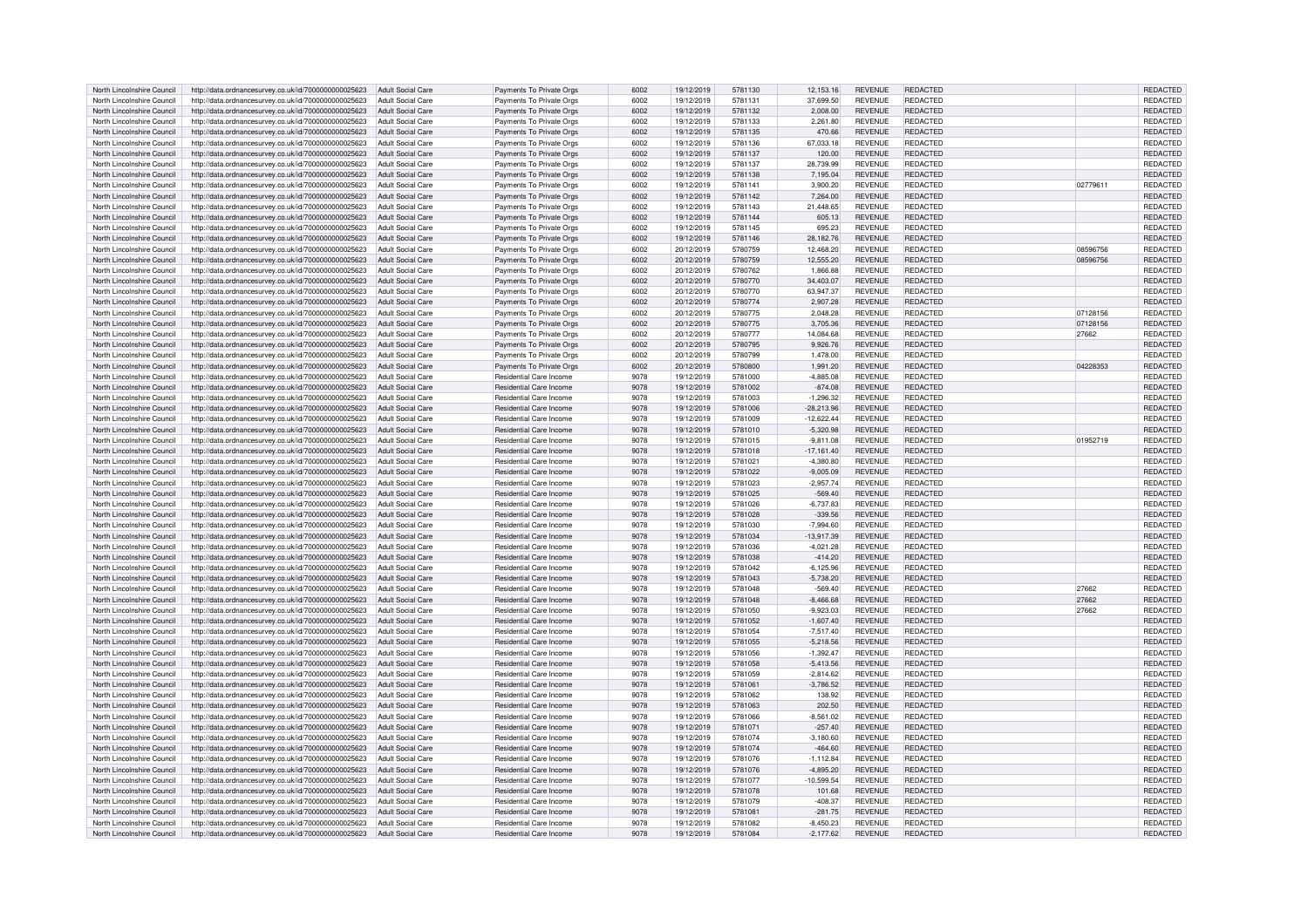| North Lincolnshire Council | http://data.ordnancesurvey.co.uk/id/7000000000025623                       | Adult Social Care          | Residential Care Income           | 9078 | 19/12/2019 | 5781088 | $-7,318.75$   | <b>REVENUE</b> | REDACTED        |          | REDACTED        |
|----------------------------|----------------------------------------------------------------------------|----------------------------|-----------------------------------|------|------------|---------|---------------|----------------|-----------------|----------|-----------------|
| North Lincolnshire Council | http://data.ordnancesurvey.co.uk/id/7000000000025623                       | Adult Social Care          | Residential Care Income           | 9078 | 19/12/2019 | 5781090 | $-5.574.10$   | <b>REVENUE</b> | <b>REDACTED</b> |          | REDACTED        |
|                            |                                                                            |                            |                                   |      |            |         |               |                |                 |          |                 |
| North Lincolnshire Council | http://data.ordnancesurvey.co.uk/id/7000000000025623                       | Adult Social Care          | Residential Care Income           | 9078 | 19/12/2019 | 5781092 | $-575.06$     | <b>REVENUE</b> | REDACTED        |          | REDACTED        |
| North Lincolnshire Council | http://data.ordnancesurvey.co.uk/id/7000000000025623                       | <b>Adult Social Care</b>   | Residential Care Income           | 9078 | 19/12/2019 | 5781092 | 1,199.30      | <b>REVENUE</b> | <b>REDACTED</b> |          | REDACTED        |
| North Lincolnshire Council | http://data.ordnancesurvey.co.uk/id/7000000000025623                       | <b>Adult Social Care</b>   | Residential Care Income           | 9078 | 19/12/2019 | 5781094 | $-443.12$     | <b>REVENUE</b> | <b>REDACTED</b> |          | REDACTED        |
| North Lincolnshire Council | http://data.ordnancesurvey.co.uk/id/7000000000025623                       | <b>Adult Social Care</b>   | Residential Care Income           | 9078 | 19/12/2019 | 5781095 | $-4,195.16$   | <b>REVENUE</b> | <b>REDACTED</b> | 02779611 | REDACTED        |
| North Lincolnshire Council | http://data.ordnancesurvey.co.uk/id/7000000000025623                       | <b>Adult Social Care</b>   | Residential Care Income           | 9078 | 19/12/2019 | 5781096 | $-569.40$     | <b>REVENUE</b> | REDACTED        | 0277961  | REDACTED        |
|                            |                                                                            |                            |                                   |      |            |         |               |                |                 |          |                 |
| North Lincolnshire Council | http://data.ordnancesurvey.co.uk/id/7000000000025623                       | <b>Adult Social Care</b>   | Residential Care Income           | 9078 | 19/12/2019 | 5781096 | $-5.947.80$   | <b>REVENUE</b> | <b>REDACTED</b> | 02779611 | REDACTED        |
| North Lincolnshire Council | http://data.ordnancesurvey.co.uk/id/7000000000025623                       | <b>Adult Social Care</b>   | Residential Care Income           | 9078 | 19/12/2019 | 5781097 | $-17.082.23$  | <b>REVENUE</b> | <b>REDACTED</b> | 0277961  | REDACTED        |
| North Lincolnshire Council | http://data.ordnancesurvey.co.uk/id/7000000000025623                       | Adult Social Care          | Residential Care Income           | 9078 | 19/12/2019 | 5781098 | $-5,080.92$   | <b>REVENUE</b> | <b>REDACTED</b> | 02779611 | REDACTED        |
| North Lincolnshire Council | http://data.ordnancesurvey.co.uk/id/7000000000025623                       | Adult Social Care          | Residential Care Income           | 9078 | 19/12/2019 | 5781098 | $-414.20$     | <b>REVENUE</b> | REDACTED        | 02779611 | REDACTED        |
|                            |                                                                            |                            |                                   |      |            |         |               |                |                 |          |                 |
| North Lincolnshire Council | http://data.ordnancesurvey.co.uk/id/7000000000025623                       | <b>Adult Social Care</b>   | Residential Care Income           | 9078 | 19/12/2019 | 5781101 | $-378.20$     | <b>REVENUE</b> | <b>REDACTED</b> | 02779611 | REDACTED        |
| North Lincolnshire Council | http://data.ordnancesurvey.co.uk/id/7000000000025623                       | Adult Social Care          | Residential Care Income           | 9078 | 19/12/2019 | 5781101 | $-828.40$     | <b>REVENUE</b> | REDACTED        | 02779611 | REDACTED        |
| North Lincolnshire Council | http://data.ordnancesurvey.co.uk/id/7000000000025623                       | <b>Adult Social Care</b>   | Residential Care Income           | 9078 | 19/12/2019 | 5781102 | $-808.40$     | <b>REVENUE</b> | <b>REDACTED</b> | 02779611 | REDACTED        |
| North Lincolnshire Council | http://data.ordnancesurvey.co.uk/id/7000000000025623                       | <b>Adult Social Care</b>   | Residential Care Income           | 9078 | 19/12/2019 | 5781102 | $-541.40$     | <b>REVENUE</b> | REDACTED        | 02779611 | REDACTED        |
| North Lincolnshire Council | http://data.ordnancesurvey.co.uk/id/7000000000025623                       | <b>Adult Social Care</b>   | Residential Care Income           | 9078 | 19/12/2019 | 5781103 | $-1,413.56$   | <b>REVENUE</b> | <b>REDACTED</b> | 02779611 | REDACTED        |
|                            |                                                                            |                            |                                   |      |            |         |               |                |                 |          |                 |
| North Lincolnshire Council | http://data.ordnancesurvey.co.uk/id/7000000000025623                       | <b>Adult Social Care</b>   | Residential Care Income           | 9078 | 19/12/2019 | 5781104 | $-1,963.80$   | <b>REVENUE</b> | <b>REDACTED</b> | 02779611 | REDACTED        |
| North Lincolnshire Council | http://data.ordnancesurvey.co.uk/id/7000000000025623                       | <b>Adult Social Care</b>   | Residential Care Income           | 9078 | 19/12/2019 | 5781110 | $-10.825.95$  | <b>REVENUE</b> | <b>REDACTED</b> | 06048328 | <b>REDACTED</b> |
| North Lincolnshire Council | http://data.ordnancesurvey.co.uk/id/7000000000025623                       | <b>Adult Social Care</b>   | Residential Care Income           | 9078 | 19/12/2019 | 5781111 | $-8,462.64$   | <b>REVENUE</b> | <b>REDACTED</b> | 4738023  | REDACTED        |
| North Lincolnshire Council | http://data.ordnancesurvey.co.uk/id/7000000000025623                       | <b>Adult Social Care</b>   | Residential Care Income           | 9078 | 19/12/2019 | 5781112 | $-389.28$     | <b>REVENUE</b> | <b>REDACTED</b> | 4738023  | REDACTED        |
|                            |                                                                            |                            |                                   |      |            |         |               |                |                 |          |                 |
| North Lincolnshire Council | http://data.ordnancesurvey.co.uk/id/7000000000025623                       | <b>Adult Social Care</b>   | Residential Care Income           | 9078 | 19/12/2019 | 5781114 | $-758.00$     | <b>REVENUE</b> | REDACTED        | 04228353 | REDACTED        |
| North Lincolnshire Council | http://data.ordnancesurvey.co.uk/id/7000000000025623                       | Adult Social Care          | Residential Care Income           | 9078 | 19/12/2019 | 5781118 | $-11,641.32$  | <b>REVENUE</b> | <b>REDACTED</b> |          | REDACTED        |
| North Lincolnshire Council | http://data.ordnancesurvey.co.uk/id/7000000000025623                       | <b>Adult Social Care</b>   | Residential Care Income           | 9078 | 19/12/2019 | 5781120 | $-4,278.48$   | <b>REVENUE</b> | <b>REDACTED</b> |          | REDACTED        |
| North Lincolnshire Council | http://data.ordnancesurvey.co.uk/id/7000000000025623                       | <b>Adult Social Care</b>   | Residential Care Income           | 9078 | 19/12/2019 | 5781122 | $-590.72$     | <b>REVENUE</b> | REDACTED        |          | REDACTED        |
| North Lincolnshire Council | http://data.ordnancesurvey.co.uk/id/7000000000025623                       | <b>Adult Social Care</b>   | Residential Care Income           | 9078 | 19/12/2019 | 5781123 | $-414.20$     | <b>REVENUE</b> | <b>REDACTED</b> |          | REDACTED        |
|                            |                                                                            |                            |                                   |      |            |         |               |                |                 |          |                 |
| North Lincolnshire Council | http://data.ordnancesurvey.co.uk/id/7000000000025623                       | <b>Adult Social Care</b>   | Residential Care Income           | 9078 | 19/12/2019 | 5781124 | $-9,527.50$   | <b>REVENUE</b> | <b>REDACTED</b> |          | REDACTED        |
| North Lincolnshire Council | http://data.ordnancesurvey.co.uk/id/7000000000025623                       | <b>Adult Social Care</b>   | Residential Care Income           | 9078 | 19/12/2019 | 5781127 | $-8,006.37$   | <b>REVENUE</b> | <b>REDACTED</b> |          | <b>REDACTED</b> |
| North Lincolnshire Council | http://data.ordnancesurvey.co.uk/id/7000000000025623                       | Adult Social Care          | Residential Care Income           | 9078 | 19/12/2019 | 5781131 | $-15,754.67$  | <b>REVENUE</b> | <b>REDACTED</b> |          | <b>REDACTED</b> |
| North Lincolnshire Council | http://data.ordnancesurvey.co.uk/id/7000000000025623                       | <b>Adult Social Care</b>   | Residential Care Income           | 9078 | 19/12/2019 | 5781136 | $-16,312.87$  | <b>REVENUE</b> | <b>REDACTED</b> |          | REDACTED        |
|                            |                                                                            |                            |                                   |      |            |         |               |                |                 |          |                 |
| North Lincolnshire Council | http://data.ordnancesurvey.co.uk/id/7000000000025623                       | Adult Social Care          | Residential Care Income           | 9078 | 19/12/2019 | 5781137 | $-9,111.79$   | <b>REVENUE</b> | REDACTED        |          | REDACTED        |
| North Lincolnshire Council | http://data.ordnancesurvey.co.uk/id/7000000000025623                       | Adult Social Care          | Residential Care Income           | 9078 | 19/12/2019 | 5781143 | $-9,035.96$   | <b>REVENUE</b> | <b>REDACTED</b> |          | REDACTED        |
| North Lincolnshire Council | http://data.ordnancesurvey.co.uk/id/7000000000025623                       | Adult Social Care          | Residential Care Income           | 9078 | 19/12/2019 | 5781146 | $-10, 151.05$ | <b>REVENUE</b> | <b>REDACTED</b> |          | REDACTED        |
| North Lincolnshire Council | http://data.ordnancesurvey.co.uk/id/7000000000025623                       | Adult Social Care          | Vehicle Hire                      | 4101 | 11/12/2019 | 5776284 | 711.45        | <b>REVENUE</b> | <b>REDACTED</b> |          | REDACTED        |
| North Lincolnshire Council |                                                                            | Central Services To Public | Direct Payments To Clients        | 6012 |            | 5775065 | 500.00        | <b>REVENUE</b> | REDACTED        |          | REDACTED        |
|                            | http://data.ordnancesurvey.co.uk/id/7000000000025623                       |                            |                                   |      | 09/12/2019 |         |               |                |                 |          |                 |
| North Lincolnshire Council | http://data.ordnancesurvey.co.uk/id/7000000000025623                       | Central Services To Public | Direct Payments To Clients        | 6012 | 09/12/2019 | 5775066 | 500.00        | <b>REVENUE</b> | REDACTED        |          | REDACTED        |
| North Lincolnshire Council | http://data.ordnancesurvey.co.uk/id/7000000000025623                       | Central Services To Public | Direct Payments To Clients        | 6012 | 09/12/2019 | 5775067 | 500.00        | <b>REVENUE</b> | <b>REDACTED</b> |          | <b>REDACTED</b> |
| North Lincolnshire Council | http://data.ordnancesurvey.co.uk/id/7000000000025623                       | Central Services To Public | <b>Direct Payments To Clients</b> | 6012 | 09/12/2019 | 5775068 | 500.00        | <b>REVENUE</b> | <b>REDACTED</b> |          | REDACTED        |
| North Lincolnshire Council | http://data.ordnancesurvey.co.uk/id/7000000000025623                       | Central Services To Public | Direct Payments To Clients        | 6012 | 09/12/2019 | 5775069 | 500.00        | <b>REVENUE</b> | <b>REDACTED</b> |          | <b>REDACTED</b> |
|                            |                                                                            |                            |                                   |      |            |         |               |                |                 |          |                 |
| North Lincolnshire Council | http://data.ordnancesurvey.co.uk/id/7000000000025623                       | Central Services To Public | <b>Direct Payments To Clients</b> | 6012 | 09/12/2019 | 5775070 | 500.00        | <b>REVENUE</b> | <b>REDACTED</b> |          | REDACTED        |
| North Lincolnshire Council | http://data.ordnancesurvey.co.uk/id/7000000000025623                       | Central Services To Public | Direct Payments To Clients        | 6012 | 11/12/2019 | 5776140 | 500.00        | <b>REVENUE</b> | <b>REDACTED</b> |          | REDACTED        |
| North Lincolnshire Council | http://data.ordnancesurvey.co.uk/id/7000000000025623                       | Central Services To Public | Direct Payments To Clients        | 6012 | 11/12/2019 | 5776141 | 500.00        | <b>REVENUE</b> | REDACTED        |          | REDACTED        |
| North Lincolnshire Council | http://data.ordnancesurvey.co.uk/id/7000000000025623                       | Central Services To Public | <b>Direct Payments To Clients</b> | 6012 | 11/12/2019 | 5776349 | 2,500.00      | <b>REVENUE</b> | REDACTED        |          | REDACTED        |
|                            |                                                                            |                            |                                   |      |            |         |               |                |                 |          |                 |
| North Lincolnshire Council | http://data.ordnancesurvey.co.uk/id/7000000000025623                       | Central Services To Public | <b>Direct Payments To Clients</b> | 6012 | 18/12/2019 | 5779959 | 500.00        | <b>REVENUE</b> | <b>REDACTED</b> |          | REDACTED        |
| North Lincolnshire Council | http://data.ordnancesurvey.co.uk/id/7000000000025623                       | Central Services To Public | Direct Payments To Clients        | 6012 | 18/12/2019 | 5779974 | 500.00        | <b>REVENUE</b> | REDACTED        |          | REDACTED        |
| North Lincolnshire Council | http://data.ordnancesurvey.co.uk/id/7000000000025623                       | Childrens & Education      | <b>B Out Basic Allowance</b>      | 5520 | 02/12/2019 | 5772148 | 601.60        | <b>REVENUE</b> | <b>REDACTED</b> |          | REDACTED        |
| North Lincolnshire Council | http://data.ordnancesurvey.co.uk/id/7000000000025623                       | Childrens & Education      | <b>B Out Basic Allowance</b>      | 5520 | 02/12/2019 | 5772151 | 458.00        | <b>REVENUE</b> | <b>REDACTED</b> |          | REDACTED        |
| North Lincolnshire Council | http://data.ordnancesurvey.co.uk/id/7000000000025623                       | Childrens & Education      | <b>B Out Basic Allowance</b>      | 5520 | 02/12/2019 | 5772152 | 624.00        | <b>REVENUE</b> | <b>REDACTED</b> |          | <b>REDACTED</b> |
|                            |                                                                            |                            |                                   |      |            |         |               |                |                 |          |                 |
| North Lincolnshire Council | http://data.ordnancesurvey.co.uk/id/7000000000025623                       | Childrens & Education      | <b>B Out Basic Allowance</b>      | 5520 | 02/12/2019 | 5772153 | 268.78        | <b>REVENUE</b> | <b>REDACTED</b> |          | <b>REDACTED</b> |
| North Lincolnshire Council | http://data.ordnancesurvey.co.uk/id/7000000000025623                       | Childrens & Education      | <b>B Out Basic Allowance</b>      | 5520 | 02/12/2019 | 5772154 | 258.00        | <b>REVENUE</b> | REDACTED        |          | REDACTED        |
| North Lincolnshire Council | http://data.ordnancesurvey.co.uk/id/7000000000025623                       | Childrens & Education      | <b>B Out Basic Allowance</b>      | 5520 | 02/12/2019 | 5772155 | 287.26        | <b>REVENUE</b> | <b>REDACTED</b> |          | REDACTED        |
| North Lincolnshire Council | http://data.ordnancesurvey.co.uk/id/7000000000025623                       | Childrens & Education      | <b>B Out Basic Allowance</b>      | 5520 | 02/12/2019 | 5772161 | 258.00        | <b>REVENUE</b> | <b>REDACTED</b> |          | REDACTED        |
|                            |                                                                            |                            |                                   |      |            |         |               |                |                 |          |                 |
| North Lincolnshire Council | http://data.ordnancesurvey.co.uk/id/7000000000025623                       | Childrens & Education      | <b>B Out Basic Allowance</b>      | 5520 | 02/12/2019 | 5772163 | 556.00        | <b>REVENUE</b> | REDACTED        |          | REDACTED        |
| North Lincolnshire Council | http://data.ordnancesurvey.co.uk/id/7000000000025623                       | Childrens & Education      | <b>B Out Basic Allowance</b>      | 5520 | 02/12/2019 | 5772164 | 489.00        | <b>REVENUE</b> | <b>REDACTED</b> |          | REDACTED        |
| North Lincolnshire Council | http://data.ordnancesurvey.co.uk/id/7000000000025623                       | Childrens & Education      | <b>B Out Basic Allowance</b>      | 5520 | 02/12/2019 | 5772169 | 772.00        | <b>REVENUE</b> | <b>REDACTED</b> |          | REDACTED        |
| North Lincolnshire Council | http://data.ordnancesurvey.co.uk/id/7000000000025623                       | Childrens & Education      | <b>B Out Basic Allowance</b>      | 5520 | 02/12/2019 | 5772173 | 387.37        | <b>REVENUE</b> | REDACTED        |          | REDACTED        |
| North Lincolnshire Council | http://data.ordnancesurvey.co.uk/id/7000000000025623                       | Childrens & Education      | <b>B Out Basic Allowance</b>      | 5520 | 02/12/2019 | 5772175 | 505.90        | <b>REVENUE</b> | <b>REDACTED</b> |          | REDACTED        |
|                            |                                                                            |                            |                                   |      |            |         |               |                |                 |          |                 |
| North Lincolnshire Council | http://data.ordnancesurvey.co.uk/id/7000000000025623                       | Childrens & Education      | <b>B Out Basic Allowance</b>      | 5520 | 02/12/2019 | 5772181 | 362.90        | <b>REVENUE</b> | <b>REDACTED</b> |          | REDACTED        |
| North Lincolnshire Council | http://data.ordnancesurvey.co.uk/id/7000000000025623                       | Childrens & Education      | <b>B Out Basic Allowance</b>      | 5520 | 02/12/2019 | 5772182 | 510.59        | <b>REVENUE</b> | <b>REDACTED</b> |          | <b>REDACTED</b> |
| North Lincolnshire Council | http://data.ordnancesurvey.co.uk/id/7000000000025623                       | Childrens & Education      | <b>B.Out Basic Allowance</b>      | 5520 | 02/12/2019 | 5772184 | 312.92        | <b>REVENUE</b> | <b>REDACTED</b> |          | REDACTED        |
| North Lincolnshire Council | http://data.ordnancesurvey.co.uk/id/7000000000025623                       | Childrens & Education      | <b>B Out Basic Allowance</b>      | 5520 | 02/12/2019 | 5772185 | 818.00        | <b>REVENUE</b> | <b>REDACTED</b> |          | REDACTED        |
| North Lincolnshire Council | http://data.ordnancesurvey.co.uk/id/7000000000025623                       | Childrens & Education      | <b>B Out Basic Allowance</b>      | 5520 | 02/12/2019 | 5772188 | 216.00        | <b>REVENUE</b> | <b>REDACTED</b> |          | <b>REDACTED</b> |
|                            |                                                                            |                            |                                   |      |            |         |               |                |                 |          |                 |
| North Lincolnshire Council | http://data.ordnancesurvey.co.uk/id/7000000000025623                       | Childrens & Education      | <b>B Out Basic Allowance</b>      | 5520 | 02/12/2019 | 5772194 | 395.24        | <b>REVENUE</b> | REDACTED        |          | REDACTED        |
| North Lincolnshire Council | http://data.ordnancesurvey.co.uk/id/7000000000025623                       | Childrens & Education      | <b>B Out Basic Allowance</b>      | 5520 | 02/12/2019 | 5772195 | 626.30        | <b>REVENUE</b> | REDACTED        |          | REDACTED        |
| North Lincolnshire Council | http://data.ordnancesurvey.co.uk/id/7000000000025623                       | Childrens & Education      | <b>B Out Basic Allowance</b>      | 5520 | 02/12/2019 | 5772197 | 318.00        | <b>REVENUE</b> | <b>REDACTED</b> |          | REDACTED        |
| North Lincolnshire Council | http://data.ordnancesurvey.co.uk/id/7000000000025623                       | Childrens & Education      | <b>B Out Basic Allowance</b>      | 5520 | 02/12/2019 | 5772202 | 287.60        | <b>REVENUE</b> | REDACTED        |          | REDACTED        |
| North Lincolnshire Council | http://data.ordnancesurvey.co.uk/id/7000000000025623                       | Childrens & Education      | <b>B Out Basic Allowance</b>      | 5520 | 02/12/2019 | 5772205 | 283.60        | <b>REVENUE</b> | <b>REDACTED</b> |          | <b>REDACTED</b> |
|                            |                                                                            |                            |                                   |      |            |         |               |                |                 |          |                 |
| North Lincolnshire Council | http://data.ordnancesurvey.co.uk/id/7000000000025623                       | Childrens & Education      | <b>B Out Basic Allowance</b>      | 5520 | 02/12/2019 | 5772207 | 458.78        | <b>REVENUE</b> | <b>REDACTED</b> |          | REDACTED        |
| North Lincolnshire Council | http://data.ordnancesurvey.co.uk/id/7000000000025623                       | Childrens & Education      | <b>B Out Basic Allowance</b>      | 5520 | 02/12/2019 | 5772208 | 463.00        | <b>REVENUE</b> | <b>REDACTED</b> |          | REDACTED        |
| North Lincolnshire Council | http://data.ordnancesurvey.co.uk/id/7000000000025623                       | Childrens & Education      | <b>B Out Basic Allowance</b>      | 5520 | 02/12/2019 | 5772211 | 298.00        | <b>REVENUE</b> | REDACTED        |          | REDACTED        |
| North Lincolnshire Council | http://data.ordnancesurvey.co.uk/id/7000000000025623                       | Childrens & Education      | <b>B Out Basic Allowance</b>      | 5520 | 02/12/2019 | 5772212 | 287.60        | <b>REVENUE</b> | REDACTED        |          | REDACTED        |
| North Lincolnshire Council | http://data.ordnancesurvey.co.uk/id/7000000000025623 Childrens & Education |                            | <b>B Out Basic Allowance</b>      | 5520 | 02/12/2019 | 5772214 | 342.54        | <b>REVENUE</b> | REDACTED        |          | REDACTED        |
|                            |                                                                            |                            |                                   |      |            |         |               |                |                 |          |                 |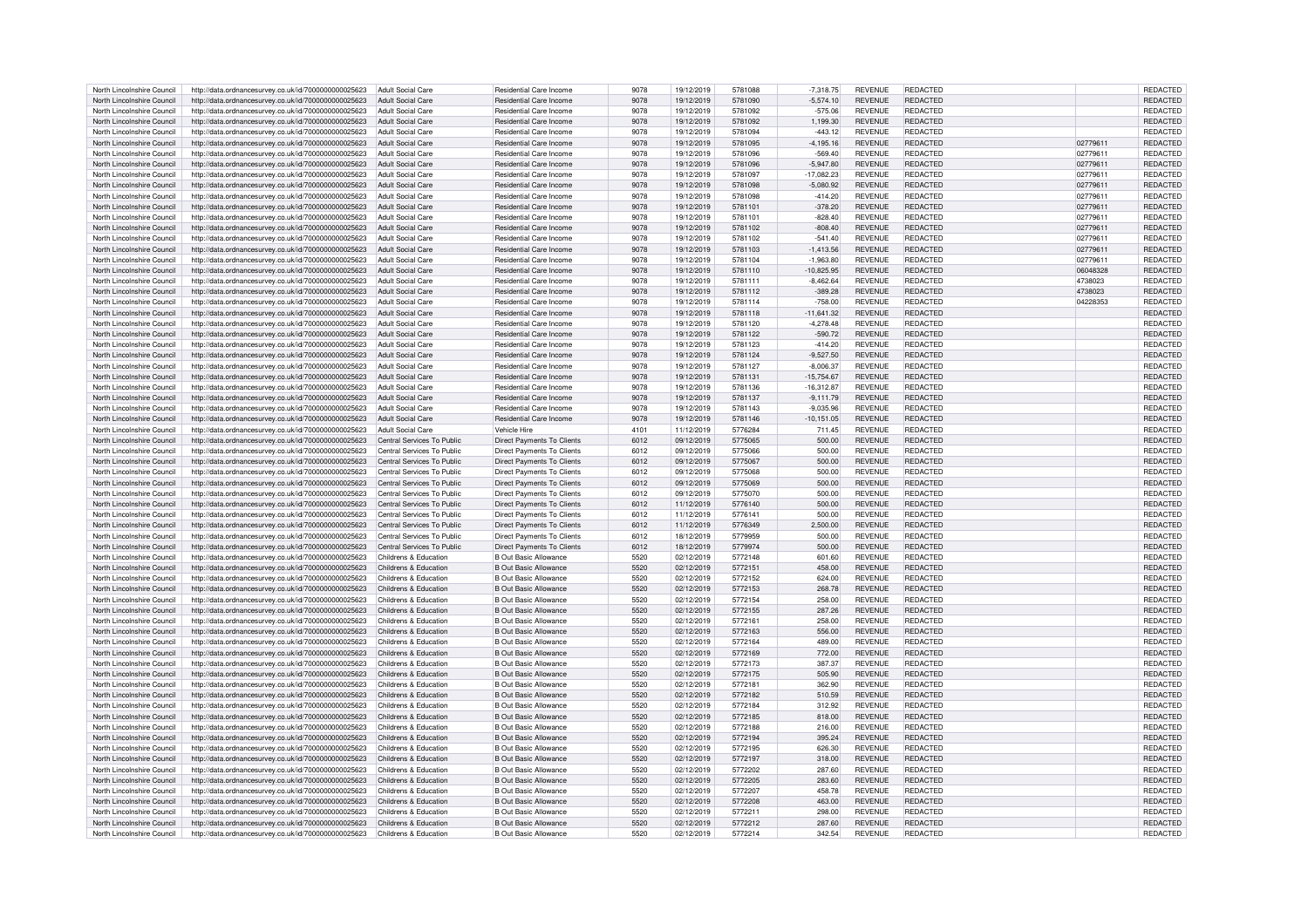| North Lincolnshire Council | http://data.ordnancesurvey.co.uk/id/7000000000025623                       | Childrens & Education | <b>B Out Basic Allowance</b> | 5520 | 02/12/2019 | 5772217 | 432.20   | <b>REVENUE</b> | REDACTED        | REDACTED        |
|----------------------------|----------------------------------------------------------------------------|-----------------------|------------------------------|------|------------|---------|----------|----------------|-----------------|-----------------|
| North Lincolnshire Council | http://data.ordnancesurvey.co.uk/id/7000000000025623                       | Childrens & Education | <b>B Out Basic Allowance</b> | 5520 | 02/12/2019 | 5772221 | 254.60   | <b>REVENUE</b> | <b>REDACTED</b> | <b>REDACTED</b> |
| North Lincolnshire Council |                                                                            | Childrens & Education | <b>B Out Basic Allowance</b> | 5520 |            |         |          | <b>REVENUE</b> | <b>REDACTED</b> | REDACTED        |
|                            | http://data.ordnancesurvey.co.uk/id/7000000000025623                       |                       |                              |      | 02/12/2019 | 5772222 | 793.00   |                |                 |                 |
| North Lincolnshire Council | http://data.ordnancesurvey.co.uk/id/7000000000025623                       | Childrens & Education | <b>B Out Basic Allowance</b> | 5520 | 02/12/2019 | 5772225 | 258.00   | <b>REVENUE</b> | REDACTED        | REDACTED        |
| North Lincolnshire Council | http://data.ordnancesurvey.co.uk/id/7000000000025623                       | Childrens & Education | <b>B Out Basic Allowance</b> | 5520 | 02/12/2019 | 5772227 | 623.30   | <b>REVENUE</b> | <b>REDACTED</b> | REDACTED        |
| North Lincolnshire Council | http://data.ordnancesurvey.co.uk/id/7000000000025623                       | Childrens & Education | <b>B Out Basic Allowance</b> | 5520 | 02/12/2019 | 5772230 | 648.00   | <b>REVENUE</b> | REDACTED        | REDACTED        |
| North Lincolnshire Council | http://data.ordnancesurvey.co.uk/id/7000000000025623                       | Childrens & Education | <b>B Out Basic Allowance</b> | 5520 | 02/12/2019 | 5772236 | 386.00   | <b>REVENUE</b> | <b>REDACTED</b> | REDACTED        |
| North Lincolnshire Council | http://data.ordnancesurvey.co.uk/id/7000000000025623                       | Childrens & Education | <b>B Out Basic Allowance</b> | 5520 | 02/12/2019 | 5772237 | 353.52   | <b>REVENUE</b> | REDACTED        | <b>REDACTED</b> |
| North Lincolnshire Council | http://data.ordnancesurvey.co.uk/id/7000000000025623                       | Childrens & Education | <b>B Out Basic Allowance</b> | 5520 | 02/12/2019 | 5772238 | 602.00   | <b>REVENUE</b> | <b>REDACTED</b> | REDACTED        |
|                            |                                                                            |                       |                              |      |            |         |          |                |                 |                 |
| North Lincolnshire Council | http://data.ordnancesurvey.co.uk/id/7000000000025623                       | Childrens & Education | <b>B Out Basic Allowance</b> | 5520 | 02/12/2019 | 5772240 | 524.57   | <b>REVENUE</b> | <b>REDACTED</b> | REDACTED        |
| North Lincolnshire Council | http://data.ordnancesurvey.co.uk/id/7000000000025623                       | Childrens & Education | <b>B Out Basic Allowance</b> | 5520 | 02/12/2019 | 5772242 | 474.00   | <b>REVENUE</b> | <b>REDACTED</b> | <b>REDACTED</b> |
| North Lincolnshire Council | http://data.ordnancesurvey.co.uk/id/7000000000025623                       | Childrens & Education | <b>B Out Basic Allowance</b> | 5520 | 02/12/2019 | 5772249 | 1,034.00 | <b>REVENUE</b> | <b>REDACTED</b> | REDACTED        |
| North Lincolnshire Council | http://data.ordnancesurvey.co.uk/id/7000000000025623                       | Childrens & Education | <b>B Out Basic Allowance</b> | 5520 | 02/12/2019 | 5772252 | 428.00   | <b>REVENUE</b> | <b>REDACTED</b> | <b>REDACTED</b> |
| North Lincolnshire Council | http://data.ordnancesurvey.co.uk/id/7000000000025623                       | Childrens & Education | <b>B Out Basic Allowance</b> | 5520 | 02/12/2019 | 5772253 | 602.00   | <b>REVENUE</b> | <b>REDACTED</b> | REDACTED        |
| North Lincolnshire Council | http://data.ordnancesurvey.co.uk/id/7000000000025623                       | Childrens & Education | <b>B Out Basic Allowance</b> | 5520 | 02/12/2019 | 5772258 | 252.60   | <b>REVENUE</b> | <b>REDACTED</b> | REDACTED        |
|                            |                                                                            |                       |                              |      |            |         |          |                |                 |                 |
| North Lincolnshire Council | http://data.ordnancesurvey.co.uk/id/7000000000025623                       | Childrens & Education | <b>B Out Basic Allowance</b> | 5520 | 02/12/2019 | 5772262 | 432.00   | <b>REVENUE</b> | <b>REDACTED</b> | <b>REDACTED</b> |
| North Lincolnshire Council | http://data.ordnancesurvey.co.uk/id/7000000000025623                       | Childrens & Education | <b>B Out Basic Allowance</b> | 5520 | 02/12/2019 | 5772264 | 314.60   | <b>REVENUE</b> | <b>REDACTED</b> | REDACTED        |
| North Lincolnshire Council | http://data.ordnancesurvey.co.uk/id/7000000000025623                       | Childrens & Education | <b>B Out Basic Allowance</b> | 5520 | 02/12/2019 | 5772265 | 394.90   | <b>REVENUE</b> | REDACTED        | REDACTED        |
| North Lincolnshire Council | http://data.ordnancesurvey.co.uk/id/7000000000025623                       | Childrens & Education | <b>B Out Basic Allowance</b> | 5520 | 02/12/2019 | 5772270 | 277.76   | <b>REVENUE</b> | <b>REDACTED</b> | REDACTED        |
| North Lincolnshire Council | http://data.ordnancesurvey.co.uk/id/7000000000025623                       | Childrens & Education | <b>B Out Basic Allowance</b> | 5520 | 02/12/2019 | 5772273 | 399.00   | <b>REVENUE</b> | <b>REDACTED</b> | REDACTED        |
| North Lincolnshire Council | http://data.ordnancesurvey.co.uk/id/7000000000025623                       | Childrens & Education | <b>B Out Basic Allowance</b> | 5520 | 02/12/2019 | 5772275 | 1,223.26 | <b>REVENUE</b> | <b>REDACTED</b> | REDACTED        |
| North Lincolnshire Council | http://data.ordnancesurvey.co.uk/id/7000000000025623                       | Childrens & Education | <b>B Out Basic Allowance</b> | 5520 | 02/12/2019 | 5772276 | 313.00   | <b>REVENUE</b> | <b>REDACTED</b> | REDACTED        |
|                            |                                                                            |                       |                              |      |            |         |          |                |                 |                 |
| North Lincolnshire Council | http://data.ordnancesurvey.co.uk/id/7000000000025623                       | Childrens & Education | <b>B Out Basic Allowance</b> | 5520 | 02/12/2019 | 5772278 | 385.30   | <b>REVENUE</b> | <b>REDACTED</b> | REDACTED        |
| North Lincolnshire Council | http://data.ordnancesurvey.co.uk/id/7000000000025623                       | Childrens & Education | <b>B Out Basic Allowance</b> | 5520 | 02/12/2019 | 5772281 | 216.00   | <b>REVENUE</b> | REDACTED        | REDACTED        |
| North Lincolnshire Council | http://data.ordnancesurvey.co.uk/id/7000000000025623                       | Childrens & Education | <b>B Out Basic Allowance</b> | 5520 | 02/12/2019 | 5772282 | 333.76   | <b>REVENUE</b> | <b>REDACTED</b> | REDACTED        |
| North Lincolnshire Council | http://data.ordnancesurvey.co.uk/id/7000000000025623                       | Childrens & Education | <b>B Out Basic Allowance</b> | 5520 | 02/12/2019 | 5772285 | 258.00   | <b>REVENUE</b> | REDACTED        | REDACTED        |
| North Lincolnshire Council | http://data.ordnancesurvey.co.uk/id/7000000000025623                       | Childrens & Education | <b>B Out Basic Allowance</b> | 5520 | 02/12/2019 | 5772288 | 322.00   | <b>REVENUE</b> | <b>REDACTED</b> | <b>REDACTED</b> |
| North Lincolnshire Council | http://data.ordnancesurvey.co.uk/id/7000000000025623                       | Childrens & Education | <b>B Out Basic Allowance</b> | 5520 | 02/12/2019 | 5772291 | 1,466.00 | <b>REVENUE</b> | <b>REDACTED</b> | <b>REDACTED</b> |
|                            |                                                                            |                       |                              |      |            |         |          |                |                 |                 |
| North Lincolnshire Council | http://data.ordnancesurvey.co.uk/id/7000000000025623                       | Childrens & Education | <b>B Out Basic Allowance</b> | 5520 | 02/12/2019 | 5772295 | 216.00   | <b>REVENUE</b> | REDACTED        | <b>REDACTED</b> |
| North Lincolnshire Council | http://data.ordnancesurvey.co.uk/id/7000000000025623                       | Childrens & Education | <b>B Out Basic Allowance</b> | 5520 | 02/12/2019 | 5772297 | 315.71   | <b>REVENUE</b> | REDACTED        | REDACTED        |
| North Lincolnshire Council | http://data.ordnancesurvey.co.uk/id/7000000000025623                       | Childrens & Education | <b>B Out Basic Allowance</b> | 5520 | 02/12/2019 | 5772303 | 216.00   | <b>REVENUE</b> | <b>REDACTED</b> | REDACTED        |
| North Lincolnshire Council | http://data.ordnancesurvey.co.uk/id/7000000000025623                       | Childrens & Education | <b>B Out Basic Allowance</b> | 5520 | 02/12/2019 | 5772306 | 291.02   | <b>REVENUE</b> | <b>REDACTED</b> | REDACTED        |
| North Lincolnshire Council | http://data.ordnancesurvey.co.uk/id/7000000000025623                       | Childrens & Education | <b>B Out Basic Allowance</b> | 5520 | 02/12/2019 | 5772308 | 279.03   | <b>REVENUE</b> | REDACTED        | <b>REDACTED</b> |
| North Lincolnshire Council | http://data.ordnancesurvey.co.uk/id/7000000000025623                       | Childrens & Education | <b>B Out Basic Allowance</b> | 5520 | 02/12/2019 | 5772309 | 367.48   | <b>REVENUE</b> | REDACTED        | REDACTED        |
|                            |                                                                            |                       |                              |      |            |         |          |                |                 |                 |
| North Lincolnshire Council | http://data.ordnancesurvey.co.uk/id/7000000000025623                       | Childrens & Education | <b>B Out Basic Allowance</b> | 5520 | 02/12/2019 | 5772313 | 480.00   | <b>REVENUE</b> | <b>REDACTED</b> | REDACTED        |
| North Lincolnshire Council | http://data.ordnancesurvey.co.uk/id/7000000000025623                       | Childrens & Education | <b>B Out Basic Allowance</b> | 5520 | 02/12/2019 | 5772316 | 474.00   | <b>REVENUE</b> | REDACTED        | <b>REDACTED</b> |
| North Lincolnshire Council | http://data.ordnancesurvey.co.uk/id/7000000000025623                       | Childrens & Education | <b>B Out Basic Allowance</b> | 5520 | 02/12/2019 | 5772317 | 474.00   | <b>REVENUE</b> | <b>REDACTED</b> | REDACTED        |
| North Lincolnshire Council | http://data.ordnancesurvey.co.uk/id/7000000000025623                       | Childrens & Education | <b>B Out Basic Allowance</b> | 5520 | 02/12/2019 | 5772318 | 468.00   | <b>REVENUE</b> | REDACTED        | REDACTED        |
| North Lincolnshire Council | http://data.ordnancesurvey.co.uk/id/7000000000025623                       | Childrens & Education | <b>B Out Basic Allowance</b> | 5520 | 02/12/2019 | 5772319 | 319.00   | <b>REVENUE</b> | <b>REDACTED</b> | REDACTED        |
| North Lincolnshire Council | http://data.ordnancesurvey.co.uk/id/7000000000025623                       | Childrens & Education | <b>B Out Basic Allowance</b> | 5520 | 02/12/2019 | 5772320 | 967.00   | <b>REVENUE</b> | <b>REDACTED</b> | REDACTED        |
| North Lincolnshire Council |                                                                            | Childrens & Education | <b>B Out Basic Allowance</b> | 5520 | 02/12/2019 | 5772321 | 287.26   | <b>REVENUE</b> | <b>REDACTED</b> | REDACTED        |
|                            | http://data.ordnancesurvey.co.uk/id/7000000000025623                       |                       |                              |      |            |         |          |                |                 |                 |
| North Lincolnshire Council | http://data.ordnancesurvey.co.uk/id/7000000000025623                       | Childrens & Education | <b>B Out Basic Allowance</b> | 5520 | 02/12/2019 | 5772323 | 269.00   | <b>REVENUE</b> | <b>REDACTED</b> | REDACTED        |
| North Lincolnshire Council | http://data.ordnancesurvey.co.uk/id/7000000000025623                       | Childrens & Education | <b>B Out Basic Allowance</b> | 5520 | 02/12/2019 | 5772326 | 382.00   | <b>REVENUE</b> | <b>REDACTED</b> | REDACTED        |
| North Lincolnshire Council | http://data.ordnancesurvey.co.uk/id/7000000000025623                       | Childrens & Education | <b>B Out Basic Allowance</b> | 5520 | 02/12/2019 | 5772333 | 556.00   | <b>REVENUE</b> | <b>REDACTED</b> | REDACTED        |
| North Lincolnshire Council | http://data.ordnancesurvey.co.uk/id/7000000000025623                       | Childrens & Education | <b>B Out Basic Allowance</b> | 5520 | 02/12/2019 | 5772334 | 586.00   | <b>REVENUE</b> | <b>REDACTED</b> | REDACTED        |
| North Lincolnshire Council | http://data.ordnancesurvey.co.uk/id/7000000000025623                       | Childrens & Education | <b>B Out Basic Allowance</b> | 5520 | 02/12/2019 | 5772336 | 251.60   | <b>REVENUE</b> | REDACTED        | REDACTED        |
| North Lincolnshire Council | http://data.ordnancesurvey.co.uk/id/7000000000025623                       | Childrens & Education | <b>B Out Basic Allowance</b> | 5520 | 02/12/2019 | 5772338 | 258.00   | <b>REVENUE</b> | <b>REDACTED</b> | REDACTED        |
|                            |                                                                            |                       |                              |      |            |         |          |                |                 |                 |
| North Lincolnshire Council | http://data.ordnancesurvey.co.uk/id/7000000000025623                       | Childrens & Education | <b>B Out Basic Allowance</b> | 5520 | 02/12/2019 | 5772342 | 407.00   | <b>REVENUE</b> | REDACTED        | REDACTED        |
| North Lincolnshire Council | http://data.ordnancesurvey.co.uk/id/7000000000025623                       | Childrens & Education | <b>B Out Basic Allowance</b> | 5520 | 02/12/2019 | 5772343 | 309.12   | <b>REVENUE</b> | REDACTED        | REDACTED        |
| North Lincolnshire Council | http://data.ordnancesurvey.co.uk/id/7000000000025623                       | Childrens & Education | <b>B Out Basic Allowance</b> | 5520 | 02/12/2019 | 5772344 | 428.00   | <b>REVENUE</b> | REDACTED        | REDACTED        |
| North Lincolnshire Council | http://data.ordnancesurvey.co.uk/id/7000000000025623                       | Childrens & Education | <b>B Out Basic Allowance</b> | 5520 | 02/12/2019 | 5772346 | 832.00   | <b>REVENUE</b> | <b>REDACTED</b> | REDACTED        |
| North Lincolnshire Council | http://data.ordnancesurvey.co.uk/id/7000000000025623                       | Childrens & Education | <b>B Out Basic Allowance</b> | 5520 | 02/12/2019 | 5772347 | 474.00   | <b>REVENUE</b> | <b>REDACTED</b> | REDACTED        |
| North Lincolnshire Council | http://data.ordnancesurvey.co.uk/id/7000000000025623                       | Childrens & Education | <b>B Out Basic Allowance</b> | 5520 | 02/12/2019 | 5772352 | 340.00   | <b>REVENUE</b> | REDACTED        | <b>REDACTED</b> |
| North Lincolnshire Council |                                                                            | Childrens & Education | <b>B Out Basic Allowance</b> | 5520 | 02/12/2019 | 5772353 | 438.00   | <b>REVENUE</b> | <b>REDACTED</b> | <b>REDACTED</b> |
|                            | http://data.ordnancesurvey.co.uk/id/7000000000025623                       |                       |                              |      |            |         |          |                |                 |                 |
| North Lincolnshire Council | http://data.ordnancesurvey.co.uk/id/7000000000025623                       | Childrens & Education | <b>B Out Basic Allowance</b> | 5520 | 02/12/2019 | 5772356 | 287.60   | <b>REVENUE</b> | <b>REDACTED</b> | REDACTED        |
| North Lincolnshire Council | http://data.ordnancesurvey.co.uk/id/7000000000025623                       | Childrens & Education | <b>B Out Basic Allowance</b> | 5520 | 02/12/2019 | 5772359 | 394.90   | <b>REVENUE</b> | REDACTED        | REDACTED        |
| North Lincolnshire Council | http://data.ordnancesurvey.co.uk/id/7000000000025623                       | Childrens & Education | <b>B Out Basic Allowance</b> | 5520 | 02/12/2019 | 5772360 | 298.00   | <b>REVENUE</b> | <b>REDACTED</b> | REDACTED        |
| North Lincolnshire Council | http://data.ordnancesurvey.co.uk/id/7000000000025623                       | Childrens & Education | <b>B Out Basic Allowance</b> | 5520 | 02/12/2019 | 5772361 | 509.20   | <b>REVENUE</b> | REDACTED        | REDACTED        |
| North Lincolnshire Council | http://data.ordnancesurvey.co.uk/id/7000000000025623                       | Childrens & Education | <b>B Out Basic Allowance</b> | 5520 | 02/12/2019 | 5772364 | 216.00   | <b>REVENUE</b> | <b>REDACTED</b> | REDACTED        |
| North Lincolnshire Council | http://data.ordnancesurvey.co.uk/id/7000000000025623                       | Childrens & Education | <b>B Out Basic Allowance</b> | 5520 | 02/12/2019 | 5772366 | 463.60   | <b>REVENUE</b> | REDACTED        | REDACTED        |
| North Lincolnshire Council |                                                                            | Childrens & Education | <b>B Out Basic Allowance</b> | 5520 | 02/12/2019 | 5772373 | 251.40   | <b>REVENUE</b> | <b>REDACTED</b> | REDACTED        |
|                            | http://data.ordnancesurvey.co.uk/id/7000000000025623                       |                       |                              |      |            |         |          |                |                 |                 |
| North Lincolnshire Council | http://data.ordnancesurvey.co.uk/id/7000000000025623                       | Childrens & Education | <b>B Out Basic Allowance</b> | 5520 | 02/12/2019 | 5772377 | 386.00   | <b>REVENUE</b> | REDACTED        | REDACTED        |
| North Lincolnshire Council | http://data.ordnancesurvey.co.uk/id/7000000000025623                       | Childrens & Education | <b>B Out Basic Allowance</b> | 5520 | 02/12/2019 | 5772380 | 772.00   | <b>REVENUE</b> | REDACTED        | <b>REDACTED</b> |
| North Lincolnshire Council | http://data.ordnancesurvey.co.uk/id/7000000000025623                       | Childrens & Education | <b>B Out Basic Allowance</b> | 5520 | 02/12/2019 | 5772382 | 278.00   | <b>REVENUE</b> | REDACTED        | REDACTED        |
| North Lincolnshire Council | http://data.ordnancesurvey.co.uk/id/7000000000025623                       | Childrens & Education | <b>B Out Basic Allowance</b> | 5520 | 02/12/2019 | 5772386 | 258.00   | <b>REVENUE</b> | <b>REDACTED</b> | REDACTED        |
| North Lincolnshire Council | http://data.ordnancesurvey.co.uk/id/7000000000025623                       | Childrens & Education | <b>B Out Basic Allowance</b> | 5520 | 02/12/2019 | 5772387 | 354.57   | <b>REVENUE</b> | REDACTED        | REDACTED        |
| North Lincolnshire Council | http://data.ordnancesurvey.co.uk/id/7000000000025623                       | Childrens & Education | <b>B Out Basic Allowance</b> | 5520 | 02/12/2019 | 5772388 | 264.00   | <b>REVENUE</b> | <b>REDACTED</b> | REDACTED        |
|                            |                                                                            |                       |                              |      |            |         |          |                |                 |                 |
| North Lincolnshire Council | http://data.ordnancesurvey.co.uk/id/7000000000025623                       | Childrens & Education | <b>B Out Basic Allowance</b> | 5520 | 02/12/2019 | 5772390 | 459.00   | <b>REVENUE</b> | REDACTED        | REDACTED        |
| North Lincolnshire Council | http://data.ordnancesurvey.co.uk/id/7000000000025623                       | Childrens & Education | <b>B Out Basic Allowance</b> | 5520 | 02/12/2019 | 5772392 | 278.00   | <b>REVENUE</b> | REDACTED        | REDACTED        |
| North Lincolnshire Council | http://data.ordnancesurvey.co.uk/id/7000000000025623                       | Childrens & Education | <b>B Out Basic Allowance</b> | 5520 | 02/12/2019 | 5772398 | 556.00   | <b>REVENUE</b> | <b>REDACTED</b> | <b>REDACTED</b> |
| North Lincolnshire Council | http://data.ordnancesurvey.co.uk/id/7000000000025623 Childrens & Education |                       | <b>B Out Basic Allowance</b> | 5520 | 02/12/2019 | 5772399 | 278.00   | <b>REVENUE</b> | <b>REDACTED</b> | REDACTED        |
|                            |                                                                            |                       |                              |      |            |         |          |                |                 |                 |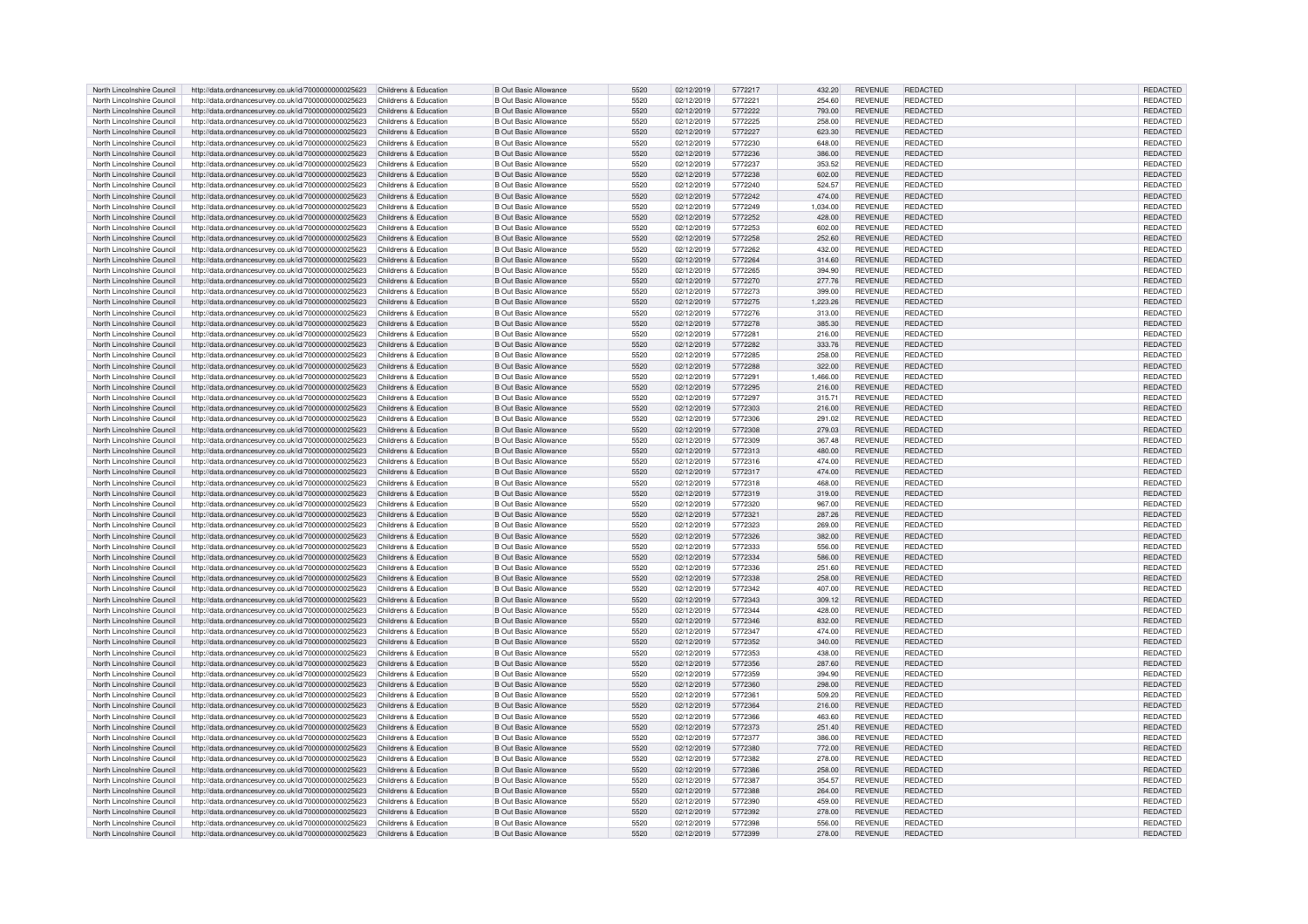| North Lincolnshire Council | http://data.ordnancesurvey.co.uk/id/7000000000025623                      | Childrens & Education | <b>B</b> Out Basic Allowance | 5520 | 02/12/2019 | 5772407 | 556.00   | <b>REVENUE</b> | <b>REDACTED</b> | REDACTED        |  |
|----------------------------|---------------------------------------------------------------------------|-----------------------|------------------------------|------|------------|---------|----------|----------------|-----------------|-----------------|--|
| North Lincolnshire Council | http://data.ordnancesurvey.co.uk/id/7000000000025623                      | Childrens & Education | <b>B Out Basic Allowance</b> | 5520 | 02/12/2019 | 5772408 | 556.00   | <b>REVENUE</b> | <b>REDACTED</b> | <b>REDACTED</b> |  |
|                            |                                                                           |                       |                              |      |            |         |          |                |                 |                 |  |
| North Lincolnshire Council | http://data.ordnancesurvey.co.uk/id/7000000000025623                      | Childrens & Education | <b>B Out Basic Allowance</b> | 5520 | 02/12/2019 | 5772415 | 264.00   | <b>REVENUE</b> | REDACTED        | REDACTED        |  |
| North Lincolnshire Council | http://data.ordnancesurvey.co.uk/id/7000000000025623                      | Childrens & Education | <b>B Out Basic Allowance</b> | 5520 | 09/12/2019 | 5775524 | 2,406.40 | <b>REVENUE</b> | <b>REDACTED</b> | <b>REDACTED</b> |  |
| North Lincolnshire Council | http://data.ordnancesurvey.co.uk/id/7000000000025623                      | Childrens & Education | <b>B</b> Out Basic Allowance | 5520 | 09/12/2019 | 5775527 | 1,832.00 | <b>REVENUE</b> | REDACTED        | REDACTED        |  |
| North Lincolnshire Council | http://data.ordnancesurvey.co.uk/id/7000000000025623                      | Childrens & Education | B Out Basic Allowance        | 5520 | 09/12/2019 | 5775528 | 2.496.00 | <b>REVENUE</b> | <b>REDACTED</b> | <b>REDACTED</b> |  |
| North Lincolnshire Council |                                                                           | Childrens & Education | B Out Basic Allowance        | 5520 | 09/12/2019 | 5775529 |          | <b>REVENUE</b> | <b>REDACTED</b> | <b>REDACTED</b> |  |
|                            | http://data.ordnancesurvey.co.uk/id/7000000000025623                      |                       |                              |      |            |         | 1,075.12 |                |                 |                 |  |
| North Lincolnshire Council | http://data.ordnancesurvey.co.uk/id/7000000000025623                      | Childrens & Education | B Out Basic Allowance        | 5520 | 09/12/2019 | 5775530 | 1,032.00 | <b>REVENUE</b> | <b>REDACTED</b> | <b>REDACTED</b> |  |
| North Lincolnshire Council | http://data.ordnancesurvey.co.uk/id/7000000000025623                      | Childrens & Education | B Out Basic Allowance        | 5520 | 09/12/2019 | 5775531 | 1,149.04 | <b>REVENUE</b> | REDACTED        | REDACTED        |  |
| North Lincolnshire Council | http://data.ordnancesurvey.co.uk/id/7000000000025623                      | Childrens & Education | <b>B</b> Out Basic Allowance | 5520 | 09/12/2019 | 5775532 | 917.20   | <b>REVENUE</b> | <b>REDACTED</b> | REDACTED        |  |
| North Lincolnshire Council | http://data.ordnancesurvey.co.uk/id/7000000000025623                      | Childrens & Education | <b>B</b> Out Basic Allowance | 5520 | 09/12/2019 | 5775533 | 376.36   | <b>REVENUE</b> | REDACTED        | REDACTED        |  |
|                            |                                                                           |                       |                              |      |            |         |          |                |                 |                 |  |
| North Lincolnshire Council | http://data.ordnancesurvey.co.uk/id/7000000000025623                      | Childrens & Education | B Out Basic Allowance        | 5520 | 09/12/2019 | 5775534 | 896.00   | <b>REVENUE</b> | <b>REDACTED</b> | <b>REDACTED</b> |  |
| North Lincolnshire Council | http://data.ordnancesurvey.co.uk/id/7000000000025623                      | Childrens & Education | B Out Basic Allowance        | 5520 | 09/12/2019 | 5775535 | 564.00   | <b>REVENUE</b> | <b>REDACTED</b> | REDACTED        |  |
| North Lincolnshire Council | http://data.ordnancesurvey.co.uk/id/7000000000025623                      | Childrens & Education | <b>B Out Basic Allowance</b> | 5520 | 09/12/2019 | 5775536 | 669.20   | <b>REVENUE</b> | <b>REDACTED</b> | REDACTED        |  |
| North Lincolnshire Council | http://data.ordnancesurvey.co.uk/id/7000000000025623                      | Childrens & Education | <b>B Out Basic Allowance</b> | 5520 | 09/12/2019 | 5775537 | 1,104.86 | <b>REVENUE</b> | <b>REDACTED</b> | REDACTED        |  |
|                            |                                                                           |                       |                              |      |            |         |          |                |                 |                 |  |
| North Lincolnshire Council | http://data.ordnancesurvey.co.uk/id/7000000000025623                      | Childrens & Education | <b>B Out Basic Allowance</b> | 5520 | 09/12/2019 | 5775538 | 473.20   | <b>REVENUE</b> | <b>REDACTED</b> | REDACTED        |  |
| North Lincolnshire Council | http://data.ordnancesurvey.co.uk/id/7000000000025623                      | Childrens & Education | B Out Basic Allowance        | 5520 | 09/12/2019 | 5775539 | 2.440.00 | <b>REVENUE</b> | REDACTED        | REDACTED        |  |
| North Lincolnshire Council | http://data.ordnancesurvey.co.uk/id/7000000000025623                      | Childrens & Education | B Out Basic Allowance        | 5520 | 09/12/2019 | 5775540 | 1,956.00 | <b>REVENUE</b> | <b>REDACTED</b> | REDACTED        |  |
| North Lincolnshire Council | http://data.ordnancesurvey.co.uk/id/7000000000025623                      | Childrens & Education | B Out Basic Allowance        | 5520 | 09/12/2019 | 5775541 | 561.20   | <b>REVENUE</b> | <b>REDACTED</b> | REDACTED        |  |
|                            |                                                                           |                       |                              |      |            |         |          |                |                 |                 |  |
| North Lincolnshire Council | http://data.ordnancesurvey.co.uk/id/7000000000025623                      | Childrens & Education | <b>B Out Basic Allowance</b> | 5520 | 09/12/2019 | 5775542 | 763.89   | <b>REVENUE</b> | REDACTED        | REDACTED        |  |
| North Lincolnshire Council | http://data.ordnancesurvey.co.uk/id/7000000000025623                      | Childrens & Education | <b>B Out Basic Allowance</b> | 5520 | 09/12/2019 | 5775545 | 3,088.00 | <b>REVENUE</b> | <b>REDACTED</b> | REDACTED        |  |
| North Lincolnshire Council | http://data.ordnancesurvey.co.uk/id/7000000000025623                      | Childrens & Education | <b>B Out Basic Allowance</b> | 5520 | 09/12/2019 | 5775546 | 589.20   | <b>REVENUE</b> | <b>REDACTED</b> | REDACTED        |  |
| North Lincolnshire Council | http://data.ordnancesurvey.co.uk/id/7000000000025623                      | Childrens & Education | B Out Basic Allowance        | 5520 | 09/12/2019 | 5775547 | 561.20   | <b>REVENUE</b> | <b>REDACTED</b> | REDACTED        |  |
| North Lincolnshire Council |                                                                           | Childrens & Education |                              | 5520 |            | 5775548 |          | <b>REVENUE</b> | <b>REDACTED</b> | REDACTED        |  |
|                            | http://data.ordnancesurvey.co.uk/id/7000000000025623                      |                       | <b>B Out Basic Allowance</b> |      | 09/12/2019 |         | 917.20   |                |                 |                 |  |
| North Lincolnshire Council | http://data.ordnancesurvey.co.uk/id/7000000000025623                      | Childrens & Education | <b>B Out Basic Allowance</b> | 5520 | 09/12/2019 | 5775549 | 1,549.48 | <b>REVENUE</b> | <b>REDACTED</b> | REDACTED        |  |
| North Lincolnshire Council | http://data.ordnancesurvey.co.uk/id/7000000000025623                      | Childrens & Education | B Out Basic Allowance        | 5520 | 09/12/2019 | 5775550 | 469.04   | <b>REVENUE</b> | <b>REDACTED</b> | <b>REDACTED</b> |  |
| North Lincolnshire Council | http://data.ordnancesurvey.co.uk/id/7000000000025623                      | Childrens & Education | <b>B Out Basic Allowance</b> | 5520 | 09/12/2019 | 5775551 | 2,733.17 | <b>REVENUE</b> | <b>REDACTED</b> | REDACTED        |  |
| North Lincolnshire Council | http://data.ordnancesurvey.co.uk/id/7000000000025623                      | Childrens & Education | <b>B Out Basic Allowance</b> | 5520 | 09/12/2019 | 5775552 | 597.12   | <b>REVENUE</b> | <b>REDACTED</b> | REDACTED        |  |
|                            |                                                                           |                       |                              |      |            |         |          |                |                 |                 |  |
| North Lincolnshire Council | http://data.ordnancesurvey.co.uk/id/7000000000025623                      | Childrens & Education | B Out Basic Allowance        | 5520 | 09/12/2019 | 5775553 | 561.20   | <b>REVENUE</b> | <b>REDACTED</b> | REDACTED        |  |
| North Lincolnshire Council | http://data.ordnancesurvey.co.uk/id/7000000000025623                      | Childrens & Education | <b>B Out Basic Allowance</b> | 5520 | 09/12/2019 | 5775555 | 561.20   | <b>REVENUE</b> | <b>REDACTED</b> | REDACTED        |  |
| North Lincolnshire Council | http://data.ordnancesurvey.co.uk/id/7000000000025623                      | Childrens & Education | <b>B Out Basic Allowance</b> | 5520 | 09/12/2019 | 5775557 | 1,451.60 | <b>REVENUE</b> | REDACTED        | REDACTED        |  |
| North Lincolnshire Council | http://data.ordnancesurvey.co.uk/id/7000000000025623                      | Childrens & Education | B Out Basic Allowance        | 5520 | 09/12/2019 | 5775558 | 2.291.20 | <b>REVENUE</b> | <b>REDACTED</b> | <b>REDACTED</b> |  |
|                            |                                                                           |                       |                              |      |            | 5775559 |          |                | <b>REDACTED</b> |                 |  |
| North Lincolnshire Council | http://data.ordnancesurvey.co.uk/id/7000000000025623                      | Childrens & Education | <b>B Out Basic Allowance</b> | 5520 | 09/12/2019 |         | 488.64   | <b>REVENUE</b> |                 | REDACTED        |  |
| North Lincolnshire Council | http://data.ordnancesurvey.co.uk/id/7000000000025623                      | Childrens & Education | <b>B Out Basic Allowance</b> | 5520 | 09/12/2019 | 5775560 | 1,251.68 | <b>REVENUE</b> | <b>REDACTED</b> | REDACTED        |  |
| North Lincolnshire Council | http://data.ordnancesurvey.co.uk/id/7000000000025623                      | Childrens & Education | <b>B Out Basic Allowance</b> | 5520 | 09/12/2019 | 5775561 | 3,272.00 | <b>REVENUE</b> | <b>REDACTED</b> | REDACTED        |  |
| North Lincolnshire Council | http://data.ordnancesurvey.co.uk/id/7000000000025623                      | Childrens & Education | <b>B Out Basic Allowance</b> | 5520 | 09/12/2019 | 5775562 | 561.20   | <b>REVENUE</b> | <b>REDACTED</b> | REDACTED        |  |
| North Lincolnshire Council | http://data.ordnancesurvey.co.uk/id/7000000000025623                      | Childrens & Education | B Out Basic Allowance        | 5520 | 09/12/2019 | 5775563 | 613.20   | <b>REVENUE</b> | <b>REDACTED</b> | REDACTED        |  |
|                            |                                                                           |                       |                              |      |            |         |          |                |                 |                 |  |
| North Lincolnshire Council | http://data.ordnancesurvey.co.uk/id/7000000000025623                      | Childrens & Education | B Out Basic Allowance        | 5520 | 09/12/2019 | 5775564 | 864.00   | <b>REVENUE</b> | <b>REDACTED</b> | REDACTED        |  |
| North Lincolnshire Council | http://data.ordnancesurvey.co.uk/id/7000000000025623                      | Childrens & Education | B Out Basic Allowance        | 5520 | 09/12/2019 | 5775565 | 553.20   | <b>REVENUE</b> | REDACTED        | REDACTED        |  |
| North Lincolnshire Council | http://data.ordnancesurvey.co.uk/id/7000000000025623                      | Childrens & Education | <b>B Out Basic Allowance</b> | 5520 | 09/12/2019 | 5775566 | 394.60   | <b>REVENUE</b> | <b>REDACTED</b> | REDACTED        |  |
| North Lincolnshire Council | http://data.ordnancesurvey.co.uk/id/7000000000025623                      | Childrens & Education | B Out Basic Allowance        | 5520 | 09/12/2019 | 5775567 | 561.20   | <b>REVENUE</b> | <b>REDACTED</b> | REDACTED        |  |
|                            |                                                                           |                       |                              |      |            |         |          |                |                 |                 |  |
| North Lincolnshire Council | http://data.ordnancesurvey.co.uk/id/7000000000025623                      | Childrens & Education | <b>B Out Basic Allowance</b> | 5520 | 09/12/2019 | 5775568 | 669.20   | <b>REVENUE</b> | <b>REDACTED</b> | REDACTED        |  |
| North Lincolnshire Council | http://data.ordnancesurvey.co.uk/id/7000000000025623                      | Childrens & Education | B Out Basic Allowance        | 5520 | 09/12/2019 | 5775569 | 837.20   | <b>REVENUE</b> | <b>REDACTED</b> | REDACTED        |  |
| North Lincolnshire Council | http://data.ordnancesurvey.co.uk/id/7000000000025623                      | Childrens & Education | <b>B Out Basic Allowance</b> | 5520 | 09/12/2019 | 5775570 | 1,580.96 | <b>REVENUE</b> | <b>REDACTED</b> | REDACTED        |  |
| North Lincolnshire Council | http://data.ordnancesurvey.co.uk/id/7000000000025623                      | Childrens & Education | <b>B Out Basic Allowance</b> | 5520 | 09/12/2019 | 5775571 | 2,505.20 | <b>REVENUE</b> | REDACTED        | REDACTED        |  |
|                            |                                                                           |                       |                              |      |            |         |          |                |                 |                 |  |
| North Lincolnshire Council | http://data.ordnancesurvey.co.uk/id/7000000000025623                      | Childrens & Education | B Out Basic Allowance        | 5520 | 09/12/2019 | 5775572 | 561.20   | <b>REVENUE</b> | <b>REDACTED</b> | <b>REDACTED</b> |  |
| North Lincolnshire Council | http://data.ordnancesurvey.co.uk/id/7000000000025623                      | Childrens & Education | <b>B Out Basic Allowance</b> | 5520 | 09/12/2019 | 5775573 | 1,272.00 | <b>REVENUE</b> | <b>REDACTED</b> | REDACTED        |  |
| North Lincolnshire Council | http://data.ordnancesurvey.co.uk/id/7000000000025623                      | Childrens & Education | <b>B Out Basic Allowance</b> | 5520 | 09/12/2019 | 5775574 | 561.20   | <b>REVENUE</b> | <b>REDACTED</b> | <b>REDACTED</b> |  |
| North Lincolnshire Council | http://data.ordnancesurvey.co.uk/id/7000000000025623                      | Childrens & Education | <b>B Out Basic Allowance</b> | 5520 | 09/12/2019 | 5775575 | 520.40   | <b>REVENUE</b> | <b>REDACTED</b> | REDACTED        |  |
| North Lincolnshire Council | http://data.ordnancesurvey.co.uk/id/7000000000025623                      | Childrens & Education | <b>B Out Basic Allowance</b> | 5520 | 09/12/2019 | 5775576 | 469.04   | <b>REVENUE</b> | <b>REDACTED</b> | REDACTED        |  |
|                            |                                                                           |                       |                              |      |            |         |          |                |                 |                 |  |
| North Lincolnshire Council | http://data.ordnancesurvey.co.uk/id/7000000000025623                      | Childrens & Education | <b>B Out Basic Allowance</b> | 5520 | 09/12/2019 | 5775577 | 558.24   | <b>REVENUE</b> | <b>REDACTED</b> | REDACTED        |  |
| North Lincolnshire Council | http://data.ordnancesurvey.co.uk/id/7000000000025623                      | Childrens & Education | <b>B Out Basic Allowance</b> | 5520 | 09/12/2019 | 5775578 | 1,150.40 | <b>REVENUE</b> | <b>REDACTED</b> | <b>REDACTED</b> |  |
| North Lincolnshire Council | http://data.ordnancesurvey.co.uk/id/7000000000025623                      | Childrens & Education | <b>B Out Basic Allowance</b> | 5520 | 09/12/2019 | 5775579 | 501.68   | <b>REVENUE</b> | <b>REDACTED</b> | REDACTED        |  |
| North Lincolnshire Council | http://data.ordnancesurvey.co.uk/id/7000000000025623                      | Childrens & Education | <b>B Out Basic Allowance</b> | 5520 | 09/12/2019 | 5775580 | 465.20   | <b>REVENUE</b> | <b>REDACTED</b> | <b>REDACTED</b> |  |
| North Lincolnshire Council |                                                                           | Childrens & Education | B Out Basic Allowance        | 5520 |            | 5775581 |          | <b>REVENUE</b> | <b>REDACTED</b> |                 |  |
|                            | http://data.ordnancesurvey.co.uk/id/7000000000025623                      |                       |                              |      | 09/12/2019 |         | 1,134.40 |                |                 | REDACTED        |  |
| North Lincolnshire Council | http://data.ordnancesurvey.co.uk/id/7000000000025623                      | Childrens & Education | <b>B Out Basic Allowance</b> | 5520 | 09/12/2019 | 5775582 | 708.96   | <b>REVENUE</b> | <b>REDACTED</b> | REDACTED        |  |
| North Lincolnshire Council | http://data.ordnancesurvey.co.uk/id/7000000000025623                      | Childrens & Education | <b>B Out Basic Allowance</b> | 5520 | 09/12/2019 | 5775583 | 1,200.87 | <b>REVENUE</b> | <b>REDACTED</b> | REDACTED        |  |
| North Lincolnshire Council | http://data.ordnancesurvey.co.uk/id/7000000000025623                      | Childrens & Education | B Out Basic Allowance        | 5520 | 09/12/2019 | 5775584 | 1.852.00 | <b>REVENUE</b> | <b>REDACTED</b> | <b>REDACTED</b> |  |
| North Lincolnshire Council | http://data.ordnancesurvey.co.uk/id/7000000000025623                      | Childrens & Education | B Out Basic Allowance        | 5520 | 09/12/2019 | 5775585 | 561.20   | <b>REVENUE</b> | <b>REDACTED</b> | REDACTED        |  |
|                            |                                                                           |                       |                              |      |            |         |          |                |                 |                 |  |
| North Lincolnshire Council | http://data.ordnancesurvey.co.uk/id/7000000000025623                      | Childrens & Education | <b>B Out Basic Allowance</b> | 5520 | 09/12/2019 | 5775586 | 589.20   | <b>REVENUE</b> | <b>REDACTED</b> | REDACTED        |  |
| North Lincolnshire Council | http://data.ordnancesurvey.co.uk/id/7000000000025623                      | Childrens & Education | B Out Basic Allowance        | 5520 | 09/12/2019 | 5775587 | 1,341.00 | <b>REVENUE</b> | <b>REDACTED</b> | <b>REDACTED</b> |  |
| North Lincolnshire Council | http://data.ordnancesurvey.co.uk/id/7000000000025623                      | Childrens & Education | <b>B Out Basic Allowance</b> | 5520 | 09/12/2019 | 5775588 | 1,150.40 | <b>REVENUE</b> | <b>REDACTED</b> | REDACTED        |  |
| North Lincolnshire Council | http://data.ordnancesurvey.co.uk/id/7000000000025623                      | Childrens & Education | B Out Basic Allowance        | 5520 | 09/12/2019 | 5775589 | 561.20   | <b>REVENUE</b> | <b>REDACTED</b> | REDACTED        |  |
| North Lincolnshire Council |                                                                           | Childrens & Education | <b>B Out Basic Allowance</b> | 5520 |            | 5775590 | 1,370.16 | <b>REVENUE</b> | REDACTED        | REDACTED        |  |
|                            | http://data.ordnancesurvey.co.uk/id/7000000000025623                      |                       |                              |      | 09/12/2019 |         |          |                |                 |                 |  |
| North Lincolnshire Council | http://data.ordnancesurvey.co.uk/id/7000000000025623                      | Childrens & Education | <b>B Out Basic Allowance</b> | 5520 | 09/12/2019 | 5775591 | 669.20   | <b>REVENUE</b> | <b>REDACTED</b> | REDACTED        |  |
| North Lincolnshire Council | http://data.ordnancesurvey.co.uk/id/7000000000025623                      | Childrens & Education | <b>B Out Basic Allowance</b> | 5520 | 09/12/2019 | 5775592 | 358.76   | <b>REVENUE</b> | <b>REDACTED</b> | <b>REDACTED</b> |  |
| North Lincolnshire Council | http://data.ordnancesurvey.co.uk/id/7000000000025623                      | Childrens & Education | <b>B Out Basic Allowance</b> | 5520 | 09/12/2019 | 5775593 | 1,728.80 | <b>REVENUE</b> | <b>REDACTED</b> | REDACTED        |  |
| North Lincolnshire Council | http://data.ordnancesurvey.co.uk/id/7000000000025623                      | Childrens & Education | <b>B Out Basic Allowance</b> | 5520 | 09/12/2019 | 5775594 | 871.68   | <b>REVENUE</b> | <b>REDACTED</b> | REDACTED        |  |
|                            |                                                                           | Childrens & Education | B Out Basic Allowance        | 5520 | 09/12/2019 | 5775595 | 567.77   | <b>REVENUE</b> | <b>REDACTED</b> |                 |  |
| North Lincolnshire Council | http://data.ordnancesurvey.co.uk/id/7000000000025623                      |                       |                              |      |            |         |          |                |                 | REDACTED        |  |
| North Lincolnshire Council | http://data.ordnancesurvey.co.uk/id/700000000025623 Childrens & Education |                       | B Out Basic Allowance        | 5520 | 09/12/2019 | 5775596 | 864.00   | <b>REVENUE</b> | <b>REDACTED</b> | REDACTED        |  |
| North Lincolnshire Council | http://data.ordnancesurvey.co.uk/id/700000000025623 Childrens & Education |                       | <b>B Out Basic Allowance</b> | 5520 | 09/12/2019 | 5775597 | 1.018.40 | <b>REVENUE</b> | REDACTED        | REDACTED        |  |
|                            |                                                                           |                       |                              |      |            |         |          |                |                 |                 |  |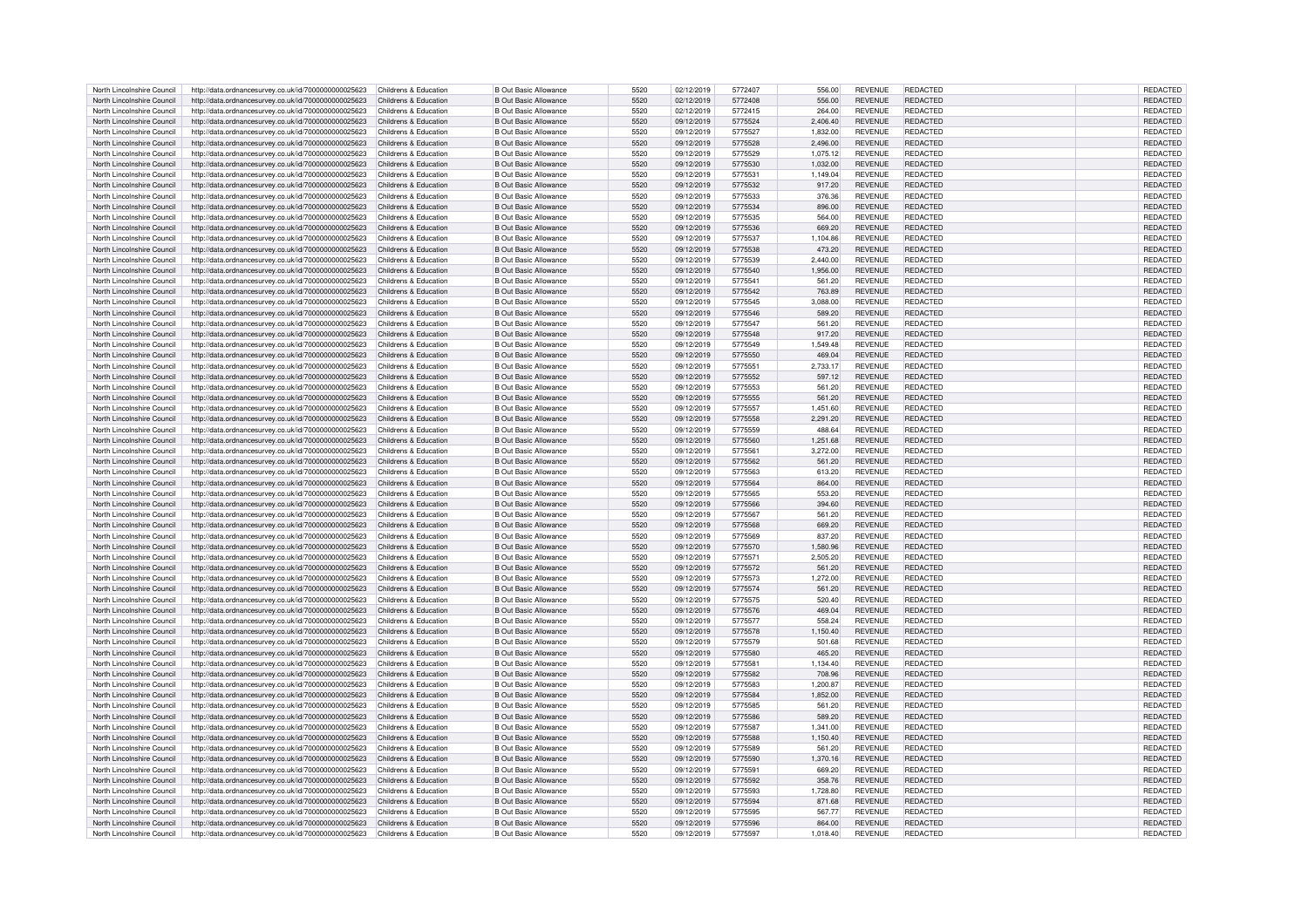| North Lincolnshire Council | http://data.ordnancesurvey.co.uk/id/7000000000025623                       | Childrens & Education | <b>B Out Basic Allowance</b> | 5520         | 09/12/2019 | 5775598 | 3.141.14 | <b>REVENUE</b> | <b>REDACTED</b> | <b>REDACTED</b> |
|----------------------------|----------------------------------------------------------------------------|-----------------------|------------------------------|--------------|------------|---------|----------|----------------|-----------------|-----------------|
| North Lincolnshire Council | http://data.ordnancesurvey.co.uk/id/7000000000025623                       | Childrens & Education | <b>B Out Basic Allowance</b> | 5520         | 09/12/2019 | 5775599 | 561.20   | <b>REVENUE</b> | REDACTED        | REDACTED        |
| North Lincolnshire Council | http://data.ordnancesurvey.co.uk/id/7000000000025623                       | Childrens & Education | <b>B Out Basic Allowance</b> | 5520         | 09/12/2019 | 5775600 | 360.68   | <b>REVENUE</b> | <b>REDACTED</b> | REDACTED        |
| North Lincolnshire Council | http://data.ordnancesurvey.co.uk/id/7000000000025623                       | Childrens & Education | <b>B Out Basic Allowance</b> | 5520         | 09/12/2019 | 5775601 | 1.032.00 | <b>REVENUE</b> | <b>REDACTED</b> | REDACTED        |
|                            |                                                                            |                       |                              |              |            |         |          |                |                 |                 |
| North Lincolnshire Council | http://data.ordnancesurvey.co.uk/id/7000000000025623                       | Childrens & Education | <b>B Out Basic Allowance</b> | 5520         | 09/12/2019 | 5775602 | 571.92   | <b>REVENUE</b> | <b>REDACTED</b> | <b>REDACTED</b> |
| North Lincolnshire Council | http://data.ordnancesurvey.co.uk/id/7000000000025623                       | Childrens & Education | <b>B Out Basic Allowance</b> | 5520         | 09/12/2019 | 5775603 | 2,493.20 | <b>REVENUE</b> | REDACTED        | REDACTED        |
| North Lincolnshire Council | http://data.ordnancesurvey.co.uk/id/7000000000025623                       | Childrens & Education | <b>B Out Basic Allowance</b> | 5520         | 09/12/2019 | 5775604 | 534.56   | <b>REVENUE</b> | <b>REDACTED</b> | REDACTED        |
| North Lincolnshire Council | http://data.ordnancesurvey.co.uk/id/7000000000025623                       | Childrens & Education | <b>B Out Basic Allowance</b> | 5520         | 09/12/2019 | 5775605 | 864.00   | <b>REVENUE</b> | <b>REDACTED</b> | REDACTED        |
| North Lincolnshire Council | http://data.ordnancesurvey.co.uk/id/7000000000025623                       | Childrens & Education | <b>B Out Basic Allowance</b> | 5520         | 09/12/2019 | 5775606 | 2.592.00 | <b>REVENUE</b> | <b>REDACTED</b> | <b>REDACTED</b> |
| North Lincolnshire Council | http://data.ordnancesurvey.co.uk/id/7000000000025623                       | Childrens & Education | <b>B Out Basic Allowance</b> | 5520         | 09/12/2019 | 5775607 | 481.20   | <b>REVENUE</b> | <b>REDACTED</b> | REDACTED        |
| North Lincolnshire Council | http://data.ordnancesurvey.co.uk/id/7000000000025623                       | Childrens & Education | <b>B Out Basic Allowance</b> | 5520         | 09/12/2019 | 5775608 | 481.20   | <b>REVENUE</b> | <b>REDACTED</b> | REDACTED        |
| North Lincolnshire Council |                                                                            | Childrens & Education | <b>B Out Basic Allowance</b> | 5520         | 09/12/2019 | 5775609 | 609.84   | <b>REVENUE</b> | REDACTED        | REDACTED        |
|                            | http://data.ordnancesurvey.co.uk/id/7000000000025623                       |                       |                              |              |            |         |          |                |                 |                 |
| North Lincolnshire Council | http://data.ordnancesurvey.co.uk/id/7000000000025623                       | Childrens & Education | <b>B Out Basic Allowance</b> | 5520         | 09/12/2019 | 5775610 | 561.20   | <b>REVENUE</b> | <b>REDACTED</b> | REDACTED        |
| North Lincolnshire Council | http://data.ordnancesurvey.co.uk/id/7000000000025623                       | Childrens & Education | <b>B Out Basic Allowance</b> | 5520         | 09/12/2019 | 5775611 | 1.544.00 | <b>REVENUE</b> | <b>REDACTED</b> | REDACTED        |
| North Lincolnshire Council | http://data.ordnancesurvey.co.uk/id/7000000000025623                       | Childrens & Education | <b>B Out Basic Allowance</b> | 5520         | 09/12/2019 | 5775612 | 1,414.08 | <b>REVENUE</b> | <b>REDACTED</b> | REDACTED        |
| North Lincolnshire Council | http://data.ordnancesurvey.co.uk/id/7000000000025623                       | Childrens & Education | <b>B Out Basic Allowance</b> | 5520         | 09/12/2019 | 5775613 | 2,578.00 | <b>REVENUE</b> | <b>REDACTED</b> | REDACTED        |
| North Lincolnshire Council | http://data.ordnancesurvey.co.uk/id/7000000000025623                       | Childrens & Education | <b>B Out Basic Allowance</b> | 5520         | 09/12/2019 | 5775614 | 481.20   | <b>REVENUE</b> | <b>REDACTED</b> | <b>REDACTED</b> |
| North Lincolnshire Council | http://data.ordnancesurvey.co.uk/id/7000000000025623                       | Childrens & Education | <b>B Out Basic Allowance</b> | 5520         | 09/12/2019 | 5775615 | 864.00   | <b>REVENUE</b> | <b>REDACTED</b> | REDACTED        |
| North Lincolnshire Council | http://data.ordnancesurvey.co.uk/id/7000000000025623                       | Childrens & Education | <b>B Out Basic Allowance</b> | 5520         | 09/12/2019 | 5775617 | 1,865.14 | <b>REVENUE</b> | <b>REDACTED</b> | REDACTED        |
| North Lincolnshire Council | http://data.ordnancesurvey.co.uk/id/7000000000025623                       | Childrens & Education | <b>B Out Basic Allowance</b> | 5520         | 09/12/2019 | 5775618 | 481.20   | <b>REVENUE</b> | <b>REDACTED</b> | <b>REDACTED</b> |
|                            |                                                                            |                       |                              | 5520         |            | 5775619 |          |                | <b>REDACTED</b> |                 |
| North Lincolnshire Council | http://data.ordnancesurvey.co.uk/id/7000000000025623                       | Childrens & Education | <b>B Out Basic Allowance</b> |              | 09/12/2019 |         | 814.40   | <b>REVENUE</b> |                 | REDACTED        |
| North Lincolnshire Council | http://data.ordnancesurvey.co.uk/id/7000000000025623                       | Childrens & Education | <b>B Out Basic Allowance</b> | 5520         | 09/12/2019 | 5775620 | 481.20   | <b>REVENUE</b> | <b>REDACTED</b> | REDACTED        |
| North Lincolnshire Council | http://data.ordnancesurvey.co.uk/id/7000000000025623                       | Childrens & Education | <b>B Out Basic Allowance</b> | 5520         | 09/12/2019 | 5775621 | 481.20   | <b>REVENUE</b> | <b>REDACTED</b> | <b>REDACTED</b> |
| North Lincolnshire Council | http://data.ordnancesurvey.co.uk/id/7000000000025623                       | Childrens & Education | <b>B Out Basic Allowance</b> | 5520         | 09/12/2019 | 5775622 | 481.20   | <b>REVENUE</b> | <b>REDACTED</b> | REDACTED        |
| North Lincolnshire Council | http://data.ordnancesurvey.co.uk/id/7000000000025623                       | Childrens & Education | <b>B Out Basic Allowance</b> | 5520         | 09/12/2019 | 5775623 | 274.20   | <b>REVENUE</b> | <b>REDACTED</b> | REDACTED        |
| North Lincolnshire Council | http://data.ordnancesurvey.co.uk/id/7000000000025623                       | Childrens & Education | <b>B Out Basic Allowance</b> | 5520         | 09/12/2019 | 5775624 | 4,136.00 | <b>REVENUE</b> | <b>REDACTED</b> | REDACTED        |
| North Lincolnshire Council | http://data.ordnancesurvey.co.uk/id/7000000000025623                       | Childrens & Education | <b>B Out Basic Allowance</b> | 5520         | 09/12/2019 | 5775625 | 310.56   | <b>REVENUE</b> | <b>REDACTED</b> | REDACTED        |
| North Lincolnshire Council | http://data.ordnancesurvey.co.uk/id/7000000000025623                       | Childrens & Education | <b>B Out Basic Allowance</b> | 5520         | 09/12/2019 | 5775626 | 932.80   | <b>REVENUE</b> | <b>REDACTED</b> | REDACTED        |
| North Lincolnshire Council | http://data.ordnancesurvey.co.uk/id/7000000000025623                       | Childrens & Education | <b>B Out Basic Allowance</b> | 5520         | 09/12/2019 | 5775627 | 1.970.00 | <b>REVENUE</b> | <b>REDACTED</b> | <b>REDACTED</b> |
| North Lincolnshire Council | http://data.ordnancesurvey.co.uk/id/7000000000025623                       | Childrens & Education | <b>B Out Basic Allowance</b> | 5520         | 09/12/2019 | 5775628 | 2,408.00 | <b>REVENUE</b> | <b>REDACTED</b> | REDACTED        |
|                            |                                                                            |                       |                              |              |            |         |          |                |                 |                 |
| North Lincolnshire Council | http://data.ordnancesurvey.co.uk/id/7000000000025623                       | Childrens & Education | <b>B Out Basic Allowance</b> | 5520         | 09/12/2019 | 5775629 | 814.40   | <b>REVENUE</b> | <b>REDACTED</b> | REDACTED        |
| North Lincolnshire Council | http://data.ordnancesurvey.co.uk/id/7000000000025623                       | Childrens & Education | <b>B Out Basic Allowance</b> | 5520         | 09/12/2019 | 5775630 | 466.40   | <b>REVENUE</b> | <b>REDACTED</b> | REDACTED        |
| North Lincolnshire Council | http://data.ordnancesurvey.co.uk/id/7000000000025623                       | Childrens & Education | <b>B Out Basic Allowance</b> | 5520         | 09/12/2019 | 5775631 | 437.20   | <b>REVENUE</b> | <b>REDACTED</b> | REDACTED        |
| North Lincolnshire Council | http://data.ordnancesurvey.co.uk/id/7000000000025623                       | Childrens & Education | <b>B Out Basic Allowance</b> | 5520         | 09/12/2019 | 5775632 | 864.00   | <b>REVENUE</b> | <b>REDACTED</b> | REDACTED        |
| North Lincolnshire Council | http://data.ordnancesurvey.co.uk/id/7000000000025623                       | Childrens & Education | <b>B Out Basic Allowance</b> | 5520         | 09/12/2019 | 5775633 | 1,010.40 | <b>REVENUE</b> | REDACTED        | REDACTED        |
| North Lincolnshire Council | http://data.ordnancesurvey.co.uk/id/7000000000025623                       | Childrens & Education | <b>B Out Basic Allowance</b> | 5520         | 09/12/2019 | 5775634 | 509.20   | <b>REVENUE</b> | REDACTED        | REDACTED        |
| North Lincolnshire Council | http://data.ordnancesurvey.co.uk/id/7000000000025623                       | Childrens & Education | <b>B Out Basic Allowance</b> | 5520         | 09/12/2019 | 5775635 | 864.00   | <b>REVENUE</b> | <b>REDACTED</b> | <b>REDACTED</b> |
| North Lincolnshire Council | http://data.ordnancesurvey.co.uk/id/7000000000025623                       | Childrens & Education | <b>B Out Basic Allowance</b> | 5520         | 09/12/2019 | 5775636 | 958.40   | <b>REVENUE</b> | REDACTED        | REDACTED        |
| North Lincolnshire Council | http://data.ordnancesurvey.co.uk/id/7000000000025623                       | Childrens & Education | <b>B Out Basic Allowance</b> | 5520         | 09/12/2019 | 5775637 | 1.944.00 | <b>REVENUE</b> | REDACTED        | <b>REDACTED</b> |
| North Lincolnshire Council |                                                                            | Childrens & Education | <b>B Out Basic Allowance</b> | 5520         | 09/12/2019 | 5775639 | 1,258.40 | <b>REVENUE</b> | <b>REDACTED</b> | REDACTED        |
|                            | http://data.ordnancesurvey.co.uk/id/7000000000025623                       |                       |                              |              |            |         |          |                |                 |                 |
| North Lincolnshire Council | http://data.ordnancesurvey.co.uk/id/7000000000025623                       | Childrens & Education | <b>B Out Basic Allowance</b> | 5520         | 09/12/2019 | 5775640 | 1,579.60 | <b>REVENUE</b> | <b>REDACTED</b> | REDACTED        |
| North Lincolnshire Council | http://data.ordnancesurvey.co.uk/id/7000000000025623                       | Childrens & Education | <b>B Out Basic Allowance</b> | 5520         | 09/12/2019 | 5775641 | 576.64   | <b>REVENUE</b> | <b>REDACTED</b> | <b>REDACTED</b> |
| North Lincolnshire Council | http://data.ordnancesurvey.co.uk/id/7000000000025623                       | Childrens & Education | <b>B Out Basic Allowance</b> | 5520         | 09/12/2019 | 5775642 | 596.00   | <b>REVENUE</b> | REDACTED        | REDACTED        |
| North Lincolnshire Council | http://data.ordnancesurvey.co.uk/id/7000000000025623                       | Childrens & Education | <b>B Out Basic Allowance</b> | 5520         | 09/12/2019 | 5775643 | 529.76   | <b>REVENUE</b> | REDACTED        | REDACTED        |
| North Lincolnshire Council | http://data.ordnancesurvey.co.uk/id/7000000000025623                       | Childrens & Education | <b>B Out Basic Allowance</b> | 5520         | 09/12/2019 | 5775644 | 796.96   | <b>REVENUE</b> | <b>REDACTED</b> | REDACTED        |
| North Lincolnshire Council | http://data.ordnancesurvey.co.uk/id/7000000000025623                       | Childrens & Education | <b>B Out Basic Allowance</b> | 5520         | 09/12/2019 | 5775645 | 1,111.04 | <b>REVENUE</b> | REDACTED        | REDACTED        |
| North Lincolnshire Council | http://data.ordnancesurvey.co.uk/id/7000000000025623                       | Childrens & Education | <b>B Out Basic Allowance</b> | 5520         | 09/12/2019 | 5775646 | 669.20   | <b>REVENUE</b> | <b>REDACTED</b> | REDACTED        |
| North Lincolnshire Council | http://data.ordnancesurvey.co.uk/id/7000000000025623                       | Childrens & Education | <b>B Out Basic Allowance</b> | 5520         | 09/12/2019 | 5775647 | 552.16   | <b>REVENUE</b> | REDACTED        | REDACTED        |
| North Lincolnshire Council | http://data.ordnancesurvey.co.uk/id/7000000000025623                       | Childrens & Education | <b>B Out Basic Allowance</b> | 5520         | 09/12/2019 | 5775648 | 1.596.00 | <b>REVENUE</b> | <b>REDACTED</b> | REDACTED        |
|                            |                                                                            |                       |                              |              |            | 5775649 |          |                | <b>REDACTED</b> |                 |
| North Lincolnshire Council | http://data.ordnancesurvey.co.uk/id/7000000000025623                       | Childrens & Education | <b>B Out Basic Allowance</b> | 5520<br>5520 | 09/12/2019 | 5775650 | 509.20   | <b>REVENUE</b> | <b>REDACTED</b> | REDACTED        |
| North Lincolnshire Council | http://data.ordnancesurvey.co.uk/id/7000000000025623                       | Childrens & Education | <b>B Out Basic Allowance</b> |              | 09/12/2019 |         | 4,893.04 | <b>REVENUE</b> |                 | REDACTED        |
| North Lincolnshire Council | http://data.ordnancesurvey.co.uk/id/7000000000025623                       | Childrens & Education | <b>B Out Basic Allowance</b> | 5520         | 09/12/2019 | 5775651 | 1,252.00 | <b>REVENUE</b> | <b>REDACTED</b> | REDACTED        |
| North Lincolnshire Council | http://data.ordnancesurvey.co.uk/id/7000000000025623                       | Childrens & Education | <b>B Out Basic Allowance</b> | 5520         | 09/12/2019 | 5775653 | 1,757.20 | <b>REVENUE</b> | REDACTED        | <b>REDACTED</b> |
| North Lincolnshire Council | http://data.ordnancesurvey.co.uk/id/7000000000025623                       | Childrens & Education | <b>B Out Basic Allowance</b> | 5520         | 09/12/2019 | 5775654 | 310.24   | <b>REVENUE</b> | <b>REDACTED</b> | REDACTED        |
| North Lincolnshire Council | http://data.ordnancesurvey.co.uk/id/7000000000025623                       | Childrens & Education | <b>B Out Basic Allowance</b> | 5520         | 09/12/2019 | 5775655 | 561.20   | <b>REVENUE</b> | <b>REDACTED</b> | REDACTED        |
| North Lincolnshire Council | http://data.ordnancesurvey.co.uk/id/7000000000025623                       | Childrens & Education | <b>B Out Basic Allowance</b> | 5520         | 09/12/2019 | 5775656 | 864.00   | <b>REVENUE</b> | <b>REDACTED</b> | <b>REDACTED</b> |
| North Lincolnshire Council | http://data.ordnancesurvey.co.uk/id/7000000000025623                       | Childrens & Education | <b>B Out Basic Allowance</b> | 5520         | 09/12/2019 | 5775657 | 1,122.18 | <b>REVENUE</b> | <b>REDACTED</b> | REDACTED        |
| North Lincolnshire Council | http://data.ordnancesurvey.co.uk/id/7000000000025623                       | Childrens & Education | <b>B Out Basic Allowance</b> | 5520         | 09/12/2019 | 5775658 | 341.64   | <b>REVENUE</b> | <b>REDACTED</b> | REDACTED        |
| North Lincolnshire Council | http://data.ordnancesurvey.co.uk/id/7000000000025623                       | Childrens & Education | <b>B Out Basic Allowance</b> | 5520         | 09/12/2019 | 5775659 | 458.00   | <b>REVENUE</b> | <b>REDACTED</b> | REDACTED        |
| North Lincolnshire Council | http://data.ordnancesurvey.co.uk/id/7000000000025623                       | Childrens & Education | <b>B Out Basic Allowance</b> | 5520         | 09/12/2019 | 5775660 | 1,032.00 | <b>REVENUE</b> | <b>REDACTED</b> | REDACTED        |
|                            |                                                                            |                       |                              |              |            |         |          |                |                 |                 |
| North Lincolnshire Council | http://data.ordnancesurvey.co.uk/id/7000000000025623                       | Childrens & Education | <b>B Out Basic Allowance</b> | 5520         | 09/12/2019 | 5775662 | 540.00   | <b>REVENUE</b> | <b>REDACTED</b> | REDACTED        |
| North Lincolnshire Council | http://data.ordnancesurvey.co.uk/id/7000000000025623                       | Childrens & Education | <b>B Out Basic Allowance</b> | 5520         | 09/12/2019 | 5775663 | 1,288.00 | <b>REVENUE</b> | <b>REDACTED</b> | REDACTED        |
| North Lincolnshire Council | http://data.ordnancesurvey.co.uk/id/7000000000025623                       | Childrens & Education | <b>B Out Basic Allowance</b> | 5520         | 09/12/2019 | 5775664 | 481.20   | <b>REVENUE</b> | REDACTED        | <b>REDACTED</b> |
| North Lincolnshire Council | http://data.ordnancesurvey.co.uk/id/7000000000025623                       | Childrens & Education | <b>B Out Basic Allowance</b> | 5520         | 09/12/2019 | 5775665 | 864.00   | <b>REVENUE</b> | <b>REDACTED</b> | REDACTED        |
| North Lincolnshire Council | http://data.ordnancesurvey.co.uk/id/7000000000025623                       | Childrens & Education | <b>B Out Basic Allowance</b> | 5520         | 09/12/2019 | 5775666 | 4,832.00 | <b>REVENUE</b> | <b>REDACTED</b> | REDACTED        |
| North Lincolnshire Council | http://data.ordnancesurvey.co.uk/id/7000000000025623                       | Childrens & Education | <b>B Out Basic Allowance</b> | 5520         | 09/12/2019 | 5775667 | 258.72   | <b>REVENUE</b> | REDACTED        | REDACTED        |
| North Lincolnshire Council | http://data.ordnancesurvey.co.uk/id/7000000000025623                       | Childrens & Education | <b>B Out Basic Allowance</b> | 5520         | 09/12/2019 | 5775668 | 307.92   | <b>REVENUE</b> | <b>REDACTED</b> | REDACTED        |
| North Lincolnshire Council | http://data.ordnancesurvey.co.uk/id/7000000000025623                       | Childrens & Education | <b>B Out Basic Allowance</b> | 5520         | 09/12/2019 | 5775669 | 864.00   | <b>REVENUE</b> | REDACTED        | REDACTED        |
| North Lincolnshire Council | http://data.ordnancesurvey.co.uk/id/7000000000025623                       | Childrens & Education | <b>B Out Basic Allowance</b> | 5520         | 09/12/2019 | 5775670 | 1,447.43 | <b>REVENUE</b> | REDACTED        | REDACTED        |
| North Lincolnshire Council | http://data.ordnancesurvey.co.uk/id/7000000000025623                       | Childrens & Education | <b>B Out Basic Allowance</b> | 5520         | 09/12/2019 | 5775671 | 1.360.00 | <b>REVENUE</b> | REDACTED        | <b>REDACTED</b> |
| North Lincolnshire Council | http://data.ordnancesurvey.co.uk/id/7000000000025623 Childrens & Education |                       | <b>B Out Basic Allowance</b> | 5520         | 09/12/2019 | 5775672 | 834.88   | <b>REVENUE</b> | <b>REDACTED</b> | REDACTED        |
|                            |                                                                            |                       |                              |              |            |         |          |                |                 |                 |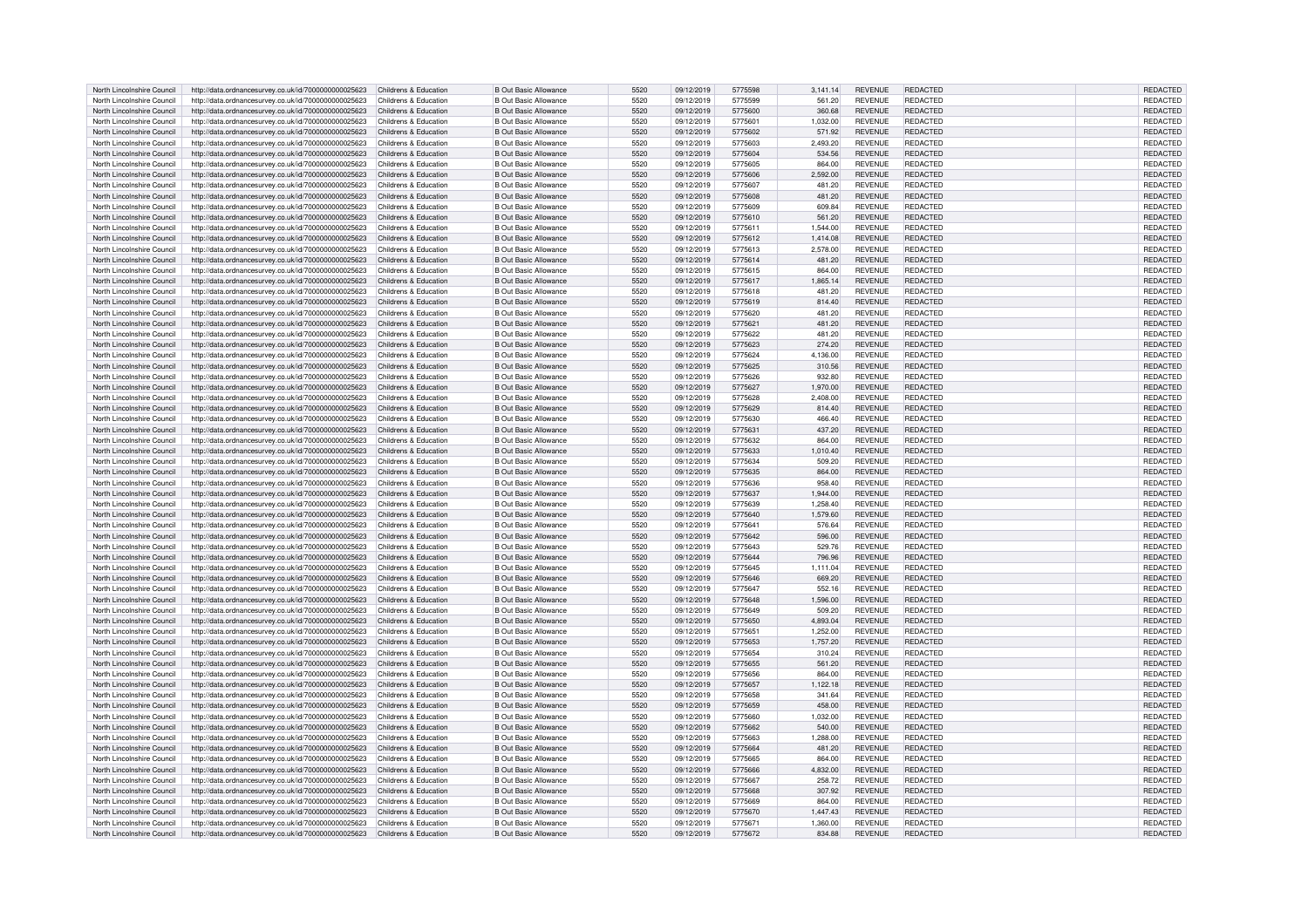| North Lincolnshire Council | http://data.ordnancesurvey.co.uk/id/7000000000025623                       | Childrens & Education | <b>B</b> Out Basic Allowance | 5520 | 09/12/2019 | 5775673 | 504.00   | <b>REVENUE</b> | REDACTED        | REDACTED        |
|----------------------------|----------------------------------------------------------------------------|-----------------------|------------------------------|------|------------|---------|----------|----------------|-----------------|-----------------|
| North Lincolnshire Council | http://data.ordnancesurvey.co.uk/id/7000000000025623                       | Childrens & Education | B Out Basic Allowance        | 5520 | 09/12/2019 | 5775674 | 556.00   | <b>REVENUE</b> | <b>REDACTED</b> | <b>REDACTED</b> |
|                            |                                                                            |                       |                              |      |            |         |          |                |                 |                 |
| North Lincolnshire Council | http://data.ordnancesurvey.co.uk/id/7000000000025623                       | Childrens & Education | B Out Basic Allowance        | 5520 | 09/12/2019 | 5775676 | 278.92   | <b>REVENUE</b> | <b>REDACTED</b> | REDACTED        |
| North Lincolnshire Council | http://data.ordnancesurvey.co.uk/id/7000000000025623                       | Childrens & Education | <b>B</b> Out Basic Allowance | 5520 | 09/12/2019 | 5775677 | 864.00   | <b>REVENUE</b> | <b>REDACTED</b> | REDACTED        |
| North Lincolnshire Council | http://data.ordnancesurvey.co.uk/id/7000000000025623                       | Childrens & Education | B Out Basic Allowance        | 5520 | 09/12/2019 | 5775678 | 438.48   | <b>REVENUE</b> | <b>REDACTED</b> | REDACTED        |
| North Lincolnshire Council | http://data.ordnancesurvey.co.uk/id/7000000000025623                       | Childrens & Education | <b>B</b> Out Basic Allowance | 5520 | 09/12/2019 | 5775680 | 1,164.08 | <b>REVENUE</b> | <b>REDACTED</b> | REDACTED        |
|                            |                                                                            |                       |                              | 5520 |            |         |          |                | <b>REDACTED</b> |                 |
| North Lincolnshire Council | http://data.ordnancesurvey.co.uk/id/7000000000025623                       | Childrens & Education | <b>B</b> Out Basic Allowance |      | 09/12/2019 | 5775681 | 286.60   | <b>REVENUE</b> |                 | REDACTED        |
| North Lincolnshire Council | http://data.ordnancesurvey.co.uk/id/7000000000025623                       | Childrens & Education | B Out Basic Allowance        | 5520 | 09/12/2019 | 5775682 | 1.150.40 | <b>REVENUE</b> | REDACTED        | REDACTED        |
| North Lincolnshire Council | http://data.ordnancesurvey.co.uk/id/7000000000025623                       | Childrens & Education | <b>B Out Basic Allowance</b> | 5520 | 09/12/2019 | 5775684 | 1.469.92 | <b>REVENUE</b> | <b>REDACTED</b> | REDACTED        |
| North Lincolnshire Council | http://data.ordnancesurvey.co.uk/id/7000000000025623                       | Childrens & Education | <b>B Out Basic Allowance</b> | 5520 | 09/12/2019 | 5775685 | 642.20   | <b>REVENUE</b> | REDACTED        | REDACTED        |
| North Lincolnshire Council |                                                                            | Childrens & Education | B Out Basic Allowance        | 5520 | 09/12/2019 | 5775686 | 481.20   | <b>REVENUE</b> | REDACTED        | REDACTED        |
|                            | http://data.ordnancesurvey.co.uk/id/7000000000025623                       |                       |                              |      |            |         |          |                |                 |                 |
| North Lincolnshire Council | http://data.ordnancesurvey.co.uk/id/7000000000025623                       | Childrens & Education | <b>B Out Basic Allowance</b> | 5520 | 09/12/2019 | 5775687 | 437.20   | <b>REVENUE</b> | REDACTED        | REDACTED        |
| North Lincolnshire Council | http://data.ordnancesurvey.co.uk/id/7000000000025623                       | Childrens & Education | B Out Basic Allowance        | 5520 | 09/12/2019 | 5775688 | 1.920.00 | <b>REVENUE</b> | REDACTED        | REDACTED        |
| North Lincolnshire Council | http://data.ordnancesurvey.co.uk/id/7000000000025623                       | Childrens & Education | <b>B Out Basic Allowance</b> | 5520 | 09/12/2019 | 5775689 | 429.20   | <b>REVENUE</b> | <b>REDACTED</b> | REDACTED        |
| North Lincolnshire Council | http://data.ordnancesurvey.co.uk/id/7000000000025623                       | Childrens & Education | <b>B Out Basic Allowance</b> | 5520 | 09/12/2019 | 5775690 | 528.00   | <b>REVENUE</b> | <b>REDACTED</b> | REDACTED        |
|                            |                                                                            |                       |                              |      |            |         |          |                |                 |                 |
| North Lincolnshire Council | http://data.ordnancesurvey.co.uk/id/7000000000025623                       | Childrens & Education | <b>B Out Basic Allowance</b> | 5520 | 09/12/2019 | 5775691 | 1,896.00 | <b>REVENUE</b> | <b>REDACTED</b> | <b>REDACTED</b> |
| North Lincolnshire Council | http://data.ordnancesurvey.co.uk/id/7000000000025623                       | Childrens & Education | <b>B Out Basic Allowance</b> | 5520 | 09/12/2019 | 5775692 | 1,896.00 | <b>REVENUE</b> | <b>REDACTED</b> | REDACTED        |
| North Lincolnshire Council | http://data.ordnancesurvey.co.uk/id/7000000000025623                       | Childrens & Education | <b>B Out Basic Allowance</b> | 5520 | 09/12/2019 | 5775693 | 1.872.00 | <b>REVENUE</b> | <b>REDACTED</b> | REDACTED        |
| North Lincolnshire Council | http://data.ordnancesurvey.co.uk/id/7000000000025623                       | Childrens & Education | B Out Basic Allowance        | 5520 | 09/12/2019 | 5775694 | 1,433.71 | <b>REVENUE</b> | <b>REDACTED</b> | REDACTED        |
| North Lincolnshire Council | http://data.ordnancesurvey.co.uk/id/7000000000025623                       | Childrens & Education | <b>B Out Basic Allowance</b> | 5520 | 09/12/2019 | 5775695 | 3,868.00 | <b>REVENUE</b> | <b>REDACTED</b> | REDACTED        |
|                            |                                                                            |                       |                              |      |            |         |          |                |                 |                 |
| North Lincolnshire Council | http://data.ordnancesurvey.co.uk/id/7000000000025623                       | Childrens & Education | <b>B Out Basic Allowance</b> | 5520 | 09/12/2019 | 5775696 | 1.149.04 | <b>REVENUE</b> | REDACTED        | REDACTED        |
| North Lincolnshire Council | http://data.ordnancesurvey.co.uk/id/7000000000025623                       | Childrens & Education | <b>B Out Basic Allowance</b> | 5520 | 09/12/2019 | 5775698 | 1,076.00 | <b>REVENUE</b> | <b>REDACTED</b> | REDACTED        |
| North Lincolnshire Council | http://data.ordnancesurvey.co.uk/id/7000000000025623                       | Childrens & Education | <b>B Out Basic Allowance</b> | 5520 | 09/12/2019 | 5775699 | 528.00   | <b>REVENUE</b> | REDACTED        | REDACTED        |
| North Lincolnshire Council | http://data.ordnancesurvey.co.uk/id/7000000000025623                       | Childrens & Education | <b>B Out Basic Allowance</b> | 5520 | 09/12/2019 | 5775700 | 975.72   | <b>REVENUE</b> | <b>REDACTED</b> | REDACTED        |
| North Lincolnshire Council |                                                                            | Childrens & Education | B Out Basic Allowance        | 5520 |            | 5775701 |          | <b>REVENUE</b> | <b>REDACTED</b> |                 |
|                            | http://data.ordnancesurvey.co.uk/id/7000000000025623                       |                       |                              |      | 09/12/2019 |         | 1,528.00 |                |                 | REDACTED        |
| North Lincolnshire Council | http://data.ordnancesurvey.co.uk/id/7000000000025623                       | Childrens & Education | <b>B Out Basic Allowance</b> | 5520 | 09/12/2019 | 5775702 | 278.24   | <b>REVENUE</b> | <b>REDACTED</b> | REDACTED        |
| North Lincolnshire Council | http://data.ordnancesurvey.co.uk/id/7000000000025623                       | Childrens & Education | B Out Basic Allowance        | 5520 | 09/12/2019 | 5775703 | 360.36   | <b>REVENUE</b> | <b>REDACTED</b> | <b>REDACTED</b> |
| North Lincolnshire Council | http://data.ordnancesurvey.co.uk/id/7000000000025623                       | Childrens & Education | B Out Basic Allowance        | 5520 | 09/12/2019 | 5775704 | 437.20   | <b>REVENUE</b> | <b>REDACTED</b> | <b>REDACTED</b> |
| North Lincolnshire Council | http://data.ordnancesurvey.co.uk/id/7000000000025623                       | Childrens & Education | <b>B Out Basic Allowance</b> | 5520 | 09/12/2019 | 5775705 | 528.00   | <b>REVENUE</b> | <b>REDACTED</b> | REDACTED        |
|                            |                                                                            |                       |                              |      |            |         |          |                |                 |                 |
| North Lincolnshire Council | http://data.ordnancesurvey.co.uk/id/7000000000025623                       | Childrens & Education | <b>B Out Basic Allowance</b> | 5520 | 09/12/2019 | 5775706 | 896.88   | <b>REVENUE</b> | <b>REDACTED</b> | REDACTED        |
| North Lincolnshire Council | http://data.ordnancesurvey.co.uk/id/7000000000025623                       | Childrens & Education | <b>B Out Basic Allowance</b> | 5520 | 09/12/2019 | 5775707 | 512.00   | <b>REVENUE</b> | <b>REDACTED</b> | REDACTED        |
| North Lincolnshire Council | http://data.ordnancesurvey.co.uk/id/7000000000025623                       | Childrens & Education | <b>B Out Basic Allowance</b> | 5520 | 09/12/2019 | 5775708 | 2,224.00 | <b>REVENUE</b> | <b>REDACTED</b> | REDACTED        |
| North Lincolnshire Council | http://data.ordnancesurvey.co.uk/id/7000000000025623                       | Childrens & Education | B Out Basic Allowance        | 5520 | 09/12/2019 | 5775709 | 2.344.00 | <b>REVENUE</b> | <b>REDACTED</b> | REDACTED        |
| North Lincolnshire Council |                                                                            | Childrens & Education | B Out Basic Allowance        |      |            | 5775710 |          |                |                 | REDACTED        |
|                            | http://data.ordnancesurvey.co.uk/id/7000000000025623                       |                       |                              | 5520 | 09/12/2019 |         | 546.48   | <b>REVENUE</b> | REDACTED        |                 |
| North Lincolnshire Council | http://data.ordnancesurvey.co.uk/id/7000000000025623                       | Childrens & Education | B Out Basic Allowance        | 5520 | 09/12/2019 | 5775711 | 1,006.40 | <b>REVENUE</b> | REDACTED        | REDACTED        |
| North Lincolnshire Council | http://data.ordnancesurvey.co.uk/id/7000000000025623                       | Childrens & Education | B Out Basic Allowance        | 5520 | 09/12/2019 | 5775712 | 477.76   | <b>REVENUE</b> | <b>REDACTED</b> | <b>REDACTED</b> |
| North Lincolnshire Council | http://data.ordnancesurvey.co.uk/id/7000000000025623                       | Childrens & Education | <b>B Out Basic Allowance</b> | 5520 | 09/12/2019 | 5775713 | 1,032.00 | <b>REVENUE</b> | <b>REDACTED</b> | REDACTED        |
| North Lincolnshire Council | http://data.ordnancesurvey.co.uk/id/7000000000025623                       | Childrens & Education | <b>B Out Basic Allowance</b> | 5520 | 09/12/2019 | 5775714 | 799.16   | <b>REVENUE</b> | <b>REDACTED</b> | <b>REDACTED</b> |
| North Lincolnshire Council |                                                                            | Childrens & Education | B Out Basic Allowance        | 5520 |            | 5775715 | 481.20   | <b>REVENUE</b> | <b>REDACTED</b> |                 |
|                            | http://data.ordnancesurvey.co.uk/id/7000000000025623                       |                       |                              |      | 09/12/2019 |         |          |                |                 | REDACTED        |
| North Lincolnshire Council | http://data.ordnancesurvey.co.uk/id/7000000000025623                       | Childrens & Education | <b>B Out Basic Allowance</b> | 5520 | 09/12/2019 | 5775716 | 561.20   | <b>REVENUE</b> | <b>REDACTED</b> | REDACTED        |
| North Lincolnshire Council | http://data.ordnancesurvey.co.uk/id/7000000000025623                       | Childrens & Education | B Out Basic Allowance        | 5520 | 09/12/2019 | 5775717 | 1.628.00 | <b>REVENUE</b> | <b>REDACTED</b> | REDACTED        |
| North Lincolnshire Council | http://data.ordnancesurvey.co.uk/id/7000000000025623                       | Childrens & Education | <b>B Out Basic Allowance</b> | 5520 | 09/12/2019 | 5775718 | 2,440.00 | <b>REVENUE</b> | <b>REDACTED</b> | REDACTED        |
| North Lincolnshire Council | http://data.ordnancesurvev.co.uk/id/7000000000025623                       | Childrens & Education | <b>B Out Basic Allowance</b> | 5520 | 09/12/2019 | 5775719 | 1.798.28 | <b>REVENUE</b> | <b>REDACTED</b> | REDACTED        |
|                            |                                                                            |                       |                              |      |            |         |          |                |                 |                 |
| North Lincolnshire Council | http://data.ordnancesurvey.co.uk/id/7000000000025623                       | Childrens & Education | <b>B Out Basic Allowance</b> | 5520 | 09/12/2019 | 5775720 | 810.16   | <b>REVENUE</b> | <b>REDACTED</b> | REDACTED        |
| North Lincolnshire Council | http://data.ordnancesurvey.co.uk/id/7000000000025623                       | Childrens & Education | <b>B Out Basic Allowance</b> | 5520 | 09/12/2019 | 5775721 | 3,544.00 | <b>REVENUE</b> | <b>REDACTED</b> | REDACTED        |
| North Lincolnshire Council | http://data.ordnancesurvey.co.uk/id/7000000000025623                       | Childrens & Education | <b>B Out Basic Allowance</b> | 5520 | 09/12/2019 | 5775722 | 1,896.00 | <b>REVENUE</b> | <b>REDACTED</b> | REDACTED        |
| North Lincolnshire Council | http://data.ordnancesurvey.co.uk/id/7000000000025623                       | Childrens & Education | <b>B Out Basic Allowance</b> | 5520 | 09/12/2019 | 5775723 | 528.00   | <b>REVENUE</b> | <b>REDACTED</b> | <b>REDACTED</b> |
| North Lincolnshire Council |                                                                            | Childrens & Education | B Out Basic Allowance        | 5520 | 09/12/2019 | 5775724 |          | <b>REVENUE</b> | <b>REDACTED</b> | <b>REDACTED</b> |
|                            | http://data.ordnancesurvey.co.uk/id/7000000000025623                       |                       |                              |      |            |         | 1,132.43 |                |                 |                 |
| North Lincolnshire Council | http://data.ordnancesurvey.co.uk/id/7000000000025623                       | Childrens & Education | <b>B Out Basic Allowance</b> | 5520 | 09/12/2019 | 5775725 | 481.20   | <b>REVENUE</b> | <b>REDACTED</b> | REDACTED        |
| North Lincolnshire Council | http://data.ordnancesurvey.co.uk/id/7000000000025623                       | Childrens & Education | <b>B Out Basic Allowance</b> | 5520 | 09/12/2019 | 5775727 | 886.40   | <b>REVENUE</b> | <b>REDACTED</b> | REDACTED        |
| North Lincolnshire Council | http://data.ordnancesurvey.co.uk/id/7000000000025623                       | Childrens & Education | <b>B Out Basic Allowance</b> | 5520 | 09/12/2019 | 5775728 | 1,530.00 | <b>REVENUE</b> | REDACTED        | REDACTED        |
| North Lincolnshire Council | http://data.ordnancesurvey.co.uk/id/7000000000025623                       | Childrens & Education | <b>B Out Basic Allowance</b> | 5520 | 09/12/2019 | 5775729 | 1,752.00 | <b>REVENUE</b> | <b>REDACTED</b> | REDACTED        |
|                            |                                                                            |                       |                              |      |            |         |          |                |                 |                 |
| North Lincolnshire Council | http://data.ordnancesurvey.co.uk/id/7000000000025623                       | Childrens & Education | B Out Basic Allowance        | 5520 | 09/12/2019 | 5775731 | 505.20   | <b>REVENUE</b> | <b>REDACTED</b> | <b>REDACTED</b> |
| North Lincolnshire Council | http://data.ordnancesurvey.co.uk/id/7000000000025623                       | Childrens & Education | <b>B Out Basic Allowance</b> | 5520 | 09/12/2019 | 5775732 | 1,150.40 | <b>REVENUE</b> | <b>REDACTED</b> | <b>REDACTED</b> |
| North Lincolnshire Council | http://data.ordnancesurvey.co.uk/id/7000000000025623                       | Childrens & Education | B Out Basic Allowance        | 5520 | 09/12/2019 | 5775733 | 701.64   | <b>REVENUE</b> | REDACTED        | <b>REDACTED</b> |
| North Lincolnshire Council | http://data.ordnancesurvey.co.uk/id/7000000000025623                       | Childrens & Education | <b>B Out Basic Allowance</b> | 5520 | 09/12/2019 | 5775734 | 864.00   | <b>REVENUE</b> | <b>REDACTED</b> | REDACTED        |
| North Lincolnshire Council | http://data.ordnancesurvey.co.uk/id/7000000000025623                       | Childrens & Education | <b>B Out Basic Allowance</b> | 5520 | 09/12/2019 | 5775735 | 1,579.60 | <b>REVENUE</b> | <b>REDACTED</b> | REDACTED        |
|                            |                                                                            |                       |                              |      |            |         |          |                |                 |                 |
| North Lincolnshire Council | http://data.ordnancesurvey.co.uk/id/7000000000025623                       | Childrens & Education | <b>B Out Basic Allowance</b> | 5520 | 09/12/2019 | 5775736 | 1.341.00 | <b>REVENUE</b> | <b>REDACTED</b> | <b>REDACTED</b> |
| North Lincolnshire Council | http://data.ordnancesurvey.co.uk/id/7000000000025623                       | Childrens & Education | <b>B.Out Basic Allowance</b> | 5520 | 09/12/2019 | 5775737 | 2,036.80 | <b>REVENUE</b> | <b>REDACTED</b> | REDACTED        |
| North Lincolnshire Council | http://data.ordnancesurvey.co.uk/id/7000000000025623                       | Childrens & Education | <b>B Out Basic Allowance</b> | 5520 | 09/12/2019 | 5775738 | 625.20   | <b>REVENUE</b> | <b>REDACTED</b> | REDACTED        |
| North Lincolnshire Council | http://data.ordnancesurvey.co.uk/id/7000000000025623                       | Childrens & Education | B Out Basic Allowance        | 5520 | 09/12/2019 | 5775739 | 509.20   | <b>REVENUE</b> | <b>REDACTED</b> | <b>REDACTED</b> |
| North Lincolnshire Council | http://data.ordnancesurvey.co.uk/id/7000000000025623                       | Childrens & Education | <b>B Out Basic Allowance</b> | 5520 | 09/12/2019 | 5775740 | 1,080.00 | <b>REVENUE</b> | <b>REDACTED</b> | REDACTED        |
|                            |                                                                            |                       |                              |      |            |         |          |                |                 |                 |
| North Lincolnshire Council | http://data.ordnancesurvey.co.uk/id/7000000000025623                       | Childrens & Education | B Out Basic Allowance        | 5520 | 09/12/2019 | 5775741 | 528.00   | <b>REVENUE</b> | <b>REDACTED</b> | REDACTED        |
| North Lincolnshire Council | http://data.ordnancesurvey.co.uk/id/7000000000025623                       | Childrens & Education | <b>B Out Basic Allowance</b> | 5520 | 09/12/2019 | 5775742 | 1,198.40 | <b>REVENUE</b> | REDACTED        | REDACTED        |
| North Lincolnshire Council | http://data.ordnancesurvey.co.uk/id/7000000000025623                       | Childrens & Education | <b>B Out Basic Allowance</b> | 5520 | 09/12/2019 | 5775743 | 561.20   | <b>REVENUE</b> | <b>REDACTED</b> | REDACTED        |
| North Lincolnshire Council | http://data.ordnancesurvey.co.uk/id/7000000000025623                       | Childrens & Education | <b>B Out Basic Allowance</b> | 5520 | 09/12/2019 | 5775744 | 539.44   | <b>REVENUE</b> | REDACTED        | <b>REDACTED</b> |
| North Lincolnshire Council | http://data.ordnancesurvey.co.uk/id/7000000000025623                       | Childrens & Education | <b>B Out Basic Allowance</b> | 5520 | 09/12/2019 | 5775745 | 481.20   | <b>REVENUE</b> | <b>REDACTED</b> | REDACTED        |
|                            |                                                                            |                       |                              |      |            |         |          |                |                 |                 |
| North Lincolnshire Council | http://data.ordnancesurvey.co.uk/id/7000000000025623                       | Childrens & Education | <b>B Out Basic Allowance</b> | 5520 | 09/12/2019 | 5775746 | 914.40   | <b>REVENUE</b> | <b>REDACTED</b> | REDACTED        |
| North Lincolnshire Council | http://data.ordnancesurvey.co.uk/id/7000000000025623                       | Childrens & Education | B Out Basic Allowance        | 5520 | 09/12/2019 | 5775747 | 680.00   | <b>REVENUE</b> | REDACTED        | REDACTED        |
| North Lincolnshire Council | http://data.ordnancesurvey.co.uk/id/700000000025623 Childrens & Education  |                       | B Out Basic Allowance        | 5520 | 09/12/2019 | 5775748 | 416.80   | <b>REVENUE</b> | <b>REDACTED</b> | REDACTED        |
|                            |                                                                            |                       |                              |      |            |         |          |                |                 |                 |
| North Lincolnshire Council | http://data.ordnancesurvey.co.uk/id/7000000000025623 Childrens & Education |                       | <b>B Out Basic Allowance</b> | 5520 | 09/12/2019 | 5775749 | 1.005.60 | <b>REVENUE</b> | REDACTED        | REDACTED        |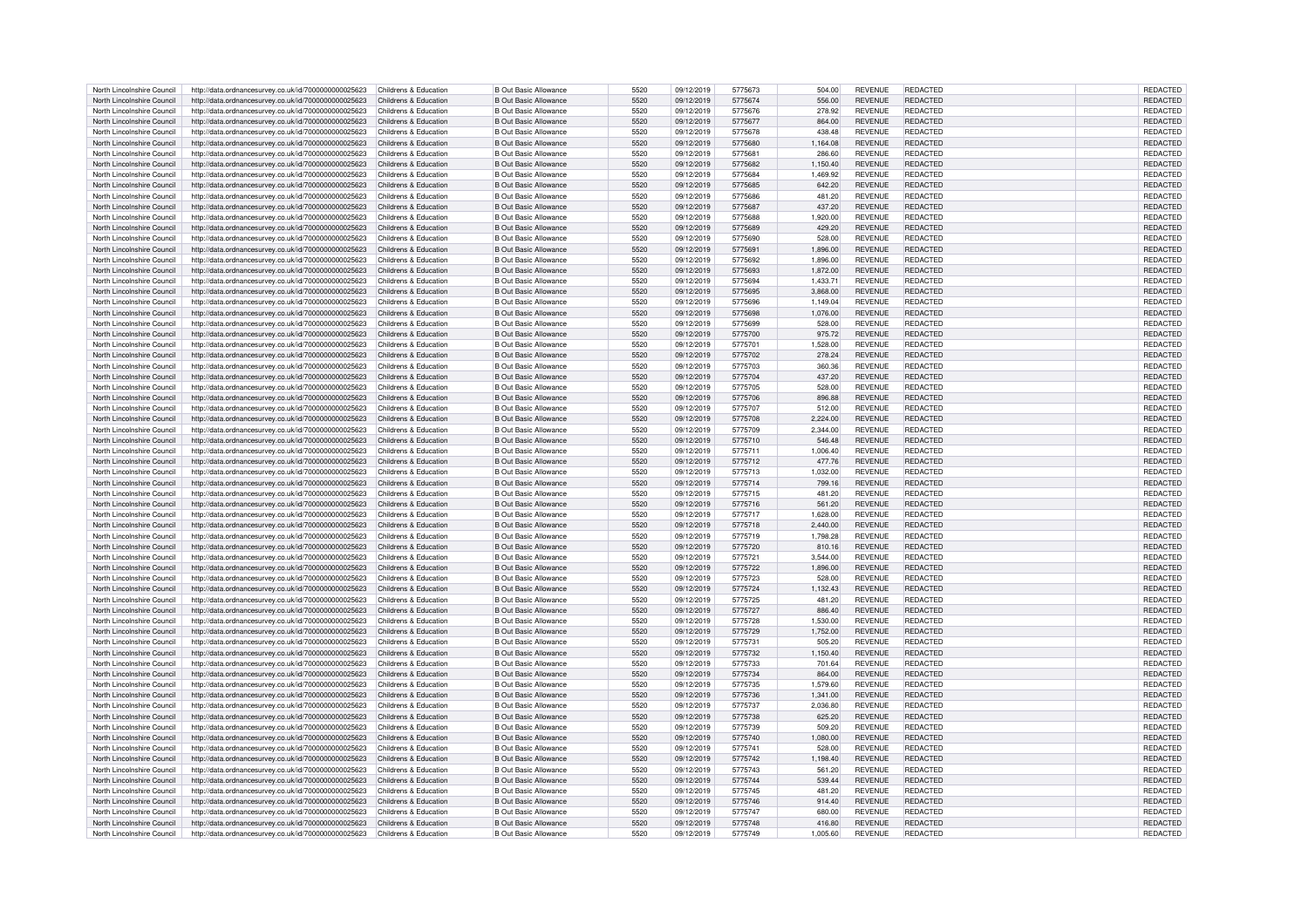| North Lincolnshire Council | http://data.ordnancesurvey.co.uk/id/7000000000025623                                                                               | Childrens & Education | <b>B Out Basic Allowance</b> | 5520 | 09/12/2019 | 5775750 | 437.20   | <b>REVENUE</b> | <b>REDACTED</b> | REDACTED        |
|----------------------------|------------------------------------------------------------------------------------------------------------------------------------|-----------------------|------------------------------|------|------------|---------|----------|----------------|-----------------|-----------------|
| North Lincolnshire Council | http://data.ordnancesurvey.co.uk/id/7000000000025623                                                                               | Childrens & Education | <b>B Out Basic Allowance</b> | 5520 | 09/12/2019 | 5775752 | 954.40   | <b>REVENUE</b> | <b>REDACTED</b> | <b>REDACTED</b> |
| North Lincolnshire Council |                                                                                                                                    | Childrens & Education | <b>B Out Basic Allowance</b> | 5520 | 09/12/2019 |         | 1.544.00 | <b>REVENUE</b> | <b>REDACTED</b> | REDACTED        |
|                            | http://data.ordnancesurvey.co.uk/id/7000000000025623                                                                               |                       |                              |      |            | 5775753 |          |                |                 |                 |
| North Lincolnshire Council | http://data.ordnancesurvey.co.uk/id/7000000000025623                                                                               | Childrens & Education | <b>B Out Basic Allowance</b> | 5520 | 09/12/2019 | 5775754 | 584.00   | <b>REVENUE</b> | <b>REDACTED</b> | REDACTED        |
| North Lincolnshire Council | http://data.ordnancesurvey.co.uk/id/7000000000025623                                                                               | Childrens & Education | <b>B Out Basic Allowance</b> | 5520 | 09/12/2019 | 5775755 | 528.00   | <b>REVENUE</b> | <b>REDACTED</b> | REDACTED        |
| North Lincolnshire Council | http://data.ordnancesurvey.co.uk/id/7000000000025623                                                                               | Childrens & Education | <b>B Out Basic Allowance</b> | 5520 | 09/12/2019 | 5775756 | 3,239.14 | <b>REVENUE</b> | REDACTED        | REDACTED        |
| North Lincolnshire Council | http://data.ordnancesurvey.co.uk/id/7000000000025623                                                                               | Childrens & Education | <b>B Out Basic Allowance</b> | 5520 | 09/12/2019 | 5775757 | 481.20   | <b>REVENUE</b> | <b>REDACTED</b> | REDACTED        |
| North Lincolnshire Council | http://data.ordnancesurvey.co.uk/id/7000000000025623                                                                               | Childrens & Education | <b>B Out Basic Allowance</b> | 5520 | 09/12/2019 | 5775758 | 1.112.00 | <b>REVENUE</b> | <b>REDACTED</b> | <b>REDACTED</b> |
| North Lincolnshire Council | http://data.ordnancesurvey.co.uk/id/7000000000025623                                                                               | Childrens & Education | <b>B Out Basic Allowance</b> | 5520 | 09/12/2019 | 5775759 | 680.00   | <b>REVENUE</b> | <b>REDACTED</b> | REDACTED        |
|                            |                                                                                                                                    |                       |                              |      |            |         |          |                |                 |                 |
| North Lincolnshire Council | http://data.ordnancesurvey.co.uk/id/7000000000025623                                                                               | Childrens & Education | <b>B Out Basic Allowance</b> | 5520 | 09/12/2019 | 5775760 | 573.20   | <b>REVENUE</b> | <b>REDACTED</b> | REDACTED        |
| North Lincolnshire Council | http://data.ordnancesurvey.co.uk/id/7000000000025623                                                                               | Childrens & Education | <b>B Out Basic Allowance</b> | 5520 | 09/12/2019 | 5775761 | 573.20   | <b>REVENUE</b> | REDACTED        | <b>REDACTED</b> |
| North Lincolnshire Council | http://data.ordnancesurvey.co.uk/id/7000000000025623                                                                               | Childrens & Education | <b>B Out Basic Allowance</b> | 5520 | 09/12/2019 | 5775762 | 977.14   | <b>REVENUE</b> | <b>REDACTED</b> | REDACTED        |
| North Lincolnshire Council | http://data.ordnancesurvey.co.uk/id/7000000000025623                                                                               | Childrens & Education | <b>B Out Basic Allowance</b> | 5520 | 09/12/2019 | 5775764 | 1.202.00 | <b>REVENUE</b> | <b>REDACTED</b> | <b>REDACTED</b> |
| North Lincolnshire Council | http://data.ordnancesurvey.co.uk/id/7000000000025623                                                                               | Childrens & Education | <b>B Out Basic Allowance</b> | 5520 | 09/12/2019 | 5775765 | 993.20   | <b>REVENUE</b> | <b>REDACTED</b> | REDACTED        |
| North Lincolnshire Council | http://data.ordnancesurvey.co.uk/id/7000000000025623                                                                               | Childrens & Education | <b>B Out Basic Allowance</b> | 5520 | 09/12/2019 | 5775766 | 1,836.00 | <b>REVENUE</b> | <b>REDACTED</b> | REDACTED        |
|                            |                                                                                                                                    |                       |                              |      |            |         |          |                |                 |                 |
| North Lincolnshire Council | http://data.ordnancesurvey.co.uk/id/7000000000025623                                                                               | Childrens & Education | <b>B Out Basic Allowance</b> | 5520 | 09/12/2019 | 5775767 | 528.00   | <b>REVENUE</b> | REDACTED        | <b>REDACTED</b> |
| North Lincolnshire Council | http://data.ordnancesurvey.co.uk/id/7000000000025623                                                                               | Childrens & Education | <b>B Out Basic Allowance</b> | 5520 | 09/12/2019 | 5775768 | 1,112.00 | <b>REVENUE</b> | <b>REDACTED</b> | REDACTED        |
| North Lincolnshire Council | http://data.ordnancesurvey.co.uk/id/7000000000025623                                                                               | Childrens & Education | <b>B Out Basic Allowance</b> | 5520 | 09/12/2019 | 5775769 | 429.20   | <b>REVENUE</b> | REDACTED        | REDACTED        |
| North Lincolnshire Council | http://data.ordnancesurvey.co.uk/id/7000000000025623                                                                               | Childrens & Education | <b>B Out Basic Allowance</b> | 5520 | 09/12/2019 | 5775770 | 584.00   | <b>REVENUE</b> | <b>REDACTED</b> | REDACTED        |
| North Lincolnshire Council | http://data.ordnancesurvey.co.uk/id/7000000000025623                                                                               | Childrens & Education | <b>B Out Basic Allowance</b> | 5520 | 09/12/2019 | 5775771 | 528.00   | <b>REVENUE</b> | <b>REDACTED</b> | REDACTED        |
| North Lincolnshire Council | http://data.ordnancesurvey.co.uk/id/7000000000025623                                                                               | Childrens & Education | <b>B Out Basic Allowance</b> | 5520 | 09/12/2019 | 5775772 | 584.00   | <b>REVENUE</b> | <b>REDACTED</b> | REDACTED        |
| North Lincolnshire Council | http://data.ordnancesurvey.co.uk/id/7000000000025623                                                                               | Childrens & Education | <b>B Out Basic Allowance</b> | 5520 | 09/12/2019 | 5775773 | 711.20   | <b>REVENUE</b> | <b>REDACTED</b> | REDACTED        |
|                            |                                                                                                                                    |                       |                              |      |            |         |          |                |                 |                 |
| North Lincolnshire Council | http://data.ordnancesurvey.co.uk/id/7000000000025623                                                                               | Childrens & Education | <b>B Out Basic Allowance</b> | 5520 | 09/12/2019 | 5775774 | 2,224.00 | <b>REVENUE</b> | <b>REDACTED</b> | REDACTED        |
| North Lincolnshire Council | http://data.ordnancesurvey.co.uk/id/7000000000025623                                                                               | Childrens & Education | <b>B Out Basic Allowance</b> | 5520 | 09/12/2019 | 5775775 | 1,112.00 | <b>REVENUE</b> | <b>REDACTED</b> | REDACTED        |
| North Lincolnshire Council | http://data.ordnancesurvey.co.uk/id/7000000000025623                                                                               | Childrens & Education | <b>B Out Basic Allowance</b> | 5520 | 09/12/2019 | 5775777 | 528.00   | <b>REVENUE</b> | <b>REDACTED</b> | REDACTED        |
| North Lincolnshire Council | http://data.ordnancesurvey.co.uk/id/7000000000025623                                                                               | Childrens & Education | <b>B Out Basic Allowance</b> | 5520 | 09/12/2019 | 5775778 | 528.00   | <b>REVENUE</b> | REDACTED        | REDACTED        |
| North Lincolnshire Council | http://data.ordnancesurvey.co.uk/id/7000000000025623                                                                               | Childrens & Education | <b>B Out Basic Allowance</b> | 5520 | 09/12/2019 | 5775779 | 207.43   | <b>REVENUE</b> | <b>REDACTED</b> | <b>REDACTED</b> |
| North Lincolnshire Council |                                                                                                                                    | Childrens & Education | <b>B Out Basic Allowance</b> | 5520 | 09/12/2019 | 5775780 | 776.00   | <b>REVENUE</b> | REDACTED        | <b>REDACTED</b> |
|                            | http://data.ordnancesurvey.co.uk/id/7000000000025623                                                                               |                       |                              |      |            |         |          |                |                 |                 |
| North Lincolnshire Council | http://data.ordnancesurvey.co.uk/id/7000000000025623                                                                               | Childrens & Education | <b>B Out Basic Allowance</b> | 5520 | 09/12/2019 | 5775781 | 481.20   | <b>REVENUE</b> | <b>REDACTED</b> | <b>REDACTED</b> |
| North Lincolnshire Council | http://data.ordnancesurvey.co.uk/id/7000000000025623                                                                               | Childrens & Education | <b>B Out Basic Allowance</b> | 5520 | 09/12/2019 | 5775782 | 469.04   | <b>REVENUE</b> | <b>REDACTED</b> | REDACTED        |
| North Lincolnshire Council | http://data.ordnancesurvey.co.uk/id/7000000000025623                                                                               | Childrens & Education | <b>B Out Basic Allowance</b> | 5520 | 09/12/2019 | 5775783 | 2,224.00 | <b>REVENUE</b> | <b>REDACTED</b> | REDACTED        |
| North Lincolnshire Council | http://data.ordnancesurvey.co.uk/id/7000000000025623                                                                               | Childrens & Education | <b>B Out Basic Allowance</b> | 5520 | 09/12/2019 | 5775784 | 2,224.00 | <b>REVENUE</b> | <b>REDACTED</b> | REDACTED        |
| North Lincolnshire Council | http://data.ordnancesurvey.co.uk/id/7000000000025623                                                                               | Childrens & Education | <b>B Out Basic Allowance</b> | 5520 | 09/12/2019 | 5775785 | 1,071.58 | <b>REVENUE</b> | REDACTED        | <b>REDACTED</b> |
|                            |                                                                                                                                    |                       |                              |      |            |         |          |                |                 |                 |
| North Lincolnshire Council | http://data.ordnancesurvey.co.uk/id/7000000000025623                                                                               | Childrens & Education | <b>B Out Basic Allowance</b> | 5520 | 09/12/2019 | 5775786 | 481.20   | <b>REVENUE</b> | REDACTED        | REDACTED        |
| North Lincolnshire Council | http://data.ordnancesurvey.co.uk/id/7000000000025623                                                                               | Childrens & Education | <b>B Out Basic Allowance</b> | 5520 | 09/12/2019 | 5775787 | 429.20   | <b>REVENUE</b> | <b>REDACTED</b> | REDACTED        |
| North Lincolnshire Council | http://data.ordnancesurvey.co.uk/id/7000000000025623                                                                               | Childrens & Education | <b>B Out Basic Allowance</b> | 5520 | 09/12/2019 | 5775788 | 528.00   | <b>REVENUE</b> | REDACTED        | <b>REDACTED</b> |
| North Lincolnshire Council | http://data.ordnancesurvey.co.uk/id/7000000000025623                                                                               | Childrens & Education | <b>B Out Basic Allowance</b> | 5520 | 09/12/2019 | 5775789 | 413.28   | <b>REVENUE</b> | <b>REDACTED</b> | REDACTED        |
| North Lincolnshire Council | http://data.ordnancesurvey.co.uk/id/7000000000025623                                                                               | Childrens & Education | <b>B Out Basic Allowance</b> | 5520 | 09/12/2019 | 5775790 | 513.12   | <b>REVENUE</b> | REDACTED        | REDACTED        |
| North Lincolnshire Council | http://data.ordnancesurvey.co.uk/id/7000000000025623                                                                               | Childrens & Education | <b>B Out Basic Allowance</b> | 5520 | 09/12/2019 | 5775791 | 1,056.00 | <b>REVENUE</b> | <b>REDACTED</b> | REDACTED        |
|                            |                                                                                                                                    |                       |                              |      |            |         |          |                |                 |                 |
| North Lincolnshire Council | http://data.ordnancesurvey.co.uk/id/7000000000025623                                                                               | Childrens & Education | <b>B Out Basic Allowance</b> | 5520 | 09/12/2019 | 5775792 | 459.92   | <b>REVENUE</b> | <b>REDACTED</b> | REDACTED        |
| North Lincolnshire Council | http://data.ordnancesurvey.co.uk/id/7000000000025623                                                                               | Childrens & Education | <b>B Out Basic Allowance</b> | 5520 | 13/12/2019 | 5778399 | 334.00   | <b>REVENUE</b> | <b>REDACTED</b> | REDACTED        |
| North Lincolnshire Council | http://data.ordnancesurvey.co.uk/id/7000000000025623                                                                               | Childrens & Education | <b>Client Related Costs</b>  | 5534 | 02/12/2019 | 5772148 | 42.31    | <b>REVENUE</b> | <b>REDACTED</b> | REDACTED        |
| North Lincolnshire Council | http://data.ordnancesurvey.co.uk/id/7000000000025623                                                                               | Childrens & Education | <b>Client Related Costs</b>  | 5534 | 02/12/2019 | 5772151 | 10.00    | <b>REVENUE</b> | <b>REDACTED</b> | REDACTED        |
| North Lincolnshire Council | http://data.ordnancesurvey.co.uk/id/7000000000025623                                                                               | Childrens & Education | <b>Client Related Costs</b>  | 5534 | 02/12/2019 | 5772152 | 172.31   | <b>REVENUE</b> | <b>REDACTED</b> | REDACTED        |
| North Lincolnshire Council | http://data.ordnancesurvey.co.uk/id/7000000000025623                                                                               | Childrens & Education | <b>Client Related Costs</b>  | 5534 | 02/12/2019 | 5772154 | 2.31     | <b>REVENUE</b> | <b>REDACTED</b> | <b>REDACTED</b> |
|                            |                                                                                                                                    |                       |                              |      |            |         |          |                |                 |                 |
| North Lincolnshire Council | http://data.ordnancesurvey.co.uk/id/7000000000025623                                                                               | Childrens & Education | <b>Client Related Costs</b>  | 5534 | 02/12/2019 | 5772155 | 2.31     | <b>REVENUE</b> | REDACTED        | REDACTED        |
| North Lincolnshire Council | http://data.ordnancesurvey.co.uk/id/7000000000025623                                                                               | Childrens & Education | <b>Client Related Costs</b>  | 5534 | 02/12/2019 | 5772163 | 210.00   | <b>REVENUE</b> | <b>REDACTED</b> | <b>REDACTED</b> |
| North Lincolnshire Council | http://data.ordnancesurvey.co.uk/id/7000000000025623                                                                               | Childrens & Education | <b>Client Related Costs</b>  | 5534 | 02/12/2019 | 5772164 | 72.31    | <b>REVENUE</b> | REDACTED        | REDACTED        |
| North Lincolnshire Council | http://data.ordnancesurvey.co.uk/id/7000000000025623                                                                               | Childrens & Education | <b>Client Related Costs</b>  | 5534 | 02/12/2019 | 5772169 | 262.31   | <b>REVENUE</b> | REDACTED        | REDACTED        |
| North Lincolnshire Council | http://data.ordnancesurvey.co.uk/id/7000000000025623                                                                               | Childrens & Education | <b>Client Related Costs</b>  | 5534 | 02/12/2019 | 5772182 | 60.00    | <b>REVENUE</b> | REDACTED        | REDACTED        |
| North Lincolnshire Council | http://data.ordnancesurvey.co.uk/id/7000000000025623                                                                               | Childrens & Education | <b>Client Related Costs</b>  | 5534 | 02/12/2019 | 5772185 | 120.00   | <b>REVENUE</b> | <b>REDACTED</b> | REDACTED        |
| North Lincolnshire Council | http://data.ordnancesurvey.co.uk/id/7000000000025623                                                                               | Childrens & Education | <b>Client Related Costs</b>  | 5534 | 02/12/2019 | 5772188 | 60.00    | <b>REVENUE</b> | <b>REDACTED</b> | REDACTED        |
|                            |                                                                                                                                    |                       |                              |      |            |         |          |                |                 |                 |
| North Lincolnshire Council | http://data.ordnancesurvey.co.uk/id/7000000000025623                                                                               | Childrens & Education | <b>Client Related Costs</b>  | 5534 | 02/12/2019 | 5772195 | 30.00    | <b>REVENUE</b> | REDACTED        | <b>REDACTED</b> |
| North Lincolnshire Council | http://data.ordnancesurvey.co.uk/id/7000000000025623                                                                               |                       |                              |      |            |         |          |                | <b>REDACTED</b> | <b>REDACTED</b> |
| North Lincolnshire Council |                                                                                                                                    | Childrens & Education | <b>Client Related Costs</b>  | 5534 | 02/12/2019 | 5772211 | 40.00    | <b>REVENUE</b> |                 |                 |
|                            | http://data.ordnancesurvey.co.uk/id/7000000000025623                                                                               | Childrens & Education | <b>Client Related Costs</b>  | 5534 | 02/12/2019 | 5772222 | 40.00    | <b>REVENUE</b> | <b>REDACTED</b> | REDACTED        |
| North Lincolnshire Council | http://data.ordnancesurvey.co.uk/id/7000000000025623                                                                               | Childrens & Education | <b>Client Related Costs</b>  | 5534 | 02/12/2019 | 5772230 | 50.00    | <b>REVENUE</b> | REDACTED        | REDACTED        |
|                            |                                                                                                                                    |                       |                              |      |            |         |          |                | <b>REDACTED</b> |                 |
| North Lincolnshire Council | http://data.ordnancesurvey.co.uk/id/7000000000025623                                                                               | Childrens & Education | <b>Client Related Costs</b>  | 5534 | 02/12/2019 | 5772238 | 130.00   | <b>REVENUE</b> |                 | REDACTED        |
| North Lincolnshire Council | http://data.ordnancesurvey.co.uk/id/7000000000025623                                                                               | Childrens & Education | <b>Client Related Costs</b>  | 5534 | 02/12/2019 | 5772242 | 80.00    | <b>REVENUE</b> | REDACTED        | REDACTED        |
| North Lincolnshire Council | http://data.ordnancesurvey.co.uk/id/7000000000025623                                                                               | Childrens & Education | <b>Client Related Costs</b>  | 5534 | 02/12/2019 | 5772249 | 220.00   | <b>REVENUE</b> | <b>REDACTED</b> | REDACTED        |
| North Lincolnshire Council | http://data.ordnancesurvey.co.uk/id/7000000000025623                                                                               | Childrens & Education | <b>Client Related Costs</b>  | 5534 | 02/12/2019 | 5772252 | 20.00    | <b>REVENUE</b> | REDACTED        | <b>REDACTED</b> |
| North Lincolnshire Council | http://data.ordnancesurvey.co.uk/id/7000000000025623                                                                               | Childrens & Education | <b>Client Related Costs</b>  | 5534 | 02/12/2019 | 5772253 | 190.00   | <b>REVENUE</b> | <b>REDACTED</b> | REDACTED        |
| North Lincolnshire Council | http://data.ordnancesurvey.co.uk/id/7000000000025623                                                                               | Childrens & Education | <b>Client Related Costs</b>  | 5534 | 02/12/2019 | 5772262 | 145.71   | <b>REVENUE</b> | <b>REDACTED</b> | REDACTED        |
| North Lincolnshire Council |                                                                                                                                    | Childrens & Education | <b>Client Related Costs</b>  | 5534 | 02/12/2019 | 5772275 | 203.98   | <b>REVENUE</b> | REDACTED        | <b>REDACTED</b> |
|                            | http://data.ordnancesurvey.co.uk/id/7000000000025623                                                                               |                       |                              |      |            |         |          |                |                 |                 |
| North Lincolnshire Council | http://data.ordnancesurvey.co.uk/id/7000000000025623                                                                               | Childrens & Education | <b>Client Related Costs</b>  | 5534 | 02/12/2019 | 5772281 | 80.00    | <b>REVENUE</b> | REDACTED        | REDACTED        |
| North Lincolnshire Council | http://data.ordnancesurvey.co.uk/id/7000000000025623                                                                               | Childrens & Education | <b>Client Related Costs</b>  | 5534 | 02/12/2019 | 5772295 | 60.00    | <b>REVENUE</b> | <b>REDACTED</b> | REDACTED        |
| North Lincolnshire Council | http://data.ordnancesurvey.co.uk/id/7000000000025623                                                                               | Childrens & Education | <b>Client Related Costs</b>  | 5534 | 02/12/2019 | 5772303 | 88.00    | <b>REVENUE</b> | REDACTED        | <b>REDACTED</b> |
| North Lincolnshire Council | http://data.ordnancesurvey.co.uk/id/7000000000025623                                                                               | Childrens & Education | <b>Client Related Costs</b>  | 5534 | 02/12/2019 | 5772313 | 300.00   | <b>REVENUE</b> | <b>REDACTED</b> | REDACTED        |
| North Lincolnshire Council | http://data.ordnancesurvey.co.uk/id/7000000000025623                                                                               | Childrens & Education | <b>Client Related Costs</b>  | 5534 | 02/12/2019 | 5772316 | 92.31    | <b>REVENUE</b> | REDACTED        | REDACTED        |
| North Lincolnshire Council |                                                                                                                                    | Childrens & Education | <b>Client Related Costs</b>  | 5534 | 02/12/2019 | 5772317 | 341.91   | <b>REVENUE</b> | REDACTED        | REDACTED        |
| North Lincolnshire Council | http://data.ordnancesurvey.co.uk/id/7000000000025623                                                                               | Childrens & Education | <b>Client Related Costs</b>  | 5534 | 02/12/2019 | 5772318 | 12.31    | <b>REVENUE</b> | <b>REDACTED</b> | <b>REDACTED</b> |
| North Lincolnshire Council | http://data.ordnancesurvey.co.uk/id/7000000000025623<br>http://data.ordnancesurvey.co.uk/id/7000000000025623 Childrens & Education |                       | <b>Client Related Costs</b>  | 5534 | 02/12/2019 | 5772319 | 122.31   | <b>REVENUE</b> | <b>REDACTED</b> | REDACTED        |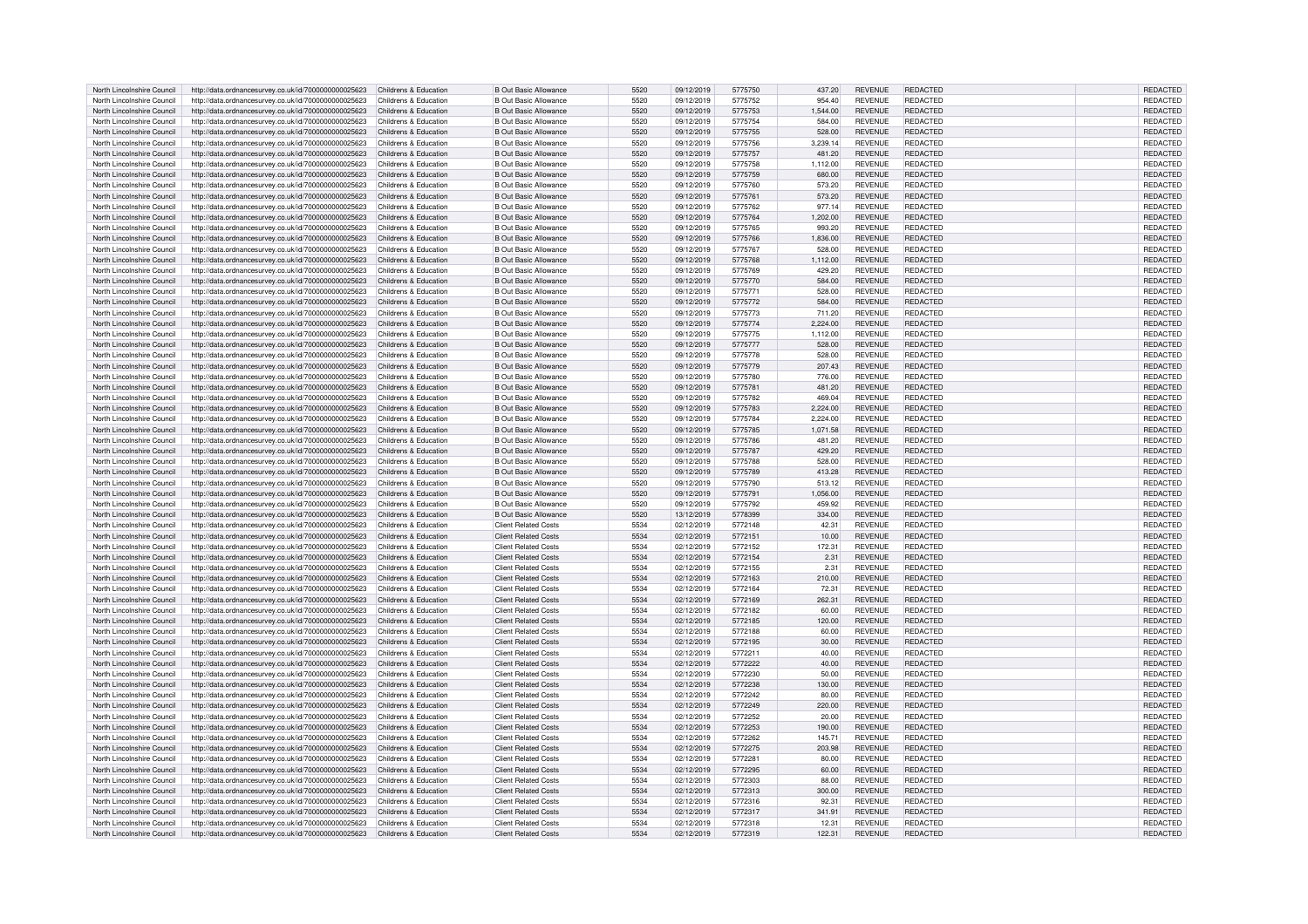| North Lincolnshire Council | http://data.ordnancesurvey.co.uk/id/7000000000025623                       | Childrens & Education | <b>Client Related Costs</b> | 5534 | 02/12/2019 | 5772320 | 182.31   | <b>REVENUE</b> | <b>REDACTED</b> | <b>REDACTED</b> |
|----------------------------|----------------------------------------------------------------------------|-----------------------|-----------------------------|------|------------|---------|----------|----------------|-----------------|-----------------|
| North Lincolnshire Council | http://data.ordnancesurvey.co.uk/id/7000000000025623                       | Childrens & Education | <b>Client Related Costs</b> | 5534 | 02/12/2019 | 5772321 | 14.29    | <b>REVENUE</b> | <b>REDACTED</b> | REDACTED        |
| North Lincolnshire Council | http://data.ordnancesurvey.co.uk/id/7000000000025623                       | Childrens & Education | <b>Client Related Costs</b> | 5534 | 02/12/2019 | 5772333 | 110.00   | <b>REVENUE</b> | REDACTED        | REDACTED        |
|                            |                                                                            |                       |                             |      |            |         |          |                |                 |                 |
| North Lincolnshire Council | http://data.ordnancesurvey.co.uk/id/7000000000025623                       | Childrens & Education | <b>Client Related Costs</b> | 5534 | 02/12/2019 | 5772338 | 40.00    | <b>REVENUE</b> | <b>REDACTED</b> | REDACTED        |
| North Lincolnshire Council | http://data.ordnancesurvey.co.uk/id/7000000000025623                       | Childrens & Education | <b>Client Related Costs</b> | 5534 | 02/12/2019 | 5772343 | $-1.44$  | <b>REVENUE</b> | <b>REDACTED</b> | REDACTED        |
| North Lincolnshire Council | http://data.ordnancesurvey.co.uk/id/7000000000025623                       | Childrens & Education | <b>Client Related Costs</b> | 5534 | 02/12/2019 | 5772344 | 200.00   | <b>REVENUE</b> | <b>REDACTED</b> | REDACTED        |
| North Lincolnshire Council | http://data.ordnancesurvey.co.uk/id/7000000000025623                       | Childrens & Education | <b>Client Related Costs</b> | 5534 | 02/12/2019 | 5772347 | 68.57    | <b>REVENUE</b> | <b>REDACTED</b> | REDACTED        |
| North Lincolnshire Council | http://data.ordnancesurvey.co.uk/id/7000000000025623                       | Childrens & Education | <b>Client Related Costs</b> | 5534 | 02/12/2019 | 5772352 | 20.00    | <b>REVENUE</b> | <b>REDACTED</b> | REDACTED        |
| North Lincolnshire Council | http://data.ordnancesurvey.co.uk/id/7000000000025623                       | Childrens & Education | <b>Client Related Costs</b> | 5534 | 02/12/2019 | 5772364 | 60.00    | <b>REVENUE</b> | <b>REDACTED</b> | REDACTED        |
|                            |                                                                            |                       | <b>Client Related Costs</b> | 5534 |            | 5772377 |          |                | <b>REDACTED</b> |                 |
| North Lincolnshire Council | http://data.ordnancesurvey.co.uk/id/7000000000025623                       | Childrens & Education |                             |      | 02/12/2019 |         | 40.00    | <b>REVENUE</b> |                 | REDACTED        |
| North Lincolnshire Council | http://data.ordnancesurvey.co.uk/id/7000000000025623                       | Childrens & Education | <b>Client Related Costs</b> | 5534 | 02/12/2019 | 5772380 | 529.96   | <b>REVENUE</b> | <b>REDACTED</b> | REDACTED        |
| North Lincolnshire Council | http://data.ordnancesurvey.co.uk/id/7000000000025623                       | Childrens & Education | <b>Client Related Costs</b> | 5534 | 02/12/2019 | 5772390 | 40.00    | <b>REVENUE</b> | REDACTED        | REDACTED        |
| North Lincolnshire Council | http://data.ordnancesurvey.co.uk/id/7000000000025623                       | Childrens & Education | <b>Client Related Costs</b> | 5534 | 02/12/2019 | 5772398 | 260.00   | <b>REVENUE</b> | <b>REDACTED</b> | REDACTED        |
| North Lincolnshire Council | http://data.ordnancesurvey.co.uk/id/7000000000025623                       | Childrens & Education | <b>Client Related Costs</b> | 5534 | 02/12/2019 | 5772408 | 50.00    | <b>REVENUE</b> | <b>REDACTED</b> | REDACTED        |
| North Lincolnshire Council | http://data.ordnancesurvey.co.uk/id/7000000000025623                       | Childrens & Education | <b>Client Related Costs</b> | 5534 | 09/12/2019 | 5775524 | 169.24   | <b>REVENUE</b> | <b>REDACTED</b> | REDACTED        |
| North Lincolnshire Council | http://data.ordnancesurvey.co.uk/id/7000000000025623                       | Childrens & Education | <b>Client Related Costs</b> | 5534 | 09/12/2019 | 5775528 | 689.24   | <b>REVENUE</b> | <b>REDACTED</b> | REDACTED        |
|                            |                                                                            |                       |                             |      |            |         |          |                |                 |                 |
| North Lincolnshire Council | http://data.ordnancesurvey.co.uk/id/7000000000025623                       | Childrens & Education | <b>Client Related Costs</b> | 5534 | 09/12/2019 | 5775530 | 9.24     | <b>REVENUE</b> | <b>REDACTED</b> | <b>REDACTED</b> |
| North Lincolnshire Council | http://data.ordnancesurvey.co.uk/id/7000000000025623                       | Childrens & Education | <b>Client Related Costs</b> | 5534 | 09/12/2019 | 5775531 | 9.24     | <b>REVENUE</b> | <b>REDACTED</b> | REDACTED        |
| North Lincolnshire Council | http://data.ordnancesurvey.co.uk/id/7000000000025623                       | Childrens & Education | <b>Client Related Costs</b> | 5534 | 09/12/2019 | 5775534 | 160.00   | <b>REVENUE</b> | <b>REDACTED</b> | REDACTED        |
| North Lincolnshire Council | http://data.ordnancesurvey.co.uk/id/7000000000025623                       | Childrens & Education | <b>Client Related Costs</b> | 5534 | 09/12/2019 | 5775537 | 42.86    | <b>REVENUE</b> | <b>REDACTED</b> | REDACTED        |
| North Lincolnshire Council | http://data.ordnancesurvey.co.uk/id/7000000000025623                       | Childrens & Education | <b>Client Related Costs</b> | 5534 | 09/12/2019 | 5775538 | 80.00    | <b>REVENUE</b> | <b>REDACTED</b> | REDACTED        |
| North Lincolnshire Council | http://data.ordnancesurvey.co.uk/id/7000000000025623                       | Childrens & Education | <b>Client Related Costs</b> | 5534 | 09/12/2019 | 5775539 | 840.00   | <b>REVENUE</b> | <b>REDACTED</b> | REDACTED        |
| North Lincolnshire Council |                                                                            | Childrens & Education | <b>Client Related Costs</b> | 5534 | 09/12/2019 | 5775540 | 129.24   | <b>REVENUE</b> | <b>REDACTED</b> | <b>REDACTED</b> |
|                            | http://data.ordnancesurvey.co.uk/id/7000000000025623                       |                       |                             |      |            |         |          |                |                 |                 |
| North Lincolnshire Council | http://data.ordnancesurvey.co.uk/id/7000000000025623                       | Childrens & Education | <b>Client Related Costs</b> | 5534 | 09/12/2019 | 5775545 | 1,049.24 | <b>REVENUE</b> | <b>REDACTED</b> | REDACTED        |
| North Lincolnshire Council | http://data.ordnancesurvey.co.uk/id/7000000000025623                       | Childrens & Education | <b>Client Related Costs</b> | 5534 | 09/12/2019 | 5775551 | 17.14    | <b>REVENUE</b> | <b>REDACTED</b> | REDACTED        |
| North Lincolnshire Council | http://data.ordnancesurvey.co.uk/id/7000000000025623                       | Childrens & Education | <b>Client Related Costs</b> | 5534 | 09/12/2019 | 5775558 | 320.00   | <b>REVENUE</b> | <b>REDACTED</b> | REDACTED        |
| North Lincolnshire Council | http://data.ordnancesurvey.co.uk/id/7000000000025623                       | Childrens & Education | <b>Client Related Costs</b> | 5534 | 09/12/2019 | 5775561 | 480.00   | <b>REVENUE</b> | <b>REDACTED</b> | REDACTED        |
| North Lincolnshire Council | http://data.ordnancesurvey.co.uk/id/7000000000025623                       | Childrens & Education | <b>Client Related Costs</b> | 5534 | 09/12/2019 | 5775564 | 278.50   | <b>REVENUE</b> | <b>REDACTED</b> | REDACTED        |
| North Lincolnshire Council |                                                                            | Childrens & Education | <b>Client Related Costs</b> | 5534 | 09/12/2019 | 5775571 | 120.00   | <b>REVENUE</b> | <b>REDACTED</b> | REDACTED        |
|                            | http://data.ordnancesurvey.co.uk/id/7000000000025623                       |                       |                             |      |            |         |          |                |                 |                 |
| North Lincolnshire Council | http://data.ordnancesurvey.co.uk/id/7000000000025623                       | Childrens & Education | <b>Client Related Costs</b> | 5534 | 09/12/2019 | 5775576 | 9.24     | <b>REVENUE</b> | <b>REDACTED</b> | REDACTED        |
| North Lincolnshire Council | http://data.ordnancesurvey.co.uk/id/7000000000025623                       | Childrens & Education | <b>Client Related Costs</b> | 5534 | 09/12/2019 | 5775587 | 160.00   | <b>REVENUE</b> | <b>REDACTED</b> | <b>REDACTED</b> |
| North Lincolnshire Council | http://data.ordnancesurvey.co.uk/id/7000000000025623                       | Childrens & Education | <b>Client Related Costs</b> | 5534 | 09/12/2019 | 5775595 | 20.00    | <b>REVENUE</b> | <b>REDACTED</b> | REDACTED        |
| North Lincolnshire Council | http://data.ordnancesurvey.co.uk/id/7000000000025623                       | Childrens & Education | <b>Client Related Costs</b> | 5534 | 09/12/2019 | 5775598 | 154.29   | <b>REVENUE</b> | REDACTED        | REDACTED        |
| North Lincolnshire Council | http://data.ordnancesurvey.co.uk/id/7000000000025623                       | Childrens & Education | <b>Client Related Costs</b> | 5534 | 09/12/2019 | 5775606 | 200.00   | <b>REVENUE</b> | <b>REDACTED</b> | REDACTED        |
|                            |                                                                            |                       |                             | 5534 |            |         |          | <b>REVENUE</b> | <b>REDACTED</b> | REDACTED        |
| North Lincolnshire Council | http://data.ordnancesurvey.co.uk/id/7000000000025623                       | Childrens & Education | <b>Client Related Costs</b> |      | 09/12/2019 | 5775613 | 520.00   |                |                 |                 |
| North Lincolnshire Council | http://data.ordnancesurvey.co.uk/id/7000000000025623                       | Childrens & Education | <b>Client Related Costs</b> | 5534 | 09/12/2019 | 5775617 | 314.29   | <b>REVENUE</b> | <b>REDACTED</b> | REDACTED        |
| North Lincolnshire Council | http://data.ordnancesurvey.co.uk/id/7000000000025623                       | Childrens & Education | <b>Client Related Costs</b> | 5534 | 09/12/2019 | 5775624 | 1.688.57 | <b>REVENUE</b> | <b>REDACTED</b> | REDACTED        |
| North Lincolnshire Council | http://data.ordnancesurvey.co.uk/id/7000000000025623                       | Childrens & Education | <b>Client Related Costs</b> | 5534 | 09/12/2019 | 5775627 | 80.00    | <b>REVENUE</b> | <b>REDACTED</b> | REDACTED        |
| North Lincolnshire Council | http://data.ordnancesurvey.co.uk/id/7000000000025623                       | Childrens & Education | <b>Client Related Costs</b> | 5534 | 09/12/2019 | 5775628 | 760.00   | <b>REVENUE</b> | <b>REDACTED</b> | REDACTED        |
| North Lincolnshire Council | http://data.ordnancesurvey.co.uk/id/7000000000025623                       | Childrens & Education | <b>Client Related Costs</b> | 5534 | 09/12/2019 | 5775637 | 754.29   | <b>REVENUE</b> | <b>REDACTED</b> | REDACTED        |
|                            |                                                                            |                       |                             |      |            |         |          |                |                 |                 |
| North Lincolnshire Council | http://data.ordnancesurvey.co.uk/id/7000000000025623                       | Childrens & Education | <b>Client Related Costs</b> | 5534 | 09/12/2019 | 5775650 | 400.00   | <b>REVENUE</b> | <b>REDACTED</b> | REDACTED        |
| North Lincolnshire Council | http://data.ordnancesurvey.co.uk/id/7000000000025623                       | Childrens & Education | <b>Client Related Costs</b> | 5534 | 09/12/2019 | 5775656 | 160.00   | <b>REVENUE</b> | <b>REDACTED</b> | <b>REDACTED</b> |
| North Lincolnshire Council | http://data.ordnancesurvey.co.uk/id/7000000000025623                       | Childrens & Education | <b>Client Related Costs</b> | 5534 | 09/12/2019 | 5775660 | 120.00   | <b>REVENUE</b> | REDACTED        | REDACTED        |
| North Lincolnshire Council | http://data.ordnancesurvey.co.uk/id/7000000000025623                       | Childrens & Education | <b>Client Related Costs</b> | 5534 | 09/12/2019 | 5775669 | 459.14   | <b>REVENUE</b> | <b>REDACTED</b> | REDACTED        |
| North Lincolnshire Council | http://data.ordnancesurvey.co.uk/id/7000000000025623                       | Childrens & Education | <b>Client Related Costs</b> | 5534 | 09/12/2019 | 5775670 | 148.57   | <b>REVENUE</b> | REDACTED        | REDACTED        |
| North Lincolnshire Council | http://data.ordnancesurvey.co.uk/id/7000000000025623                       | Childrens & Education | <b>Client Related Costs</b> | 5534 | 09/12/2019 | 5775688 | 1,200.00 | <b>REVENUE</b> | <b>REDACTED</b> | REDACTED        |
| North Lincolnshire Council |                                                                            | Childrens & Education | <b>Client Related Costs</b> | 5534 | 09/12/2019 | 5775691 | 369.24   | <b>REVENUE</b> | <b>REDACTED</b> | <b>REDACTED</b> |
|                            | http://data.ordnancesurvey.co.uk/id/7000000000025623                       |                       |                             |      |            |         |          |                |                 |                 |
| North Lincolnshire Council | http://data.ordnancesurvey.co.uk/id/7000000000025623                       | Childrens & Education | <b>Client Related Costs</b> | 5534 | 09/12/2019 | 5775692 | 569.24   | <b>REVENUE</b> | <b>REDACTED</b> | REDACTED        |
| North Lincolnshire Council | http://data.ordnancesurvey.co.uk/id/7000000000025623                       | Childrens & Education | <b>Client Related Costs</b> | 5534 | 09/12/2019 | 5775693 | 49.24    | <b>REVENUE</b> | <b>REDACTED</b> | REDACTED        |
| North Lincolnshire Council | http://data.ordnancesurvey.co.uk/id/7000000000025623                       | Childrens & Education | <b>Client Related Costs</b> | 5534 | 09/12/2019 | 5775694 | 489.24   | <b>REVENUE</b> | <b>REDACTED</b> | REDACTED        |
| North Lincolnshire Council | http://data.ordnancesurvey.co.uk/id/7000000000025623                       | Childrens & Education | <b>Client Related Costs</b> | 5534 | 09/12/2019 | 5775695 | 729.24   | <b>REVENUE</b> | <b>REDACTED</b> | REDACTED        |
| North Lincolnshire Council | http://data.ordnancesurvey.co.uk/id/7000000000025623                       | Childrens & Education | <b>Client Related Costs</b> | 5534 | 09/12/2019 | 5775708 | 440.00   | <b>REVENUE</b> | <b>REDACTED</b> | REDACTED        |
| North Lincolnshire Council | http://data.ordnancesurvey.co.uk/id/7000000000025623                       | Childrens & Education | <b>Client Related Costs</b> | 5534 | 09/12/2019 | 5775713 | 160.00   | <b>REVENUE</b> | REDACTED        | <b>REDACTED</b> |
|                            |                                                                            |                       |                             |      |            |         |          |                | <b>REDACTED</b> |                 |
| North Lincolnshire Council | http://data.ordnancesurvey.co.uk/id/7000000000025623                       | Childrens & Education | <b>Client Related Costs</b> | 5534 | 09/12/2019 | 5775717 | 251.43   | <b>REVENUE</b> |                 | REDACTED        |
| North Lincolnshire Council | http://data.ordnancesurvey.co.uk/id/7000000000025623                       | Childrens & Education | <b>Client Related Costs</b> | 5534 | 09/12/2019 | 5775718 | 440.00   | <b>REVENUE</b> | <b>REDACTED</b> | REDACTED        |
| North Lincolnshire Council | http://data.ordnancesurvey.co.uk/id/7000000000025623                       | Childrens & Education | <b>Client Related Costs</b> | 5534 | 09/12/2019 | 5775719 | 811.42   | <b>REVENUE</b> | <b>REDACTED</b> | <b>REDACTED</b> |
| North Lincolnshire Council | http://data.ordnancesurvey.co.uk/id/7000000000025623                       | Childrens & Education | <b>Client Related Costs</b> | 5534 | 09/12/2019 | 5775722 | 160.00   | <b>REVENUE</b> | <b>REDACTED</b> | REDACTED        |
| North Lincolnshire Council | http://data.ordnancesurvey.co.uk/id/7000000000025623                       | Childrens & Education | <b>Client Related Costs</b> | 5534 | 09/12/2019 | 5775724 | 428.57   | <b>REVENUE</b> | <b>REDACTED</b> | <b>REDACTED</b> |
| North Lincolnshire Council | http://data.ordnancesurvey.co.uk/id/7000000000025623                       | Childrens & Education | <b>Client Related Costs</b> | 5534 | 09/12/2019 | 5775728 | 57.14    | <b>REVENUE</b> | <b>REDACTED</b> | REDACTED        |
| North Lincolnshire Council | http://data.ordnancesurvey.co.uk/id/7000000000025623                       | Childrens & Education | <b>Client Related Costs</b> | 5534 | 09/12/2019 | 5775731 | 450.00   | <b>REVENUE</b> | <b>REDACTED</b> | REDACTED        |
|                            |                                                                            |                       |                             |      |            |         |          |                |                 |                 |
| North Lincolnshire Council | http://data.ordnancesurvey.co.uk/id/7000000000025623                       | Childrens & Education | <b>Client Related Costs</b> | 5534 | 09/12/2019 | 5775740 | 201.71   | <b>REVENUE</b> | REDACTED        | REDACTED        |
| North Lincolnshire Council | http://data.ordnancesurvey.co.uk/id/7000000000025623                       | Childrens & Education | <b>Client Related Costs</b> | 5534 | 09/12/2019 | 5775753 | 160.00   | <b>REVENUE</b> | <b>REDACTED</b> | REDACTED        |
| North Lincolnshire Council | http://data.ordnancesurvey.co.uk/id/7000000000025623                       | Childrens & Education | <b>Client Related Costs</b> | 5534 | 09/12/2019 | 5775756 | 480.00   | <b>REVENUE</b> | REDACTED        | <b>REDACTED</b> |
| North Lincolnshire Council | http://data.ordnancesurvey.co.uk/id/7000000000025623                       | Childrens & Education | <b>Client Related Costs</b> | 5534 | 09/12/2019 | 5775762 | 17.14    | <b>REVENUE</b> | REDACTED        | REDACTED        |
| North Lincolnshire Council | http://data.ordnancesurvey.co.uk/id/7000000000025623                       | Childrens & Education | <b>Client Related Costs</b> | 5534 | 09/12/2019 | 5775766 | 160.00   | <b>REVENUE</b> | REDACTED        | REDACTED        |
| North Lincolnshire Council | http://data.ordnancesurvey.co.uk/id/7000000000025623                       | Childrens & Education | <b>Client Related Costs</b> | 5534 | 09/12/2019 | 5775772 | 49.00    | <b>REVENUE</b> | <b>REDACTED</b> | REDACTED        |
|                            |                                                                            | Childrens & Education | <b>Client Related Costs</b> | 5534 | 09/12/2019 | 5775774 |          | <b>REVENUE</b> | <b>REDACTED</b> |                 |
| North Lincolnshire Council | http://data.ordnancesurvey.co.uk/id/7000000000025623                       |                       |                             |      |            |         | 1,040.00 |                |                 | REDACTED        |
| North Lincolnshire Council | http://data.ordnancesurvey.co.uk/id/7000000000025623                       | Childrens & Education | <b>Client Related Costs</b> | 5534 | 09/12/2019 | 5775779 | 187.00   | <b>REVENUE</b> | <b>REDACTED</b> | REDACTED        |
| North Lincolnshire Council | http://data.ordnancesurvey.co.uk/id/7000000000025623                       | Childrens & Education | <b>Client Related Costs</b> | 5534 | 09/12/2019 | 5775784 | 422.50   | <b>REVENUE</b> | REDACTED        | <b>REDACTED</b> |
|                            |                                                                            |                       |                             |      |            |         |          |                |                 |                 |
| North Lincolnshire Council | http://data.ordnancesurvey.co.uk/id/7000000000025623                       | Childrens & Education | <b>Client Related Costs</b> | 5534 | 09/12/2019 | 5775788 | 144.99   | <b>REVENUE</b> | <b>REDACTED</b> | REDACTED        |
| North Lincolnshire Council | http://data.ordnancesurvey.co.uk/id/7000000000025623 Childrens & Education |                       | <b>Client Related Costs</b> | 5534 | 18/12/2019 | 5779761 | 570.00   | <b>REVENUE</b> | REDACTED        | REDACTED        |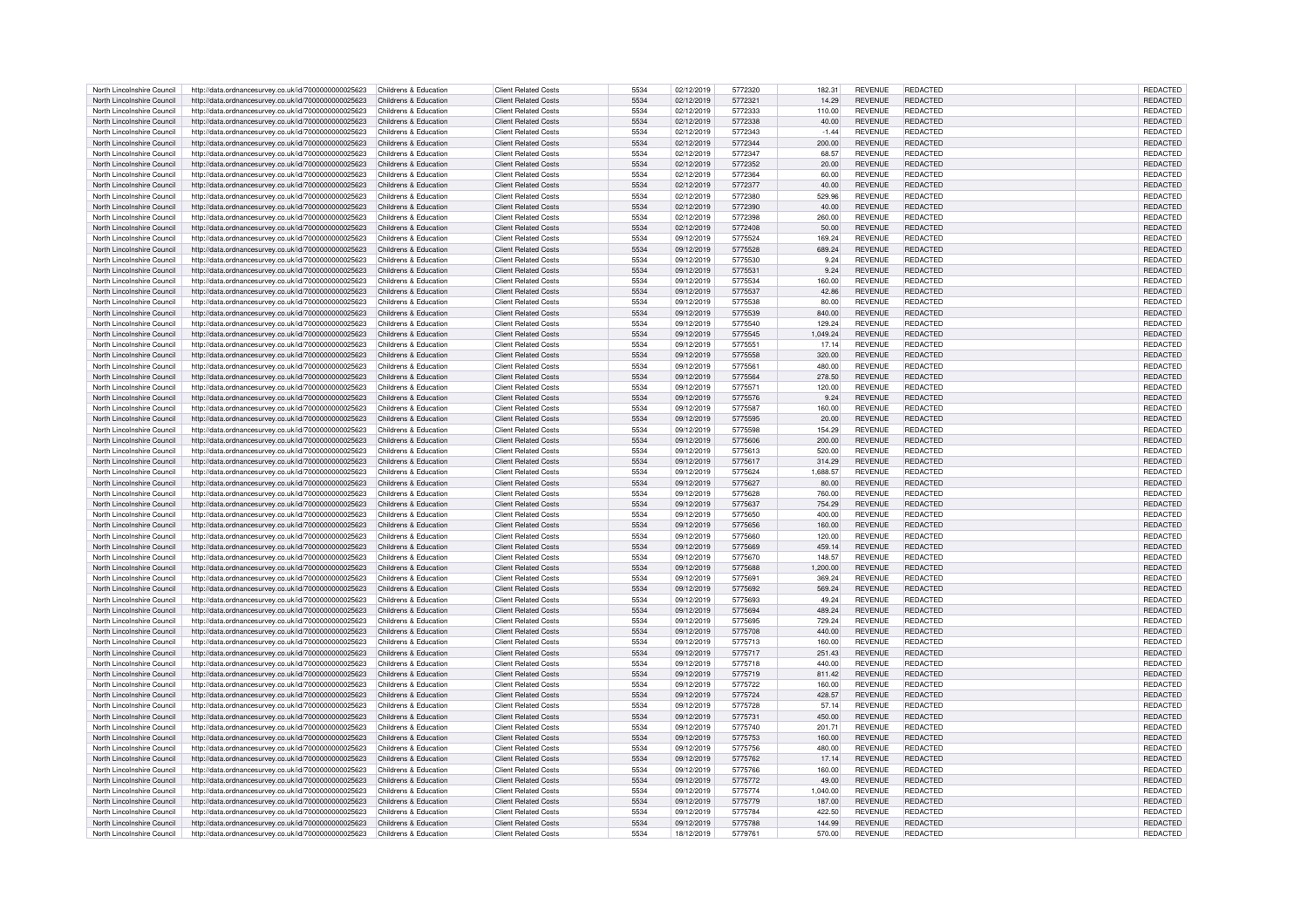| North Lincolnshire Council                               | http://data.ordnancesurvey.co.uk/id/7000000000025623                                                                                    | Childrens & Education      | <b>Client Related Costs</b>       | 5534                           | 18/12/2019               | 5780057            | 400.00             | <b>REVENUE</b> | REDACTED                           |         | REDACTED                    |
|----------------------------------------------------------|-----------------------------------------------------------------------------------------------------------------------------------------|----------------------------|-----------------------------------|--------------------------------|--------------------------|--------------------|--------------------|----------------|------------------------------------|---------|-----------------------------|
| North Lincolnshire Council                               | http://data.ordnancesurvey.co.uk/id/7000000000025623                                                                                    | Childrens & Education      | <b>Client Related Costs</b>       | 5534                           | 20/12/2019               | 5780858            | 333.33             | <b>REVENUE</b> | REDACTED                           |         | <b>REDACTED</b>             |
|                                                          |                                                                                                                                         |                            |                                   |                                |                          |                    |                    |                |                                    |         |                             |
| North Lincolnshire Council                               | http://data.ordnancesurvey.co.uk/id/7000000000025623                                                                                    | Childrens & Education      | <b>Client Transport Costs</b>     | 6092                           | 02/12/2019               | 5772148            | 148.05             | <b>REVENUE</b> | <b>REDACTED</b>                    |         | <b>REDACTED</b>             |
| North Lincolnshire Council                               | http://data.ordnancesurvey.co.uk/id/7000000000025623                                                                                    | Childrens & Education      | <b>Client Transport Costs</b>     | 6092                           | 02/12/2019               | 5772211            | 219.35             | <b>REVENUE</b> | REDACTED                           |         | <b>REDACTED</b>             |
| North Lincolnshire Council                               | http://data.ordnancesurvey.co.uk/id/7000000000025623                                                                                    | Childrens & Education      | <b>Client Transport Costs</b>     | 6092                           | 02/12/2019               | 5772252            | 104.10             | <b>REVENUE</b> | <b>REDACTED</b>                    |         | REDACTED                    |
| North Lincolnshire Council                               | http://data.ordnancesurvey.co.uk/id/7000000000025623                                                                                    | Childrens & Education      | <b>Client Transport Costs</b>     | 6092                           | 02/12/2019               | 5772275            | 1,061.55           | <b>REVENUE</b> | REDACTED                           |         | REDACTED                    |
| North Lincolnshire Council                               | http://data.ordnancesurvey.co.uk/id/7000000000025623                                                                                    | Childrens & Education      | <b>Client Transport Costs</b>     | 6092                           | 02/12/2019               | 5772333            | 197.55             | <b>REVENUE</b> | REDACTED                           |         | REDACTED                    |
|                                                          |                                                                                                                                         |                            |                                   |                                |                          |                    |                    |                |                                    |         |                             |
| North Lincolnshire Council                               | http://data.ordnancesurvey.co.uk/id/7000000000025623                                                                                    | Childrens & Education      | Client Transport Costs            | 6092                           | 02/12/2019               | 5772364            | 130.50             | <b>REVENUE</b> | REDACTED                           |         | <b>REDACTED</b>             |
| North Lincolnshire Council                               | http://data.ordnancesurvey.co.uk/id/7000000000025623                                                                                    | Childrens & Education      | <b>Client Transport Costs</b>     | 6092                           | 02/12/2019               | 5772380            | 360.00             | <b>REVENUE</b> | <b>REDACTED</b>                    |         | <b>REDACTED</b>             |
| North Lincolnshire Council                               | http://data.ordnancesurvey.co.uk/id/7000000000025623                                                                                    | Childrens & Education      | <b>Client Transport Costs</b>     | 6092                           | 02/12/2019               | 5772399            | 116.19             | <b>REVENUE</b> | REDACTED                           |         | REDACTED                    |
| North Lincolnshire Council                               | http://data.ordnancesurvey.co.uk/id/7000000000025623                                                                                    | Childrens & Education      | <b>Client Transport Costs</b>     | 6092                           | 09/12/2019               | 5775627            | 208.20             | <b>REVENUE</b> | REDACTED                           |         | <b>REDACTED</b>             |
| North Lincolnshire Council                               | http://data.ordnancesurvey.co.uk/id/7000000000025623                                                                                    | Childrens & Education      | <b>Client Transport Costs</b>     | 6092                           | 09/12/2019               | 5775628            | 939.60             | <b>REVENUE</b> | REDACTED                           |         | REDACTED                    |
| North Lincolnshire Council                               |                                                                                                                                         | Childrens & Education      | <b>Client Transport Costs</b>     | 6092                           | 09/12/2019               | 5775669            | 135.45             | <b>REVENUE</b> | <b>REDACTED</b>                    |         | <b>REDACTED</b>             |
|                                                          | http://data.ordnancesurvey.co.uk/id/7000000000025623                                                                                    |                            |                                   |                                |                          |                    |                    |                |                                    |         |                             |
| North Lincolnshire Council                               | http://data.ordnancesurvey.co.uk/id/7000000000025623                                                                                    | Childrens & Education      | <b>Client Transport Costs</b>     | 6092                           | 09/12/2019               | 5775670            | 149.85             | <b>REVENUE</b> | REDACTED                           |         | REDACTED                    |
| North Lincolnshire Council                               | http://data.ordnancesurvey.co.uk/id/7000000000025623                                                                                    | Childrens & Education      | <b>Client Transport Costs</b>     | 6092                           | 09/12/2019               | 5775719            | 130.40             | <b>REVENUE</b> | <b>REDACTED</b>                    |         | REDACTED                    |
| North Lincolnshire Council                               | http://data.ordnancesurvey.co.uk/id/7000000000025623                                                                                    | Childrens & Education      | <b>Client Transport Costs</b>     | 6092                           | 09/12/2019               | 5775722            | 1,530.00           | <b>REVENUE</b> | REDACTED                           |         | REDACTED                    |
| North Lincolnshire Council                               | http://data.ordnancesurvey.co.uk/id/7000000000025623                                                                                    | Childrens & Education      | <b>Client Transport Costs</b>     | 6092                           | 09/12/2019               | 5775728            | 24.20              | <b>REVENUE</b> | <b>REDACTED</b>                    |         | REDACTED                    |
| North Lincolnshire Council                               | http://data.ordnancesurvey.co.uk/id/7000000000025623                                                                                    | Childrens & Education      | <b>Client Transport Costs</b>     | 6092                           | 09/12/2019               | 5775740            | 166.14             | <b>REVENUE</b> | REDACTED                           |         | <b>REDACTED</b>             |
|                                                          |                                                                                                                                         |                            |                                   |                                |                          |                    |                    |                |                                    |         |                             |
| North Lincolnshire Council                               | http://data.ordnancesurvey.co.uk/id/7000000000025623                                                                                    | Childrens & Education      | <b>Client Transport Costs</b>     | 6092                           | 09/12/2019               | 5775772            | 258.30             | <b>REVENUE</b> | <b>REDACTED</b>                    |         | REDACTED                    |
| North Lincolnshire Council                               | http://data.ordnancesurvey.co.uk/id/7000000000025623                                                                                    | Childrens & Education      | <b>Client Transport Costs</b>     | 6092                           | 09/12/2019               | 5775779            | 92.70              | <b>REVENUE</b> | REDACTED                           |         | REDACTED                    |
| North Lincolnshire Council                               | http://data.ordnancesurvey.co.uk/id/7000000000025623                                                                                    | Childrens & Education      | <b>Client Transport Costs</b>     | 6092                           | 09/12/2019               | 5775784            | 200.25             | <b>REVENUE</b> | REDACTED                           |         | REDACTED                    |
| North Lincolnshire Council                               | http://data.ordnancesurvey.co.uk/id/7000000000025623                                                                                    | Childrens & Education      | <b>Client Transport Costs</b>     | 6092                           | 13/12/2019               | 5778357            | 408.60             | <b>REVENUE</b> | REDACTED                           |         | REDACTED                    |
| North Lincolnshire Council                               | http://data.ordnancesurvey.co.uk/id/7000000000025623                                                                                    | Childrens & Education      | <b>Client Transport Costs</b>     | 6092                           | 13/12/2019               | 5778358            | 1,111.50           | <b>REVENUE</b> | REDACTED                           |         | REDACTED                    |
|                                                          |                                                                                                                                         |                            |                                   |                                |                          |                    |                    |                |                                    |         |                             |
| North Lincolnshire Council                               | http://data.ordnancesurvey.co.uk/id/7000000000025623                                                                                    | Childrens & Education      | <b>Client Transport Costs</b>     | 6092                           | 13/12/2019               | 5778359            | 1,188.00           | <b>REVENUE</b> | REDACTED                           |         | REDACTED                    |
| North Lincolnshire Council                               | http://data.ordnancesurvey.co.uk/id/7000000000025623                                                                                    | Childrens & Education      | <b>Client Transport Costs</b>     | 6092                           | 13/12/2019               | 5778361            | 495.90             | <b>REVENUE</b> | <b>REDACTED</b>                    |         | REDACTED                    |
| North Lincolnshire Council                               | http://data.ordnancesurvey.co.uk/id/7000000000025623                                                                                    | Childrens & Education      | <b>Client Transport Costs</b>     | 6092                           | 13/12/2019               | 5778362            | 930.60             | <b>REVENUE</b> | REDACTED                           |         | REDACTED                    |
| North Lincolnshire Council                               | http://data.ordnancesurvey.co.uk/id/7000000000025623                                                                                    | Childrens & Education      | <b>Client Transport Costs</b>     | 6092                           | 13/12/2019               | 5778363            | 659.25             | <b>REVENUE</b> | <b>REDACTED</b>                    |         | <b>REDACTED</b>             |
| North Lincolnshire Council                               | http://data.ordnancesurvey.co.uk/id/7000000000025623                                                                                    | Childrens & Education      | Client Transport Costs            | 6092                           | 13/12/2019               | 5778364            | 909.84             | <b>REVENUE</b> | REDACTED                           |         | <b>REDACTED</b>             |
|                                                          |                                                                                                                                         |                            |                                   |                                |                          |                    |                    |                | <b>REDACTED</b>                    |         |                             |
| North Lincolnshire Council                               | http://data.ordnancesurvey.co.uk/id/7000000000025623                                                                                    | Childrens & Education      | <b>Client Transport Costs</b>     | 6092                           | 13/12/2019               | 5778367            | 1.098.90           | <b>REVENUE</b> |                                    |         | <b>REDACTED</b>             |
| North Lincolnshire Council                               | http://data.ordnancesurvey.co.uk/id/7000000000025623                                                                                    | Childrens & Education      | Direct Payments To Clients        | 6012                           | 11/12/2019               | 5775074            | 324.00             | <b>REVENUE</b> | REDACTED                           |         | REDACTED                    |
| North Lincolnshire Council                               | http://data.ordnancesurvey.co.uk/id/7000000000025623                                                                                    | Childrens & Education      | <b>Direct Payments To Clients</b> | 6012                           | 11/12/2019               | 5775076            | 252.00             | <b>REVENUE</b> | REDACTED                           |         | REDACTED                    |
| North Lincolnshire Council                               | http://data.ordnancesurvey.co.uk/id/7000000000025623                                                                                    | Childrens & Education      | <b>Direct Payments To Clients</b> | 6012                           | 11/12/2019               | 5775078            | 288.00             | <b>REVENUE</b> | REDACTED                           |         | REDACTED                    |
| North Lincolnshire Council                               | http://data.ordnancesurvey.co.uk/id/7000000000025623                                                                                    | Childrens & Education      | <b>Direct Payments To Clients</b> | 6012                           | 11/12/2019               | 5775080            | 720.00             | <b>REVENUE</b> | <b>REDACTED</b>                    |         | <b>REDACTED</b>             |
|                                                          |                                                                                                                                         |                            |                                   |                                |                          |                    |                    |                |                                    |         |                             |
| North Lincolnshire Council                               | http://data.ordnancesurvey.co.uk/id/7000000000025623                                                                                    | Childrens & Education      | Direct Payments To Clients        | 6012                           | 11/12/2019               | 5775081            | 270.00             | <b>REVENUE</b> | REDACTED                           |         | REDACTED                    |
| North Lincolnshire Council                               | http://data.ordnancesurvey.co.uk/id/7000000000025623                                                                                    | Childrens & Education      | Direct Payments To Clients        | 6012                           | 11/12/2019               | 5775082            | 648.00             | <b>REVENUE</b> | <b>REDACTED</b>                    |         | REDACTED                    |
|                                                          |                                                                                                                                         |                            |                                   |                                |                          |                    |                    |                |                                    |         |                             |
| North Lincolnshire Council                               | http://data.ordnancesurvey.co.uk/id/7000000000025623                                                                                    | Childrens & Education      | Direct Payments To Clients        | 6012                           | 11/12/2019               | 5775085            | 360.00             | <b>REVENUE</b> | REDACTED                           |         | <b>REDACTED</b>             |
|                                                          |                                                                                                                                         |                            |                                   |                                |                          |                    |                    |                |                                    |         |                             |
| North Lincolnshire Council                               | http://data.ordnancesurvey.co.uk/id/7000000000025623                                                                                    | Childrens & Education      | <b>Direct Payments To Clients</b> | 6012                           | 11/12/2019               | 5776519            | 558.00             | <b>REVENUE</b> | REDACTED                           | 7605054 | REDACTED                    |
| North Lincolnshire Council                               | http://data.ordnancesurvey.co.uk/id/7000000000025623                                                                                    | Childrens & Education      | Home To School Transport          | 4201                           | 20/12/2019               | 5781774            | 339.15             | <b>REVENUE</b> | REDACTED                           |         | <b>REDACTED</b>             |
| North Lincolnshire Council                               | http://data.ordnancesurvey.co.uk/id/7000000000025623                                                                                    | Childrens & Education      | <b>Legal Fees</b>                 | 5823                           | 11/12/2019               | 5776247            | 330.60             | <b>REVENUE</b> | REDACTED                           |         | REDACTED                    |
| North Lincolnshire Council                               | http://data.ordnancesurvey.co.uk/id/7000000000025623                                                                                    | Childrens & Education      | Payments To Private Orgs          | 6002                           | 06/12/2019               | 5774412            | 877.50             | <b>REVENUE</b> | REDACTED                           |         | REDACTED                    |
| North Lincolnshire Council                               | http://data.ordnancesurvey.co.uk/id/7000000000025623                                                                                    | Childrens & Education      | Payments To Private Orgs          | 6002                           | 06/12/2019               | 5774443            | 866.70             | <b>REVENUE</b> | REDACTED                           |         | <b>REDACTED</b>             |
|                                                          |                                                                                                                                         | Childrens & Education      |                                   | 6002                           |                          |                    |                    | <b>REVENUE</b> | REDACTED                           |         |                             |
| North Lincolnshire Council                               | http://data.ordnancesurvey.co.uk/id/7000000000025623                                                                                    |                            | Payments To Private Orgs          |                                | 11/12/2019               | 5776142            | 3,370.80           |                |                                    |         | REDACTED                    |
| North Lincolnshire Council                               | http://data.ordnancesurvey.co.uk/id/7000000000025623                                                                                    | Childrens & Education      | Payments To Private Orgs          | 6002                           | 12/12/2019               | 5778164            | 540.00             | <b>REVENUE</b> | <b>REDACTED</b>                    |         | <b>REDACTED</b>             |
| North Lincolnshire Council                               | http://data.ordnancesurvey.co.uk/id/7000000000025623                                                                                    | Childrens & Education      | Payments To Private Orgs          | 6002                           | 18/12/2019               | 5778870            | 990.00             | <b>REVENUE</b> | REDACTED                           |         | REDACTED                    |
| North Lincolnshire Council                               | http://data.ordnancesurvey.co.uk/id/7000000000025623                                                                                    | Childrens & Education      | Payments To Private Orgs          | 6002                           | 18/12/2019               | 5778871            | 1,267.50           | <b>REVENUE</b> | REDACTED                           |         | <b>REDACTED</b>             |
| North Lincolnshire Council                               | http://data.ordnancesurvey.co.uk/id/7000000000025623                                                                                    | Childrens & Education      | Payments To Private Orgs          | 6002                           | 20/12/2019               | 5780895            | 3,280.50           | <b>REVENUE</b> | REDACTED                           |         | REDACTED                    |
|                                                          |                                                                                                                                         | Childrens & Education      |                                   | 6002                           | 20/12/2019               | 5780914            |                    | <b>REVENUE</b> | <b>REDACTED</b>                    |         |                             |
| North Lincolnshire Council                               | http://data.ordnancesurvey.co.uk/id/7000000000025623                                                                                    |                            | Payments To Private Orgs          |                                |                          |                    | 15,500.72          |                |                                    |         | REDACTED                    |
| North Lincolnshire Council                               | http://data.ordnancesurvey.co.uk/id/7000000000025623                                                                                    | Childrens & Education      | Payments To Private Orgs          | 6002                           | 20/12/2019               | 5780945            | 2,967.30           | <b>REVENUE</b> | <b>REDACTED</b>                    |         | <b>REDACTED</b>             |
| North Lincolnshire Council                               | http://data.ordnancesurvey.co.uk/id/7000000000025623                                                                                    | Childrens & Education      | Payments To Private Orgs          | 6002                           | 20/12/2019               | 5780953            | 3,314.25           | <b>REVENUE</b> | <b>REDACTED</b>                    |         | <b>REDACTED</b>             |
| North Lincolnshire Council                               | http://data.ordnancesurvey.co.uk/id/7000000000025623                                                                                    | Childrens & Education      | Payments To Private Orgs          | 6002                           | 20/12/2019               | 5780954            | 546.75             | <b>REVENUE</b> | REDACTED                           |         | REDACTED                    |
| North Lincolnshire Council                               | http://data.ordnancesurvey.co.uk/id/7000000000025623                                                                                    | Childrens & Education      | Payments To Private Orgs          | 6002                           | 20/12/2019               | 5780955            | 11,117.25          | <b>REVENUE</b> | REDACTED                           |         | REDACTED                    |
| North Lincolnshire Council                               | http://data.ordnancesurvey.co.uk/id/7000000000025623                                                                                    | Childrens & Education      | Payments To Private Orgs          | 6002                           | 20/12/2019               | 5780958            | 702.00             | <b>REVENUE</b> | REDACTED                           |         | REDACTED                    |
| North Lincolnshire Council                               | http://data.ordnancesurvey.co.uk/id/7000000000025623                                                                                    | Childrens & Education      |                                   | 6002                           | 20/12/2019               | 5780959            | 3,699.60           | <b>REVENUE</b> | <b>REDACTED</b>                    |         | <b>REDACTED</b>             |
|                                                          |                                                                                                                                         |                            | Payments To Private Orgs          |                                |                          |                    |                    |                |                                    |         |                             |
| North Lincolnshire Council                               | http://data.ordnancesurvey.co.uk/id/7000000000025623                                                                                    | Childrens & Education      | Payments To Private Orgs          | 6002                           | 20/12/2019               | 5780971            | 625.05             | <b>REVENUE</b> | <b>REDACTED</b>                    |         | <b>REDACTED</b>             |
| North Lincolnshire Council                               | http://data.ordnancesurvey.co.uk/id/7000000000025623                                                                                    | Council Tax Payers Account | Refunds                           | <b>REFUND</b>                  | 02/12/2019               | 5772711            | 259.75             |                | <b>REDACTED</b>                    |         | REDACTED                    |
| North Lincolnshire Council                               | http://data.ordnancesurvey.co.uk/id/7000000000025623                                                                                    | Council Tax Payers Account | Refunds                           | <b>REFUND</b>                  | 02/12/2019               | 5772712            | 301.23             |                | <b>REDACTED</b>                    |         | REDACTED                    |
| North Lincolnshire Council                               | http://data.ordnancesurvey.co.uk/id/7000000000025623                                                                                    | Council Tax Payers Account | Refunds                           | <b>REFUND</b>                  | 02/12/2019               | 5772714            | 2,155.47           |                | <b>REDACTED</b>                    |         | REDACTED                    |
| North Lincolnshire Council                               | http://data.ordnancesurvey.co.uk/id/7000000000025623                                                                                    | Council Tax Payers Account | Refunds                           | <b>REFUND</b>                  | 02/12/2019               | 5772715            | 390.75             |                | <b>REDACTED</b>                    |         | <b>REDACTED</b>             |
| North Lincolnshire Council                               |                                                                                                                                         |                            | Refunds                           |                                |                          |                    | 304.98             |                |                                    |         |                             |
|                                                          | http://data.ordnancesurvey.co.uk/id/7000000000025623                                                                                    | Council Tax Payers Account |                                   | <b>REFUND</b>                  | 02/12/2019               | 5772717            |                    |                | REDACTED                           |         | REDACTED                    |
| North Lincolnshire Council                               | http://data.ordnancesurvey.co.uk/id/7000000000025623                                                                                    | Council Tax Payers Account | Refunds                           | <b>REFUND</b>                  | 02/12/2019               | 5772724            | 282.29             |                | <b>REDACTED</b>                    |         | REDACTED                    |
| North Lincolnshire Council                               | http://data.ordnancesurvey.co.uk/id/7000000000025623                                                                                    | Council Tax Payers Account | Refunds                           | <b>REFUND</b>                  | 02/12/2019               | 5772732            | 255.50             |                | <b>REDACTED</b>                    |         | <b>REDACTED</b>             |
| North Lincolnshire Council                               | http://data.ordnancesurvey.co.uk/id/7000000000025623                                                                                    | Council Tax Payers Account | Refunds                           | <b>REFUND</b>                  | 02/12/2019               | 5772734            | 292.97             |                | REDACTED                           |         | REDACTED                    |
| North Lincolnshire Council                               | http://data.ordnancesurvey.co.uk/id/7000000000025623                                                                                    | Council Tax Payers Account | Refunds                           | <b>REFUND</b>                  | 02/12/2019               | 5772735            | 885.85             |                | <b>REDACTED</b>                    |         | <b>REDACTED</b>             |
| North Lincolnshire Council                               |                                                                                                                                         |                            | Refunds                           | <b>REFUND</b>                  | 02/12/2019               | 5772736            | 267.73             |                |                                    |         | REDACTED                    |
|                                                          | http://data.ordnancesurvey.co.uk/id/7000000000025623                                                                                    | Council Tax Payers Account |                                   |                                |                          |                    |                    |                | REDACTED                           |         |                             |
| North Lincolnshire Council                               | http://data.ordnancesurvey.co.uk/id/7000000000025623                                                                                    | Council Tax Payers Account | Refunds                           | <b>REFUND</b>                  | 05/12/2019               | 5774090            | 1,462.63           |                | <b>REDACTED</b>                    |         | REDACTED                    |
| North Lincolnshire Council                               | http://data.ordnancesurvey.co.uk/id/7000000000025623                                                                                    | Council Tax Payers Account | Refunds                           | <b>REFUND</b>                  | 05/12/2019               | 5774099            | 312.75             |                | <b>REDACTED</b>                    |         | REDACTED                    |
| North Lincolnshire Council                               | http://data.ordnancesurvey.co.uk/id/7000000000025623                                                                                    | Council Tax Payers Account | Refunds                           | <b>REFUND</b>                  | 05/12/2019               | 5774103            | 279.64             |                | <b>REDACTED</b>                    |         | REDACTED                    |
| North Lincolnshire Council                               | http://data.ordnancesurvey.co.uk/id/7000000000025623                                                                                    | Council Tax Payers Account | Refunds                           | <b>REFUND</b>                  | 05/12/2019               | 5774105            | 418.04             |                | <b>REDACTED</b>                    |         | REDACTED                    |
|                                                          |                                                                                                                                         |                            | Refunds                           | <b>REFUND</b>                  | 05/12/2019               | 5774106            | 435.60             |                | <b>REDACTED</b>                    |         | <b>REDACTED</b>             |
| North Lincolnshire Council                               | http://data.ordnancesurvey.co.uk/id/7000000000025623                                                                                    | Council Tax Payers Account |                                   |                                |                          |                    |                    |                |                                    |         |                             |
| North Lincolnshire Council<br>North Lincolnshire Council | http://data.ordnancesurvey.co.uk/id/7000000000025623<br>http://data.ordnancesurvey.co.uk/id/7000000000025623 Council Tax Payers Account | Council Tax Payers Account | Refunds<br>Refunds                | <b>REFUND</b><br><b>REFUND</b> | 05/12/2019<br>05/12/2019 | 5774108<br>5774112 | 1,046.26<br>341.70 |                | <b>REDACTED</b><br><b>REDACTED</b> |         | <b>REDACTED</b><br>REDACTED |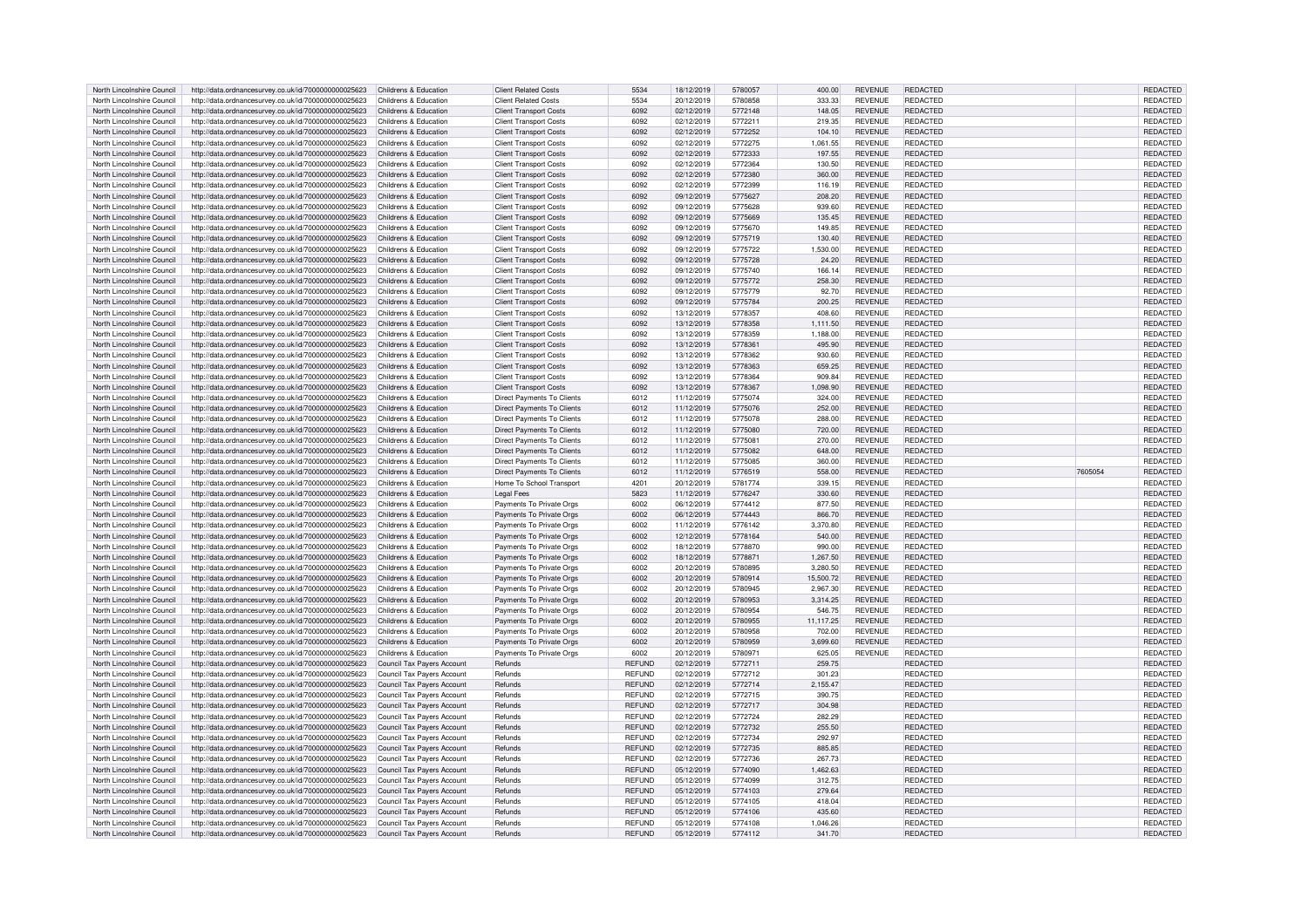| North Lincolnshire Council | http://data.ordnancesurvey.co.uk/id/7000000000025623 | Council Tax Payers Account | Refunds | <b>REFUND</b> | 05/12/2019 | 5774122 | 299.36   | REDACTED        | REDACTED        |
|----------------------------|------------------------------------------------------|----------------------------|---------|---------------|------------|---------|----------|-----------------|-----------------|
| North Lincolnshire Council | http://data.ordnancesurvey.co.uk/id/7000000000025623 | Council Tax Pavers Account | Refunds | <b>REFUND</b> | 05/12/2019 | 5774131 | 302.69   | <b>REDACTED</b> | <b>REDACTED</b> |
| North Lincolnshire Council | http://data.ordnancesurvey.co.uk/id/7000000000025623 | Council Tax Payers Account | Refunds | <b>REFUND</b> | 05/12/2019 | 5774132 | 302.69   | REDACTED        | REDACTED        |
| North Lincolnshire Council | http://data.ordnancesurvey.co.uk/id/7000000000025623 | Council Tax Payers Account | Refunds | <b>REFUND</b> | 05/12/2019 | 5774134 | 594.04   | REDACTED        | REDACTED        |
|                            |                                                      |                            |         |               |            |         |          |                 |                 |
| North Lincolnshire Council | http://data.ordnancesurvey.co.uk/id/7000000000025623 | Council Tax Payers Account | Refunds | <b>REFUND</b> | 05/12/2019 | 5774136 | 728.09   | REDACTED        | REDACTED        |
| North Lincolnshire Council | http://data.ordnancesurvey.co.uk/id/7000000000025623 | Council Tax Payers Account | Refunds | <b>REFUND</b> | 09/12/2019 | 5775484 | 1.018.58 | <b>REDACTED</b> | REDACTED        |
| North Lincolnshire Council | http://data.ordnancesurvey.co.uk/id/7000000000025623 | Council Tax Payers Account | Refunds | <b>REFUND</b> | 09/12/2019 | 5775485 | 756.76   | <b>REDACTED</b> | <b>REDACTED</b> |
| North Lincolnshire Council | http://data.ordnancesurvey.co.uk/id/7000000000025623 | Council Tax Payers Account | Refunds | <b>REFUND</b> | 09/12/2019 | 5775487 | 2,731.42 | REDACTED        | <b>REDACTED</b> |
|                            |                                                      |                            | Refunds | <b>REFUND</b> | 09/12/2019 | 5775490 |          | REDACTED        |                 |
| North Lincolnshire Council | http://data.ordnancesurvey.co.uk/id/7000000000025623 | Council Tax Payers Account |         |               |            |         | 536.58   |                 | REDACTED        |
| North Lincolnshire Council | http://data.ordnancesurvey.co.uk/id/7000000000025623 | Council Tax Payers Account | Refunds | <b>REFUND</b> | 09/12/2019 | 5775491 | 312.87   | REDACTED        | REDACTED        |
| North Lincolnshire Council | http://data.ordnancesurvey.co.uk/id/7000000000025623 | Council Tax Payers Account | Refunds | <b>REFUND</b> | 09/12/2019 | 5775498 | 343.61   | REDACTED        | REDACTED        |
| North Lincolnshire Council | http://data.ordnancesurvey.co.uk/id/7000000000025623 | Council Tax Payers Account | Refunds | <b>REFUND</b> | 09/12/2019 | 5775499 | 438.47   | <b>REDACTED</b> | REDACTED        |
| North Lincolnshire Council |                                                      |                            | Refunds |               | 09/12/2019 | 5775500 | 645.41   | REDACTED        |                 |
|                            | http://data.ordnancesurvey.co.uk/id/7000000000025623 | Council Tax Payers Account |         | <b>REFUND</b> |            |         |          |                 | REDACTED        |
| North Lincolnshire Council | http://data.ordnancesurvey.co.uk/id/7000000000025623 | Council Tax Payers Account | Refunds | <b>REFUND</b> | 09/12/2019 | 5775505 | 388.96   | REDACTED        | REDACTED        |
| North Lincolnshire Council | http://data.ordnancesurvey.co.uk/id/7000000000025623 | Council Tax Payers Account | Refunds | <b>REFUND</b> | 09/12/2019 | 5775506 | 281.44   | REDACTED        | REDACTED        |
| North Lincolnshire Council | http://data.ordnancesurvey.co.uk/id/7000000000025623 | Council Tax Payers Account | Refunds | <b>REFUND</b> | 09/12/2019 | 5775510 | 350.79   | REDACTED        | REDACTED        |
| North Lincolnshire Council | http://data.ordnancesurvey.co.uk/id/7000000000025623 | Council Tax Payers Account | Refunds | <b>REFUND</b> | 09/12/2019 | 5775515 | 299.49   | REDACTED        | REDACTED        |
|                            |                                                      |                            |         |               |            |         |          |                 |                 |
| North Lincolnshire Council | http://data.ordnancesurvey.co.uk/id/7000000000025623 | Council Tax Payers Account | Refunds | <b>REFUND</b> | 09/12/2019 | 5775516 | 591.69   | <b>REDACTED</b> | REDACTED        |
| North Lincolnshire Council | http://data.ordnancesurvey.co.uk/id/7000000000025623 | Council Tax Payers Account | Refunds | <b>REFUND</b> | 09/12/2019 | 5775518 | 368.91   | REDACTED        | REDACTED        |
| North Lincolnshire Council | http://data.ordnancesurvey.co.uk/id/7000000000025623 | Council Tax Payers Account | Refunds | <b>REFUND</b> | 09/12/2019 | 5775522 | 837.73   | REDACTED        | REDACTED        |
| North Lincolnshire Council | http://data.ordnancesurvey.co.uk/id/7000000000025623 | Council Tax Payers Account | Refunds | <b>REFUND</b> | 12/12/2019 | 5778204 | 393.62   | <b>REDACTED</b> | <b>REDACTED</b> |
|                            |                                                      |                            |         |               |            |         |          |                 |                 |
| North Lincolnshire Council | http://data.ordnancesurvey.co.uk/id/7000000000025623 | Council Tax Payers Account | Refunds | <b>REFUND</b> | 12/12/2019 | 5778206 | 345.38   | <b>REDACTED</b> | REDACTED        |
| North Lincolnshire Council | http://data.ordnancesurvey.co.uk/id/7000000000025623 | Council Tax Payers Account | Refunds | REFUND        | 12/12/2019 | 5778208 | 385.68   | REDACTED        | <b>REDACTED</b> |
| North Lincolnshire Council | http://data.ordnancesurvey.co.uk/id/7000000000025623 | Council Tax Payers Account | Refunds | <b>REFUND</b> | 12/12/2019 | 5778212 | 473.70   | REDACTED        | REDACTED        |
| North Lincolnshire Council | http://data.ordnancesurvey.co.uk/id/7000000000025623 | Council Tax Payers Account | Refunds | <b>REFUND</b> | 12/12/2019 | 5778215 | 290.38   | REDACTED        | REDACTED        |
|                            |                                                      |                            |         |               |            |         |          |                 |                 |
| North Lincolnshire Council | http://data.ordnancesurvey.co.uk/id/7000000000025623 | Council Tax Payers Account | Refunds | <b>REFUND</b> | 12/12/2019 | 5778216 | 255.58   | REDACTED        | REDACTED        |
| North Lincolnshire Council | http://data.ordnancesurvey.co.uk/id/7000000000025623 | Council Tax Payers Account | Refunds | <b>REFUND</b> | 12/12/2019 | 5778219 | 1,524.90 | REDACTED        | REDACTED        |
| North Lincolnshire Council | http://data.ordnancesurvey.co.uk/id/7000000000025623 | Council Tax Payers Account | Refunds | <b>REFUND</b> | 12/12/2019 | 5778221 | 293.73   | REDACTED        | REDACTED        |
| North Lincolnshire Council | http://data.ordnancesurvey.co.uk/id/7000000000025623 | Council Tax Payers Account | Refunds | <b>REFUND</b> | 12/12/2019 | 5778230 | 320.71   | <b>REDACTED</b> | <b>REDACTED</b> |
|                            |                                                      |                            |         |               |            |         |          |                 |                 |
| North Lincolnshire Council | http://data.ordnancesurvey.co.uk/id/7000000000025623 | Council Tax Payers Account | Refunds | <b>REFUND</b> | 12/12/2019 | 5778231 | 372.01   | REDACTED        | REDACTED        |
| North Lincolnshire Council | http://data.ordnancesurvey.co.uk/id/7000000000025623 | Council Tax Payers Account | Refunds | <b>REFUND</b> | 12/12/2019 | 5778233 | 433.91   | REDACTED        | REDACTED        |
| North Lincolnshire Council | http://data.ordnancesurvey.co.uk/id/7000000000025623 | Council Tax Payers Account | Refunds | <b>REFUND</b> | 12/12/2019 | 5778235 | 687.89   | REDACTED        | REDACTED        |
| North Lincolnshire Council | http://data.ordnancesurvey.co.uk/id/7000000000025623 | Council Tax Payers Account | Refunds | <b>REFUND</b> | 12/12/2019 | 5778237 | 354.02   | <b>REDACTED</b> | <b>REDACTED</b> |
| North Lincolnshire Council |                                                      |                            | Refunds |               |            | 5778242 | 939.90   | REDACTED        |                 |
|                            | http://data.ordnancesurvey.co.uk/id/7000000000025623 | Council Tax Payers Account |         | <b>REFUND</b> | 12/12/2019 |         |          |                 | REDACTED        |
| North Lincolnshire Council | http://data.ordnancesurvey.co.uk/id/7000000000025623 | Council Tax Payers Account | Refunds | <b>REFUND</b> | 12/12/2019 | 5778243 | 281.04   | REDACTED        | REDACTED        |
| North Lincolnshire Council | http://data.ordnancesurvey.co.uk/id/7000000000025623 | Council Tax Payers Account | Refunds | <b>REFUND</b> | 12/12/2019 | 5778250 | 404.60   | <b>REDACTED</b> | <b>REDACTED</b> |
| North Lincolnshire Council | http://data.ordnancesurvey.co.uk/id/7000000000025623 | Council Tax Payers Account | Refunds | <b>REFUND</b> | 12/12/2019 | 5778251 | 517.19   | REDACTED        | REDACTED        |
| North Lincolnshire Council | http://data.ordnancesurvey.co.uk/id/7000000000025623 | Council Tax Payers Account | Refunds | <b>REFUND</b> | 12/12/2019 | 5778256 | 300.02   | <b>REDACTED</b> | <b>REDACTED</b> |
|                            |                                                      |                            |         |               |            |         |          |                 |                 |
| North Lincolnshire Council | http://data.ordnancesurvey.co.uk/id/7000000000025623 | Council Tax Payers Account | Refunds | <b>REFUND</b> | 12/12/2019 | 5778257 | 282.46   | <b>REDACTED</b> | REDACTED        |
| North Lincolnshire Council | http://data.ordnancesurvey.co.uk/id/7000000000025623 | Council Tax Payers Account | Refunds | <b>REFUND</b> | 12/12/2019 | 5778259 | 398.28   | REDACTED        | REDACTED        |
| North Lincolnshire Council | http://data.ordnancesurvey.co.uk/id/7000000000025623 | Council Tax Payers Accoun  | Refunds | <b>REFUND</b> | 12/12/2019 | 5778262 | 499.42   | REDACTED        | REDACTED        |
| North Lincolnshire Council | http://data.ordnancesurvey.co.uk/id/7000000000025623 | Council Tax Payers Account | Refunds | <b>REFUND</b> | 12/12/2019 | 5778263 | 540.26   | <b>REDACTED</b> | REDACTED        |
|                            |                                                      |                            |         |               |            |         |          |                 |                 |
| North Lincolnshire Council | http://data.ordnancesurvey.co.uk/id/7000000000025623 | Council Tax Payers Account | Refunds | <b>REFUND</b> | 12/12/2019 | 5778266 | 379.04   | REDACTED        | REDACTED        |
| North Lincolnshire Council | http://data.ordnancesurvey.co.uk/id/7000000000025623 | Council Tax Payers Account | Refunds | <b>REFUND</b> | 12/12/2019 | 5778267 | 368.87   | REDACTED        | REDACTED        |
| North Lincolnshire Council | http://data.ordnancesurvey.co.uk/id/7000000000025623 | Council Tax Payers Account | Refunds | <b>REFUND</b> | 12/12/2019 | 5778268 | 265.25   | REDACTED        | REDACTED        |
| North Lincolnshire Council | http://data.ordnancesurvey.co.uk/id/7000000000025623 | Council Tax Payers Account | Refunds | <b>REFUND</b> | 16/12/2019 | 5778979 | 299.47   | REDACTED        | REDACTED        |
|                            |                                                      |                            |         |               |            |         |          |                 |                 |
| North Lincolnshire Council | http://data.ordnancesurvey.co.uk/id/7000000000025623 | Council Tax Payers Account | Refunds | <b>REFUND</b> | 16/12/2019 | 5778986 | 529.75   | REDACTED        | REDACTED        |
| North Lincolnshire Council | http://data.ordnancesurvey.co.uk/id/7000000000025623 | Council Tax Payers Account | Refunds | <b>REFUND</b> | 16/12/2019 | 5778993 | 322.97   | <b>REDACTED</b> | <b>REDACTED</b> |
| North Lincolnshire Council | http://data.ordnancesurvey.co.uk/id/7000000000025623 | Council Tax Payers Account | Refunds | <b>REFUND</b> | 16/12/2019 | 5779002 | 333.48   | REDACTED        | REDACTED        |
| North Lincolnshire Council | http://data.ordnancesurvey.co.uk/id/7000000000025623 | Council Tax Payers Account | Refunds | <b>REFUND</b> | 16/12/2019 | 5779004 | 255.73   | REDACTED        | REDACTED        |
| North Lincolnshire Council | http://data.ordnancesurvey.co.uk/id/7000000000025623 | Council Tax Payers Account | Refunds | <b>REFUND</b> | 16/12/2019 | 5779011 | 299.66   | <b>REDACTED</b> | <b>REDACTED</b> |
|                            |                                                      |                            |         |               |            |         |          |                 |                 |
| North Lincolnshire Council | http://data.ordnancesurvey.co.uk/id/7000000000025623 | Council Tax Payers Account | Refunds | <b>REFUND</b> | 16/12/2019 | 5779013 | 287.43   | REDACTED        | REDACTED        |
| North Lincolnshire Council | http://data.ordnancesurvey.co.uk/id/7000000000025623 | Council Tax Pavers Account | Refunds | <b>REFUND</b> | 16/12/2019 | 5779015 | 260.90   | <b>REDACTED</b> | <b>REDACTED</b> |
| North Lincolnshire Council | http://data.ordnancesurvey.co.uk/id/7000000000025623 | Council Tax Payers Account | Refunds | <b>REFUND</b> | 16/12/2019 | 5779017 | 1,073.90 | REDACTED        | REDACTED        |
| North Lincolnshire Council | http://data.ordnancesurvey.co.uk/id/7000000000025623 | Council Tax Payers Account | Refunds | <b>REFUND</b> | 16/12/2019 | 5779018 | 259.11   | REDACTED        | <b>REDACTED</b> |
|                            |                                                      |                            |         |               |            |         |          |                 |                 |
| North Lincolnshire Council | http://data.ordnancesurvey.co.uk/id/7000000000025623 | Council Tax Payers Account | Refunds | <b>REFUND</b> | 16/12/2019 | 5779022 | 557.50   | REDACTED        | REDACTED        |
| North Lincolnshire Council | http://data.ordnancesurvey.co.uk/id/7000000000025623 | Council Tax Payers Account | Refunds | <b>REFUND</b> | 16/12/2019 | 5779024 | 351.47   | <b>REDACTED</b> | REDACTED        |
| North Lincolnshire Council | http://data.ordnancesurvey.co.uk/id/7000000000025623 | Council Tax Payers Account | Refunds | <b>REFUND</b> | 16/12/2019 | 5779026 | 387.80   | <b>REDACTED</b> | REDACTED        |
| North Lincolnshire Council | http://data.ordnancesurvey.co.uk/id/7000000000025623 | Council Tax Payers Account | Refunds | <b>REFUND</b> | 19/12/2019 | 5781422 | 504.13   | <b>REDACTED</b> | <b>REDACTED</b> |
| North Lincolnshire Council |                                                      |                            | Refunds | <b>REFUND</b> | 19/12/2019 | 5781423 | 464.77   | REDACTED        | REDACTED        |
|                            | http://data.ordnancesurvey.co.uk/id/7000000000025623 | Council Tax Payers Account |         |               |            |         |          |                 |                 |
| North Lincolnshire Council | http://data.ordnancesurvey.co.uk/id/7000000000025623 | Council Tax Payers Account | Refunds | <b>REFUND</b> | 19/12/2019 | 5781426 | 301.32   | REDACTED        | REDACTED        |
| North Lincolnshire Council | http://data.ordnancesurvey.co.uk/id/7000000000025623 | Council Tax Payers Account | Refunds | <b>REFUND</b> | 19/12/2019 | 5781429 | 396.94   | <b>REDACTED</b> | REDACTED        |
| North Lincolnshire Council | http://data.ordnancesurvey.co.uk/id/7000000000025623 | Council Tax Payers Account | Refunds | <b>REFUND</b> | 19/12/2019 | 5781430 | 294.41   | REDACTED        | REDACTED        |
| North Lincolnshire Council | http://data.ordnancesurvey.co.uk/id/7000000000025623 | Council Tax Payers Account | Refunds | <b>REFUND</b> | 19/12/2019 | 5781441 | 342.88   | <b>REDACTED</b> | <b>REDACTED</b> |
|                            |                                                      |                            |         |               |            |         |          |                 |                 |
| North Lincolnshire Council | http://data.ordnancesurvey.co.uk/id/7000000000025623 | Council Tax Payers Account | Refunds | <b>REFUND</b> | 19/12/2019 | 5781443 | 659.77   | REDACTED        | REDACTED        |
| North Lincolnshire Council | http://data.ordnancesurvey.co.uk/id/7000000000025623 | Council Tax Payers Account | Refunds | <b>REFUND</b> | 19/12/2019 | 5781444 | 330.55   | REDACTED        | REDACTED        |
| North Lincolnshire Council | http://data.ordnancesurvey.co.uk/id/7000000000025623 | Council Tax Payers Account | Refunds | <b>REFUND</b> | 19/12/2019 | 5781448 | 377.95   | REDACTED        | REDACTED        |
| North Lincolnshire Council | http://data.ordnancesurvey.co.uk/id/7000000000025623 | Council Tax Payers Account | Refunds | <b>REFUND</b> | 19/12/2019 | 5781450 | 320.00   | <b>REDACTED</b> | <b>REDACTED</b> |
| North Lincolnshire Council | http://data.ordnancesurvey.co.uk/id/7000000000025623 | Council Tax Payers Account | Refunds | <b>REFUND</b> | 19/12/2019 | 5781455 | 559.39   | <b>REDACTED</b> | <b>REDACTED</b> |
|                            |                                                      |                            |         |               |            |         |          |                 |                 |
| North Lincolnshire Council | http://data.ordnancesurvey.co.uk/id/7000000000025623 | Council Tax Payers Account | Refunds | <b>REFUND</b> | 19/12/2019 | 5781458 | 476.44   | <b>REDACTED</b> | <b>REDACTED</b> |
| North Lincolnshire Council | http://data.ordnancesurvey.co.uk/id/7000000000025623 | Council Tax Payers Account | Refunds | <b>REFUND</b> | 19/12/2019 | 5781459 | 288.65   | REDACTED        | REDACTED        |
|                            |                                                      |                            |         |               |            |         |          |                 |                 |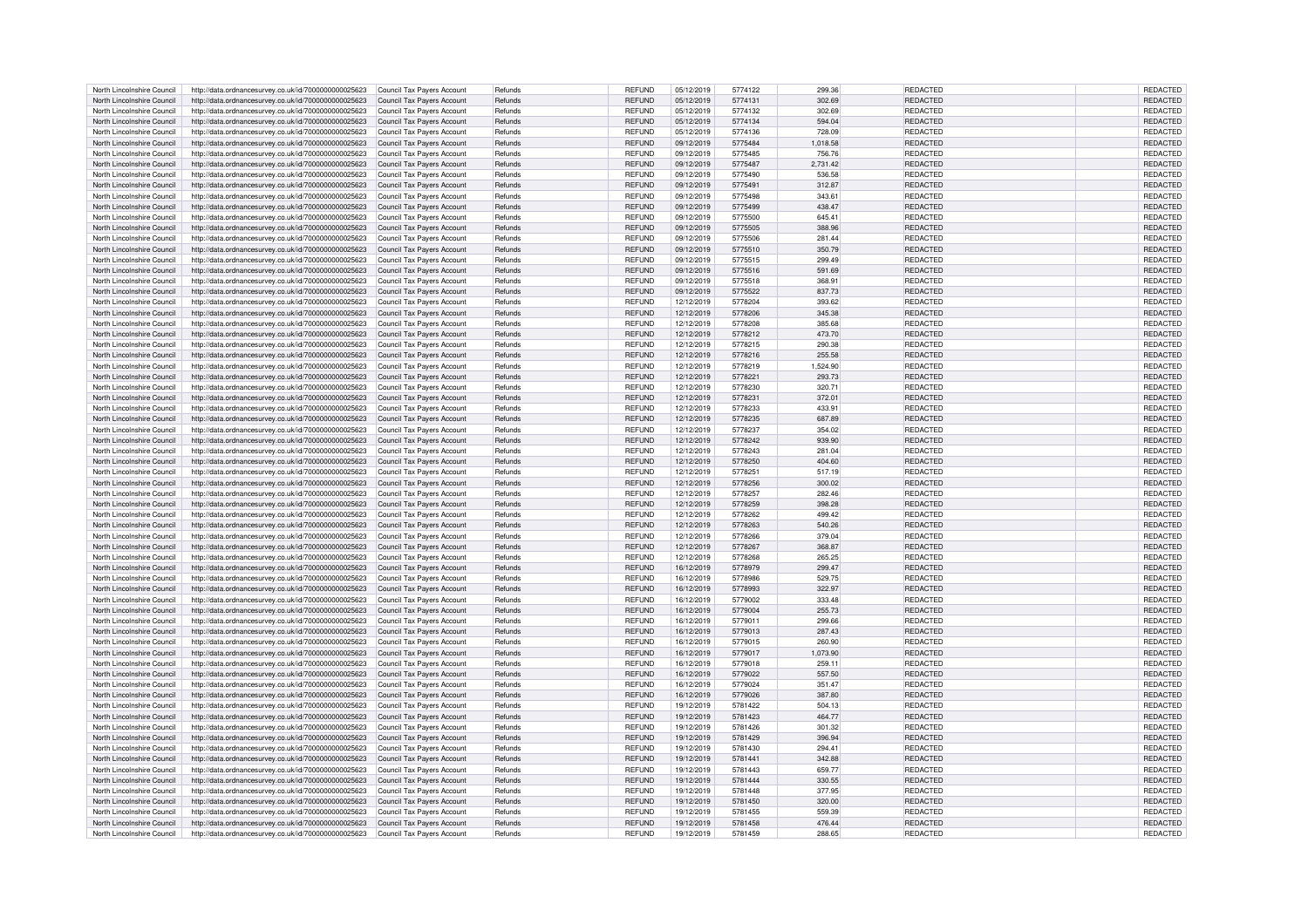| North Lincolnshire Council                               | http://data.ordnancesurvey.co.uk/id/7000000000025623                                                         | Council Tax Payers Account                          | Refunds                                                  | <b>REFUND</b> | 19/12/2019               | 5781460            | 296.30           |                                  | REDACTED                                       |                      | REDACTED             |
|----------------------------------------------------------|--------------------------------------------------------------------------------------------------------------|-----------------------------------------------------|----------------------------------------------------------|---------------|--------------------------|--------------------|------------------|----------------------------------|------------------------------------------------|----------------------|----------------------|
| North Lincolnshire Council                               | http://data.ordnancesurvey.co.uk/id/7000000000025623                                                         | Council Tax Payers Account                          | Refunds                                                  | <b>REFUND</b> | 19/12/2019               | 5781465            | 487.88           |                                  | <b>REDACTED</b>                                |                      | <b>REDACTED</b>      |
|                                                          |                                                                                                              |                                                     |                                                          |               |                          |                    |                  |                                  |                                                |                      |                      |
| North Lincolnshire Council                               | http://data.ordnancesurvey.co.uk/id/7000000000025623                                                         | Council Tax Payers Account                          | Refunds                                                  | <b>REFUND</b> | 19/12/2019               | 5781466            | 1.476.00         |                                  | REDACTED                                       |                      | <b>REDACTED</b>      |
| North Lincolnshire Council                               | http://data.ordnancesurvey.co.uk/id/7000000000025623                                                         | Council Tax Payers Account                          | Refunds                                                  | <b>REFUND</b> | 19/12/2019               | 5781470            | 522.61           |                                  | REDACTED                                       |                      | <b>REDACTED</b>      |
| North Lincolnshire Council                               | http://data.ordnancesurvey.co.uk/id/7000000000025623                                                         | Council Tax Payers Account                          | Refunds                                                  | <b>REFUND</b> | 19/12/2019               | 5781471            | 784.69           |                                  | REDACTED                                       |                      | REDACTED             |
| North Lincolnshire Council                               | http://data.ordnancesurvey.co.uk/id/7000000000025623                                                         | Council Tax Payers Account                          | Refunds                                                  | <b>REFUND</b> | 19/12/2019               | 5781477            | 846.72           |                                  | REDACTED                                       |                      | REDACTED             |
|                                                          |                                                                                                              |                                                     |                                                          |               |                          |                    |                  |                                  |                                                |                      |                      |
| North Lincolnshire Council                               | http://data.ordnancesurvey.co.uk/id/7000000000025623                                                         | Council Tax Payers Account                          | Refunds                                                  | <b>REFUND</b> | 19/12/2019               | 5781481            | 283.88           |                                  | REDACTED                                       |                      | REDACTED             |
| North Lincolnshire Council                               | http://data.ordnancesurvey.co.uk/id/7000000000025623                                                         | Council Tax Payers Account                          | Refunds                                                  | <b>REFUND</b> | 19/12/2019               | 5781483            | 602.63           |                                  | <b>REDACTED</b>                                |                      | <b>REDACTED</b>      |
| North Lincolnshire Council                               | http://data.ordnancesurvey.co.uk/id/7000000000025623                                                         | Council Tax Payers Account                          | Refunds                                                  | <b>REFUND</b> | 19/12/2019               | 5781484            | 416.18           |                                  | <b>REDACTED</b>                                |                      | <b>REDACTED</b>      |
| North Lincolnshire Council                               | http://data.ordnancesurvey.co.uk/id/7000000000025623                                                         | Council Tax Payers Account                          | Refunds                                                  | <b>REFUND</b> | 19/12/2019               | 5781485            | 566.41           |                                  | REDACTED                                       |                      | REDACTED             |
|                                                          |                                                                                                              |                                                     |                                                          | <b>REFUND</b> |                          | 5781489            | 256.03           |                                  | <b>REDACTED</b>                                |                      | REDACTED             |
| North Lincolnshire Council                               | http://data.ordnancesurvey.co.uk/id/7000000000025623                                                         | Council Tax Payers Account                          | Refunds                                                  |               | 19/12/2019               |                    |                  |                                  |                                                |                      |                      |
| North Lincolnshire Council                               | http://data.ordnancesurvey.co.uk/id/7000000000025623                                                         | Culture, Env, Reg & Planning Cap                    | Acquisition Of Asset                                     | A080          | 12/12/2019               | 5778161            | 147,455.00       | CAPITAL                          | REDACTED                                       |                      | REDACTED             |
| North Lincolnshire Council                               | http://data.ordnancesurvey.co.uk/id/7000000000025623                                                         | Culture, Env, Reg & Planning Cap                    | <b>Acquisition Of Asset</b>                              | A080          | 12/12/2019               | 5778162            | 3.128.449.55     | CAPITAL                          | REDACTED                                       |                      | <b>REDACTED</b>      |
| North Lincolnshire Council                               | http://data.ordnancesurvey.co.uk/id/7000000000025623                                                         | Fin&Inv I&F                                         | Repair & Maintenance Costs                               | 3000          | 20/12/2019               | 5781775            | 350.00           | <b>REVENUE</b>                   | <b>REDACTED</b>                                |                      | REDACTED             |
| North Lincolnshire Council                               | http://data.ordnancesurvey.co.uk/id/7000000000025623                                                         | <b>Housing Services</b>                             | Gen Office Exp (Incl Postage)                            | 5603          | 04/12/2019               | 5773298            | 990.12           | <b>REVENUE</b>                   | <b>REDACTED</b>                                |                      | REDACTED             |
|                                                          |                                                                                                              |                                                     |                                                          |               |                          |                    |                  |                                  |                                                |                      |                      |
| North Lincolnshire Council                               | http://data.ordnancesurvey.co.uk/id/7000000000025623                                                         | <b>Housing Services</b>                             | Gen Office Exp (Incl Postage                             | 5603          | 06/12/2019               | 5774410            | 541.26           | <b>REVENUE</b>                   | REDACTED                                       |                      | <b>REDACTED</b>      |
| North Lincolnshire Council                               | http://data.ordnancesurvey.co.uk/id/7000000000025623                                                         | <b>Housing Services</b>                             | Gen Office Exp (Incl Postage                             | 5603          | 13/12/2019               | 5778514            | 470.12           | <b>REVENUE</b>                   | REDACTED                                       |                      | REDACTED             |
| North Lincolnshire Council                               | http://data.ordnancesurvey.co.uk/id/7000000000025623                                                         | <b>Housing Services</b>                             | Gen Office Exp (Incl Postage                             | 5603          | 13/12/2019               | 5778521            | 927.60           | <b>REVENUE</b>                   | REDACTED                                       |                      | <b>REDACTED</b>      |
| North Lincolnshire Council                               | http://data.ordnancesurvey.co.uk/id/7000000000025623                                                         | <b>Housing Services</b>                             | Gen Office Exp (Incl Postage                             | 5603          | 13/12/2019               | 5778523            | 282.72           | <b>REVENUE</b>                   | <b>REDACTED</b>                                |                      | REDACTED             |
|                                                          |                                                                                                              |                                                     |                                                          |               |                          |                    |                  |                                  |                                                |                      |                      |
| North Lincolnshire Council                               | http://data.ordnancesurvey.co.uk/id/7000000000025623                                                         | <b>Housing Services</b>                             | Gen Office Exp (Incl Postage                             | 5603          | 13/12/2019               | 5778529            | 438.46           | <b>REVENUE</b>                   | REDACTED                                       |                      | REDACTED             |
| North Lincolnshire Council                               | http://data.ordnancesurvey.co.uk/id/7000000000025623                                                         | <b>Housing Services</b>                             | Gen Office Exp (Incl Postage)                            | 5603          | 20/12/2019               | 5781836            | 377.67           | <b>REVENUE</b>                   | <b>REDACTED</b>                                |                      | REDACTED             |
| North Lincolnshire Council                               | http://data.ordnancesurvey.co.uk/id/7000000000025623                                                         | Nndr Payers Account                                 | Refunds                                                  | REFUND        | 06/12/2019               | 5774459            | 5,728.33         |                                  | REDACTED                                       |                      | REDACTED             |
| North Lincolnshire Council                               | http://data.ordnancesurvey.co.uk/id/7000000000025623                                                         | Nndr Payers Account                                 | Refunds                                                  | <b>REFUND</b> | 06/12/2019               | 5774460            | 358.43           |                                  | <b>REDACTED</b>                                |                      | <b>REDACTED</b>      |
|                                                          |                                                                                                              |                                                     |                                                          |               |                          |                    |                  |                                  |                                                |                      |                      |
| North Lincolnshire Council                               | http://data.ordnancesurvey.co.uk/id/7000000000025623                                                         | Nndr Payers Account                                 | Refunds                                                  | <b>REFUND</b> | 06/12/2019               | 5774461            | 2,077.94         |                                  | <b>REDACTED</b>                                |                      | REDACTED             |
| North Lincolnshire Council                               | http://data.ordnancesurvey.co.uk/id/7000000000025623                                                         | Nndr Payers Account                                 | Refunds                                                  | <b>REFUND</b> | 06/12/2019               | 5774462            | 537.06           |                                  | <b>REDACTED</b>                                |                      | REDACTED             |
| North Lincolnshire Council                               | http://data.ordnancesurvey.co.uk/id/7000000000025623                                                         | <b>Nndr Pavers Account</b>                          | Refunds                                                  | <b>REFUND</b> | 06/12/2019               | 5774464            | 470.00           |                                  | <b>REDACTED</b>                                |                      | REDACTED             |
| North Lincolnshire Council                               | http://data.ordnancesurvey.co.uk/id/7000000000025623                                                         | Nndr Payers Account                                 | Refunds                                                  | <b>REFUND</b> | 06/12/2019               | 5774465            | 345.05           |                                  | <b>REDACTED</b>                                |                      | REDACTED             |
|                                                          |                                                                                                              |                                                     |                                                          |               |                          |                    |                  |                                  |                                                |                      |                      |
| North Lincolnshire Council                               | http://data.ordnancesurvey.co.uk/id/7000000000025623                                                         | Nndr Payers Account                                 | Refunds                                                  | <b>REFUND</b> | 06/12/2019               | 5774468            | 1,159.25         |                                  | <b>REDACTED</b>                                |                      | <b>REDACTED</b>      |
| North Lincolnshire Council                               | http://data.ordnancesurvey.co.uk/id/7000000000025623                                                         | Nndr Payers Account                                 | Refunds                                                  | <b>REFUND</b> | 06/12/2019               | 5774469            | 15,465.75        |                                  | REDACTED                                       |                      | REDACTED             |
| North Lincolnshire Council                               | http://data.ordnancesurvey.co.uk/id/7000000000025623                                                         | Nndr Payers Account                                 | Refunds                                                  | <b>REFUND</b> | 06/12/2019               | 5774472            | 475.66           |                                  | <b>REDACTED</b>                                |                      | REDACTED             |
| North Lincolnshire Council                               | http://data.ordnancesurvey.co.uk/id/7000000000025623                                                         | Nndr Pavers Account                                 | Refunds                                                  | <b>REFUND</b> | 06/12/2019               | 5774475            | 2,767.40         |                                  | <b>REDACTED</b>                                |                      | REDACTED             |
|                                                          |                                                                                                              |                                                     |                                                          |               |                          |                    |                  |                                  |                                                |                      |                      |
| North Lincolnshire Council                               | http://data.ordnancesurvey.co.uk/id/7000000000025623                                                         | Nndr Pavers Account                                 | Refunds                                                  | <b>REFUND</b> | 06/12/2019               | 5774476            | 2.048.75         |                                  | <b>REDACTED</b>                                |                      | <b>REDACTED</b>      |
| North Lincolnshire Council                               | http://data.ordnancesurvey.co.uk/id/7000000000025623                                                         | Nndr Payers Account                                 | Refunds                                                  | <b>REFUND</b> | 06/12/2019               | 5774477            | 1,240.40         |                                  | <b>REDACTED</b>                                |                      | REDACTED             |
| North Lincolnshire Council                               | http://data.ordnancesurvey.co.uk/id/7000000000025623                                                         | <b>Nndr Pavers Account</b>                          | Refunds                                                  | <b>REFUND</b> | 06/12/2019               | 5774478            | 405.31           |                                  | <b>REDACTED</b>                                |                      | REDACTED             |
| North Lincolnshire Council                               | http://data.ordnancesurvey.co.uk/id/7000000000025623                                                         | Nndr Payers Account                                 | Refunds                                                  | <b>REFUND</b> | 06/12/2019               | 5774479            | 354.11           |                                  | <b>REDACTED</b>                                |                      | REDACTED             |
|                                                          |                                                                                                              |                                                     |                                                          |               |                          |                    |                  |                                  |                                                |                      |                      |
| North Lincolnshire Council                               | http://data.ordnancesurvey.co.uk/id/7000000000025623                                                         | Nndr Payers Account                                 | Refunds                                                  | <b>REFUND</b> | 06/12/2019               | 5774480            | 4.287.34         |                                  | <b>REDACTED</b>                                |                      | REDACTED             |
| North Lincolnshire Council                               | http://data.ordnancesurvey.co.uk/id/7000000000025623                                                         | Nndr Pavers Account                                 | Refunds                                                  | <b>REFUND</b> | 06/12/2019               | 5774482            | 1.861.23         |                                  | <b>REDACTED</b>                                |                      | <b>REDACTED</b>      |
| North Lincolnshire Council                               | http://data.ordnancesurvey.co.uk/id/7000000000025623                                                         | Nndr Payers Account                                 | Refunds                                                  | <b>REFUND</b> | 06/12/2019               | 5774483            | 1.676.08         |                                  | <b>REDACTED</b>                                |                      | <b>REDACTED</b>      |
| North Lincolnshire Council                               | http://data.ordnancesurvey.co.uk/id/7000000000025623                                                         | Nndr Payers Account                                 | Refunds                                                  | <b>REFUND</b> | 06/12/2019               | 5774484            | 2,234.24         |                                  | REDACTED                                       |                      | REDACTED             |
|                                                          |                                                                                                              |                                                     |                                                          |               |                          |                    |                  |                                  |                                                |                      |                      |
| North Lincolnshire Council                               | http://data.ordnancesurvey.co.uk/id/7000000000025623                                                         | Nndr Pavers Accoun                                  | Refunds                                                  | <b>REFUND</b> | 13/12/2019               | 5778427            | 130,717.81       |                                  | <b>REDACTED</b>                                |                      | REDACTED             |
| North Lincolnshire Council                               | http://data.ordnancesurvey.co.uk/id/7000000000025623                                                         | Nndr Payers Account                                 | Refunds                                                  | <b>REFUND</b> | 13/12/2019               | 5778428            | 12,374.86        |                                  | <b>REDACTED</b>                                |                      | <b>REDACTED</b>      |
| North Lincolnshire Council                               | http://data.ordnancesurvey.co.uk/id/7000000000025623                                                         | Nndr Payers Account                                 | Refunds                                                  | <b>REFUND</b> | 13/12/2019               | 5778429            | 697.88           |                                  | REDACTED                                       |                      | REDACTED             |
| North Lincolnshire Council                               | http://data.ordnancesurvey.co.uk/id/7000000000025623                                                         | Nndr Payers Account                                 | Refunds                                                  | <b>REFUND</b> | 13/12/2019               | 5778430            | 894.41           |                                  | <b>REDACTED</b>                                |                      | REDACTED             |
|                                                          |                                                                                                              |                                                     |                                                          |               |                          |                    |                  |                                  |                                                |                      |                      |
| North Lincolnshire Council                               | http://data.ordnancesurvey.co.uk/id/7000000000025623                                                         | Nndr Payers Account                                 | Refunds                                                  | <b>REFUND</b> | 20/12/2019               | 5782056            | 1,395.85         |                                  | <b>REDACTED</b>                                |                      | REDACTED             |
| North Lincolnshire Council                               | http://data.ordnancesurvey.co.uk/id/7000000000025623                                                         | Childrens & Education                               | Legal Fees                                               | 5823          | 06/12/2019               | 5774015            | 945.82           | <b>REVENUE</b>                   | Reflective Mind Ltd                            |                      | <b>REF0174F</b>      |
| North Lincolnshire Council                               | http://data.ordnancesurvey.co.uk/id/7000000000025623                                                         | Environmental & Regulatory Svs                      | Payments To Private Orgs                                 | 6002          | 20/12/2019               | 5780838            | 2.279.60         | <b>REVENUE</b>                   | Refood Uk I td                                 | 06561170             | <b>REF0100F</b>      |
| North Lincolnshire Council                               | http://data.ordnancesurvey.co.uk/id/7000000000025623                                                         | Childrens & Education                               | Payments To Private Orgs                                 | 6002          | 20/12/2019               | 5779220            | 3,233.70         | <b>REVENUE</b>                   | <b>Regional Foster Families</b>                | 4217642              | <b>REG0076G</b>      |
|                                                          |                                                                                                              |                                                     |                                                          | 6002          | 20/12/2019               | 5774057            |                  | <b>REVENUE</b>                   | Repic Ltd                                      |                      | <b>REP0165P</b>      |
| North Lincolnshire Council                               | http://data.ordnancesurvey.co.uk/id/7000000000025623                                                         | Environmental & Regulatory Svs                      | Payments To Private Orgs                                 |               |                          |                    | 1,960.00         |                                  |                                                | 05016750             |                      |
| North Lincolnshire Council                               | http://data.ordnancesurvey.co.uk/id/7000000000025623                                                         | Environmental & Regulatory Svs                      | Equipment Maint.& Repair                                 | 5003          | 06/12/2019               | 5771437            | 1,598.00         | <b>REVENUE</b>                   | <b>Rhodar Limited</b>                          | 01269463             | RHO0006O             |
| North Lincolnshire Council                               | http://data.ordnancesurvey.co.uk/id/7000000000025623                                                         | Fin&Inv I&F                                         | Subscriptions & Memberships                              | 5510          | 20/12/2019               | 5781778            | 539.00           | <b>REVENUE</b>                   | R.I.C.S                                        |                      | <b>RIC0003C</b>      |
| North Lincolnshire Council                               | http://data.ordnancesurvey.co.uk/id/7000000000025623                                                         | Fin&Inv I&F                                         | Subscriptions & Memberships                              | 5510          | 31/01/2020               | 5781784            | 539.00           | <b>REVENUE</b>                   | <b>R.LC.S</b>                                  |                      | <b>RIC0003C</b>      |
| North Lincolnshire Council                               | http://data.ordnancesurvey.co.uk/id/7000000000025623                                                         | Fin&Inv I&F                                         | Subscriptions & Memberships                              | 5510          | 20/12/2019               | 5781783            | 539.00           | <b>REVENUE</b>                   | <b>Rics Business Services</b>                  |                      | <b>BIC0009C</b>      |
|                                                          |                                                                                                              |                                                     |                                                          |               |                          |                    |                  |                                  |                                                |                      |                      |
| North Lincolnshire Council                               | http://data.ordnancesurvey.co.uk/id/7000000000025623                                                         | Planning Services                                   | Payments To Private Orgs                                 | 6002          | 20/12/2019               | 5780125            | 8,750.00         | <b>REVENUE</b>                   | Rider Levett Bucknall Uk Ltd                   |                      | <b>RID0150D</b>      |
| North Lincolnshire Council                               | http://data.ordnancesurvey.co.uk/id/7000000000025623                                                         | Fin&Inv I&E                                         | Materials                                                | 5004          | 13/12/2019               | 5778107            | 1,316.44         | <b>REVENUE</b>                   | <b>Ripon Farm Services</b>                     | 9373430              | <b>RFS0001S</b>      |
| North Lincolnshire Council                               | http://data.ordnancesurvey.co.uk/id/7000000000025623                                                         | Fin&Inv I&F                                         | Materials                                                | 5004          | 20/12/2019               | 5778106            | 517.07           | <b>REVENUE</b>                   | <b>Ripon Farm Services</b>                     | 9373430              | <b>RFS0001S</b>      |
| North Lincolnshire Council                               |                                                                                                              |                                                     |                                                          |               | 14/01/2020               | 5781677            |                  | <b>REVENUE</b>                   | <b>Riverside Brass</b>                         |                      | <b>RIV0004V</b>      |
|                                                          |                                                                                                              |                                                     |                                                          |               |                          |                    |                  |                                  |                                                |                      |                      |
|                                                          | http://data.ordnancesurvey.co.uk/id/7000000000025623                                                         | Culture & Related Services                          | Other Professional Fees                                  | 5829          |                          |                    | 250.00           |                                  |                                                |                      |                      |
| North Lincolnshire Council                               | http://data.ordnancesurvey.co.uk/id/7000000000025623                                                         | Adult Social Care                                   | Payments To Health Providers                             | 6019          | 06/12/2019               | 5773537            | 1.089.72         | <b>REVENUE</b>                   | <b>Riverside Surgery</b>                       |                      | PRO0009O             |
| North Lincolnshire Council                               | http://data.ordnancesurvey.co.uk/id/7000000000025623                                                         | Public Health                                       | Payments To Health Providers                             | 6019          | 06/12/2019               | 5773537            | 160.00           | <b>REVENUE</b>                   | Riverside Surgery                              |                      | <b>PRO0009O</b>      |
| North Lincolnshire Council                               | http://data.ordnancesurvey.co.uk/id/7000000000025623                                                         | Childrens & Education                               | <b>Equipment Purchase</b>                                | 5001          | 20/12/2019               | 5778183            | 499.00           | <b>REVENUE</b>                   | <b>Rnib Services Ltd</b>                       | 226227               | ROY0084Y             |
|                                                          |                                                                                                              | <b>Housing Services</b>                             |                                                          | 9002          |                          | 5772417            |                  |                                  |                                                |                      |                      |
| North Lincolnshire Council                               | http://data.ordnancesurvey.co.uk/id/7000000000025623                                                         |                                                     | Fees & Charges Income                                    |               | 04/12/2019               |                    | $-700.00$        | <b>REVENUE</b>                   | Rolec Energy Ltd                               | 10031908             | ROL0032L             |
| North Lincolnshire Council                               | http://data.ordnancesurvey.co.uk/id/7000000000025623                                                         | <b>Housing Services</b>                             | Fees & Charges Income                                    | 9002          | 11/12/2019               | 5772689            | $-700.00$        | <b>REVENUE</b>                   | Rolec Energy Ltd                               | 10031908             | <b>ROL0032L</b>      |
| North Lincolnshire Council                               | http://data.ordnancesurvey.co.uk/id/7000000000025623                                                         | <b>Housing Services</b>                             | Fees & Charges Income                                    | 9002          | 13/12/2019               | 5776457            | $-700.00$        | <b>REVENUE</b>                   | Rolec Energy Ltd                               | 10031908             | <b>ROL0032L</b>      |
| North Lincolnshire Council                               | http://data.ordnancesurvey.co.uk/id/7000000000025623                                                         | <b>Housing Services</b>                             | Fees & Charges Income                                    | 9002          | 20/12/2019               | 5776456            | $-700.00$        | <b>REVENUE</b>                   | Rolec Energy Ltd                               | 10031908             | <b>ROL0032L</b>      |
| North Lincolnshire Council                               |                                                                                                              | Central Services To Public                          |                                                          | 5603          | 18/12/2019               | 5777807            | 10,905.28        | <b>REVENUE</b>                   | Roval Mail Group Plo                           | 4138203              | ROY0021Y             |
|                                                          | http://data.ordnancesurvey.co.uk/id/7000000000025623                                                         |                                                     | Gen Office Exp (Incl Postage                             |               |                          |                    |                  |                                  |                                                |                      |                      |
| North Lincolnshire Council                               | http://data.ordnancesurvey.co.uk/id/7000000000025623                                                         | Corporate And Democratic Core                       | Gen Office Exp (Incl Postage                             | 5603          | 13/12/2019               | 5776933            | 1.059.43         | <b>REVENUE</b>                   | <b>Royal Mail Group Plo</b>                    | 4138203              | ROY0021Y             |
| North Lincolnshire Council                               | http://data.ordnancesurvey.co.uk/id/7000000000025623                                                         | Corporate And Democratic Core                       | Gen Office Exp (Incl Postage)                            | 5603          | 18/12/2019               | 5778936            | 1,125.31         | <b>REVENUE</b>                   | Royal Mail Group Plc                           | 4138203              | ROY0021Y             |
| North Lincolnshire Council                               | http://data.ordnancesurvey.co.uk/id/7000000000025623                                                         | Highways & Transport                                | Foujoment Purchase                                       | 5001          | 04/12/2019               | 5772011            | 350.00           | <b>REVENUE</b>                   | Rustv'S Cycles Ltd                             | 919117               | <b>RUS0047S</b>      |
| North Lincolnshire Council                               | http://data.ordnancesurvey.co.uk/id/7000000000025623                                                         | Childrens & Education                               | Payments To Private Orgs                                 | 6002          | 13/12/2019               | 5776967            | 300.00           | <b>REVENUE</b>                   | <b>Ruth M Birkett</b>                          |                      | BIR0201B             |
|                                                          |                                                                                                              |                                                     |                                                          | 6002          |                          |                    |                  |                                  |                                                |                      |                      |
| North Lincolnshire Council                               | http://data.ordnancesurvey.co.uk/id/7000000000025623                                                         | Environmental & Regulatory Svs                      | Payments To Private Orgs                                 |               | 06/12/2019               | 5773951            | 2,691.75         | <b>REVENUE</b>                   | S A Greenfield                                 |                      | GRA0228A             |
| North Lincolnshire Council<br>North Lincolnshire Council | http://data.ordnancesurvey.co.uk/id/7000000000025623<br>http://data.ordnancesurvey.co.uk/id/7000000000025623 | Childrens & Education<br>Culture & Related Services | <b>Client Related Costs</b><br><b>Equipment Purchase</b> | 5534<br>5001  | 20/12/2019<br>04/12/2019 | 5781367<br>5772930 | 217.59<br>380.08 | <b>REVENUE</b><br><b>REVENUE</b> | Sainsbury'S Argos Ltd<br>Sainsbury'S Argos Ltd | 03234511<br>03234511 | ARG0003G<br>ARG0003G |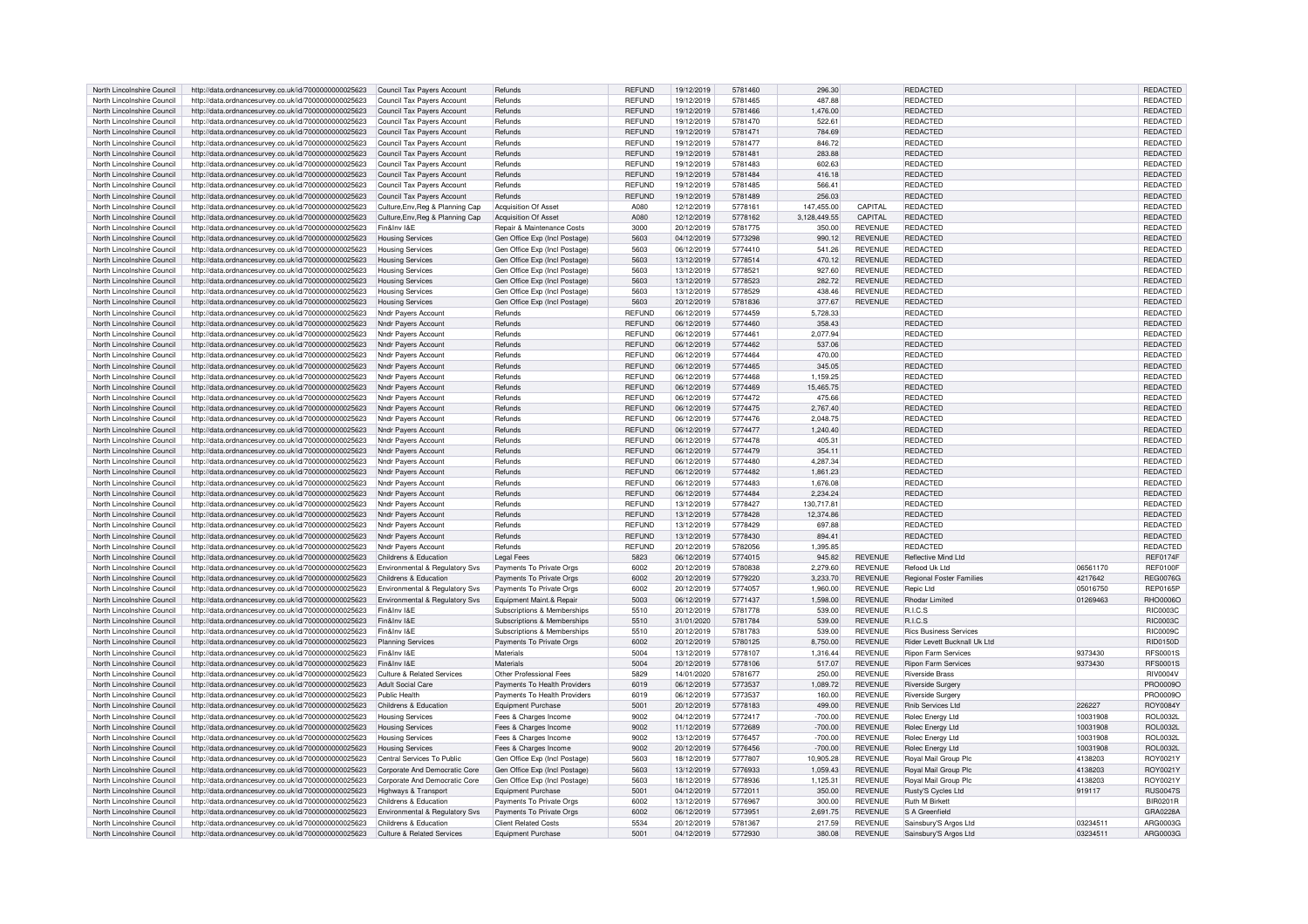| North Lincolnshire Council | http://data.ordnancesurvey.co.uk/id/7000000000025623 | Culture & Related Services                | Other Professional Fees       | 5829 | 20/12/2019 | 5781375 | 350.00      | <b>REVENUE</b> | Sarah Nethercoat                              |          | <b>NET00571</b> |
|----------------------------|------------------------------------------------------|-------------------------------------------|-------------------------------|------|------------|---------|-------------|----------------|-----------------------------------------------|----------|-----------------|
| North Lincolnshire Council | http://data.ordnancesurvey.co.uk/id/7000000000025623 | Childrens & Education                     | Payments To Private Orgs      | 6002 | 20/12/2019 | 5780957 | 957.15      | <b>REVENUE</b> | Sarah Scott Childminding                      |          | SCO0130O        |
| North Lincolnshire Council | http://data.ordnancesurvey.co.uk/id/7000000000025623 | Childrens & Education                     | Payments To Private Orgs      | 6002 | 18/12/2019 | 5779216 | 650.00      | <b>REVENUE</b> | School Improvers Uk Ltd                       | 09129885 | <b>SCH0181E</b> |
| North Lincolnshire Council | http://data.ordnancesurvey.co.uk/id/7000000000025623 | Childrens & Education                     | Home To School Transport      | 4201 | 11/12/2019 | 5775028 | 2,125.00    | <b>REVENUE</b> | Scunthorpe & Brigg Private Hire               |          | <b>SCU0465L</b> |
|                            |                                                      |                                           |                               |      |            |         |             |                |                                               |          |                 |
| North Lincolnshire Council | http://data.ordnancesurvey.co.uk/id/7000000000025623 | Childrens & Education                     | Payments To Private Orgs      | 6002 | 20/12/2019 | 5774445 | 529.65      | <b>REVENUE</b> | Scunthorpe C Of E Primary School"Main A/C"    |          | SCU0232L        |
| North Lincolnshire Council | http://data.ordnancesurvey.co.uk/id/7000000000025623 | Culture & Related Services                | Other Supplies & Services     | 5799 | 04/12/2019 | 5772924 | 467.91      | <b>REVENUE</b> | Scunthorpe & District Citizens Advice Bureau  |          | <b>SCU0018L</b> |
| North Lincolnshire Council | http://data.ordnancesurvey.co.uk/id/7000000000025623 | Childrens & Education                     | Payments To Private Orgs      | 6002 | 04/12/2019 | 5772764 | 745.00      | <b>REVENUE</b> | Scunthorpe United Football Club               | 123622   | SCU0023L        |
| North Lincolnshire Council | http://data.ordnancesurvey.co.uk/id/7000000000025623 | Childrens & Education                     | Payments To Private Orgs      | 6002 | 11/12/2019 | 5772765 | 320.00      | <b>REVENUE</b> | Scunthorpe United Football Club               | 123622   | <b>SCU0023L</b> |
|                            |                                                      |                                           |                               |      |            |         |             |                |                                               |          |                 |
| North Lincolnshire Council | http://data.ordnancesurvey.co.uk/id/7000000000025623 | Corporate And Democratic Core             | Other Professional Fees       | 5829 | 20/12/2019 | 5776163 | 309.00      | <b>REVENUE</b> | Security Plus Limited                         | 1325489  | <b>SEC0017C</b> |
| North Lincolnshire Council | http://data.ordnancesurvey.co.uk/id/7000000000025623 | Corporate And Democratic Core             | Other Professional Fees       | 5829 | 20/12/2019 | 5776213 | 1,739.10    | <b>REVENUE</b> | Security Plus Limited                         | 1325489  | <b>SEC0017C</b> |
| North Lincolnshire Council | http://data.ordnancesurvey.co.uk/id/7000000000025623 | Culture & Related Services                | Stock Purchases & Adjustments | 5030 | 13/12/2019 | 5778169 | 430.00      | <b>REVENUE</b> | Security Plus Ltd                             |          | <b>PLU0165U</b> |
|                            |                                                      |                                           |                               |      |            |         |             |                |                                               |          |                 |
| North Lincolnshire Council | http://data.ordnancesurvey.co.uk/id/7000000000025623 | Childrens & Education                     | Payments To Private Orgs      | 6002 | 20/12/2019 | 5780940 | 1,160.57    | <b>REVENUE</b> | Sharon Matthews                               |          | MAT01151        |
| North Lincolnshire Council | http://data.ordnancesurvey.co.uk/id/7000000000025623 | Central Services To Public                | Gen Office Exp (Incl Postage) | 5603 | 20/12/2019 | 5772045 | 828.10      | <b>REVENUE</b> | Shaw And Sons Limited                         |          | SHA0143A        |
| North Lincolnshire Council | http://data.ordnancesurvey.co.uk/id/7000000000025623 | Central Services To Public                | Gen Office Exp (Incl Postage) | 5603 | 20/12/2019 | 5772046 | 1.250.60    | <b>REVENUE</b> | Shaw And Sons Limited                         |          | SHA0143/        |
| North Lincolnshire Council | http://data.ordnancesurvey.co.uk/id/7000000000025623 | <b>Adult Social Care</b>                  | Course Fees/Training          | 2002 | 18/12/2019 | 5779221 | 670.00      | <b>REVENUE</b> | Sheffield Hallam University                   |          | SHE0005E        |
|                            |                                                      |                                           |                               |      |            |         |             |                |                                               |          |                 |
| North Lincolnshire Council | http://data.ordnancesurvey.co.uk/id/7000000000025623 | Cornorate And Democratic Core             | <b>Course Fees/Training</b>   | 2002 | 18/12/2019 | 5778966 | 670.00      | <b>REVENUE</b> | Sheffield Hallam Universit                    |          | SHE0005E        |
| North Lincolnshire Council | http://data.ordnancesurvey.co.uk/id/7000000000025623 | Corporate And Democratic Core             | Course Fees/Training          | 2002 | 18/12/2019 | 5779204 | 2,670.00    | <b>REVENUE</b> | Sheffield Hallam Universit                    |          | SHE0005E        |
| North Lincolnshire Council | http://data.ordnancesurvey.co.uk/id/7000000000025623 | Corporate And Democratic Core             | Course Fees/Training          | 2002 | 18/12/2019 | 5779205 | 2,670.00    | <b>REVENUE</b> | Sheffield Hallam University                   |          | SHE0005E        |
|                            |                                                      |                                           |                               |      |            |         |             |                |                                               |          |                 |
| North Lincolnshire Council | http://data.ordnancesurvey.co.uk/id/7000000000025623 | Corporate And Democratic Core             | Course Fees/Training          | 2002 | 18/12/2019 | 5779786 | 2,670.00    | <b>REVENUE</b> | Sheffield Hallam University                   |          | SHE0005E        |
| North Lincolnshire Council | http://data.ordnancesurvey.co.uk/id/7000000000025623 | Childrens & Education                     | <b>Client Transport Costs</b> | 6092 | 04/12/2019 | 5772092 | 630.00      | <b>REVENUE</b> | Shellev'S Taxis Ltd                           | 7169676  | <b>SHE0127E</b> |
| North Lincolnshire Council | http://data.ordnancesurvey.co.uk/id/7000000000025623 | Childrens & Education                     | Client Transport Costs        | 6092 | 18/12/2019 | 5779188 | 910.00      | <b>REVENUE</b> | Shelley'S Taxis Ltd                           | 7169676  | <b>SHE0127E</b> |
| North Lincolnshire Council | http://data.ordnancesurvey.co.uk/id/7000000000025623 | Culture & Related Services                | Pay - Agency                  | 0131 | 20/12/2019 | 5777946 | 816.00      | <b>REVENUE</b> | Shield Security Services(Yorkshire)Ltd        | 4464684  | <b>SHI0015I</b> |
|                            |                                                      |                                           |                               |      |            |         |             |                |                                               |          |                 |
| North Lincolnshire Council | http://data.ordnancesurvey.co.uk/id/7000000000025623 | <b>Public Health</b>                      | Other Supplies & Services     | 5799 | 20/12/2019 | 5777810 | 4,423.50    | <b>REVENUE</b> | Shield Security Services(Yorkshire)Ltd        | 4464684  | SHI0015I        |
| North Lincolnshire Council | http://data.ordnancesurvey.co.uk/id/7000000000025623 | Childrens & Education                     | Payments To Private Orgs      | 6002 | 20/12/2019 | 5780939 | 33.152.55   | <b>REVENUE</b> | Shining Little Stars T/A                      |          | 1 IT0060        |
| North Lincolnshire Council | http://data.ordnancesurvey.co.uk/id/7000000000025623 | Environmental & Regulatory Svs            | Payments To Private Orgs      | 6002 | 20/12/2019 | 5774042 | 610.00      | <b>REVENUE</b> | Shredall (East Midlands) Ltd                  | 03317730 | SHR0005F        |
|                            |                                                      |                                           |                               |      |            |         |             |                |                                               |          |                 |
| North Lincolnshire Council | http://data.ordnancesurvey.co.uk/id/7000000000025623 | Corporate And Democratic Core             | Course Fees/Training          | 2002 | 20/12/2019 | 5772042 | 240.00      | <b>REVENUE</b> | Singleton Training Services Ltd               | 10342013 | <b>SIN0072N</b> |
| North Lincolnshire Council | http://data.ordnancesurvey.co.uk/id/7000000000025623 | Corporate And Democratic Core             | Non-Premises Insurance - Cont | 5631 | 20/12/2019 | 5780875 | 1,220.59    | <b>REVENUE</b> | Sir John Nelthorpe School Fund                |          | SJN0001N        |
| North Lincolnshire Council | http://data.ordnancesurvey.co.uk/id/7000000000025623 | Childrens & Education                     | Payments To Private Orgs      | 6002 | 20/12/2019 | 5777817 | 12,450.00   | <b>REVENUE</b> | Sixteen Plus Ltd                              |          | SIX0032X        |
| North Lincolnshire Council | http://data.ordnancesurvey.co.uk/id/7000000000025623 | Childrens & Education                     | Payments To Private Orgs      | 6002 | 20/12/2019 | 5777820 | 21,450.00   | <b>REVENUE</b> | Sixteen Plus Ltd                              |          | SIX0032X        |
|                            |                                                      |                                           |                               |      |            |         |             |                |                                               |          |                 |
| North Lincolnshire Council | http://data.ordnancesurvey.co.uk/id/7000000000025623 | Childrens & Education                     | Payments To Private Orgs      | 6002 | 20/12/2019 | 5781757 | 6,640.00    | <b>REVENUE</b> | Sixteen Plus Ltd                              |          | SIX0032X        |
| North Lincolnshire Council | http://data.ordnancesurvey.co.uk/id/7000000000025623 | Corporate And Democratic Core             | Repair & Maintenance Costs    | 3000 | 10/01/2020 | 5778851 | 775.00      | <b>REVENUE</b> | Sky Garden Ltd                                | 06215200 | SKY0032Y        |
| North Lincolnshire Council | http://data.ordnancesurvey.co.uk/id/7000000000025623 | <b>Housing Services</b>                   | Other Supplies & Services     | 5799 | 20/12/2019 | 5781351 | 1,100.00    | <b>REVENUE</b> | Smart Move                                    |          | SMA0182A        |
|                            |                                                      |                                           |                               |      |            | 5781790 |             |                |                                               |          |                 |
| North Lincolnshire Council | http://data.ordnancesurvey.co.uk/id/7000000000025623 | <b>Housing Services</b>                   | Other Supplies & Services     | 5799 | 20/12/2019 |         | 1.305.00    | <b>REVENUE</b> | Smart Move                                    |          | SMA0182/        |
| North Lincolnshire Council | http://data.ordnancesurvey.co.uk/id/7000000000025623 | <b>Culture &amp; Related Services</b>     | Other Supplies & Services     | 5799 | 18/12/2019 | 5779802 | 41,558.85   | <b>REVENUE</b> | Smg (Uk) Ltd                                  | 821116   | SMG0022C        |
| North Lincolnshire Council | http://data.ordnancesurvey.co.uk/id/7000000000025623 | Culture & Related Services                | Other Supplies & Services     | 5799 | 18/12/2019 | 5779808 | 41,558.85   | <b>REVENUE</b> | Smg (Uk) Ltd                                  | 821116   | SMG00220        |
| North Lincolnshire Council | http://data.ordnancesurvey.co.uk/id/7000000000025623 | <b>Planning Services</b>                  | Other Supplies & Services     | 5799 | 11/12/2019 | 5774848 | 5.436.00    | <b>REVENUE</b> | Smg (Uk) Ltd                                  | 821116   | SMG0022G        |
|                            |                                                      |                                           |                               |      |            |         |             |                |                                               |          |                 |
| North Lincolnshire Council | http://data.ordnancesurvey.co.uk/id/7000000000025623 | Childrens & Education                     | Client Related Costs          | 5534 | 04/12/2019 | 577283  | 282.00      | <b>REVENUE</b> | Smg Uk Ltd                                    |          | SMG02160        |
| North Lincolnshire Council | http://data.ordnancesurvey.co.uk/id/7000000000025623 | Corporate And Democratic Core             | Clothing, Uniforms & Laundry  | 5301 | 20/12/2019 | 577432  | 388.93      | <b>REVENUE</b> | Smi Group                                     | 07644080 | <b>SMI0960I</b> |
| North Lincolnshire Council | http://data.ordnancesurvey.co.uk/id/7000000000025623 | Environmental & Regulatory Svs            | Clothing, Uniforms & Laundry  | 5301 | 20/12/2019 | 5776492 | 274.50      | <b>REVENUE</b> | Smi Groun                                     | 07644080 | SMI0960         |
|                            |                                                      |                                           |                               | 5301 |            | 5776498 |             | <b>REVENUE</b> | Smi Groun                                     |          | SMI0960         |
| North Lincolnshire Council | http://data.ordnancesurvey.co.uk/id/7000000000025623 | <b>Environmental &amp; Regulatory Svs</b> | Clothing, Uniforms & Laundry  |      | 20/12/2019 |         | 508.84      |                |                                               | 07644080 |                 |
| North Lincolnshire Council | http://data.ordnancesurvey.co.uk/id/7000000000025623 | Environmental & Regulatory Sys            | Clothing, Uniforms & Laundry  | 5301 | 08/01/2020 | 5781657 | 1.290.00    | <b>REVENUE</b> | Smi Group                                     | 07644080 | <b>SMI09601</b> |
| North Lincolnshire Council | http://data.ordnancesurvey.co.uk/id/7000000000025623 | Highways & Transport                      | Stock Purchases & Adjustments | 5030 | 13/12/2019 | 5771409 | 258.00      | <b>REVENUE</b> | Smith Bros(Caer Conan) Wholesale Ltd          | 267023   | <b>SMI0030I</b> |
| North Lincolnshire Council | http://data.ordnancesurvey.co.uk/id/7000000000025623 | Corporate And Democratic Core             | Other Employee Payments       | 2090 | 11/12/2019 | 5776357 | 2.166.67    | <b>REVENUE</b> | Sodero Motivation Solutions Ltd               |          | P&M0002M        |
|                            |                                                      |                                           |                               |      |            |         |             |                |                                               |          |                 |
| North Lincolnshire Council | http://data.ordnancesurvey.co.uk/id/7000000000025623 | Corporate And Democratic Core             | Other Supplies & Services     | 5799 | 11/12/2019 | 5776347 | 535.27      | <b>REVENUE</b> | Sodexo Motivation Solutions Ltd               |          | P&M0002M        |
| North Lincolnshire Council | http://data.ordnancesurvey.co.uk/id/7000000000025623 | Corporate And Democratic Core             | Cleaning Costs/ Materials     | 3301 | 04/12/2019 | 5772768 | $\Omega$    | <b>REVENUE</b> | Solid Structures Ltd                          |          | SOI 0072L       |
| North Lincolnshire Council | http://data.ordnancesurvey.co.uk/id/7000000000025623 | Corporate And Democratic Core             | Cleaning Costs/ Materials     | 3301 | 04/12/2019 | 5772788 | $\mathbf 0$ | <b>REVENUE</b> | Solid Structures Ltd                          |          | SOL0072L        |
| North Lincolnshire Council | http://data.ordnancesurvey.co.uk/id/7000000000025623 | Corporate And Democratic Core             | Rents                         | 3201 | 04/12/2019 | 5772768 | 9.250.00    | <b>REVENUE</b> | Solid Structures Ltd                          |          | SOL0072L        |
|                            |                                                      |                                           |                               |      |            |         |             |                |                                               |          |                 |
| North Lincolnshire Council | http://data.ordnancesurvey.co.uk/id/7000000000025623 | Corporate And Democratic Core             | Rents                         | 3201 | 04/12/2019 | 5772788 | 9,250.00    | <b>REVENUE</b> | Solid Structures Ltd                          |          | SOL0072L        |
| North Lincolnshire Council | http://data.ordnancesurvey.co.uk/id/7000000000025623 | Childrens & Education                     | Payments To Private Orgs      | 6002 | 20/12/2019 | 5780896 | 1,139.40    | <b>REVENUE</b> | Sophie Brownless                              |          | <b>BRO02180</b> |
| North Lincolnshire Council | http://data.ordnancesurvey.co.uk/id/7000000000025623 | <b>Adult Social Care</b>                  | Payments To Health Providers  | 6019 | 13/12/2019 | 5777714 | 358,40      | <b>REVENUE</b> | South Axholme Practice                        |          | SOU0151L        |
| North Lincolnshire Council | http://data.ordnancesurvey.co.uk/id/7000000000025623 | Childrens & Education                     | Payments To Voluntary Orgs    | 6001 | 20/12/2019 | 5780910 | 6.087.15    | <b>REVENUE</b> | South Ferriby Pre-School                      |          | FFR0023F        |
|                            |                                                      |                                           |                               |      |            |         |             |                |                                               |          |                 |
| North Lincolnshire Council | http://data.ordnancesurvey.co.uk/id/7000000000025623 | Childrens & Education                     | Payments To Private Orgs      | 6002 | 06/12/2019 | 5774446 | 1,014.00    | <b>REVENUE</b> | Southfield Nursery                            |          | SOU0007U        |
| North Lincolnshire Council | http://data.ordnancesurvey.co.uk/id/7000000000025623 | Childrens & Education                     | Payments To Private Orgs      | 6002 | 20/12/2019 | 5780960 | 8.356.84    | <b>REVENUE</b> | Southfield Nursery                            |          | SOU0007L        |
| North Lincolnshire Council | http://data.ordnancesurvey.co.uk/id/7000000000025623 | Fin&Inv I&E                               | <b>Catering Contract</b>      | 5204 | 20/12/2019 | 5781408 | 377.57      | <b>REVENUE</b> | Spa Vending Ltd                               |          | SPA0027/        |
|                            |                                                      | Fin&Inv I&F                               |                               | 5204 |            | 5780849 |             |                |                                               |          |                 |
| North Lincolnshire Council | http://data.ordnancesurvey.co.uk/id/7000000000025623 |                                           | <b>Catering Contract</b>      |      | 08/01/2020 |         | 451.56      | <b>REVENUE</b> | Spa Vending Ltd                               |          | SPA0027/        |
| North Lincolnshire Council | http://data.ordnancesurvey.co.uk/id/7000000000025623 | Corporate And Democratic Core             | <b>Course Fees/Training</b>   | 2002 | 20/12/2019 | 5781403 | 795.00      | <b>REVENUE</b> | Specialist Vocational Training Ltd            |          | SVT00021        |
| North Lincolnshire Council | http://data.ordnancesurvey.co.uk/id/7000000000025623 | Culture & Related Services                | Repair & Maintenance Costs    | 3000 | 05/01/2020 | 5779856 | 2.967.51    | <b>REVENUE</b> | Sportsafe Uk Ltd                              | 3370067  | SPO0073C        |
| North Lincolnshire Council | http://data.ordnancesurvey.co.uk/id/7000000000025623 | Culture & Related Services                | Equipment Maint.& Repair      | 5003 | 18/12/2019 | 5779123 | 1,212.53    | <b>REVENUE</b> | Sri Water Engineering Ltd                     |          | SRI0002         |
|                            |                                                      |                                           |                               |      |            |         |             |                |                                               |          |                 |
| North Lincolnshire Council | http://data.ordnancesurvey.co.uk/id/7000000000025623 | Childrens & Education                     | Payments To Private Orgs      | 6002 | 20/12/2019 | 578096  | 984.15      | <b>REVENUE</b> | Stacey Johnson (Laugh And Learn Childminding) |          | STA0121A        |
| North Lincolnshire Council | http://data.ordnancesurvey.co.uk/id/7000000000025623 | Childrens & Education                     | Payments To Private Orgs      | 6002 | 20/12/2019 | 5780972 | 874.80      | <b>REVENUE</b> | Stacey White                                  |          | WHI0511         |
| North Lincolnshire Council | http://data.ordnancesurvey.co.uk/id/7000000000025623 | Childrens & Education                     | Home To School Transport      | 4201 | 20/12/2019 | 5781744 | 27,754.00   | REVENUE        | Stagecoach Services Limited                   | 2818654  | <b>LIN0118N</b> |
| North Lincolnshire Council | http://data.ordnancesurvey.co.uk/id/7000000000025623 | Highways & Transport                      | <b>Concessionary Fares</b>    | 6010 | 20/12/2019 | 5781829 | 82,159.70   | <b>REVENUE</b> | Stagecoach Services Limited                   | 2818654  | <b>LIN0118N</b> |
|                            |                                                      |                                           |                               |      |            |         |             |                |                                               |          |                 |
| North Lincolnshire Council | http://data.ordnancesurvey.co.uk/id/7000000000025623 | Highways & Transport                      | Passenger Transport           | 6011 | 21/01/2020 | 5781671 | 536.00      | <b>REVENUE</b> | Stagecoach Services Ltd                       | 2818654  | STA0274A        |
| North Lincolnshire Council | http://data.ordnancesurvey.co.uk/id/7000000000025623 | <b>Highways &amp; Transport</b>           | Passenger Transport           | 6011 | 21/01/2020 | 5781674 | 384.00      | <b>REVENUE</b> | <b>Stagecoach Services Ltd</b>                | 2818654  | STA0274A        |
| North Lincolnshire Council | http://data.ordnancesurvey.co.uk/id/7000000000025623 | Highways & Transport                      | Passenger Transport           | 6011 | 21/01/2020 | 5781676 | 320.00      | <b>REVENUE</b> | Stagecoach Services Ltd                       | 2818654  | STA0274/        |
| North Lincolnshire Council |                                                      |                                           |                               | 6011 | 21/01/2020 | 5781684 | 2.564.72    | <b>REVENUE</b> |                                               | 2818654  | STA0274A        |
|                            | http://data.ordnancesurvey.co.uk/id/7000000000025623 | <b>Highways &amp; Transport</b>           | Passenger Transport           |      |            |         |             |                | <b>Stagecoach Services Ltd</b>                |          |                 |
| North Lincolnshire Council | http://data.ordnancesurvey.co.uk/id/7000000000025623 | <b>Highways &amp; Transport</b>           | Passenger Transport           | 6011 | 21/01/2020 | 5781693 | 420.00      | <b>REVENUE</b> | Stagecoach Services Ltd                       | 2818654  | STA0274A        |
| North Lincolnshire Council | http://data.ordnancesurvey.co.uk/id/7000000000025623 | <b>Highways &amp; Transport</b>           | Passenger Transport           | 6011 | 21/01/2020 | 5781697 | 468.00      | <b>REVENUE</b> | Stagecoach Services Ltd                       | 2818654  | STA0274A        |
| North Lincolnshire Council | http://data.ordnancesurvey.co.uk/id/7000000000025623 | Highways & Transport                      | Passenger Transport           | 6011 | 21/01/2020 | 5781700 | 4,100.00    | <b>REVENUE</b> | Stagecoach Services Ltd                       | 2818654  | STA0274A        |
|                            |                                                      |                                           |                               |      |            |         |             |                |                                               |          |                 |
| North Lincolnshire Council | http://data.ordnancesurvey.co.uk/id/7000000000025623 | <b>Highways &amp; Transport</b>           | Passenger Transport           | 6011 | 21/01/2020 | 5781708 | 5,664.00    | <b>REVENUE</b> | Stagecoach Services Ltd                       | 2818654  | STA0274A        |
| North Lincolnshire Council | http://data.ordnancesurvey.co.uk/id/7000000000025623 | Highways & Transport                      | Passenger Transport           | 6011 | 21/01/2020 | 5781711 | 528.00      | <b>REVENUE</b> | Stagecoach Services Ltd                       | 2818654  | STA0274A        |
|                            |                                                      |                                           |                               |      |            |         |             |                |                                               |          |                 |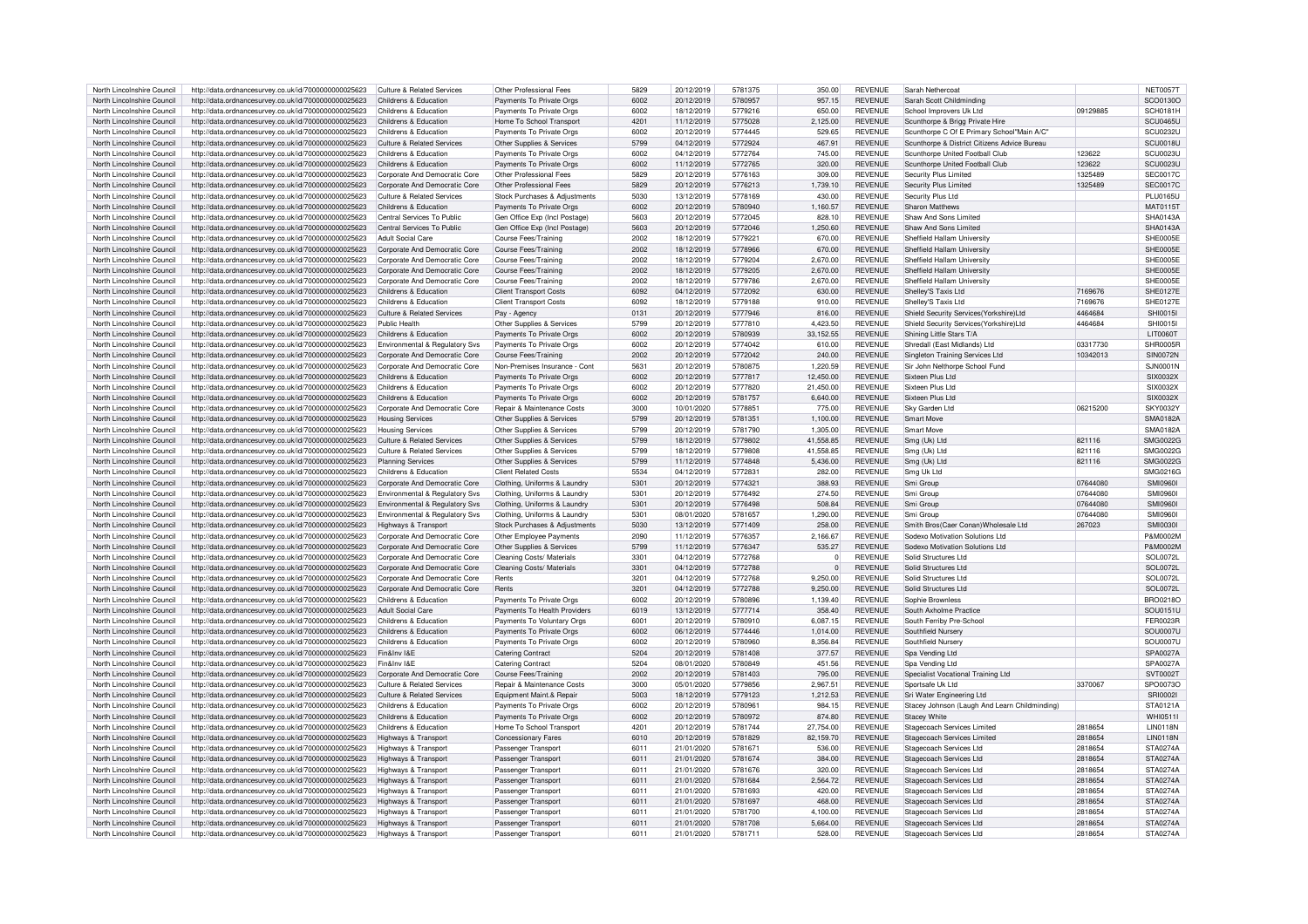| North Lincolnshire Council | http://data.ordnancesurvey.co.uk/id/7000000000025623                      | Highways & Transport                  | Passenger Transport                   | 6011             | 21/01/2020 | 5781714 | 1,916.00  | <b>REVENUE</b> | Stagecoach Services Ltd                      | 2818654  | STA0274A        |
|----------------------------|---------------------------------------------------------------------------|---------------------------------------|---------------------------------------|------------------|------------|---------|-----------|----------------|----------------------------------------------|----------|-----------------|
|                            |                                                                           |                                       |                                       |                  |            |         |           |                |                                              |          |                 |
| North Lincolnshire Council | http://data.ordnancesurvey.co.uk/id/7000000000025623                      | Highways & Transport                  | Passenger Transport                   | 6011             | 21/01/2020 | 5781721 | 1.725.60  | <b>REVENUE</b> | Stagecoach Services Ltd                      | 2818654  | <b>STA0274A</b> |
| North Lincolnshire Council | http://data.ordnancesurvey.co.uk/id/7000000000025623                      | Highways & Transport                  | Passenger Transport                   | 6011             | 21/01/2020 | 5781723 | 1,968.00  | <b>REVENUE</b> | Stagecoach Services Ltd                      | 2818654  | <b>STA0274A</b> |
|                            |                                                                           |                                       |                                       |                  |            |         |           |                |                                              |          |                 |
| North Lincolnshire Council | http://data.ordnancesurvey.co.uk/id/7000000000025623                      | Highways & Transport                  | Passenger Transport                   | 6011             | 21/01/2020 | 5781724 | 13,741.20 | <b>REVENUE</b> | Stagecoach Services Ltd                      | 2818654  | <b>STA0274A</b> |
| North Lincolnshire Council | http://data.ordnancesurvey.co.uk/id/7000000000025623                      | Highways & Transport                  | Passenger Transport                   | 6011             | 21/01/2020 | 5781726 | 1,555.28  | <b>REVENUE</b> | Stagecoach Services Ltd                      | 2818654  | STA0274A        |
| North Lincolnshire Council | http://data.ordnancesurvey.co.uk/id/7000000000025623                      | Highways & Transport                  | Passenger Transport                   | 6011             | 21/01/2020 | 5781727 | 5.736.00  | <b>REVENUE</b> | Stagecoach Services Ltd                      | 2818654  | <b>STA0274A</b> |
|                            |                                                                           |                                       |                                       |                  |            |         |           |                |                                              |          |                 |
| North Lincolnshire Council | http://data.ordnancesurvey.co.uk/id/7000000000025623                      | Childrens & Education                 | Payments To Private Orgs              | 6002             | 20/12/2019 | 5780956 | 17,568.46 | <b>REVENUE</b> | Stepping Stones Of Scawb                     |          | <b>SCA0139A</b> |
| North Lincolnshire Council | http://data.ordnancesurvey.co.uk/id/7000000000025623                      | Adult Social Care                     | Equipment Purchase                    | 5001             | 20/12/2019 | 5779972 | 78.75     | <b>REVENUE</b> | Steve Ball Joinery Ltd                       | 3682402  | <b>BAL0025L</b> |
|                            |                                                                           |                                       |                                       |                  |            |         |           |                |                                              |          |                 |
| North Lincolnshire Council | http://data.ordnancesurvey.co.uk/id/7000000000025623                      | Childrens & Education                 | Equipment Purchase                    | 5001             | 18/12/2019 | 5778549 | 22,235.73 | <b>REVENUE</b> | Steve Ball Joinery Ltd                       | 3682402  | <b>BAL0025L</b> |
| North Lincolnshire Council | http://data.ordnancesurvey.co.uk/id/7000000000025623                      | Childrens & Education                 | Repair & Maintenance Costs            | 3000             | 18/12/2019 | 5778549 | 1.00      | <b>REVENUE</b> | Steve Ball Joinery Ltd                       | 3682402  | BAI 0025L       |
|                            |                                                                           |                                       |                                       | 3000             |            |         |           |                |                                              |          |                 |
| North Lincolnshire Council | http://data.ordnancesurvey.co.uk/id/7000000000025623                      | Corporate And Democratic Core         | Repair & Maintenance Costs            |                  | 04/12/2019 | 5771879 | 24,055.62 | <b>REVENUE</b> | Steve Ball Joinery Ltd                       | 3682402  | <b>BAL0025L</b> |
| North Lincolnshire Council | http://data.ordnancesurvey.co.uk/id/7000000000025623                      | Corporate And Democratic Core         | Repair & Maintenance Costs            | 3000             | 04/12/2019 | 5772813 | 275.71    | <b>REVENUE</b> | Steve Ball Joinery Ltd                       | 3682402  | <b>BAL0025L</b> |
| North Lincolnshire Council | http://data.ordnancesurvey.co.uk/id/7000000000025623                      | Corporate And Democratic Core         | Repair & Maintenance Costs            | 3000             | 04/12/2019 | 5772818 | 23.480.65 | <b>REVENUE</b> | Steve Ball Joinery Ltd                       | 3682402  | BAI 0025L       |
|                            |                                                                           |                                       |                                       |                  |            |         |           |                |                                              |          |                 |
| North Lincolnshire Council | http://data.ordnancesurvey.co.uk/id/7000000000025623                      | Corporate And Democratic Core         | Repair & Maintenance Costs            | 3000             | 20/12/2019 | 5777894 | 3.932.67  | <b>REVENUE</b> | Steve Ball Joinery Ltd                       | 3682402  | <b>BAL0025L</b> |
| North Lincolnshire Council | http://data.ordnancesurvey.co.uk/id/7000000000025623                      | Corporate And Democratic Core         | Repair & Maintenance Costs            | 3000             | 20/12/2019 | 5779972 | 1,917.49  | <b>REVENUE</b> | Steve Ball Joinery Ltd                       | 3682402  | BAI 0025L       |
|                            |                                                                           |                                       |                                       |                  |            |         |           |                |                                              |          |                 |
| North Lincolnshire Council | http://data.ordnancesurvey.co.uk/id/7000000000025623                      | Fin&Inv I&F                           | Equipment Maint.& Repair              | 5003             | 20/12/2019 | 5779972 | 1,450.00  | <b>REVENUE</b> | Steve Ball Joinery Ltd                       | 3682402  | BAI 0025L       |
| North Lincolnshire Council | http://data.ordnancesurvey.co.uk/id/7000000000025623                      | Fin&Inv I&E                           | Repair & Maintenance Costs            | 3000             | 20/12/2019 | 5779972 | 3.636.95  | <b>REVENUE</b> | Steve Ball Joinery Ltd                       | 3682402  | <b>BAL0025L</b> |
| North Lincolnshire Council | http://data.ordnancesurvey.co.uk/id/7000000000025623                      | Fin&Inv I&E                           | <b>Benair &amp; Maintenance Costs</b> | 3000             | 20/12/2019 | 5779972 | 1.333.98  | <b>REVENUE</b> | Steve Ball Joinery Ltd                       | 3682402  | <b>BAL0025L</b> |
|                            |                                                                           |                                       |                                       |                  |            |         |           |                |                                              |          |                 |
| North Lincolnshire Council | http://data.ordnancesurvey.co.uk/id/7000000000025623                      | Culture & Related Services            | Exhibitions/Events                    | 5709             | 11/12/2019 | 5776207 | 500.00    | <b>REVENUE</b> | Stiffy Bag Ltd                               | 05192126 | STI0130I        |
| North Lincolnshire Council | http://data.ordnancesurvey.co.uk/id/7000000000025623                      | Planning Services                     | Payments To Voluntary Orgs            | 6001             | 11/12/2019 | 5776370 | 6,172.00  | <b>REVENUE</b> | St Norbert'S Catholic Primary Vol Academy    |          | STN0005N        |
|                            |                                                                           |                                       |                                       |                  |            |         |           |                |                                              |          |                 |
| North Lincolnshire Council | http://data.ordnancesurvey.co.uk/id/7000000000025623                      | Childrens & Education                 | Payments To Private Orgs              | 6002             | 20/12/2019 | 5780964 | 3.955.50  | <b>REVENUE</b> | Stone Hen Childcare                          |          | STO0172C        |
| North Lincolnshire Council | http://data.ordnancesurvey.co.uk/id/7000000000025623                      | Childrens & Education                 | Payments To Voluntary Orgs            | 6001             | 20/12/2019 | 5780965 | 11,191.01 | <b>REVENUE</b> | St Pauls Pre-School                          |          | STP0001F        |
|                            |                                                                           |                                       |                                       |                  |            |         |           |                |                                              |          |                 |
| North Lincolnshire Council | http://data.ordnancesurvey.co.uk/id/7000000000025623                      | Culture & Related Services            | Other Professional Fees               | 5829             | 13/12/2019 | 5777732 | 222.00    | <b>REVENUE</b> | Street Beat College                          | 08387440 | STR0023R        |
| North Lincolnshire Council | http://data.ordnancesurvey.co.uk/id/7000000000025623                      | Culture & Related Services            | Rents                                 | 3201             | 13/12/2019 | 5777732 | 80.00     | <b>REVENUE</b> | <b>Street Beat College</b>                   | 08387440 | STR0023R        |
| North Lincolnshire Council | http://data.ordnancesurvey.co.uk/id/7000000000025623                      | Childrens & Education                 | Payments To Private Orgs              | 6002             | 20/12/2019 | 5780033 | 367.50    | <b>REVENUE</b> | Street Beat Dance Academ                     |          | STR0143R        |
|                            |                                                                           |                                       |                                       |                  |            |         |           |                |                                              |          |                 |
| North Lincolnshire Council | http://data.ordnancesurvey.co.uk/id/7000000000025623                      | Childrens & Education                 | Payments To Private Orgs              | 6002             | 20/12/2019 | 5779214 | 400.00    | <b>REVENUE</b> | Sue Garland-Grime                            |          | GAR0263F        |
| North Lincolnshire Council | http://data.ordnancesurvey.co.uk/id/7000000000025623                      | Environmental & Regulatory Svs        | Other Premises Costs                  | 3390             | 11/12/2019 | 5776259 | 2,132.00  | <b>REVENUE</b> | Suez                                         | 02291198 | <b>NOR0206F</b> |
|                            |                                                                           |                                       |                                       |                  |            |         |           |                |                                              |          |                 |
| North Lincolnshire Council | http://data.ordnancesurvey.co.uk/id/7000000000025623                      | Environmental & Regulatory Svs        | Payments To Private Orgs              | 5002             | 20/12/2019 | 5781587 | 19.889.62 | <b>REVENUE</b> | Suez                                         | 02291198 | NOR0206F        |
| North Lincolnshire Council | http://data.ordnancesurvey.co.uk/id/7000000000025623                      | Childrens & Education                 | Payments To Private Orgs              | 6002             | 20/12/2019 | 5780934 | 702.00    | <b>REVENUE</b> | Susan Ling                                   |          | <b>LIN0358N</b> |
|                            |                                                                           |                                       |                                       |                  |            |         |           |                |                                              |          |                 |
| North Lincolnshire Council | http://data.ordnancesurvey.co.uk/id/7000000000025623                      | Culture & Related Services            | Payments To Private Orgs              | 6002             | 18/12/2019 | 5772049 | 770.00    | <b>REVENUE</b> | Suzi Richer                                  |          | <b>BIC0092C</b> |
| North Lincolnshire Council | http://data.ordnancesurvey.co.uk/id/7000000000025623                      | Culture, Env, Reg & Planning Cap      | Other Costs                           | A085             | 18/12/2019 | 5779161 | 6,000.00  | CAPITAL        | Sypro Management Ltd                         | 06413057 | SYP0012P        |
| North Lincolnshire Council | http://data.ordnancesurvey.co.uk/id/7000000000025623                      | Corporate And Democratic Core         | Gen Office Exp (Incl Postage)         | 5603             | 20/12/2019 | 5781320 | 826.00    | <b>REVENUE</b> | Systematic Print Management Ltd              | 3890167  | SYS0015S        |
|                            |                                                                           |                                       |                                       |                  |            |         |           |                |                                              |          |                 |
| North Lincolnshire Council | http://data.ordnancesurvey.co.uk/id/7000000000025623                      | Corporate And Democratic Core         | Gen Office Exp (Incl Postage)         | 5603             | 09/01/2020 | 5779811 | 315.00    | <b>REVENUE</b> | Systematic Print Management Ltd              | 3890167  | SYS0015S        |
| North Lincolnshire Council | http://data.ordnancesurvey.co.uk/id/7000000000025623                      | Childrens & Education                 | Payments To Private Orgs              | 6002             | 20/12/2019 | 5780966 | 3.358.80  | <b>REVENUE</b> | Tammy'S Tots Bottesford                      |          | <b>TAM0032M</b> |
|                            |                                                                           |                                       |                                       |                  |            |         |           |                |                                              |          |                 |
| North Lincolnshire Council | http://data.ordnancesurvey.co.uk/id/7000000000025623                      | Highways & Transport                  | Materials                             | 5004             | 20/12/2019 | 5767695 | 324.70    | <b>REVENUE</b> | <b>Tarmac Trading Ltd</b>                    | 453791   | <b>TOP0002P</b> |
| North Lincolnshire Council | http://data.ordnancesurvey.co.uk/id/7000000000025623                      | Highways & Transport                  | Materials                             | 5004             | 20/12/2019 | 5767700 | 309.10    | <b>REVENUE</b> | <b>Tarmac Trading Ltd</b>                    | 453791   | <b>TOP0002P</b> |
|                            |                                                                           |                                       |                                       |                  |            |         |           |                |                                              |          |                 |
| North Lincolnshire Council | http://data.ordnancesurvey.co.uk/id/7000000000025623                      | Highways & Transport                  | Materials                             | 5004             | 20/12/2019 | 5769827 | 228.00    | <b>REVENUE</b> | Tarmac Trading Ltd                           | 453791   | <b>TOP0002F</b> |
| North Lincolnshire Council | http://data.ordnancesurvey.co.uk/id/7000000000025623                      | Highways & Transpor                   | Materials                             | 5004             | 20/12/2019 | 5769833 | 228.00    | <b>REVENUE</b> | <b>Tarmac Trading Ltd</b>                    | 453791   | <b>TOP0002P</b> |
| North Lincolnshire Council |                                                                           |                                       | Materials                             | 5004             |            |         | 223.53    | <b>REVENUE</b> |                                              | 453791   | <b>TOP0002P</b> |
|                            | http://data.ordnancesurvey.co.uk/id/7000000000025623                      | Highways & Transport                  |                                       |                  | 20/12/2019 | 5772806 |           |                | <b>Tarmac Trading Ltd</b>                    |          |                 |
| North Lincolnshire Council | http://data.ordnancesurvey.co.uk/id/7000000000025623                      | Highways & Transport                  | Materials                             | 5004             | 20/12/2019 | 5772894 | 247.37    | <b>REVENUE</b> | <b>Tarmac Trading Ltd</b>                    | 453791   | <b>TOP0002P</b> |
| North Lincolnshire Council | http://data.ordnancesurvey.co.uk/id/7000000000025623                      | <b>Highways &amp; Transport</b>       | Materials                             | 5004             | 20/12/2019 | 577290  | 289.10    | <b>REVENUE</b> | <b>Tarmac Trading Ltd</b>                    | 453791   | <b>TOP0002P</b> |
|                            |                                                                           |                                       |                                       |                  |            |         |           |                |                                              |          |                 |
| North Lincolnshire Council | http://data.ordnancesurvey.co.uk/id/7000000000025623                      | Highways & Transport                  | Materials                             | 5004             | 20/12/2019 | 5772904 | 292.08    | <b>REVENUE</b> | <b>Tarmac Trading Ltd</b>                    | 453791   | <b>TOP0002P</b> |
| North Lincolnshire Council | http://data.ordnancesurvey.co.uk/id/7000000000025623                      | Highways & Transport                  | Materials                             | 5004             | 20/12/2019 | 5774278 | 292.08    | <b>REVENUE</b> | <b>Tarmac Trading Ltd</b>                    | 453791   | <b>TOP0002P</b> |
|                            |                                                                           |                                       |                                       |                  |            |         |           |                |                                              |          |                 |
| North Lincolnshire Council | http://data.ordnancesurvey.co.uk/id/7000000000025623                      | Highways & Transport                  | Materials                             | 5004             | 20/12/2019 | 5774864 | 305.49    | <b>REVENUE</b> | <b>Tarmac Trading Ltd</b>                    | 453791   | <b>TOP0002P</b> |
| North Lincolnshire Council | http://data.ordnancesurvey.co.uk/id/7000000000025623                      | Highways & Transport                  | Materials                             | 5004             | 20/12/2019 | 5774866 | 888.16    | <b>REVENUE</b> | <b>Tarmac Trading Ltd</b>                    | 453791   | <b>TOP0002P</b> |
|                            |                                                                           |                                       |                                       |                  |            |         |           |                |                                              |          |                 |
| North Lincolnshire Council | http://data.ordnancesurvey.co.uk/id/7000000000025623                      | Culture & Related Services            | Subscriptions & Memberships           | 5510             | 04/12/2019 | 5772913 | 612.70    | <b>REVENUE</b> | Taylor & Francis Group                       |          | TAY0051Y        |
| North Lincolnshire Council | http://data.ordnancesurvey.co.uk/id/7000000000025623                      | Fin&Inv I&F                           | Materials                             | 5004             | 20/12/2019 | 5781968 | 3.142.08  | <b>REVENUE</b> | T C Harrison Group Ltd                       |          | <b>TCH0005H</b> |
| North Lincolnshire Council | http://data.ordnancesurvey.co.uk/id/7000000000025623                      | Fin&Inv I&F                           | Equipment Maint.& Repair              | 5003             | 20/12/2019 | 5781969 | 340.50    | <b>REVENUE</b> | Tecalemit Garage Equipment Co Ltd            |          | TEC0016C        |
|                            |                                                                           |                                       |                                       |                  |            |         |           |                |                                              |          |                 |
| North Lincolnshire Council | http://data.ordnancesurvey.co.uk/id/7000000000025623                      | Childrens & Education                 | Other Supplies & Services             | 5799             | 10/01/2020 | 5778196 | 1,250.82  | <b>REVENUE</b> | Technology Teaching Systems Group Ltd        | 4373761  | <b>TEC0003C</b> |
| North Lincolnshire Council | http://data.ordnancesurvey.co.uk/id/7000000000025623                      | Culture & Related Services            | Books (Libraries+Schools Only)        | 5005             | 20/12/2019 | 5774842 | 351.50    | <b>REVENUE</b> | <b>Telegraph News Shop</b>                   |          | <b>TEL0017L</b> |
|                            |                                                                           |                                       |                                       |                  |            |         |           |                |                                              |          |                 |
| North Lincolnshire Council | http://data.ordnancesurvey.co.uk/id/7000000000025623                      | Childrens & Education                 | Payments To Private Orgs              | 6002             | 06/12/2019 | 5774424 | 433.50    | <b>REVENUE</b> | The Ark Family Centre                        |          | <b>ARK0120K</b> |
| North Lincolnshire Council | http://data.ordnancesurvey.co.uk/id/7000000000025623                      | Childrens & Education                 | Payments To Private Oras              | 6002             | 20/12/2019 | 5780889 | 34.263.56 | <b>REVENUE</b> | The Ark Family Centre                        |          | <b>ARK0120K</b> |
| North Lincolnshire Council | http://data.ordnancesurvey.co.uk/id/7000000000025623                      | Adult Social Care                     | Payments To Health Providers          | 6019             | 13/12/2019 | 5777722 | 281.50    | <b>REVENUE</b> | The Birches Medical Practice                 |          | <b>BIR0224R</b> |
|                            |                                                                           |                                       |                                       |                  |            |         |           |                |                                              |          |                 |
| North Lincolnshire Council | http://data.ordnancesurvey.co.uk/id/7000000000025623                      | <b>Public Health</b>                  | Payments To Health Providers          | 6019             | 13/12/2019 | 5777722 | 300.00    | <b>REVENUE</b> | The Birches Medical Practice                 |          | <b>BIR0224R</b> |
| North Lincolnshire Council | http://data.ordnancesurvey.co.uk/id/7000000000025623                      | <b>Housing Services</b>               | Other Supplies & Services             | 5799             | 06/12/2019 | 5773319 | 1.710.00  | <b>REVENUE</b> | The Cocked Hat Hotel                         |          | COC0002C        |
|                            |                                                                           |                                       |                                       |                  |            |         |           |                |                                              |          |                 |
| North Lincolnshire Council | http://data.ordnancesurvey.co.uk/id/7000000000025623                      | <b>Housing Services</b>               | Other Supplies & Services             | 5799             | 11/12/2019 | 5774992 | 1,657.50  | <b>REVENUE</b> | The Cocked Hat Hotel                         |          | COC0002C        |
| North Lincolnshire Council | http://data.ordnancesurvey.co.uk/id/7000000000025623                      | <b>Housing Services</b>               | Other Supplies & Services             | 5799             | 20/12/2019 | 5780389 | 260.00    | <b>REVENUE</b> | The Cocked Hat Hotel                         |          | COC0002C        |
|                            |                                                                           |                                       |                                       |                  |            |         |           |                |                                              |          |                 |
| North Lincolnshire Council | http://data.ordnancesurvey.co.uk/id/7000000000025623                      | <b>Housing Services</b>               | Other Supplies & Services             | 5799             | 20/12/2019 | 5780390 | 817.50    | <b>REVENUE</b> | The Cocked Hat Hotel                         |          | COC0002C        |
| North Lincolnshire Council | http://data.ordnancesurvey.co.uk/id/7000000000025623                      | <b>Housing Services</b>               | Other Supplies & Services             | 5799             | 20/12/2019 | 5780391 | 1.117.50  | <b>REVENUE</b> | The Cocked Hat Hotel                         |          | COC0002C        |
| North Lincolnshire Council |                                                                           | <b>Adult Social Care</b>              |                                       | 6002             |            | 5780773 | 2,160.00  | <b>REVENUE</b> | The Croft Community (Camphill Village Trust) |          | CVT0001T        |
|                            | http://data.ordnancesurvey.co.uk/id/7000000000025623                      |                                       | Payments To Private Orgs              |                  | 20/12/2019 |         |           |                |                                              |          |                 |
| North Lincolnshire Council | http://data.ordnancesurvey.co.uk/id/7000000000025623                      | Public Health                         | Materials                             | 5004             | 31/01/2020 | 5774845 | 15.441.05 | <b>REVENUE</b> | The Dollywood Foundation Of The Uk           |          | <b>DOL0032L</b> |
| North Lincolnshire Council | http://data.ordnancesurvey.co.uk/id/7000000000025623                      | Fin&Inv I&F                           | Gen Office Exp (Incl Postage)         | 5603             | 18/12/2019 | 5779791 | 3,932.78  | <b>REVENUE</b> | The Essential Partnership Ltd                |          | <b>ESS0130S</b> |
|                            |                                                                           |                                       |                                       |                  |            |         |           |                |                                              |          |                 |
| North Lincolnshire Council | http://data.ordnancesurvey.co.uk/id/7000000000025623                      | <b>Housing Services</b>               | Other Supplies & Services             | 5799             | 04/12/2019 | 5772039 | 2.500.00  | <b>REVENUE</b> | The Forge Project Ltd                        |          | <b>FOR0448R</b> |
| North Lincolnshire Council | http://data.ordnancesurvey.co.uk/id/7000000000025623                      | <b>Adult Social Care Capital</b>      | Other Costs                           | A085             | 18/12/2019 | 5778926 | 419.10    | CAPITAL        | The Helping Hand Co Ledbury Ltd              | 2172956  | <b>HEL0001L</b> |
|                            |                                                                           |                                       |                                       |                  |            |         |           |                |                                              |          |                 |
| North Lincolnshire Council | http://data.ordnancesurvey.co.uk/id/7000000000025623                      | Childrens & Education                 | Payments To Private Orgs              | 6002             | 20/12/2019 | 5774304 | 27,355.29 | <b>REVENUE</b> | The Hesley Group                             |          | <b>HES0021S</b> |
| North Lincolnshire Council | http://data.ordnancesurvey.co.uk/id/7000000000025623                      | Fin&Inv I&E                           | Rents                                 | 320 <sup>°</sup> | 13/12/2019 | 5778094 | 3,087.50  | <b>REVENUE</b> | The Hunt Group Ltd                           |          | HUN0080N        |
|                            |                                                                           |                                       |                                       | 5603             | 08/01/2020 | 5777939 | 292.50    | <b>REVENUE</b> |                                              |          | <b>REA0040A</b> |
| North Lincolnshire Council | http://data.ordnancesurvey.co.uk/id/7000000000025623                      | <b>Culture &amp; Related Services</b> | Gen Office Exp (Incl Postage)         |                  |            |         |           |                | The Reading Agency Ltd                       |          |                 |
| North Lincolnshire Council | http://data.ordnancesurvey.co.uk/id/7000000000025623                      | <b>Planning Services</b>              | Other Supplies & Services             | 5799             | 20/12/2019 | 5781346 | 1.964.40  | <b>REVENUE</b> | The Saville Group Ltd                        |          | SAV0001V        |
| North Lincolnshire Council | http://data.ordnancesurvey.co.uk/id/7000000000025623                      | <b>Culture &amp; Related Services</b> | Stock Purchases & Adjustments         | 5030             | 06/12/2019 | 5774286 | 864.00    | <b>REVENUE</b> | The Swimming Teachers Association            |          | SW100031        |
|                            |                                                                           |                                       |                                       |                  |            |         |           |                |                                              |          |                 |
|                            |                                                                           |                                       |                                       |                  |            |         |           |                |                                              |          |                 |
| North Lincolnshire Council | http://data.ordnancesurvey.co.uk/id/7000000000025623                      | Culture & Related Services            | Stock Purchases & Adjustments         | 5030             | 18/12/2019 | 5779864 | 1.306.00  | <b>REVENUE</b> | The Swimming Teachers Association            |          | SW100031        |
| North Lincolnshire Council | http://data.ordnancesurvey.co.uk/id/700000000025623 Childrens & Education |                                       | Course Fees/Training                  | 2002             | 18/12/2019 | 5779198 | 1,460.41  | <b>REVENUE</b> | The Wortley House Hotel                      | 4792332  | WOR0009R        |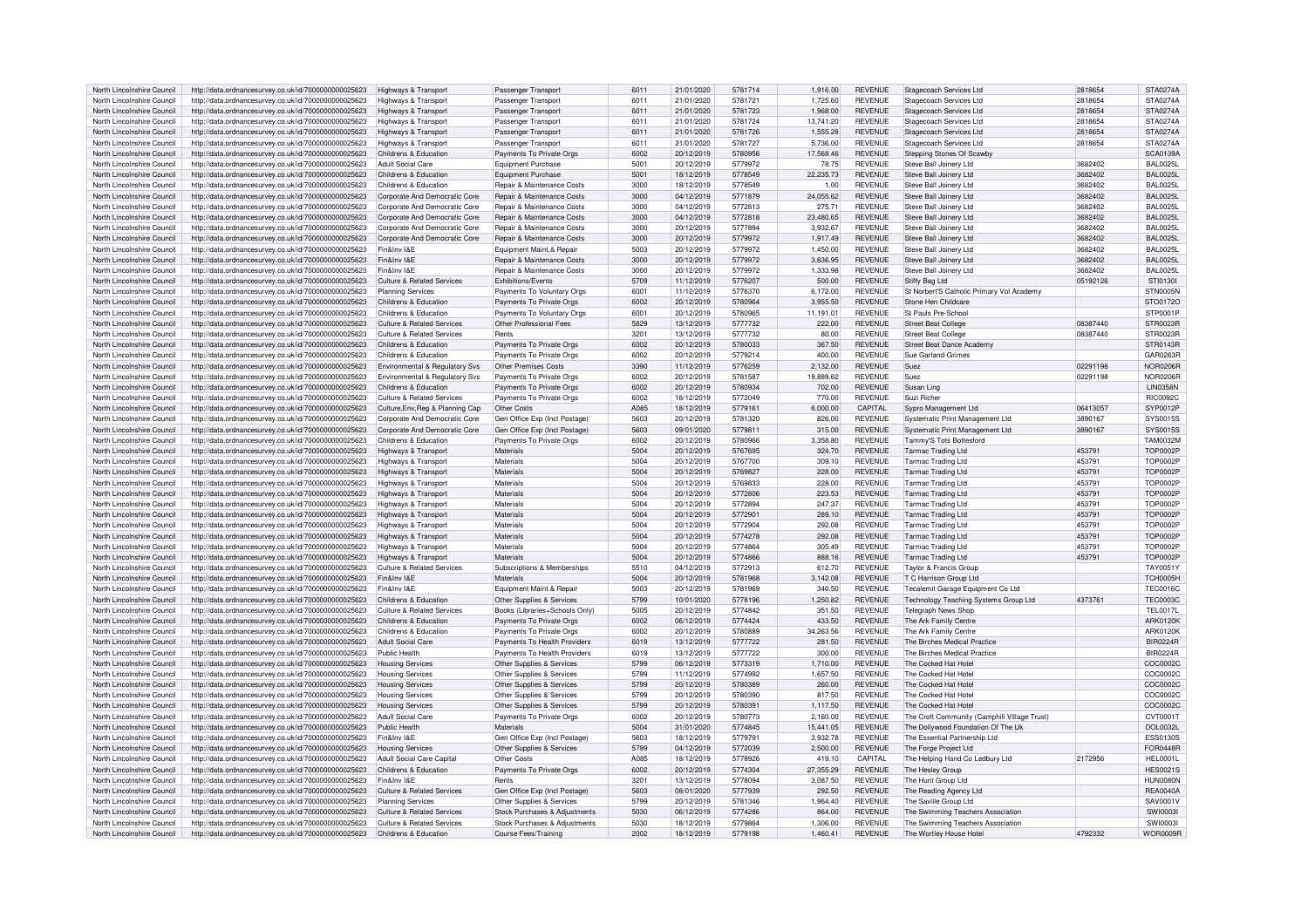| North Lincolnshire Council | http://data.ordnancesurvey.co.uk/id/7000000000025623 | <b>Culture &amp; Related Services</b> | <b>Catering Contract</b>              | 5204 | 20/12/2019 | 5781383 | 307.38     | REVENUE        | The Wortley House Hotel                     | 4792332  | WOR0009F        |
|----------------------------|------------------------------------------------------|---------------------------------------|---------------------------------------|------|------------|---------|------------|----------------|---------------------------------------------|----------|-----------------|
| North Lincolnshire Counci  | http://data.ordnancesurvey.co.uk/id/7000000000025623 | <b>Culture &amp; Related Services</b> | Catering Contract                     | 5204 | 20/12/2019 | 5781395 | 1,733.33   | <b>REVENUE</b> | The Wortley House Hote                      | 4792332  | WOR0009F        |
| North Lincolnshire Council | http://data.ordnancesurvey.co.uk/id/7000000000025623 | <b>Culture &amp; Related Services</b> | Catering Contract                     | 5204 | 20/12/2019 | 5781399 | 2.974.33   | <b>REVENUE</b> | The Wortley House Hotel                     | 4792332  | WOR0009F        |
| North Lincolnshire Council | http://data.ordnancesurvey.co.uk/id/7000000000025623 | Childrens & Education                 | Home To School Transport              | 4201 | 11/12/2019 | 5775017 | 9.074.00   | <b>REVENUE</b> | <b>Time Taxis</b>                           |          | <b>TIM0130M</b> |
|                            |                                                      |                                       |                                       |      |            |         |            |                |                                             |          |                 |
| North Lincolnshire Council | http://data.ordnancesurvey.co.uk/id/7000000000025623 | Childrens & Education                 | <b>Course Fees/Training</b>           | 2002 | 18/12/2019 | 5779208 | 502.35     | <b>REVENUE</b> | Tiofp                                       | 07766917 | TIO0001O        |
| North Lincolnshire Council | http://data.ordnancesurvey.co.uk/id/7000000000025623 | Childrens & Education                 | Home To School Transport              | 4201 | 20/12/2019 | 5775023 | 13,297.20  | <b>REVENUE</b> | T J'S Coach Hire Ltd                        | 6466222  | <b>TJC0002C</b> |
| North Lincolnshire Council | http://data.ordnancesurvey.co.uk/id/7000000000025623 | Childrens & Education                 | Home To School Transport              | 4201 | 16/01/2020 | 5781368 | 9,017.80   | <b>REVENUE</b> | T J'S Coach Hire Ltd                        | 6466222  | <b>TJC0002C</b> |
|                            |                                                      | Fin&Inv I&F                           |                                       | 5829 |            |         |            |                |                                             |          |                 |
| North Lincolnshire Council | http://data.ordnancesurvey.co.uk/id/7000000000025623 |                                       | Other Professional Fees               |      | 04/12/2019 | 5772880 | 288.06     | <b>REVENUE</b> | Tm Group (Uk) Ltd                           |          | <b>TMG0001G</b> |
| North Lincolnshire Council | http://data.ordnancesurvey.co.uk/id/7000000000025623 | Childrens & Education                 | Other Employee Payments               | 2090 | 20/12/2019 | 5780031 | 1.500.00   | <b>REVENUE</b> | Tom Butcher                                 |          | <b>BUT0162T</b> |
| North Lincolnshire Council | http://data.ordnancesurvey.co.uk/id/7000000000025623 | Corporate And Democratic Core         | Repair & Maintenance Costs            | 3000 | 20/12/2019 | 5780109 | 2.989.96   | <b>REVENUE</b> | <b>Topcon Building Ltd</b>                  | 9540672  | <b>TOP0050P</b> |
| North Lincolnshire Council | http://data.ordnancesurvey.co.uk/id/7000000000025623 | <b>Culture &amp; Related Services</b> | Equipment Maint.& Repair              | 5003 | 20/12/2019 | 5780109 | 115.04     | <b>REVENUE</b> | <b>Topcon Building Ltd</b>                  | 9540672  | <b>TOP0050F</b> |
|                            |                                                      |                                       |                                       |      |            |         |            |                |                                             |          |                 |
| North Lincolnshire Counci  | http://data.ordnancesurvey.co.uk/id/7000000000025623 | Culture & Related Services            | <b>Benair &amp; Maintenance Costs</b> | 3000 | 20/12/2019 | 5780109 | 1.135.13   | <b>REVENUE</b> | <b>Topcon Building Ltd</b>                  | 9540672  | <b>TOP0050F</b> |
| North Lincolnshire Council | http://data.ordnancesurvey.co.uk/id/7000000000025623 | Fin&Inv I&F                           | Equipment Maint.& Repair              | 5003 | 20/12/2019 | 5780109 | 188.23     | <b>REVENUE</b> | <b>Topcon Building Ltd</b>                  | 9540672  | <b>TOP0050F</b> |
| North Lincolnshire Council | http://data.ordnancesurvey.co.uk/id/7000000000025623 | Fin&Inv I&E                           | Repair & Maintenance Costs            | 3000 | 20/12/2019 | 5780109 | 361.00     | <b>REVENUE</b> | Topcon Building Ltd                         | 9540672  | <b>TOP0050F</b> |
| North Lincolnshire Council |                                                      |                                       | Materials                             | 5004 | 06/12/2019 | 5774390 | 305.71     | <b>REVENUE</b> |                                             |          | <b>TOR0063R</b> |
|                            | http://data.ordnancesurvey.co.uk/id/7000000000025623 | Highways & Transport                  |                                       |      |            |         |            |                | <b>Torne Valley</b>                         | 1057235  |                 |
| North Lincolnshire Council | http://data.ordnancesurvey.co.uk/id/7000000000025623 | Childrens & Education                 | It Hardware - Purchase                | 5050 | 20/12/2019 | 5771936 | 272.00     | <b>REVENUE</b> | <b>Total Computer Networks Ltd</b>          | 04858126 | <b>TOT0031T</b> |
| North Lincolnshire Council | http://data.ordnancesurvey.co.uk/id/7000000000025623 | Childrens & Education                 | It Hardware - Purchase                | 5050 | 20/12/2019 | 5772699 | 1,323.65   | <b>REVENUE</b> | <b>Total Computer Networks Ltd</b>          | 04858126 | <b>TOT0031T</b> |
| North Lincolnshire Council | http://data.ordnancesurvey.co.uk/id/7000000000025623 | Corporate And Democratic Core         | <b>Equipment Purchase</b>             | 5001 | 05/01/2020 | 5778506 | 650.00     | <b>REVENUE</b> | <b>Total Computer Networks Ltd</b>          | 04858126 | <b>TOT0031T</b> |
|                            |                                                      |                                       |                                       |      |            |         |            |                |                                             |          |                 |
| North Lincolnshire Council | http://data.ordnancesurvey.co.uk/id/7000000000025623 | Corporate And Democratic Core         | <b>Equipment Purchase</b>             | 5001 | 16/01/2020 | 5781621 | 611.00     | <b>REVENUE</b> | <b>Total Computer Networks Ltd</b>          | 04858126 | <b>TOT0031T</b> |
| North Lincolnshire Council | http://data.ordnancesurvey.co.uk/id/7000000000025623 | Corporate And Democratic Core         | <b>Equipment Purchase</b>             | 5001 | 17/01/2020 | 5781641 | 1,357.50   | <b>REVENUE</b> | <b>Total Computer Networks Ltd</b>          | 04858126 | <b>TOT0031T</b> |
| North Lincolnshire Council | http://data.ordnancesurvey.co.uk/id/7000000000025623 | Corporate And Democratic Core         | It Hardware - Purchase                | 5050 | 09/01/2020 | 5778903 | 1,375.00   | <b>REVENUE</b> | <b>Total Computer Networks Ltd</b>          | 04858126 | <b>TOT0031T</b> |
|                            |                                                      |                                       |                                       | A098 |            |         |            |                |                                             |          |                 |
| North Lincolnshire Council | http://data.ordnancesurvey.co.uk/id/7000000000025623 | Culture, Env, Reg & Planning Cap      | It Equipment                          |      | 13/12/2019 | 5772700 | 1,006.00   | CAPITAL        | <b>Total Computer Networks Ltd</b>          | 04858126 | <b>TOT0031T</b> |
| North Lincolnshire Council | http://data.ordnancesurvey.co.uk/id/7000000000025623 | Fin&Inv I&F                           | Flectricity                           | 3102 | 04/12/2019 | 5772050 | 2.516.93   | <b>REVENUE</b> | Total Gas & Power Ltd                       |          | ELF0001F        |
| North Lincolnshire Council | http://data.ordnancesurvey.co.uk/id/7000000000025623 | Childrens & Education                 | Payments To Private Orgs              | 6002 | 18/12/2019 | 5779215 | 2.356.00   | <b>REVENUE</b> | Tots On Tour Ltd                            |          | <b>TOT0028T</b> |
| North Lincolnshire Council |                                                      | Corporate And Democratic Core         | Repair & Maintenance Costs            | 3000 | 20/12/2019 | 5780984 | 2,444.96   | <b>REVENUE</b> | Townsend Elec. Serv. - Mechanical           |          | <b>TOW0600V</b> |
|                            | http://data.ordnancesurvey.co.uk/id/7000000000025623 |                                       |                                       |      |            |         |            |                |                                             |          |                 |
| North Lincolnshire Council | http://data.ordnancesurvey.co.uk/id/7000000000025623 | <b>Culture &amp; Related Services</b> | Repair & Maintenance Costs            | 3000 | 20/12/2019 | 5780984 | 74.10      | <b>REVENUE</b> | Townsend Elec. Serv. - Mechanical           |          | <b>TOW0600V</b> |
| North Lincolnshire Council | http://data.ordnancesurvey.co.uk/id/7000000000025623 | Childrens & Education                 | Repair & Maintenance Costs            | 3000 | 20/12/2019 | 5780986 | 52.00      | REVENUE        | <b>Townsend Flectrical Services</b>         |          | <b>TOW0097W</b> |
| North Lincolnshire Council | http://data.ordnancesurvey.co.uk/id/7000000000025623 | Corporate And Democratic Core         | Repair & Maintenance Costs            | 3000 | 20/12/2019 | 5780986 | 1,871.86   | <b>REVENUE</b> | <b>Townsend Electrical Services</b>         |          | <b>TOW0097W</b> |
|                            |                                                      |                                       |                                       |      |            |         |            |                |                                             |          |                 |
| North Lincolnshire Council | http://data.ordnancesurvey.co.uk/id/7000000000025623 | <b>Culture &amp; Related Services</b> | Repair & Maintenance Costs            | 3000 | 20/12/2019 | 5780986 | 663.36     | <b>REVENUE</b> | <b>Townsend Electrical Services</b>         |          | <b>TOW0097W</b> |
| North Lincolnshire Council | http://data.ordnancesurvey.co.uk/id/7000000000025623 | Childrens & Education                 | Payments To Private Orgs              | 6002 | 20/12/2019 | 5780967 | 29,959.10  | <b>REVENUE</b> | <b>Toy Box Nursery</b>                      |          | <b>TOY0009Y</b> |
| North Lincolnshire Council | http://data.ordnancesurvey.co.uk/id/7000000000025623 | Childrens & Education                 | Course Fees/Training                  | 2002 | 09/01/2020 | 5776952 | 295.00     | <b>REVENUE</b> | Train Aid I td                              |          | <b>TRA0284A</b> |
|                            |                                                      |                                       |                                       |      |            |         |            |                |                                             |          |                 |
| North Lincolnshire Council | http://data.ordnancesurvey.co.uk/id/7000000000025623 | Fin&Inv I&E                           | Equipment Maint.& Repair              | 5003 | 20/12/2019 | 5781972 | 270.00     | <b>REVENUE</b> | Transtec Garage Equipment Services Ltd      |          | <b>TRA0207A</b> |
| North Lincolnshire Council | http://data.ordnancesurvey.co.uk/id/7000000000025623 | Fin&Inv I&F                           | Equipment Maint.& Repair              | 5003 | 20/12/2019 | 5781973 | 325.00     | <b>REVENUE</b> | Transtec Garage Equipment Services Ltd      |          | TRA0207/        |
| North Lincolnshire Council | http://data.ordnancesurvey.co.uk/id/7000000000025623 | Fin&Inv I&F                           | Equipment Maint.& Repair              | 5003 | 20/12/2019 | 5781975 | 252.70     | <b>REVENUE</b> | Transtec Garage Equipment Services Ltd      |          | <b>TRA0207A</b> |
| North Lincolnshire Council | http://data.ordnancesurvey.co.uk/id/7000000000025623 | Fin&Inv I&E                           | Equipment Maint.& Repair              | 5003 | 20/12/2019 | 5781976 | 570.00     | <b>REVENUE</b> | Transtec Garage Equipment Services Ltd      |          | <b>TRA0207A</b> |
|                            |                                                      |                                       |                                       |      |            |         |            |                |                                             |          |                 |
| North Lincolnshire Council | http://data.ordnancesurvey.co.uk/id/7000000000025623 | Environmental & Regulatory Svs        | Payments To Private Orgs              | 6002 | 20/12/2019 | 5776240 | 388,942.60 | <b>REVENUE</b> | Transwaste Recycling And Aggregates Ltd     | 3863280  | <b>TRA0252A</b> |
| North Lincolnshire Council | http://data.ordnancesurvey.co.uk/id/7000000000025623 | <b>Culture &amp; Related Services</b> | Materials                             | 5004 | 11/12/2019 | 5769854 | 410.85     | <b>REVENUE</b> | <b>Travis Perkins Limited</b>               |          | <b>TRA0160A</b> |
| North Lincolnshire Council | http://data.ordnancesurvey.co.uk/id/7000000000025623 | <b>Culture &amp; Related Services</b> | Materials                             | 5004 | 11/12/2019 | 5769855 | 456.50     | <b>REVENUE</b> | <b>Travis Perkins Limited</b>               |          | <b>TRA0160A</b> |
| North Lincolnshire Council | http://data.ordnancesurvey.co.uk/id/7000000000025623 | Culture & Related Services            | Materials                             | 5004 | 11/12/2019 | 5769856 | 502.15     | <b>REVENUE</b> | <b>Travis Perkins Limited</b>               |          | <b>TRA0160A</b> |
|                            |                                                      |                                       |                                       |      |            |         |            |                |                                             |          |                 |
| North Lincolnshire Council | http://data.ordnancesurvey.co.uk/id/7000000000025623 | Highways & Transport                  | Materials                             | 5004 | 11/12/2019 | 5769861 | 405.00     | <b>REVENUE</b> | <b>Travis Perkins Limited</b>               |          | TRA0160A        |
| North Lincolnshire Counci  | http://data.ordnancesurvey.co.uk/id/7000000000025623 | Highways & Transport                  | Materials                             | 5004 | 13/12/2019 | 5769858 | 228.25     | <b>REVENUE</b> | <b>Travis Perkins Limited</b>               |          | <b>TRA0160A</b> |
| North Lincolnshire Council | http://data.ordnancesurvey.co.uk/id/7000000000025623 | Highways & Transport                  | Materials                             | 5004 | 13/12/2019 | 5769862 | 228.25     | REVENUE        | <b>Travis Perkins Limited</b>               |          | <b>TRA0160A</b> |
|                            |                                                      |                                       |                                       |      |            |         |            |                |                                             |          |                 |
| North Lincolnshire Council | http://data.ordnancesurvey.co.uk/id/7000000000025623 | Highways & Transport                  | Materials                             | 5004 | 18/12/2019 | 5771917 | 375.66     | <b>REVENUE</b> | Travis Perkins Trading Company Ltd          |          | <b>BRI0010I</b> |
| North Lincolnshire Council | http://data.ordnancesurvey.co.uk/id/7000000000025623 | Highways & Transport                  | Materials                             | 5004 | 18/12/2019 | 5771919 | 459.14     | <b>REVENUE</b> | Travis Perkins Trading Company Ltd          |          | <b>BRI0010I</b> |
| North Lincolnshire Council | http://data.ordnancesurvey.co.uk/id/7000000000025623 | Highways & Transport                  | Materials                             | 5004 | 18/12/2019 | 5771922 | 417.40     | <b>REVENUE</b> | Travis Perkins Trading Company Ltd          |          | <b>BRI0010I</b> |
| North Lincolnshire Council | http://data.ordnancesurvey.co.uk/id/7000000000025623 | <b>Highways &amp; Transport</b>       | Materials                             | 5004 | 20/12/2019 | 5771915 | 417.40     | <b>REVENUE</b> | Travis Perkins Trading Company Ltd          |          | <b>BRI0010L</b> |
|                            |                                                      |                                       |                                       |      |            |         |            |                |                                             |          |                 |
| North Lincolnshire Council | http://data.ordnancesurvey.co.uk/id/7000000000025623 | Highways & Transport                  | Materials                             | 5004 | 20/12/2019 | 5771924 | 417.40     | REVENUE        | Travis Perkins Trading Company Ltd          |          | <b>BRI0010I</b> |
| North Lincolnshire Council | http://data.ordnancesurvey.co.uk/id/7000000000025623 | Childrens & Education                 | Payments To Private Orgs              | 6002 | 11/12/2019 | 5776137 | 20,562.90  | <b>REVENUE</b> | Treehouse Care Ltd                          |          | <b>TRE0066E</b> |
| North Lincolnshire Council | http://data.ordnancesurvey.co.uk/id/7000000000025623 | Childrens & Education                 | Payments To Private Orgs              | 6002 | 11/12/2019 | 5776138 | 18,374.10  | <b>REVENUE</b> | Treehouse Care Ltd                          |          | <b>TRE0066E</b> |
| North Lincolnshire Council |                                                      | Childrens & Education                 | Other Supplies & Services             | 5799 | 18/12/2019 | 5779095 | 3.902.00   | <b>REVENUE</b> |                                             |          | <b>TRE0023E</b> |
|                            | http://data.ordnancesurvey.co.uk/id/7000000000025623 |                                       |                                       |      |            |         |            |                | <b>Trent Valley Electrical Services Ltd</b> |          |                 |
| North Lincolnshire Council | http://data.ordnancesurvey.co.uk/id/7000000000025623 | Corporate And Democratic Core         | Repair & Maintenance Costs            | 3000 | 04/12/2019 | 5772943 | 1,380.00   | <b>REVENUE</b> | <b>Trent Valley Refrigeration Ltd</b>       | 04394681 | <b>TRE0071E</b> |
| North Lincolnshire Council |                                                      |                                       |                                       |      |            |         |            |                |                                             |          |                 |
|                            | http://data.ordnancesurvey.co.uk/id/7000000000025623 | Corporate And Democratic Core         | Repair & Maintenance Costs            | 3000 | 04/12/2019 | 5773220 | 345.00     | <b>REVENUE</b> | Trent Valley Refrigeration Ltd              | 04394681 | <b>TRE0071E</b> |
|                            |                                                      |                                       |                                       |      |            |         |            |                |                                             |          |                 |
| North Lincolnshire Council | http://data.ordnancesurvey.co.uk/id/7000000000025623 | Corporate And Democratic Core         | Repair & Maintenance Costs            | 3000 | 18/12/2019 | 5773218 | 300.00     | <b>REVENUE</b> | <b>Trent Valley Refrigeration Ltd</b>       | 0439468  | <b>TRE0071E</b> |
| North Lincolnshire Council | http://data.ordnancesurvey.co.uk/id/7000000000025623 | Public Health                         | Equipment Maint.& Repair              | 5003 | 13/12/2019 | 5772797 | 366.40     | <b>REVENUE</b> | Trent Valley Refrigeration Ltd              | 04394681 | TRF0071F        |
| North Lincolnshire Council | http://data.ordnancesurvey.co.uk/id/7000000000025623 | <b>Adult Social Care</b>              | Payments To Health Providers          | 6019 | 06/12/2019 | 5773530 | 789.14     | <b>REVENUE</b> | <b>Trent View Medical Practice</b>          |          | <b>TRE0056E</b> |
| North Lincolnshire Council |                                                      | <b>Adult Social Care</b>              |                                       | 6019 | 06/12/2019 | 5773531 | 521.44     | <b>REVENUE</b> | <b>Trent View Medical Practice</b>          |          | <b>TRE0056E</b> |
|                            | http://data.ordnancesurvey.co.uk/id/7000000000025623 |                                       | Payments To Health Providers          |      |            |         |            |                |                                             |          |                 |
| North Lincolnshire Council | http://data.ordnancesurvey.co.uk/id/7000000000025623 | <b>Adult Social Care</b>              | Payments To Health Providers          | 6019 | 06/12/2019 | 5773532 | 478.26     | <b>REVENUE</b> | <b>Trent View Medical Practice</b>          |          | <b>TRE0056E</b> |
| North Lincolnshire Council | http://data.ordnancesurvey.co.uk/id/7000000000025623 | <b>Adult Social Care</b>              | Payments To Health Providers          | 6019 | 06/12/2019 | 5773533 | 642.33     | <b>REVENUE</b> | <b>Trent View Medical Practice</b>          |          | <b>TRE0056E</b> |
| North Lincolnshire Council | http://data.ordnancesurvey.co.uk/id/7000000000025623 | Adult Social Care                     | Payments To Health Providers          | 6019 | 06/12/2019 | 5773534 | 903.14     | <b>REVENUE</b> | <b>Trent View Medical Practice</b>          |          | <b>TRE0056F</b> |
|                            |                                                      |                                       |                                       |      |            |         |            |                |                                             |          |                 |
| North Lincolnshire Council | http://data.ordnancesurvey.co.uk/id/7000000000025623 | Childrens & Education                 | <b>Examination Fees</b>               | 5730 | 06/12/2019 | 5774202 | 326.00     | <b>REVENUE</b> | <b>Trinity College London</b>               | 2683033  | <b>TRI00641</b> |
| North Lincolnshire Council | http://data.ordnancesurvey.co.uk/id/7000000000025623 | Environmental & Regulatory Svs        | Equipment Purchase                    | 5001 | 20/12/2019 | 5773481 | 936.75     | <b>REVENUE</b> | Tunstall Healthcare (Uk) I td               | 1332249  | <b>TUN0021N</b> |
| North Lincolnshire Council | http://data.ordnancesurvey.co.uk/id/7000000000025623 | <b>Adult Social Care</b>              | Provisions                            | 5201 | 11/12/2019 | 5771975 | 358.15     | <b>REVENUE</b> | <b>Turner Price Ltd</b>                     | 02732141 | <b>TUR0245R</b> |
| North Lincolnshire Council | http://data.ordnancesurvey.co.uk/id/7000000000025623 | <b>Adult Social Care</b>              | Provisions                            | 5201 | 11/12/2019 | 5773354 | 452.46     | <b>REVENUE</b> | Turner Price I td                           | 02732141 | <b>TUR0245R</b> |
|                            |                                                      |                                       |                                       |      |            |         |            |                |                                             |          |                 |
| North Lincolnshire Council | http://data.ordnancesurvey.co.uk/id/7000000000025623 | <b>Adult Social Care</b>              | Provisions                            | 5201 | 15/01/2020 | 5776112 | 575.95     | <b>REVENUE</b> | <b>Turner Price Ltd</b>                     | 02732141 | <b>TUR0245R</b> |
| North Lincolnshire Council | http://data.ordnancesurvey.co.uk/id/7000000000025623 | Culture & Related Services            | Provisions                            | 5201 | 15/01/2020 | 5777951 | 263.88     | <b>REVENUE</b> | Turner Price Ltd                            | 02732141 | <b>TUR0245R</b> |
| North Lincolnshire Council | http://data.ordnancesurvey.co.uk/id/7000000000025623 | <b>Culture &amp; Related Services</b> | Provisions                            | 5201 | 15/01/2020 | 5778136 | 363.03     | <b>REVENUE</b> | Turner Price I td                           | 02732141 | <b>TUR0245R</b> |
|                            |                                                      | Fin&Inv I&F                           |                                       |      |            | 5773152 |            | <b>REVENUE</b> | Turner Price I td                           |          |                 |
| North Lincolnshire Council | http://data.ordnancesurvey.co.uk/id/7000000000025623 |                                       | Provisions                            | 5201 | 04/12/2019 |         | 357.52     |                |                                             | 02732141 | <b>TUR0245R</b> |
| North Lincolnshire Council | http://data.ordnancesurvey.co.uk/id/7000000000025623 | Fin&Inv I&E                           | Provisions                            | 5201 | 04/12/2019 | 5773153 | 290.91     | <b>REVENUE</b> | <b>Turner Price Ltd</b>                     | 02732141 | <b>TUR0245R</b> |
| North Lincolnshire Council | http://data.ordnancesurvey.co.uk/id/7000000000025623 | Fin&Inv I&F                           | Provisions                            | 5201 | 04/12/2019 | 5773154 | 269.33     | <b>REVENUE</b> | Turner Price I td                           | 02732141 | <b>TUR0245F</b> |
| North Lincolnshire Council | http://data.ordnancesurvey.co.uk/id/7000000000025623 | Fin&Inv I&F                           | Provisions                            | 5201 | 04/12/2019 | 5773161 | 307.75     | <b>REVENUE</b> | <b>Turner Price Ltd</b>                     | 02732141 | <b>TUR0245R</b> |
| North Lincolnshire Council | http://data.ordnancesurvey.co.uk/id/7000000000025623 | Fin&Inv I&F                           | Provisions                            | 5201 | 04/12/2019 | 5773163 | 262.81     | <b>REVENUE</b> | Turner Price I td                           | 02732141 | <b>TUR0245R</b> |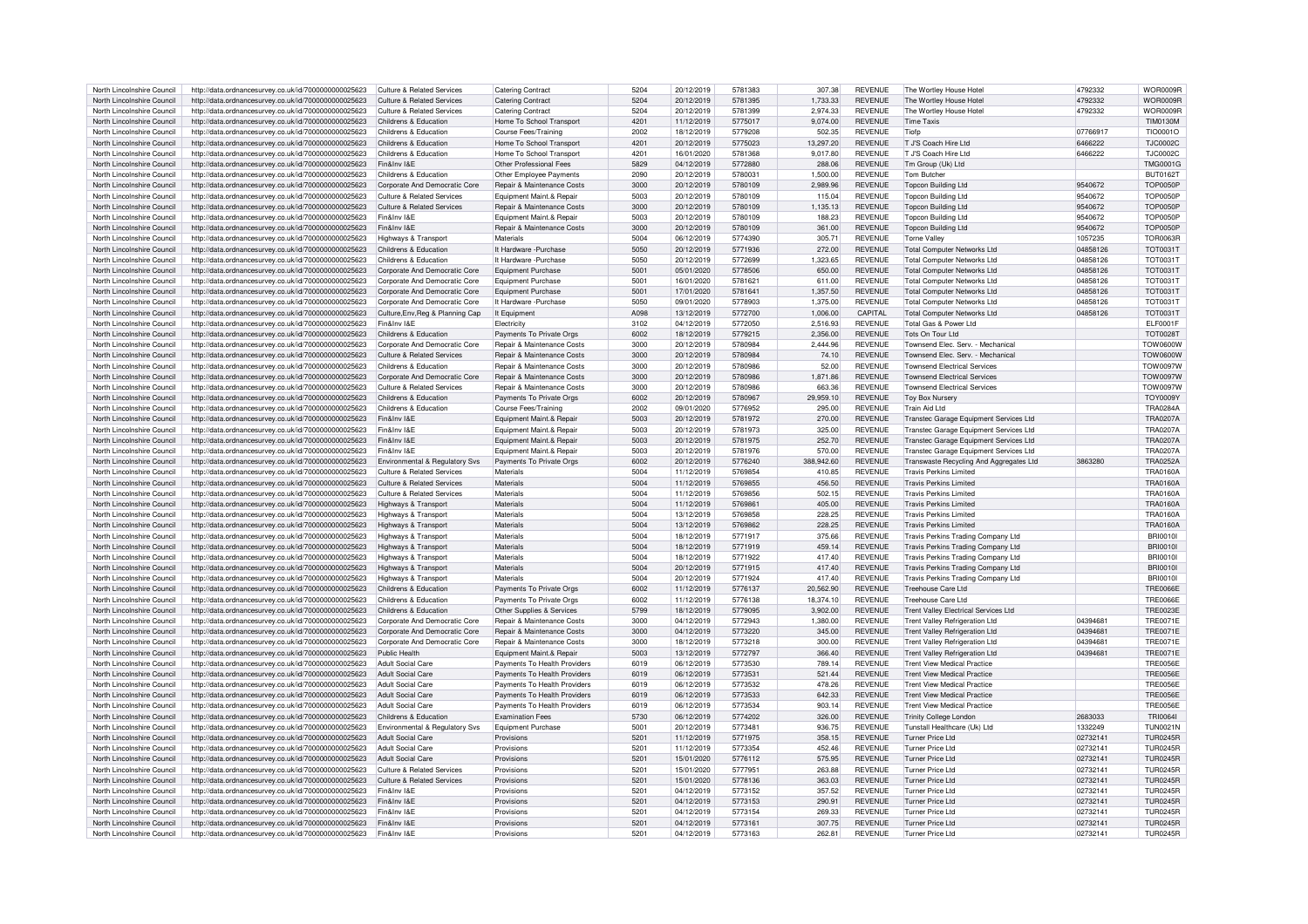| North Lincolnshire Council | http://data.ordnancesurvey.co.uk/id/7000000000025623             | Fin&Inv I&F                           | Provisions                     | 5201             | 04/12/2019 | 5773166 | 450.10      | <b>REVENUE</b> | <b>Turner Price Ltd</b>           | 02732141 | <b>TUR0245B</b> |
|----------------------------|------------------------------------------------------------------|---------------------------------------|--------------------------------|------------------|------------|---------|-------------|----------------|-----------------------------------|----------|-----------------|
| North Lincolnshire Council | http://data.ordnancesurvey.co.uk/id/7000000000025623             | Fin&Inv I&F                           | Provisions                     | 5201             | 04/12/2019 | 5773170 | 352.69      | <b>REVENUE</b> | Turner Price Ltd                  | 02732141 | <b>TUR0245R</b> |
| North Lincolnshire Council | http://data.ordnancesurvey.co.uk/id/7000000000025623             | Fin&Inv I&E                           | Provisions                     | 5201             | 04/12/2019 | 5773172 | 284.18      | <b>REVENUE</b> | <b>Turner Price Ltd</b>           | 02732141 | <b>TUR0245R</b> |
| North Lincolnshire Council | http://data.ordnancesurvey.co.uk/id/7000000000025623             | Fin&Inv I&F                           | Provisions                     | 520 <sup>1</sup> | 04/12/2019 | 5773180 | 310.79      | <b>REVENUE</b> | Turner Price Ltd                  | 02732141 | <b>TUR0245R</b> |
| North Lincolnshire Council | http://data.ordnancesurvey.co.uk/id/7000000000025623             | Fin&Inv I&E                           | Provisions                     | 5201             | 04/12/2019 | 5773183 | 269.42      | <b>REVENUE</b> | <b>Turner Price Ltd</b>           | 02732141 | <b>TUR0245R</b> |
| North Lincolnshire Council | http://data.ordnancesurvey.co.uk/id/7000000000025623             | Fin&Inv I&F                           | Provisions                     | 520 <sup>1</sup> | 04/12/2019 | 5773186 | 275.83      | <b>REVENUE</b> | Turner Price Ltd                  | 02732141 | <b>TUR0245R</b> |
| North Lincolnshire Council | http://data.ordnancesurvey.co.uk/id/7000000000025623             | Fin&Inv I&F                           | Provisions                     | 520 <sup>1</sup> | 04/12/2019 | 5773191 | 318.10      | <b>REVENUE</b> | Turner Price Ltd                  | 02732141 | <b>TUR0245R</b> |
| North Lincolnshire Council |                                                                  | Fin&Inv I&E                           | Provisions                     | 520 <sup>°</sup> | 04/12/2019 | 5773194 | 283.93      | <b>REVENUE</b> | <b>Turner Price Ltd</b>           | 02732141 | <b>TUR0245R</b> |
|                            | http://data.ordnancesurvey.co.uk/id/7000000000025623             | Fin&Inv I&F                           |                                | 520 <sup>1</sup> | 04/12/2019 | 5773195 | 389.03      | <b>REVENUE</b> | Turner Price Ltd                  |          |                 |
| North Lincolnshire Council | http://data.ordnancesurvey.co.uk/id/7000000000025623             |                                       | Provisions                     |                  |            |         |             |                |                                   | 02732141 | <b>TUR0245R</b> |
| North Lincolnshire Council | http://data.ordnancesurvey.co.uk/id/7000000000025623             | Fin&Inv I&E                           | Provisions                     | 5201             | 04/12/2019 | 5773197 | 306.03      | <b>REVENUE</b> | <b>Turner Price Ltd</b>           | 02732141 | <b>TUR0245R</b> |
| North Lincolnshire Council | http://data.ordnancesurvey.co.uk/id/7000000000025623             | Fin&Inv I&F                           | Provisions                     | 5201             | 04/12/2019 | 5773203 | 347.31      | <b>REVENUE</b> | Turner Price Ltd                  | 02732141 | <b>TUR0245R</b> |
| North Lincolnshire Council | http://data.ordnancesurvey.co.uk/id/7000000000025623             | Fin&Inv I&F                           | Provisions                     | 5201             | 11/12/2019 | 5776775 | 282.29      | <b>REVENUE</b> | Turner Price I td                 | 02732141 | <b>TUR0245R</b> |
| North Lincolnshire Council | http://data.ordnancesurvey.co.uk/id/7000000000025623             | Fin&Inv I&F                           | Provisions                     | 5201             | 11/12/2019 | 5776777 | 259.78      | <b>REVENUE</b> | Turner Price Ltd                  | 02732141 | <b>TUR0245R</b> |
| North Lincolnshire Council | http://data.ordnancesurvey.co.uk/id/7000000000025623             | Fin&Inv I&F                           | Provisions                     | 520 <sup>1</sup> | 11/12/2019 | 5776779 | 292.04      | <b>REVENUE</b> | Turner Price I to                 | 02732141 | <b>TUR0245R</b> |
| North Lincolnshire Council | http://data.ordnancesurvey.co.uk/id/7000000000025623             | Fin&Inv I&E                           | Provisions                     | 5201             | 11/12/2019 | 5776780 | 256.38      | <b>REVENUE</b> | <b>Turner Price Ltd</b>           | 02732141 | <b>TUR0245R</b> |
| North Lincolnshire Council | http://data.ordnancesurvey.co.uk/id/7000000000025623             | Fin&Inv I&E                           | Provisions                     | 5201             | 11/12/2019 | 5776785 | 520.82      | <b>REVENUE</b> | Turner Price Ltd                  | 02732141 | <b>TUR0245R</b> |
| North Lincolnshire Council | http://data.ordnancesurvey.co.uk/id/7000000000025623             | Fin&Inv I&F                           | Provisions                     | 5201             | 11/12/2019 | 5776788 | 311.24      | <b>REVENUE</b> | Turner Price Ltd                  | 02732141 | <b>TUR0245R</b> |
| North Lincolnshire Council | http://data.ordnancesurvey.co.uk/id/7000000000025623             | Fin&Inv I&E                           | Provisions                     | 5201             | 11/12/2019 | 5776789 | 327.79      | <b>REVENUE</b> | Turner Price Ltd                  | 02732141 | <b>TUR0245F</b> |
| North Lincolnshire Council | http://data.ordnancesurvey.co.uk/id/7000000000025623             | Fin&Inv I&F                           | Provisions                     | 520              | 11/12/2019 | 5776794 | 373.83      | <b>REVENUE</b> | Turner Price Ltd                  | 02732141 | <b>TUR0245R</b> |
| North Lincolnshire Council | http://data.ordnancesurvey.co.uk/id/7000000000025623             | Fin&Inv I&F                           | Provisions                     | 5201             | 11/12/2019 | 5776796 | 292.91      | <b>REVENUE</b> | Turner Price Ltd                  | 02732141 | <b>TUR0245R</b> |
| North Lincolnshire Council | http://data.ordnancesurvey.co.uk/id/7000000000025623             | Fin&Inv I&E                           | Provisions                     | 5201             | 11/12/2019 | 5776799 | 256.36      | <b>REVENUE</b> | <b>Turner Price Ltd</b>           | 02732141 | <b>TUR0245R</b> |
| North Lincolnshire Council | http://data.ordnancesurvey.co.uk/id/7000000000025623             | Fin&Inv I&F                           | Provisions                     | 5201             | 11/12/2019 | 5776800 | 293.93      | <b>REVENUE</b> | <b>Turner Price Ltd</b>           | 02732141 | <b>TUR0245R</b> |
| North Lincolnshire Council | http://data.ordnancesurvey.co.uk/id/7000000000025623             | Fin&Inv I&E                           | Provisions                     | 5201             | 11/12/2019 | 5776805 | 276.38      | <b>REVENUE</b> | <b>Turner Price Ltd</b>           | 02732141 | <b>TUR0245R</b> |
| North Lincolnshire Council |                                                                  | Fin&Inv I&F                           | Provisions                     | 5201             |            | 5776806 | 373.78      | <b>REVENUE</b> | Turner Price Ltd                  | 02732141 | <b>TUR0245R</b> |
|                            | http://data.ordnancesurvey.co.uk/id/7000000000025623             |                                       |                                |                  | 11/12/2019 |         |             |                |                                   |          |                 |
| North Lincolnshire Council | http://data.ordnancesurvey.co.uk/id/7000000000025623             | Fin&Inv I&F                           | Provisions                     | 5201             | 11/12/2019 | 5776812 | 468.22      | <b>REVENUE</b> | Turner Price Ltd                  | 02732141 | <b>TUR0245R</b> |
| North Lincolnshire Council | http://data.ordnancesurvey.co.uk/id/7000000000025623             | Fin&Inv I&E                           | Provisions                     | 5201             | 11/12/2019 | 5776817 | 306.96      | <b>REVENUE</b> | <b>Turner Price Ltd</b>           | 02732141 | <b>TUR0245R</b> |
| North Lincolnshire Council | http://data.ordnancesurvey.co.uk/id/7000000000025623             | Fin&Inv I&F                           | Provisions                     | 520              | 11/12/2019 | 5776821 | 302.82      | <b>REVENUE</b> | <b>Turner Price Ltd</b>           | 02732141 | <b>TUR0245R</b> |
| North Lincolnshire Council | http://data.ordnancesurvey.co.uk/id/7000000000025623             | Fin&Inv I&F                           | Provisions                     | 5201             | 11/12/2019 | 5776824 | 374.07      | <b>REVENUE</b> | Turner Price Ltd                  | 02732141 | <b>TUR0245R</b> |
| North Lincolnshire Council | http://data.ordnancesurvey.co.uk/id/7000000000025623             | Fin&Inv I&E                           | Provisions                     | 5201             | 11/12/2019 | 5776826 | 282.12      | <b>REVENUE</b> | <b>Turner Price Ltd</b>           | 02732141 | <b>TUR0245R</b> |
| North Lincolnshire Council | http://data.ordnancesurvey.co.uk/id/7000000000025623             | Fin&Inv I&F                           | Provisions                     | 5201             | 11/12/2019 | 5776829 | 306.06      | <b>REVENUE</b> | Turner Price Ltd                  | 02732141 | <b>TUR0245R</b> |
| North Lincolnshire Council | http://data.ordnancesurvey.co.uk/id/7000000000025623             | Fin&Inv I&E                           | Provisions                     | 5201             | 18/12/2019 | 5779434 | 300.27      | <b>REVENUE</b> | <b>Turner Price Ltd</b>           | 02732141 | <b>TUR0245R</b> |
| North Lincolnshire Council | http://data.ordnancesurvey.co.uk/id/7000000000025623             | Fin&Inv I&F                           | Provisions                     | 520 <sup>1</sup> | 18/12/2019 | 5779458 | 273.80      | <b>REVENUE</b> | Turner Price Ltd                  | 02732141 | <b>TUR0245R</b> |
| North Lincolnshire Council | http://data.ordnancesurvey.co.uk/id/7000000000025623             | Fin&Inv I&F                           | Provisions                     | 5201             | 18/12/2019 | 5779477 | 316.00      | <b>REVENUE</b> | Turner Price Ltd                  | 02732141 | <b>TUR0245R</b> |
| North Lincolnshire Council | http://data.ordnancesurvey.co.uk/id/7000000000025623             | Fin&Inv I&F                           | Provisions                     | 5201             | 18/12/2019 | 5779478 | 302.18      | <b>REVENUE</b> | <b>Turner Price Ltd</b>           | 02732141 | TUR0245B        |
| North Lincolnshire Council | http://data.ordnancesurvey.co.uk/id/7000000000025623             | Fin&Inv I&F                           | Provisions                     | 5201             | 18/12/2019 | 5779479 | 368.61      | <b>REVENUE</b> | Turner Price Ltd                  | 02732141 | <b>TUR0245R</b> |
| North Lincolnshire Council | http://data.ordnancesurvey.co.uk/id/7000000000025623             | Fin&Inv I&E                           | Provisions                     | 5201             | 18/12/2019 | 5779483 | 290.85      | <b>REVENUE</b> | Turner Price Ltd                  | 02732141 | <b>TUR0245R</b> |
| North Lincolnshire Council | http://data.ordnancesurvey.co.uk/id/7000000000025623             | Fin&Inv I&F                           | Provisions                     | 5201             | 18/12/2019 | 5779486 | 517.76      | <b>REVENUE</b> | Turner Price Ltd                  | 02732141 | TUR0245F        |
| North Lincolnshire Council | http://data.ordnancesurvey.co.uk/id/7000000000025623             | Fin&Inv I&F                           | Provisions                     | 5201             | 18/12/2019 | 5779491 | 325.08      | <b>REVENUE</b> | <b>Turner Price Ltd</b>           | 02732141 | <b>TUR0245R</b> |
| North Lincolnshire Council |                                                                  | Fin&Inv I&E                           | Provisions                     | 5201             | 18/12/2019 | 5779493 | 361.59      | <b>REVENUE</b> | Turner Price Ltd                  |          | <b>TUR0245R</b> |
|                            | http://data.ordnancesurvey.co.uk/id/7000000000025623             |                                       |                                |                  |            |         |             |                |                                   | 02732141 |                 |
| North Lincolnshire Council | http://data.ordnancesurvey.co.uk/id/7000000000025623             | Fin&Inv I&F                           | Provisions                     | 520              | 18/12/2019 | 5779495 | 340.71      | <b>REVENUE</b> | Turner Price I to                 | 0273214  | <b>TUR0245R</b> |
| North Lincolnshire Council | http://data.ordnancesurvey.co.uk/id/7000000000025623             | Fin&Inv I&E                           | Provisions                     | 5201             | 18/12/2019 | 5779496 | 269.45      | <b>REVENUE</b> | <b>Turner Price Ltd</b>           | 0273214  | <b>TUR0245R</b> |
| North Lincolnshire Council | http://data.ordnancesurvey.co.uk/id/7000000000025623             | Fin&Inv I&F                           | Provisions                     | 5201             | 18/12/2019 | 5779497 | 495.23      | <b>REVENUE</b> | Turner Price Ltd                  | 0273214  | TUR0245F        |
| North Lincolnshire Council | http://data.ordnancesurvey.co.uk/id/7000000000025623             | Fin&Inv I&E                           | Provisions                     | 5201             | 18/12/2019 | 5779499 | 363.94      | <b>REVENUE</b> | <b>Turner Price Ltd</b>           | 02732141 | <b>TUR0245R</b> |
| North Lincolnshire Council | http://data.ordnancesurvey.co.uk/id/7000000000025623             | Fin&Inv I&E                           | Provisions                     | 5201             | 18/12/2019 | 5779503 | 332.54      | <b>REVENUE</b> | Turner Price I to                 | 02732141 | <b>TUR0245R</b> |
| North Lincolnshire Council | http://data.ordnancesurvey.co.uk/id/7000000000025623             | Fin&Inv I&F                           | Provisions                     | 5201             | 18/12/2019 | 5779508 | 306.93      | <b>REVENUE</b> | Turner Price I to                 | 02732141 | <b>TUR0245R</b> |
| North Lincolnshire Council | http://data.ordnancesurvey.co.uk/id/7000000000025623             | Fin&Inv I&E                           | Provisions                     | 5201             | 18/12/2019 | 5779509 | 341.46      | <b>REVENUE</b> | <b>Turner Price Ltd</b>           | 02732141 | <b>TUR0245R</b> |
| North Lincolnshire Council | http://data.ordnancesurvey.co.uk/id/7000000000025623             | Fin&Inv I&F                           | Provisions                     | 520 <sup>1</sup> | 18/12/2019 | 5779513 | 288.29      | <b>REVENUE</b> | Turner Price Ltd                  | 02732141 | TUR0245F        |
| North Lincolnshire Council | http://data.ordnancesurvey.co.uk/id/7000000000025623             | Fin&Inv I&F                           | Provisions                     | 5201             | 18/12/2019 | 5779514 | 423.04      | <b>REVENUE</b> | Turner Price Ltd                  | 02732141 | <b>TUR0245R</b> |
| North Lincolnshire Council | http://data.ordnancesurvey.co.uk/id/7000000000025623             | Fin&Inv I&F                           | Provisions                     | 5201             | 18/12/2019 | 5779522 | 371.19      | <b>REVENUE</b> | Turner Price Ltd                  | 02732141 | <b>TUR0245R</b> |
| North Lincolnshire Council | http://data.ordnancesurvey.co.uk/id/7000000000025623             | Fin&Inv I&F                           | Provisions                     | 520              | 18/12/2019 | 5779523 | 313.37      | <b>REVENUE</b> | Turner Price I td                 | 02732141 | <b>TUR0245R</b> |
| North Lincolnshire Council | http://data.ordnancesurvey.co.uk/id/7000000000025623             | Public Health                         | Equipment Maint.& Repair       | 5003             | 20/12/2019 | 5779186 | 304.00      | <b>REVENUE</b> | <b>Turnkey Instruments Ltd</b>    |          | <b>TUR0062R</b> |
| North Lincolnshire Council | http://data.ordnancesurvey.co.uk/id/7000000000025623             | Planning Services                     | Other Supplies & Services      | 5799             | 04/12/2019 | 5771507 | 1.400.00    | <b>REVENUE</b> | <b>Tusk Showhire</b>              |          | <b>TUS0002S</b> |
| North Lincolnshire Council | http://data.ordnancesurvey.co.uk/id/7000000000025623             |                                       | Other Supplies & Services      | 5799             | 18/12/2019 | 5778957 | 1,920.00    | <b>REVENUE</b> | Tyt Investments I imited          |          | <b>LAN0021N</b> |
| North Lincolnshire Council |                                                                  | <b>Housing Services</b>               |                                | 5799             | 18/12/2019 | 5778958 | 771.73      | <b>REVENUE</b> | Tyt Investments I imited          |          | LAN0021N        |
|                            | http://data.ordnancesurvey.co.uk/id/7000000000025623             | <b>Housing Services</b>               | Other Supplies & Services      | 5799             |            | 5778959 |             | <b>REVENUE</b> | Tyt Investments I imited          |          |                 |
| North Lincolnshire Council | http://data.ordnancesurvey.co.uk/id/7000000000025623             | <b>Housing Services</b>               | Other Supplies & Services      |                  | 18/12/2019 |         | 350.13      |                |                                   |          | LAN0021N        |
| North Lincolnshire Council | http://data.ordnancesurvey.co.uk/id/7000000000025623             | Childrens & Education                 | <b>Client Related Costs</b>    | 5534             | 18/12/2019 | 5779787 | 609.75      | <b>REVENUE</b> | Ulceby Pre-School Playgroup       |          | <b>ULC0010C</b> |
| North Lincolnshire Council | http://data.ordnancesurvey.co.uk/id/7000000000025623             | Childrens & Education                 | Payments To Voluntary Orgs     | 6001             | 20/12/2019 | 5780968 | 9.028.80    | <b>REVENUE</b> | Ulceby Pre-School Playgroup       |          | <b>ULC0009C</b> |
| North Lincolnshire Council | http://data.ordnancesurvey.co.uk/id/7000000000025623             | Culture & Related Services            | Books (Libraries+Schools Only) | 5005             | 06/12/2019 | 5773969 | 325.68      | <b>REVENUE</b> | Ulverscroft Large Print Books Ltd | 1068776  | LILV0001V       |
| North Lincolnshire Council | http://data.ordnancesurvey.co.uk/id/7000000000025623             | Environmental & Regulatory Svs        | <b>Legal Fees</b>              | 5823             | 11/12/2019 | 5776358 | 350.00      | <b>REVENUE</b> | Union Line                        |          | <b>UNI01301</b> |
| North Lincolnshire Council | http://data.ordnancesurvey.co.uk/id/7000000000025623             | Corporate And Democratic Core         | Fees & Charges Income          | 9002             | 06/12/2019 | 5774251 | $-261.13$   | <b>REVENUE</b> | <b>Unison</b>                     |          | UNI0003         |
| North Lincolnshire Council | http://data.ordnancesurvey.co.uk/id/7000000000025623             | Childrens & Education                 | Gen Office Exp (Incl Postage)  | 5603             | 18/12/2019 | 5773980 | 841.73      | <b>REVENUE</b> | United Carlton Office Systems Ltd | 2118025  | <b>UNI0052</b>  |
| North Lincolnshire Council | http://data.ordnancesurvey.co.uk/id/7000000000025623             | Corporate And Democratic Core         | Fauinment Hire/Rent            | 5002             | 20/12/2019 | 5778508 | 368.70      | <b>REVENUE</b> | United Carlton Office Systems Ltd | 2118025  | <b>UNI0052</b>  |
| North Lincolnshire Council | http://data.ordnancesurvey.co.uk/id/7000000000025623             | Corporate And Democratic Core         | Equipment Hire/Rent            | 5002             | 20/12/2019 | 5778511 | 7,767.63    | <b>REVENUE</b> | United Carlton Office Systems Ltd | 2118025  | UNI0052         |
| North Lincolnshire Council | http://data.ordnancesurvey.co.uk/id/7000000000025623             | Corporate And Democratic Core         | Gen Office Exp (Incl Postage)  | 5603             | 18/12/2019 | 5778517 | $-1,122.04$ | <b>REVENUE</b> | United Carlton Office Systems Ltd | 2118025  | <b>UNI0052</b>  |
| North Lincolnshire Council | http://data.ordnancesurvey.co.uk/id/7000000000025623             | Corporate And Democratic Core         | Gen Office Exp (Incl Postage   | 5603             | 20/12/2019 | 5772143 | 767.35      | <b>REVENUE</b> | United Carlton Office Systems Ltd | 2118025  | UNI0052         |
| North Lincolnshire Council | http://data.ordnancesurvey.co.uk/id/7000000000025623             | Corporate And Democratic Core         | Gen Office Exp (Incl Postage   | 5603             | 20/12/2019 | 5778508 | $\mathbf 0$ | <b>REVENUE</b> | United Carlton Office Systems Ltd | 2118025  | <b>UNI0052</b>  |
| North Lincolnshire Council | http://data.ordnancesurvey.co.uk/id/7000000000025623             | Corporate And Democratic Core         | Gen Office Exp (Incl Postage)  | 5603             | 20/12/2019 | 5778511 | 7.423.94    | <b>REVENUE</b> | United Carlton Office Systems Ltd | 2118025  | <b>UNI00521</b> |
| North Lincolnshire Council | http://data.ordnancesurvey.co.uk/id/7000000000025623             | Culture & Related Services            | Materials                      | 5004             | 04/12/2019 | 5773225 | 678.73      | <b>REVENUE</b> | Univar Limited                    | 24134696 | UNI02911        |
| North Lincolnshire Council | http://data.ordnancesurvey.co.uk/id/7000000000025623             | <b>Culture &amp; Related Services</b> | Materials                      | 5004             | 04/12/2019 | 5773227 | 456.74      | <b>REVENUE</b> | <b>Univar Limited</b>             | 24134696 | UNI02911        |
|                            |                                                                  | Fin&Inv I&F                           |                                |                  |            |         |             |                |                                   |          |                 |
| North Lincolnshire Council | http://data.ordnancesurvey.co.uk/id/7000000000025623             |                                       | Materials                      | 5004             | 20/12/2019 | 5778115 | 209.33      | <b>REVENUE</b> | Universal Hose Ltd T/A Hydraquip  | 4937556  | <b>UNI0098I</b> |
| North Lincolnshire Council | http://data.ordnancesurvey.co.uk/id/7000000000025623 Fin&Inv I&E |                                       | Materials                      | 5004             | 20/12/2019 | 5781977 | 232.70      | <b>REVENUE</b> | Universal Hose Ltd T/A Hydraquip  | 4937556  | <b>UNI0098I</b> |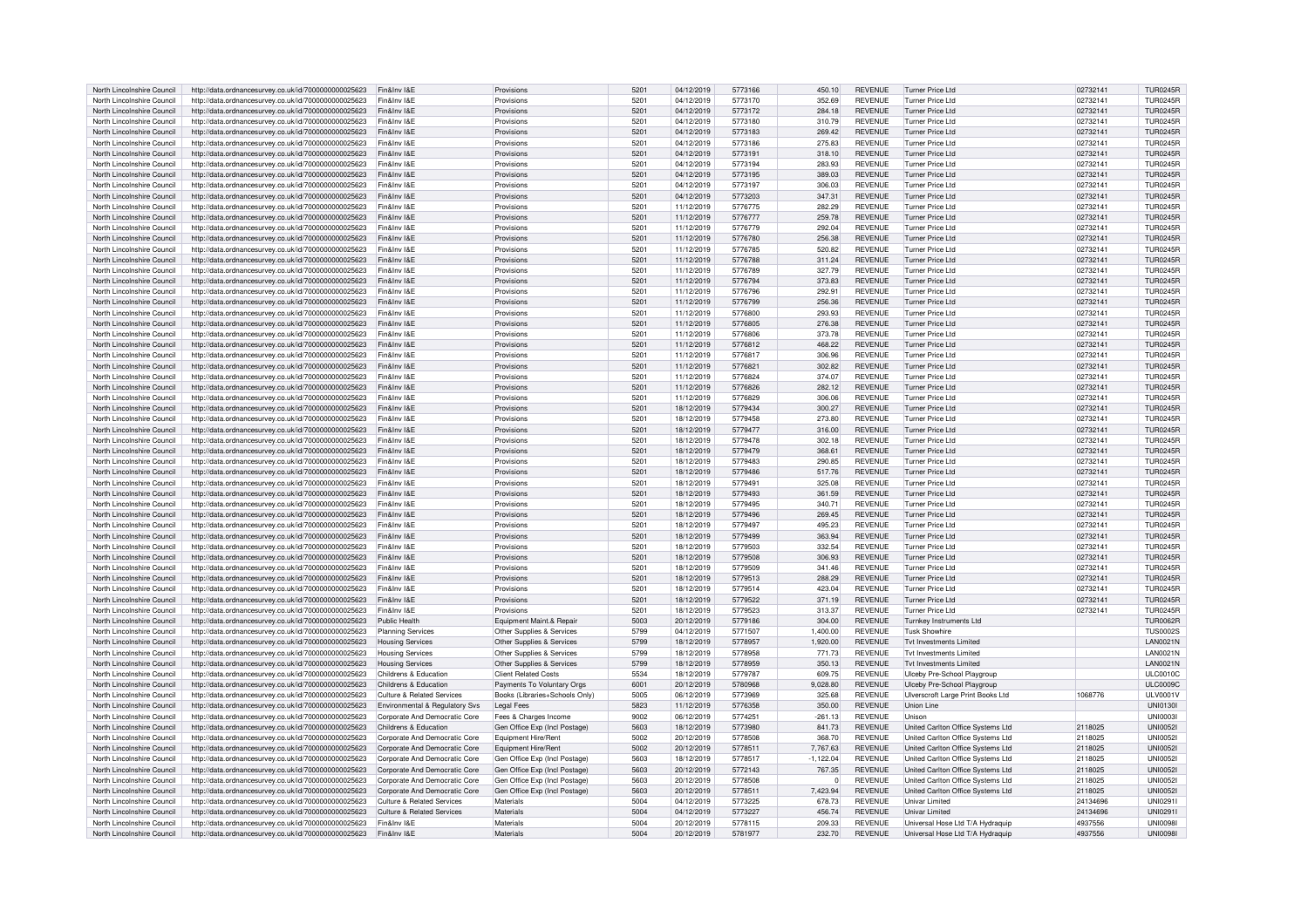|                            |                                                                                                              |                                            | Materials                     |      |            |         |           |                |                                        |           |                   |
|----------------------------|--------------------------------------------------------------------------------------------------------------|--------------------------------------------|-------------------------------|------|------------|---------|-----------|----------------|----------------------------------------|-----------|-------------------|
| North Lincolnshire Council | http://data.ordnancesurvey.co.uk/id/7000000000025623                                                         | Fin&Inv I&E                                |                               | 5004 | 10/01/2020 | 5781981 | 435.24    | <b>REVENUE</b> | Universal Hose Ltd T/A Hydraquip       | 4937556   | <b>UNI00981</b>   |
| North Lincolnshire Council | http://data.ordnancesurvey.co.uk/id/7000000000025623                                                         | Central Services To Public                 | Other Supplies & Services     | 5799 | 03/12/2019 | 5772841 | 1,016.78  | <b>REVENUE</b> | Universal Live                         |           | <b>I INIO1631</b> |
| North Lincolnshire Council | http://data.ordnancesurvey.co.uk/id/7000000000025623                                                         | <b>Planning Services</b>                   | Legal Fees                    | 5823 | 06/12/2019 | 5774364 | 9,375.00  | REVENUE        | Urban Vision Partnership Ltd           |           | <b>URB0013E</b>   |
| North Lincolnshire Council | http://data.ordnancesurvey.co.uk/id/7000000000025623                                                         | <b>Adult Social Care</b>                   |                               | 5603 | 04/12/2019 | 5772883 | 742.56    | <b>REVENUE</b> | Valtech Ltd                            | 3127414   | <b>VAL0046L</b>   |
|                            |                                                                                                              |                                            | Gen Office Exp (Incl Postage) |      |            |         |           |                |                                        |           |                   |
| North Lincolnshire Council | http://data.ordnancesurvey.co.uk/id/7000000000025623                                                         | <b>Adult Social Care</b>                   | Gen Office Exp (Incl Postage) | 5603 | 20/12/2019 | 5774137 | 692.64    | <b>REVENUE</b> | Valtech I to                           | 3127414   | VAI 0046L         |
| North Lincolnshire Council | http://data.ordnancesurvey.co.uk/id/7000000000025623                                                         | <b>Culture &amp; Related Services</b>      | Provisions                    | 5201 | 05/01/2020 | 5778138 | 263.85    | <b>REVENUE</b> | Vending Enterprises                    | 00978024  | <b>VEN0002N</b>   |
|                            |                                                                                                              |                                            |                               |      |            | 5771848 |           | <b>REVENUE</b> |                                        |           | <b>VER0165R</b>   |
| North Lincolnshire Council | http://data.ordnancesurvey.co.uk/id/7000000000025623                                                         | Corporate And Democratic Core              | <b>Heating Fuels</b>          | 3104 | 04/12/2019 |         | 3,109.80  |                | Verdenergy (Yorkshire) Ltd             | 09563853  |                   |
| North Lincolnshire Council | http://data.ordnancesurvey.co.uk/id/7000000000025623                                                         | Corporate And Democratic Core              | <b>Heating Fuels</b>          | 3104 | 04/12/2019 | 5772710 | 1,997.28  | <b>REVENUE</b> | Verdenergy (Yorkshire) Ltd             | 09563853  | <b>VER0165R</b>   |
| North Lincolnshire Council | http://data.ordnancesurvey.co.uk/id/7000000000025623                                                         | Corporate And Democratic Core              | <b>Heating Fuels</b>          | 3104 | 04/12/2019 | 5772766 | 2,211.90  | <b>REVENUE</b> | Verdenergy (Yorkshire) Ltd             | 09563853  | <b>VER0165R</b>   |
|                            |                                                                                                              |                                            |                               | 3104 |            |         |           | <b>REVENUE</b> |                                        |           | <b>VER0165F</b>   |
| North Lincolnshire Council | http://data.ordnancesurvey.co.uk/id/7000000000025623                                                         | Corporate And Democratic Core              | <b>Heating Fuels</b>          |      | 04/12/2019 | 5772767 | 2,303.88  |                | Verdenergy (Yorkshire) Ltd             | 09563853  |                   |
| North Lincolnshire Council | http://data.ordnancesurvey.co.uk/id/7000000000025623                                                         | Corporate And Democratic Core              | <b>Heating Fuels</b>          | 3104 | 04/12/2019 | 5773283 | 3,514.95  | REVENUE        | Verdenergy (Yorkshire) Ltd             | 09563853  | <b>VER0165F</b>   |
| North Lincolnshire Council | http://data.ordnancesurvey.co.uk/id/7000000000025623                                                         | Childrens & Education                      | Payments To Private Orgs      | 6002 | 20/12/2019 | 5780944 | 765.45    | <b>REVENUE</b> | Vicky Lee                              |           | OWE0036E          |
|                            |                                                                                                              |                                            |                               |      |            |         |           |                |                                        |           |                   |
| North Lincolnshire Council | http://data.ordnancesurvey.co.uk/id/7000000000025623                                                         | Corporate And Democratic Core              | Other Premises Costs          | 3390 | 20/12/2019 | 5778554 | 680.00    | REVENUE        | Videcom Security Ltd                   | 427189924 | VID0021D          |
| North Lincolnshire Council | http://data.ordnancesurvey.co.uk/id/7000000000025623                                                         | Environmental & Regulatory Svs             | <b>Equipment Purchase</b>     | 5001 | 20/12/2019 | 5774055 | 426.37    | <b>REVENUE</b> | Viking Hardware Ltd                    | 03016279  | VIK0007k          |
| North Lincolnshire Council | http://data.ordnancesurvey.co.uk/id/7000000000025623                                                         | <b>Environmental &amp; Requlatory Sys.</b> | Other Supplies & Services     | 5799 | 20/12/2019 | 5779905 | 313.66    | <b>REVENUE</b> | Viking Pumps Ltd                       |           | <b>VIK0033F</b>   |
|                            |                                                                                                              |                                            |                               |      |            |         |           |                |                                        |           |                   |
| North Lincolnshire Council | http://data.ordnancesurvey.co.uk/id/7000000000025623                                                         | <b>Adult Social Care</b>                   | Payments To Health Providers  | 6019 | 13/12/2019 | 5777712 | 74.543.09 | <b>REVENUE</b> | Virgin Care Services                   | 07557877  | <b>VIR0064R</b>   |
| North Lincolnshire Council | http://data.ordnancesurvey.co.uk/id/7000000000025623                                                         | Childrens & Education                      | Telephone Rent/Calls          | 5403 | 13/12/2019 | 5776944 | 222.27    | <b>REVENUE</b> | Virgin Media Payments I td             | 06024812  | <b>NTL0002L</b>   |
| North Lincolnshire Council | http://data.ordnancesurvey.co.uk/id/7000000000025623                                                         | Childrens & Education                      | <b>Agency Costs</b>           | 6005 | 06/12/2019 | 5774368 | 1,661.00  | <b>REVENUE</b> | Vision For Education Ltd               | 6433086   | VIS00645          |
|                            |                                                                                                              |                                            |                               |      |            |         |           |                |                                        |           |                   |
| North Lincolnshire Council | http://data.ordnancesurvey.co.uk/id/7000000000025623                                                         | Childrens & Education                      | <b>Agency Costs</b>           | 6005 | 18/12/2019 | 5779166 | 2,162.00  | <b>REVENUE</b> | Vision For Education Ltd               | 6433086   | VIS00645          |
| North Lincolnshire Council | http://data.ordnancesurvey.co.uk/id/7000000000025623                                                         | Childrens & Education                      | <b>Agency Costs</b>           | 6005 | 18/12/2019 | 5779175 | 2,061.00  | <b>REVENUE</b> | Vision For Education Ltd               | 6433086   | <b>VIS0064S</b>   |
| North Lincolnshire Council | http://data.ordnancesurvey.co.uk/id/7000000000025623                                                         | <b>Adult Social Care</b>                   | Pay - Agency                  | 0131 | 18/12/2019 | 5779150 | 251.63    | <b>REVENUE</b> | Vision Rehabilitation                  | 9144893   | <b>VIS0163S</b>   |
|                            |                                                                                                              |                                            |                               |      |            |         |           |                |                                        |           |                   |
| North Lincolnshire Council | http://data.ordnancesurvey.co.uk/id/7000000000025623                                                         | Adult Social Care                          | Pay - Agency                  | 0131 | 20/12/2019 | 5777839 | 569.31    | <b>REVENUE</b> | Vision Rehabilitation                  | 9144893   | <b>VIS0163S</b>   |
| North Lincolnshire Council | http://data.ordnancesurvey.co.uk/id/7000000000025623                                                         | <b>Adult Social Care</b>                   | Pay - Agency                  | 0131 | 06/01/2020 | 5779153 | 581.39    | <b>REVENUE</b> | Vision Rehabilitation                  | 9144893   | VIS0163S          |
| North Lincolnshire Council | http://data.ordnancesurvey.co.uk/id/7000000000025623                                                         | Corporate And Democratic Core              | Telephone Rent/Calls          | 5403 | 18/12/2019 | 5778349 | 1,090.00  | <b>REVENUE</b> | Vodafone Uk                            | 1471587   | VOD0016D          |
|                            |                                                                                                              |                                            |                               |      |            |         |           |                |                                        |           |                   |
| North Lincolnshire Council | http://data.ordnancesurvey.co.uk/id/7000000000025623                                                         | Corporate And Democratic Core              | <b>Telephone Rent/Calls</b>   | 5403 | 18/12/2019 | 5778350 | 1.121.92  | <b>REVENUE</b> | Vodafone Uk                            | 1471587   | VOD0016E          |
| North Lincolnshire Council | http://data.ordnancesurvey.co.uk/id/7000000000025623                                                         | Corporate And Democratic Core              | Telephone Rent/Calls          | 5403 | 18/12/2019 | 5778352 | 4.623.74  | <b>REVENUE</b> | Vodafone I lk                          | 1471587   | <b>VOD0016D</b>   |
| North Lincolnshire Council | http://data.ordnancesurvey.co.uk/id/7000000000025623                                                         | Corporate And Democratic Core              | Payments To Other La'S        | 6003 | 20/12/2019 | 5781400 | 3.500.00  | <b>REVENUE</b> | Wakefield Council                      |           | <b>CIT0057T</b>   |
|                            |                                                                                                              |                                            |                               |      |            |         |           |                |                                        |           |                   |
| North Lincolnshire Council | http://data.ordnancesurvey.co.uk/id/7000000000025623                                                         | Fin&Inv I&F                                | Other Vehicle Costs           | 4005 | 20/12/2019 | 5778120 | 4,131.45  | <b>REVENUE</b> | Warwick Ward (Machinery Ltd)           |           | <b>WAR0038F</b>   |
| North Lincolnshire Council | http://data.ordnancesurvey.co.uk/id/7000000000025623                                                         | Fin&Inv I&F                                | Other Vehicle Costs           | 4005 | 20/12/2019 | 5781985 | 2,475.73  | <b>REVENUE</b> | Warwick Ward (Machinery Ltd)           |           | <b>WAR0038F</b>   |
| North Lincolnshire Council |                                                                                                              | Childrens & Education                      |                               | 5610 |            | 5776949 | 650.00    | <b>REVENUE</b> | Webcetera Uk I td                      |           |                   |
|                            | http://data.ordnancesurvey.co.uk/id/7000000000025623                                                         |                                            | Advertising & Publicity       |      | 20/12/2019 |         |           |                |                                        |           | <b>WEB0184E</b>   |
| North Lincolnshire Council | http://data.ordnancesurvey.co.uk/id/7000000000025623                                                         | Corporate And Democratic Core              | Subscriptions & Memberships   | 5510 | 06/12/2019 | 5774362 | 3,793.00  | <b>REVENUE</b> | West Devon Borough Council             |           | <b>WDB0001E</b>   |
| North Lincolnshire Council | http://data.ordnancesurvey.co.uk/id/7000000000025623                                                         | <b>Housing Services</b>                    | Other Supplies & Services     | 5799 | 04/12/2019 | 5772040 | 353.51    | <b>REVENUE</b> | <b>West Lindsey District Council</b>   |           | <b>BRO08300</b>   |
|                            |                                                                                                              |                                            |                               |      |            |         |           |                |                                        |           |                   |
| North Lincolnshire Council | http://data.ordnancesurvey.co.uk/id/7000000000025623                                                         | Corporate And Democratic Core              | Legal Fees                    | 5823 | 18/12/2019 | 5778946 | 732.00    | <b>REVENUE</b> | <b>Wilberforce Chambers</b>            |           | <b>CLE0090E</b>   |
| North Lincolnshire Council | http://data.ordnancesurvey.co.uk/id/7000000000025623                                                         | Corporate And Democratic Core              | <b>Legal Fees</b>             | 5823 | 18/12/2019 | 5778947 | 636.00    | <b>REVENUE</b> | <b>Wilberforce Chambers</b>            |           | <b>CLE0090E</b>   |
| North Lincolnshire Council | http://data.ordnancesurvey.co.uk/id/7000000000025623                                                         | Corporate And Democratic Core              | <b>Legal Fees</b>             | 5823 | 18/12/2019 | 5778948 | 1.176.00  | <b>REVENUE</b> | Wilberforce Chambers                   |           | CLE0090E          |
|                            |                                                                                                              |                                            |                               |      |            |         |           |                |                                        |           |                   |
| North Lincolnshire Council | http://data.ordnancesurvey.co.uk/id/7000000000025623                                                         | Corporate And Democratic Core              | Legal Fees                    | 5823 | 18/12/2019 | 5778949 | 504.00    | <b>REVENUE</b> | <b>Wilberforce Chambers</b>            |           | <b>CLE0090E</b>   |
| North Lincolnshire Council | http://data.ordnancesurvey.co.uk/id/7000000000025623                                                         | Corporate And Democratic Core              | Legal Fees                    | 5823 | 18/12/2010 | 5778951 | 732.00    | <b>REVENUE</b> | Wilherforce Chambers                   |           | CLE0090E          |
| North Lincolnshire Council | http://data.ordnancesurvey.co.uk/id/7000000000025623                                                         | Corporate And Democratic Core              | <b>Legal Fees</b>             | 5823 | 18/12/2019 | 5778952 | 624.00    | <b>REVENUE</b> | <b>Wilberforce Chambers</b>            |           | <b>CLE0090E</b>   |
|                            |                                                                                                              |                                            |                               |      |            |         |           |                |                                        |           |                   |
| North Lincolnshire Council | http://data.ordnancesurvey.co.uk/id/7000000000025623                                                         | Corporate And Democratic Core              | <b>Legal Fees</b>             | 5823 | 18/12/2019 | 5778953 | 732.00    | <b>REVENUE</b> | <b>Wilberforce Chambers</b>            |           | CLE0090E          |
| North Lincolnshire Council | http://data.ordnancesurvey.co.uk/id/7000000000025623                                                         | <b>Adult Social Care</b>                   | <b>Agency Costs</b>           | 6005 | 20/12/2019 | 5779233 | 2,191.00  | <b>REVENUE</b> | Wilberforce Healthcare                 |           | WII 0352L         |
| North Lincolnshire Council | http://data.ordnancesurvey.co.uk/id/7000000000025623                                                         | <b>Adult Social Care</b>                   | Pay - Agency                  | 0131 | 18/12/2019 | 5773353 | 3.297.00  | <b>REVENUE</b> | Wilberforce Healthcare                 |           | <b>WIL0352L</b>   |
|                            |                                                                                                              |                                            |                               |      |            |         |           |                |                                        |           |                   |
| North Lincolnshire Council | http://data.ordnancesurvey.co.uk/id/7000000000025623                                                         | Fin&Inv I&F                                | Equipment Purchase            | 5001 | 11/12/2019 | 5776838 | 496.83    | <b>REVENUE</b> | Wilkes Catering Supplies Ltd           | 03538699  | <b>WIL0984L</b>   |
| North Lincolnshire Council | http://data.ordnancesurvey.co.uk/id/7000000000025623                                                         | Fin&Inv I&F                                | Equipment Purchase            | 5001 | 11/12/2019 | 5776853 | 576.09    | <b>REVENUE</b> | Wilkes Catering Supplies Ltd           | 03538699  | <b>WIL0984L</b>   |
| North Lincolnshire Council | http://data.ordnancesurvey.co.uk/id/7000000000025623                                                         | Fin&Inv I&E                                | Equipment Purchase            | 5001 | 11/12/2019 | 5776863 | 318.35    | <b>REVENUE</b> | Wilkes Catering Supplies Ltd           | 03538699  | <b>WIL0984L</b>   |
|                            |                                                                                                              |                                            |                               |      |            |         |           |                |                                        |           |                   |
| North Lincolnshire Council | http://data.ordnancesurvey.co.uk/id/7000000000025623                                                         | Fin&Inv I&F                                | <b>Equipment Purchase</b>     | 5001 | 11/12/2019 | 5776866 | 466.20    | REVENUE        | Wilkes Catering Supplies Ltd           | 03538699  | WII 0984I         |
| North Lincolnshire Council | http://data.ordnancesurvey.co.uk/id/7000000000025623                                                         | Fin&Inv I&F                                | Equipment Purchase            | 5001 | 11/12/2019 | 5776869 | 330.40    | <b>REVENUE</b> | Wilkes Catering Supplies Ltd           | 03538699  | <b>WIL0984L</b>   |
| North Lincolnshire Council | http://data.ordnancesurvey.co.uk/id/7000000000025623                                                         | Fin&Inv I&E                                | <b>Equipment Purchase</b>     | 5001 | 11/12/2019 | 5776880 | 322.35    | <b>REVENUE</b> | Wilkes Catering Supplies Ltd           | 03538699  | <b>WIL0984L</b>   |
|                            |                                                                                                              |                                            |                               |      |            |         |           |                |                                        |           |                   |
| North Lincolnshire Council | http://data.ordnancesurvey.co.uk/id/7000000000025623                                                         | Fin&Inv I&E                                | Equipment Purchase            | 5001 | 11/12/2019 | 5776884 | 465.80    | <b>REVENUE</b> | Wilkes Catering Supplies Ltd           | 03538699  | WIL0984L          |
| North Lincolnshire Council | http://data.ordnancesurvey.co.uk/id/7000000000025623                                                         | Fin&Inv I&F                                | Equipment Purchase            | 5001 | 11/12/2019 | 5776888 | 271.55    | <b>REVENUE</b> | Wilkes Catering Supplies Ltd           | 03538699  | WIL0984L          |
| North Lincolnshire Council | http://data.ordnancesurvey.co.uk/id/7000000000025623                                                         | Fin&Inv I&F                                | Equipment Purchase            | 5001 | 11/12/2019 | 5776889 | 240.70    | <b>REVENUE</b> | Wilkes Catering Supplies Ltd           | 03538699  | <b>WIL0984L</b>   |
|                            |                                                                                                              |                                            |                               |      |            |         |           |                |                                        |           |                   |
| North Lincolnshire Council | http://data.ordnancesurvey.co.uk/id/7000000000025623                                                         | Fin&Inv I&F                                | <b>Equipment Purchase</b>     | 5001 | 11/12/2019 | 5776891 | 265.35    | <b>REVENUE</b> | Wilkes Catering Supplies Ltd           | 03538699  | <b>WIL0984L</b>   |
| North Lincolnshire Council | http://data.ordnancesurvey.co.uk/id/7000000000025623                                                         | Fin&Inv I&F                                | <b>Equipment Purchase</b>     | 5001 | 11/12/2019 | 5776892 | 322.35    | <b>REVENUE</b> | Wilkes Catering Supplies Ltd           | 03538699  | <b>WIL0984L</b>   |
| North Lincolnshire Council | http://data.ordnancesurvey.co.uk/id/7000000000025623                                                         | Fin&Inv I&F                                | <b>Equipment Purchase</b>     | 5001 | 11/12/2019 | 5776911 | 582.17    | <b>REVENUE</b> | Wilkes Catering Supplies Ltd           | 03538699  | <b>WIL0984L</b>   |
|                            |                                                                                                              |                                            |                               |      |            |         |           |                |                                        |           |                   |
| North Lincolnshire Council | http://data.ordnancesurvey.co.uk/id/7000000000025623                                                         | Fin&Inv I&F                                | <b>Equipment Purchase</b>     | 5001 | 11/12/2019 | 5776912 | 497.89    | <b>REVENUE</b> | Wilkes Catering Supplies Ltd           | 03538699  | WIL0984L          |
| North Lincolnshire Council | http://data.ordnancesurvey.co.uk/id/7000000000025623                                                         | Corporate And Democratic Core              | Other Professional Fees       | 5829 | 18/12/2019 | 5778937 | 2,011.50  | <b>REVENUE</b> | Wilkin Chapman Llp (Solicitors)        | OC34326   | <b>WIL0688L</b>   |
| North Lincolnshire Council | http://data.ordnancesurvey.co.uk/id/7000000000025623                                                         | <b>Adult Social Care</b>                   | Payments To Private Orgs      | 6002 | 20/12/2019 | 578080  | 1,773.72  | <b>REVENUE</b> | Willow Homecare & Support Services Ltd | 4779959   | WII 0855L         |
|                            |                                                                                                              |                                            |                               |      |            |         |           |                |                                        |           |                   |
| North Lincolnshire Council | http://data.ordnancesurvey.co.uk/id/7000000000025623                                                         | Adult Social Care                          | Payments To Private Orgs      | 6002 | 20/12/2019 | 5780801 | 57 401 60 | <b>REVENUE</b> | Willow Homecare & Support Services Ltd | 4779959   | WIL0855L          |
| North Lincolnshire Council | http://data.ordnancesurvey.co.uk/id/7000000000025623                                                         | <b>Adult Social Care</b>                   | Payments To Private Orgs      | 6002 | 20/12/2019 | 5780802 | $-788.32$ | <b>REVENUE</b> | Willow Homecare & Support Services Ltd | 4779959   | <b>WIL0855L</b>   |
| North Lincolnshire Council | http://data.ordnancesurvey.co.uk/id/7000000000025623                                                         | Childrens & Education                      | Payments To Voluntary Orgs    | 6001 | 20/12/2019 | 5780973 | 6,123.60  | <b>REVENUE</b> | Winteringham Under Fives               |           | WIN0036M          |
|                            |                                                                                                              |                                            |                               |      |            |         |           |                |                                        |           |                   |
| North Lincolnshire Council | http://data.ordnancesurvey.co.uk/id/7000000000025623                                                         | <b>Adult Social Care</b>                   | Payments To Health Providers  | 6019 | 13/12/2019 | 5777710 | 443.60    | <b>REVENUE</b> | <b>Winterton Medical Practice</b>      |           | WIN0022M          |
| North Lincolnshire Council | http://data.ordnancesurvey.co.uk/id/7000000000025623                                                         | Public Health                              | Payments To Health Providers  | 6019 | 13/12/2019 | 5777710 | 300.00    | REVENUE        | <b>Winterton Medical Practice</b>      |           | WIN0022N          |
| North Lincolnshire Council | http://data.ordnancesurvey.co.uk/id/7000000000025623                                                         | Environmental & Regulatory Svs             | Equipment Maint.& Repair      | 5003 | 05/01/2020 | 5779185 | 672.20    | <b>REVENUE</b> | Wireless Ccty Limited                  | 04192399  | <b>WIR0027F</b>   |
|                            |                                                                                                              |                                            |                               |      |            |         |           |                |                                        |           |                   |
| North Lincolnshire Council | http://data.ordnancesurvey.co.uk/id/7000000000025623                                                         | <b>Planning Services</b>                   | <b>Equipment Purchase</b>     | 5001 | 20/12/2019 | 5778945 | 6.000.00  | <b>REVENUE</b> | Wireless Cctv Limited                  | 04192399  | <b>WIR0027F</b>   |
| North Lincolnshire Council | http://data.ordnancesurvey.co.uk/id/7000000000025623                                                         | Childrens & Education                      | Payments To Private Orgs      | 6002 | 20/12/2019 | 5780975 | 18,682.06 | <b>REVENUE</b> | Wise Owl Farm Nursen                   |           | WIS0032S          |
| North Lincolnshire Council | http://data.ordnancesurvey.co.uk/id/7000000000025623                                                         | Childrens & Education                      | Payments To Private Orgs      | 6002 | 06/12/2019 | 5774451 | 513.35    | <b>REVENUE</b> | Wise Owl Private Day Nurseries Ltd     |           | WIS00285          |
|                            |                                                                                                              |                                            |                               |      |            |         |           |                |                                        |           |                   |
| North Lincolnshire Council | http://data.ordnancesurvey.co.uk/id/7000000000025623                                                         | Childrens & Education                      | Payments To Private Orgs      | 6002 | 20/12/2019 | 5780974 | 33,891.16 | <b>REVENUE</b> | Wise Owl Private Day Nurseries Ltd     |           | WIS00285          |
| North Lincolnshire Council | http://data.ordnancesurvey.co.uk/id/7000000000025623                                                         | Childrens & Education                      | Payments To Private Orgs      | 6002 | 11/12/2019 | 5774307 | 9.265.32  | <b>REVENUE</b> | <b>Woodlands Academy</b>               |           | WOO00930          |
| North Lincolnshire Council | http://data.ordnancesurvey.co.uk/id/7000000000025623                                                         | Childrens & Education                      | Payments To Private Orgs      | 6002 | 11/12/2019 | 5774311 | 9.265.32  | <b>REVENUE</b> | <b>Woodlands Academy</b>               |           | WOO00930          |
|                            |                                                                                                              |                                            |                               |      |            |         |           |                |                                        |           |                   |
| North Lincolnshire Council | http://data.ordnancesurvey.co.uk/id/7000000000025623                                                         | Childrens & Education                      | Payments To Voluntary Orgs    | 6001 | 20/12/2019 | 5780977 | 9,311.84  | <b>REVENUE</b> | Wrawby Under Fives Association         |           | WRA0037A          |
|                            |                                                                                                              |                                            |                               |      |            |         |           |                |                                        |           |                   |
| North Lincolnshire Council |                                                                                                              | Corporate And Democratic Core              | Foujoment Purchase            | 5001 | 20/12/2019 | 5774846 | 480.00    | <b>REVENUE</b> | X M A I imited                         | 02051703  | <b>XMA0001A</b>   |
| North Lincolnshire Council | http://data.ordnancesurvey.co.uk/id/7000000000025623<br>http://data.ordnancesurvey.co.uk/id/7000000000025623 | Corporate And Democratic Core              | <b>Equipment Purchase</b>     | 5001 | 20/12/2019 | 5774857 | 518.80    | <b>REVENUE</b> | X M A I imited                         | 02051703  | XMA0001A          |